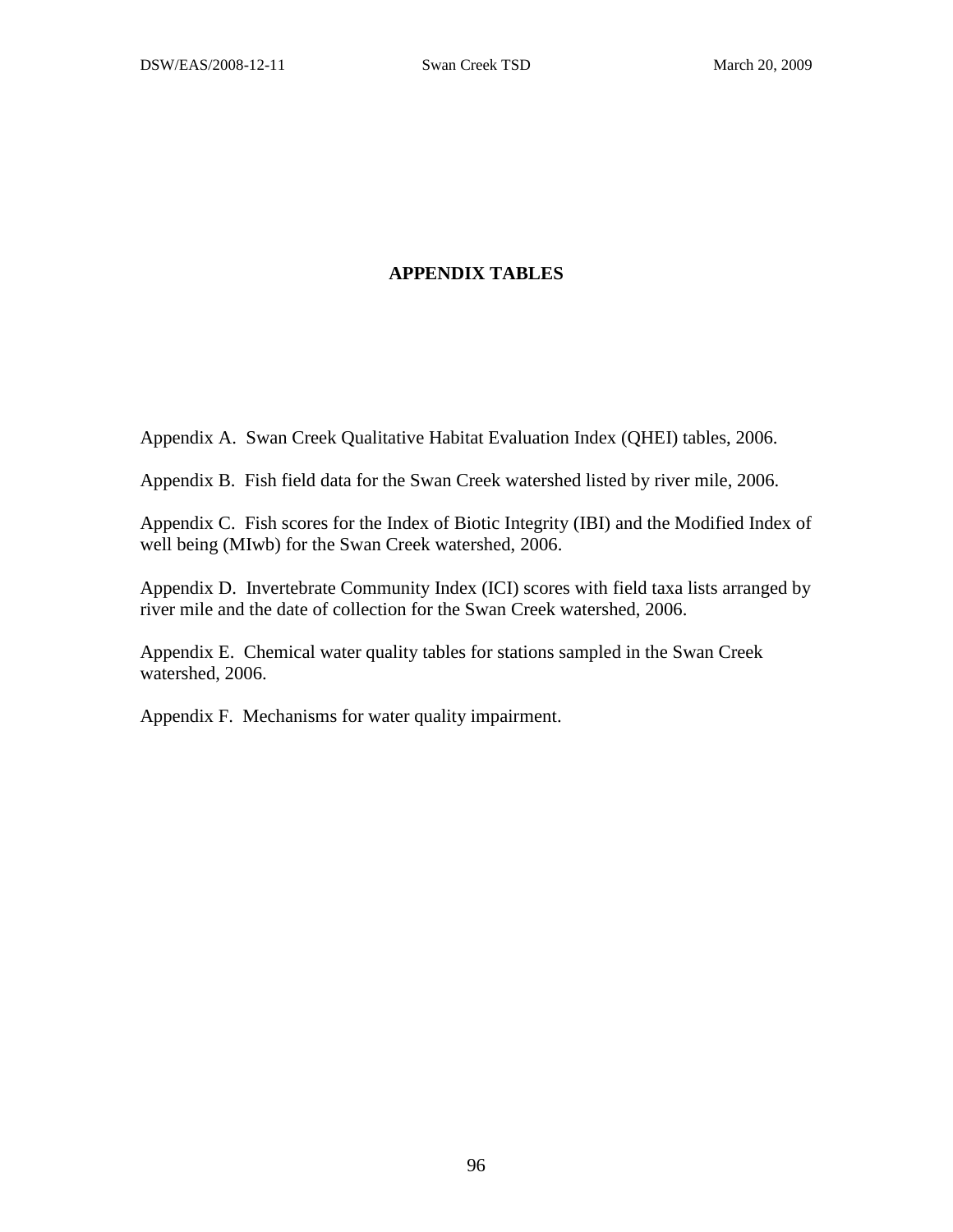## **Appendix A**

**Swan Creek Basin QHEI Tables 2006**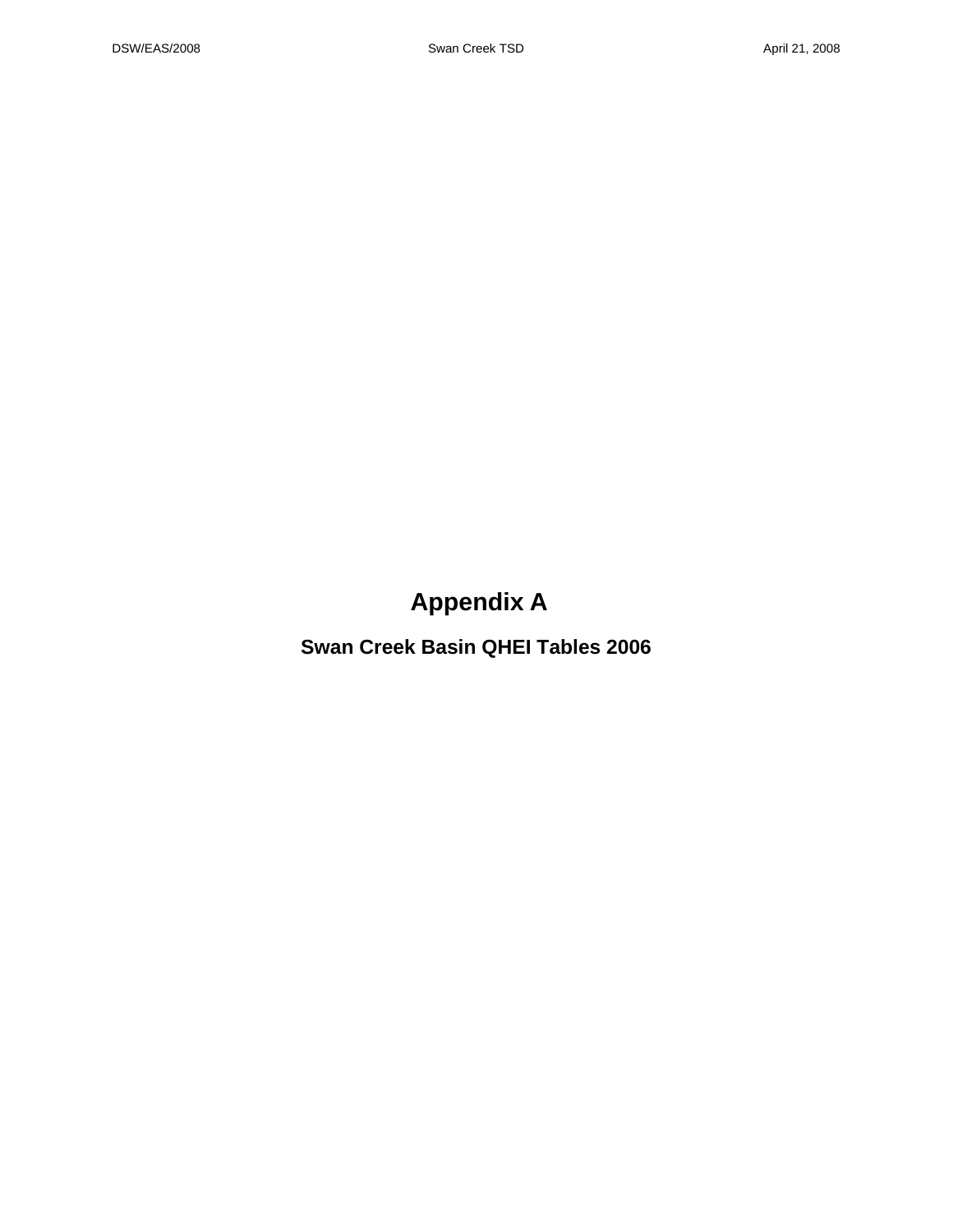|               |                           |                       |                                                                                                                       | <b>WWH Attributes</b>                               |                                                                   |                               | <b>MWH</b> Attributes      |                                 |                           |                                                    |                                                  |                             |                                                               |                          |                        |                        |
|---------------|---------------------------|-----------------------|-----------------------------------------------------------------------------------------------------------------------|-----------------------------------------------------|-------------------------------------------------------------------|-------------------------------|----------------------------|---------------------------------|---------------------------|----------------------------------------------------|--------------------------------------------------|-----------------------------|---------------------------------------------------------------|--------------------------|------------------------|------------------------|
|               |                           |                       |                                                                                                                       |                                                     |                                                                   |                               |                            | High Influence                  |                           |                                                    | Moderate Influence                               |                             |                                                               |                          |                        |                        |
| <b>Key</b>    | <b>QHEI</b><br>Components |                       | No Channelization orRecovered<br>Bculde⊯Cobble/Gravel Substrates<br>Silt Free Substrates<br>Good/Excellent Substiates | Extensive/Moderate Cover<br>Moderate/High Sinuosity | Low-Normal Overall Embeccechess<br>Low-Normal Rifile Embeddedness | <b>Total VVVVH Attributes</b> | Channelized or No Recovery | Max Depth < 40 cm (V/D, HV)     | Total H.L. MWH Attributes | HeavyModerate Sitt Cover<br>Sand Substrates (Boat) | Hardpan Substrate Origin<br>FairPoor Development | Intermittent and Poor Pools | HighMod. Overall Embeddedness<br>HighMod, Riffle Embeddedness |                          | MMHH1+1) (MWH+1) Ratio | (MWHMI+1)(WWH+1) Ratio |
| River<br>Mile | QHEI                      | Gradient<br>(ft/mile) |                                                                                                                       | Fast Current/Eddies                                 | MaxDepth > 40 cm                                                  |                               | SittMuckSubstrates         | Sparse/No Cover<br>No Sinuosity |                           | Recovering Channel                                 | Only 1-2 Cover Types<br>Low Sinuosity            | No Fast Current             | No Riffle                                                     | Total MJ. MWH Attributes |                        |                        |
| Year: 2006    | (04-003) Swan Creek       |                       |                                                                                                                       |                                                     |                                                                   |                               |                            |                                 |                           |                                                    |                                                  |                             |                                                               |                          |                        |                        |
| 40.7          | 48.0                      | 11.63                 | I.                                                                                                                    | ш                                                   | □                                                                 | 3                             |                            | ٠                               | 2                         | $\bullet$                                          | $\bullet$                                        | $\bullet$                   | $\bullet$<br>ò                                                | 6                        | 0.75                   | 2.25                   |
| 34.4          | 44.5                      | 8.20                  |                                                                                                                       | п                                                   | п                                                                 | 2                             |                            |                                 | 3                         | le<br>$\bullet$                                    | $\bullet$                                        |                             | $\bullet$<br>$\bullet$<br>$\bullet$                           | 6                        | 1.33                   | 3.33                   |
| 32.9          | 44.5                      | 3.14                  | ×                                                                                                                     | . .                                                 | π                                                                 | 4                             |                            |                                 | 2                         |                                                    | $\bullet$                                        | $\bullet$                   | $\bullet$                                                     | 5                        | 0.60                   | 1.60                   |
| 30.9          | 43.5                      | 5.75                  |                                                                                                                       | Ξ<br>п                                              | ▫                                                                 | 3                             |                            |                                 | $\overline{c}$            | lo                                                 | $\bullet$                                        |                             |                                                               | 5                        | 0.75                   | 2.00                   |
| 24.7          | 40.0                      | 4.50                  | ш                                                                                                                     |                                                     | П                                                                 | 2                             |                            |                                 | 2                         |                                                    | $\bullet$                                        |                             | $\bullet$                                                     | 6                        | 1.00                   | 3.00                   |
| 21.6          | 41.0                      | 1.46                  | п                                                                                                                     | $\blacksquare$                                      | п                                                                 | 3                             |                            |                                 | 2                         | $\bullet$                                          | $\bullet$<br><b>le</b><br><b>le</b>              | $\bullet$                   | $\bullet$<br>٠                                                | 7                        | 0.75                   | 2.50                   |
| 18.5          | 66.5                      | 1.46                  | п<br>п                                                                                                                | ٠                                                   | п<br>п                                                            | 9                             |                            |                                 | 1                         |                                                    |                                                  |                             |                                                               | 0                        | 0.20                   | 0.20                   |
| 15.3          | 38.0                      | 1.75                  | П                                                                                                                     | п                                                   | п                                                                 | 3                             |                            |                                 | $\overline{c}$            |                                                    | $\bullet\;\bullet$                               |                             | $\bullet$                                                     | 6                        | 0.75                   | 2.25                   |
| 10.8          | 63.0                      | 2.69                  | п<br>E                                                                                                                | ه او                                                | ■                                                                 | 5                             |                            |                                 | 0                         | ò                                                  | $\bullet$                                        |                             | $\bullet$<br>٠                                                | 6                        | 0.17                   | 1.17                   |
| 4.4           | 43.5                      | 0.10                  |                                                                                                                       | π                                                   | $\blacksquare$                                                    | $\overline{c}$                | ٠<br>٠                     |                                 | 2                         | ò                                                  | $\bullet$ $\bullet$                              | $\bullet$                   | $\bullet$                                                     | 6                        | 1.00                   | 3.00                   |
| 4.2           | 74.5                      | 2.01                  | п<br>×                                                                                                                | ٠<br>H                                              |                                                                   | 8                             |                            |                                 | 0                         |                                                    | $\bullet\;\bullet$                               |                             |                                                               | 2                        | 0.11                   | 0.33                   |
| 1.4           | 34.0                      | 0.10                  | E                                                                                                                     |                                                     | п                                                                 | $\sqrt{2}$                    | ٠                          | ٠                               | $\overline{c}$            | ò                                                  | $\bullet$ $\bullet$                              | $\bullet$                   | $\bullet$<br>o                                                | 6                        | 1.00                   | 3.00                   |
|               | (04-004) Wolf Creek       |                       |                                                                                                                       |                                                     |                                                                   |                               |                            |                                 |                           |                                                    |                                                  |                             |                                                               |                          |                        |                        |
| Year: 2006    |                           |                       |                                                                                                                       |                                                     |                                                                   |                               |                            |                                 |                           |                                                    |                                                  |                             |                                                               |                          |                        |                        |
| 4.1           | 45.0                      | 7.35                  |                                                                                                                       | . .                                                 | п                                                                 | 3                             | ٠                          |                                 | 1                         | $\bullet$<br>∙                                     | $\bullet$                                        | $\bullet$                   | $\bullet$                                                     | 6                        | 0.50                   | 2.00                   |
| 2.0           | 40.0                      | 4.72                  |                                                                                                                       | п                                                   | п                                                                 | 2                             |                            |                                 | 3                         |                                                    |                                                  |                             | $\bullet$                                                     | 5                        | 1.33                   | 3.00                   |
| 0.5           | 45.0                      | 6.76                  |                                                                                                                       | п                                                   | п                                                                 | 3                             |                            |                                 | 2                         |                                                    | $\bullet\quadbullet$                             |                             | $\bullet$                                                     |                          | 6 0.75                 | 2.25                   |
| 0.5           | 43.5                      | 6.76                  |                                                                                                                       | п                                                   | п                                                                 | 2                             |                            |                                 | 1                         | $\bullet$ $\bullet$                                | $\bullet$ $\bullet$                              |                             | $\bullet$                                                     |                          | 70.67                  | 3.00                   |
|               | (04-005) Cairl Creek      |                       |                                                                                                                       |                                                     |                                                                   |                               |                            |                                 |                           |                                                    |                                                  |                             |                                                               |                          |                        |                        |
| Year: 2006    |                           |                       |                                                                                                                       |                                                     |                                                                   |                               |                            |                                 |                           |                                                    |                                                  |                             |                                                               |                          |                        |                        |
|               | $1.3$ 35.5                | 6.94                  |                                                                                                                       | ш                                                   | п                                                                 | 3                             |                            |                                 | 3                         |                                                    | $\bullet$                                        |                             | $\bullet$                                                     |                          | 6 1.00                 | 2.50                   |
| Year: 2006    | (04-006) Blue Creek       |                       |                                                                                                                       |                                                     |                                                                   |                               |                            |                                 |                           |                                                    |                                                  |                             |                                                               |                          |                        |                        |
| 10.0          | 29.5                      | 2.65                  |                                                                                                                       | Ξ                                                   | п                                                                 | 2                             |                            |                                 | 3                         |                                                    |                                                  |                             |                                                               |                          | 6 1.33                 | 3.33                   |
| 7.8           | 37.5                      | 2.59                  |                                                                                                                       | . .                                                 | п                                                                 | 3                             |                            |                                 | 4                         |                                                    |                                                  |                             | $\bullet$                                                     |                          | $5 \t1.25$             | 2.50                   |
| 5.5           | 24.0                      | 3.13                  |                                                                                                                       |                                                     | п                                                                 | 1                             |                            |                                 | 3                         |                                                    |                                                  |                             | $\bullet$<br>$\bullet$                                        |                          | 72.00                  | 5.50                   |
| 0.8           | 29.0                      | 4.76                  |                                                                                                                       |                                                     | П                                                                 | 2                             |                            |                                 | 2                         |                                                    | $\bullet$ $\bullet$                              |                             | $\bullet$                                                     |                          | 71.00                  | 3.33                   |
|               | (04-008) Harris Ditch     |                       |                                                                                                                       |                                                     |                                                                   |                               |                            |                                 |                           |                                                    |                                                  |                             |                                                               |                          |                        |                        |
| Year: 2006    |                           |                       |                                                                                                                       |                                                     |                                                                   |                               |                            |                                 |                           |                                                    |                                                  |                             |                                                               |                          |                        |                        |
|               | $1.6$ 28.5                | 4.17                  |                                                                                                                       |                                                     | п                                                                 | 1                             |                            |                                 | 4                         |                                                    |                                                  |                             |                                                               | 5                        | 2.50                   | 5.00                   |
|               | (04-010) Ai Creek         |                       |                                                                                                                       |                                                     |                                                                   |                               |                            |                                 |                           |                                                    |                                                  |                             |                                                               |                          |                        |                        |
| Year: 2006    |                           |                       |                                                                                                                       |                                                     |                                                                   |                               |                            |                                 |                           |                                                    |                                                  |                             |                                                               |                          |                        |                        |
| 10.5          | 26.5                      | 4.50                  |                                                                                                                       |                                                     | п                                                                 | 1                             |                            |                                 | 3                         | $\bullet$ $\bullet$                                | $\bullet$                                        |                             | $\bullet$                                                     | $7\degree$               | 2.00                   | 5.50                   |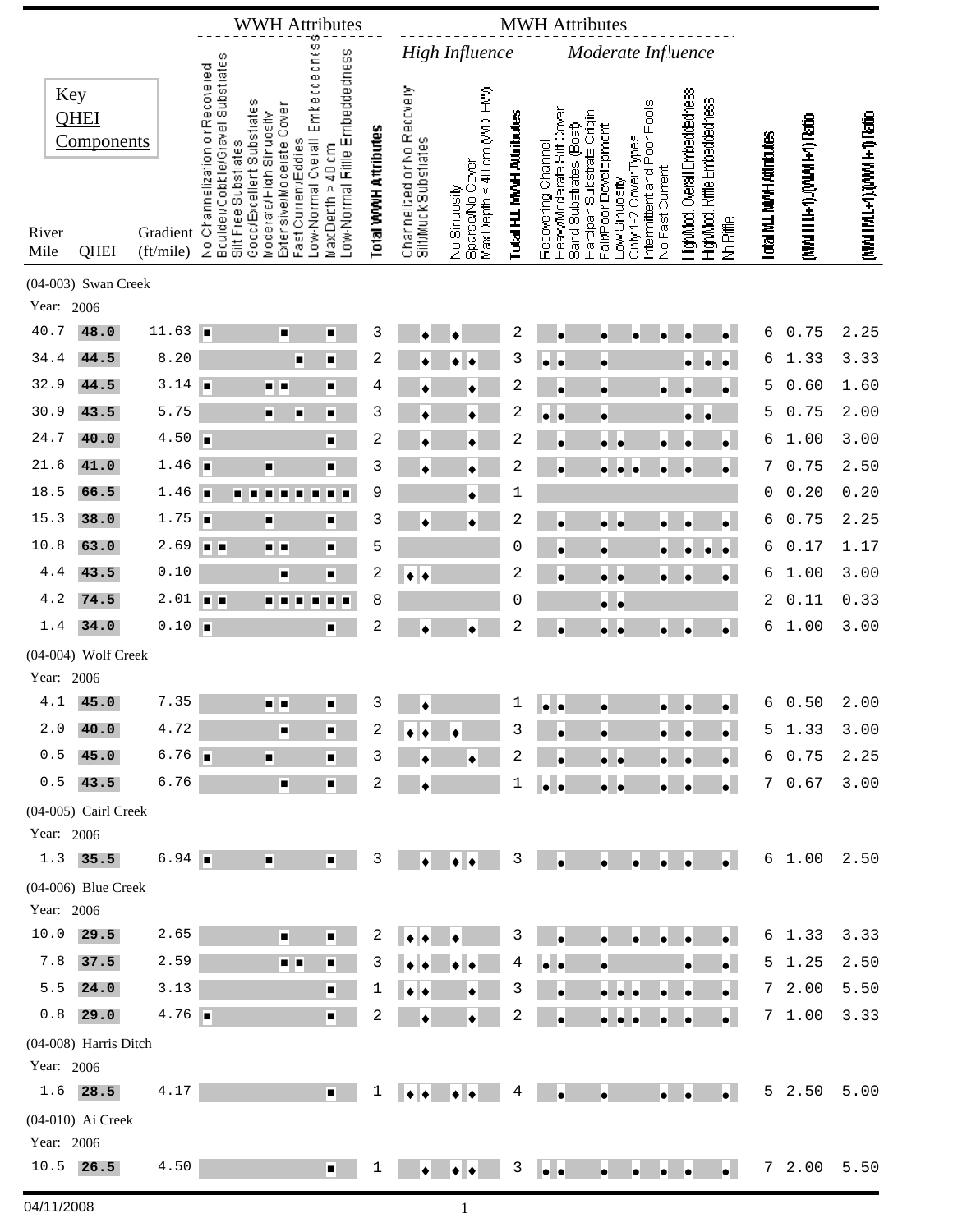|               |                                         |                       |                                                                                                                     |                                                                            | <b>WWH Attributes</b>                                                                   |                      | <b>MWH</b> Attributes                             |                                                 |                          |                                                                          |                                                                                        |                                                |                                                      |           |                           |                        |                     |
|---------------|-----------------------------------------|-----------------------|---------------------------------------------------------------------------------------------------------------------|----------------------------------------------------------------------------|-----------------------------------------------------------------------------------------|----------------------|---------------------------------------------------|-------------------------------------------------|--------------------------|--------------------------------------------------------------------------|----------------------------------------------------------------------------------------|------------------------------------------------|------------------------------------------------------|-----------|---------------------------|------------------------|---------------------|
|               |                                         |                       |                                                                                                                     |                                                                            |                                                                                         |                      | <b>High Influence</b><br>Moderate Influence       |                                                 |                          |                                                                          |                                                                                        |                                                |                                                      |           |                           |                        |                     |
|               | Key<br><b>QHEI</b><br><b>Components</b> |                       | Bculde#Cobble/Gravel Substrates<br>Silt Free Substrates<br>Channelization or Recovered<br>Good/Excellent Substrates | Extensive/Modelate Cover<br>Moderate/High Sinuosity<br>Fast Current/Eddies | Emtecceches<br>Low-Normal Rittle Embeddedness<br>Low-Normal Overall<br>MaxDepth > 40 cm | Total WWH Attributes | Channelized or No Recovery<br>Silt/MuckSubstrates | Max Depth < 40 cm (V/D, H/V)<br>Sparse/No Cover | Total HJ. MWH Attributes | HeavyModerate Silt Cover<br>Sand Substrates (Boat)<br>Recovering Channel | Hardpan Substrate Origin<br>airPoorDevelopment<br>Only 1-2 Cover Types<br>ow Sinuosity | Intermittent and Poor Pools<br>No Fast Current | HighMod. Overall Embeddedness<br>Riffle Embeddechess |           | Total M.L. MWH Attributes | MMHH1+1) (MWH+1) Ratio | MWHMI+1)(WWH1) Rato |
| River<br>Mile | QHEI                                    | Gradient<br>(ft/mile) | $\frac{9}{2}$                                                                                                       |                                                                            |                                                                                         |                      |                                                   | No Sinuosity                                    |                          |                                                                          |                                                                                        |                                                | HighMod.1                                            | No Riffle |                           |                        |                     |
|               | (04-010) Ai Creek                       |                       |                                                                                                                     |                                                                            |                                                                                         |                      |                                                   |                                                 |                          |                                                                          |                                                                                        |                                                |                                                      |           |                           |                        |                     |
| Year:         | 2006                                    |                       |                                                                                                                     |                                                                            |                                                                                         |                      |                                                   |                                                 |                          |                                                                          |                                                                                        |                                                |                                                      |           |                           |                        |                     |
| 8.3           | 49.0                                    | 7.14                  | ш                                                                                                                   | . .                                                                        | ٠                                                                                       | 4                    |                                                   | $\bullet$                                       | 2                        | $\bullet$                                                                | ۰                                                                                      | $\bullet$                                      | ۱<br>$\bullet$                                       |           | 5                         | 0.60                   | 1.60                |
| 2.1           | 30.0                                    | 3.01                  |                                                                                                                     |                                                                            | $\blacksquare$                                                                          | 1                    |                                                   |                                                 | 3                        | $\bullet$<br>I۰                                                          | o<br>$\bullet$                                                                         | $\bullet$                                      |                                                      | $\bullet$ | 7                         | 2.00                   | 5.50                |
| $1.7\,$       | 26.5                                    | 3.01                  |                                                                                                                     |                                                                            | $\blacksquare$                                                                          |                      | ٠<br>∙                                            | ٠                                               | 3                        | $\bullet$                                                                | o.<br>le                                                                               | $\bullet$                                      | ۰                                                    | $\bullet$ | 6                         | 2.00                   | 5.00                |
|               | (04-081) Blystone Ditch                 |                       |                                                                                                                     |                                                                            |                                                                                         |                      |                                                   |                                                 |                          |                                                                          |                                                                                        |                                                |                                                      |           |                           |                        |                     |
| Year: 2006    |                                         |                       |                                                                                                                     |                                                                            |                                                                                         |                      |                                                   |                                                 |                          |                                                                          |                                                                                        |                                                |                                                      |           |                           |                        |                     |
| 0.6           | 46.0                                    | 11.63                 | п                                                                                                                   | П                                                                          | $\blacksquare$                                                                          | 3                    | $\bullet$                                         | $\bullet$                                       | 2                        | $\bullet$                                                                | ۱                                                                                      | $\bullet$                                      | ۱o                                                   | '.        | 5                         | 0.75                   | 2.00                |
|               | (04-097) Fewless Creek                  |                       |                                                                                                                     |                                                                            |                                                                                         |                      |                                                   |                                                 |                          |                                                                          |                                                                                        |                                                |                                                      |           |                           |                        |                     |
| Year:         | 2006                                    |                       |                                                                                                                     |                                                                            |                                                                                         |                      |                                                   |                                                 |                          |                                                                          |                                                                                        |                                                |                                                      |           |                           |                        |                     |
| 1.8           | 24.0                                    | 6.02                  |                                                                                                                     |                                                                            | п                                                                                       | 1                    |                                                   |                                                 | 4                        |                                                                          | ۱e                                                                                     | ۰                                              | ۰                                                    | $\bullet$ | 5                         | 2.50                   | 5.00                |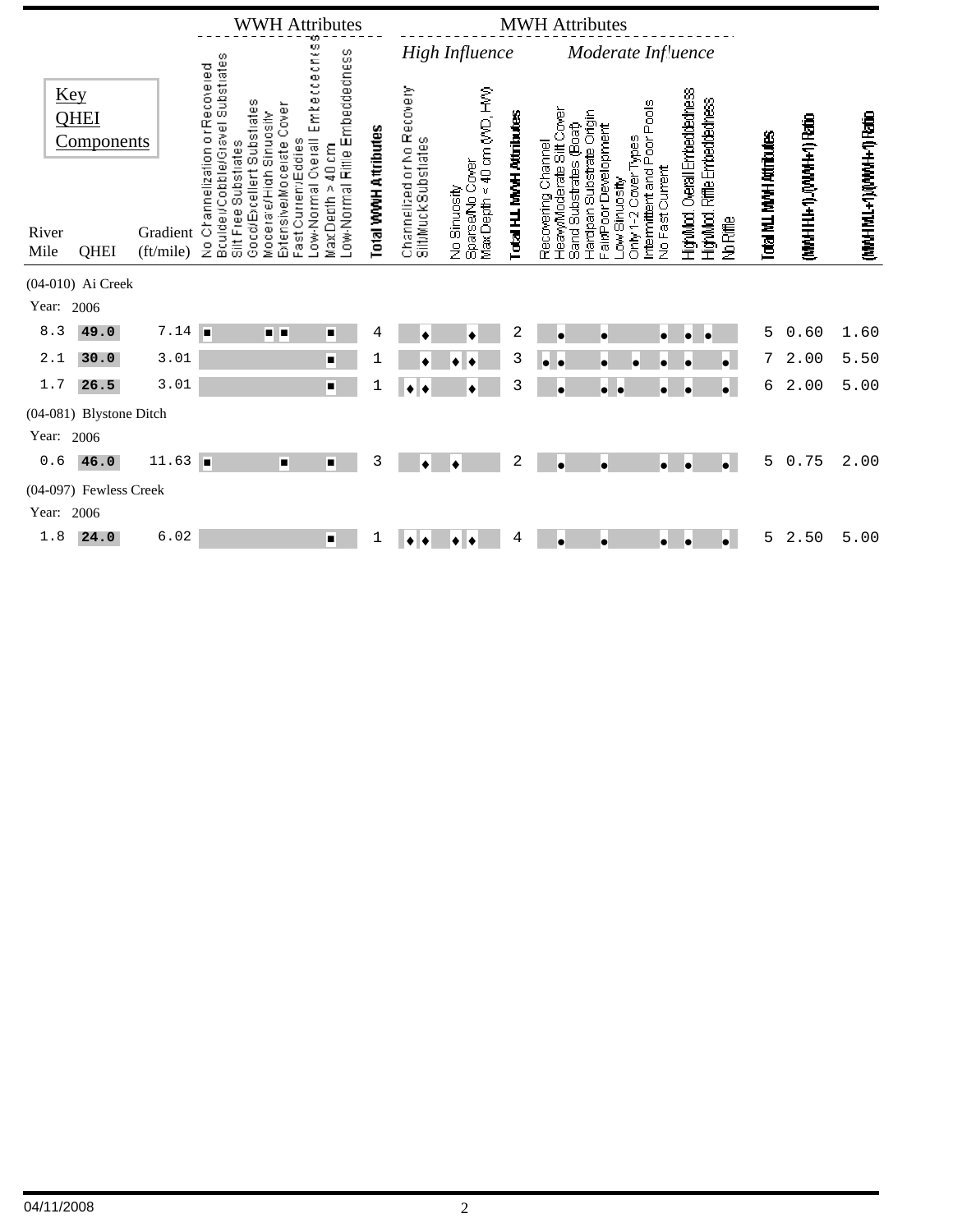## **Appendix B**

**Swan Creek Fish Data 2006**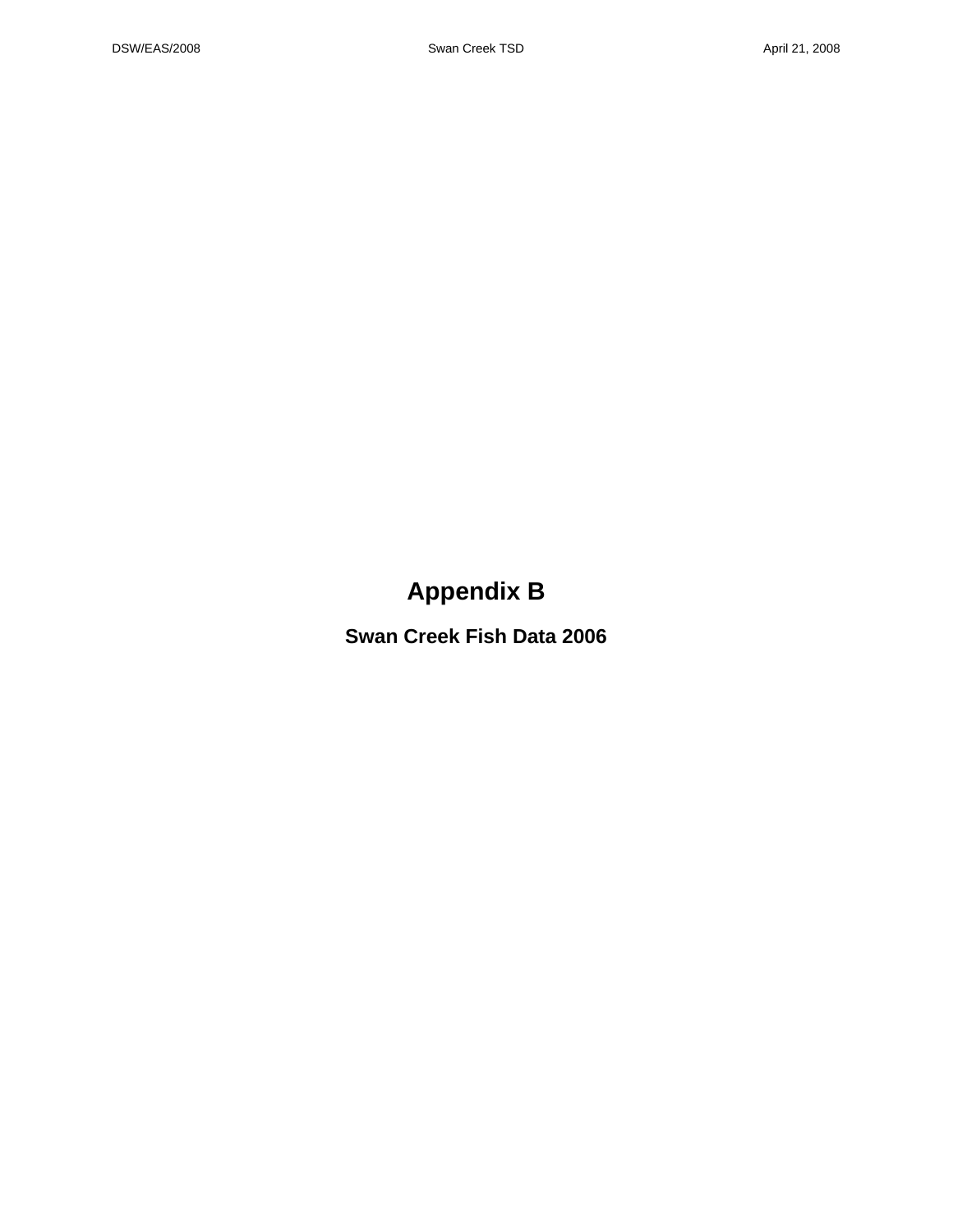|                                                                                                              |                                        |              |                                                                                          |   | Species List |                    |                         |                                              |                  | Page 1                           |
|--------------------------------------------------------------------------------------------------------------|----------------------------------------|--------------|------------------------------------------------------------------------------------------|---|--------------|--------------------|-------------------------|----------------------------------------------|------------------|----------------------------------|
| River Code:<br>04-003<br>River Mile:<br>40.70<br>Time Fished: 3109 sec<br>Dist Fished:<br>$0.30 \mathrm{km}$ | Stream:                                |              | <b>Swan Creek</b><br>Location: Co. Rd. 6-1<br>Drainage: 7.5 sq mi<br>Basin: Maumee River |   |              | No of Passes: 2    |                         | Sample Date:<br>Date Range:<br>Sampler Type: | Thru:<br>E       | 2006<br>07/11/2006<br>08/22/2006 |
| <b>Species</b><br>Name / ODNR status                                                                         | IBI                                    |              | Feed Breed<br>Grp Guild Guild Tol                                                        |   | # of<br>Fish | Relative<br>Number | $%$ by<br><b>Number</b> | Relative<br>Weight                           | $%$ by<br>Weight | Ave(gm)<br>Weight                |
| <b>White Sucker</b>                                                                                          | W                                      | $\circ$      | S                                                                                        | T | 139          | 139.00             | 10.11                   | 0.17                                         | 7.79             | 1.23                             |
| Creek Chub                                                                                                   | N                                      | G            | N                                                                                        | т | 523          | 523.00             | 38.04                   | 0.78                                         | 35.56            | 1.49                             |
| Common Shiner                                                                                                | N                                      | $\mathbf{I}$ | S                                                                                        |   | 193          | 193.00             | 14.04                   | 0.20                                         | 8.88             | 1.01                             |
| <b>Fathead Minnow</b>                                                                                        | N                                      | $\circ$      | C                                                                                        | т | 138          | 138.00             | 10.04                   | 0.16                                         | 7.28             | 1.16                             |
| <b>Bluntnose Minnow</b>                                                                                      | N                                      | $\circ$      | C                                                                                        | Τ | 12           | 12.00              | 0.87                    | 0.02                                         | 0.68             | 1.25                             |
| <b>Central Stoneroller</b>                                                                                   | N                                      | H            | N                                                                                        |   | 197          | 197.00             | 14.33                   | 0.63                                         | 28.52            | 3.18                             |
| Green Sunfish                                                                                                | S                                      |              | C                                                                                        | Τ | 5            | 5.00               | 0.36                    | 0.04                                         | 1.82             | 8.00                             |
| Johnny Darter                                                                                                | D                                      |              | C                                                                                        |   | 144          | 144.00             | 10.47                   | 0.15                                         | 7.01             | 1.07                             |
| Orangethroat Darter                                                                                          | D                                      |              | S                                                                                        |   | 24           | 24.00              | 1.75                    | 0.05                                         | 2.44             | 2.23                             |
|                                                                                                              | Mile Total<br><b>Number of Species</b> |              |                                                                                          |   | 1,375<br>9   | 1,375.00           |                         | 2.20                                         |                  |                                  |
|                                                                                                              |                                        |              | <b>Number of Hybrids</b>                                                                 |   | 0            |                    |                         |                                              |                  |                                  |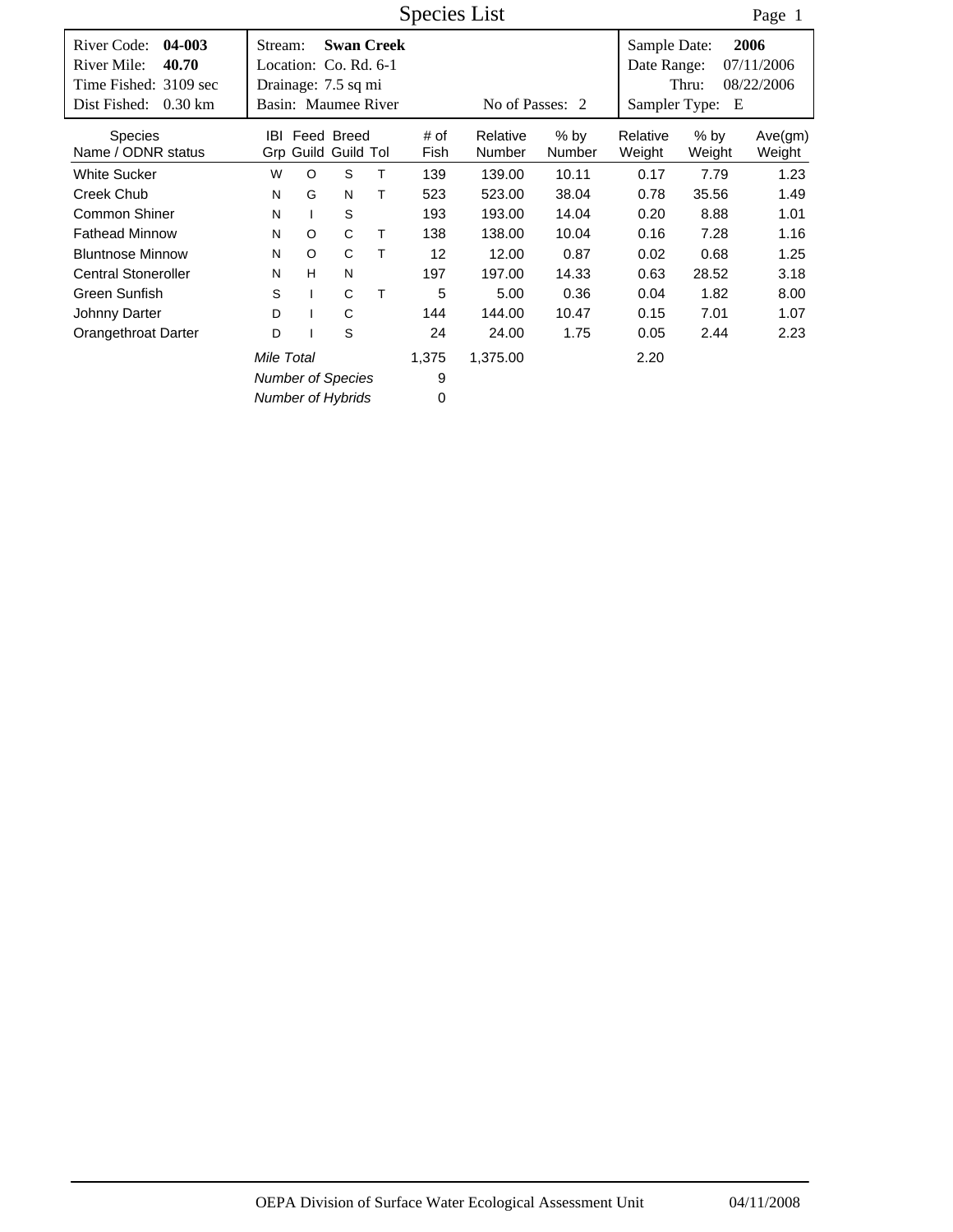|                                                             |                                             |              |                                              |                   | <b>Species List</b> |                    |                |                             |                  | Page 2             |
|-------------------------------------------------------------|---------------------------------------------|--------------|----------------------------------------------|-------------------|---------------------|--------------------|----------------|-----------------------------|------------------|--------------------|
| 04-003<br>River Code:<br>River Mile:<br>34.40               | Stream:<br>Location: Co. Rd. 3              |              |                                              | <b>Swan Creek</b> |                     |                    |                | Sample Date:<br>Date Range: |                  | 2006<br>07/11/2006 |
| Time Fished: 1794 sec<br>Dist Fished:<br>$0.30 \mathrm{km}$ | Drainage: 14.6 sq mi<br>Basin: Maumee River |              |                                              |                   |                     | No of Passes: 2    |                | Sampler Type:               | Thru:<br>E       | 08/22/2006         |
|                                                             |                                             |              |                                              |                   |                     |                    |                |                             |                  |                    |
| <b>Species</b><br>Name / ODNR status                        |                                             |              | <b>IBI</b> Feed Breed<br>Grp Guild Guild Tol |                   | # of<br>Fish        | Relative<br>Number | % by<br>Number | Relative<br>Weight          | $%$ bv<br>Weight | Ave(gm)<br>Weight  |
| <b>Central Mudminnow</b>                                    |                                             |              | C                                            | T                 | $\overline{2}$      | 2.00               | 0.55           | 0.01                        | 0.47             | 6.00               |
| <b>Redfin Pickerel</b>                                      |                                             | P            | M                                            | P                 | 11                  | 11.00              | 3.02           | 0.23                        | 8.97             | 20.91              |
| <b>White Sucker</b>                                         | W                                           | $\circ$      | S                                            | T                 | 33                  | 33.00              | 9.07           | 0.23                        | 9.11             | 7.07               |
| <b>Creek Chub</b>                                           | N                                           | G            | N                                            | т                 | 121                 | 121.00             | 33.24          | 1.34                        | 52.29            | 11.08              |
| <b>Common Shiner</b>                                        | N                                           | $\mathbf{I}$ | $\mathsf S$                                  |                   | 51                  | 51.00              | 14.01          | 0.18                        | 7.02             | 3.53               |
| <b>Bluntnose Minnow</b>                                     | N                                           | $\circ$      | C                                            | T                 | 11                  | 11.00              | 3.02           | 0.03                        | 1.25             | 2.91               |
| <b>Central Stoneroller</b>                                  | N                                           | H            | N                                            |                   | 63                  | 63.00              | 17.31          | 0.37                        | 14.43            | 5.87               |
| Green Sunfish                                               | S                                           | $\mathbf{I}$ | C                                            | T                 | $\overline{4}$      | 4.00               | 1.10           | 0.04                        | 1.56             | 10.00              |
| <b>Bluegill Sunfish</b>                                     | S                                           | $\mathbf{I}$ | C                                            | P                 | 4                   | 4.00               | 1.10           | 0.02                        | 0.78             | 5.00               |
| <b>Blackside Darter</b>                                     | D                                           |              | $\mathsf S$                                  |                   | 1                   | 1.00               | 0.27           | 0.00                        | 0.08             | 2.00               |
| Johnny Darter                                               | D                                           |              | C                                            |                   | 34                  | 34.00              | 9.34           | 0.03                        | 1.33             | 1.00               |
| <b>Greenside Darter</b>                                     | D                                           |              | $\mathsf S$                                  | M                 | 9                   | 9.00               | 2.47           | 0.04                        | 1.56             | 4.44               |
| Orangethroat Darter                                         | D                                           |              | $\mathsf S$                                  |                   | 20                  | 20.00              | 5.49           | 0.03                        | 1.17             | 1.50               |
|                                                             |                                             | 364          | 364.00                                       |                   | 2.56                |                    |                |                             |                  |                    |
|                                                             | <b>Number of Species</b>                    | 13           |                                              |                   |                     |                    |                |                             |                  |                    |
|                                                             | <b>Number of Hybrids</b>                    |              |                                              |                   | $\mathbf 0$         |                    |                |                             |                  |                    |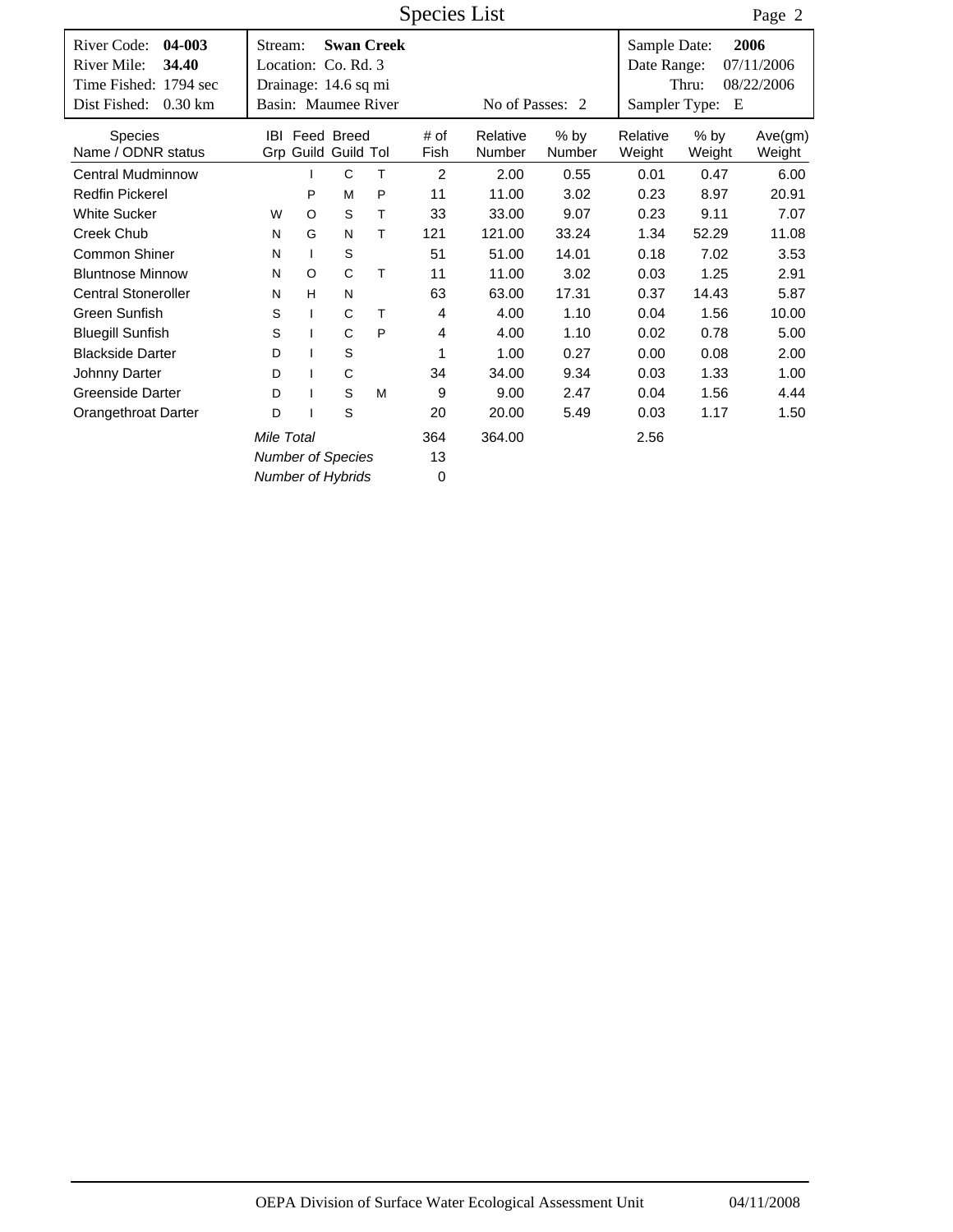|                                                                                                                     |                                                                                |              |                                   |                   | <b>Species List</b> |                    |                  |                                              |                  | Page 3                           |
|---------------------------------------------------------------------------------------------------------------------|--------------------------------------------------------------------------------|--------------|-----------------------------------|-------------------|---------------------|--------------------|------------------|----------------------------------------------|------------------|----------------------------------|
| River Code:<br>04-003<br><b>River Mile:</b><br>32.90<br>Time Fished: 3462 sec<br>Dist Fished:<br>$0.30 \mathrm{km}$ | Stream:<br>Location: Twp. Rd. 2<br>Drainage: 25.7 sq mi<br>Basin: Maumee River |              |                                   | <b>Swan Creek</b> |                     | No of Passes: 2    |                  | Sample Date:<br>Date Range:<br>Sampler Type: | Thru:<br>E       | 2006<br>07/11/2006<br>08/22/2006 |
| <b>Species</b><br>Name / ODNR status                                                                                | IBI.                                                                           |              | Feed Breed<br>Grp Guild Guild Tol |                   | # of<br>Fish        | Relative<br>Number | $%$ by<br>Number | Relative<br>Weight                           | $%$ by<br>Weight | Ave(gm)<br>Weight                |
| <b>Central Mudminnow</b>                                                                                            |                                                                                |              | C                                 | Т                 | 5                   | 5.00               | 3.52             | 0.08                                         | 3.80             | 16.00                            |
| <b>Redfin Pickerel</b>                                                                                              |                                                                                | P            | M                                 | P                 | 26                  | 26.00              | 18.31            | 0.46                                         | 21.85            | 17.69                            |
| <b>White Sucker</b>                                                                                                 | W                                                                              | $\circ$      | S                                 | T                 | 8                   | 8.00               | 5.63             | 0.72                                         | 33.97            | 89.38                            |
| Creek Chub                                                                                                          | N                                                                              | G            | N                                 | Τ                 | 53                  | 53.00              | 37.32            | 0.70                                         | 33.30            | 13.23                            |
| <b>Common Shiner</b>                                                                                                | N                                                                              | $\mathbf{I}$ | S                                 |                   | 11                  | 11.00              | 7.75             | 0.03                                         | 1.43             | 2.73                             |
| Green Sunfish                                                                                                       | S                                                                              | L            | C                                 | T                 | $\overline{2}$      | 2.00               | 1.41             | 0.01                                         | 0.48             | 5.00                             |
| Pumpkinseed Sunfish                                                                                                 | S                                                                              |              | C                                 | P                 | 1                   | 1.00               | 0.70             | 0.04                                         | 1.90             | 40.00                            |
| <b>Blackside Darter</b>                                                                                             | D                                                                              | ı            | S                                 |                   | 4                   | 4.00               | 2.82             | 0.02                                         | 0.95             | 5.00                             |
| Johnny Darter                                                                                                       | D                                                                              |              | C                                 |                   | 27                  | 27.00              | 19.01            | 0.04                                         | 2.00             | 1.56                             |
| Greenside Darter                                                                                                    | D                                                                              |              | S                                 | M                 | 4                   | 4.00               | 2.82             | 0.01                                         | 0.24             | 1.25                             |
| Orangethroat Darter                                                                                                 | D                                                                              |              | S                                 |                   | 1                   | 1.00               | 0.70             | 0.00                                         | 0.10             | 2.00                             |
|                                                                                                                     |                                                                                | 142          | 142.00                            |                   | 2.11                |                    |                  |                                              |                  |                                  |
|                                                                                                                     | <b>Number of Species</b>                                                       | 11           |                                   |                   |                     |                    |                  |                                              |                  |                                  |
|                                                                                                                     | <b>Number of Hybrids</b>                                                       |              |                                   |                   | 0                   |                    |                  |                                              |                  |                                  |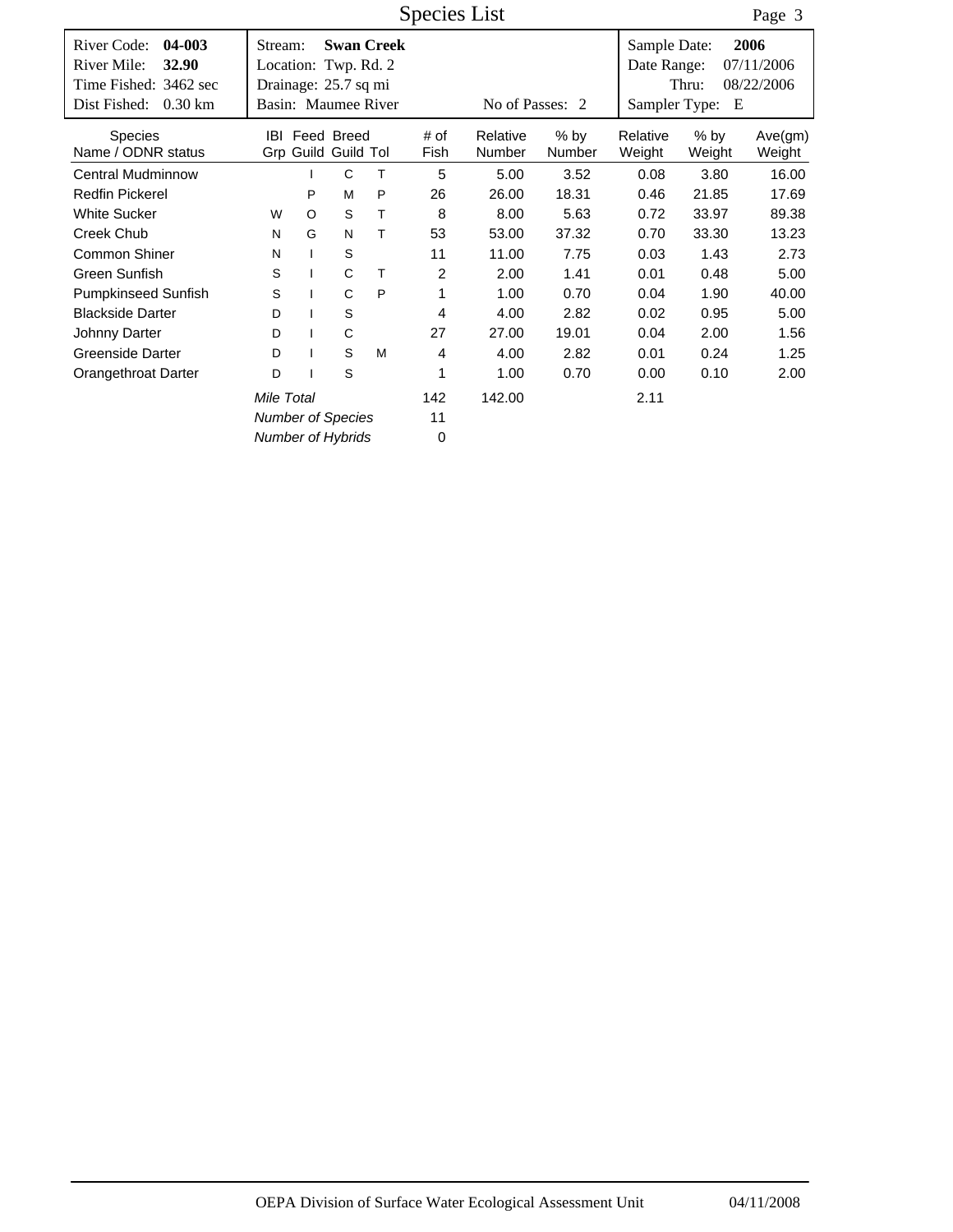|                                   |                            |              |                       |   | <b>Species List</b> |                 |        |               |        | Page 4     |
|-----------------------------------|----------------------------|--------------|-----------------------|---|---------------------|-----------------|--------|---------------|--------|------------|
| 04-003<br>River Code:             | Stream:                    |              | <b>Swan Creek</b>     |   |                     |                 |        | Sample Date:  |        | 2006       |
| River Mile:<br>30.90              | Location: upst. St. Rt. 64 |              |                       |   |                     |                 |        | Date Range:   |        | 07/11/2006 |
| Time Fished: 2712 sec             | Drainage: 28.2 sq mi       |              |                       |   |                     |                 |        |               | Thru:  | 08/22/2006 |
| Dist Fished:<br>$0.30 \text{ km}$ | Basin: Maumee River        |              |                       |   |                     | No of Passes: 2 |        | Sampler Type: | E      |            |
| <b>Species</b>                    |                            |              | <b>IBI</b> Feed Breed |   | # of                | Relative        | $%$ by | Relative      | $%$ by | Ave(gm)    |
| Name / ODNR status                |                            |              | Grp Guild Guild Tol   |   | Fish                | Number          | Number | Weight        | Weight | Weight     |
| <b>Central Mudminnow</b>          |                            |              | $\mathsf{C}$          | T | 1                   | 1.00            | 0.39   | 0.00          | 0.06   | 2.00       |
| <b>Redfin Pickerel</b>            |                            | P            | M                     | P | 15                  | 15.00           | 5.86   | 0.30          | 8.65   | 20.27      |
| Northern Pike                     | F                          | P            | M                     |   | 3                   | 3.00            | 1.17   | 0.06          | 1.56   | 18.33      |
| <b>White Sucker</b>               | W                          | O            | S                     | T | 12                  | 12.00           | 4.69   | 0.63          | 17.78  | 52.08      |
| <b>Creek Chub</b>                 | N                          | G            | N                     | T | 65                  | 65.00           | 25.39  | 1.83          | 51.93  | 28.09      |
| <b>Redfin Shiner</b>              | N                          | $\mathbf{I}$ | N                     |   | 2                   | 2.00            | 0.78   | 0.00          | 0.11   | 2.00       |
| Common Shiner                     | N                          | $\mathbf{I}$ | S                     |   | 80                  | 80.00           | 31.25  | 0.19          | 5.40   | 2.38       |
| <b>Bluntnose Minnow</b>           | N                          | O            | C                     | T | 20                  | 20.00           | 7.81   | 0.06          | 1.59   | 2.80       |
| <b>Yellow Bullhead</b>            |                            |              | C                     | T | 1                   | 1.00            | 0.39   | 0.14          | 3.98   | 140.00     |
| <b>Tadpole Madtom</b>             |                            | ı            | C                     |   | 1                   | 1.00            | 0.39   | 0.02          | 0.43   | 15.00      |
| Largemouth Bass                   | F                          | $\mathsf{C}$ | $\mathsf{C}$          |   | 1                   | 1.00            | 0.39   | 0.01          | 0.28   | 10.00      |
| Green Sunfish                     | S                          | $\mathbf{I}$ | C                     | T | 11                  | 11.00           | 4.30   | 0.19          | 5.38   | 17.18      |
| <b>Bluegill Sunfish</b>           | S                          | $\mathbf{I}$ | $\mathsf{C}$          | P | 1                   | 1.00            | 0.39   | 0.01          | 0.14   | 5.00       |
| <b>Redear Sunfish</b>             | E                          | I            | C                     |   | 1                   | 1.00            | 0.39   | 0.02          | 0.43   | 15.00      |
| <b>Blackside Darter</b>           | D                          | ı            | S                     |   | 10                  | 10.00           | 3.91   | 0.04          | 1.19   | 4.20       |
| Johnny Darter                     | D                          | ı            | C                     |   | 24                  | 24.00           | 9.38   | 0.03          | 0.77   | 1.13       |
| Greenside Darter                  | D                          | I            | S                     | M | 7                   | 7.00            | 2.73   | 0.01          | 0.28   | 1.43       |
| <b>Orangethroat Darter</b>        | D                          | I            | S                     |   | 1                   | 1.00            | 0.39   | 0.00          | 0.03   | 1.00       |
|                                   |                            | 256          | 256.00                |   | 3.52                |                 |        |               |        |            |
|                                   | <b>Number of Species</b>   |              |                       |   | 18                  |                 |        |               |        |            |
|                                   | <b>Number of Hybrids</b>   |              |                       |   | $\mathbf 0$         |                 |        |               |        |            |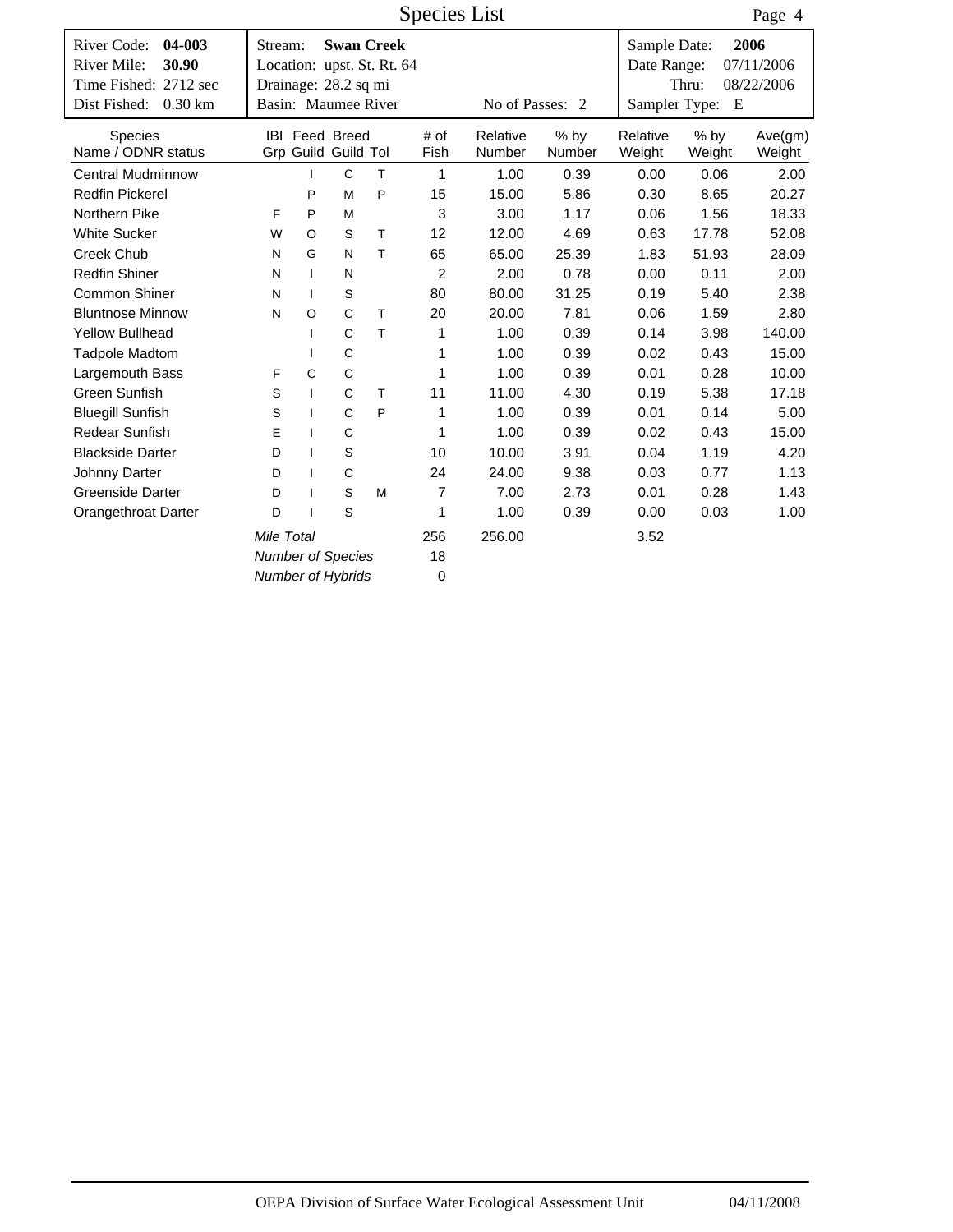|                                                                                                              |         |                          |                                                                      |                   | Species List   |                    |                  |                                              |                  | Page 5                           |
|--------------------------------------------------------------------------------------------------------------|---------|--------------------------|----------------------------------------------------------------------|-------------------|----------------|--------------------|------------------|----------------------------------------------|------------------|----------------------------------|
| River Code:<br>04-003<br>River Mile:<br>24.70<br>Time Fished: 2384 sec<br>Dist Fished:<br>$0.40 \mathrm{km}$ | Stream: |                          | Location: Spencer Rd.<br>Drainage: 89.0 sq mi<br>Basin: Maumee River | <b>Swan Creek</b> |                | No of Passes: 2    |                  | Sample Date:<br>Date Range:<br>Sampler Type: | Thru:<br>D       | 2006<br>07/25/2006<br>08/23/2006 |
| <b>Species</b><br>Name / ODNR status                                                                         |         |                          | <b>IBI</b> Feed Breed<br>Grp Guild Guild Tol                         |                   | # of<br>Fish   | Relative<br>Number | $%$ by<br>Number | Relative<br>Weight                           | $%$ by<br>Weight | Ave(gm)<br>Weight                |
| <b>Redfin Pickerel</b>                                                                                       |         | P                        | M                                                                    | P                 | 12             | 9.00               | 8.00             | 0.12                                         | 2.08             | 13.33                            |
| Northern Pike                                                                                                | F       | P                        | M                                                                    |                   | 1              | 0.75               | 0.67             | 0.06                                         | 1.04             | 80.00                            |
| <b>White Sucker</b>                                                                                          | W       | O                        | S                                                                    | T                 | 6              | 4.50               | 4.00             | 0.43                                         | 7.41             | 95.00                            |
| <b>Spotted Sucker</b>                                                                                        | R       | $\mathbf{I}$             | $\mathsf S$                                                          |                   | 4              | 3.00               | 2.67             | 0.89                                         | 15.48            | 297.50                           |
| Common Carp                                                                                                  | G       | O                        | M                                                                    | T                 | 1              | 0.75               | 0.67             | 1.58                                         | 27.32            | 2,100.00                         |
| <b>Redfin Shiner</b>                                                                                         | N       | $\mathbf{I}$             | N                                                                    |                   | 11             | 8.25               | 7.33             | 0.03                                         | 0.49             | 3.36                             |
| <b>Bluntnose Minnow</b>                                                                                      | N       | $\circ$                  | C                                                                    | T                 | $\overline{2}$ | 1.50               | 1.33             | 0.01                                         | 0.13             | 5.00                             |
| <b>Yellow Bullhead</b>                                                                                       |         | $\mathbf{I}$             | $\mathsf{C}$                                                         | T                 | 5              | 3.75               | 3.33             | 0.20                                         | 3.38             | 52.00                            |
| <b>Rock Bass</b>                                                                                             | S       | C                        | $\mathsf C$                                                          |                   | 30             | 22.50              | 20.00            | 1.11                                         | 19.19            | 49.17                            |
| Largemouth Bass                                                                                              | F       | C                        | C                                                                    |                   | $\overline{2}$ | 1.50               | 1.33             | 0.46                                         | 7.93             | 305.00                           |
| Green Sunfish                                                                                                | S       | $\mathbf{I}$             | $\mathsf{C}$                                                         | T                 | 51             | 38.25              | 34.00            | 0.72                                         | 12.49            | 18.82                            |
| <b>Bluegill Sunfish</b>                                                                                      | S       |                          | $\mathbf C$                                                          | P                 | 14             | 10.50              | 9.33             | 0.14                                         | 2.34             | 12.86                            |
| <b>Blackside Darter</b>                                                                                      | D       | I                        | $\mathsf S$                                                          |                   | 3              | 2.25               | 2.00             | 0.02                                         | 0.34             | 8.67                             |
| Johnny Darter                                                                                                | D       |                          | C                                                                    |                   | 3              | 2.25               | 2.00             | 0.00                                         | 0.07             | 1.67                             |
| <b>Greenside Darter</b>                                                                                      | D       |                          | S                                                                    | M                 | 5              | 3.75               | 3.33             | 0.02                                         | 0.33             | 5.00                             |
| Mile Total                                                                                                   |         |                          |                                                                      |                   | 150            | 112.50             |                  | 5.77                                         |                  |                                  |
|                                                                                                              |         | <b>Number of Species</b> |                                                                      | 15                |                |                    |                  |                                              |                  |                                  |
|                                                                                                              |         |                          | <b>Number of Hybrids</b>                                             |                   | 0              |                    |                  |                                              |                  |                                  |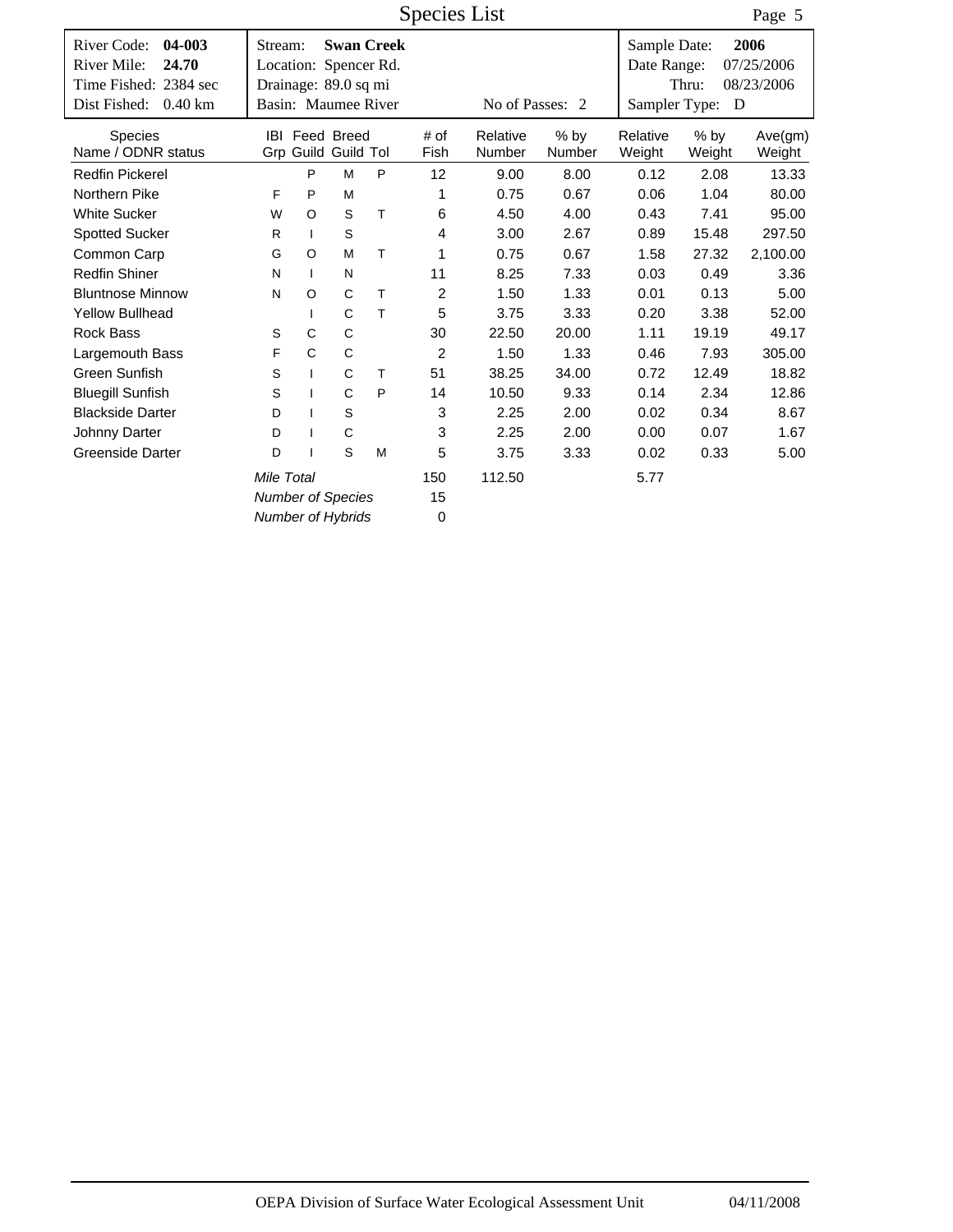|                                               |                                |              |                       |                   | Species List   |                 |        |                             |        | Page 6             |
|-----------------------------------------------|--------------------------------|--------------|-----------------------|-------------------|----------------|-----------------|--------|-----------------------------|--------|--------------------|
| River Code:<br>04-003<br>River Mile:<br>21.60 | Stream:<br>Location: Stitt Rd. |              |                       | <b>Swan Creek</b> |                |                 |        | Sample Date:<br>Date Range: |        | 2006<br>07/25/2006 |
| Time Fished: 3235 sec                         | Drainage: 140.0 sq mi          |              |                       |                   |                |                 |        |                             | Thru:  | 08/23/2006         |
| Dist Fished:<br>$0.40$ km                     | Basin: Maumee River            |              |                       |                   |                | No of Passes: 2 |        | Sampler Type:               | D      |                    |
|                                               |                                |              |                       |                   |                |                 |        |                             |        |                    |
| <b>Species</b>                                |                                |              | <b>IBI</b> Feed Breed |                   | # of           | Relative        | $%$ by | Relative                    | $%$ by | Ave(gm)            |
| Name / ODNR status                            |                                |              | Grp Guild Guild Tol   |                   | Fish           | Number          | Number | Weight                      | Weight | Weight             |
| <b>Redfin Pickerel</b>                        |                                | P            | M                     | P                 | 33             | 24.75           | 17.01  | 0.49                        | 8.38   | 19.64              |
| Northern Pike                                 | F                              | P            | M                     |                   | 1              | 0.75            | 0.52   | 0.26                        | 4.52   | 350.00             |
| <b>White Sucker</b>                           | W                              | O            | S                     | Τ                 | 10             | 7.50            | 5.15   | 0.65                        | 11.25  | 87.00              |
| <b>Redfin Shiner</b>                          | N                              | $\mathbf{I}$ | N                     |                   | $\overline{7}$ | 5.25            | 3.61   | 0.02                        | 0.36   | 4.00               |
| Common Shiner                                 | N                              | $\mathbf{I}$ | $\mathbb S$           |                   | 1              | 0.75            | 0.52   | 0.00                        | 0.02   | 1.00               |
| <b>Bluntnose Minnow</b>                       | N                              | $\circ$      | C                     | T                 | 20             | 15.00           | 10.31  | 0.08                        | 1.31   | 5.05               |
| <b>Central Stoneroller</b>                    | N                              | H            | N                     |                   | 1              | 0.75            | 0.52   | 0.01                        | 0.13   | 10.00              |
| <b>Yellow Bullhead</b>                        |                                | $\mathbf{I}$ | C                     | T                 | 10             | 7.50            | 5.15   | 1.05                        | 18.10  | 140.00             |
| <b>Rock Bass</b>                              | S                              | C            | C                     |                   | 22             | 16.50           | 11.34  | 2.49                        | 42.99  | 151.14             |
| Largemouth Bass                               | F                              | C            | C                     |                   | 2              | 1.50            | 1.03   | 0.02                        | 0.26   | 10.00              |
| <b>Warmouth Sunfish</b>                       | S                              | C            | C                     |                   | 1              | 0.75            | 0.52   | 0.01                        | 0.13   | 10.00              |
| Green Sunfish                                 | S                              | $\mathbf{I}$ | C                     | T                 | 31             | 23.25           | 15.98  | 0.39                        | 6.72   | 16.77              |
| <b>Bluegill Sunfish</b>                       | S                              | $\mathbf{I}$ | C                     | P                 | 11             | 8.25            | 5.67   | 0.17                        | 2.97   | 20.91              |
| <b>Blackside Darter</b>                       | D                              |              | S                     |                   | 10             | 7.50            | 5.15   | 0.09                        | 1.57   | 12.10              |
| Johnny Darter                                 | D                              | I            | $\mathsf C$           |                   | 10             | 7.50            | 5.15   | 0.01                        | 0.17   | 1.30               |
| <b>Greenside Darter</b>                       | D                              |              | S                     | M                 | 24             | 18.00           | 12.37  | 0.07                        | 1.14   | 3.67               |
|                                               | Mile Total                     |              |                       |                   | 194            | 145.50          |        | 5.80                        |        |                    |
|                                               | <b>Number of Species</b>       |              | 16                    |                   |                |                 |        |                             |        |                    |
|                                               | <b>Number of Hybrids</b>       |              |                       |                   | $\mathbf 0$    |                 |        |                             |        |                    |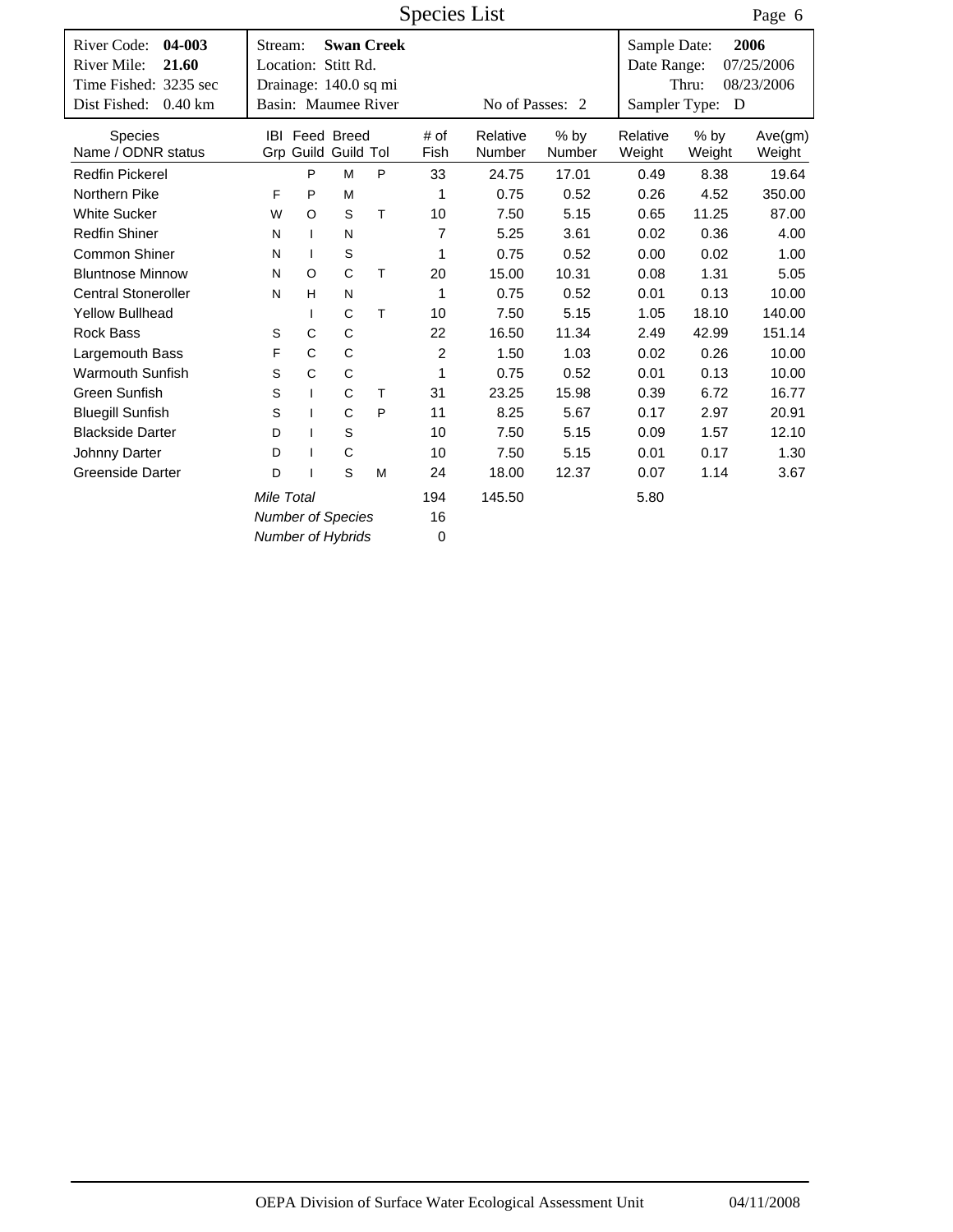|                                                                                                              |         |              |                                              |                                             | Species List   |                    |                         |                                              |                  | Page 7                           |
|--------------------------------------------------------------------------------------------------------------|---------|--------------|----------------------------------------------|---------------------------------------------|----------------|--------------------|-------------------------|----------------------------------------------|------------------|----------------------------------|
| River Code:<br>04-003<br>River Mile:<br>18.50<br>Time Fished: 2333 sec<br>Dist Fished:<br>$0.40 \mathrm{km}$ | Stream: |              | Drainage: 146.0 sq mi<br>Basin: Maumee River | <b>Swan Creek</b><br>Location: Monclova Rd. |                | No of Passes: 2    |                         | Sample Date:<br>Date Range:<br>Sampler Type: | Thru:<br>D       | 2006<br>07/25/2006<br>08/23/2006 |
| <b>Species</b><br>Name / ODNR status                                                                         |         |              | <b>IBI</b> Feed Breed<br>Grp Guild Guild Tol |                                             | # of<br>Fish   | Relative<br>Number | $%$ by<br><b>Number</b> | Relative<br>Weight                           | $%$ by<br>Weight | Ave(gm)<br>Weight                |
| <b>Redfin Pickerel</b>                                                                                       |         | P            | M                                            | P                                           | $\overline{7}$ | 5.25               | 2.15                    | 0.42                                         | 4.40             | 79.29                            |
| <b>White Sucker</b>                                                                                          | W       | $\circ$      | S                                            | T                                           | 2              | 1.50               | 0.61                    | 0.12                                         | 1.27             | 80.00                            |
| <b>Creek Chub</b>                                                                                            | N       | G            | N                                            | T                                           | 5              | 3.75               | 1.53                    | 0.10                                         | 1.03             | 26.00                            |
| <b>Redfin Shiner</b>                                                                                         | N       | $\mathbf{I}$ | N                                            |                                             | 1              | 0.75               | 0.31                    | 0.00                                         | 0.04             | 5.00                             |
| <b>Bluntnose Minnow</b>                                                                                      | N       | $\circ$      | C                                            | T                                           | 25             | 18.75              | 7.67                    | 0.04                                         | 0.41             | 2.08                             |
| <b>Central Stoneroller</b>                                                                                   | N       | H            | N                                            |                                             | 28             | 21.00              | 8.59                    | 0.23                                         | 2.37             | 10.71                            |
| <b>Stonecat Madtom</b>                                                                                       |         | $\mathbf{I}$ | C                                            | $\mathbf{I}$                                | 3              | 2.25               | 0.92                    | 0.23                                         | 2.37             | 100.00                           |
| <b>Rock Bass</b>                                                                                             | S       | C            | $\mathbf C$                                  |                                             | 76             | 57.00              | 23.31                   | 7.24                                         | 76.39            | 126.97                           |
| <b>Smallmouth Bass</b>                                                                                       | F       | C            | C                                            | M                                           | 2              | 1.50               | 0.61                    | 0.38                                         | 3.96             | 250.00                           |
| <b>Green Sunfish</b>                                                                                         | S       | $\mathbf{I}$ | C                                            | T                                           | 9              | 6.75               | 2.76                    | 0.17                                         | 1.84             | 25.78                            |
| <b>Bluegill Sunfish</b>                                                                                      | S       | $\mathbf{I}$ | C                                            | P                                           | 3              | 2.25               | 0.92                    | 0.05                                         | 0.52             | 21.67                            |
| <b>Blackside Darter</b>                                                                                      | D       | $\mathbf{I}$ | $\mathbb S$                                  |                                             | $\overline{c}$ | 1.50               | 0.61                    | 0.01                                         | 0.06             | 4.00                             |
| Johnny Darter                                                                                                | D       | $\mathbf{I}$ | C                                            |                                             | 8              | 6.00               | 2.45                    | 0.02                                         | 0.16             | 2.50                             |
| <b>Greenside Darter</b>                                                                                      | D       | $\mathbf{I}$ | S                                            | M                                           | 153            | 114.75             | 46.93                   | 0.49                                         | 5.15             | 4.25                             |
| Orangethroat Darter                                                                                          | D       |              | S                                            |                                             | $\overline{2}$ | 1.50               | 0.61                    | 0.00                                         | 0.04             | 2.50                             |
|                                                                                                              |         | 326          | 244.50                                       |                                             | 9.47           |                    |                         |                                              |                  |                                  |
|                                                                                                              |         |              | <b>Number of Species</b>                     |                                             | 15             |                    |                         |                                              |                  |                                  |
|                                                                                                              |         |              | <b>Number of Hybrids</b>                     |                                             | 0              |                    |                         |                                              |                  |                                  |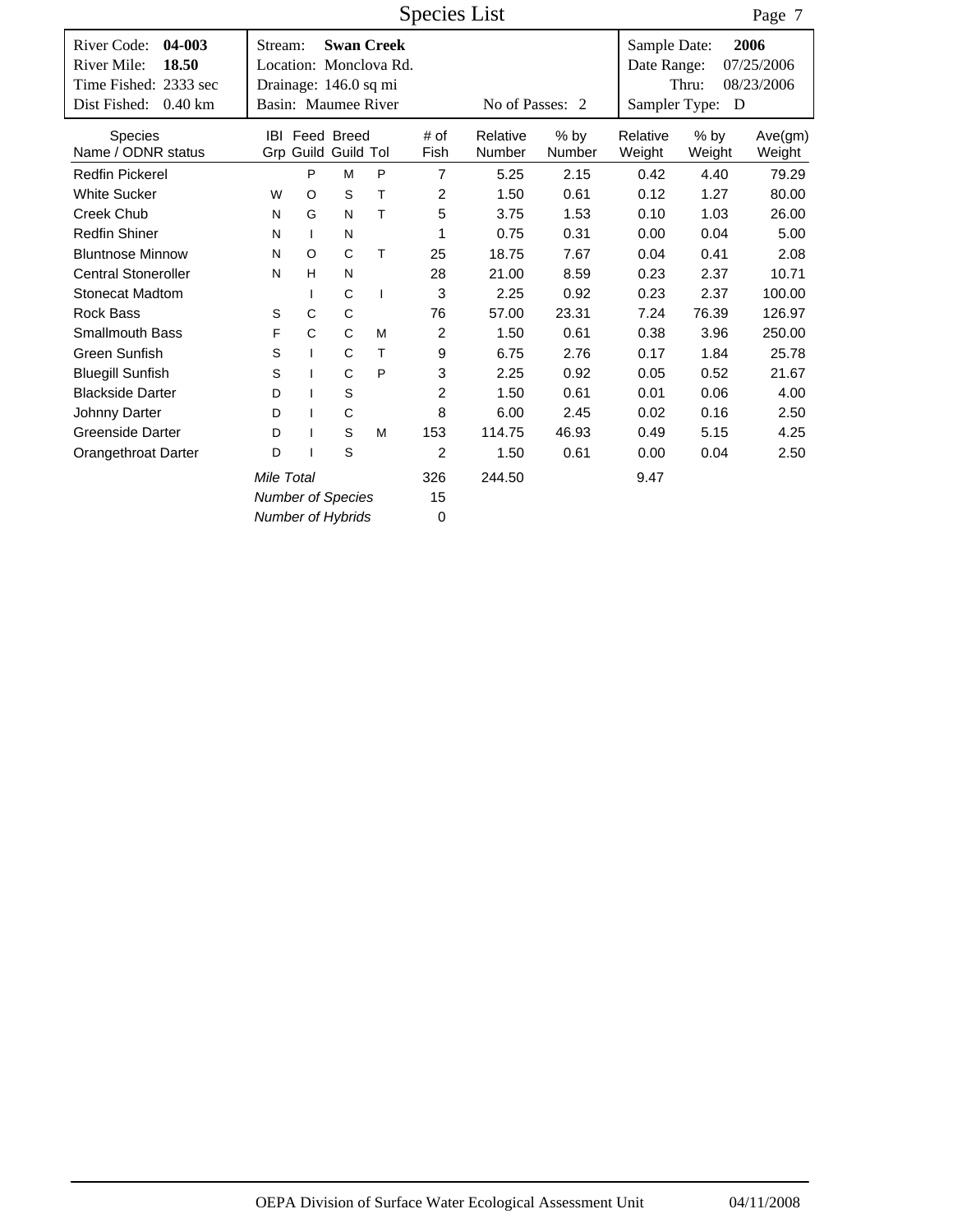|                                                                        |                                  |              |                                              |                                              | <b>Species List</b> |                    |                  |                             |                  | Page 8                           |
|------------------------------------------------------------------------|----------------------------------|--------------|----------------------------------------------|----------------------------------------------|---------------------|--------------------|------------------|-----------------------------|------------------|----------------------------------|
| River Code:<br>04-003<br>River Mile:<br>15.30<br>Time Fished: 5680 sec | Stream:<br>Drainage: 160.0 sq mi |              |                                              | <b>Swan Creek</b><br>Location: Salisbury Rd. |                     |                    |                  | Sample Date:<br>Date Range: | Thru:            | 2006<br>08/07/2006<br>09/11/2006 |
| Dist Fished:<br>$0.40$ km                                              | Basin: Maumee River              |              |                                              |                                              |                     | No of Passes: 2    |                  | Sampler Type:               | D                |                                  |
| <b>Species</b><br>Name / ODNR status                                   |                                  |              | <b>IBI</b> Feed Breed<br>Grp Guild Guild Tol |                                              | # of<br>Fish        | Relative<br>Number | $%$ by<br>Number | Relative<br>Weight          | $%$ by<br>Weight | Ave(gm)<br>Weight                |
| <b>Redfin Pickerel</b>                                                 |                                  | P            | M                                            | P                                            | 39                  | 29.25              | 7.49             | 0.30                        | 2.15             | 10.38                            |
| Golden Redhorse                                                        | R                                | $\mathbf{I}$ | S                                            | M                                            | 5                   | 3.75               | 0.96             | 2.63                        | 18.58            | 700.00                           |
| <b>Shorthead Redhorse</b>                                              | R                                | $\mathbf{I}$ | S                                            | M                                            | 1                   | 0.75               | 0.19             | 0.03                        | 0.21             | 40.00                            |
| <b>White Sucker</b>                                                    | W                                | $\circ$      | S                                            | Τ                                            | 12                  | 9.00               | 2.30             | 0.77                        | 5.47             | 85.83                            |
| <b>Spotted Sucker</b>                                                  | R                                | $\mathbf{I}$ | $\mathsf S$                                  |                                              | $\overline{2}$      | 1.50               | 0.38             | 0.60                        | 4.25             | 400.00                           |
| <b>Redfin Shiner</b>                                                   | N                                | $\mathbf{I}$ | N                                            |                                              | 15                  | 11.25              | 2.88             | 0.02                        | 0.15             | 1.87                             |
| Spotfin Shiner                                                         | N                                | $\mathbf{I}$ | M                                            |                                              | 18                  | 13.50              | 3.45             | 0.04                        | 0.30             | 3.13                             |
| Silverjaw Minnow                                                       | N                                | $\mathbf{I}$ | M                                            |                                              | 1                   | 0.75               | 0.19             | 0.00                        | 0.01             | 1.00                             |
| <b>Bluntnose Minnow</b>                                                | N                                | $\circ$      | C                                            | T                                            | 34                  | 25.50              | 6.53             | 0.09                        | 0.63             | 3.48                             |
| <b>Yellow Bullhead</b>                                                 |                                  | $\mathsf{I}$ | C                                            | T                                            | $\overline{2}$      | 1.50               | 0.38             | 0.13                        | 0.90             | 85.00                            |
| <b>Stonecat Madtom</b>                                                 |                                  | $\mathbf{I}$ | C                                            | $\mathbf{I}$                                 | 1                   | 0.75               | 0.19             | 0.08                        | 0.53             | 100.00                           |
| <b>Rock Bass</b>                                                       | S                                | C            | $\mathsf C$                                  |                                              | 100                 | 75.00              | 19.19            | 7.79                        | 55.11            | 103.83                           |
| Smallmouth Bass                                                        | F                                | C            | C                                            | M                                            | 4                   | 3.00               | 0.77             | 0.22                        | 1.57             | 73.75                            |
| Largemouth Bass                                                        | F                                | $\mathsf{C}$ | $\mathsf{C}$                                 |                                              | 1                   | 0.75               | 0.19             | 0.41                        | 2.92             | 550.00                           |
| Green Sunfish                                                          | S                                | $\mathbf{I}$ | C                                            | $\top$                                       | 55                  | 41.25              | 10.56            | 0.46                        | 3.28             | 11.24                            |
| <b>Bluegill Sunfish</b>                                                | S                                | $\mathsf{I}$ | $\mathsf{C}$                                 | P                                            | 12                  | 9.00               | 2.30             | 0.15                        | 1.06             | 16.67                            |
| Green Sf X Hybrid                                                      |                                  |              |                                              |                                              | 1                   | 0.75               | 0.19             | 0.02                        | 0.11             | 20.00                            |
| <b>Blackside Darter</b>                                                | D                                | $\mathbf{I}$ | S                                            |                                              | 27                  | 20.25              | 5.18             | 0.08                        | 0.56             | 3.89                             |
| Johnny Darter                                                          | D                                | $\mathbf{I}$ | C                                            |                                              | 36                  | 27.00              | 6.91             | 0.04                        | 0.27             | 1.39                             |
| <b>Greenside Darter</b>                                                | D                                | I            | S                                            | M                                            | 155                 | 116.25             | 29.75            | 0.28                        | 1.96             | 2.39                             |
|                                                                        | Mile Total                       |              |                                              |                                              |                     | 390.75             |                  | 14.13                       |                  |                                  |
|                                                                        | <b>Number of Species</b>         |              |                                              |                                              | 19                  |                    |                  |                             |                  |                                  |
|                                                                        | Number of Hybrids                |              |                                              |                                              | 1                   |                    |                  |                             |                  |                                  |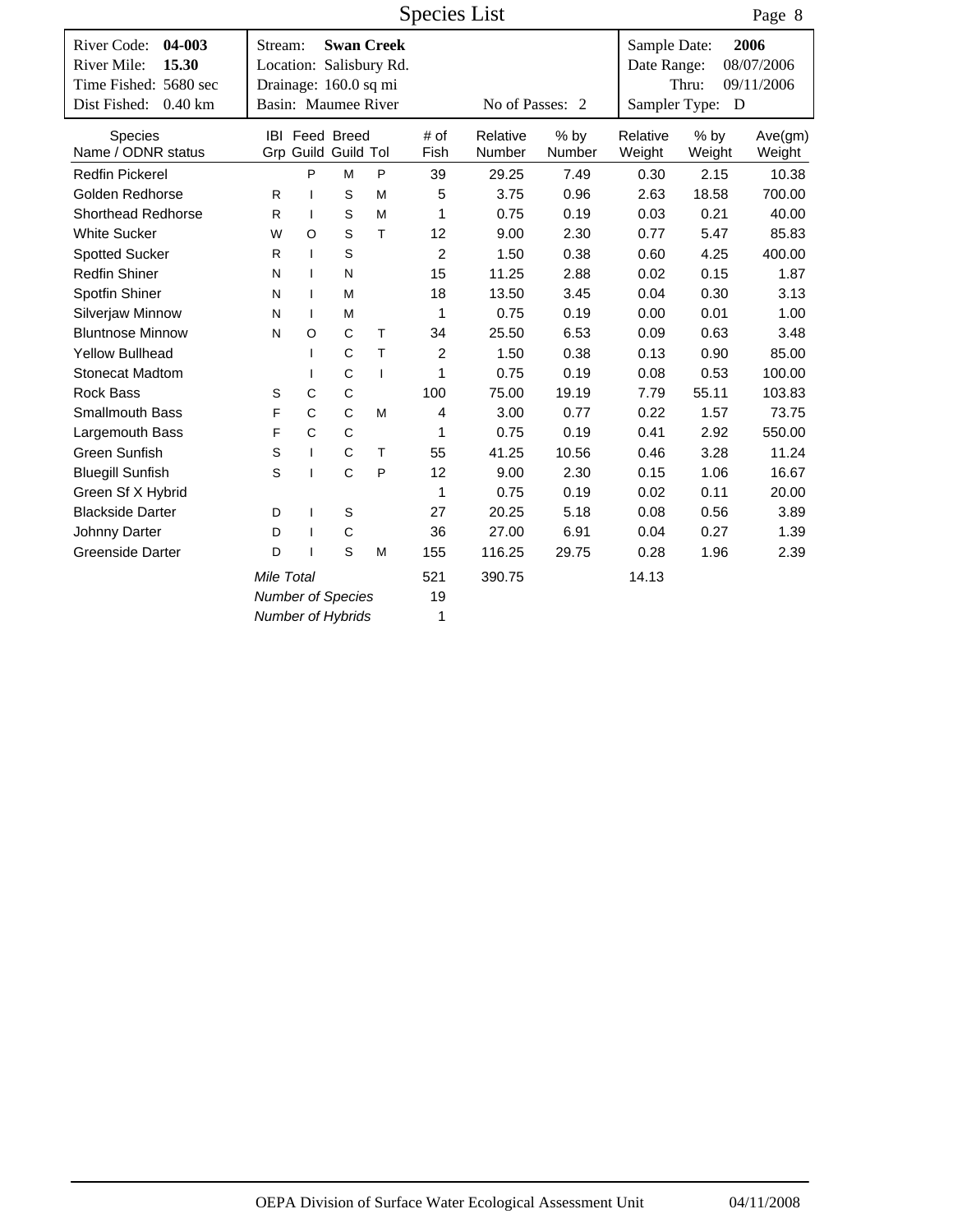|                                               |                          |                          |                                              |                                             | <b>Species List</b> |                    |                       |                             |                  | Page 9             |
|-----------------------------------------------|--------------------------|--------------------------|----------------------------------------------|---------------------------------------------|---------------------|--------------------|-----------------------|-----------------------------|------------------|--------------------|
| River Code:<br>04-003<br>River Mile:<br>10.80 | Stream:                  |                          |                                              | <b>Swan Creek</b><br>Location: Reynolds Rd. |                     |                    |                       | Sample Date:<br>Date Range: |                  | 2006<br>08/08/2006 |
| Time Fished: 3242 sec                         | Drainage: 192.0 sq mi    |                          |                                              |                                             |                     |                    |                       |                             | Thru:            | 09/11/2006         |
| Dist Fished:<br>$0.40$ km                     | Basin: Maumee River      |                          |                                              |                                             |                     | No of Passes: 2    |                       | Sampler Type:               | D                |                    |
| Species<br>Name / ODNR status                 |                          |                          | <b>IBI</b> Feed Breed<br>Grp Guild Guild Tol |                                             | # of<br>Fish        | Relative<br>Number | % by<br><b>Number</b> | Relative<br>Weight          | $%$ by<br>Weight | Ave(gm)<br>Weight  |
| <b>Silver Lamprey</b>                         |                          | P                        | N                                            |                                             | 1                   | 0.75               | 0.49                  | 0.01                        | 0.28             | 15.00              |
| <b>Redfin Pickerel</b>                        |                          | P                        | M                                            | P                                           | 25                  | 18.75              | 12.25                 | 0.20                        | 5.00             | 10.80              |
| <b>Shorthead Redhorse</b>                     | R.                       | $\mathbf{I}$             | S                                            | M                                           | 1                   | 0.75               | 0.49                  | 0.05                        | 1.11             | 60.00              |
| <b>White Sucker</b>                           | W                        | $\Omega$                 | S                                            | T                                           | 8                   | 6.00               | 3.92                  | 0.62                        | 15.33            | 103.38             |
| <b>Spotted Sucker</b>                         | R.                       | $\mathbf{I}$             | $\mathsf S$                                  |                                             | 1                   | 0.75               | 0.49                  | 0.19                        | 4.63             | 250.00             |
| <b>Bluntnose Minnow</b>                       | N                        | $\circ$                  | $\mathsf{C}$                                 | T.                                          | $\overline{7}$      | 5.25               | 3.43                  | 0.03                        | 0.68             | 5.14               |
| <b>Yellow Bullhead</b>                        |                          | $\mathbf{I}$             | C                                            | T                                           | 1                   | 0.75               | 0.49                  | 0.10                        | 2.51             | 135.00             |
| <b>Tadpole Madtom</b>                         |                          | $\mathbf{I}$             | $\mathsf C$                                  |                                             | 1                   | 0.75               | 0.49                  | 0.02                        | 0.37             | 20.00              |
| <b>Rock Bass</b>                              | S                        | C                        | C                                            |                                             | 10                  | 7.50               | 4.90                  | 0.50                        | 12.36            | 66.70              |
| Largemouth Bass                               | F                        | $\mathsf{C}$             | C                                            |                                             | 3                   | 2.25               | 1.47                  | 0.04                        | 0.93             | 16.67              |
| Green Sunfish                                 | S                        | $\mathbf{I}$             | $\mathsf{C}$                                 | T                                           | 37                  | 27.75              | 18.14                 | 0.37                        | 9.08             | 13.24              |
| <b>Bluegill Sunfish</b>                       | S                        | $\mathbf{I}$             | $\mathsf{C}$                                 | P                                           | 6                   | 4.50               | 2.94                  | 0.15                        | 3.62             | 32.50              |
| Green Sf X Bluegill Sf                        |                          |                          |                                              |                                             | 1                   | 0.75               | 0.49                  | 0.02                        | 0.37             | 20.00              |
| Green Sf X Hybrid                             |                          |                          |                                              |                                             | $\overline{2}$      | 1.50               | 0.98                  | 0.04                        | 0.93             | 25.00              |
| <b>Blackside Darter</b>                       | D                        | $\mathbf{I}$             | S                                            |                                             | 28                  | 21.00              | 13.73                 | 0.06                        | 1.59             | 3.07               |
| Logperch                                      | D                        | $\mathbf{I}$             | S                                            | M                                           | $\overline{4}$      | 3.00               | 1.96                  | 0.05                        | 1.11             | 15.00              |
| Johnny Darter                                 | D                        | $\mathbf{I}$             | $\mathsf C$                                  |                                             | 16                  | 12.00              | 7.84                  | 0.02                        | 0.59             | 2.00               |
| <b>Greenside Darter</b>                       | D                        | $\overline{\phantom{a}}$ | S                                            | м                                           | 49                  | 36.75              | 24.02                 | 0.10                        | 2.49             | 2.75               |
| <b>Freshwater Drum</b>                        |                          |                          | M                                            | P                                           | $\overline{c}$      | 1.50               | 0.98                  | 1.49                        | 36.68            | 990.00             |
| Round Goby                                    |                          |                          |                                              |                                             | 1                   | 0.75               | 0.49                  | 0.02                        | 0.37             | 20.00              |
|                                               |                          | 204                      | 153.00                                       |                                             | 4.05                |                    |                       |                             |                  |                    |
|                                               | <b>Number of Species</b> |                          |                                              |                                             | 18                  |                    |                       |                             |                  |                    |
|                                               | <b>Number of Hybrids</b> |                          |                                              |                                             | $\overline{c}$      |                    |                       |                             |                  |                    |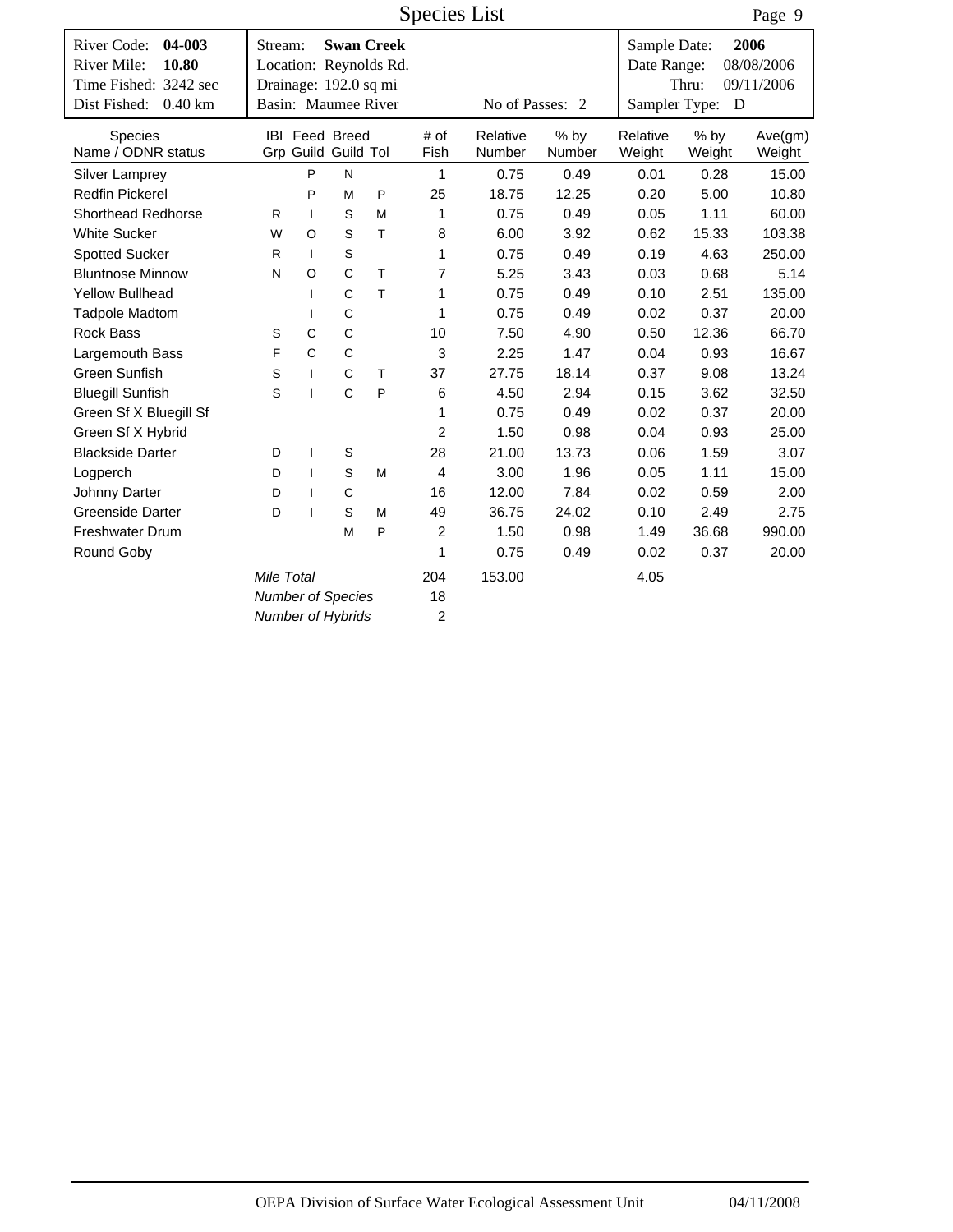|                                                                       |                   |              |                                                                          |                          | <b>Species List</b> |                    |                |                             |                  | Page 10                          |
|-----------------------------------------------------------------------|-------------------|--------------|--------------------------------------------------------------------------|--------------------------|---------------------|--------------------|----------------|-----------------------------|------------------|----------------------------------|
| River Code:<br>04-003<br>River Mile:<br>4.40<br>Time Fished: 5748 sec | Stream:           |              | <b>Swan Creek</b><br>Location: upst. South Ave.<br>Drainage: 200.0 sq mi |                          |                     |                    |                | Sample Date:<br>Date Range: | Thru:            | 2006<br>08/09/2006<br>09/11/2006 |
| Dist Fished:<br>$1.00 \mathrm{km}$                                    |                   |              | Basin: Maumee River                                                      |                          |                     | No of Passes: 2    |                | Sampler Type:               | A                |                                  |
| Species<br>Name / ODNR status                                         |                   |              | <b>IBI Feed Breed</b><br>Grp Guild Guild Tol                             |                          | # of<br>Fish        | Relative<br>Number | % by<br>Number | Relative<br>Weight          | $%$ by<br>Weight | Ave(gm)<br>Weight                |
| <b>Gizzard Shad</b>                                                   |                   | O            | М                                                                        |                          | 3                   | 3.00               | 0.97           | 0.34                        | 0.58             | 113.33                           |
| <b>Redfin Pickerel</b>                                                |                   | P            | M                                                                        | P                        | 7                   | 7.00               | 2.27           | 0.08                        | 0.14             | 11.43                            |
| Northern Pike                                                         | F                 | P            | M                                                                        |                          | 1                   | 1.00               | 0.32           | 0.25                        | 0.43             | 250.00                           |
| Smallmouth Buffalo                                                    | C                 | $\mathbf{I}$ | М                                                                        |                          | 1                   | 1.00               | 0.32           | 0.12                        | 0.20             | 115.00                           |
| <b>Silver Redhorse</b>                                                | R                 | $\mathbf{I}$ | S                                                                        | M                        | 3                   | 3.00               | 0.97           | 0.96                        | 1.63             | 319.00                           |
| Golden Redhorse                                                       | R                 | $\mathbf{I}$ | $\mathbb S$                                                              | М                        | 1                   | 1.00               | 0.32           | 0.35                        | 0.60             | 350.00                           |
| <b>Shorthead Redhorse</b>                                             | R                 | $\mathbf{I}$ | S                                                                        | Μ                        | 13                  | 13.00              | 4.21           | 0.89                        | 1.51             | 68.08                            |
| <b>White Sucker</b>                                                   | W                 | O            | $\mathsf S$                                                              | T                        | 66                  | 66.00              | 21.36          | 13.65                       | 23.30            | 206.82                           |
| <b>Spotted Sucker</b>                                                 | R                 | $\mathbf{I}$ | S                                                                        |                          | 20                  | 20.00              | 6.47           | 8.85                        | 15.11            | 442.50                           |
| Common Carp                                                           | G                 | O            | M                                                                        | T                        | 8                   | 8.00               | 2.59           | 12.42                       | 21.20            | 1,552.60                         |
| Goldfish                                                              | G                 | O            | M                                                                        | T                        | 2                   | 2.00               | 0.65           | 0.48                        | 0.82             | 241.00                           |
| Golden Shiner                                                         | N                 | $\mathbf{I}$ | М                                                                        | T                        | 3                   | 3.00               | 0.97           | 0.01                        | 0.02             | 3.00                             |
| <b>Emerald Shiner</b>                                                 | N                 | $\mathbf{I}$ | М                                                                        |                          | 7                   | 7.00               | 2.27           | 0.05                        | 0.09             | 7.33                             |
| <b>Silver Shiner</b>                                                  | N                 | $\mathbf{I}$ | S                                                                        | $\overline{\phantom{a}}$ | 6                   | 6.00               | 1.94           | 0.01                        | 0.01             | 0.83                             |
| Spotfin Shiner                                                        | N                 | $\mathbf{I}$ | М                                                                        |                          | 19                  | 19.00              | 6.15           | 0.03                        | 0.06             | 1.79                             |
| <b>Bluntnose Minnow</b>                                               | N                 | $\circ$      | $\mathsf{C}$                                                             | T                        | 10                  | 10.00              | 3.24           | 0.04                        | 0.07             | 4.10                             |
| Common Carp X Goldfish                                                | G                 | O            |                                                                          | T                        | 7                   | 7.00               | 2.27           | 4.74                        | 8.08             | 676.43                           |
| <b>Channel Catfish</b>                                                | F                 |              | C                                                                        |                          | 4                   | 4.00               | 1.29           | 5.25                        | 8.96             | 1,312.25                         |
| <b>Yellow Bullhead</b>                                                |                   | I            | $\mathsf{C}$                                                             | T                        | 2                   | 2.00               | 0.65           | 0.41                        | 0.70             | 205.00                           |
| <b>Brown Bullhead</b>                                                 |                   | $\mathsf{I}$ | $\mathsf{C}$                                                             | T                        | 1                   | 1.00               | 0.32           | 0.09                        | 0.15             | 90.00                            |
| <b>Brook Silverside</b>                                               |                   | $\mathbf{I}$ | M                                                                        | М                        | 1                   | 1.00               | 0.32           | 0.00                        | 0.00             | 1.00                             |
| White Perch                                                           | Е                 |              | М                                                                        |                          | 1                   | 1.00               | 0.32           | 0.04                        | 0.06             | 38.00                            |
| <b>Rock Bass</b>                                                      | S                 | C            | C                                                                        |                          | 1                   | 1.00               | 0.32           | 0.12                        | 0.20             | 115.00                           |
| Smallmouth Bass                                                       | F                 | $\mathsf C$  | $\mathsf{C}$                                                             | M                        | 1                   | 1.00               | 0.32           | 0.26                        | 0.45             | 261.00                           |
| Largemouth Bass                                                       | F                 | C            | C                                                                        |                          | 15                  | 15.00              | 4.85           | 3.37                        | 5.75             | 224.60                           |
| Green Sunfish                                                         | S                 | $\mathbf{I}$ | C                                                                        | T                        | 17                  | 17.00              | 5.50           | 0.45                        | 0.77             | 26.47                            |
| <b>Bluegill Sunfish</b>                                               | S                 | $\mathbf{I}$ | C                                                                        | P                        | 60                  | 60.00              | 19.42          | 0.85                        | 1.45             | 14.17                            |
| <b>Pumpkinseed Sunfish</b>                                            | $\mathbb S$       | $\mathbf{I}$ | $\mathsf C$                                                              | $\mathsf{P}$             | 12                  | 12.00              | 3.88           | 0.64                        | 1.09             | 53.33                            |
| Green Sf X Hybrid                                                     |                   |              |                                                                          |                          | $\overline{c}$      | 2.00               | 0.65           | 0.05                        | 0.08             | 23.50                            |
| <b>Yellow Perch</b>                                                   |                   |              | M                                                                        |                          | 3                   | 3.00               | 0.97           | 0.28                        | 0.47             | 92.00                            |
| <b>Blackside Darter</b>                                               | D                 | $\mathbf{I}$ | $\mbox{\bf S}$                                                           |                          | 2                   | 2.00               | 0.65           | 0.00                        | 0.00             | 1.00                             |
| Logperch                                                              | D                 | $\mathbf{I}$ | $\mathbb S$                                                              | M                        | 3                   | 3.00               | 0.97           | 0.04                        | 0.07             | 14.33                            |
| Johnny Darter                                                         | D                 | $\mathbf{I}$ | $\mathsf C$                                                              |                          | 4                   | 4.00               | 1.29           | 0.01                        | 0.01             | 1.50                             |
| Freshwater Drum                                                       |                   |              | M                                                                        | $\mathsf{P}$             | 2                   | 2.00               | 0.65           | 3.48                        | 5.93             | 1,737.50                         |
| Round Goby                                                            |                   |              |                                                                          |                          | 1                   | 1.00               | 0.32           | 0.00                        | 0.01             | 4.00                             |
|                                                                       |                   |              |                                                                          |                          |                     |                    |                |                             |                  |                                  |
|                                                                       | Mile Total        |              |                                                                          |                          | 309                 | 309.00             |                | 58.58                       |                  |                                  |
|                                                                       | Number of Species |              |                                                                          |                          | 33                  |                    |                |                             |                  |                                  |
|                                                                       | Number of Hybrids |              |                                                                          |                          | $\overline{c}$      |                    |                |                             |                  |                                  |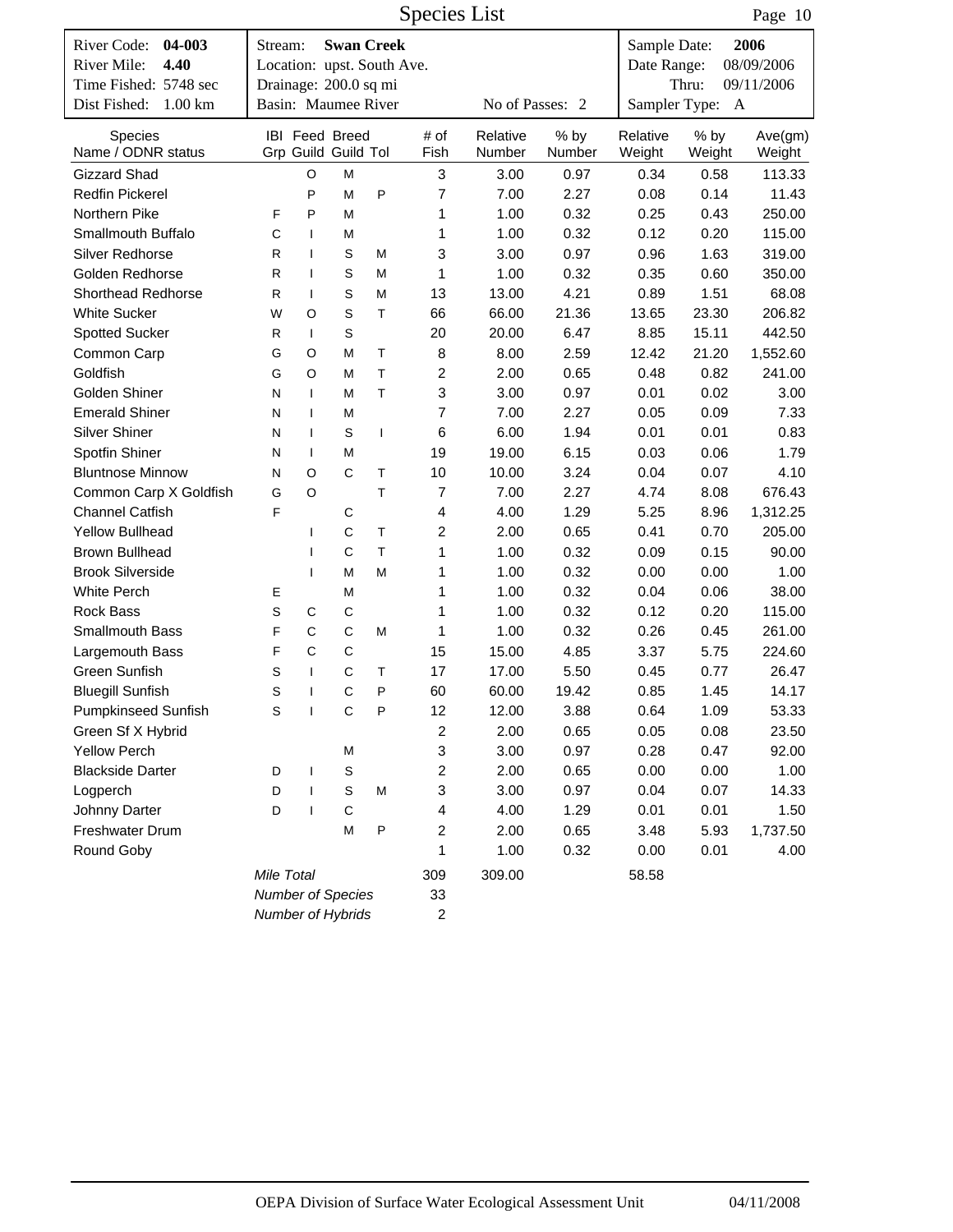|                                      |                                   |                          |                                              |                           | <b>Species List</b> |                    |                |                    |                  | Page 11           |
|--------------------------------------|-----------------------------------|--------------------------|----------------------------------------------|---------------------------|---------------------|--------------------|----------------|--------------------|------------------|-------------------|
| 04-003<br>River Code:                | Stream:                           |                          |                                              | <b>Swan Creek</b>         |                     |                    |                | Sample Date:       |                  | 2006              |
| River Mile:<br>4.20                  |                                   |                          |                                              | Location: dst. South Ave. |                     |                    | Date Range:    |                    | 08/09/2006       |                   |
| Time Fished: 5219 sec                | Drainage: 200.0 sq mi             |                          |                                              |                           |                     |                    |                |                    | Thru:            | 09/11/2006        |
| Dist Fished: 0.40 km                 | Basin: Maumee River               |                          |                                              |                           |                     | No of Passes: 2    |                | Sampler Type:      | $\mathbf{D}$     |                   |
| <b>Species</b><br>Name / ODNR status |                                   |                          | <b>IBI</b> Feed Breed<br>Grp Guild Guild Tol |                           | # of<br>Fish        | Relative<br>Number | % by<br>Number | Relative<br>Weight | $%$ by<br>Weight | Ave(gm)<br>Weight |
| <b>Rainbow Trout</b>                 | E                                 |                          | N                                            |                           | 1                   | 0.75               | 0.14           | 0.83               | 8.20             | 1,100.00          |
| <b>Redfin Pickerel</b>               |                                   | P                        | M                                            | P                         | 1                   | 0.75               | 0.14           | 0.01               | 0.07             | 10.00             |
| Shorthead Redhorse                   | R                                 | $\mathbf{I}$             | S                                            | M                         | 8                   | 6.00               | 1.09           | 0.25               | 2.46             | 41.25             |
| Northern Hog Sucker                  | R                                 | $\mathbf{I}$             | $\mathsf S$                                  | M                         | $\overline{c}$      | 1.50               | 0.27           | 0.14               | 1.34             | 90.00             |
| <b>White Sucker</b>                  | W                                 | O                        | S                                            | $\mathsf{T}$              | $\overline{7}$      | 5.25               | 0.96           | 0.54               | 5.33             | 102.14            |
| Common Carp                          | G                                 | O                        | M                                            | $\mathsf{T}$              | $\overline{2}$      | 1.50               | 0.27           | 0.29               | 2.87             | 192.50            |
| Golden Shiner                        | N                                 | $\mathbf{I}$             | М                                            | T.                        | 22                  | 16.50              | 3.01           | 0.04               | 0.39             | 2.38              |
| <b>Emerald Shiner</b>                | N                                 | $\mathbf{I}$             | М                                            |                           | 187                 | 140.25             | 25.58          | 0.14               | 1.36             | 0.97              |
| <b>Common Shiner</b>                 | N                                 | $\mathbf{I}$             | S                                            |                           | 2                   | 1.50               | 0.27           | 0.01               | 0.07             | 5.00              |
| Spotfin Shiner                       | N                                 | $\mathbf{I}$             | M                                            |                           | 28                  | 21.00              | 3.83           | 0.07               | 0.70             | 3.36              |
| <b>Bluntnose Minnow</b>              | N                                 | $\circ$                  | C                                            | T                         | 32                  | 24.00              | 4.38           | 0.10               | 0.97             | 4.06              |
| <b>Central Stoneroller</b>           | H<br>N<br>N                       |                          |                                              |                           | 5                   | 3.75               | 0.68           | 0.04               | 0.39             | 10.40             |
| <b>Yellow Bullhead</b>               | C<br>$\mathsf{T}$<br>$\mathbf{I}$ |                          |                                              |                           | 3                   | 2.25               | 0.41           | 0.17               | 1.71             | 76.67             |
| <b>Stonecat Madtom</b>               |                                   | $\mathbf{I}$             | C                                            | $\mathbf{I}$              | 1                   | 0.75               | 0.14           | 0.01               | 0.07             | 10.00             |
| <b>Tadpole Madtom</b>                |                                   | $\mathsf{I}$             | $\mathsf C$                                  |                           | 10                  | 7.50               | 1.37           | 0.05               | 0.49             | 6.50              |
| <b>Brook Silverside</b>              |                                   | $\mathbf{I}$             | M                                            | М                         | $\overline{c}$      | 1.50               | 0.27           | 0.00               | 0.01             | 1.00              |
| <b>Rock Bass</b>                     | S                                 | C                        | C                                            |                           | 3                   | 2.25               | 0.41           | 0.14               | 1.42             | 63.33             |
| Smallmouth Bass                      | F                                 | $\mathsf{C}$             | C                                            | M                         | 4                   | 3.00               | 0.55           | 0.77               | 7.61             | 255.00            |
| Largemouth Bass                      | F                                 | C                        | C                                            |                           | 29                  | 21.75              | 3.97           | 4.16               | 41.31            | 191.02            |
| Green Sunfish                        | S                                 | $\mathbf{I}$             | C                                            | T                         | 6                   | 4.50               | 0.82           | 0.13               | 1.28             | 28.67             |
| <b>Bluegill Sunfish</b>              | S                                 | $\mathbf{I}$             | C                                            | P                         | 46                  | 34.50              | 6.29           | 0.53               | 5.22             | 15.22             |
| Orangespotted Sunfish                | S                                 | $\overline{\phantom{a}}$ | $\mathsf C$                                  |                           | 6                   | 4.50               | 0.82           | 0.07               | 0.67             | 15.00             |
| <b>Pumpkinseed Sunfish</b>           | S                                 | $\overline{1}$           | $\mathsf{C}$                                 | P                         | 4                   | 3.00               | 0.55           | 0.12               | 1.19             | 40.00             |
| Green Sf X Bluegill Sf               |                                   |                          |                                              |                           | 1                   | 0.75               | 0.14           | 0.01               | 0.11             | 15.00             |
| <b>Yellow Perch</b>                  |                                   |                          | M                                            |                           | 6                   | 4.50               | 0.82           | 0.02               | 0.16             | 3.67              |
| <b>Blackside Darter</b>              | D                                 | ı                        | S                                            |                           | 6                   | 4.50               | 0.82           | 0.02               | 0.17             | 3.83              |
| Logperch                             | D                                 | $\mathsf{I}$             | S                                            | М                         | 67                  | 50.25              | 9.17           | 0.30               | 3.03             | 6.06              |
| Johnny Darter                        | D                                 | $\mathbf{I}$             | С                                            |                           | 1                   | 0.75               | 0.14           | 0.00               | 0.01             | 2.00              |
| Greenside Darter                     | D                                 | $\mathbf{I}$             | $\mathsf S$                                  | M                         | 15                  | 11.25              | 2.05           | 0.06               | 0.56             | 5.00              |
| Round Goby                           |                                   |                          |                                              |                           | 224                 | 168.00             | 30.64          | 1.09               | 10.81            | 6.47              |
|                                      | Mile Total                        |                          |                                              |                           | 731                 | 548.25             |                | 10.06              |                  |                   |
|                                      | Number of Species                 |                          |                                              |                           | 29                  |                    |                |                    |                  |                   |
|                                      | Number of Hybrids                 |                          |                                              |                           | 1                   |                    |                |                    |                  |                   |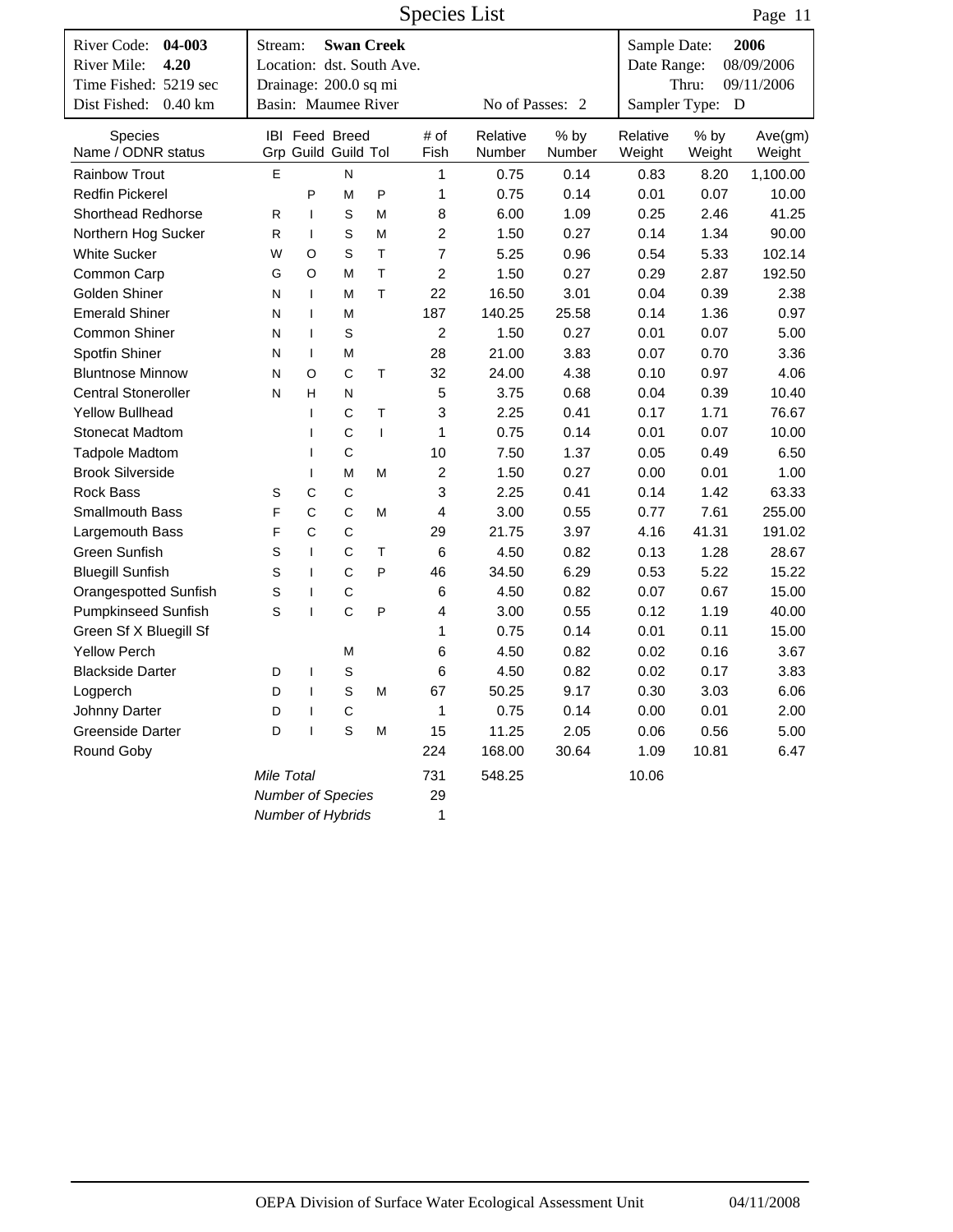|                                                                       |                             |                |                                              |                                               | <b>Species List</b>     |                    |                  |                             |                  | Page 12                          |
|-----------------------------------------------------------------------|-----------------------------|----------------|----------------------------------------------|-----------------------------------------------|-------------------------|--------------------|------------------|-----------------------------|------------------|----------------------------------|
| River Code:<br>04-003<br>River Mile:<br>1.40<br>Time Fished: 6340 sec | Stream:                     |                | Drainage: 203.0 sq mi                        | <b>Swan Creek</b><br>Location: City Park Ave. |                         |                    |                  | Sample Date:<br>Date Range: | Thru:            | 2006<br>08/09/2006<br>09/12/2006 |
| Dist Fished:<br>$1.00 \mathrm{km}$                                    |                             |                | Basin: Maumee River                          |                                               |                         | No of Passes: 2    |                  | Sampler Type:               | $\mathbf{A}$     |                                  |
| Species<br>Name / ODNR status                                         |                             |                | <b>IBI</b> Feed Breed<br>Grp Guild Guild Tol |                                               | # of<br>Fish            | Relative<br>Number | $%$ by<br>Number | Relative<br>Weight          | $%$ by<br>Weight | Ave(gm)<br>Weight                |
| <b>Gizzard Shad</b>                                                   |                             | $\circ$        | M                                            |                                               | 6                       | 6.00               | 2.40             | 1.26                        | 4.01             | 210.00                           |
| <b>Redfin Pickerel</b>                                                |                             | P              | M                                            | P                                             | 5                       | 5.00               | 2.00             | 0.07                        | 0.21             | 13.00                            |
| Northern Pike                                                         | F                           | P              | М                                            |                                               | 3                       | 3.00               | 1.20             | 0.51                        | 1.62             | 170.00                           |
| Golden Redhorse                                                       | R                           | $\mathbf{I}$   | S                                            | М                                             | $\overline{2}$          | 2.00               | 0.80             | 0.90                        | 2.87             | 450.00                           |
| <b>Shorthead Redhorse</b>                                             | R                           | $\mathbf{I}$   | S                                            | М                                             | 1                       | 1.00               | 0.40             | 0.04                        | 0.13             | 40.00                            |
| Greater Redhorse [T]                                                  | R                           | $\mathbf{I}$   | S                                            | R                                             | 1                       | 1.00               | 0.40             | 0.03                        | 0.10             | 30.00                            |
| <b>White Sucker</b>                                                   | W                           | $\circ$        | S                                            | T                                             | 5                       | 5.00               | 2.00             | 0.20                        | 0.64             | 40.00                            |
| <b>Spotted Sucker</b>                                                 | R                           | $\mathbf{I}$   | S                                            |                                               | 13                      | 13.00              | 5.20             | 5.24                        | 16.68            | 402.85                           |
| Common Carp                                                           | G                           | O              | М                                            | T.                                            | $\overline{\mathbf{4}}$ | 4.00               | 1.60             | 11.00                       | 35.04            | 2,750.00                         |
| Goldfish                                                              | T.<br>G<br>O<br>M           |                |                                              |                                               | $\overline{c}$          | 2.00               | 0.80             | 0.84                        | 2.68             | 420.00                           |
| Golden Shiner                                                         | T<br>N<br>$\mathbf{I}$<br>M |                |                                              |                                               | 17                      | 17.00              | 6.80             | 0.12                        | 0.37             | 6.82                             |
| <b>Emerald Shiner</b>                                                 | N                           | $\mathbf{I}$   | М                                            |                                               | 8                       | 8.00               | 3.20             | 0.02                        | 0.06             | 2.50                             |
| <b>Silver Shiner</b>                                                  | N                           | $\mathbf{I}$   | S                                            | $\mathbf{I}$                                  | $\overline{c}$          | 2.00               | 0.80             | 0.01                        | 0.04             | 6.00                             |
| Spottail Shiner                                                       | N                           | $\mathbf{I}$   | M                                            | P                                             | 3                       | 3.00               | 1.20             | 0.02                        | 0.06             | 6.67                             |
| <b>Bluntnose Minnow</b>                                               | N                           | O              | C                                            | T                                             | 4                       | 4.00               | 1.60             | 0.03                        | 0.10             | 8.00                             |
| Common Carp X Goldfish                                                | G                           | O              |                                              | T                                             | 1                       | 1.00               | 0.40             | 0.43                        | 1.35             | 425.00                           |
| <b>Brook Silverside</b>                                               |                             | $\mathbf{I}$   | М                                            | M                                             | 1                       | 1.00               | 0.40             | 0.00                        | 0.00             | 1.00                             |
| Rock Bass                                                             | S                           | C              | $\mathsf{C}$                                 |                                               | 4                       | 4.00               | 1.60             | 0.54                        | 1.72             | 135.00                           |
| Largemouth Bass                                                       | F                           | $\mathsf{C}$   | $\mathsf{C}$                                 |                                               | 30                      | 30.00              | 12.00            | 6.75                        | 21.49            | 224.83                           |
| <b>Green Sunfish</b>                                                  | S                           | $\mathbf{I}$   | C                                            | T                                             | $\overline{2}$          | 2.00               | 0.80             | 0.06                        | 0.19             | 30.50                            |
| <b>Bluegill Sunfish</b>                                               | S                           | $\mathbf{I}$   | C                                            | P                                             | 55                      | 55.00              | 22.00            | 1.03                        | 3.28             | 18.74                            |
| <b>Orangespotted Sunfish</b>                                          | S                           | $\mathbf{I}$   | C                                            |                                               | 6                       | 6.00               | 2.40             | 0.07                        | 0.21             | 10.83                            |
| <b>Pumpkinseed Sunfish</b>                                            | S                           | $\mathbf{I}$   | $\mathbf C$                                  | P                                             | 41                      | 41.00              | 16.40            | 1.18                        | 3.74             | 28.67                            |
| <b>Yellow Perch</b>                                                   | М                           |                |                                              |                                               |                         | 24.00              | 9.60             | 0.98                        | 3.11             | 40.63                            |
| Logperch                                                              | M                           | $\overline{c}$ | 2.00                                         | 0.80                                          | 0.02                    | 0.06               | 10.00            |                             |                  |                                  |
| Round Goby                                                            |                             |                |                                              |                                               | 8                       | 8.00               | 3.20             | 0.07                        | 0.23             | 8.88                             |
|                                                                       | Mile Total                  |                |                                              |                                               | 250                     | 250.00             |                  | 31.39                       |                  |                                  |
|                                                                       |                             |                | Number of Species                            |                                               | 25                      |                    |                  |                             |                  |                                  |
|                                                                       |                             |                | Number of Hybrids                            |                                               | $\mathbf{1}$            |                    |                  |                             |                  |                                  |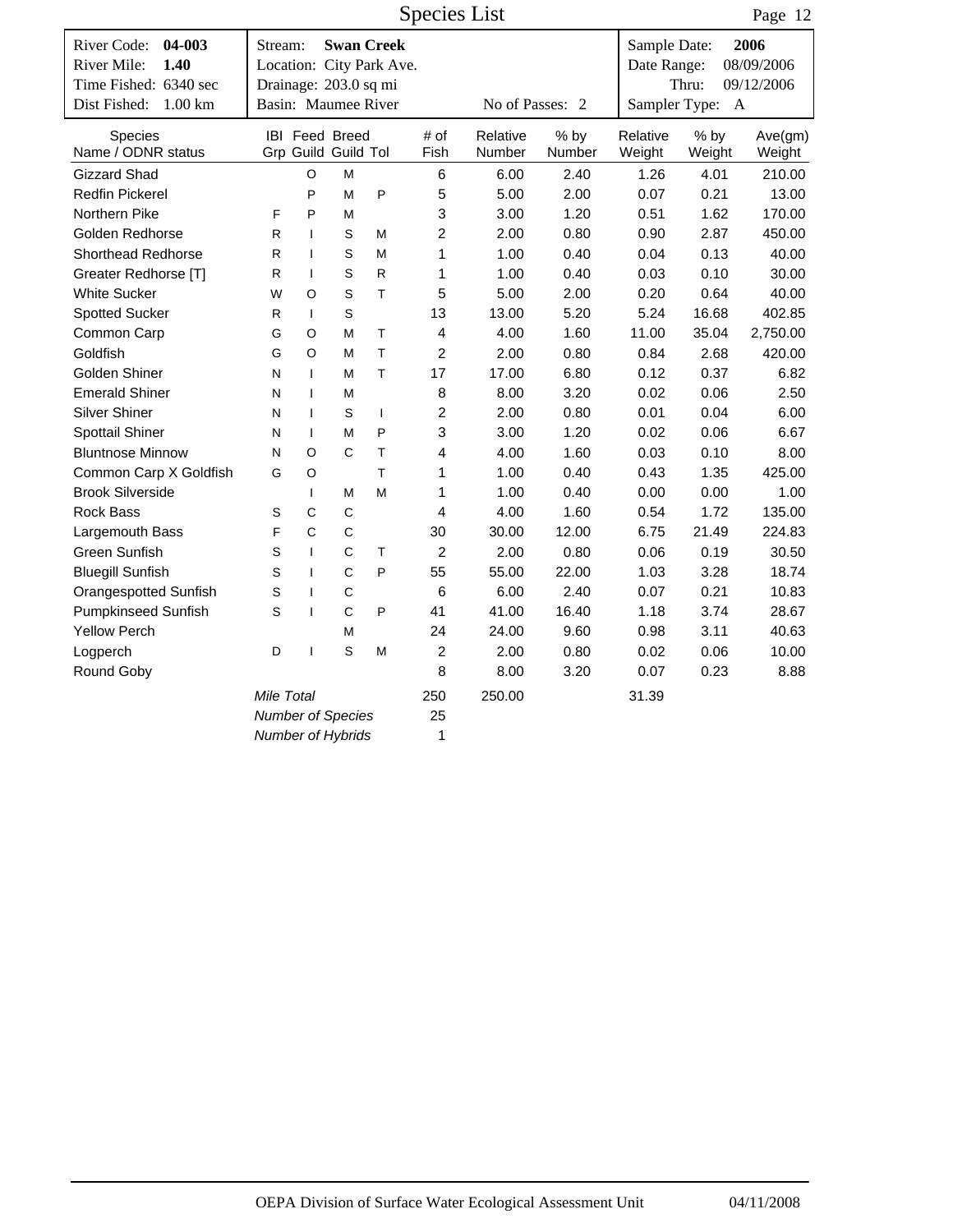Species List

Page 13

| River Code:<br>04-004<br>River Mile:<br>4.10<br>Time Fished: 1518 sec | Stream:<br>Location: Albon Rd.<br>Drainage: 7.9 sq mi |              | <b>Wolf Creek</b>                            |   |              |                    |                  | Sample Date:<br>Date Range: |                  | 2006<br>07/06/2006 |
|-----------------------------------------------------------------------|-------------------------------------------------------|--------------|----------------------------------------------|---|--------------|--------------------|------------------|-----------------------------|------------------|--------------------|
| Dist Fished:<br>$0.15$ km                                             | Basin: Maumee River                                   |              |                                              |   |              | No of Passes: 1    |                  |                             | Sampler Type: E  |                    |
| <b>Species</b><br>Name / ODNR status                                  |                                                       |              | <b>IBI Feed Breed</b><br>Grp Guild Guild Tol |   | # of<br>Fish | Relative<br>Number | $%$ by<br>Number | Relative<br>Weight          | $%$ by<br>Weight | Ave(gm)<br>Weight  |
| <b>Central Mudminnow</b>                                              |                                                       |              | C                                            | Τ | 1            | 2.00               | 0.93             | 0.00                        | 0.07             | 1.00               |
| <b>Redfin Pickerel</b>                                                |                                                       | P            | M                                            | P | 5            | 10.00              | 4.63             | 0.20                        | 6.59             | 20.00              |
| <b>White Sucker</b>                                                   | W                                                     | $\circ$      | S                                            | т | 9            | 18.00              | 8.33             | 0.54                        | 17.79            | 30.00              |
| Creek Chub                                                            | N                                                     | G            | N                                            | т | 14           | 28.00              | 12.96            | 0.70                        | 23.06            | 25.00              |
| <b>Fathead Minnow</b>                                                 | N                                                     | $\circ$      | C                                            | Τ | 1            | 2.00               | 0.93             | 0.01                        | 0.33             | 5.00               |
| <b>Bluntnose Minnow</b>                                               | N                                                     | $\circ$      | C                                            | Τ | 19           | 38.00              | 17.59            | 0.09                        | 2.93             | 2.33               |
| <b>Central Stoneroller</b>                                            | N                                                     | H            | N                                            |   | 5            | 10.00              | 4.63             | 0.16                        | 5.27             | 16.00              |
| <b>Yellow Bullhead</b>                                                |                                                       |              | C                                            | Τ | 4            | 8.00               | 3.70             | 0.54                        | 17.79            | 67.50              |
| Green Sunfish                                                         | S                                                     |              | C                                            | т | 20           | 40.00              | 18.52            | 0.26                        | 8.56             | 6.50               |
| <b>Bluegill Sunfish</b>                                               | S                                                     | $\mathbf{I}$ | C                                            | P | 22           | 44.00              | 20.37            | 0.34                        | 11.03            | 7.62               |
| <b>Redear Sunfish</b>                                                 | E                                                     |              | C                                            |   | 2            | 4.00               | 1.85             | 0.06                        | 1.98             | 15.00              |
| Green Sf X Bluegill Sf                                                |                                                       |              |                                              |   | 1            | 2.00               | 0.93             | 0.04                        | 1.32             | 20.00              |
| Green Sf X Hybrid                                                     |                                                       |              |                                              |   | 1            | 2.00               | 0.93             | 0.08                        | 2.64             | 40.00              |
| Johnny Darter                                                         | D                                                     |              | C                                            |   | 4            | 8.00               | 3.70             | 0.02                        | 0.66             | 2.50               |
|                                                                       | Mile Total                                            |              |                                              |   | 108          | 216.00             |                  | 3.04                        |                  |                    |
|                                                                       | <b>Number of Species</b>                              |              |                                              |   | 12           |                    |                  |                             |                  |                    |
|                                                                       | <b>Number of Hybrids</b>                              |              |                                              |   | 2            |                    |                  |                             |                  |                    |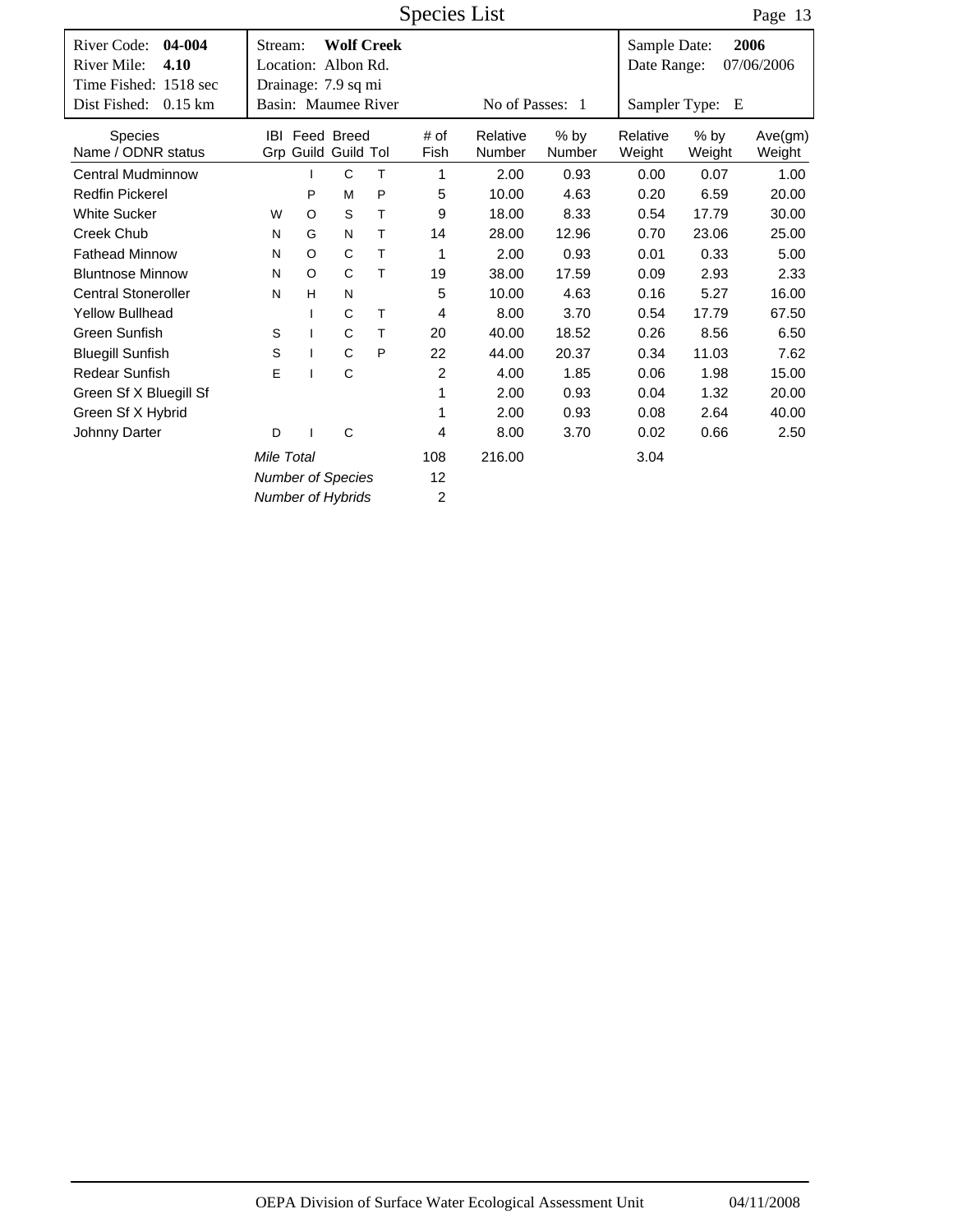Time Fished: 923 sec Dist Fished: 0.15 km | Basin: Maumee River No of Passes: 1 Date Range: 07/26/2006 Species List # of Fish River Code: 04-004 Stream: Wolf Creek Sample Date: Sampler Type: E **04-004 2.00 2006** Location: Holland Rd. **Wolf Creek** Dist Fished: 0.15 km Page 14 Number % by Number Weight % by Weight Ave(gm) Weight IBI Feed Breed # of Relative % by Relative Grp Guild Tol Guild Stream: Drainage: 12.9 sq mi River Mile: Species Name / ODNR status Redfin Pickerel **PMP** 1 2.00 2.33 0.22 3.15 110.00 White Sucker WO ST 5 10.00 11.63 3.10 44.35 310.00 Common Carp GO MT 1 2.00 2.33 0.70 10.01 350.00 Creek Chub NG NT 4 8.00 9.30 0.70 10.01 87.50 Black Crappie SI C 2 4.00 4.65 0.14 2.00 35.00 Largemouth Bass F C C 4 8.00 9.30 1.10 15.74 137.50 Green Sunfish S I C T 14 28.00 32.56 0.48 6.87 17.14 Bluegill Sunfish S I CP 11 22.00 25.58 0.50 7.15 22.73 Pumpkinseed Sunfish S I CP 1 2.00 2.33 0.05 0.72 25.00 43 *Mile Total* **43** 86.00 6.99

> 9 0

*Number of Species Number of Hybrids*

OEPA Division of Surface Water Ecological Assessment Unit 04/11/2008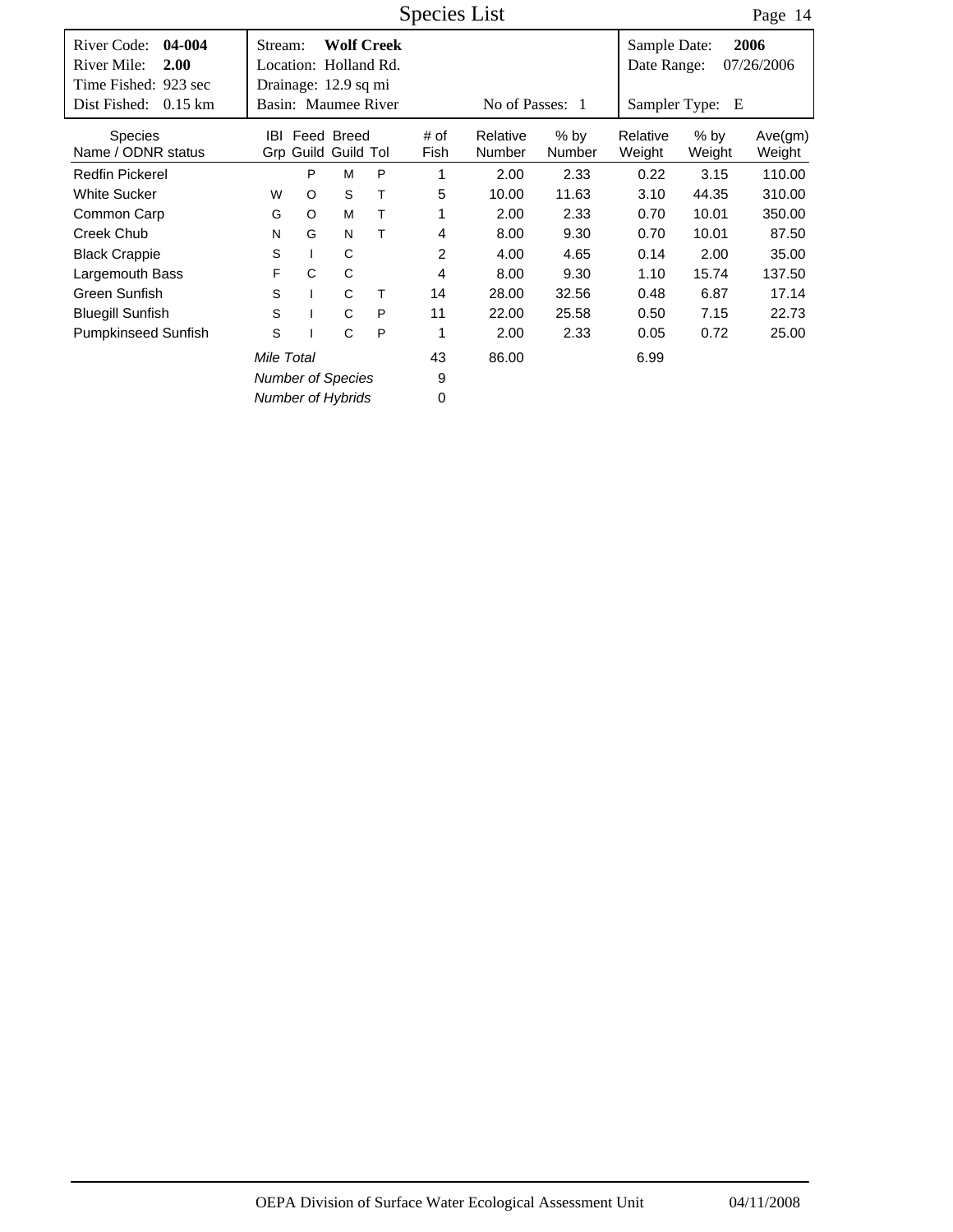|                                                                                                             |                                                        |              |                                   | <b>Species List</b> |                                |                    |                | Page 15                                      |                  |                                  |
|-------------------------------------------------------------------------------------------------------------|--------------------------------------------------------|--------------|-----------------------------------|---------------------|--------------------------------|--------------------|----------------|----------------------------------------------|------------------|----------------------------------|
| River Code:<br>04-004<br>River Mile:<br>0.50<br>Time Fished: 3086 sec<br>Dist Fished:<br>$0.30 \mathrm{km}$ | Stream:<br>Drainage: 26.1 sq mi<br>Basin: Maumee River |              | <b>Wolf Creek</b>                 |                     | Location: Holland-Sylvania Rd. | No of Passes: 2    |                | Sample Date:<br>Date Range:<br>Sampler Type: | Thru:<br>E       | 2006<br>07/25/2006<br>08/23/2006 |
| Species<br>Name / ODNR status                                                                               | IBI                                                    |              | Feed Breed<br>Grp Guild Guild Tol |                     | # of<br>Fish                   | Relative<br>Number | % by<br>Number | Relative<br>Weight                           | $%$ by<br>Weight | Ave(gm)<br>Weight                |
| Northern Pike                                                                                               | F                                                      | P            | M                                 |                     | $\overline{2}$                 | 2.00               | 2.78           | 0.14                                         | 4.88             | 70.00                            |
| <b>White Sucker</b>                                                                                         | W                                                      | O            | S                                 | Τ                   | 7                              | 7.00               | 9.72           | 0.56                                         | 19.53            | 80.00                            |
| Common Carp                                                                                                 | G                                                      | O            | M                                 | $\top$              | 1                              | 1.00               | 1.39           | 0.60                                         | 20.93            | 600.00                           |
| Creek Chub                                                                                                  | N                                                      | G            | N                                 | Τ                   | 2                              | 2.00               | 2.78           | 0.07                                         | 2.27             | 32.50                            |
| <b>Bluntnose Minnow</b>                                                                                     | N                                                      | $\circ$      | $\mathsf{C}$                      | Τ                   | 1                              | 1.00               | 1.39           | 0.01                                         | 0.35             | 10.00                            |
| <b>Yellow Bullhead</b>                                                                                      |                                                        | $\mathbf{I}$ | C                                 | T                   | 1                              | 1.00               | 1.39           | 0.27                                         | 9.24             | 265.00                           |
| <b>Rock Bass</b>                                                                                            | S                                                      | C            | C                                 |                     | 1                              | 1.00               | 1.39           | 0.20                                         | 6.98             | 200.00                           |
| Largemouth Bass                                                                                             | F                                                      | $\mathsf C$  | C                                 |                     | 3                              | 3.00               | 4.17           | 0.23                                         | 7.85             | 75.00                            |
| <b>Green Sunfish</b>                                                                                        | S                                                      | $\mathbf{I}$ | C                                 | т                   | 23                             | 23.00              | 31.94          | 0.49                                         | 17.09            | 21.30                            |
| <b>Bluegill Sunfish</b>                                                                                     | S                                                      |              | C                                 | P                   | 17                             | 17.00              | 23.61          | 0.24                                         | 8.37             | 14.12                            |
| <b>Pumpkinseed Sunfish</b>                                                                                  | S                                                      |              | C                                 | P                   | 2                              | 2.00               | 2.78           | 0.05                                         | 1.74             | 25.00                            |
| <b>Blackside Darter</b>                                                                                     | D                                                      |              | $\mathsf S$                       |                     | $\overline{2}$                 | 2.00               | 2.78           | 0.01                                         | 0.24             | 3.50                             |
| Johnny Darter                                                                                               | D                                                      |              | C                                 |                     | 10                             | 10.00              | 13.89          | 0.02                                         | 0.52             | 1.50                             |
|                                                                                                             | Mile Total                                             |              |                                   |                     | 72                             | 72.00              |                | 2.87                                         |                  |                                  |
|                                                                                                             | <b>Number of Species</b>                               |              |                                   |                     | 13                             |                    |                |                                              |                  |                                  |
|                                                                                                             | <b>Number of Hybrids</b>                               |              |                                   |                     | 0                              |                    |                |                                              |                  |                                  |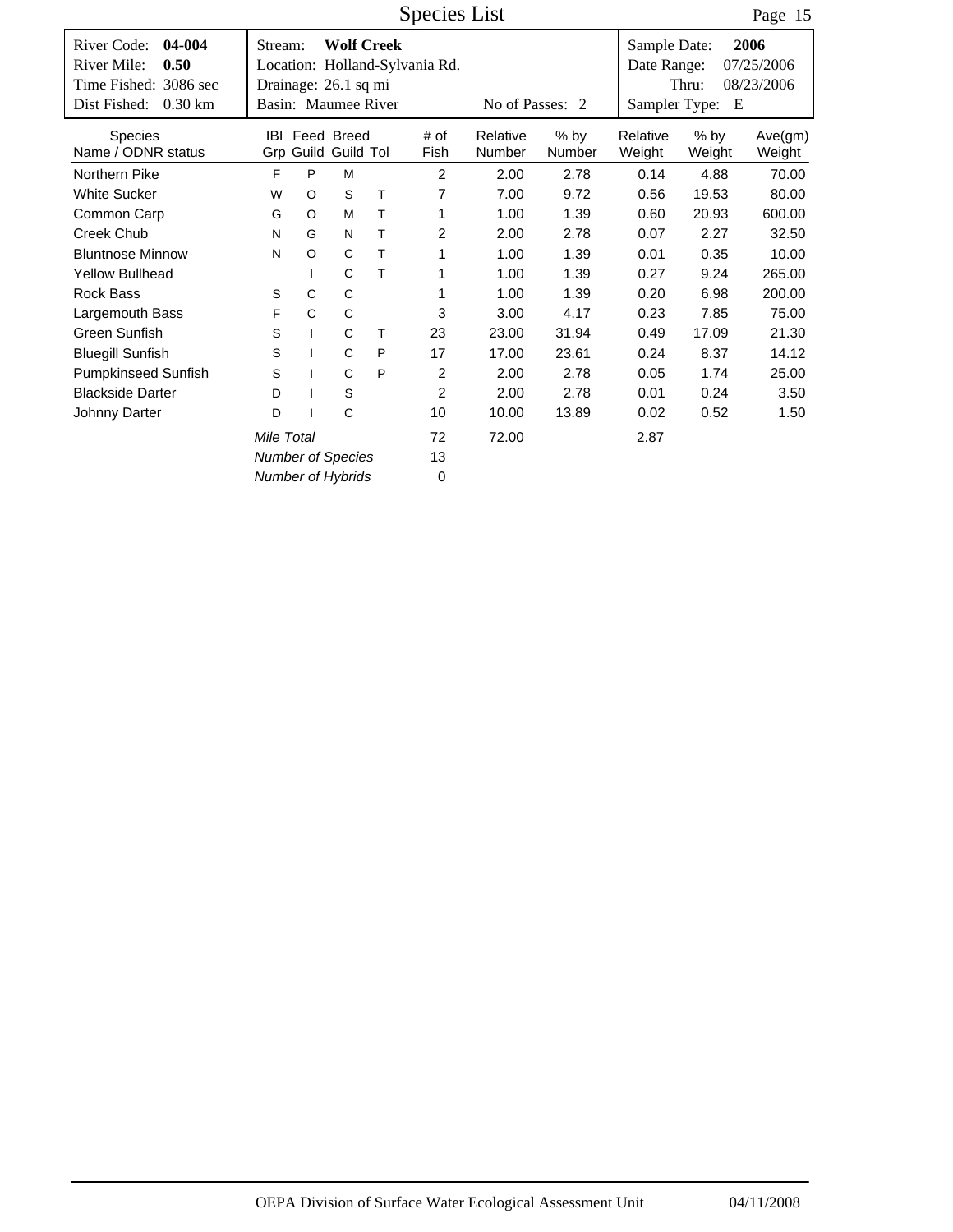Time Fished: 2067 sec Dist Fished: 0.15 km | Basin: Maumee River No of Passes: 1 Date Range: 08/08/2006 Species List # of Fish River Code: 04-005 Stream: Cairl Creek Sample Date: Sampler Type: E **04-005 1.30 2006** Location: Pilliad Rd. **Cairl Creek** Dist Fished: 0.15 km Page 16 Number % by Number Weight % by Weight Ave(gm) Weight IBI Feed Breed # of Relative % by Relative Grp Guild Tol Guild Stream: Drainage: 10.3 sq mi River Mile: Species Name / ODNR status White Sucker 10 20.00 8.55 115.00 WO ST 2.30 28.66 Common Carp GO MT 1 2.00 0.85 0.40 4.98 200.00 Creek Chub NG NT 60 120.00 51.28 4.22 52.58 35.17 Fathead Minnow NO CT 2 4.00 1.71 0.02 0.20 4.00 Bluntnose Minnow NO CT 2 4.00 1.71 0.02 0.25 5.00 Central Stoneroller NH N 1 2.00 0.85 0.02 0.25 10.00 Green Sunfish S I CT 40 80.00 34.19 1.04 12.96 13.00 Greenside Darter  $D$  I S M 1 2.00 0.85 0.01 0.12 5.00 117 *Number of Species Number of Hybrids* 8 0 *Mile Total* **234.00** 8.03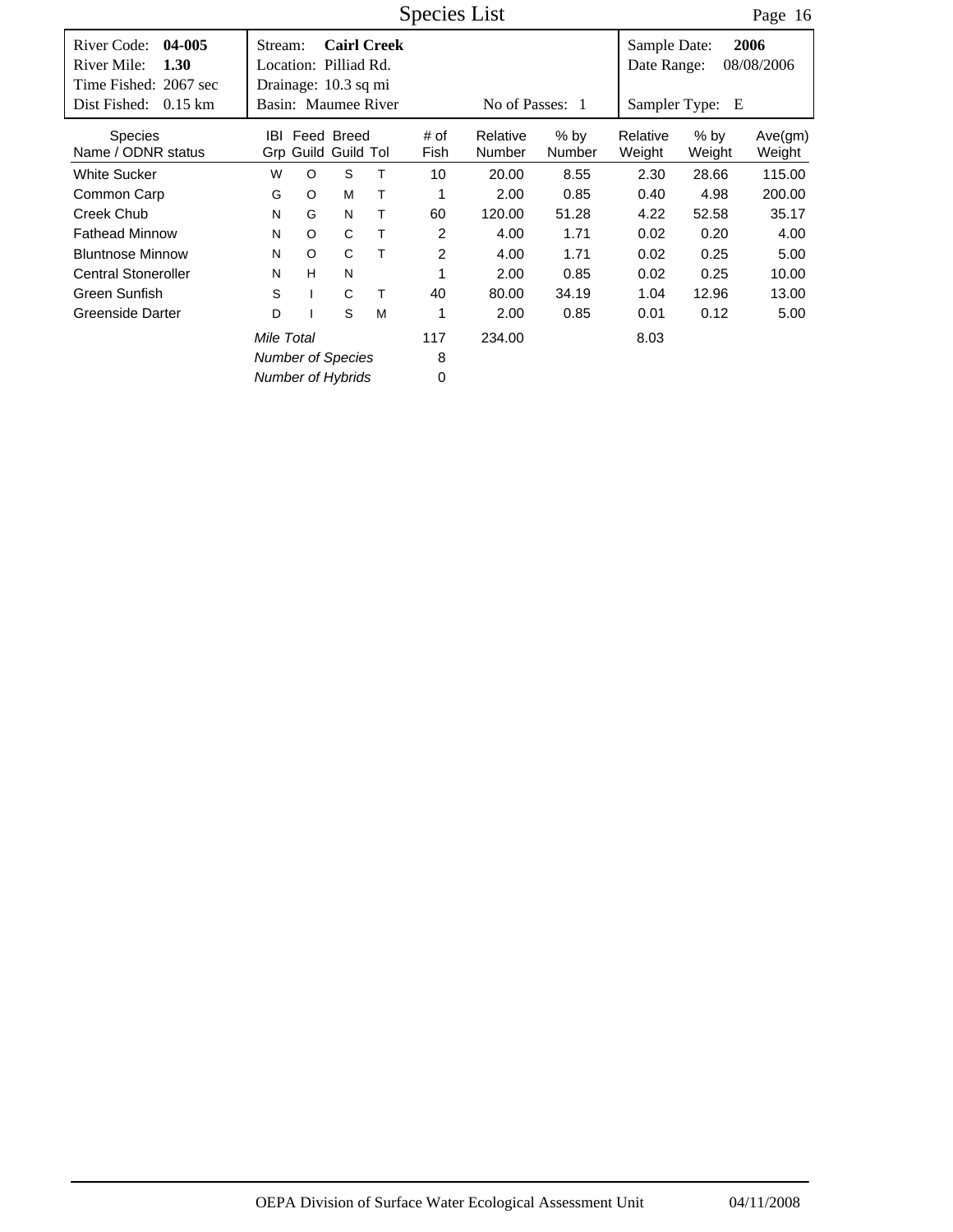Time Fished: 1584 sec Dist Fished: 0.15 km | Basin: Maumee River No of Passes: 1 Date Range: 07/05/2006 Species List # of Fish River Code: 04-006 Stream: Blue Creek Sample Date: Sampler Type: E **04-006 7.80 2006** Location: Manore Rd. **Blue Creek** Dist Fished: 0.15 km Page 17 Number % by Number Weight % by Weight Ave(gm) Weight IBI Feed Breed # of Relative % by Relative Grp Guild Tol Guild Stream: Drainage: 12.7 sq mi River Mile: Species Name / ODNR status Central Mudminnow 1 C T 15 30.00 37.50 0.19 6.92 6.15 Redfin Pickerel P MP 12 24.00 30.00 0.98 36.64 40.83 Creek Chub NG NT 2 4.00 5.00 0.29 10.84 72.50 Yellow Bullhead **I** C T 2 4.00 5.00 0.44 16.45 110.00 Tadpole Madtom I C 5 10.00 12.50 0.10 3.74 10.00 Rock Bass SC C 1 2.00 2.50 0.46 17.20 230.00 Green Sunfish S I CT 3 6.00 7.50 0.22 8.22 36.67 40 *Number of Species Number of Hybrids* 7 0 *Mile Total* 80.00 2.68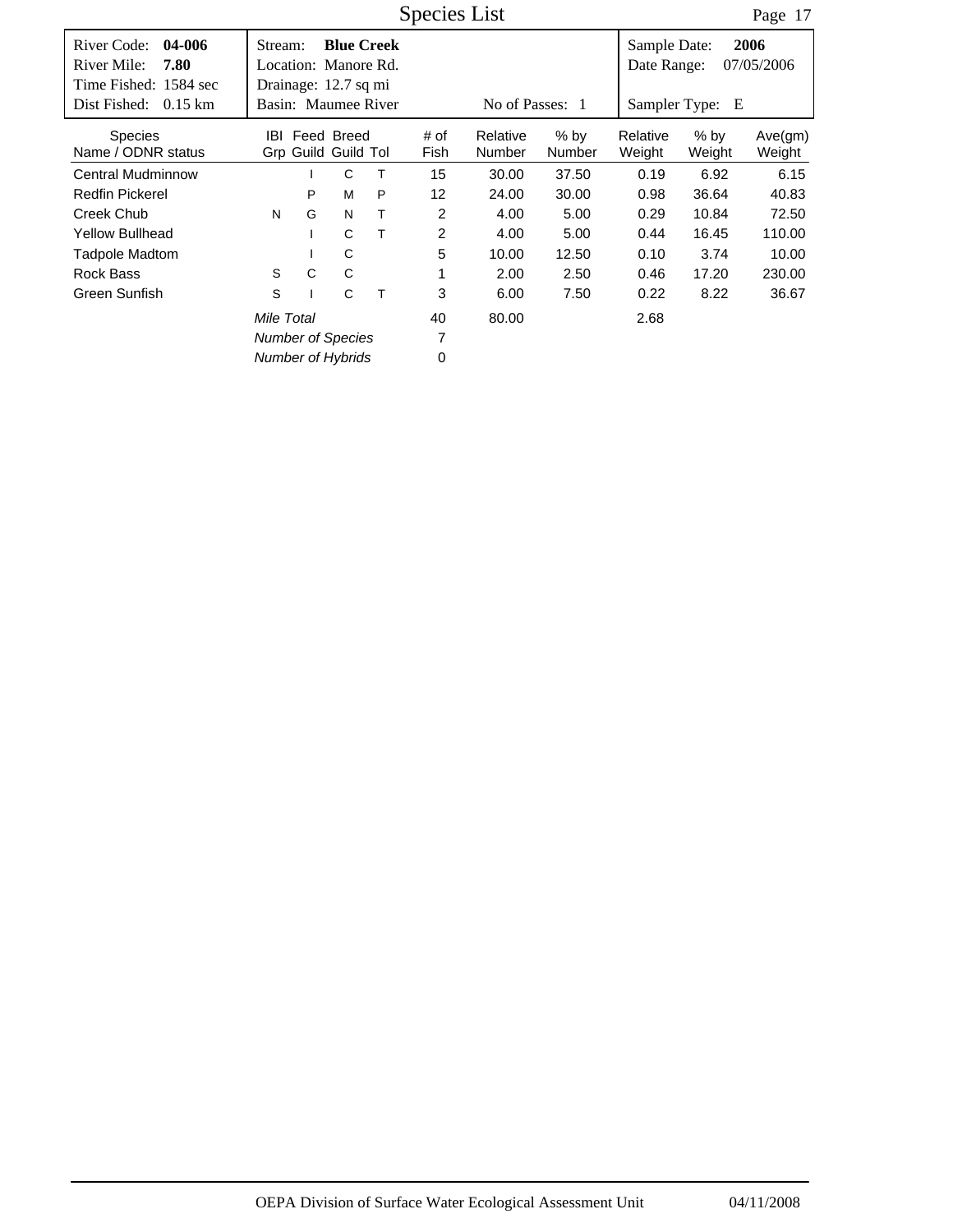|                                                                                                             |                                                          |              |                                              |   | <b>Species List</b> |                    |                       |                                              | Page 18          |                                  |
|-------------------------------------------------------------------------------------------------------------|----------------------------------------------------------|--------------|----------------------------------------------|---|---------------------|--------------------|-----------------------|----------------------------------------------|------------------|----------------------------------|
| 04-006<br>River Code:<br>River Mile:<br>5.50<br>Time Fished: 2709 sec<br>Dist Fished:<br>$0.30 \mathrm{km}$ | Stream:<br>Location: St. Rt. 295<br>Drainage: 27.0 sq mi |              | <b>Blue Creek</b><br>Basin: Maumee River     |   |                     | No of Passes: 2    |                       | Sample Date:<br>Date Range:<br>Sampler Type: | Thru:<br>Е       | 2006<br>07/05/2006<br>08/21/2006 |
| <b>Species</b><br>Name / ODNR status                                                                        |                                                          |              | <b>IBI</b> Feed Breed<br>Grp Guild Guild Tol |   | # of<br>Fish        | Relative<br>Number | % by<br><b>Number</b> | Relative<br>Weight                           | $%$ by<br>Weight | Ave(gm)<br>Weight                |
| <b>Central Mudminnow</b>                                                                                    |                                                          |              | C                                            | T | $\overline{7}$      | 7.00               | 4.61                  | 0.05                                         | 1.90             | 7.14                             |
| <b>Redfin Pickerel</b>                                                                                      |                                                          | P            | M                                            | P | 46                  | 46.00              | 30.26                 | 39.16<br>1.03                                |                  | 22.39                            |
| <b>White Sucker</b>                                                                                         | $\circ$<br>S<br>T<br>W                                   |              |                                              |   | 6                   | 6.00               | 3.95                  | 0.52<br>19.77                                |                  | 86.67                            |
| Common Carp                                                                                                 | $\circ$<br>M<br>т<br>G                                   |              |                                              |   | 1                   | 1.00               | 0.66                  | 0.10                                         | 3.80             |                                  |
| Creek Chub                                                                                                  | N                                                        | G            | N                                            | т | 6                   | 6.00               | 3.95                  | 0.18                                         | 6.84             | 30.00                            |
| <b>Redfin Shiner</b>                                                                                        | N                                                        | $\mathbf{I}$ | N                                            |   | $\overline{2}$      | 2.00               | 1.32                  | 0.01                                         | 0.38             | 5.00                             |
| <b>Bluntnose Minnow</b>                                                                                     | N                                                        | O            | C                                            | т | 70                  | 70.00              | 46.05                 | 0.42                                         | 15.81            | 5.94                             |
| <b>Yellow Bullhead</b>                                                                                      |                                                          |              | C                                            | Τ | 1                   | 1.00               | 0.66                  | 0.21                                         | 7.98             | 210.00                           |
| <b>Tadpole Madtom</b>                                                                                       |                                                          | ı            | C                                            |   | 6                   | 6.00               | 3.95                  | 0.09                                         | 3.23             | 14.17                            |
| Rock Bass                                                                                                   | S                                                        | $\mathsf C$  | C                                            |   | 2                   | 2.00               | 1.32                  | 0.01                                         | 0.38             | 5.00                             |
| <b>Bluegill Sunfish</b>                                                                                     | C<br>P<br>S<br>$\mathbf{I}$                              |              |                                              |   | 1                   | 1.00               | 0.66                  | 0.01                                         | 0.38             | 10.00                            |
| Johnny Darter                                                                                               | D                                                        |              | C                                            |   | 4                   | 4.00               | 2.63                  | 0.01                                         | 0.36             | 2.33                             |
|                                                                                                             | Mile Total                                               |              |                                              |   | 152                 | 152.00             |                       | 2.63                                         |                  |                                  |
|                                                                                                             | <b>Number of Species</b>                                 |              |                                              |   | 12                  |                    |                       |                                              |                  |                                  |
|                                                                                                             | Number of Hybrids                                        |              |                                              |   | 0                   |                    |                       |                                              |                  |                                  |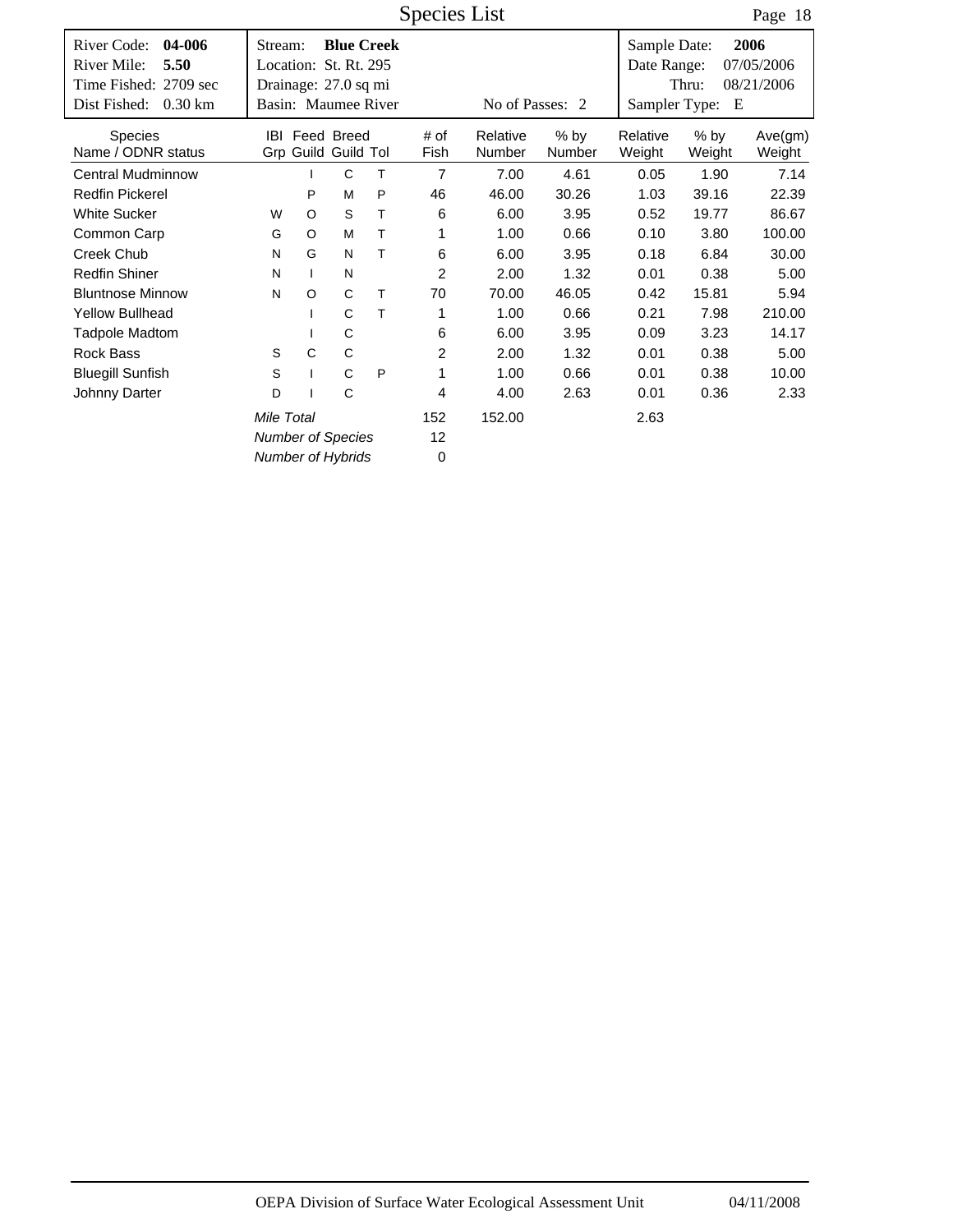Time Fished: 1702 sec Dist Fished: 0.29 km | Basin: Maumee River No of Passes: 2 08/21/2006 Date Range: Thru: 07/06/2006 Species List # of Fish River Code: 04-006 Stream: Blue Creek Sample Date: Sampler Type: E **04-006 0.80 2006** Location: Finzel Rd. **Blue Creek** Dist Fished: 0.29 km Page 19 Number % by Number Weight % by Weight Ave(gm) Weight IBI Feed Breed # of Relative % by Relative Grp Guild Tol Guild Stream: Drainage: 44.5 sq mi River Mile: Species Name / ODNR status Redfin Pickerel **PMP 8 8.07 4.84 0.09 1.68 10.63** White Sucker **WO S T** 2 2.14 1.28 0.18 3.59 85.00 Common Carp GO MT 1 1.07 0.64 2.25 44.33 2,100.00 Creek Chub NG NT 1 1.07 0.64 0.03 0.63 30.00 Bluntnose Minnow NO CT 5 5.07 3.04 0.05 0.92 9.00 Yellow Bullhead  $\qquad \qquad$  I C T  $\qquad \qquad$  1 1.00 0.60 0.05 0.99 50.00 Tadpole Madtom I C 2 2.00 1.20 0.02 0.30 7.50 Rock Bass SC C 17 17.71 10.62 1.37 26.97 77.59 Green Sunfish S I C T 95 97.57 58.50 0.90 17.81 9.25 Bluegill Sunfish S I CP 6 6.00 3.60 0.06 1.18 10.00 Dusky Darter D I SM 1 1.07 0.64 0.01 0.21 10.00 Blackside Darter **D** I S 5.00 3.00 0.02 0.41 4.20 Johnny Darter DI C 14 14.00 8.39 0.03 0.59 2.14 Greenside Darter  $D$  I S M  $5$  5.00 3.00 0.02 0.39 4.00 163 *Number of Species Number of Hybrids* 14 0 *Mile Total* 163 166.79 5.08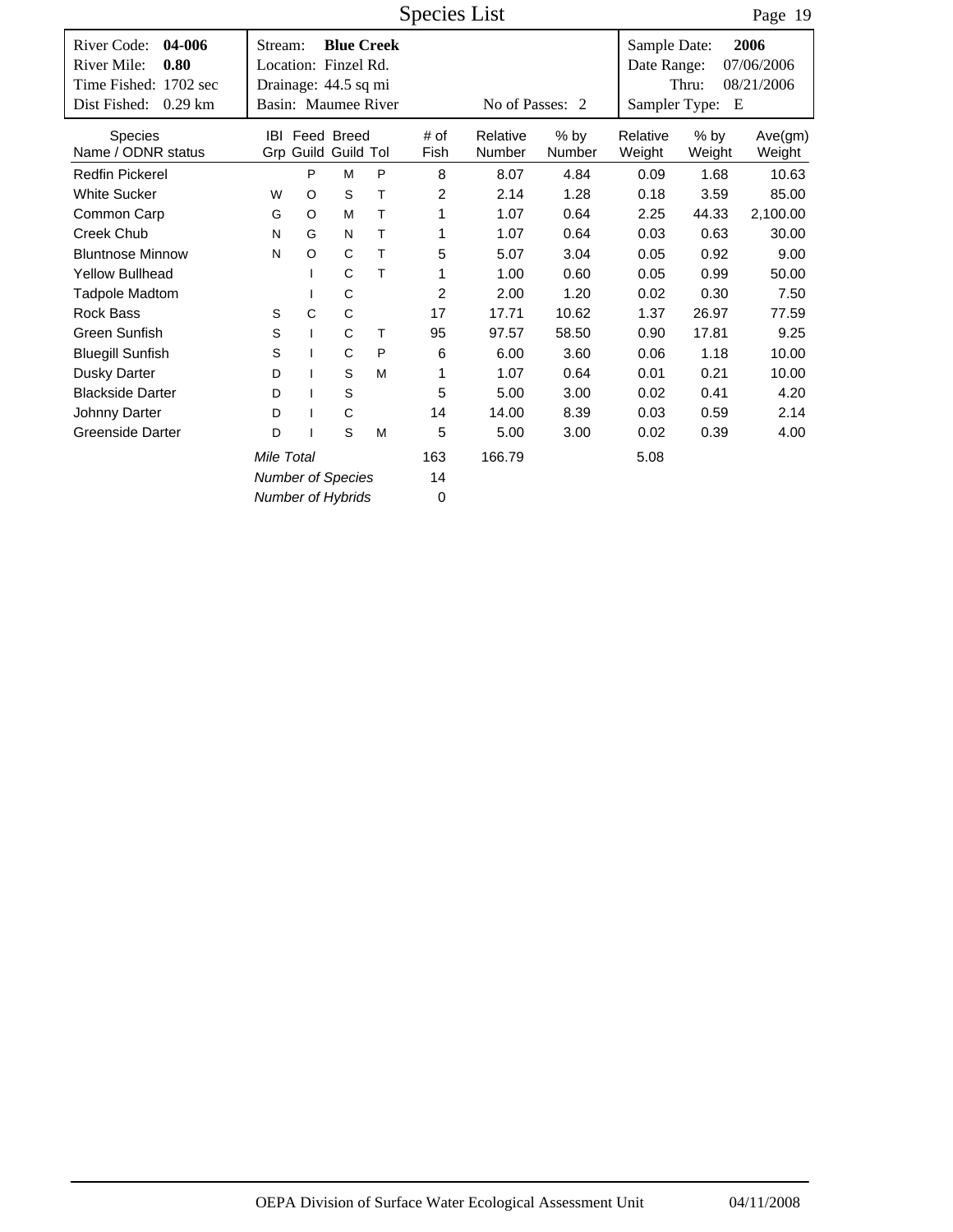|                                                                      |                                                         |            |                     | Species List |                    |                         |                             | Page 20          |                    |
|----------------------------------------------------------------------|---------------------------------------------------------|------------|---------------------|--------------|--------------------|-------------------------|-----------------------------|------------------|--------------------|
| River Code:<br>04-008<br>River Mile:<br>1.60<br>Time Fished: 820 sec | Stream:<br>Location: St. Rt. 295<br>Drainage: 7.5 sq mi |            | <b>Harris Ditch</b> |              |                    |                         | Sample Date:<br>Date Range: |                  | 2006<br>07/05/2006 |
| Dist Fished:<br>$0.15 \text{ km}$                                    | Basin: Maumee River                                     |            |                     |              | Sampler Type:<br>E |                         |                             |                  |                    |
| <b>Species</b><br>Name / ODNR status                                 | IBL<br>Grp Guild Guild Tol                              | Feed Breed |                     | # of<br>Fish | Relative<br>Number | $%$ by<br><b>Number</b> | Relative<br>Weight          | $%$ by<br>Weight | Ave(gm)<br>Weight  |
| <b>Redfin Pickerel</b>                                               | P                                                       | M          | P                   | 2            | 4.00               | 20.00                   | 0.05                        | 6.28             | 12.50              |
| <b>White Sucker</b>                                                  | $\circ$<br>W                                            | S          | Т                   | 1            | 2.00               | 10.00                   | 0.10                        | 12.56            | 50.00              |
| Creek Chub                                                           | G<br>N                                                  | N          | т                   | 5            | 10.00              | 50.00                   | 0.38                        | 47.74            | 38.00              |
| <b>Redfin Shiner</b>                                                 | N                                                       | N          |                     | 1            | 2.00               | 10.00                   | 0.01                        | 0.75             | 3.00               |
| Rock Bass                                                            | S<br>C                                                  | C          |                     | 1            | 2.00               | 10.00                   | 0.26                        | 32.66            | 130.00             |
|                                                                      | Mile Total                                              |            |                     | 10           | 20.00              |                         | 0.80                        |                  |                    |
|                                                                      | <b>Number of Species</b>                                |            |                     | 5            |                    |                         |                             |                  |                    |
|                                                                      | <b>Number of Hybrids</b>                                |            |                     | 0            |                    |                         |                             |                  |                    |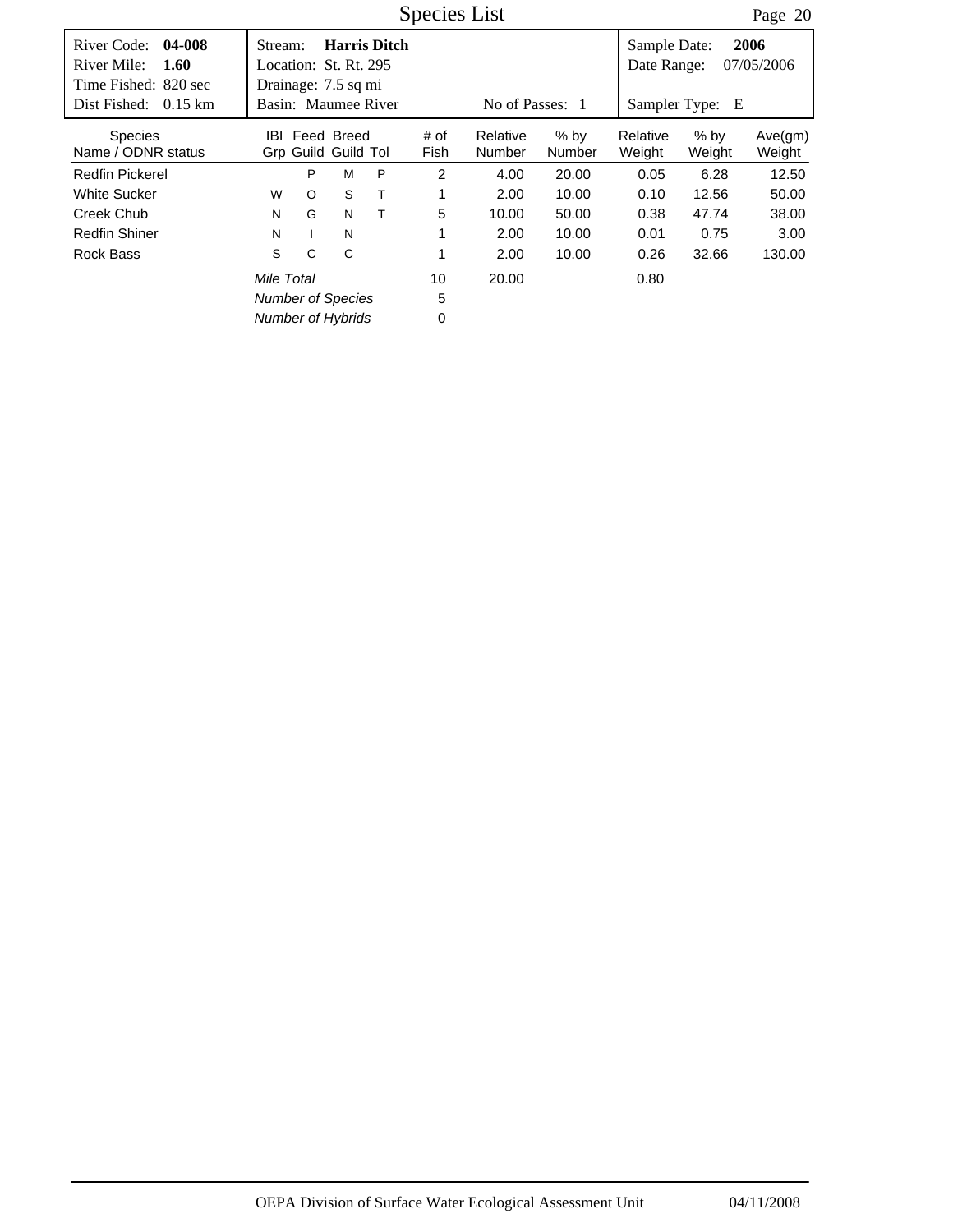|                                                                                                     |                  |                          |                                                        | Species List |                                    |                    | Page 21                 |                                              |                  |                    |
|-----------------------------------------------------------------------------------------------------|------------------|--------------------------|--------------------------------------------------------|--------------|------------------------------------|--------------------|-------------------------|----------------------------------------------|------------------|--------------------|
| River Code:<br>04-010<br>River Mile:<br>10.50<br>Time Fished: 1560 sec<br>Dist Fished:<br>$0.15$ km | Stream:          |                          | Ai Creek<br>Drainage: 6.8 sq mi<br>Basin: Maumee River |              | Location: Co. Rd. L, in town of Ai | No of Passes: 1    |                         | Sample Date:<br>Date Range:<br>Sampler Type: | E                | 2006<br>07/11/2006 |
| <b>Species</b><br>Name / ODNR status                                                                | IBL              |                          | Feed Breed<br>Grp Guild Guild Tol                      |              | # of<br>Fish                       | Relative<br>Number | $%$ by<br><b>Number</b> | Relative<br>Weight                           | $%$ by<br>Weight | Ave(gm)<br>Weight  |
| <b>White Sucker</b>                                                                                 | W                | $\circ$                  | S                                                      | т            | 23                                 | 46.00              | 8.85                    | 0.10                                         | 2.74             | 2.22               |
| Common Carp                                                                                         | M<br>Τ<br>G<br>O |                          |                                                        |              | 1                                  | 2.00               | 0.38                    | 0.02                                         | 0.54             | 10.00              |
| <b>Creek Chub</b>                                                                                   | G<br>N<br>т<br>N |                          |                                                        |              | 61                                 | 122.00             | 23.46                   | 1.90                                         | 51.02            | 15.57              |
| <b>Common Shiner</b>                                                                                | N                |                          | S                                                      |              | 30                                 | 60.00              | 11.54                   | 0.52                                         | 13.96            | 8.67               |
| <b>Fathead Minnow</b>                                                                               | N                | $\circ$                  | C                                                      | Т            | 61                                 | 122.00             | 23.46                   | 0.22                                         | 6.02             | 1.83               |
| <b>Bluntnose Minnow</b>                                                                             | N                | $\circ$                  | C                                                      | т            | 9                                  | 18.00              | 3.46                    | 0.10                                         | 2.63             | 5.44               |
| <b>Central Stoneroller</b>                                                                          | N                | H                        | N                                                      |              | 32                                 | 64.00              | 12.31                   | 0.34                                         | 9.13             | 5.31               |
| Green Sunfish                                                                                       | S                | $\mathbf{I}$             | C                                                      | т            | 15                                 | 30.00              | 5.77                    | 0.45                                         | 12.08            | 15.00              |
| Johnny Darter                                                                                       | C<br>D           |                          |                                                        |              |                                    | 56.00              | 10.77                   | 0.07                                         | 1.88             | 1.25               |
| Mile Total<br><b>Number of Species</b>                                                              |                  |                          |                                                        |              | 260<br>9                           | 520.00             |                         | 3.72                                         |                  |                    |
|                                                                                                     |                  | <b>Number of Hybrids</b> |                                                        | 0            |                                    |                    |                         |                                              |                  |                    |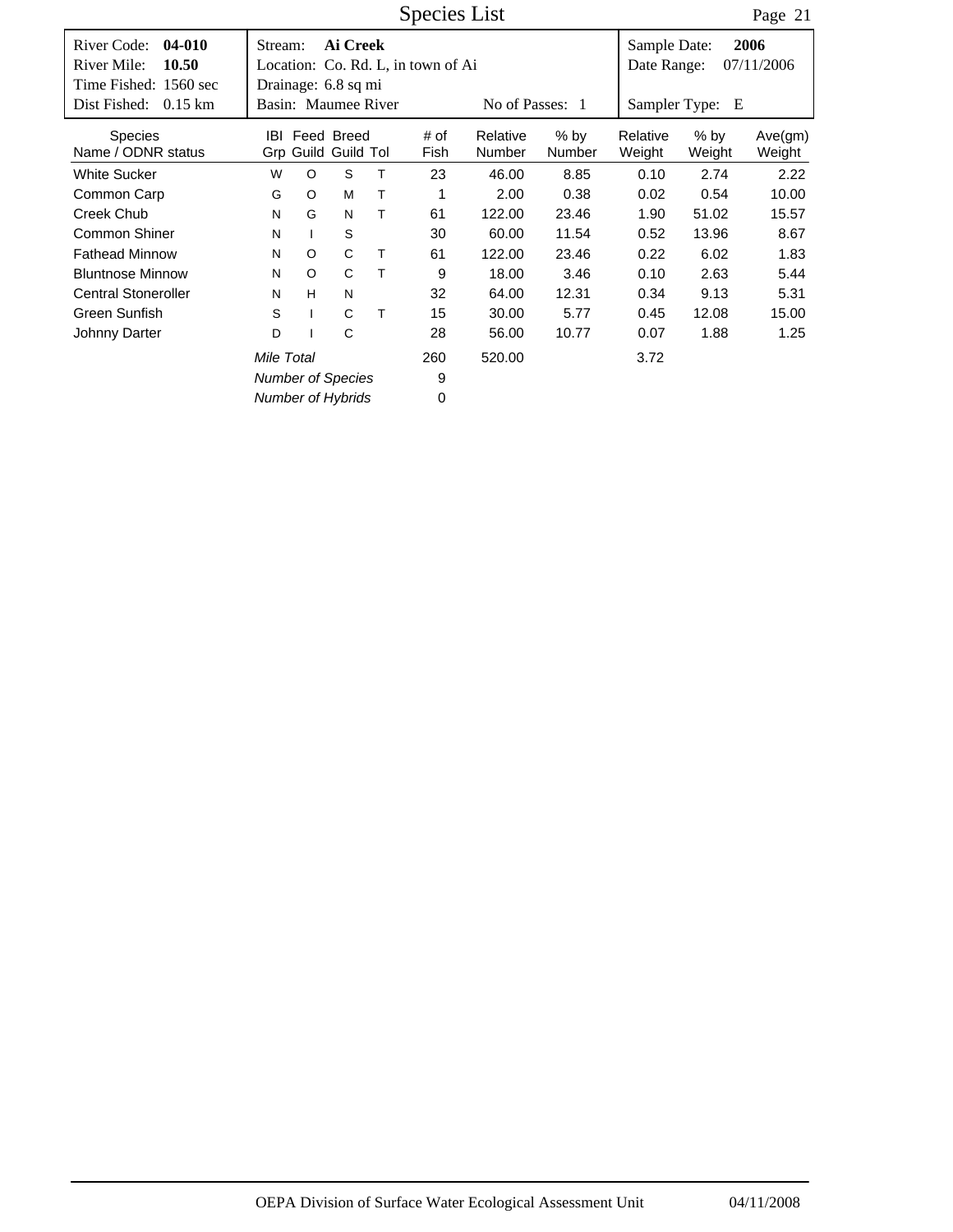|                                                                                                    |                                                                    |                   |   | Species List                         |                    |                             |                    | Page 22            |                   |
|----------------------------------------------------------------------------------------------------|--------------------------------------------------------------------|-------------------|---|--------------------------------------|--------------------|-----------------------------|--------------------|--------------------|-------------------|
| River Code:<br>04-010<br>River Mile:<br>8.30<br>Time Fished: 1502 sec<br>Dist Fished:<br>$0.15$ km | Stream:<br>Drainage: 12.5 sq mi<br>Basin: Maumee River             | Ai Creek          |   | Location: Co. Rd. L, dst. town of Ai | No of Passes: 1    | Sample Date:<br>Date Range: | Sampler Type: E    | 2006<br>07/11/2006 |                   |
| <b>Species</b><br>Name / ODNR status                                                               | IBI<br>Grp Guild Guild Tol                                         | Feed Breed        |   | # of<br>Fish                         | Relative<br>Number | $%$ by<br><b>Number</b>     | Relative<br>Weight | $%$ by<br>Weight   | Ave(gm)<br>Weight |
| <b>White Sucker</b>                                                                                | W<br>$\circ$                                                       | S                 | Т | 1                                    | 2.00               | 0.48                        | 0.10               | 4.00               | 50.00             |
| Creek Chub                                                                                         | G<br>N                                                             | N                 | Т | 67                                   | 134.00             | 32.21                       | 1.70               | 68.05              | 12.69             |
| Common Shiner                                                                                      | N                                                                  | S<br>$\mathbf{I}$ |   | 7                                    | 14.00              | 3.37                        | 0.07               | 2.80               | 5.00              |
| <b>Fathead Minnow</b>                                                                              | $\circ$<br>N                                                       | C                 | т | 37                                   | 74.00              | 17.79                       | 0.16               | 6.49               | 2.19              |
| <b>Bluntnose Minnow</b>                                                                            | $\circ$<br>N                                                       | C                 | т | 7                                    | 14.00              | 3.37                        | 0.06               | 2.56               | 4.57              |
| <b>Central Stoneroller</b>                                                                         | H<br>N                                                             | N                 |   | 30                                   | 60.00              | 14.42                       | 0.22               | 8.81               | 3.67              |
| Green Sunfish                                                                                      | S                                                                  | C<br>$\mathbf{I}$ | т | 3                                    | 6.00               | 1.44                        | 0.02               | 0.80               | 3.33              |
| Johnny Darter                                                                                      | D                                                                  | C<br>$\mathbf{I}$ |   | 56                                   | 112.00             | 26.92                       | 0.16               | 6.49               | 1.45              |
|                                                                                                    | Mile Total<br><b>Number of Species</b><br><b>Number of Hybrids</b> |                   |   | 208<br>8<br>0                        | 416.00             |                             | 2.50               |                    |                   |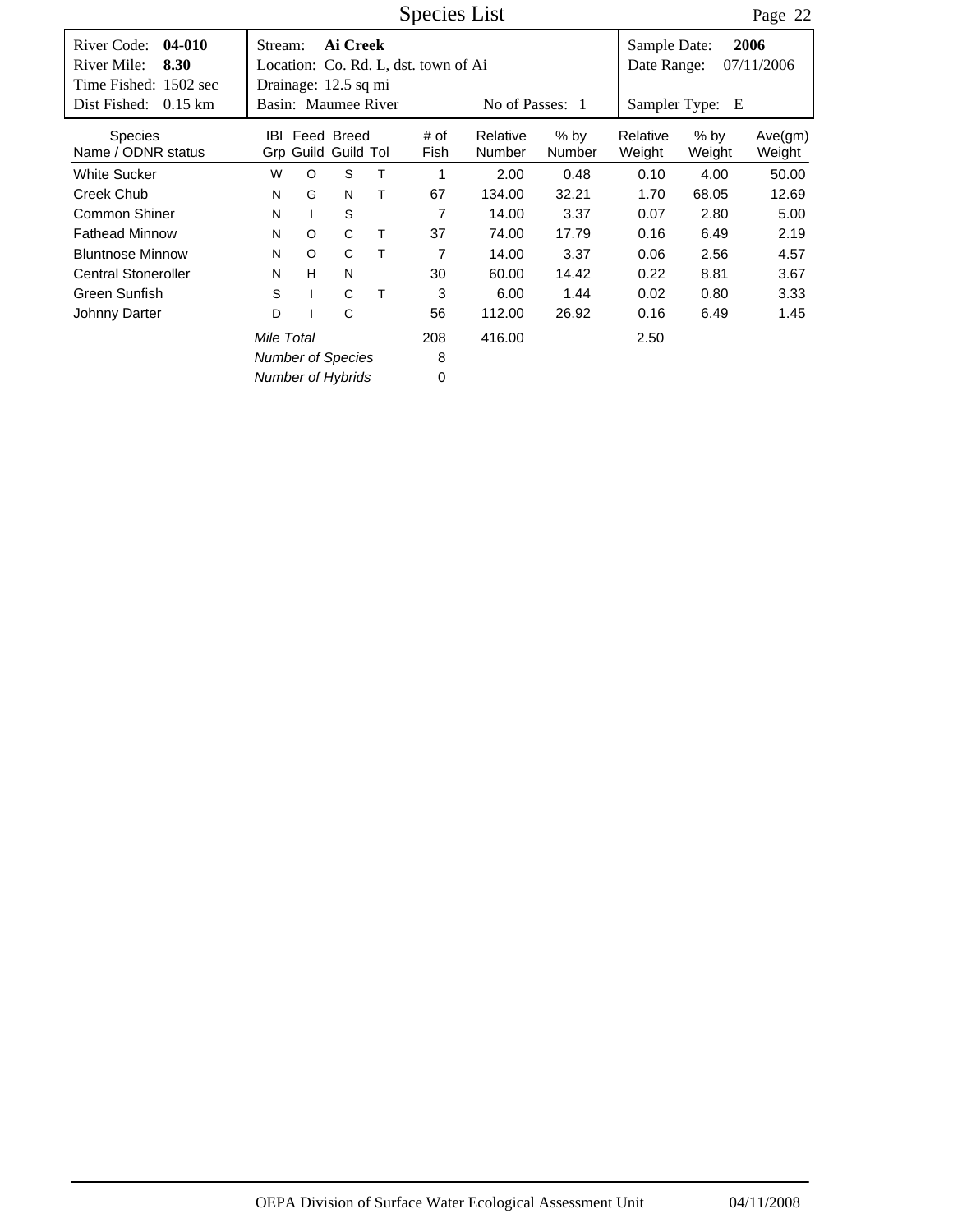Species List

Page 23

| 04-010<br>River Code:<br>River Mile:<br>2.10<br>Time Fished: 806 sec | Stream:<br>Location: Scott Rd.              |                          | Ai Creek              |      |                |                 |        | Sample Date:<br>Date Range: |        | 2006<br>07/24/2006 |
|----------------------------------------------------------------------|---------------------------------------------|--------------------------|-----------------------|------|----------------|-----------------|--------|-----------------------------|--------|--------------------|
| Dist Fished:<br>$0.15$ km                                            | Drainage: 19.5 sq mi<br>Basin: Maumee River |                          |                       |      |                | No of Passes: 1 |        | Sampler Type:               | Е      |                    |
|                                                                      |                                             |                          |                       |      |                |                 |        |                             |        |                    |
| <b>Species</b>                                                       |                                             |                          | <b>IBI</b> Feed Breed |      | # of           | Relative        | $%$ by | Relative                    | $%$ by | Ave(gm)            |
| Name / ODNR status                                                   |                                             |                          | Grp Guild Guild Tol   |      | Fish           | Number          | Number | Weight                      | Weight | Weight             |
| <b>Redfin Pickerel</b>                                               |                                             | P                        | M                     | P    | 9              | 18.00           | 9.57   | 0.64                        | 4.54   | 35.56              |
| <b>White Sucker</b>                                                  | W                                           | O                        | S                     | T    | 9              | 18.00           | 9.57   | 0.74                        | 5.25   | 41.11              |
| Common Carp                                                          | G                                           | O                        | M                     | т    | $\overline{2}$ | 4.00            | 2.13   | 10.00                       | 71.00  | 2,500.00           |
| Creek Chub                                                           | N                                           | G                        | N                     | T    | 18             | 36.00           | 19.15  | 0.98                        | 6.96   | 27.22              |
| Common Shiner                                                        | N                                           | $\mathbf{I}$             | S                     |      | 8              | 16.00           | 8.51   | 0.25                        | 1.78   | 15.63              |
| <b>Bluntnose Minnow</b>                                              | N                                           | $\circ$                  | C                     | T    | 3              | 6.00            | 3.19   | 0.03                        | 0.21   | 5.00               |
| <b>Central Stoneroller</b>                                           | N                                           | H                        | N                     |      | 3              | 6.00            | 3.19   | 0.05                        | 0.36   | 8.33               |
| <b>Yellow Bullhead</b>                                               |                                             |                          | C                     | T    | 5              | 10.00           | 5.32   | 0.44                        | 3.12   | 44.00              |
| Largemouth Bass                                                      | F                                           | $\mathsf C$              | $\mathsf C$           |      | 4              | 8.00            | 4.26   | 0.04                        | 0.28   | 5.00               |
| Green Sunfish                                                        | S                                           | $\mathbf{I}$             | C                     | т    | 23             | 46.00           | 24.47  | 0.80                        | 5.68   | 17.39              |
| <b>Bluegill Sunfish</b>                                              | S                                           |                          | C                     | P    | 1              | 2.00            | 1.06   | 0.02                        | 0.14   | 10.00              |
| Orangespotted Sunfish                                                | S                                           |                          | C                     |      | 1              | 2.00            | 1.06   | 0.05                        | 0.36   | 25.00              |
| Johnny Darter                                                        | D                                           |                          | C                     |      | 7              | 14.00           | 7.45   | 0.04                        | 0.28   | 2.86               |
| <b>Greenside Darter</b><br>S<br>D                                    |                                             | M                        | 1                     | 2.00 | 1.06           | 0.00            | 0.03   | 2.00                        |        |                    |
| Mile Total                                                           |                                             |                          |                       |      | 94             | 188.00          |        | 14.08                       |        |                    |
| <b>Number of Species</b>                                             |                                             |                          |                       |      | 14             |                 |        |                             |        |                    |
|                                                                      |                                             | <b>Number of Hybrids</b> |                       | 0    |                |                 |        |                             |        |                    |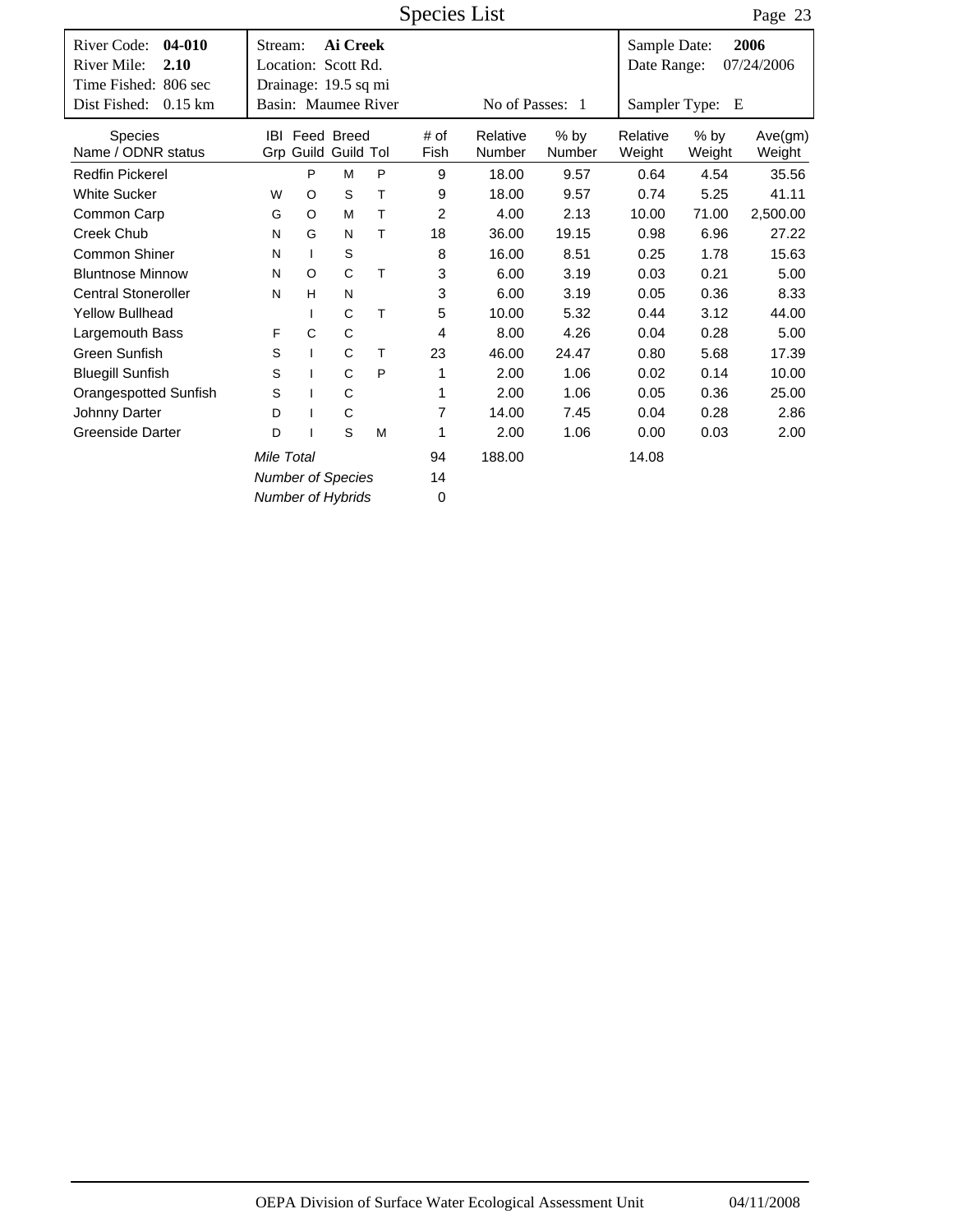|                                                  |                                    |                          |                                              |              |                | Page 24            |                  |                             |                  |                    |
|--------------------------------------------------|------------------------------------|--------------------------|----------------------------------------------|--------------|----------------|--------------------|------------------|-----------------------------|------------------|--------------------|
| $04 - 010$<br>River Code:<br>River Mile:<br>1.70 | Stream:<br>Location: St. Rt. 2     |                          | Ai Creek                                     |              |                |                    |                  | Sample Date:<br>Date Range: |                  | 2006<br>07/24/2006 |
| Time Fished: 2293 sec                            | Drainage: 49.3 sq mi               |                          |                                              |              |                |                    |                  |                             | Thru:            | 08/22/2006         |
| Dist Fished:<br>$0.30$ km                        | Basin: Maumee River                |                          |                                              |              |                | No of Passes: 2    |                  | Sampler Type:               | Ε                |                    |
| Species<br>Name / ODNR status                    |                                    |                          | <b>IBI Feed Breed</b><br>Grp Guild Guild Tol |              | # of<br>Fish   | Relative<br>Number | $%$ by<br>Number | Relative<br>Weight          | $%$ by<br>Weight | Ave(gm)<br>Weight  |
| <b>Redfin Pickerel</b>                           |                                    | P                        | M                                            | P            | 20             | 20.00              | 4.68             | 0.27                        | 3.00             | 13.50              |
| <b>White Sucker</b>                              | W                                  | $\circ$                  | S                                            | T            | 15             | 15.00              | 3.51             | 0.74                        | 8.16             | 49.00              |
| Common Carp                                      | G                                  | O                        | M                                            | Τ            | 3              | 3.00               | 0.70             | 1.89                        | 20.92            | 628.33             |
| <b>Creek Chub</b>                                | N                                  | G                        | N                                            | т            | 15             | 15.00              | 3.51             | 0.40                        | 4.41             | 26.50              |
| <b>Redfin Shiner</b>                             | N                                  | $\mathbf{I}$             | N                                            |              | 21             | 21.00              | 4.92             | 0.07                        | 0.72             | 3.10               |
| Common Shiner                                    | $\mathbb S$<br>$\mathbf{I}$<br>N   |                          |                                              |              | 11             | 11.00              | 2.58             | 0.22                        | 2.43             | 19.85              |
| <b>Bluntnose Minnow</b>                          | N                                  | $\circ$                  | $\mathsf{C}$                                 | Τ            | 32             | 32.00              | 7.49             | 0.05                        | 0.55             | 1.56               |
| <b>Central Stoneroller</b>                       | N                                  | H                        | N                                            |              | 1              | 1.00               | 0.23             | 0.00                        | 0.03             | 3.00               |
| <b>Yellow Bullhead</b>                           |                                    | $\mathbf{I}$             | C                                            | т            | 6              | 6.00               | 1.41             | 1.88                        | 20.87            | 313.33             |
| <b>Tadpole Madtom</b>                            |                                    | $\mathbf{I}$             | $\mathsf C$                                  |              | $\overline{2}$ | 2.00               | 0.47             | 0.03                        | 0.28             | 12.50              |
| Largemouth Bass                                  | F                                  | C                        | C                                            |              | $\overline{7}$ | 7.00               | 1.64             | 0.67                        | 7.44             | 95.71              |
| Green Sunfish                                    | S                                  | $\mathbf{I}$             | C                                            | Τ            | 157            | 157.00             | 36.77            | 2.09                        | 23.25            | 13.34              |
| <b>Bluegill Sunfish</b>                          | S                                  | $\mathbf{I}$             | $\mathsf C$                                  | $\mathsf{P}$ | 44             | 44.00              | 10.30            | 0.38                        | 4.22             | 8.64               |
| <b>Pumpkinseed Sunfish</b>                       | S                                  | $\overline{\phantom{a}}$ | C                                            | P            | 4              | 4.00               | 0.94             | 0.08                        | 0.89             | 20.00              |
| <b>Blackside Darter</b>                          | D                                  | $\overline{\phantom{a}}$ | S                                            |              | 1              | 1.00               | 0.23             | 0.01                        | 0.11             | 10.00              |
| Johnny Darter                                    | C<br>D<br>$\overline{\phantom{a}}$ |                          |                                              |              | 59             | 59.00              | 13.82            | 0.10                        | 1.07             | 1.63               |
| <b>Greenside Darter</b>                          | D                                  |                          | S                                            | M            | 29             | 29.00              | 6.79             | 0.15                        | 1.66             | 5.17               |
| Mile Total                                       |                                    |                          |                                              |              | 427            | 427.00             |                  | 9.01                        |                  |                    |
|                                                  | <b>Number of Species</b>           |                          |                                              |              |                |                    |                  |                             |                  |                    |
|                                                  | <b>Number of Hybrids</b>           |                          |                                              |              | $\mathbf 0$    |                    |                  |                             |                  |                    |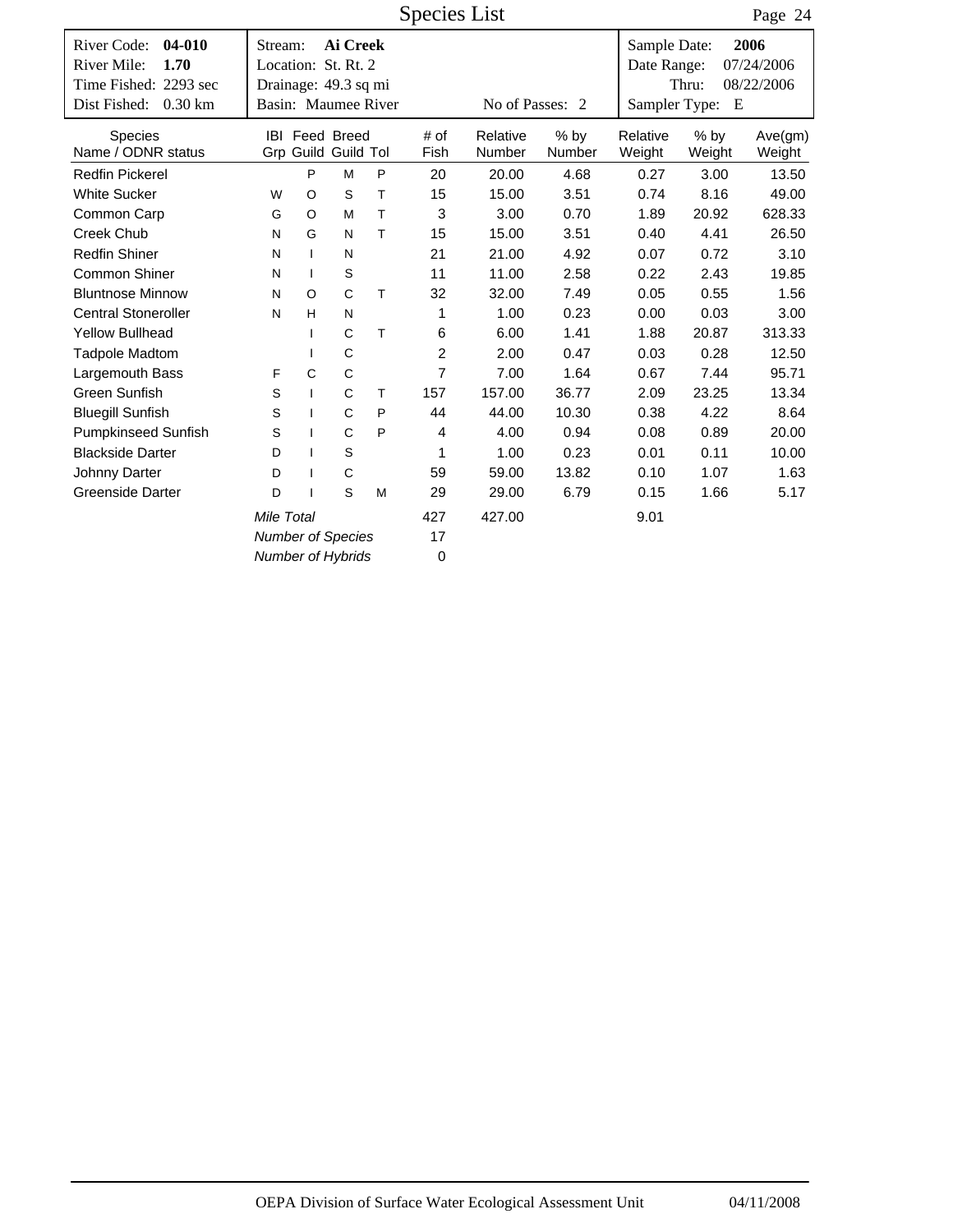Species List

Page 25

|                                                                       |                        |              |                                                                        |    | $\sim$ pools and |                    |                  |                             |                  | $1 \, \mu_{\rm D}$ $\sim$ |
|-----------------------------------------------------------------------|------------------------|--------------|------------------------------------------------------------------------|----|------------------|--------------------|------------------|-----------------------------|------------------|---------------------------|
| 04-081<br>River Code:<br>River Mile:<br>0.60<br>Time Fished: 2296 sec | Stream:                |              | <b>Blystone Ditch</b><br>Location: Monclova Rd.<br>Drainage: 6.5 sq mi |    |                  |                    |                  | Sample Date:<br>Date Range: |                  | 2006<br>07/25/2006        |
| Dist Fished:<br>$0.15$ km                                             |                        |              | Basin: Maumee River                                                    |    |                  | No of Passes: 1    |                  |                             | Sampler Type: E  |                           |
| <b>Species</b><br>Name / ODNR status                                  |                        |              | <b>IBI Feed Breed</b><br>Grp Guild Guild Tol                           |    | # of<br>Fish     | Relative<br>Number | $%$ by<br>Number | Relative<br>Weight          | $%$ by<br>Weight | Ave(gm)<br>Weight         |
| <b>Redfin Pickerel</b>                                                |                        | P            | M                                                                      | P  | 8                | 16.00              | 4.10             | 0.38                        | 4.15             | 23.75                     |
| <b>White Sucker</b>                                                   | W                      | O            | S                                                                      | Τ  | 26               | 52.00              | 13.33            | 2.24                        | 24.47            | 43.08                     |
| Common Carp                                                           | G                      | $\circ$      | M                                                                      | Τ  | $\overline{7}$   | 14.00              | 3.59             | 1.80                        | 19.66            | 128.57                    |
| Golden Shiner                                                         | N                      | $\mathbf{I}$ | M                                                                      | Τ  | 3                | 6.00               | 1.54             | 0.04                        | 0.44             | 6.67                      |
| Creek Chub                                                            | G<br>T.<br>N<br>N      |              |                                                                        |    | 29               | 58.00              | 14.87            | 2.42                        | 26.44            | 41.72                     |
| <b>Bluntnose Minnow</b>                                               | C<br>Τ<br>$\circ$<br>N |              |                                                                        |    | 14               | 28.00              | 7.18             | 0.06                        | 0.70             | 2.29                      |
| <b>Central Stoneroller</b>                                            | N                      | H            | N                                                                      |    | 2                | 4.00               | 1.03             | 0.04                        | 0.44             | 10.00                     |
| <b>Yellow Bullhead</b>                                                |                        | $\mathbf{I}$ | C                                                                      | T  | 3                | 6.00               | 1.54             | 0.26                        | 2.84             | 43.33                     |
| <b>Tadpole Madtom</b>                                                 |                        | $\mathbf{I}$ | C                                                                      |    | 4                | 8.00               | 2.05             | 0.06                        | 0.66             | 7.50                      |
| Largemouth Bass                                                       | F                      | C            | C                                                                      |    | 4                | 8.00               | 2.05             | 0.18                        | 1.97             | 22.50                     |
| Green Sunfish                                                         | S                      | $\mathbf{I}$ | C                                                                      | T. | 32               | 64.00              | 16.41            | 1.20                        | 13.11            | 18.75                     |
| <b>Bluegill Sunfish</b>                                               | S                      | $\mathbf{I}$ | $\mathsf{C}$                                                           | P  | 44               | 88.00              | 22.56            | 0.36                        | 3.93             | 4.09                      |
| <b>Pumpkinseed Sunfish</b>                                            | S                      | $\mathbf{I}$ | $\mathsf{C}$                                                           | P  | 3                | 6.00               | 1.54             | 0.06                        | 0.66             | 10.00                     |
| Johnny Darter                                                         | D                      | $\mathbf{I}$ | $\mathsf C$                                                            |    | 14               | 28.00              | 7.18             | 0.04                        | 0.44             | 1.43                      |
| <b>Greenside Darter</b>                                               | D                      | $\mathbf{I}$ | S                                                                      | M  | 1                | 2.00               | 0.51             | 0.01                        | 0.07             | 3.00                      |
| Orangethroat Darter                                                   | D                      |              | S                                                                      |    | 1                | 2.00               | 0.51             | 0.00                        | 0.04             | 2.00                      |
|                                                                       | Mile Total             |              |                                                                        |    | 195              | 390.00             |                  | 9.15                        |                  |                           |
|                                                                       |                        |              | <b>Number of Species</b>                                               |    | 16               |                    |                  |                             |                  |                           |
|                                                                       |                        |              | <b>Number of Hybrids</b>                                               |    | 0                |                    |                  |                             |                  |                           |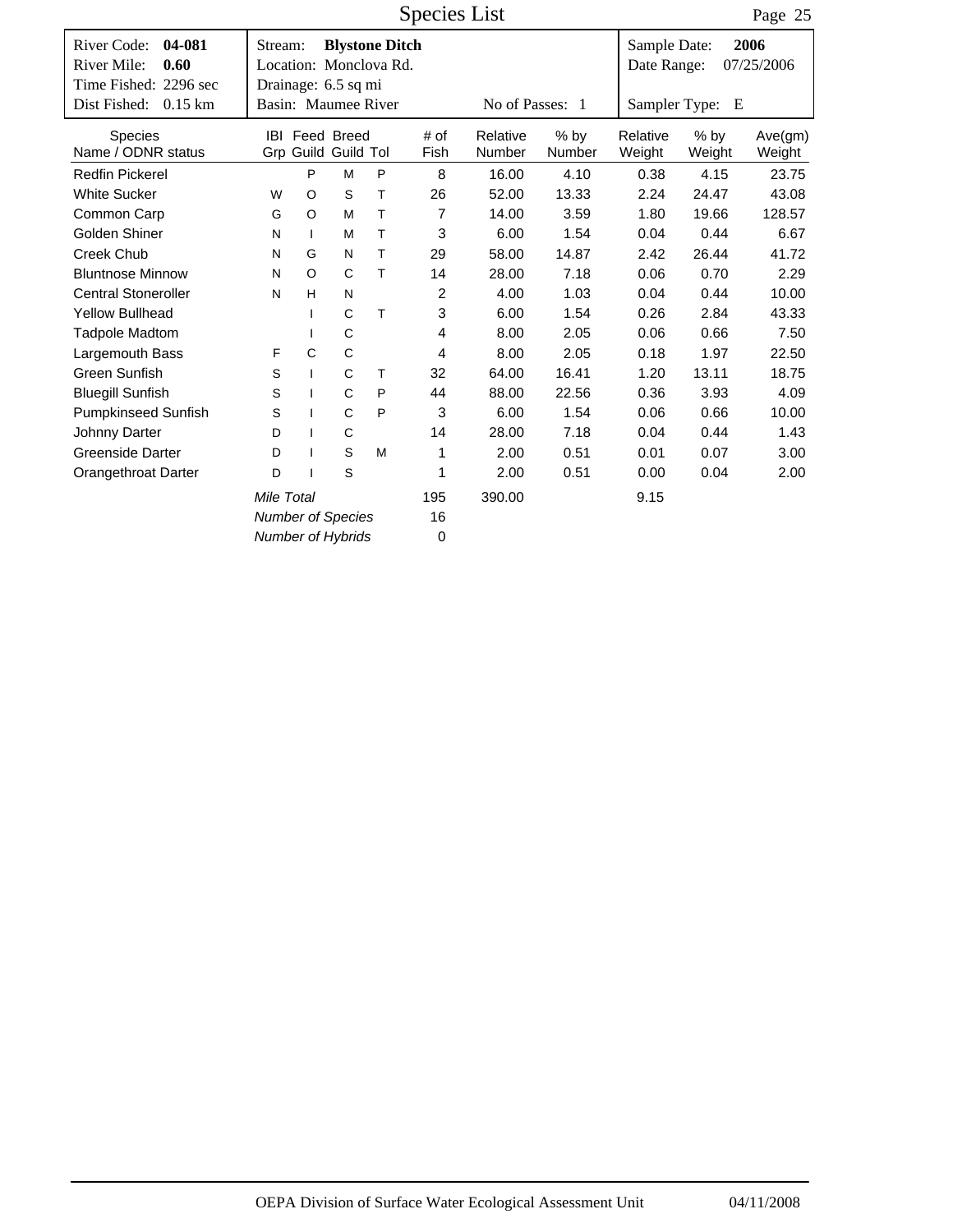Time Fished: 1141 sec Dist Fished: 0.15 km | Basin: Maumee River No of Passes: 1 Date Range: 07/10/2006 Species List # of Fish River Code: 04-097 | Stream: **Fewless Creek** | Sample Date: Sampler Type: E **04-097 1.80 2006** Location: Fulto Co. Rd. 4 Dist Fished: 0.15 km Page 26 Number % by Number Weight % by Weight Ave(gm) Weight IBI Feed Breed # of Relative % by Relative Grp Guild Tol Guild Stream: Drainage: 5.9 sq mi River Mile: Species Name / ODNR status Central Mudminnow 1 C T 2 4.00 0.42 0.08 1.64 20.00 White Sucker **WO ST 74 148.00 15.58 0.43 8.80 2.91** Creek Chub NG NT 138 276.00 29.05 2.08 42.44 7.52 Common Shiner NI S 18 36.00 3.79 0.16 3.23 4.38 Fathead Minnow NO CT 151 302.00 31.79 0.74 15.03 2.43 Bluntnose Minnow NO CT 45 90.00 9.47 0.20 4.05 2.20 Central Stoneroller NH N 22 44.00 4.63 0.23 4.70 5.24 Yellow Bullhead I CT 3 6.00 0.63 0.48 9.82 80.00 Blackstripe Topminnow I M 1 2.00 0.21 0.01 0.16 4.00 Largemouth Bass FCC 3 6.00 0.63 0.04 0.74 6.00 Green Sunfish  $S$  I C T 6 12.00 1.26 0.38 7.77 31.67 Bluegill Sunfish S I CP 12 24.00 2.53 0.08 1.64 3.33 475 *Number of Species Number of Hybrids* 12 0 *Mile Total* **475** 950.00 **4.89**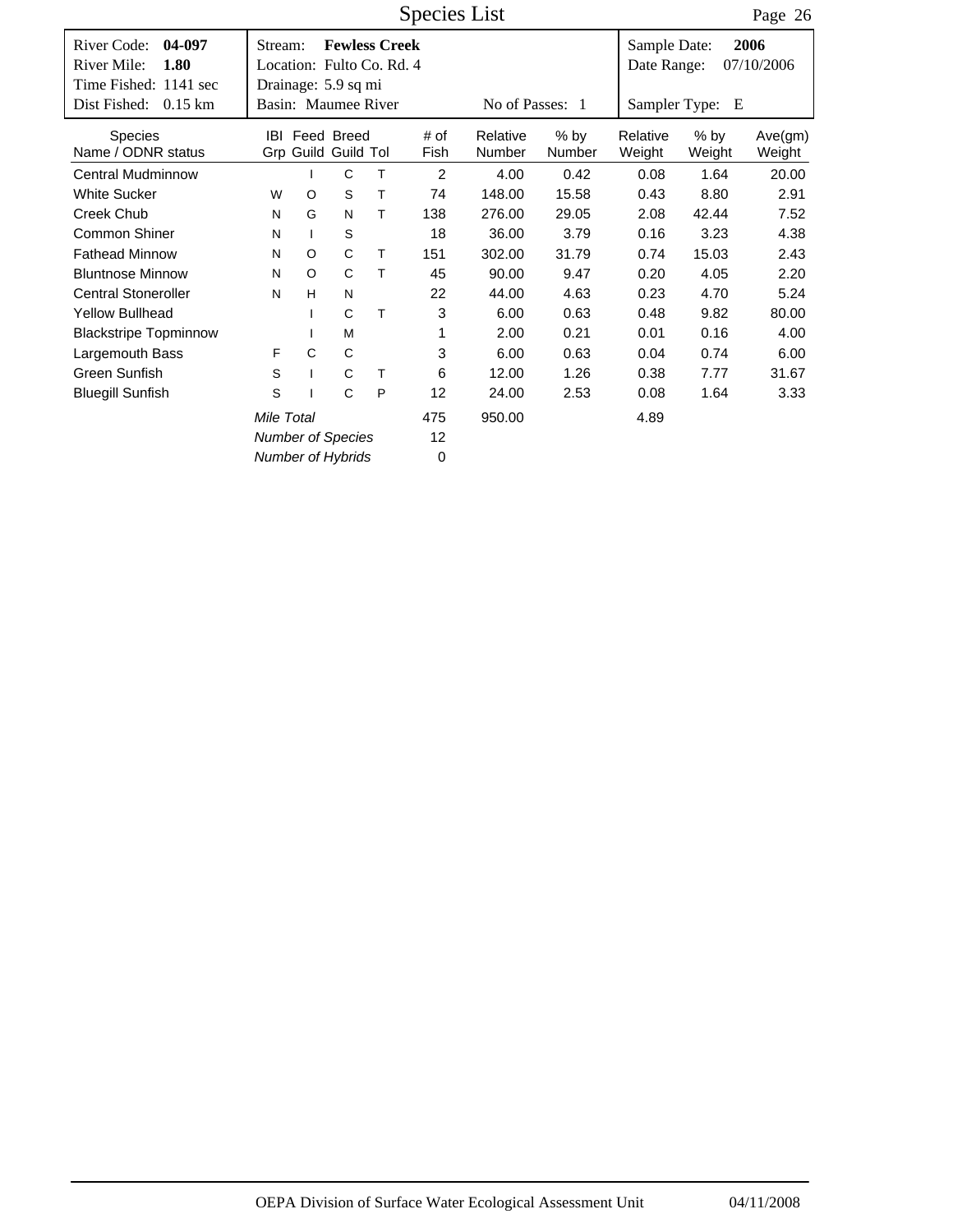## **Appendix C**

**Swan Creek Fish IBI Data 2006**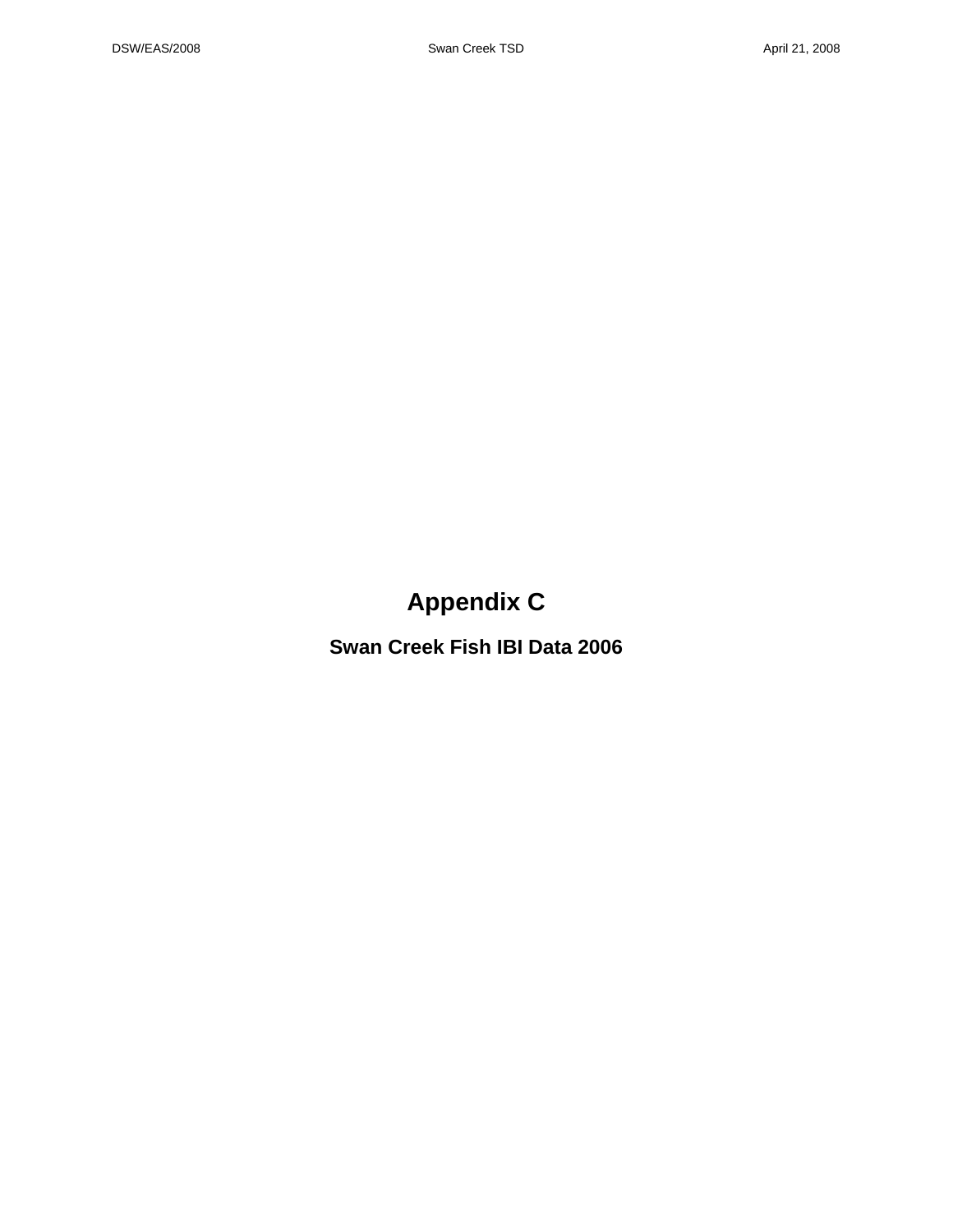|                      |      |                           |                          | Number of        |         |                                       |         |                    |                      | Percent of Individuals |       |                            |                   |                          | Rel.No.               |     |
|----------------------|------|---------------------------|--------------------------|------------------|---------|---------------------------------------|---------|--------------------|----------------------|------------------------|-------|----------------------------|-------------------|--------------------------|-----------------------|-----|
|                      |      |                           |                          |                  |         |                                       |         | Darter &           |                      |                        |       |                            |                   |                          | minus                 |     |
| River<br>Mile        | Type | Date                      | Drainage<br>area (sq mi) | Total<br>species | species | Minnow Headwater Sensitive<br>species | species | Sculpin<br>species | Simple<br>Lithophils | Tolerant<br>fishes     | vores | Omni- Pioneering<br>fishes | Insect-<br>ivores | <b>DELT</b><br>anomalies | tolerants<br>/(0.3km) | IBI |
|                      |      | Swan Creek - (04-003)     |                          |                  |         |                                       |         |                    |                      |                        |       |                            |                   |                          |                       |     |
| Year: 2006           |      |                           |                          |                  |         |                                       |         |                    |                      |                        |       |                            |                   |                          |                       |     |
| 40.70 E              |      | 07/11/2006                | 7.5                      | 9(3)             | 5(3)    | 0(1)                                  | 0(1)    | 2(3)               | 3(3)                 | 61(1)                  | 35(1) | 56(1)                      | 13(1)             | 0.0(5)                   | 562(3)                | 26  |
| 40.70 E              |      | 08/22/2006                | 7.5                      | 7(3)             | 5(3)    | 0(1)                                  | 0(1)    | 1(1)               | 2(1)                 | 57(1)                  | 6(5)  | 68(1)                      | 42(5)             | 0.0(5)                   | 554(3)                | 30  |
| 34.40 E              |      | 07/11/2006                | 14.6                     | 11(3)            | 4(3)    | 0(1)                                  | 1(1)    | 3(3)               | 4(3)                 | 49(3)                  | 6(5)  | 53(3)                      | 21(1)             | 0.0(5)                   | 106(1)                | 32  |
| 34.40 E              |      | 08/22/2006                | 14.6                     | 13(3)            | 4(3)    | 0(1)                                  | 1(1)    | 4(3)               | 5(3)                 | 46(3)                  | 15(5) | 52(3)                      | 40(3)             | 0.0(5)                   | 280(3)                | 36  |
|                      |      | Wolf Creek - (04-004)     |                          |                  |         |                                       |         |                    |                      |                        |       |                            |                   |                          |                       |     |
| Year: 2006           |      |                           |                          |                  |         |                                       |         |                    |                      |                        |       |                            |                   |                          |                       |     |
| 4.10 E               |      | 07/06/2006                | 7.9                      | 11(3)            | 4(3)    | 0(1)                                  | 0(1)    | 1(1)               | 1(1)                 | 63(1)                  | 27(3) | 54(3)                      | 49(5)             | 0.0(5)                   | 80(1)                 | 28  |
| $2.00$ E             |      | 07/26/2006                | 12.9                     | 8(3)             | 1(1)    | 0(1)                                  | 0(1)    | 0(1)               | 1(1)                 | 56(1)                  | 14(5) | 42(3)                      | 65(5)             | 0.0(5)                   | $38(1)$ *             | 28  |
|                      |      | Cairl Creek - (04-005)    |                          |                  |         |                                       |         |                    |                      |                        |       |                            |                   |                          |                       |     |
| Year: 2006           |      |                           |                          |                  |         |                                       |         |                    |                      |                        |       |                            |                   |                          |                       |     |
| 1.30 E               |      | 08/08/2006                | 10.3                     | 7(1)             | 4(3)    | 0(1)                                  | 1(1)    | 1(1)               | 2(1)                 | 98(1)                  | 13(5) | 89(1)                      | 35(3)             | 0.0(5)                   | 4(1)                  | 24  |
|                      |      | Blue Creek - (04-006)     |                          |                  |         |                                       |         |                    |                      |                        |       |                            |                   |                          |                       |     |
| Year: 2006<br>7.80 E |      |                           |                          |                  |         |                                       |         |                    |                      |                        |       |                            |                   |                          |                       |     |
|                      |      | 07/05/2006                | 12.7                     | 7(1)             | 1(1)    | 0(1)                                  | 0(1)    | 0(1)               | 0(1)                 | 55(3)                  | 0(5)  | 13(5)                      | 63(5)             | 0.0(5)                   | $36(1)$ *             | 30  |
| Year: 2006           |      | Harris Ditch - (04-008)   |                          |                  |         |                                       |         |                    |                      |                        |       |                            |                   |                          |                       |     |
| $1.60$ E             |      | 07/05/2006                | 7.5                      | 5(1)             | 2(1)    | 0(1)                                  | 0(1)    | 0(1)               | 1(1)                 | 60(1)                  | 10(1) | 50(1)                      | 10(1)             | 0.0(1)                   | $8(1)$ * * 12         |     |
| Ai Creek - (04-010)  |      |                           |                          |                  |         |                                       |         |                    |                      |                        |       |                            |                   |                          |                       |     |
| Year: 2006           |      |                           |                          |                  |         |                                       |         |                    |                      |                        |       |                            |                   |                          |                       |     |
| 10.50 E              |      | 07/11/2006                | 6.8                      | 8(3)             | 5(3)    | 0(1)                                  | 0(1)    | 1(1)               | 2(1)                 | 65(1)                  | 36(1) | 67(1)                      | 28(3)             | 0.0(5)                   | 180(3)                | 24  |
| 8.30 E               |      | 07/11/2006                | 12.5                     | 8(3)             | 5(3)    | 0(1)                                  | 0(1)    | 1(1)               | 2(1)                 | 55(3)                  | 22(3) | 82(1)                      | 32(3)             | 0.0(5)                   | 186(1)                | 26  |
| $2.10$ E             |      | 07/24/2006                | 19.5                     | 13(3)            | 4(3)    | 0(1)                                  | 1(1)    | 2(1)               | 3(1)                 | 64(1)                  | 15(5) | 54(3)                      | 49(3)             | 0.0(5)                   | $68(1)$ *             | 28  |
|                      |      | Blystone Ditch - (04-081) |                          |                  |         |                                       |         |                    |                      |                        |       |                            |                   |                          |                       |     |
| Year: 2006           |      |                           |                          |                  |         |                                       |         |                    |                      |                        |       |                            |                   |                          |                       |     |
| $0.60$ E             |      | 07/25/2006                | 6.5                      | 15(5)            | 4(3)    | 0(1)                                  | 1(1)    | 3(3)               | 3(3)                 | 58(1)                  | 24(3) | 46(3)                      | 54(5)             | 1.0(3)                   | 162(3)                | 34  |
|                      |      | Fewless Creek - (04-097)  |                          |                  |         |                                       |         |                    |                      |                        |       |                            |                   |                          |                       |     |
|                      |      |                           |                          |                  |         |                                       |         |                    |                      |                        |       |                            |                   |                          |                       |     |

• IBI is low end adjusted.  $0.4/11/2008$ 

 $\text{*}$  -  $<$  200 Total individuals in sample

\*\* - < 50 Total individuals in sample

 $\bullet$  - One or more species excluded from IBI calculation.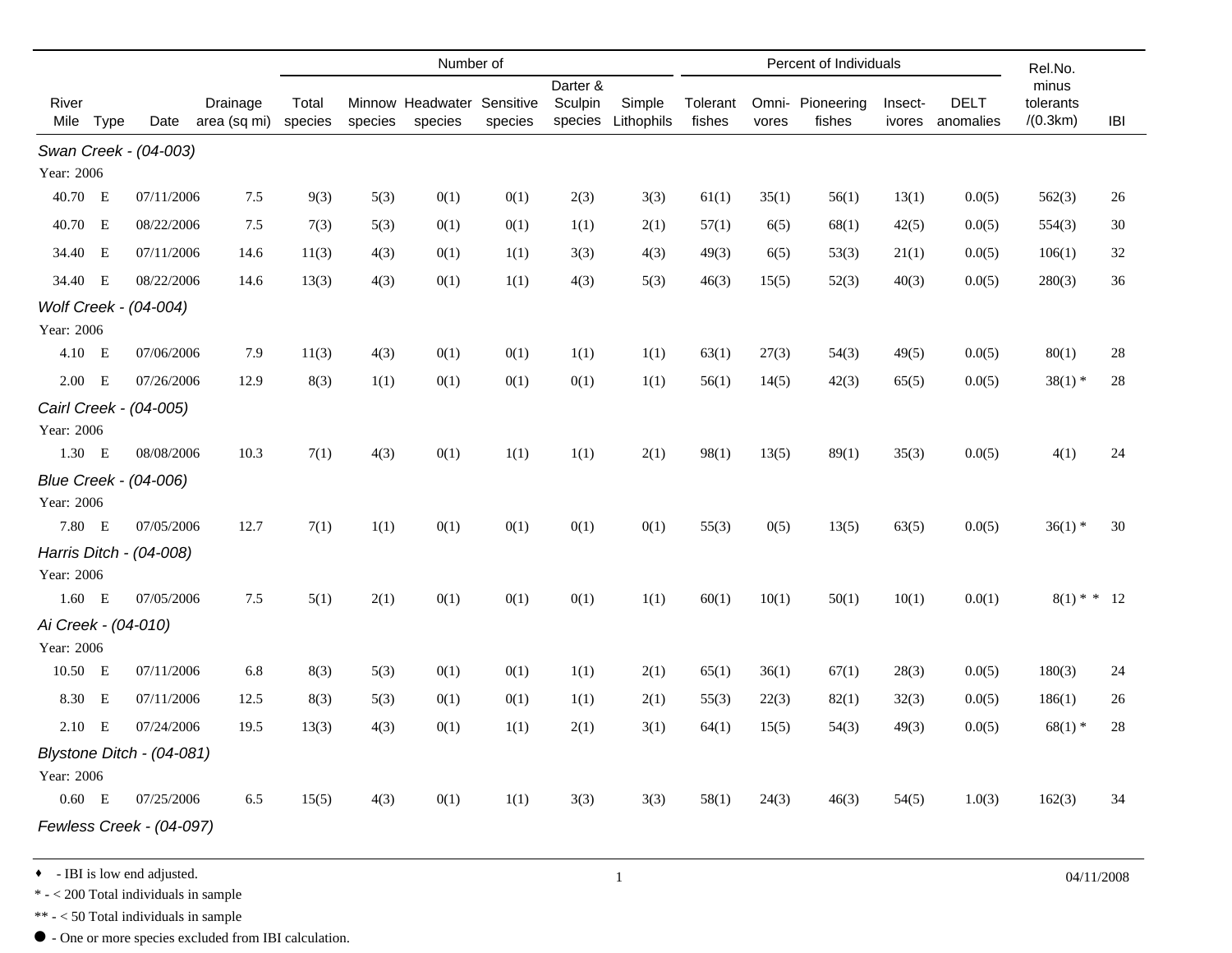|            |          |            |              |                            |         | Number of |                               |         |                   |        | Percent of Individuals | Rel.No.         |        |                    |          |     |
|------------|----------|------------|--------------|----------------------------|---------|-----------|-------------------------------|---------|-------------------|--------|------------------------|-----------------|--------|--------------------|----------|-----|
| River      | Drainage |            | $\sf{Total}$ | Minnow Headwater Sensitive |         |           | Darter &<br>Sculpin<br>Simple |         | Omni-<br>Tolerant |        | Pioneering             | DEL1<br>Insect- |        | minus<br>tolerants |          |     |
| Mile       | Tvpe     | Date       | area (sq mi) | species                    | species | species   | species                       | species | Lithophils        | fishes | vores                  | fishes          | ivores | anomalies          | /(0.3km) | IBI |
| Year: 2006 |          |            |              |                            |         |           |                               |         |                   |        |                        |                 |        |                    |          |     |
| 1.80       | - E      | 07/10/2006 | 5.9          | 12(3)                      | 5(3)    | 0(1)      | 0(1)                          | 0(1)    | 2(1)              | 88(1)  | 57(1)                  | 72(1)           | 9(1)   | 0.0(5)             | 112(1)   | 20  |

- \*\* < 50 Total individuals in sample
- $\bullet$  One or more species excluded from IBI calculation.

<sup>•</sup> IBI is low end adjusted.  $0.4/11/2008$ 

 $\ast$  -  $<$  200 Total individuals in sample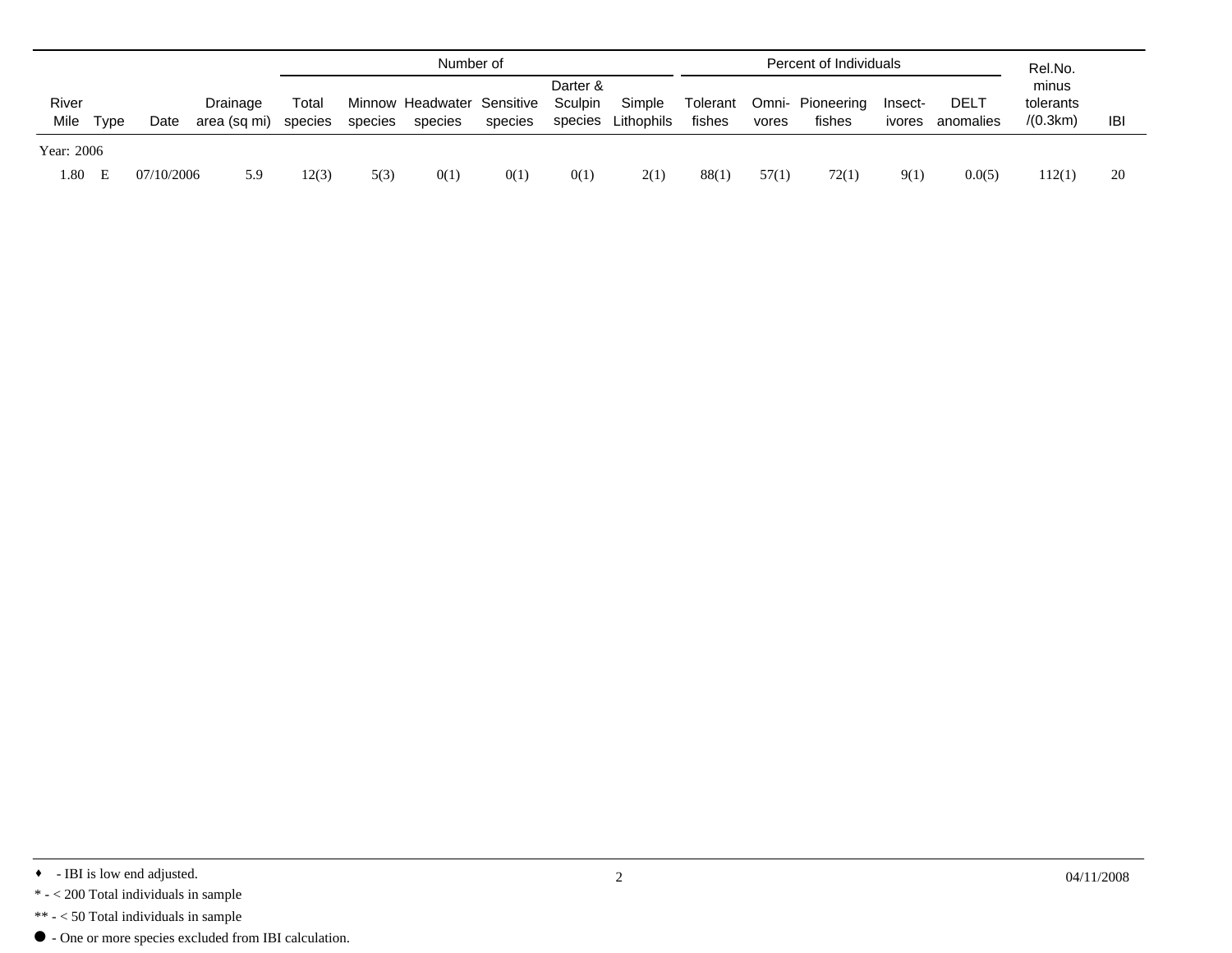|                                                                                                     |      |                             |                          |       |         | Number of |                                                                     |      |                      | Rel.No.<br>minus   |                |                   |                   |                          |                       |            |                 |
|-----------------------------------------------------------------------------------------------------|------|-----------------------------|--------------------------|-------|---------|-----------|---------------------------------------------------------------------|------|----------------------|--------------------|----------------|-------------------|-------------------|--------------------------|-----------------------|------------|-----------------|
| River<br>Mile                                                                                       | Type | Date                        | Drainage<br>area (sq mi) | Total | Sunfish |           | Sucker Intolerant Darter<br>species species species species species |      | Simple<br>Lithophils | Tolerant<br>fishes | Omni-<br>vores | Top<br>carnivores | Insect-<br>ivores | <b>DELT</b><br>anomalies | tolerants<br>/(0.3km) | <b>IBI</b> | Modified<br>lwb |
| Swan Creek - (04003)                                                                                |      |                             |                          |       |         |           |                                                                     |      |                      |                    |                |                   |                   |                          |                       |            |                 |
| Year: 2006                                                                                          |      |                             |                          |       |         |           |                                                                     |      |                      |                    |                |                   |                   |                          |                       |            |                 |
| 32.90                                                                                               | Ε    | 07/11/2006                  | 25                       | 7(1)  | 1(1)    | 1(1)      | 0(1)                                                                | 1(1) | 13(1)                | 54(1)              | 10(5)          | 30.8(5)           | 28(3)             | 0.0(5)                   | 36(1)<br>$\ast$       | 26         | 4.8             |
| 32.90                                                                                               | Е    | 08/22/2006                  | 25                       | 10(3) | 1(1)    | 1(1)      | 0(1)                                                                | 4(5) | 22(3)                | 46(3)              | 4(5)           | 13.6(5)           | 43(3)             | 0.0(5)                   | 112(1)                | 36         | 5.5             |
| 30.90                                                                                               | Е    | 07/11/2006                  | 28                       | 15(3) | 2(3)    | 1(1)      | 0(1)                                                                | 4(5) | 25(3)                | 57(1)              | 25(3)          | 12.4(5)           | 36(3)             | 0.0(5)                   | 90(1)                 | 34         | 6.3             |
| 30.90                                                                                               | Е    | 08/22/2006                  | 28                       | 11(3) | 1(1)    | 1(1)      | 0(1)                                                                | 2(3) | 56(5)                | 33(3)              | 4(5)           | 4.0(3)            | 68(5)             | 0.0(5)                   | 202(3)                | 38         | 5.5             |
| 24.70                                                                                               | D    | 07/25/2006                  | 89                       | 11(1) | 3(3)    | 2(3)      | 0(1)                                                                | 2(1) | 14(1)                | 39(3)              | 10(5)          | 34.7(5)           | 55(5)             | 0.0(5)                   | 45(1)<br>$\ast$       | 34         | 5.8             |
| 24.70                                                                                               | D    | 08/23/2006                  | 89                       | 13(3) | 3(3)    | 2(3)      | 0(1)                                                                | 3(3) | 11(1)                | 46(1)              | 4(5)           | 27.7(5)           | 68(5)             | 0.0(5)                   | 83(1)<br>$\ast$       | 36         | 6.9             |
| 21.60                                                                                               | D    | 07/25/2006                  | 140                      | 14(3) | 4(5)    | 1(1)      | 0(1)                                                                | 3(3) | 15(1)                | 28(3)              | 9(5)           | 45.7(5)           | 43(3)             | 0.0(5)                   | 50(1)<br>$\ast$       | 36         | 6.1             |
| 21.60                                                                                               | D    | 08/23/2006                  | 140                      | 14(3) | 3(3)    | 1(1)      | 0(1)                                                                | 3(3) | 26(3)                | 39(1)              | 18(5)          | 25.7(5)           | 57(5)             | 0.0(5)                   | 135(1)                | 36         | 7.4             |
| 18.50                                                                                               | D    | 07/25/2006                  | 146                      | 12(3) | 3(3)    | 1(1)      | 1(1)                                                                | 2(1) | 37(5)                | 18(5)              | 13(5)          | 40.2(5)           | 44(3)             | 0.0(5)                   | 138(1)<br>$\ast$      | 38         | 6.0             |
| 18.50                                                                                               | D    | 08/23/2006                  | 146                      | 13(3) | 3(3)    | 0(1)      | 1(1)                                                                | 4(3) | 55(5)                | 10(5)              | 6(5)           | 18.7(5)           | 62(5)             | 0.0(5)                   | 290(3)                | 44         | 6.7             |
| 15.30                                                                                               | D    | 08/07/2006                  | 160                      | 10(1) | 3(3)    | 0(1)      | 1(1)                                                                | 3(3) | 34(3)                | 17(5)              | 2(5)           | 34.1(5)           | 64(5)             | 0.0(5)                   | 287(3)                | 40         | 6.6             |
| 15.30                                                                                               | D    | 09/11/2006                  | 160                      | 18(3) | 3(3)    | 4(3)      | 0(1)                                                                | 3(3) | 43(5)                | 22(3)              | 14(5)          | 22.6(5)           | 63(5)             | 0.0(5)                   | 341(3)                | 44         | 8.3             |
| 10.80                                                                                               | D    | 08/08/2006                  | 192                      | 11(1) | 3(3)    | 2(1)      | 0(1)                                                                | 3(3) | 24(1)                | 21(1)              | 3(1)           | 41.4(1)           | 48(1)             | 0.0(1)                   | $35(1)$ * *           | 16         | 5.5             |
| 10.80                                                                                               | D    | 09/11/2006                  | 192                      | 15(3) | 3(3)    | 1(1)      | 0(1)                                                                | 4(3) | 48(5)                | 27(3)              | 8(5)           | 15.4(5)           | 74(5)             | 0.0(5)                   | 192(1)                | 40         | 7.5             |
| 4.20                                                                                                | D    | 08/09/2006                  | 200                      | 19(3) | 4(5)    | 2(1)      | 0(1)                                                                | 3(3) | 21(3)                | 7(5)               | 5(5)           | 6.9(5)            | 36(3)             | 0.5(5)                   | 302(3)                | 42         | 8.1             |
| 4.20                                                                                                | D    | 09/11/2006                  | 200                      | 22(3) | 3(3)    | 3(3)      | 1(1)                                                                | 4(3) | 12(1)                | 11(5)              | 6(5)           | 4.3(3)            | 66(5)             | 0.0(5)                   | 687(3)                | 40         | 8.3             |
|                                                                                                     |      | Wolf Creek - (04004)        |                          |       |         |           |                                                                     |      |                      |                    |                |                   |                   |                          |                       |            |                 |
| Year: 2006                                                                                          |      |                             |                          |       |         |           |                                                                     |      |                      |                    |                |                   |                   |                          |                       |            |                 |
| 0.50                                                                                                | Ε    | 07/25/2006                  | 26                       | 12(3) | 4(5)    | 1(1)      | 0(1)                                                                | 2(3) | 12(1)                | 41(3)              | 12(5)          | 11.8(5)           | 71(5)             | 5.9(1)                   | $\ast$<br>40(1)       | 34         | 5.9             |
| 0.50                                                                                                | Ε    | 08/23/2006                  | 26                       | 7(1)  | 3(3)    | 1(1)      | 0(1)                                                                | 2(3) | 13(1)                | 55(1)              | 13(5)          | 5.3(5)            | 82(5)             | 0.0(5)                   | $\ast$<br>34(1)       | 32         | 5.0             |
|                                                                                                     |      | <b>Blue Creek - (04006)</b> |                          |       |         |           |                                                                     |      |                      |                    |                |                   |                   |                          |                       |            |                 |
| Year: 2006                                                                                          |      |                             |                          |       |         |           |                                                                     |      |                      |                    |                |                   |                   |                          |                       |            |                 |
| 5.50                                                                                                |      | E 07/05/2006                | 27                       | 5(1)  | 1(1)    | 1(1)      | 0(1)                                                                | 0(1) | 8(1)                 | 40(1)              | 12(1)          | 56.0(1)           | 16(1)             | 0.0(1)                   | $30(1)$ * * 12        |            | 4.4             |
| na - Qualitative data, Modified Iwb not applicable.<br>$\mathbf{1}$<br>• - IBI is low end adjusted. |      |                             |                          |       |         |           |                                                                     |      |                      |                    |                | 04/11/2008        |                   |                          |                       |            |                 |

 $\ast$  -  $<$  200 Total individuals in sample

\*\* - < 50 Total individuals in sample

 $\bullet$  - One or more species excluded from IBI calculation.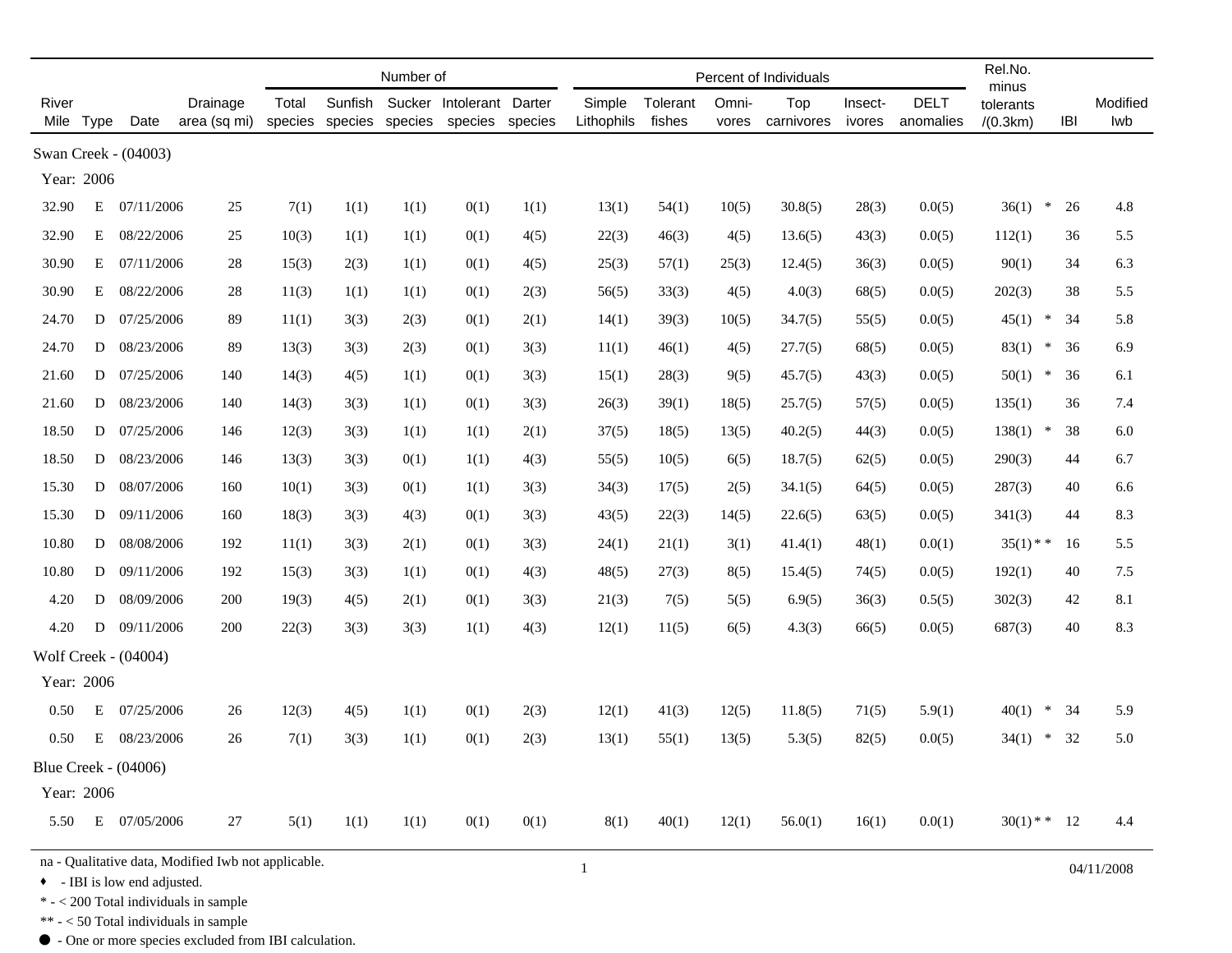|                    |   |            |                          |       |                                    | Number of |                              |         |                      | Percent of Individuals | Rel.No.<br>minus |                   |                   |                          |                       |              |                 |
|--------------------|---|------------|--------------------------|-------|------------------------------------|-----------|------------------------------|---------|----------------------|------------------------|------------------|-------------------|-------------------|--------------------------|-----------------------|--------------|-----------------|
| River<br>Mile Type |   | Date       | Drainage<br>area (sq mi) | Total | Sunfish<br>species species species | Sucker    | Intolerant Darter<br>species | species | Simple<br>Lithophils | Tolerant<br>fishes     | Omni-<br>vores   | Top<br>carnivores | Insect-<br>ivores | <b>DELT</b><br>anomalies | tolerants<br>/(0.3km) | IBI          | Modified<br>Iwb |
| 5.50               | E | 08/21/2006 | 27                       | 10(3) | 1(1)                               | 1(1)      | 0(1)                         | 1(1)    | 3(1)                 | 64(1)                  | 58(1)            | 26.8(5)           | 13(1)             | 0.8(5)                   | 92(1)                 | 22           | 5.6             |
| 0.80               | E | 07/06/2006 | 44                       | 7(1)  | 2(3)                               | 1(1)      | 0(1)                         | 1(1)    | 6(1)                 | 77(1)                  | 8(5)             | 20.8(5)           | 70(5)             | 0.0(5)                   | 26(1)                 | 30<br>$\ast$ | 4.0             |
| 0.80               | E | 08/21/2006 | 44                       | 10(3) | 3(3)                               | 0(1)      | 0(1)                         | 3(3)    | 9(1)                 | 58(1)                  | 4(5)             | 12.7(5)           | 84(5)             | 0.0(5)                   | 92(1)                 | 34           | 5.6             |
| Ai Creek - (04010) |   |            |                          |       |                                    |           |                              |         |                      |                        |                  |                   |                   |                          |                       |              |                 |
| Year: 2006         |   |            |                          |       |                                    |           |                              |         |                      |                        |                  |                   |                   |                          |                       |              |                 |
| 1.70               | E | 07/24/2006 | 49                       | 15(3) | 3(3)                               | 1(1)      | 0(1)                         | 3(3)    | 13(1)                | 62(1)                  | 13(5)            | 5.3(5)            | 75(5)             | 1.2(3)                   | 130(1)                | 32           | 6.7             |
| 1.70               | E | 08/22/2006 | 49                       | 13(3) | 3(3)                               | 1(1)      | 0(1)                         | 2(1)    | 13(1)                | 48(1)                  | 11(5)            | 7.0(5)            | 80(5)             | 0.0(5)                   | 268(3)                | 34           | 7.0             |

na - Qualitative data, Modified Iwb not applicable. 2

<sup>• -</sup> IBI is low end adjusted.

 $\,^*$  -  $<$  200 Total individuals in sample

<sup>\*\* - &</sup>lt; 50 Total individuals in sample

 $\bullet$  - One or more species excluded from IBI calculation.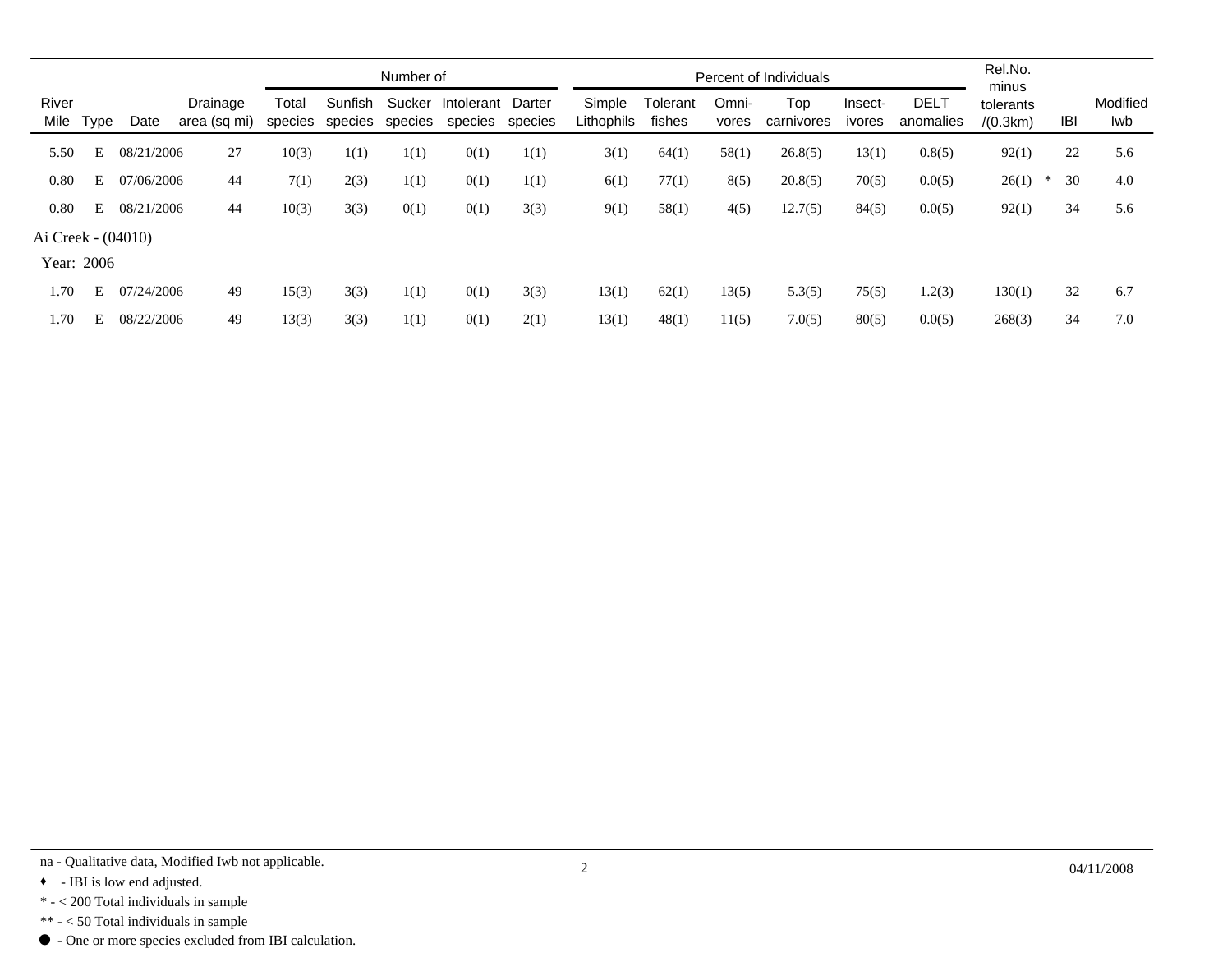|               |      |                       |                                                          |       |      | Number of |      | Percent of Individuals                                 |            |                    |                |                   | Rel.No.<br>minus  |                   |                                  |            |                 |
|---------------|------|-----------------------|----------------------------------------------------------|-------|------|-----------|------|--------------------------------------------------------|------------|--------------------|----------------|-------------------|-------------------|-------------------|----------------------------------|------------|-----------------|
| River<br>Mile | Tvpe | Date                  | Drainage<br>area (sq mi) species species species species | Total |      |           |      | Sunfish Sucker Intolerant Rnd-bodied Simple<br>suckers | Lithophils | Tolerant<br>fishes | Omni-<br>vores | Top<br>carnivores | Insect-<br>ivores | DELT<br>anomalies | tolerants<br>$/(1.0 \text{ km})$ | <b>IBI</b> | Modified<br>Iwb |
| Year: 2006    |      | Swan Creek - (04-003) |                                                          |       |      |           |      |                                                        |            |                    |                |                   |                   |                   |                                  |            |                 |
| 4.40          |      | 08/09/2006            | 200                                                      | 25(5) | 4(5) | 5(3)      | 1(1) | 10(1)                                                  | 26(3)      | 32(1)              | 21(3)          | 1(5)              | 63(5)             | 0.7(3)            | 198(1)                           | 36         | 9.0             |
| 4.40          |      | 09/11/2006            | 200                                                      | 19(3) | 3(3) | 5(3)      | 0(1) | 14(1)                                                  | 46(3)      | 43(1)              | 40(1)          | 5(3)              | 51(3)             | 0.6(3)            | 188(1)                           | 26         | 8.4             |

 $\bullet$  - IBI is low end adjusted.  $04/11/2008$ 

 $\mathrm{*}$  -  $<$  200 Total individuals in sample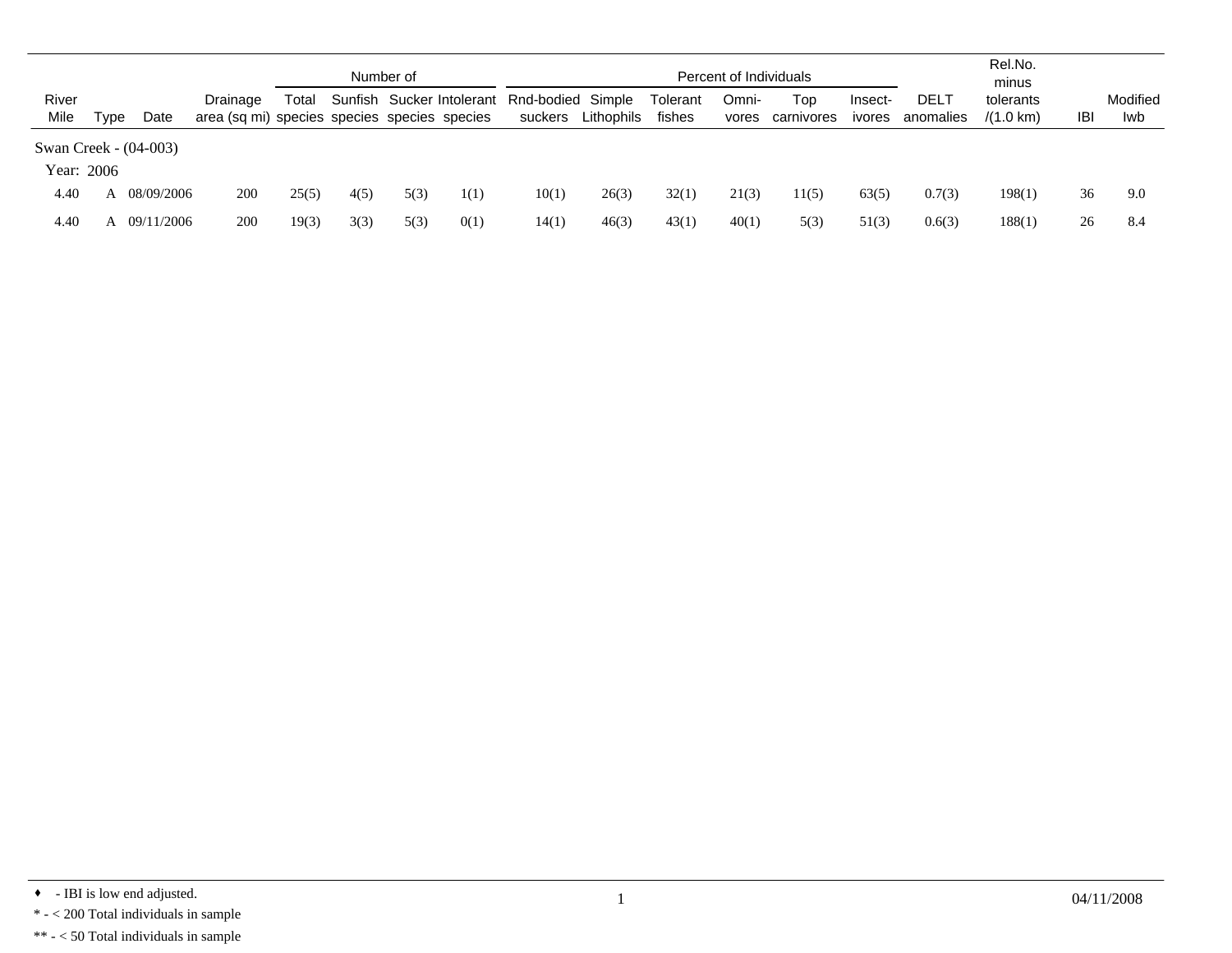|                    |                       |              |                          | Number of        |         |                                 |                    |                     | Percent of Individuals |                    |                |                   |                 | Rel.No.<br>minus         |                                  |            |                 |
|--------------------|-----------------------|--------------|--------------------------|------------------|---------|---------------------------------|--------------------|---------------------|------------------------|--------------------|----------------|-------------------|-----------------|--------------------------|----------------------------------|------------|-----------------|
| River<br>Mile Type |                       | Date         | Drainage<br>area (sq mi) | Total<br>species | species | Centrarch, Sensitive<br>species | Benthic<br>species | Cyprinid<br>species | Exotics                | Tolerant<br>fishes | Omni-<br>vores | Top<br>carnivores | Phyto-<br>phils | <b>DELT</b><br>anomalies | tolerants<br>$/(1.0 \text{ km})$ | <b>IBI</b> | Modified<br>lwb |
|                    | Swan Creek - (04-003) |              |                          |                  |         |                                 |                    |                     |                        |                    |                |                   |                 |                          |                                  |            |                 |
| Year: 2006         |                       |              |                          |                  |         |                                 |                    |                     |                        |                    |                |                   |                 |                          |                                  |            |                 |
| 1.40               | $\mathsf{A}$          | 08/09/2006   | 202                      | 17(5)            | 6(3)    | 5(3)                            | 7(5)               | 3(3)                | 5(5)                   | 18(3)              | 7(5)           | 15(3)             | 58.8(5)         | 0.0(5)                   | 272(1)                           | 46         | 8.3             |
| 1.40               |                       | A 09/12/2006 | 202                      | 17(5)            | 6(3)    | 2(1)                            | 6(3)               | 4(3)                | 11(3)                  | 10(5)              | 6(5)           | 20(5)             | 46.5(5)         | 0.0(5)                   | 216(1)                           | 44         | 8.7             |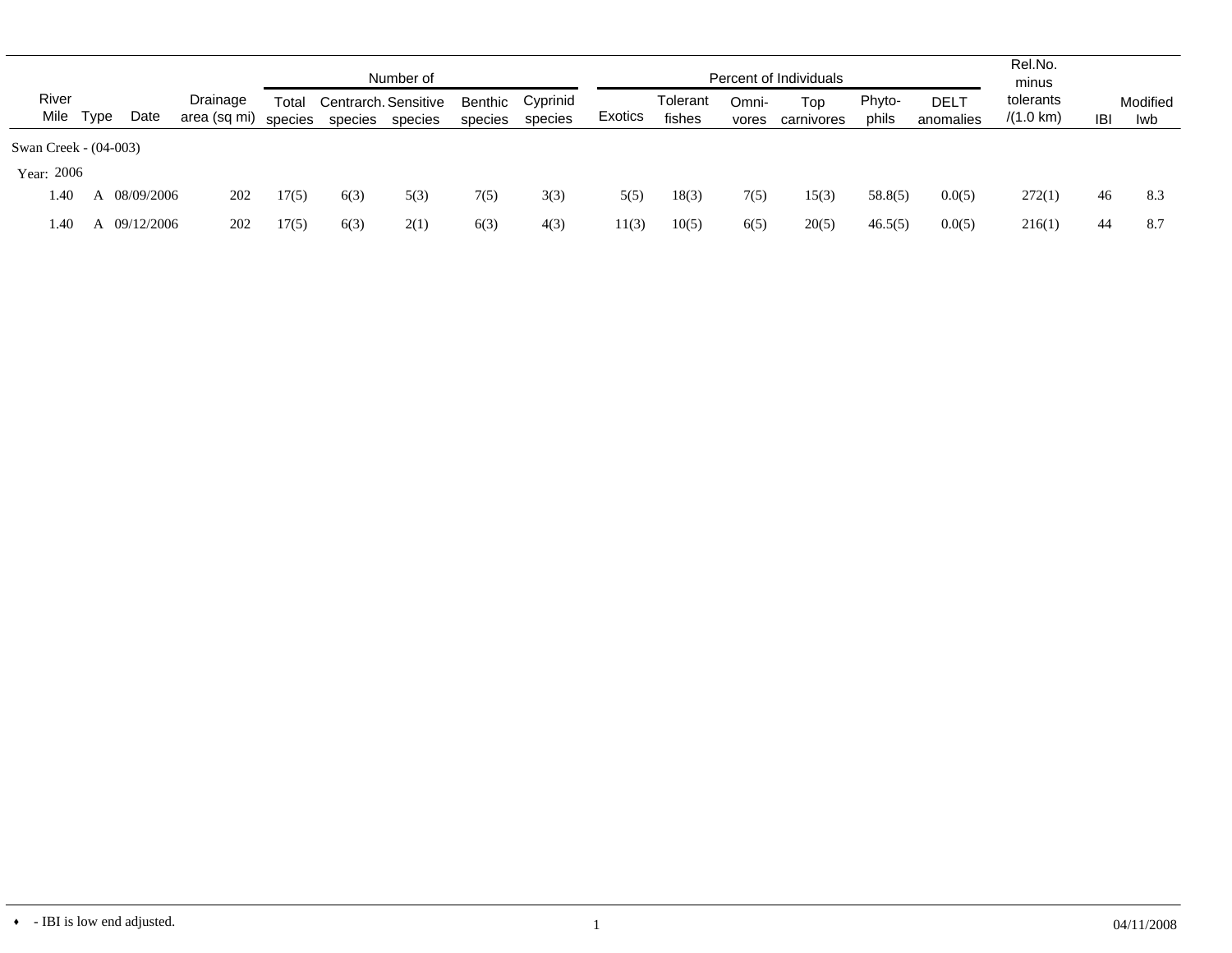# **Appendix D**

**Swan Creek Macroinvertebrate Data 2006**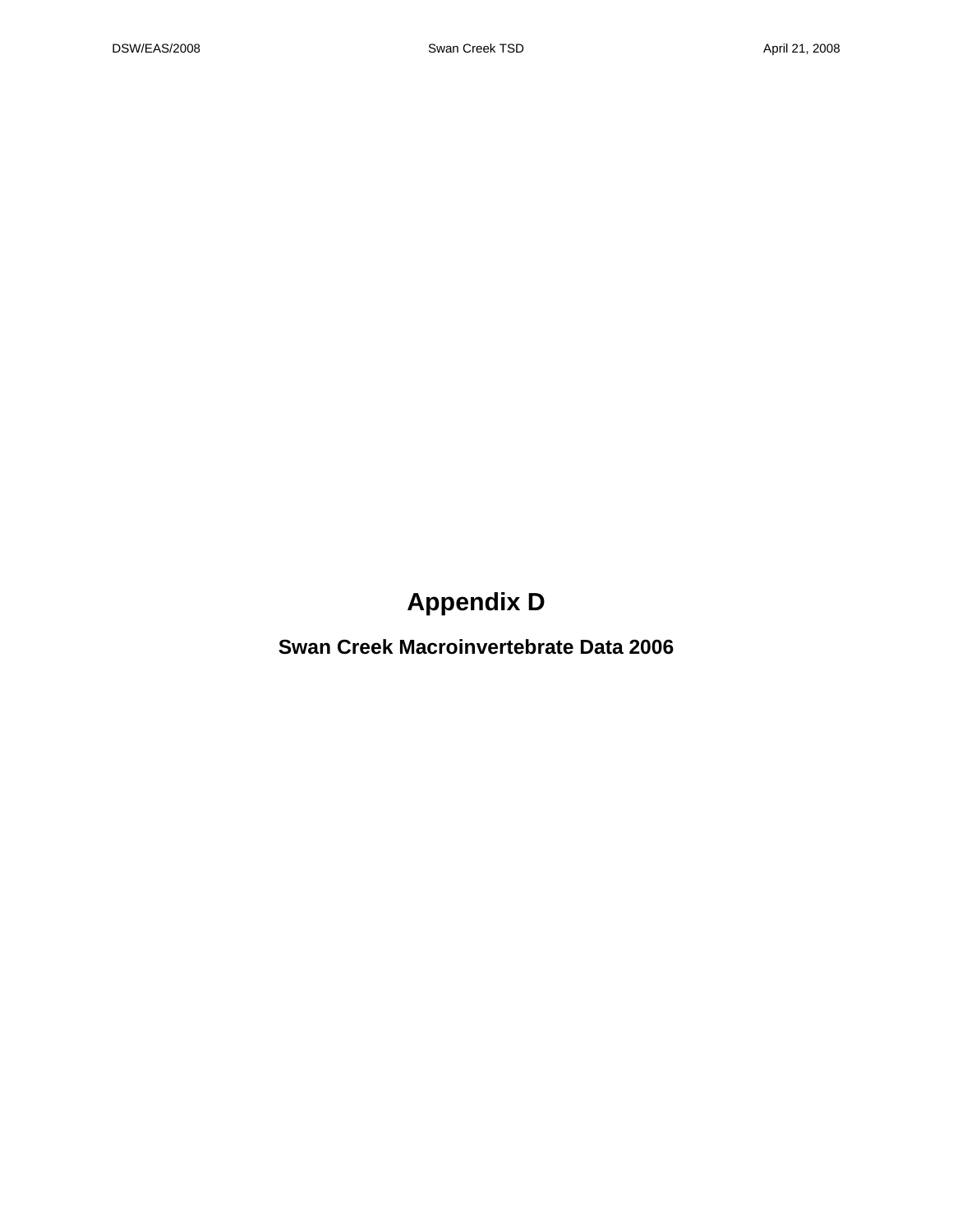|              | Collection Date: 08/09/2006 River Code: 04-003 RM: 40.60 |            |              | Site: Swan Creek<br>Co. Rd. 6-1 |                |
|--------------|----------------------------------------------------------|------------|--------------|---------------------------------|----------------|
|              |                                                          |            |              |                                 |                |
| Taxa<br>Code | Taxa                                                     | Quant/Qual | Taxa<br>Code | Taxa                            | Quant/Qual     |
| 01801        | Turbellaria                                              | ٠          |              |                                 |                |
| 04666        | Helobdella triserialis                                   | ٠          |              | No. Quantitative Taxa: 0        | Total Taxa: 43 |
| 04935        | Erpobdella punctata punctata                             | +          |              | No. Qualitative Taxa: 43        | ICI:           |
| 05900        | Lirceus sp                                               | ٠          |              |                                 |                |
| 08220        | Orconectes (Gremicambarus) immunis                       |            |              | Number of Organisms: 0          | Qual EPT: 11   |
| 08601        | Hydrachnidia                                             |            |              |                                 |                |
| 11120        | Baetis flavistriga                                       |            |              |                                 |                |
| 11125        | Pseudocloeon frondale                                    |            |              |                                 |                |
| 11130        | Baetis intercalaris                                      |            |              |                                 |                |
| 11200        | Callibaetis sp                                           | +          |              |                                 |                |
| 13400        | Stenacron sp                                             | ٠          |              |                                 |                |
| 13521        | Stenonema femoratum                                      | ٠          |              |                                 |                |
| 17200        | Caenis sp                                                | ٠          |              |                                 |                |
| 21200        | Calopteryx sp                                            | +          |              |                                 |                |
| 21604        | Archilestes grandis                                      | ٠          |              |                                 |                |
| 22001        | Coenagrionidae                                           | ٠          |              |                                 |                |
| 22300        | Argia sp                                                 | ٠          |              |                                 |                |
| 23600        | Aeshna sp                                                |            |              |                                 |                |
| 45300        | Sigara sp                                                |            |              |                                 |                |
| 52200        | Cheumatopsyche sp                                        |            |              |                                 |                |
| 52530        | Hydropsyche depravata group                              | ٠          |              |                                 |                |
| 53800        | Hydroptila sp                                            |            |              |                                 |                |
| 59500        | Oecetis sp                                               |            |              |                                 |                |
| 63300        | Hydroporus sp                                            |            |              |                                 |                |
| 68201        | Scirtidae                                                | +          |              |                                 |                |
| 69400        | Stenelmis sp                                             |            |              |                                 |                |
| 72700        | Anopheles sp                                             | ٠          |              |                                 |                |
| 74100        | Simulium sp                                              |            |              |                                 |                |
| 77120        | Ablabesmyia mallochi                                     |            |              |                                 |                |
| 77500        | Conchapelopia sp                                         |            |              |                                 |                |
| 78500        | Paramerina fragilis                                      |            |              |                                 |                |
| 82141        | Thienemanniella xena                                     |            |              |                                 |                |
| 82820        | Cryptochironomus sp                                      |            |              |                                 |                |
| 83840        | Microtendipes pedellus group                             |            |              |                                 |                |
| 84210        | Paratendipes albimanus or P. duplicatus                  | ٠          |              |                                 |                |
| 84450        | Polypedilum (Uresipedilum) flavum                        | ٠          |              |                                 |                |
| 84470        | Polypedilum (P.) illinoense                              | ٠          |              |                                 |                |
| 84700        | Stenochironomus sp                                       | ۰          |              |                                 |                |
| 84750        | Stictochironomus sp                                      | ٠          |              |                                 |                |
| 85500        | Paratanytarsus sp                                        | ٠          |              |                                 |                |
| 94800        | Stagnicola sp                                            | ٠          |              |                                 |                |
| 95100        | Physella sp                                              |            |              |                                 |                |
| 96264        | Planorbella (Pierosoma) pilsbryi                         |            |              |                                 |                |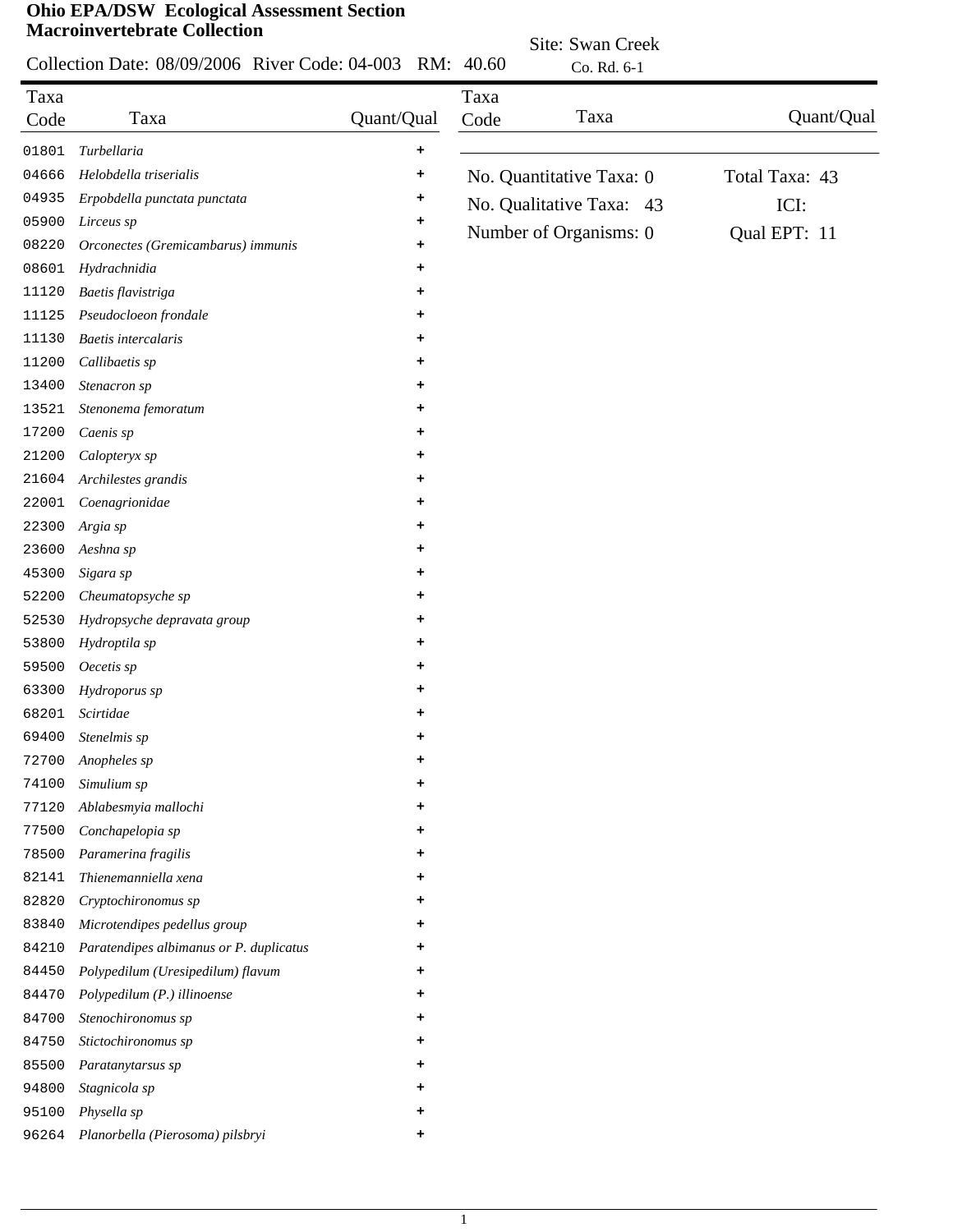# **Ohio EPA/DSW Ecological Assessment Section Macro**

|  | Collection Date: 08/09/2006 River Code: 04-003 RM: 34.40 |  |
|--|----------------------------------------------------------|--|

|       | <b>Macroinvertebrate Collection</b>                      |            |      | Site: Swan Creek |            |
|-------|----------------------------------------------------------|------------|------|------------------|------------|
|       | Collection Date: 08/09/2006 River Code: 04-003 RM: 34.40 |            |      | Co. Rd. 3        |            |
| Taxa  |                                                          |            | Taxa |                  |            |
| Code  | Taxa                                                     | Quant/Qual | Code | Taxa             | Quant/Qual |
| 01801 | Turbellaria                                              | $\ddot{}$  |      |                  |            |
| 03360 | Plumatella sp                                            | ٠          |      |                  |            |
| 03600 | Oligochaeta                                              | ٠          |      |                  |            |
| 04685 | Placobdella ornata                                       | ٠          |      |                  |            |
| 08220 | Orconectes (Gremicambarus) immunis                       | +          |      |                  |            |
| 08240 | Orconectes (Crokerinus) propinquus                       | ٠          |      |                  |            |
| 08601 | Hydrachnidia                                             | $\ddot{}$  |      |                  |            |
| 11120 | Baetis flavistriga                                       | ٠          |      |                  |            |
| 11200 | Callibaetis sp                                           | ٠          |      |                  |            |
| 13521 | Stenonema femoratum                                      | $\ddot{}$  |      |                  |            |
| 17200 | Caenis sp                                                | ٠          |      |                  |            |
| 21200 | Calopteryx sp                                            | +          |      |                  |            |
| 22001 | Coenagrionidae                                           | ٠          |      |                  |            |
| 23600 | Aeshna sp                                                | ٠          |      |                  |            |
| 23909 | Boyeria vinosa                                           | ٠          |      |                  |            |
| 45300 | Sigara sp                                                | ٠          |      |                  |            |
| 52200 | Cheumatopsyche sp                                        | ٠          |      |                  |            |

| Laccophilus sp                    | ۰ |
|-----------------------------------|---|
| Berosus sp                        |   |
| <i>Tropisternus sp</i>            | ٠ |
| Stenelmis sp                      | ٠ |
| Simulium sp                       | ٠ |
| Conchapelopia sp                  |   |
| Labrundinia pilosella             |   |
| Cryptochironomus sp               |   |
| Dicrotendipes neomodestus         | ٠ |
| Phaenopsectra flavipes            |   |
| Polypedilum (Uresipedilum) flavum | ٠ |
| Polypedilum (P.) illinoense       | ٠ |
| Stenochironomus sp                | ٠ |
| Stictochironomus sp               | ٠ |
| Micropsectra sp                   | ٠ |
| Paratanytarsus sp                 | ٠ |
| Rheotanytarsus sp                 | ٠ |
| Tanytarsus glabrescens group sp 7 | ٠ |
| <i>Fossaria sp</i>                |   |
| Physella sp                       |   |
|                                   |   |

*Peltodytes sp* **+**

| No. Quantitative Taxa: 0 | Total Taxa: 38 |
|--------------------------|----------------|
| No. Qualitative Taxa: 38 | - ICI:         |
| Number of Organisms: 0   | Qual EPT: 5    |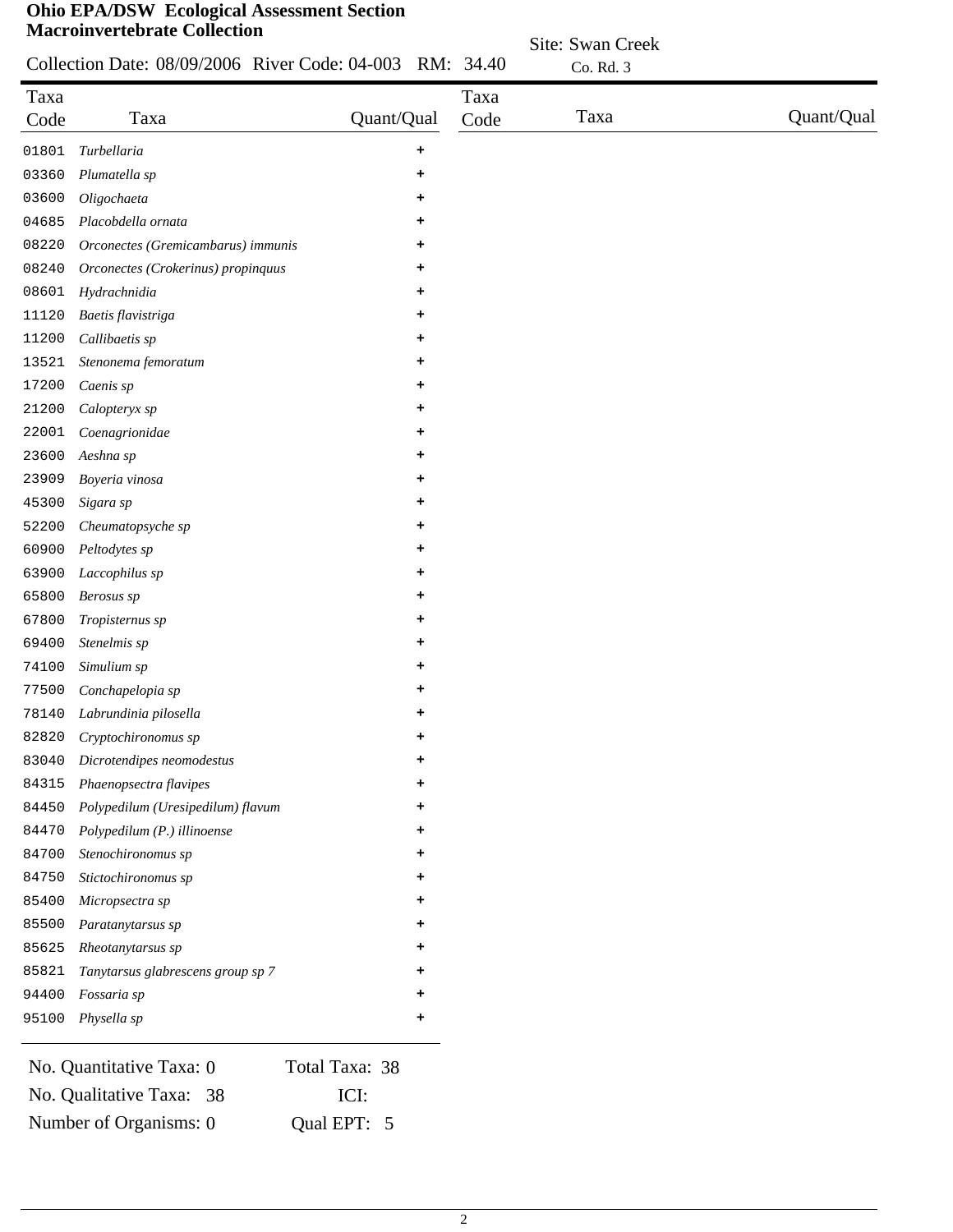Collection Date: 09/05/2006 River Code: 04-003 RM: 32.90

Site: Swan Creek

Taxa Code Twp. Rd. 2

| Taxa  |                                          |                |           | Taxa  |                                           |                |            |           |
|-------|------------------------------------------|----------------|-----------|-------|-------------------------------------------|----------------|------------|-----------|
| Code  | Taxa                                     | Quant/Qual     |           | Code  | Taxa                                      |                | Quant/Qual |           |
| 01801 | Turbellaria                              | 33             |           | 84315 | Phaenopsectra flavipes                    |                | $34 +$     |           |
| 03600 | Oligochaeta                              | 64 +           |           | 84410 | Polypedilum (Pentapedilum) tritum var. I  |                | 34         |           |
| 04935 | Erpobdella punctata punctata             | 2              | $\ddot{}$ | 84450 | Polypedilum (Uresipedilum) flavum         |                | 69         | $\ddot{}$ |
| 05900 | Lirceus sp                               | 8              | $\pm$     | 84460 | Polypedilum (P.) fallax group             |                | 69         | $\ddot{}$ |
| 06201 | Hyalella azteca                          |                | $\ddot{}$ | 84475 | Polypedilum (P.) ophioides                |                | 69         | $\ddot{}$ |
| 06700 | Crangonyx sp                             | 4              | $\ddot{}$ | 84540 | Polypedilum (Tripodura) scalaenum group   |                |            | ۰         |
| 08240 | Orconectes (Crokerinus) propinquus       | 1              | $\ddot{}$ | 84601 | Saetheria species 1 (sensu Jackson, 1977) |                |            | ۰         |
| 11120 | Baetis flavistriga                       | 4              |           | 84700 | Stenochironomus sp                        |                |            | +         |
| 11125 | Pseudocloeon frondale                    | 1              |           | 84800 | Tribelos jucundum                         |                | 27         |           |
| 11130 | <b>Baetis</b> intercalaris               |                | $\ddot{}$ | 85264 | Cladotanytarsus vanderwulpi group Type 4  |                |            | ٠         |
| 13400 | Stenacron sp                             | 136            | $\ddot{}$ | 85400 | Micropsectra sp                           |                | 34         |           |
| 18750 | Hexagenia limbata                        |                | $\ddot{}$ | 85500 | Paratanytarsus sp                         |                | 517        | $\ddot{}$ |
| 21200 | Calopteryx sp                            | 8              | $\ddot{}$ | 85615 | Rheotanytarsus pellucidus                 |                |            |           |
| 22001 | Coenagrionidae                           |                | $\ddot{}$ | 85625 | Rheotanytarsus sp                         |                |            |           |
| 22300 | Argia sp                                 | 4              | $\ddot{}$ | 85720 | Stempellinella fimbriata                  |                | 32         |           |
| 23909 | Boyeria vinosa                           | $\overline{a}$ | $\ddot{}$ | 85800 | Tanytarsus sp                             |                | 103        | $+$       |
| 45300 | Sigara sp                                |                | $\ddot{}$ | 85821 | Tanytarsus glabrescens group sp 7         |                | 654        | $+$       |
| 45400 | Trichocorixa sp                          |                | $\ddot{}$ | 85840 | Tanytarsus sepp                           |                | 103        |           |
| 52200 | Cheumatopsyche sp                        | 71             | $\ddot{}$ | 95100 | Physella sp                               |                | 1          | ٠         |
| 60900 | Peltodytes sp                            |                | ٠         | 96900 | Ferrissia sp                              |                | 89         | $\ddot{}$ |
| 68130 | Helichus sp                              |                | $\ddot{}$ | 98600 | Sphaerium sp                              |                | 1          | $\ddot{}$ |
| 68601 | Ancyronyx variegata                      |                | $\ddot{}$ |       |                                           |                |            |           |
| 68707 | Dubiraphia quadrinotata                  |                | ٠         |       | No. Quantitative Taxa: 41                 | Total Taxa: 65 |            |           |
| 68708 | Dubiraphia vittata group                 |                | ٠         |       | No. Qualitative Taxa: 49                  |                | ICI: $36$  |           |
| 68901 | Macronychus glabratus                    |                |           |       |                                           |                |            |           |
| 69400 | Stenelmis sp                             | 9              |           |       | Number of Organisms: 3055                 | Qual EPT: 4    |            |           |
| 72700 | Anopheles sp                             |                | ٠         |       |                                           |                |            |           |
| 74100 | Simulium sp                              |                | ٠         |       |                                           |                |            |           |
| 74501 | Ceratopogonidae                          | 8              | $\ddot{}$ |       |                                           |                |            |           |
| 77120 | Ablabesmyia mallochi                     | $172 +$        |           |       |                                           |                |            |           |
| 77500 | Conchapelopia sp                         |                | $\ddot{}$ |       |                                           |                |            |           |
| 77800 | Helopelopia sp                           | 34             |           |       |                                           |                |            |           |
| 78140 | Labrundinia pilosella                    | 24             |           |       |                                           |                |            |           |
| 78350 | Meropelopia sp                           | 34             |           |       |                                           |                |            |           |
| 80204 | Brillia flavifrons group                 |                | ÷         |       |                                           |                |            |           |
| 80370 | Corynoneura lobata                       | 240            | $\ddot{}$ |       |                                           |                |            |           |
| 81825 | Rheocricotopus (Psilocricotopus) robacki | 34             | $\ddot{}$ |       |                                           |                |            |           |
| 82121 | Thienemanniella lobapodema               | 8              |           |       |                                           |                |            |           |
| 82141 | Thienemanniella xena                     | 8              |           |       |                                           |                |            |           |
| 82730 | Chironomus (C.) decorus group            |                | ÷         |       |                                           |                |            |           |
| 82820 | Cryptochironomus sp                      | 69             | $\pm$     |       |                                           |                |            |           |
| 83040 | Dicrotendipes neomodestus                | 34             |           |       |                                           |                |            |           |
| 83840 | Microtendipes pedellus group             | 207            |           |       |                                           |                |            |           |
| 84210 | Paratendipes albimanus or P. duplicatus  |                | $\ddot{}$ |       |                                           |                |            |           |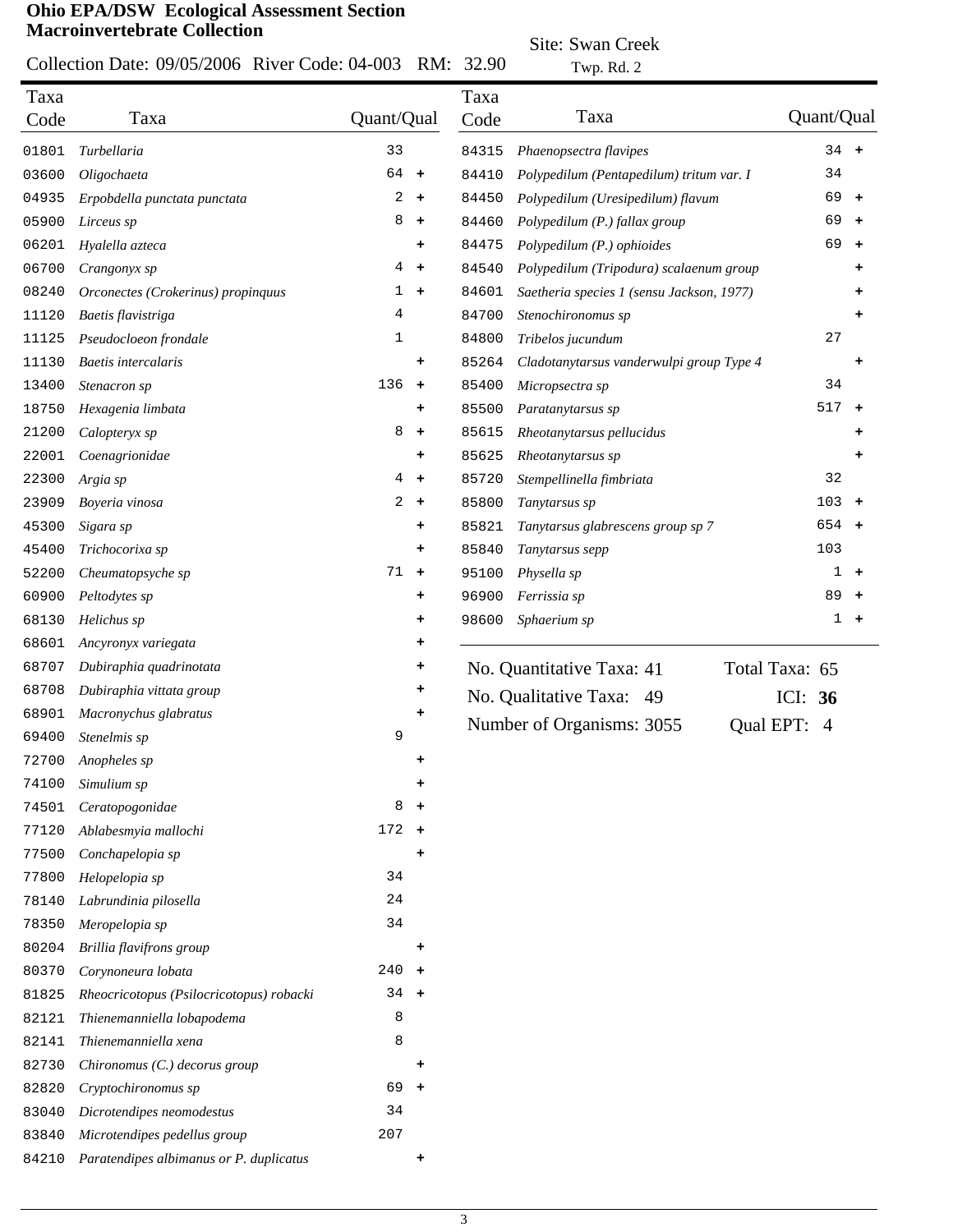*Tanytarsus glabrescens group sp 7* 218

|       |                                                             |            |                      | Site: Swan Creek |                           |                |     |
|-------|-------------------------------------------------------------|------------|----------------------|------------------|---------------------------|----------------|-----|
|       | Collection Date: 09/05/2006 River Code: 04-003 RM: 31.00    |            |                      |                  | upst. St. Rt. 64          |                |     |
| Taxa  |                                                             |            |                      | Taxa             |                           |                |     |
| Code  | Taxa                                                        | Quant/Qual |                      | Code             | Taxa                      | Quant/Qual     |     |
| 03600 | Oligochaeta                                                 | 8          |                      | 95100            | Physella sp               | 2              | $+$ |
| 05900 | Lirceus sp                                                  | 2          | $\ddag$              | 96900            | Ferrissia sp              | 27             |     |
| 06700 | Crangonyx sp                                                |            | ٠                    |                  |                           |                |     |
| 08240 | Orconectes (Crokerinus) propinquus                          |            | +                    |                  | No. Quantitative Taxa: 29 | Total Taxa: 45 |     |
| 13400 | Stenacron sp                                                | 9          | $\ddot{\phantom{1}}$ |                  | No. Qualitative Taxa: 31  | ICI: 32        |     |
| 21200 | Calopteryx sp                                               | 16         | $+$                  |                  |                           |                |     |
| 22001 | Coenagrionidae                                              |            | ٠                    |                  | Number of Organisms: 2185 | Qual EPT: 3    |     |
| 22300 | Argia sp                                                    | 27         | $\ddot{}$            |                  |                           |                |     |
| 23909 | Boyeria vinosa                                              | 1          | $\ddot{}$            |                  |                           |                |     |
| 52200 | Cheumatopsyche sp                                           | $34 +$     |                      |                  |                           |                |     |
| 55300 | Ptilostomis sp                                              |            | ٠                    |                  |                           |                |     |
| 60400 | Gyrinus sp                                                  |            | ٠                    |                  |                           |                |     |
| 68601 | Ancyronyx variegata                                         | 1          |                      |                  |                           |                |     |
| 68700 | Dubiraphia sp                                               | 4          |                      |                  |                           |                |     |
| 68901 | Macronychus glabratus                                       |            | $1 +$                |                  |                           |                |     |
| 69400 | Stenelmis sp                                                | 4          | $\ddot{\phantom{1}}$ |                  |                           |                |     |
| 73601 | Simuliidae                                                  |            | ٠                    |                  |                           |                |     |
| 74501 | Ceratopogonidae                                             | 4          |                      |                  |                           |                |     |
| 77001 | Tanypodinae                                                 |            | ٠                    |                  |                           |                |     |
| 77120 | Ablabesmyia mallochi                                        | 44         | $+$                  |                  |                           |                |     |
| 77500 | Conchapelopia sp                                            |            | ٠                    |                  |                           |                |     |
| 77750 | Hayesomyia senata or Thienemannimyia                        |            | +                    |                  |                           |                |     |
|       | norena                                                      |            |                      |                  |                           |                |     |
| 77800 | Helopelopia sp                                              |            | ٠                    |                  |                           |                |     |
| 78140 | Labrundinia pilosella                                       | 4          |                      |                  |                           |                |     |
| 80204 | Brillia flavifrons group                                    |            |                      |                  |                           |                |     |
| 80370 | Corynoneura lobata                                          | 56         |                      |                  |                           |                |     |
| 81231 | Nanocladius (N.) crassicornus or N. $(N.)$<br>"rectinervis" | 22         |                      |                  |                           |                |     |
| 81270 | Nanocladius (N.) spiniplenus                                | 22         |                      |                  |                           |                |     |
| 81825 | Rheocricotopus (Psilocricotopus) robacki                    | 109        |                      |                  |                           |                |     |
| 82121 | Thienemanniella lobapodema                                  | 4          |                      |                  |                           |                |     |
| 82730 | Chironomus (C.) decorus group                               |            | +                    |                  |                           |                |     |
| 83051 | Dicrotendipes simpsoni                                      | 109        |                      |                  |                           |                |     |
| 83410 | Harnischia curtilamellata                                   |            | ٠                    |                  |                           |                |     |
| 83840 | Microtendipes pedellus group                                | $153 +$    |                      |                  |                           |                |     |
| 84450 | Polypedilum (Uresipedilum) flavum                           | 44         | $\ddot{}$            |                  |                           |                |     |
| 84460 | Polypedilum (P.) fallax group                               |            | +                    |                  |                           |                |     |
| 84470 | Polypedilum (P.) illinoense                                 |            | ٠                    |                  |                           |                |     |
| 84540 | Polypedilum (Tripodura) scalaenum group                     |            | ٠                    |                  |                           |                |     |
| 85500 | Paratanytarsus sp                                           | 982        | $\ddot{}$            |                  |                           |                |     |
| 85615 | Rheotanytarsus pellucidus                                   | $153 +$    |                      |                  |                           |                |     |
| 85625 | Rheotanytarsus sp                                           | $109 +$    |                      |                  |                           |                |     |
| 85720 | Stempellinella fimbriata                                    | 16         |                      |                  |                           |                |     |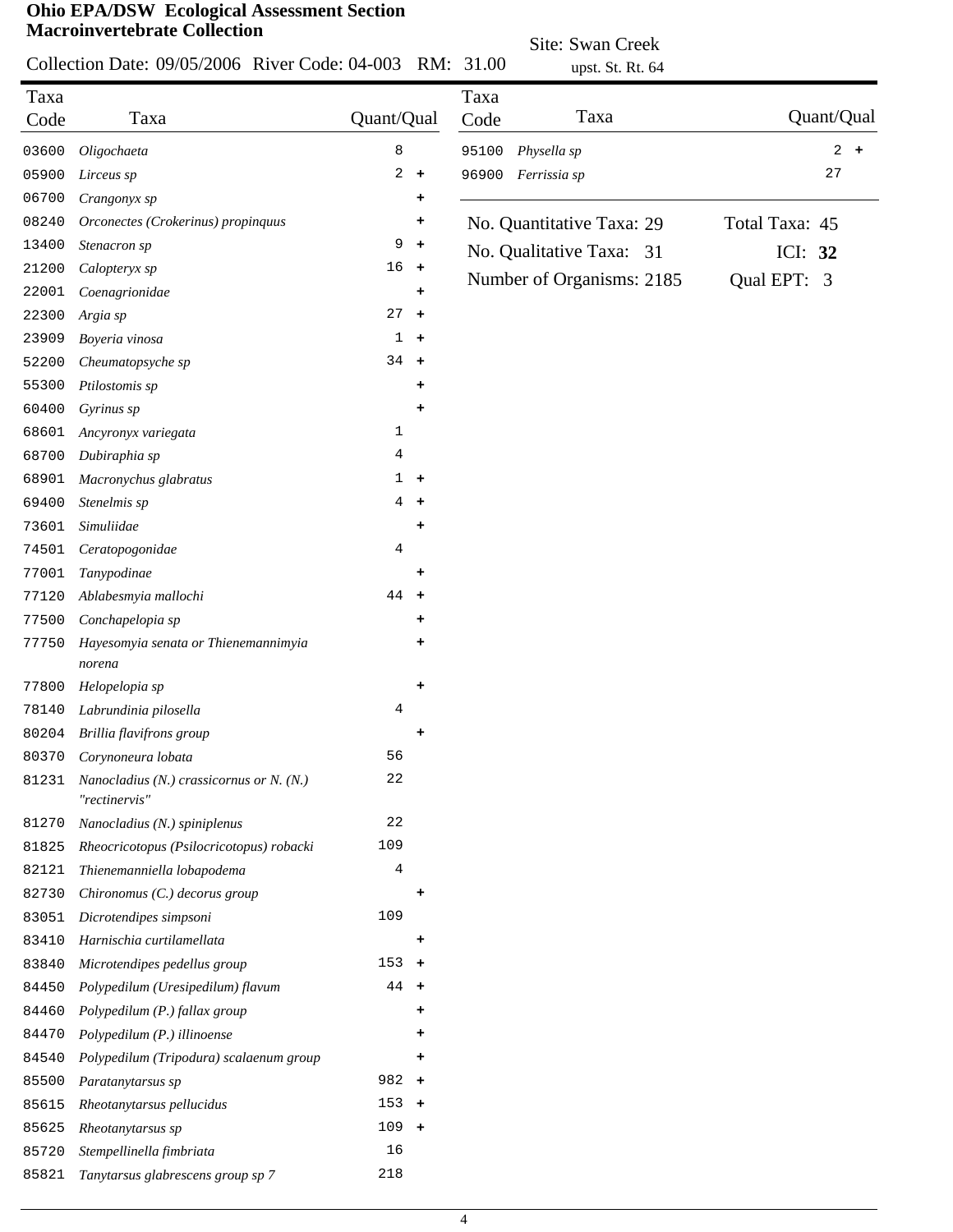#### Collection Date: 09/05/2006 River Code: 04-003 RM: 24.60

Site: Swan Creek

|       | Collection Date: 09/05/2006 River Code: 04-003              |                |                      | RM: 24.60 | Spencer Rd.                       |                    |
|-------|-------------------------------------------------------------|----------------|----------------------|-----------|-----------------------------------|--------------------|
| Taxa  |                                                             |                |                      | Taxa      |                                   |                    |
| Code  | Taxa                                                        | Quant/Qual     |                      | Code      | Taxa                              | Quant/Qual         |
| 01801 | Turbellaria                                                 | 15             | $+$                  | 84750     | Stictochironomus sp               | +                  |
| 03600 | Oligochaeta                                                 | 15             |                      | 84800     | Tribelos jucundum                 | 157                |
| 05900 | Lirceus sp                                                  | 5              | $\ddot{}$            | 85500     | Paratanytarsus sp                 | 44<br>$\div$       |
| 06201 | Hyalella azteca                                             |                | ٠                    | 85625     | Rheotanytarsus sp                 | 9<br>$\ddot{}$     |
| 06700 | Crangonyx sp                                                | 30             | $+$                  | 85821     | Tanytarsus glabrescens group sp 7 | 131                |
| 08250 | Orconectes (Procericambarus) rusticus                       |                | ٠                    | 85840     | Tanytarsus sepp                   | 26                 |
| 11120 | Baetis flavistriga                                          |                | ٠                    | 95100     | Physella sp                       | $\mathbf 1$<br>$+$ |
| 13400 | Stenacron sp                                                | $64 +$         |                      | 96900     | Ferrissia sp                      | 4                  |
| 17200 | Caenis sp                                                   |                | ٠                    | 98001     | Sphaeriidae                       | 1                  |
| 21200 | Calopteryx sp                                               | 15             | $\ddot{}$            |           |                                   |                    |
| 22001 | Coenagrionidae                                              |                | ٠                    |           | No. Quantitative Taxa: 35         | Total Taxa: 51     |
| 22300 | Argia sp                                                    | 8              | $+$                  |           |                                   |                    |
| 24107 | Nasiaeschna pentacantha                                     |                | ٠                    |           | No. Qualitative Taxa:<br>32       | ICI: 22            |
| 30000 | Plecoptera                                                  | $\overline{4}$ |                      |           | Number of Organisms: 1005         | Qual EPT: 5        |
| 45100 | Palmacorixa sp                                              |                | ٠                    |           |                                   |                    |
| 45400 | Trichocorixa sp                                             |                | ٠                    |           |                                   |                    |
| 52200 | Cheumatopsyche sp                                           | 17             | $\ddot{\phantom{1}}$ |           |                                   |                    |
| 59300 | Mystacides sp                                               |                | +                    |           |                                   |                    |
| 60900 | Peltodytes sp                                               |                | ٠                    |           |                                   |                    |
| 68601 | Ancyronyx variegata                                         | 4              |                      |           |                                   |                    |
| 68708 | Dubiraphia vittata group                                    |                | ÷                    |           |                                   |                    |
| 68901 | Macronychus glabratus                                       | 5              | $\ddot{}$            |           |                                   |                    |
| 77120 | Ablabesmyia mallochi                                        | 17             | $\overline{+}$       |           |                                   |                    |
| 77500 | Conchapelopia sp                                            | 9              |                      |           |                                   |                    |
| 77750 | Hayesomyia senata or Thienemannimyia                        | 26             |                      |           |                                   |                    |
|       | norena                                                      |                |                      |           |                                   |                    |
| 78140 | Labrundinia pilosella                                       | 17             | $\ddot{}$            |           |                                   |                    |
| 78655 | Procladius (Holotanypus) sp                                 |                | +                    |           |                                   |                    |
| 80204 | Brillia flavifrons group                                    |                |                      |           |                                   |                    |
| 80360 | Corynoneura "celeripes" (sensu Simpson &<br>Bode, 1980)     | 4              |                      |           |                                   |                    |
| 80370 | Corynoneura lobata                                          | 28             |                      |           |                                   |                    |
| 81231 | Nanocladius (N.) crassicornus or N. $(N.)$<br>"rectinervis" | 9              |                      |           |                                   |                    |
| 82121 | Thienemanniella lobapodema                                  | 8              |                      |           |                                   |                    |
| 82820 | Cryptochironomus sp                                         |                | ٠                    |           |                                   |                    |
| 83040 | Dicrotendipes neomodestus                                   | 9              |                      |           |                                   |                    |
| 83840 | Microtendipes pedellus group                                | 35             |                      |           |                                   |                    |
| 84155 | Paralauterborniella nigrohalteralis                         | 9              |                      |           |                                   |                    |
| 84210 | Paratendipes albimanus or P. duplicatus                     | 17             |                      |           |                                   |                    |
| 84450 | Polypedilum (Uresipedilum) flavum                           | 9              |                      |           |                                   |                    |
| 84460 | Polypedilum (P.) fallax group                               | 26             | $\ddot{}$            |           |                                   |                    |
| 84470 | Polypedilum (P.) illinoense                                 | 218            | $\ddot{}$            |           |                                   |                    |
| 84540 | Polypedilum (Tripodura) scalaenum group                     | 9              | $\ddot{}$            |           |                                   |                    |
| 84700 | Stenochironomus sp                                          |                | ٠                    |           |                                   |                    |
|       |                                                             |                |                      |           |                                   |                    |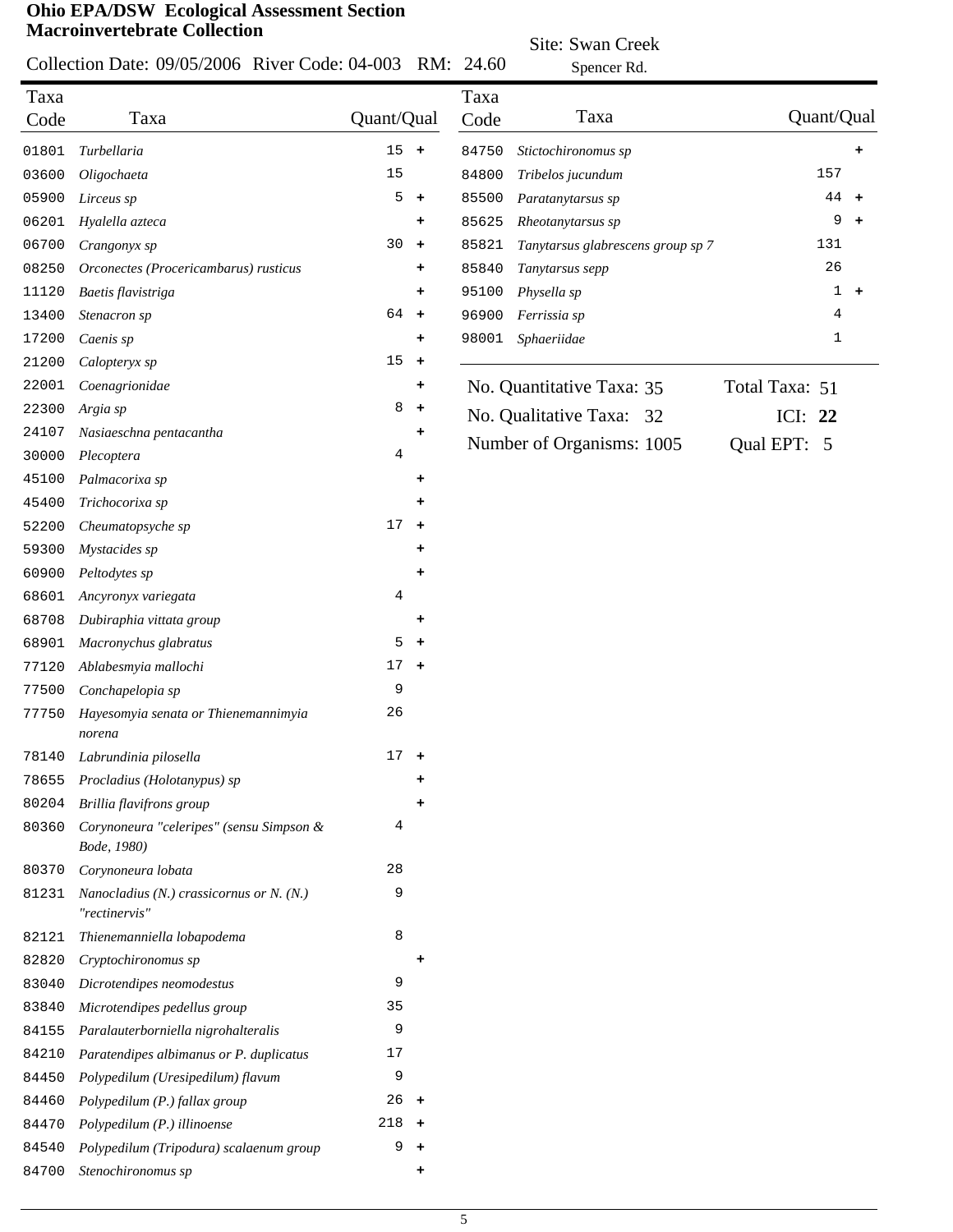# Collection Date: 09/07/2006 River Code: 04-003 RM: 21.70

Site: Swan Creek

|              | Collection Date: 09/07/2006 River Code: 04-003 RM: 21.70  |            |                      |              | Stitt Rd.                         |                          |
|--------------|-----------------------------------------------------------|------------|----------------------|--------------|-----------------------------------|--------------------------|
| Taxa<br>Code | Taxa                                                      | Quant/Qual |                      | Taxa<br>Code | Taxa                              | Quant/Qual               |
| 00401        | Spongillidae                                              |            | ٠                    | 85800        | Tanytarsus sp                     | ۰                        |
| 01801        | Turbellaria                                               | 20         | $\ddot{\phantom{1}}$ | 85821        | Tanytarsus glabrescens group sp 7 | 6<br>$\ddot{}$           |
| 03600        | Oligochaeta                                               |            | +                    | 86100        | Chrysops sp                       |                          |
| 05800        | Caecidotea sp                                             | 5          |                      | 87540        | Hemerodromia sp                   | 2                        |
| 05900        | Lirceus sp                                                |            | ٠                    | 93900        | Elimia sp                         | $\mathbf 1$<br>$\ddot{}$ |
| 06700        | Crangonyx sp                                              |            | ٠                    | 98600        | Sphaerium sp                      | +                        |
| 08250        | Orconectes (Procericambarus) rusticus                     |            | ٠                    | 99860        | Lampsilis radiata luteola         | +                        |
| 11120        | Baetis flavistriga                                        |            | +                    |              |                                   |                          |
| 11130        | <b>Baetis</b> intercalaris                                | 607        | $\pm$                |              | No. Quantitative Taxa: 25         | Total Taxa: 50           |
| 11250        | Centroptilum sp (w/o hindwing pads)                       |            | ٠                    |              |                                   |                          |
| 13400        | Stenacron sp                                              | 503        | $\ddot{}$            |              | No. Qualitative Taxa:<br>40       | ICI: $36$                |
| 17200        | Caenis sp                                                 |            | ٠                    |              | Number of Organisms: 3700         | Qual EPT: 7              |
| 21200        | Calopteryx sp                                             | 3          | $\ddot{\phantom{1}}$ |              |                                   |                          |
| 22300        | Argia sp                                                  | 21         | $+$                  |              |                                   |                          |
| 42700        | Belostoma sp                                              |            | ٠                    |              |                                   |                          |
| 43300        | Ranatra sp                                                |            | +                    |              |                                   |                          |
| 45300        | Sigara sp                                                 |            | ٠                    |              |                                   |                          |
| 45400        | Trichocorixa sp                                           |            | +                    |              |                                   |                          |
| 47600        | Sialis sp                                                 |            |                      |              |                                   |                          |
| 52200        | Cheumatopsyche sp                                         | 1711       | $\ddot{\phantom{1}}$ |              |                                   |                          |
| 59400        | Nectopsyche sp                                            |            | ٠                    |              |                                   |                          |
| 60900        | Peltodytes sp                                             |            | ٠                    |              |                                   |                          |
| 68130        | Helichus sp                                               |            | ٠                    |              |                                   |                          |
| 68601        | Ancyronyx variegata                                       | 1          |                      |              |                                   |                          |
| 68708        | Dubiraphia vittata group                                  |            | ٠                    |              |                                   |                          |
| 68901        | Macronychus glabratus                                     | 45         | $\ddot{\phantom{1}}$ |              |                                   |                          |
| 69400        | Stenelmis sp                                              | 1          | $\pm$                |              |                                   |                          |
| 74100        | Simulium sp                                               | 245        | $\ddot{}$            |              |                                   |                          |
| 74650        | Atrichopogon sp                                           | 18         |                      |              |                                   |                          |
| 77120        | Ablabesmyia mallochi                                      |            | ٠                    |              |                                   |                          |
|              | Conchapelopia sp                                          | 6          |                      |              |                                   |                          |
| 77500        |                                                           | 18         |                      |              |                                   |                          |
| 77750        | Hayesomyia senata or Thienemannimyia<br>norena            |            |                      |              |                                   |                          |
| 80370        | Corynoneura lobata                                        | 8          |                      |              |                                   |                          |
| 80420        | Cricotopus (C.) bicinctus                                 | 6          |                      |              |                                   |                          |
| 81231        | Nanocladius (N.) crassicornus or N. (N.)<br>"rectinervis" |            | ٠                    |              |                                   |                          |
| 81825        | Rheocricotopus (Psilocricotopus) robacki                  | $91 +$     |                      |              |                                   |                          |
| 84315        | Phaenopsectra flavipes                                    | 6          |                      |              |                                   |                          |
| 84450        | Polypedilum (Uresipedilum) flavum                         | $164 +$    |                      |              |                                   |                          |
| 84470        | Polypedilum (P.) illinoense                               | 6          | $+$                  |              |                                   |                          |
| 84540        | Polypedilum (Tripodura) scalaenum group                   |            |                      |              |                                   |                          |
| 85500        | Paratanytarsus sp                                         | 6          |                      |              |                                   |                          |
| 85615        | Rheotanytarsus pellucidus                                 |            | $\ddot{}$            |              |                                   |                          |
| 85625        | Rheotanytarsus sp                                         | $200 +$    |                      |              |                                   |                          |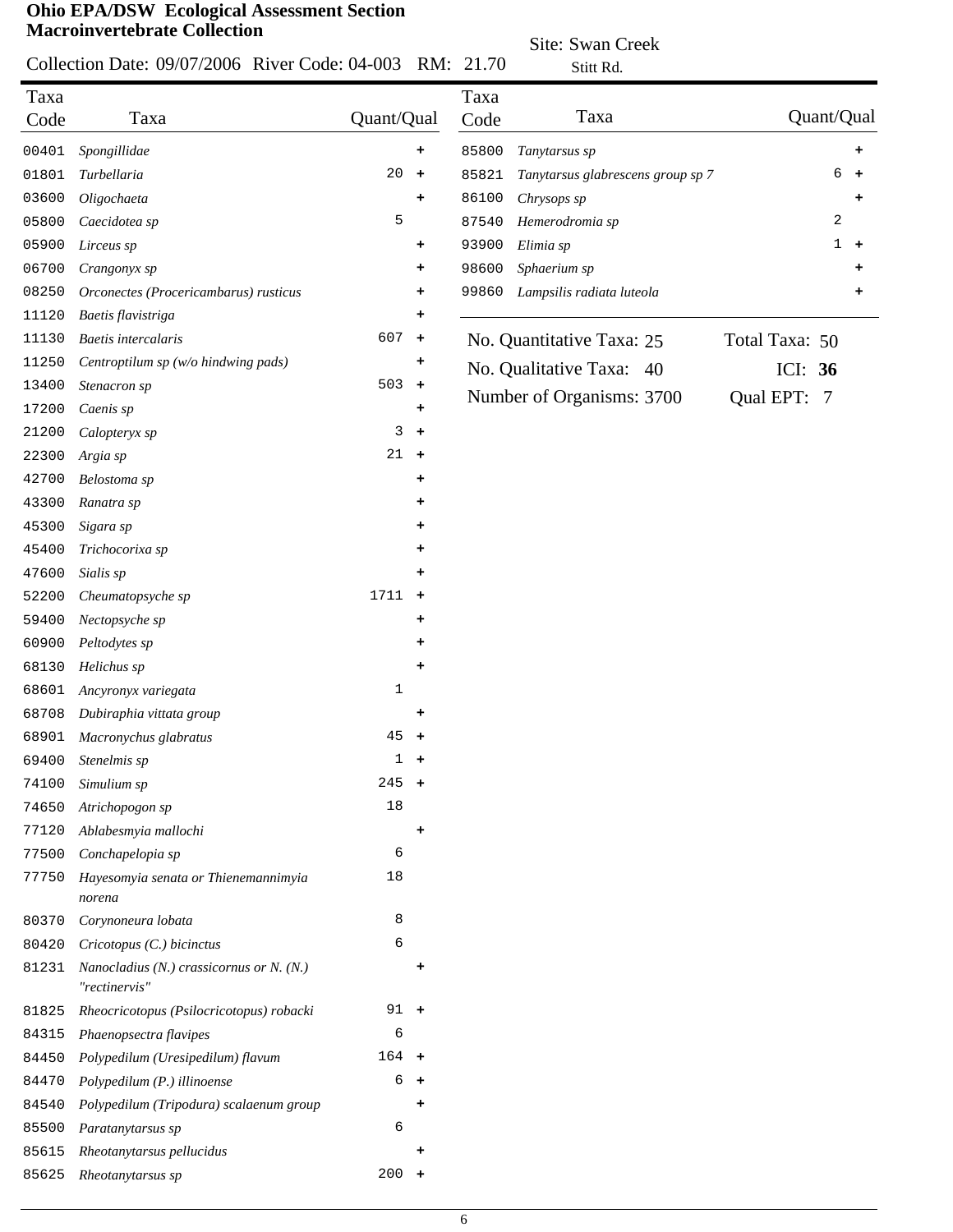#### Collection Date: 09/06/2006 River Code: 04-003  $C_{c}$ de: 04.002 DM: 18.50

Site: Swan Creek

|              | Collection Date: 09/06/2006 River Code: 04-003 |                |                      | RM: 18.50    | Monclova Rd.                      |                 |
|--------------|------------------------------------------------|----------------|----------------------|--------------|-----------------------------------|-----------------|
| Taxa<br>Code | Taxa                                           | Quant/Qual     |                      | Taxa<br>Code | Taxa                              | Quant/Qual      |
| 01801        | Turbellaria                                    |                | $2 +$                | 84750        | Stictochironomus sp               | 3<br>$+$        |
| 03600        | Oligochaeta                                    | 15             |                      | 85625        | Rheotanytarsus sp                 | 88<br>$\ddot{}$ |
| 04901        | Erpobdellidae                                  |                | +                    | 85821        | Tanytarsus glabrescens group sp 7 | 6               |
| 05900        | Lirceus sp                                     | 20             | $\ddot{\phantom{1}}$ | 93900        | Elimia sp                         | ۰               |
| 06700        | Crangonyx sp                                   | 9              | $\ddag$              | 96900        | Ferrissia sp                      | 4               |
| 08250        | Orconectes (Procericambarus) rusticus          |                | ٠                    | 98600        | Sphaerium sp                      | б<br>$\ddot{}$  |
| 11120        | Baetis flavistriga                             | 17             | $\ddot{\phantom{1}}$ |              |                                   |                 |
| 11130        | Baetis intercalaris                            | $334 +$        |                      |              | No. Quantitative Taxa: 36         | Total Taxa: 50  |
| 11651        | Procloeon sp (w/o hindwing pads)               |                | +                    |              |                                   |                 |
| 12900        | Heptagenia sp                                  | 2              |                      |              | No. Qualitative Taxa:<br>34       | ICI: 38         |
| 13000        | Leucrocuta sp                                  | 3              | $+$                  |              | Number of Organisms: 1009         | Qual EPT: 9     |
| 13400        | Stenacron sp                                   | $62 +$         |                      |              |                                   |                 |
| 13521        | Stenonema femoratum                            | 6              | $\pm$                |              |                                   |                 |
| 13561        | Maccaffertium pulchellum                       | 1              |                      |              |                                   |                 |
| 21200        | Calopteryx sp                                  |                | ٠                    |              |                                   |                 |
| 22001        | Coenagrionidae                                 |                | ٠                    |              |                                   |                 |
| 22300        | Argia sp                                       | $\overline{a}$ | $+$                  |              |                                   |                 |
| 45900        | Notonecta sp                                   |                | +                    |              |                                   |                 |
| 50315        | Chimarra obscura                               | 2              | $\ddot{\phantom{1}}$ |              |                                   |                 |
| 52200        | Cheumatopsyche sp                              | 119            | $\ddot{}$            |              |                                   |                 |
| 52530        | Hydropsyche depravata group                    |                | +                    |              |                                   |                 |
| 68075        | Psephenus herricki                             |                | +                    |              |                                   |                 |
| 68601        | Ancyronyx variegata                            |                |                      |              |                                   |                 |
| 68708        | Dubiraphia vittata group                       | 3              | ٠<br>$\ddag$         |              |                                   |                 |
| 68901        |                                                | 46             | $\ddot{}$            |              |                                   |                 |
|              | Macronychus glabratus                          | 5              |                      |              |                                   |                 |
| 69400        | Stenelmis sp                                   | 1              | $\ddot{}$            |              |                                   |                 |
| 70501        | Tipulidae                                      | $\overline{a}$ | $+$                  |              |                                   |                 |
| 74100        | Simulium sp                                    | 3              |                      |              |                                   |                 |
| 77120        | Ablabesmyia mallochi                           |                |                      |              |                                   |                 |
| 77500        | Conchapelopia sp                               | 6              |                      |              |                                   |                 |
| 77750        | Hayesomyia senata or Thienemannimyia<br>norena | 25             |                      |              |                                   |                 |
| 77800        | Helopelopia sp                                 | 6              |                      |              |                                   |                 |
| 78140        | Labrundinia pilosella                          |                | ٠                    |              |                                   |                 |
| 78450        | Nilotanypus fimbriatus                         | 3              |                      |              |                                   |                 |
| 80204        | Brillia flavifrons group                       |                | ٠                    |              |                                   |                 |
| 80370        | Corynoneura lobata                             | 16             |                      |              |                                   |                 |
| 81825        | Rheocricotopus (Psilocricotopus) robacki       | 9              |                      |              |                                   |                 |
| 82820        | Cryptochironomus sp                            |                | ٠                    |              |                                   |                 |
| 83840        | Microtendipes pedellus group                   | $13 +$         |                      |              |                                   |                 |
| 84210        | Paratendipes albimanus or P. duplicatus        | 6              |                      |              |                                   |                 |
| 84450        | Polypedilum (Uresipedilum) flavum              | $123 +$        |                      |              |                                   |                 |
| 84460        | Polypedilum (P.) fallax group                  | 9              |                      |              |                                   |                 |
| 84470        | Polypedilum (P.) illinoense                    |                | ٠                    |              |                                   |                 |
| 84540        | Polypedilum (Tripodura) scalaenum group        | 32             |                      |              |                                   |                 |
|              |                                                |                |                      |              |                                   |                 |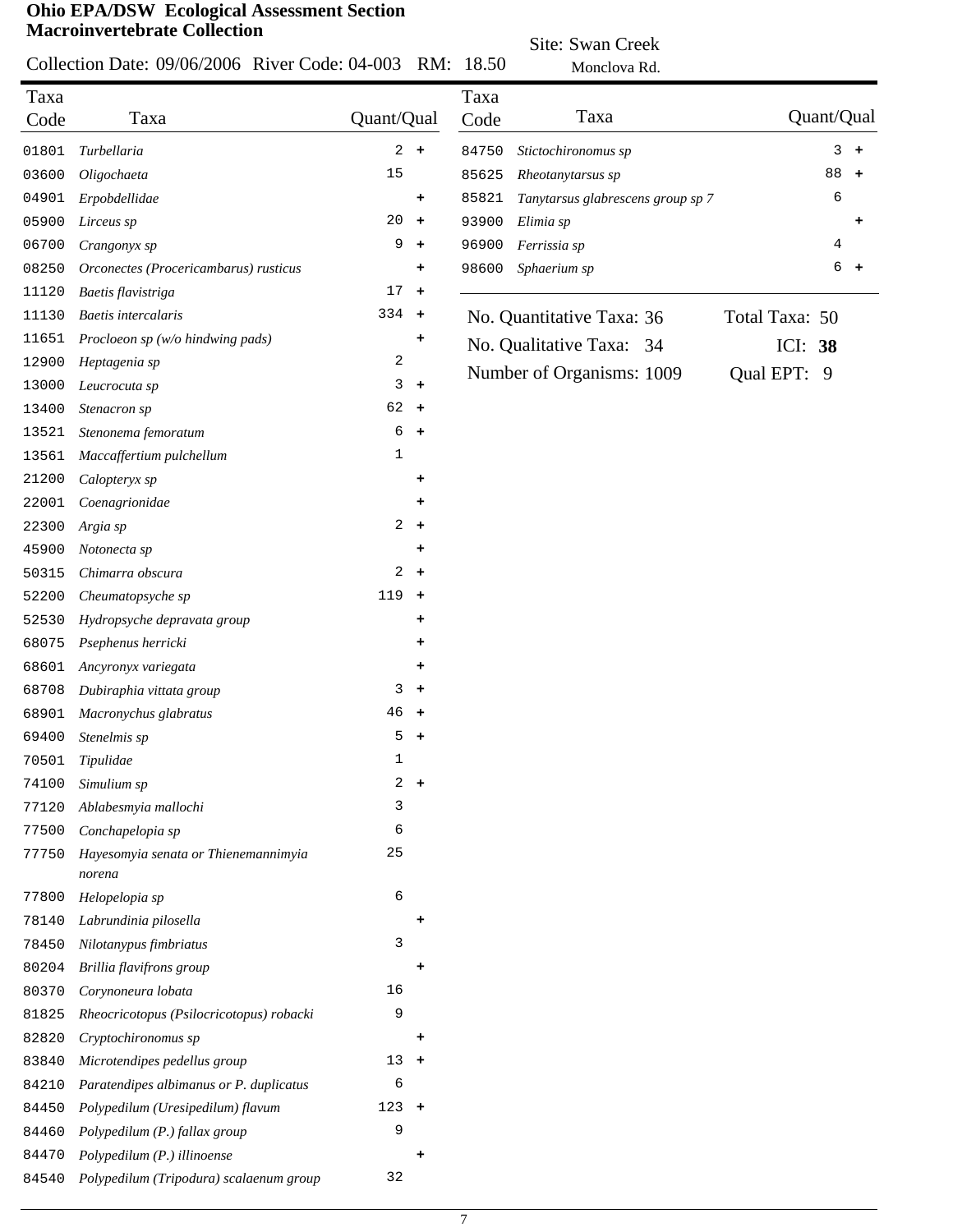#### Collection Date: 09/06/2006 River Code: 04-003 RM: 15.30

Site: Swan Creek Salisbury Rd.

|              | CONCENTRI Date: 02/00/2000 RIVER COUC. 04-003             | IVIAT.                      | 19.90        | Salisbury Rd.             |                |
|--------------|-----------------------------------------------------------|-----------------------------|--------------|---------------------------|----------------|
| Taxa<br>Code | Taxa                                                      | Quant/Qual                  | Taxa<br>Code | Taxa                      | Quant/Qual     |
| 01320        | Hydra sp                                                  | $10$                        | 93900        | Elimia sp                 | ۰              |
| 01801        | Turbellaria                                               | 28<br>$\ddag$               | 98600        | Sphaerium sp              |                |
| 03600        | Oligochaeta                                               | ٠                           | 99100        | Pyganodon grandis         |                |
| 05900        | Lirceus sp                                                | $\mathbf{1}$<br>$\ddot{}$   | 99240        | Lasmigona complanata      |                |
| 06700        | Crangonyx sp                                              | +                           | 99720        | Potamilus ohiensis        |                |
| 11120        | Baetis flavistriga                                        | +                           | 99800        | Villosa fabalis           |                |
| 11130        | Baetis intercalaris                                       | 715<br>$\ddag$              | 99860        | Lampsilis radiata luteola |                |
| 11651        | Procloeon sp (w/o hindwing pads)                          | ٠                           |              |                           |                |
| 11670        | Procloeon viridoculare                                    | +                           |              | No. Quantitative Taxa: 25 | Total Taxa: 50 |
| 13000        | Leucrocuta sp                                             | ۰                           |              |                           |                |
| 13400        | Stenacron sp                                              | 155<br>$\ddot{\phantom{1}}$ |              | No. Qualitative Taxa: 41  | ICI: 38        |
| 16700        | Tricorythodes sp                                          | ٠                           |              | Number of Organisms: 2862 | Qual EPT: 12   |
| 17200        | Caenis sp                                                 | +                           |              |                           |                |
| 21200        | Calopteryx sp                                             | 2<br>$\pm$                  |              |                           |                |
| 22001        | Coenagrionidae                                            | ٠                           |              |                           |                |
| 22300        | Argia sp                                                  | 37<br>$\ddag$               |              |                           |                |
| 45100        | Palmacorixa sp                                            | +                           |              |                           |                |
| 50315        | Chimarra obscura                                          | 7                           |              |                           |                |
| 52200        | Cheumatopsyche sp                                         | 783<br>$\ddot{\phantom{1}}$ |              |                           |                |
|              |                                                           | 21                          |              |                           |                |
| 52530        | Hydropsyche depravata group                               | $\ddot{\phantom{1}}$        |              |                           |                |
| 53800        | Hydroptila sp                                             | ٠                           |              |                           |                |
| 59400        | Nectopsyche sp                                            | ٠                           |              |                           |                |
| 68075        | Psephenus herricki                                        | ٠                           |              |                           |                |
| 68601        | Ancyronyx variegata                                       | 2<br>$\pm$                  |              |                           |                |
| 68708        | Dubiraphia vittata group                                  | ٠                           |              |                           |                |
| 68901        | Macronychus glabratus                                     | 25<br>$\ddot{\phantom{1}}$  |              |                           |                |
| 69400        | Stenelmis sp                                              | 3<br>٠                      |              |                           |                |
| 74100        | Simulium sp                                               | $500 +$                     |              |                           |                |
| 74501        | Ceratopogonidae                                           | 8                           |              |                           |                |
| 77120        | Ablabesmyia mallochi                                      | +                           |              |                           |                |
| 80360        | Corynoneura "celeripes" (sensu Simpson &<br>Bode, 1980)   | 16                          |              |                           |                |
| 80370        | Corynoneura lobata                                        | 16                          |              |                           |                |
| 81231        | Nanocladius (N.) crassicornus or N. (N.)<br>"rectinervis" | 5                           |              |                           |                |
| 81825        | Rheocricotopus (Psilocricotopus) robacki                  | 98<br>$\ddot{\phantom{1}}$  |              |                           |                |
| 82141        | Thienemanniella xena                                      | 10                          |              |                           |                |
| 83840        | Microtendipes pedellus group                              | +                           |              |                           |                |
| 84210        | Paratendipes albimanus or P. duplicatus                   | ٠                           |              |                           |                |
| 84450        | Polypedilum (Uresipedilum) flavum                         | 93<br>$\pm$                 |              |                           |                |
| 84470        | Polypedilum (P.) illinoense                               | 51                          |              |                           |                |
| 85615        | Rheotanytarsus pellucidus                                 | +                           |              |                           |                |
| 85625        | Rheotanytarsus sp                                         | $262 +$                     |              |                           |                |
| 85821        | Tanytarsus glabrescens group sp 7                         | 10<br>$+$                   |              |                           |                |
| 87540        | Hemerodromia sp                                           | $\overline{4}$              |              |                           |                |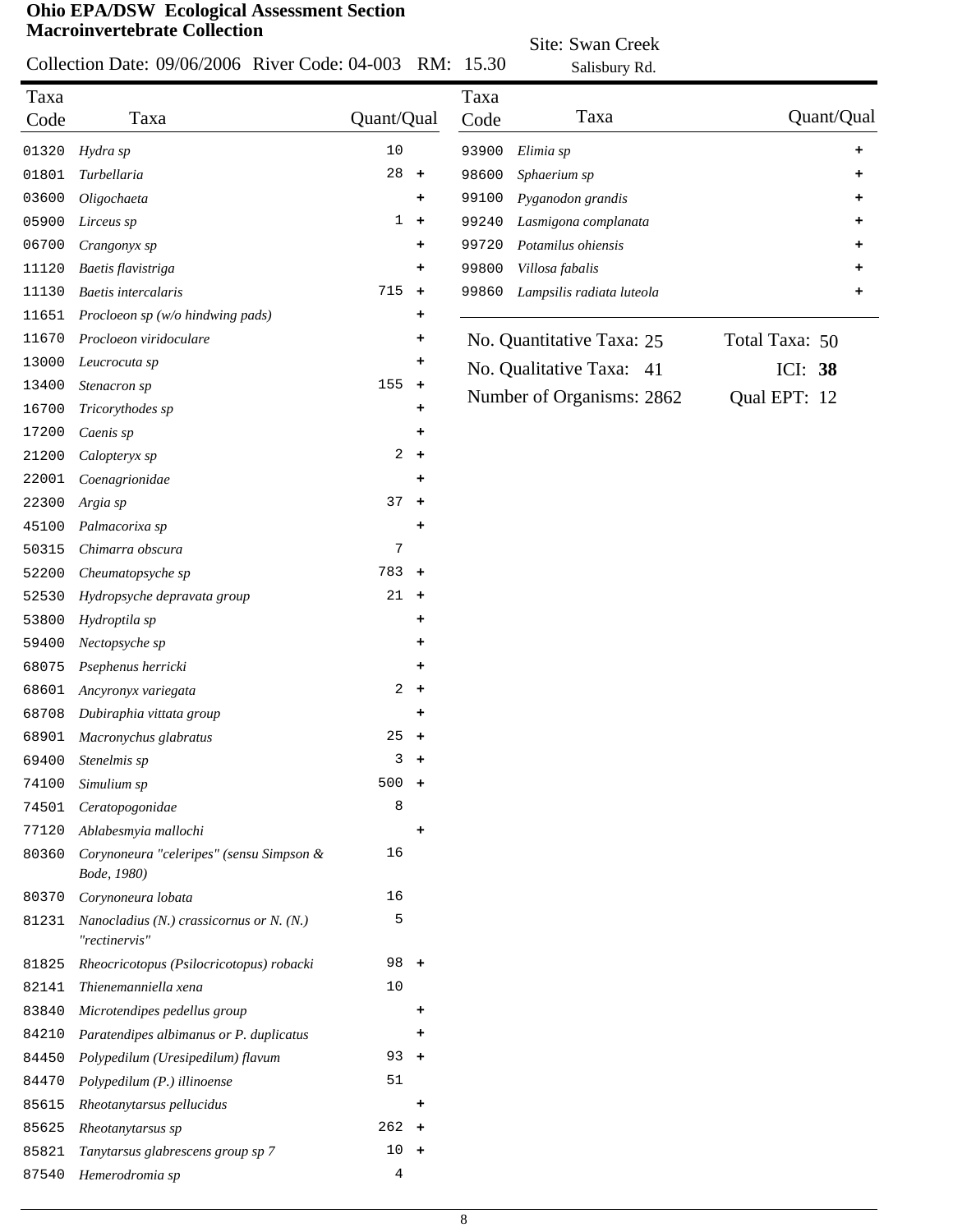Collection Date: 09/07/2006 River Code: 04-003 RM: 10.90

Site: Swan Creek dst.  $U.S.Pt. 20$ 

|       |                                                |                     |       | USL U.D. KL ZU                    |                |
|-------|------------------------------------------------|---------------------|-------|-----------------------------------|----------------|
| Taxa  |                                                |                     | Taxa  |                                   |                |
| Code  | Taxa                                           | Quant/Qual          | Code  | Taxa                              | Quant/Qual     |
| 00401 | Spongillidae                                   | $\ddot{}$           | 85500 | Paratanytarsus sp                 | $41 +$         |
| 01320 | Hydra sp                                       | 6                   | 85625 | Rheotanytarsus sp                 | 244 +          |
| 01801 | Turbellaria                                    | ۰                   | 85821 | Tanytarsus glabrescens group sp 7 | 27             |
| 03600 | Oligochaeta                                    | $\ddot{}$           | 87540 | Hemerodromia sp                   | 3              |
| 04964 | Mooreobdella microstoma                        | ٠                   | 96900 | Ferrissia sp                      | 15             |
| 05900 | Lirceus sp                                     | ٠                   | 97601 | Corbicula fluminea                |                |
| 06840 | Gammarus pseudolimnaeus                        | 33<br>$+$           | 98001 | Sphaeriidae                       | 4              |
| 08240 | Orconectes (Crokerinus) propinquus             | ٠                   | 98600 | Sphaerium sp                      | +              |
| 08601 | Hydrachnidia                                   | ٠                   |       |                                   |                |
| 11120 | Baetis flavistriga                             | 10                  |       | No. Quantitative Taxa: 24         | Total Taxa: 52 |
| 11130 | <b>Baetis</b> intercalaris                     | 250<br>$\ddot{}$    |       | No. Qualitative Taxa: 39          | ICI: $36$      |
| 13400 | Stenacron sp                                   | $200 +$             |       | Number of Organisms: 1304         |                |
| 13521 | Stenonema femoratum                            | 1                   |       |                                   | Qual EPT: 6    |
| 17200 | Caenis sp                                      | $\ddot{}$           |       |                                   |                |
| 21200 | Calopteryx sp                                  | $\mathbf{1}$<br>$+$ |       |                                   |                |
| 22001 | Coenagrionidae                                 | $\ddot{}$           |       |                                   |                |
| 22300 | Argia sp                                       | 5<br>$\ddot{}$      |       |                                   |                |
| 24107 | Nasiaeschna pentacantha                        | ٠                   |       |                                   |                |
| 45400 | Trichocorixa sp                                | ٠                   |       |                                   |                |
| 49200 | Climacia sp                                    | ٠                   |       |                                   |                |
| 50315 | Chimarra obscura                               | ٠                   |       |                                   |                |
| 52200 | Cheumatopsyche sp                              | 157<br>$\ddot{}$    |       |                                   |                |
| 52530 | Hydropsyche depravata group                    | ٠                   |       |                                   |                |
| 63900 | Laccophilus sp                                 | ۰                   |       |                                   |                |
| 68601 | Ancyronyx variegata                            | ٠                   |       |                                   |                |
| 68708 | Dubiraphia vittata group                       | ٠                   |       |                                   |                |
| 68901 | Macronychus glabratus                          | 8<br>$\ddot{}$      |       |                                   |                |
| 74100 | Simulium sp                                    | 9<br>$\ddot{}$      |       |                                   |                |
| 77120 | Ablabesmyia mallochi                           |                     |       |                                   |                |
| 77750 | Hayesomyia senata or Thienemannimyia<br>norena | 7                   |       |                                   |                |
| 78450 | Nilotanypus fimbriatus                         | 4                   |       |                                   |                |
| 78500 | Paramerina fragilis                            |                     |       |                                   |                |
| 78655 | Procladius (Holotanypus) sp                    |                     |       |                                   |                |
| 80370 | Corynoneura lobata                             | 16                  |       |                                   |                |
| 81825 | Rheocricotopus (Psilocricotopus) robacki       | 204                 |       |                                   |                |
| 82121 | Thienemanniella lobapodema                     | 4                   |       |                                   |                |
| 82141 | Thienemanniella xena                           | 8                   |       |                                   |                |
| 82820 | Cryptochironomus sp                            | ٠                   |       |                                   |                |
| 83410 | Harnischia curtilamellata                      |                     |       |                                   |                |
| 84155 | Paralauterborniella nigrohalteralis            | ٠                   |       |                                   |                |
| 84450 | Polypedilum (Uresipedilum) flavum              | 47<br>$\ddot{}$     |       |                                   |                |
| 84460 | Polypedilum (P.) fallax group                  |                     |       |                                   |                |
| 84470 | Polypedilum (P.) illinoense                    |                     |       |                                   |                |
|       | Stenochironomus sp                             |                     |       |                                   |                |
| 84700 |                                                |                     |       |                                   |                |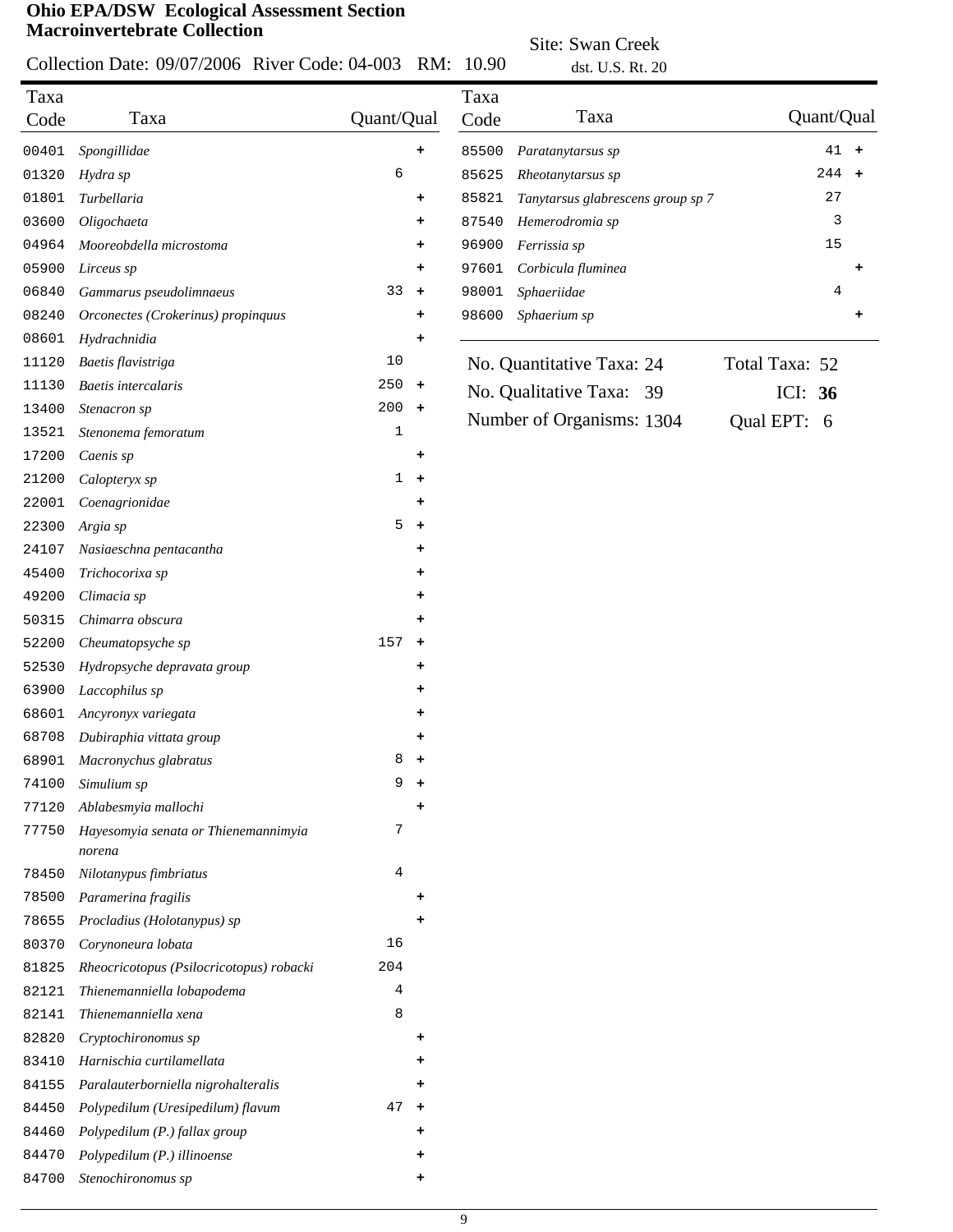*Menetus (Micromenetus) dilatatus* 4 *Ferrissia sp* 71 *Laevapex fuscus* 1 **+**

|       | <b>Ohio EPA/DSW</b> Ecological Assessment Section<br><b>Macroinvertebrate Collection</b> |                |                      |       | Site: Swan Creek          |                |            |           |
|-------|------------------------------------------------------------------------------------------|----------------|----------------------|-------|---------------------------|----------------|------------|-----------|
|       | Collection Date: 09/07/2006 River Code: 04-003                                           |                | RM:                  | 4.40  | upst. South Ave.          |                |            |           |
| Taxa  |                                                                                          |                |                      | Taxa  |                           |                |            |           |
| Code  | Taxa                                                                                     | Quant/Qual     |                      | Code  | Taxa                      |                | Quant/Qual |           |
| 01320 | Hydra sp                                                                                 | $70$           |                      | 97601 | Corbicula fluminea        |                | 26         | $\ddot{}$ |
| 01801 | Turbellaria                                                                              | 143            | $+$                  | 98200 | Pisidium sp               |                |            |           |
| 03600 | Oligochaeta                                                                              | $172 +$        |                      | 98600 | Sphaerium sp              |                |            | +         |
| 04964 | Mooreobdella microstoma                                                                  |                | ٠                    |       |                           |                |            |           |
| 05800 | Caecidotea sp                                                                            | $11 +$         |                      |       | No. Quantitative Taxa: 30 | Total Taxa: 47 |            |           |
| 05900 | Lirceus sp                                                                               |                | $1 +$                |       | No. Qualitative Taxa: 30  | ICI: $16$      |            |           |
| 06700 | Crangonyx sp                                                                             |                | ۰                    |       | Number of Organisms: 2120 | Qual EPT: 3    |            |           |
| 08601 | Hydrachnidia                                                                             | $\mathbf{1}$   |                      |       |                           |                |            |           |
| 13400 | Stenacron sp                                                                             |                | ٠                    |       |                           |                |            |           |
| 17200 | Caenis sp                                                                                | $\mathbf 1$    |                      |       |                           |                |            |           |
| 21200 | Calopteryx sp                                                                            |                | ٠                    |       |                           |                |            |           |
| 22001 | Coenagrionidae                                                                           | 1              | $\ddot{}$            |       |                           |                |            |           |
| 22300 | Argia sp                                                                                 | 3              | $\ddot{\phantom{1}}$ |       |                           |                |            |           |
| 26700 | Macromia sp                                                                              |                | ٠                    |       |                           |                |            |           |
| 43570 | Neoplea sp                                                                               |                | ٠                    |       |                           |                |            |           |
| 45400 | Trichocorixa sp                                                                          |                | ۰                    |       |                           |                |            |           |
| 52200 | Cheumatopsyche sp                                                                        | $\overline{a}$ | $+$                  |       |                           |                |            |           |
| 53501 | Hydroptilidae                                                                            |                | ٠                    |       |                           |                |            |           |
| 60900 | Peltodytes sp                                                                            |                | ٠                    |       |                           |                |            |           |
| 68601 | Ancyronyx variegata                                                                      | 1              | $\ddot{}$            |       |                           |                |            |           |
| 68708 | Dubiraphia vittata group                                                                 | 1              | $\ddot{\phantom{1}}$ |       |                           |                |            |           |
| 78655 | Procladius (Holotanypus) sp                                                              |                | $\ddot{}$            |       |                           |                |            |           |
| 80370 | Corynoneura lobata                                                                       | 25             |                      |       |                           |                |            |           |
| 82121 | Thienemanniella lobapodema                                                               | 25             |                      |       |                           |                |            |           |
| 82820 | Cryptochironomus sp                                                                      |                | $\ddot{}$            |       |                           |                |            |           |
| 83002 | Dicrotendipes modestus                                                                   | 14             |                      |       |                           |                |            |           |
| 83003 | Dicrotendipes fumidus                                                                    |                | ٠                    |       |                           |                |            |           |
| 83040 | Dicrotendipes neomodestus                                                                | $114 +$        |                      |       |                           |                |            |           |
| 83050 | Dicrotendipes lucifer                                                                    | 557            |                      |       |                           |                |            |           |
| 83051 | Dicrotendipes simpsoni                                                                   | 715            |                      |       |                           |                |            |           |
| 83300 | $Glyptotendipes(G.)$ sp                                                                  | 14             |                      |       |                           |                |            |           |
| 84155 | Paralauterborniella nigrohalteralis                                                      | 14             |                      |       |                           |                |            |           |
| 84300 | Phaenopsectra obediens group                                                             | 42             |                      |       |                           |                |            |           |
| 84540 | Polypedilum (Tripodura) scalaenum group                                                  | 29             |                      |       |                           |                |            |           |
| 84700 | Stenochironomus sp                                                                       |                | ٠                    |       |                           |                |            |           |
| 84800 | Tribelos jucundum                                                                        |                | ۰                    |       |                           |                |            |           |
| 85500 | Paratanytarsus sp                                                                        | 29             |                      |       |                           |                |            |           |
| 85625 | Rheotanytarsus sp                                                                        |                |                      |       |                           |                |            |           |
| 85821 | Tanytarsus glabrescens group sp 7                                                        | 29             |                      |       |                           |                |            |           |
| 93900 | Elimia sp                                                                                | 2              |                      |       |                           |                |            |           |
| 95100 | Physella sp                                                                              |                | $2 +$                |       |                           |                |            |           |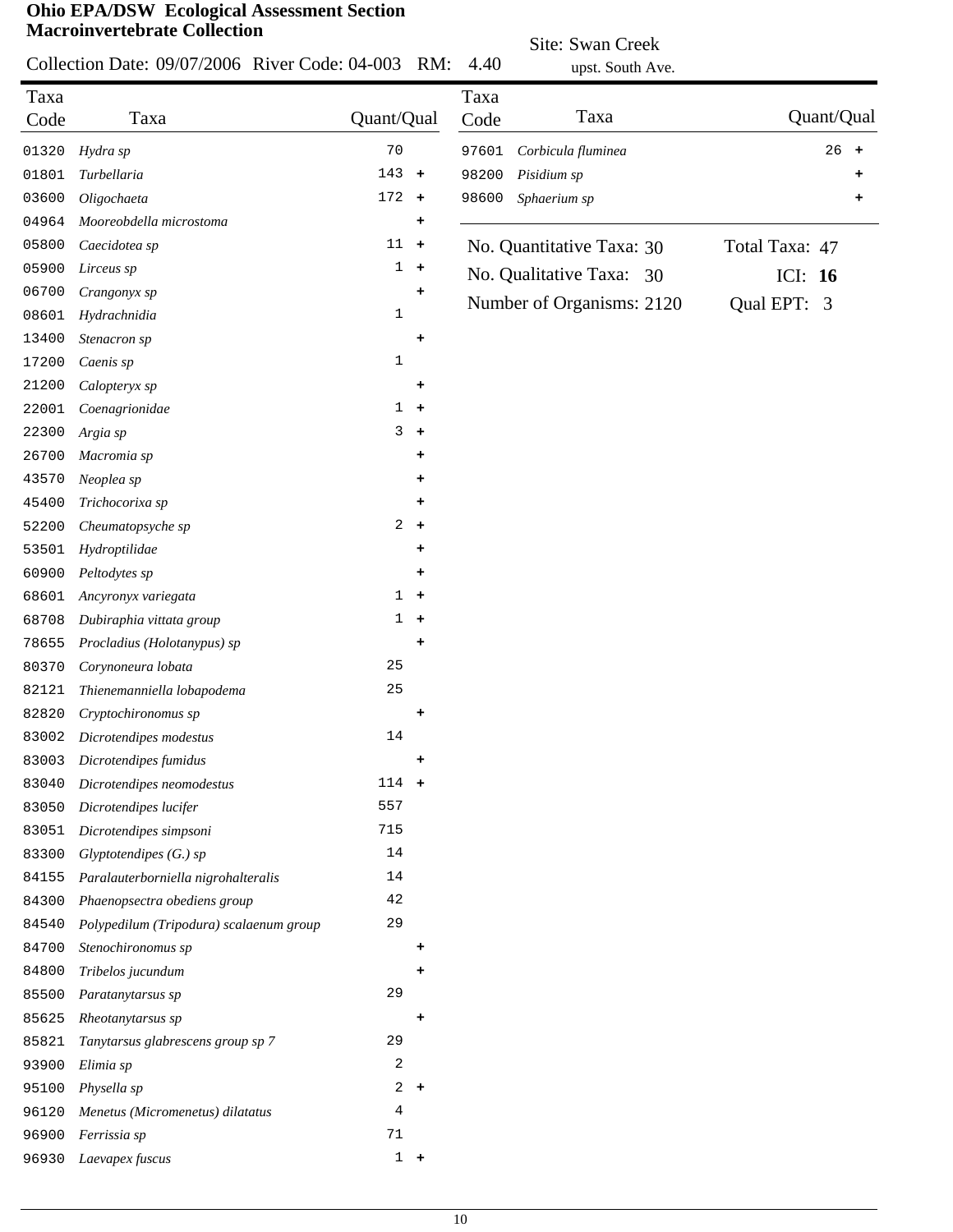Collection Date: 07/26/2006 River Code: 04-003 RM: 4.10

Site: Swan Creek dst. South Ave.

|       |                                          |                |                      |       | ust. South Ave.                   |                |           |           |
|-------|------------------------------------------|----------------|----------------------|-------|-----------------------------------|----------------|-----------|-----------|
| Taxa  |                                          |                |                      | Taxa  |                                   |                |           |           |
| Code  | Taxa                                     | Quant/Qual     |                      | Code  | Taxa                              | Quant/Qual     |           |           |
| 01320 | Hydra sp                                 | 4              |                      | 85625 | Rheotanytarsus sp                 |                | 12<br>$+$ |           |
| 03040 | Fredericella sp                          |                | ٠                    | 85800 | Tanytarsus sp                     |                | 4         |           |
| 03600 | Oligochaeta                              | 62             | $+$                  | 85821 | Tanytarsus glabrescens group sp 7 |                | $62 +$    |           |
| 04960 | Mooreobdella sp                          |                | ٠                    | 93900 | Elimia sp                         |                | 1         | $\ddot{}$ |
| 05800 | Caecidotea sp                            | 21             | $\ddot{\phantom{1}}$ | 95501 | Planorbidae                       |                | 2         |           |
| 05900 | Lirceus sp                               | 15             | $\ddot{}$            | 97601 | Corbicula fluminea                |                |           | +         |
| 06700 | Crangonyx sp                             | 2              | $\ddot{}$            |       |                                   |                |           |           |
| 08601 | Hydrachnidia                             | 2              | $\ddag$              |       | No. Quantitative Taxa: 33         | Total Taxa: 50 |           |           |
| 11130 | <b>Baetis</b> intercalaris               | 2              | $\ddot{\phantom{1}}$ |       | No. Qualitative Taxa: 37          | ICI: 22        |           |           |
| 13400 | Stenacron sp                             | $\overline{a}$ | $+$                  |       | Number of Organisms: 700          | Qual EPT: 6    |           |           |
| 17200 | Caenis sp                                |                | ٠                    |       |                                   |                |           |           |
| 21200 | Calopteryx sp                            | $\mathbf{1}$   | $\ddot{\phantom{1}}$ |       |                                   |                |           |           |
| 22001 | Coenagrionidae                           |                | ٠                    |       |                                   |                |           |           |
| 22300 | Argia sp                                 | 8              | $\ddot{}$            |       |                                   |                |           |           |
| 42700 | Belostoma sp                             |                | $\ddot{}$            |       |                                   |                |           |           |
| 52200 | Cheumatopsyche sp                        | 94             | $\ddot{\phantom{1}}$ |       |                                   |                |           |           |
| 52530 | Hydropsyche depravata group              |                | ٠                    |       |                                   |                |           |           |
| 53800 | Hydroptila sp                            | $\mathbf{1}$   | $\ddot{\phantom{1}}$ |       |                                   |                |           |           |
| 68708 | Dubiraphia vittata group                 |                | ٠                    |       |                                   |                |           |           |
| 68901 | Macronychus glabratus                    |                | ٠                    |       |                                   |                |           |           |
| 77120 | Ablabesmyia mallochi                     | 15             | $\ddot{\phantom{1}}$ |       |                                   |                |           |           |
| 77750 | Hayesomyia senata or Thienemannimyia     | 31             | $+$                  |       |                                   |                |           |           |
|       | norena                                   |                |                      |       |                                   |                |           |           |
| 77800 | Helopelopia sp                           | 8              |                      |       |                                   |                |           |           |
| 78450 | Nilotanypus fimbriatus                   | 6              |                      |       |                                   |                |           |           |
| 80370 | Corynoneura lobata                       | 12             |                      |       |                                   |                |           |           |
| 80410 | Cricotopus (C.) sp                       | 4              |                      |       |                                   |                |           |           |
| 80420 | Cricotopus (C.) bicinctus                |                | ٠                    |       |                                   |                |           |           |
| 81825 | Rheocricotopus (Psilocricotopus) robacki | 23             | $+$                  |       |                                   |                |           |           |
| 82141 | Thienemanniella xena                     | 2              |                      |       |                                   |                |           |           |
| 82820 | Cryptochironomus sp                      | 19             |                      |       |                                   |                |           |           |
| 83000 | Dicrotendipes sp                         | 12             |                      |       |                                   |                |           |           |
| 83040 | Dicrotendipes neomodestus                | 23             |                      |       |                                   |                |           |           |
| 83410 | Harnischia curtilamellata                |                | ٠                    |       |                                   |                |           |           |
| 84155 | Paralauterborniella nigrohalteralis      |                |                      |       |                                   |                |           |           |
| 84300 | Phaenopsectra obediens group             |                |                      |       |                                   |                |           |           |
| 84315 | Phaenopsectra flavipes                   |                | ٠                    |       |                                   |                |           |           |
| 84450 | Polypedilum (Uresipedilum) flavum        | 15             | $+$                  |       |                                   |                |           |           |
| 84460 | Polypedilum (P.) fallax group            | 50             |                      |       |                                   |                |           |           |
| 84520 | Polypedilum (Tripodura) halterale group  | 4              |                      |       |                                   |                |           |           |
| 84540 | Polypedilum (Tripodura) scalaenum group  | $162 +$        |                      |       |                                   |                |           |           |
| 84612 | Saetheria tylus                          |                | ٠                    |       |                                   |                |           |           |
| 84700 | Stenochironomus sp                       |                |                      |       |                                   |                |           |           |
| 85500 | Paratanytarsus sp                        | $19 +$         |                      |       |                                   |                |           |           |

*Rheotanytarsus pellucidus* **+**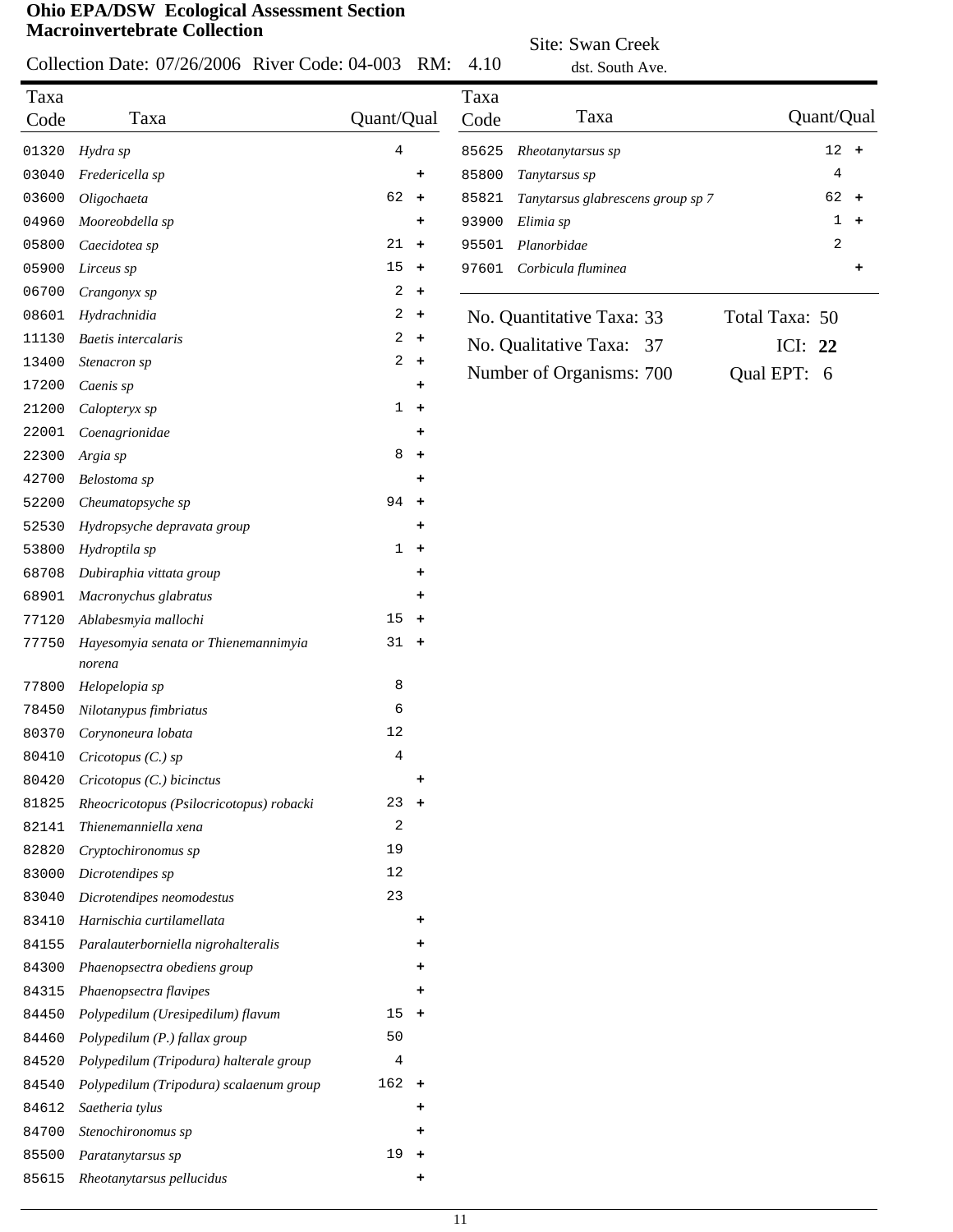| Collection Date: 09/07/2006 River Code: 04-003 RM: 1.60 |  |  |  |
|---------------------------------------------------------|--|--|--|
|                                                         |  |  |  |

| Site: Swan Creek |
|------------------|
| City Park Ave.   |

| Taxa<br>Code | Taxa                                    | Quant/Qual     |                      | Taxa<br>Code | Taxa | Quant/Qual |
|--------------|-----------------------------------------|----------------|----------------------|--------------|------|------------|
| 01801        | Turbellaria                             |                | ٠                    |              |      |            |
| 03600        | Oligochaeta                             | 48             | $\ddot{\phantom{1}}$ |              |      |            |
| 04901        | Erpobdellidae                           |                | ٠                    |              |      |            |
| 04964        | Mooreobdella microstoma                 | 1              |                      |              |      |            |
| 05800        | Caecidotea sp                           | $\overline{a}$ | $\ddot{}$            |              |      |            |
| 13400        | Stenacron sp                            |                | ٠                    |              |      |            |
| 17200        | Caenis sp                               |                |                      |              |      |            |
| 22001        | Coenagrionidae                          |                |                      |              |      |            |
| 22300        | Argia sp                                | $1\,$          |                      |              |      |            |
| 53501        | Hydroptilidae                           |                | +                    |              |      |            |
| 60900        | Peltodytes sp                           |                | ÷                    |              |      |            |
| 77120        | Ablabesmyia mallochi                    | 63             | $\ddot{\phantom{1}}$ |              |      |            |
| 78655        | Procladius (Holotanypus) sp             | 157            | $\ddot{\phantom{1}}$ |              |      |            |
| 82730        | Chironomus (C.) decorus group           |                | +                    |              |      |            |
| 82820        | Cryptochironomus sp                     | 16             |                      |              |      |            |
| 83040        | Dicrotendipes neomodestus               | 47             |                      |              |      |            |
| 83050        | Dicrotendipes lucifer                   | 1541           | $\ddot{\phantom{1}}$ |              |      |            |
| 83300        | Glyptotendipes (G.) sp                  | 47             |                      |              |      |            |
| 84300        | Phaenopsectra obediens group            | 31             |                      |              |      |            |
| 84315        | Phaenopsectra flavipes                  |                | ٠                    |              |      |            |
| 84460        | Polypedilum (P.) fallax group           |                | ٠                    |              |      |            |
| 84470        | Polypedilum (P.) illinoense             | 16             | $\ddot{\phantom{1}}$ |              |      |            |
| 84520        | Polypedilum (Tripodura) halterale group | 31             |                      |              |      |            |
| 84540        | Polypedilum (Tripodura) scalaenum group | 94             | $\pm$                |              |      |            |
| 85821        | Tanytarsus glabrescens group sp 7       | 16             |                      |              |      |            |
| 96930        | Laevapex fuscus                         |                | ٠                    |              |      |            |
| 97601        | Corbicula fluminea                      |                | +                    |              |      |            |
|              | No. Quantitative Taxa: 15               | Total Taxa: 27 |                      |              |      |            |
|              | No. Qualitative Taxa: 19                | ICI: 16        |                      |              |      |            |

Number of Organisms: 2111 Qual EPT: 3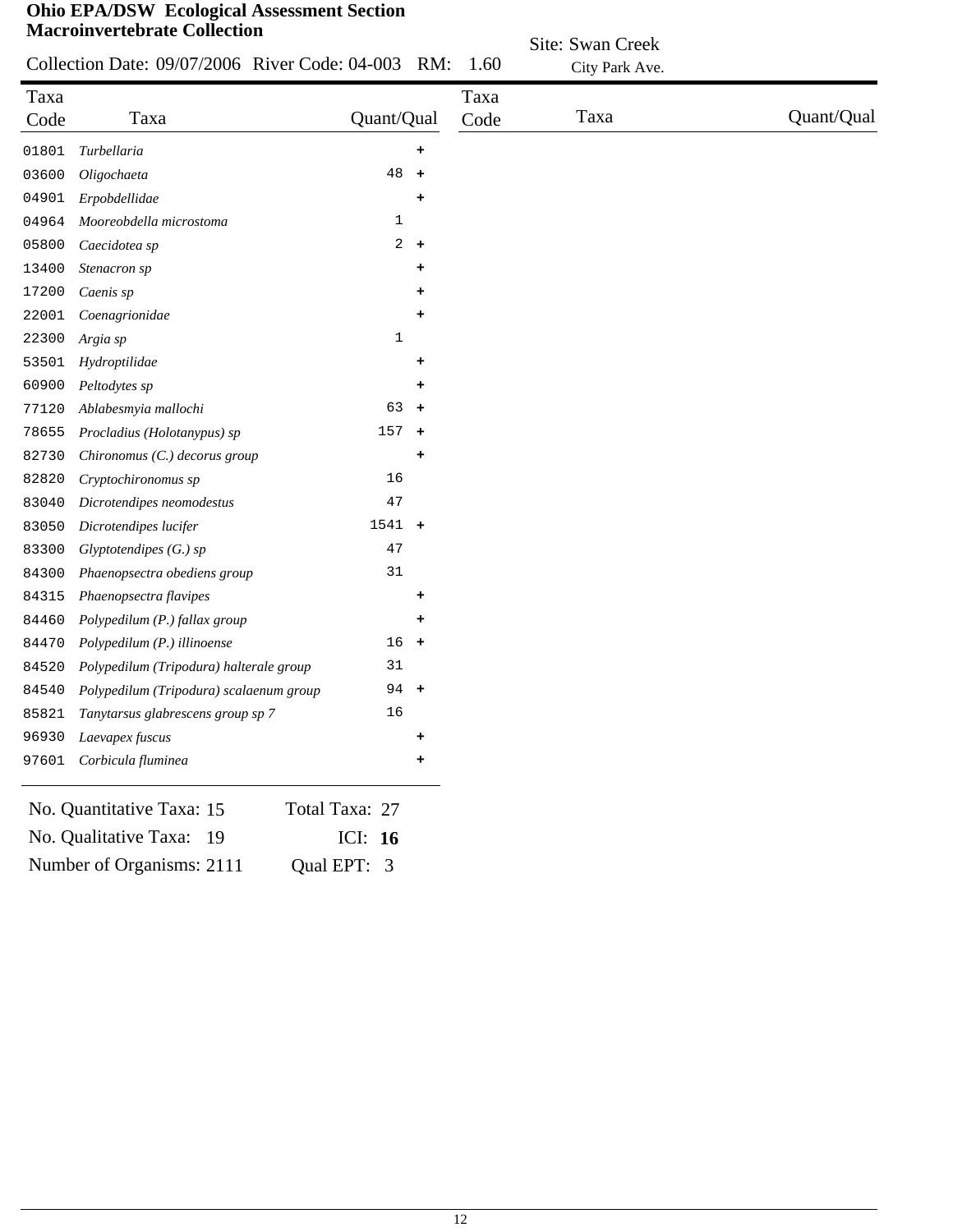|              | <b>Macroinvertebrate Collection</b>                |            |           |              | Site: Wolf Creek |            |
|--------------|----------------------------------------------------|------------|-----------|--------------|------------------|------------|
|              | Collection Date: 08/08/2006 River Code: 04-004 RM: |            |           | 4.20         | Albon Rd.        |            |
| Taxa<br>Code | Taxa                                               | Quant/Qual |           | Taxa<br>Code | Taxa             | Quant/Qual |
| 01801        | Turbellaria                                        |            | $\ddot{}$ |              |                  |            |
| 03600        | Oligochaeta                                        |            | ٠         |              |                  |            |
| 04960        | Mooreobdella sp                                    |            | ٠         |              |                  |            |
| 05800        | Caecidotea sp                                      |            | ٠         |              |                  |            |
| 05900        | Lirceus sp                                         |            | ٠         |              |                  |            |
| 06201        | Hyalella azteca                                    |            | ٠         |              |                  |            |
| 08250        | Orconectes (Procericambarus) rusticus              |            | ÷         |              |                  |            |
| 08601        | Hydrachnidia                                       |            | ٠         |              |                  |            |
| 11120        | Baetis flavistriga                                 |            | ٠         |              |                  |            |
| 11130        | <b>Baetis</b> intercalaris                         |            | ٠         |              |                  |            |
| 17200        | Caenis sp                                          |            | ٠         |              |                  |            |
| 21200        | Calopteryx sp                                      |            | ٠         |              |                  |            |
| 23700        | Anax sp                                            |            | ٠         |              |                  |            |
| 45300        | Sigara sp                                          |            | ٠         |              |                  |            |
| 52200        | Cheumatopsyche sp                                  |            | ٠         |              |                  |            |
| 52530        | Hydropsyche depravata group                        |            | ٠         |              |                  |            |
| 60800        | Haliplus sp                                        |            | ٠         |              |                  |            |
| 60900        | Peltodytes sp                                      |            |           |              |                  |            |
| 63900        | Laccophilus sp                                     |            |           |              |                  |            |
| 65800        | Berosus sp                                         |            |           |              |                  |            |
| 68707        | Dubiraphia quadrinotata                            |            | ٠         |              |                  |            |
| 68901        | Macronychus glabratus                              |            |           |              |                  |            |
| 72700        | Anopheles sp                                       |            | ٠         |              |                  |            |
| 74100        | Simulium sp                                        |            | ٠         |              |                  |            |
| 77120        | Ablabesmyia mallochi                               |            | ٠         |              |                  |            |
| 77500        | Conchapelopia sp                                   |            | ٠         |              |                  |            |
| 80420        | Cricotopus (C.) bicinctus                          |            | ٠         |              |                  |            |
| 84470        | Polypedilum (P.) illinoense                        |            |           |              |                  |            |
| 84540        | Polypedilum (Tripodura) scalaenum group            |            |           |              |                  |            |
| 84700        | Stenochironomus sp                                 |            |           |              |                  |            |
| 85500        | Paratanytarsus sp                                  |            |           |              |                  |            |
| 85625        | Rheotanytarsus sp                                  |            |           |              |                  |            |
| 85800        | Tanytarsus sp                                      |            |           |              |                  |            |
| 93200        | Hydrobiidae                                        |            |           |              |                  |            |
| 96280        | Planorbella (Pierosoma) trivolvis                  |            |           |              |                  |            |

| No. Quantitative Taxa: 0 | Total Taxa: 36 |
|--------------------------|----------------|
| No. Qualitative Taxa: 36 | <b>ICI:</b>    |
| Number of Organisms: 0   | Qual EPT: 5    |

*Sphaerium sp* **+**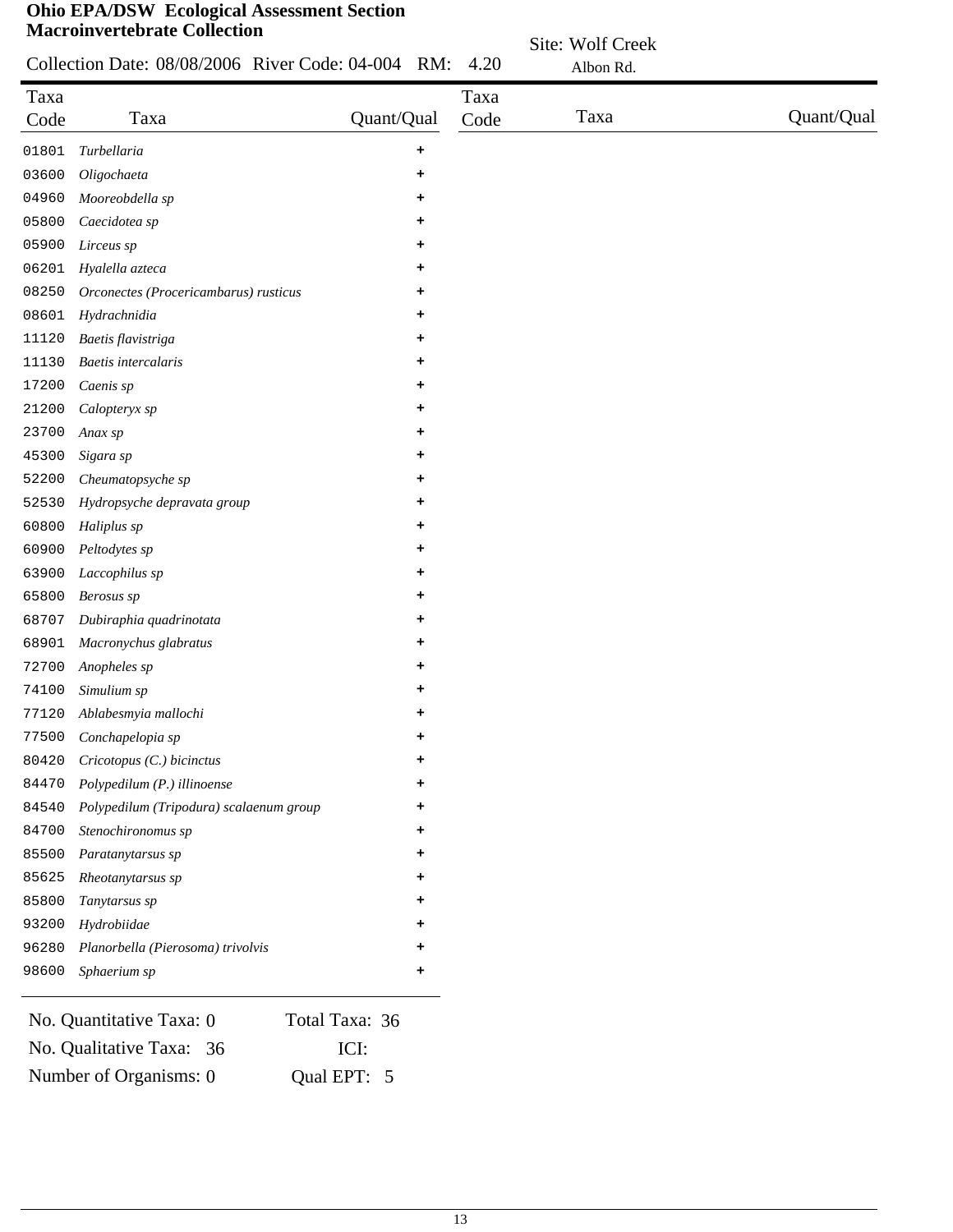|  | Collection Date: 08/08/2006 River Code: 04-004 RM: 2.00 |  |
|--|---------------------------------------------------------|--|

| Site: Wolf Creek |
|------------------|
| Holland Rd       |

| Taxa  | Taxa                                  | Quant/Qual | Taxa<br>Code | Taxa | Quant/Qual |
|-------|---------------------------------------|------------|--------------|------|------------|
| Code  |                                       |            |              |      |            |
| 03360 | Plumatella sp                         | +          |              |      |            |
| 03600 | Oligochaeta                           | ٠          |              |      |            |
| 05800 | Caecidotea sp                         | +          |              |      |            |
| 06201 | Hyalella azteca                       | ٠          |              |      |            |
| 08250 | Orconectes (Procericambarus) rusticus | +          |              |      |            |
| 08601 | Hydrachnidia                          | ٠          |              |      |            |
| 11130 | Baetis intercalaris                   | +          |              |      |            |
| 13400 | Stenacron sp                          | ٠          |              |      |            |
| 17200 | Caenis sp                             | +          |              |      |            |
| 21200 | Calopteryx sp                         | ٠          |              |      |            |
| 22001 | Coenagrionidae                        | +          |              |      |            |
| 23700 | Anax sp                               | ٠          |              |      |            |
| 52200 | Cheumatopsyche sp                     | +          |              |      |            |
| 52530 | Hydropsyche depravata group           | ٠          |              |      |            |
| 57900 | Pycnopsyche sp                        | +          |              |      |            |
| 59300 | Mystacides sp                         | ٠          |              |      |            |
| 68601 | Ancyronyx variegata                   | +          |              |      |            |
| 68707 | Dubiraphia quadrinotata               | +          |              |      |            |
| 68901 | Macronychus glabratus                 | +          |              |      |            |
| 74100 | Simulium sp                           | ٠          |              |      |            |
| 77500 | Conchapelopia sp                      | +          |              |      |            |
| 78500 | Paramerina fragilis                   | ٠          |              |      |            |
| 78655 | Procladius (Holotanypus) sp           | ٠          |              |      |            |
| 78702 | Psectrotanypus dyari                  | ٠          |              |      |            |
| 80204 | Brillia flavifrons group              | ٠          |              |      |            |
| 82820 | Cryptochironomus sp                   | ٠          |              |      |            |
|       | 84116 Paracladopelma nereis           |            |              |      |            |
| 84155 | Paralauterborniella nigrohalteralis   | ٠          |              |      |            |
| 84450 | Polypedilum (Uresipedilum) flavum     | ٠          |              |      |            |
| 84470 | Polypedilum (P.) illinoense           | ٠          |              |      |            |
| 84700 | Stenochironomus sp                    | ٠          |              |      |            |
| 85615 | Rheotanytarsus pellucidus             | ٠          |              |      |            |
| 85625 | Rheotanytarsus sp                     | ٠          |              |      |            |
| 95100 | Physella sp                           | ٠          |              |      |            |
| 98200 | Pisidium sp                           | ٠          |              |      |            |

| No. Quantitative Taxa: 0 | Total Taxa: 35 |  |
|--------------------------|----------------|--|
| No. Qualitative Taxa: 35 | ICI:           |  |
| Number of Organisms: 0   | Qual EPT: 7    |  |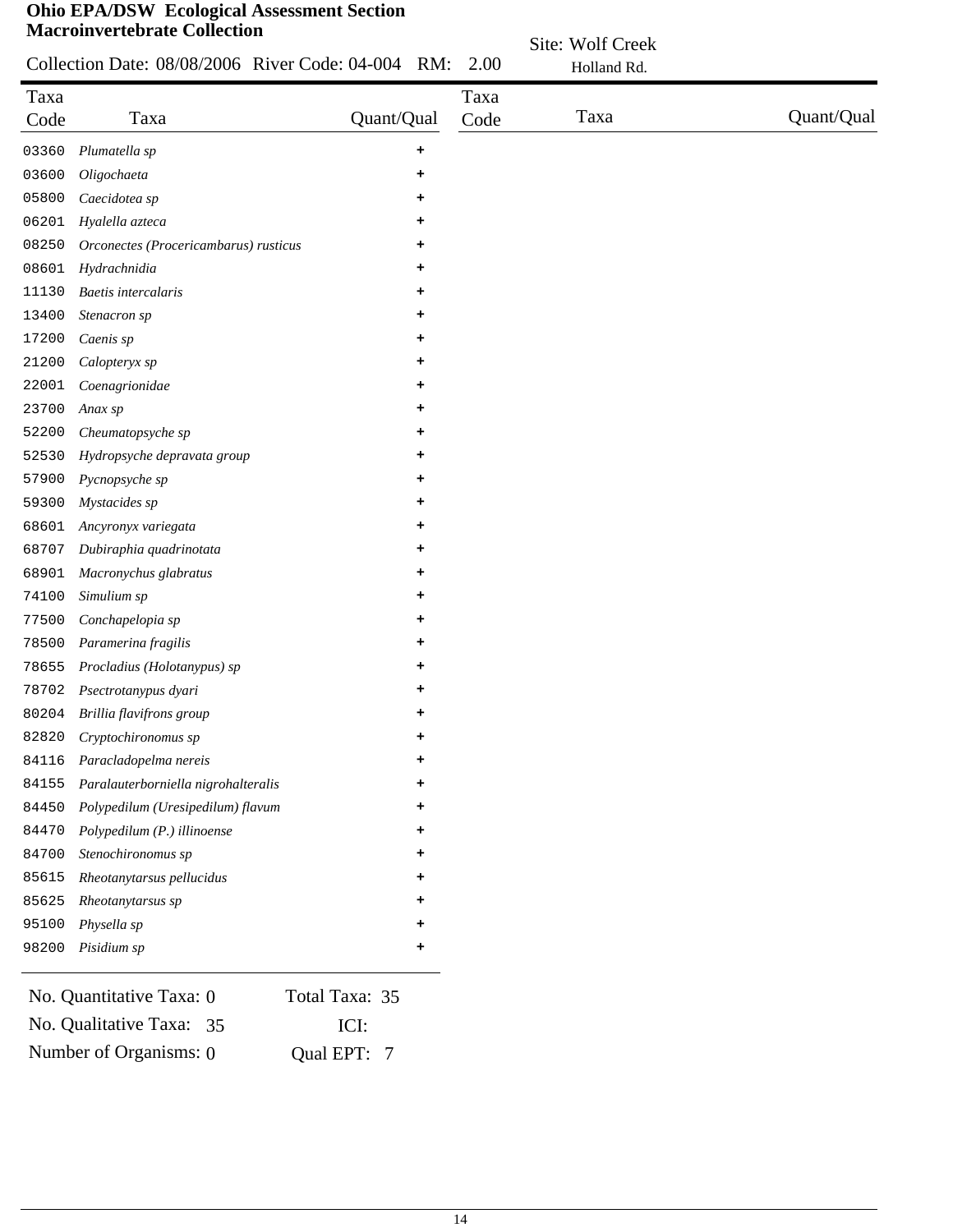|       |                                                    |               |                      | Site: Wolf Creek |                           |                |            |
|-------|----------------------------------------------------|---------------|----------------------|------------------|---------------------------|----------------|------------|
|       | Collection Date: 09/06/2006 River Code: 04-004 RM: |               |                      | 0.50             | Holland-Sylvania Rd.      |                |            |
| Taxa  |                                                    |               |                      | Taxa             |                           |                |            |
| Code  | Taxa                                               | Quant/Qual    |                      | Code             | Taxa                      |                | Quant/Qual |
| 01801 | Turbellaria                                        | $74 +$        |                      |                  |                           |                |            |
| 03600 | Oligochaeta                                        | 89            | $+$                  |                  | No. Quantitative Taxa: 35 | Total Taxa: 44 |            |
| 04664 | Helobdella stagnalis                               | 1             |                      |                  | No. Qualitative Taxa: 32  | ICI: 34        |            |
| 04964 | Mooreobdella microstoma                            | 5             | $\ddot{}$            |                  |                           |                |            |
| 05900 | Lirceus sp                                         | $94 +$        |                      |                  | Number of Organisms: 1970 | Qual EPT: 5    |            |
| 06201 | Hyalella azteca                                    |               | ٠                    |                  |                           |                |            |
| 06840 | Gammarus pseudolimnaeus                            | 8             | $\ddot{}$            |                  |                           |                |            |
| 08220 | Orconectes (Gremicambarus) immunis                 |               |                      |                  |                           |                |            |
| 08240 | Orconectes (Crokerinus) propinquus                 |               | ٠                    |                  |                           |                |            |
| 08250 | Orconectes (Procericambarus) rusticus              | $\mathbf{1}$  | $\ddot{\phantom{1}}$ |                  |                           |                |            |
| 08601 | Hydrachnidia                                       |               |                      |                  |                           |                |            |
| 11120 | Baetis flavistriga                                 | 1             |                      |                  |                           |                |            |
| 11130 | Baetis intercalaris                                | $204 +$       |                      |                  |                           |                |            |
| 13400 | Stenacron sp                                       | 16            | $\ddot{}$            |                  |                           |                |            |
| 21200 | Calopteryx sp                                      | 5             | $\ddot{}$            |                  |                           |                |            |
| 22001 | Coenagrionidae                                     |               | +                    |                  |                           |                |            |
| 22300 | Argia sp                                           | 5             | $\pm$                |                  |                           |                |            |
| 23909 | Boyeria vinosa                                     | 1             |                      |                  |                           |                |            |
| 52200 | Cheumatopsyche sp                                  | $296 +$       |                      |                  |                           |                |            |
| 52530 | Hydropsyche depravata group                        | 12            | $\ddot{\phantom{1}}$ |                  |                           |                |            |
| 53800 | Hydroptila sp                                      |               | ÷                    |                  |                           |                |            |
| 68601 | Ancyronyx variegata                                | 9             |                      |                  |                           |                |            |
| 68901 | Macronychus glabratus                              | 6             | $\ddot{}$            |                  |                           |                |            |
| 69400 | Stenelmis sp                                       | 10            | $\ddot{}$            |                  |                           |                |            |
| 74100 | Simulium sp                                        | 9             | ÷                    |                  |                           |                |            |
| 77500 | Conchapelopia sp                                   | 41            |                      |                  |                           |                |            |
| 77800 | Helopelopia sp                                     | 82            |                      |                  |                           |                |            |
| 78350 | Meropelopia sp                                     | 14            |                      |                  |                           |                |            |
|       | Nilotanypus fimbriatus                             | 8             |                      |                  |                           |                |            |
| 78450 | Corynoneura lobata                                 | 64            |                      |                  |                           |                |            |
| 80370 |                                                    | $192 +$       |                      |                  |                           |                |            |
| 81825 | Rheocricotopus (Psilocricotopus) robacki           | $14 +$        |                      |                  |                           |                |            |
| 82820 | Cryptochironomus sp                                |               |                      |                  |                           |                |            |
| 84116 | Paracladopelma nereis                              |               |                      |                  |                           |                |            |
| 84450 | Polypedilum (Uresipedilum) flavum                  | $151 +$<br>27 |                      |                  |                           |                |            |
| 84460 | Polypedilum (P.) fallax group                      |               |                      |                  |                           |                |            |
| 84540 | Polypedilum (Tripodura) scalaenum group            | $192 +$       |                      |                  |                           |                |            |
| 85500 | Paratanytarsus sp                                  | $247 +$       |                      |                  |                           |                |            |
| 85615 | Rheotanytarsus pellucidus                          | $14 +$        |                      |                  |                           |                |            |
| 85625 | Rheotanytarsus sp                                  | $14 +$        |                      |                  |                           |                |            |
| 85800 | Tanytarsus sp                                      |               | ٠                    |                  |                           |                |            |
| 85821 | Tanytarsus glabrescens group sp 7                  | 14            |                      |                  |                           |                |            |
| 95100 | Physella sp                                        |               | ÷                    |                  |                           |                |            |
| 96900 | Ferrissia sp                                       | 42            |                      |                  |                           |                |            |
| 98001 | Sphaeriidae                                        | 8             |                      |                  |                           |                |            |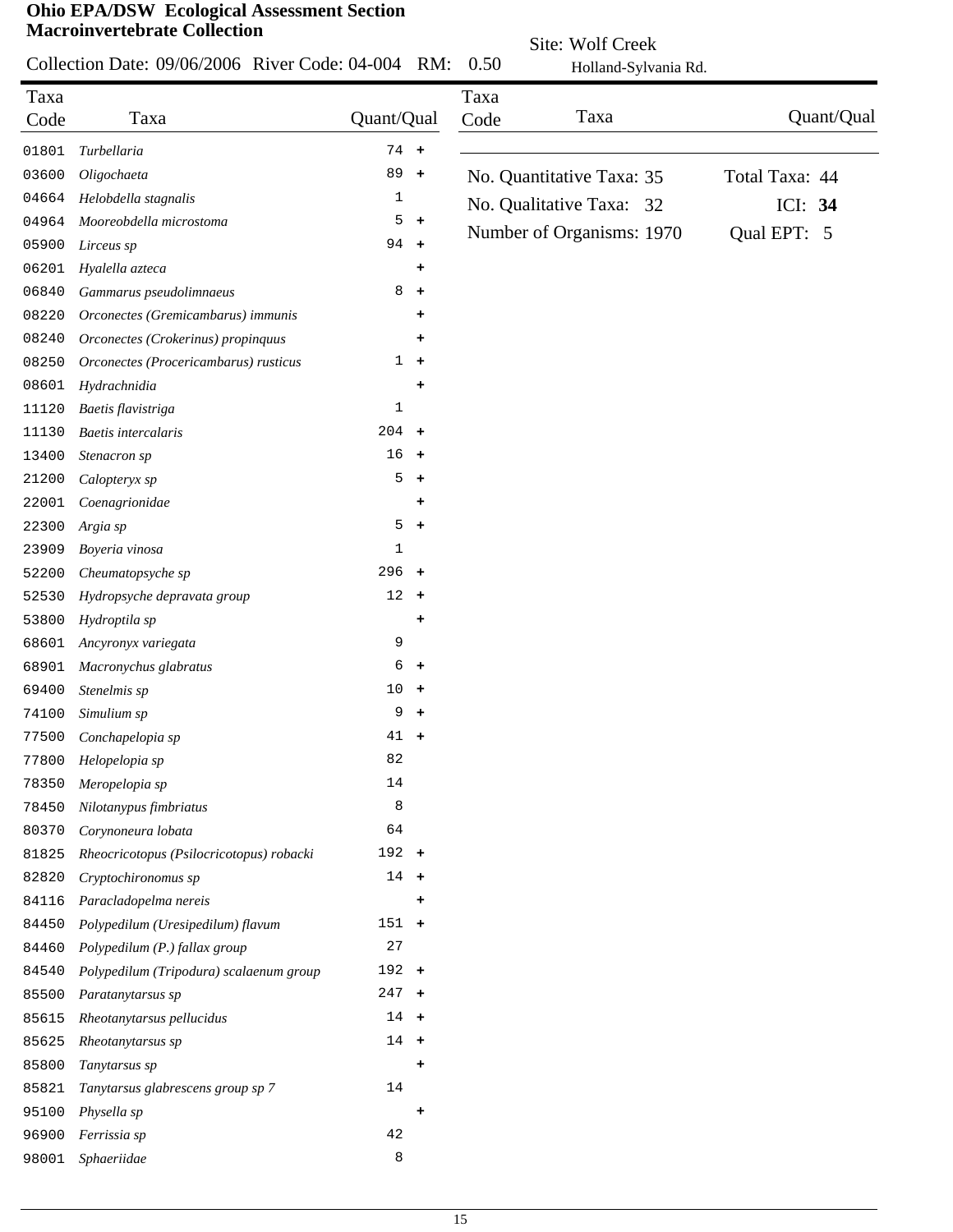|              | Collection Date: 08/08/2006 River Code: 04-005 RM: |            | 1.30         | Site: Cairl Creek<br>Pilliad Rd. |            |
|--------------|----------------------------------------------------|------------|--------------|----------------------------------|------------|
| Taxa<br>Code | Taxa                                               | Quant/Qual | Taxa<br>Code | Taxa                             | Quant/Qual |
| 00401        | Spongillidae                                       | ٠          |              |                                  |            |
| 01801        | Turbellaria                                        |            |              |                                  |            |
| 03360        | Plumatella sp                                      |            |              |                                  |            |
| 03600        | Oligochaeta                                        | ٠          |              |                                  |            |
| 04666        | Helobdella triserialis                             | ٠          |              |                                  |            |
| 04685        | Placobdella ornata                                 |            |              |                                  |            |
| 04935        | Erpobdella punctata punctata                       |            |              |                                  |            |
| 04964        | Mooreobdella microstoma                            | ٠          |              |                                  |            |
| 05900        | Lirceus sp                                         | ٠          |              |                                  |            |
| 22001        | Coenagrionidae                                     | +          |              |                                  |            |
| 23700        | Anax sp                                            | +          |              |                                  |            |
| 23909        | Boyeria vinosa                                     | +          |              |                                  |            |
| 45300        | Sigara sp                                          | +          |              |                                  |            |
| 52200        | Cheumatopsyche sp                                  | ٠          |              |                                  |            |
| 74100        | Simulium sp                                        | +          |              |                                  |            |
| 77120        | Ablabesmyia mallochi                               | +          |              |                                  |            |
| 77500        | Conchapelopia sp                                   | +          |              |                                  |            |
| 78140        | Labrundinia pilosella                              |            |              |                                  |            |
| 78655        | Procladius (Holotanypus) sp                        |            |              |                                  |            |
| 81825        | Rheocricotopus (Psilocricotopus) robacki           |            |              |                                  |            |
| 82820        | Cryptochironomus sp                                |            |              |                                  |            |
| 83040        | Dicrotendipes neomodestus                          |            |              |                                  |            |
| 83051        | Dicrotendipes simpsoni                             |            |              |                                  |            |
| 84155        | Paralauterborniella nigrohalteralis                |            |              |                                  |            |
| 84210        | Paratendipes albimanus or P. duplicatus            | +          |              |                                  |            |
| 84315        | Phaenopsectra flavipes                             |            |              |                                  |            |
| 84450        | Polypedilum (Uresipedilum) flavum                  |            |              |                                  |            |
| 84470        | Polypedilum (P.) illinoense                        |            |              |                                  |            |
| 84540        | Polypedilum (Tripodura) scalaenum group            |            |              |                                  |            |
| 84700        | Stenochironomus sp                                 |            |              |                                  |            |
| 85500        | Paratanytarsus sp                                  |            |              |                                  |            |
| 93025        | Bithynia tentaculata                               |            |              |                                  |            |
| 95100        | Physella sp                                        |            |              |                                  |            |
| 96801        | Ancylidae                                          |            |              |                                  |            |
| 98600        | Sphaerium sp                                       | +          |              |                                  |            |

| No. Quantitative Taxa: 0 | Total Taxa: 35 |
|--------------------------|----------------|
| No. Qualitative Taxa: 35 | ICI:           |
| Number of Organisms: 0   | Qual EPT: 1    |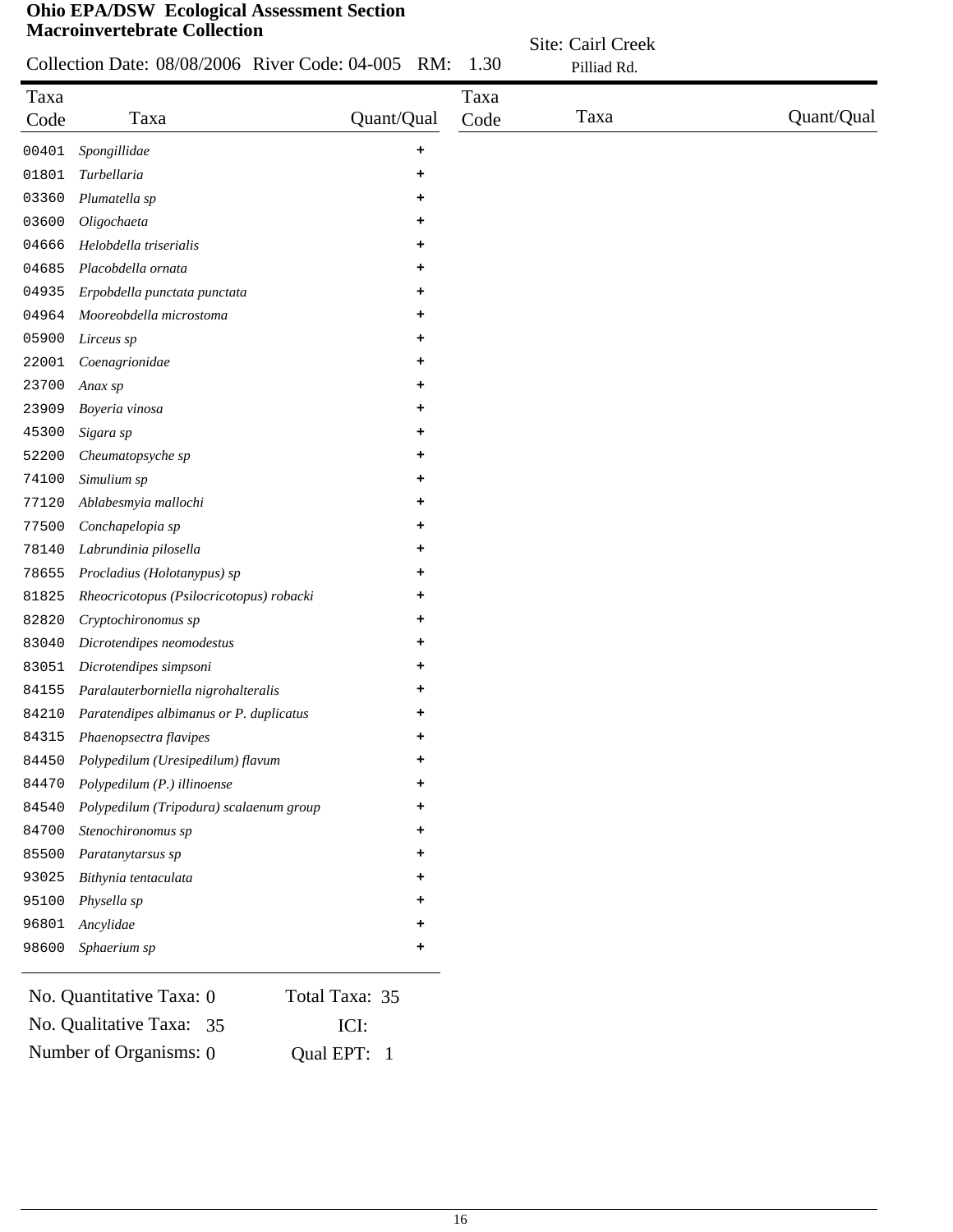Site: Blue Creek

Collection Date: 08/09/2006 River Code: 04-006 RM: 10.00

| Taxa<br>Code | Taxa                                    | Quant/Qual     | Taxa<br>Code | Taxa | Quant/Qual |
|--------------|-----------------------------------------|----------------|--------------|------|------------|
| 01801        | Turbellaria                             | ٠              |              |      |            |
| 03600        | Oligochaeta                             | ٠              |              |      |            |
| 04666        | Helobdella triserialis                  | ٠              |              |      |            |
| 05900        | Lirceus sp                              |                |              |      |            |
| 06201        | Hyalella azteca                         | ٠              |              |      |            |
| 11200        | Callibaetis sp                          | ٠              |              |      |            |
| 17200        | Caenis sp                               | ٠              |              |      |            |
| 22001        | Coenagrionidae                          | ٠              |              |      |            |
| 42700        | Belostoma sp                            |                |              |      |            |
| 59728        | Triaenodes marginatus                   | ٠              |              |      |            |
| 60800        | Haliplus sp                             | ٠              |              |      |            |
| 60900        | Peltodytes sp                           | ٠              |              |      |            |
| 64050        | Liodessus sp                            | ٠              |              |      |            |
| 65800        | Berosus sp                              |                |              |      |            |
| 67800        | Tropisternus sp                         | ٠              |              |      |            |
| 72700        | Anopheles sp                            | ٠              |              |      |            |
| 74501        | Ceratopogonidae                         | ٠              |              |      |            |
| 77355        | Clinotanypus pinguis                    | ٠              |              |      |            |
| 84155        | Paralauterborniella nigrohalteralis     |                |              |      |            |
| 84520        | Polypedilum (Tripodura) halterale group |                |              |      |            |
| 86100        | Chrysops sp                             | ٠              |              |      |            |
| 92613        | Cipangopaludina chinensis malleata      | ٠              |              |      |            |
| 95100        | Physella sp                             | ٠              |              |      |            |
| 98200        | Pisidium sp                             | +              |              |      |            |
|              | No. Quantitative Taxa: 0                | Total Taxa: 24 |              |      |            |
|              | No. Qualitative Taxa: 24                | ICI:           |              |      |            |
|              | Number of Organisms: 0<br>Qual EPT:     | 3              |              |      |            |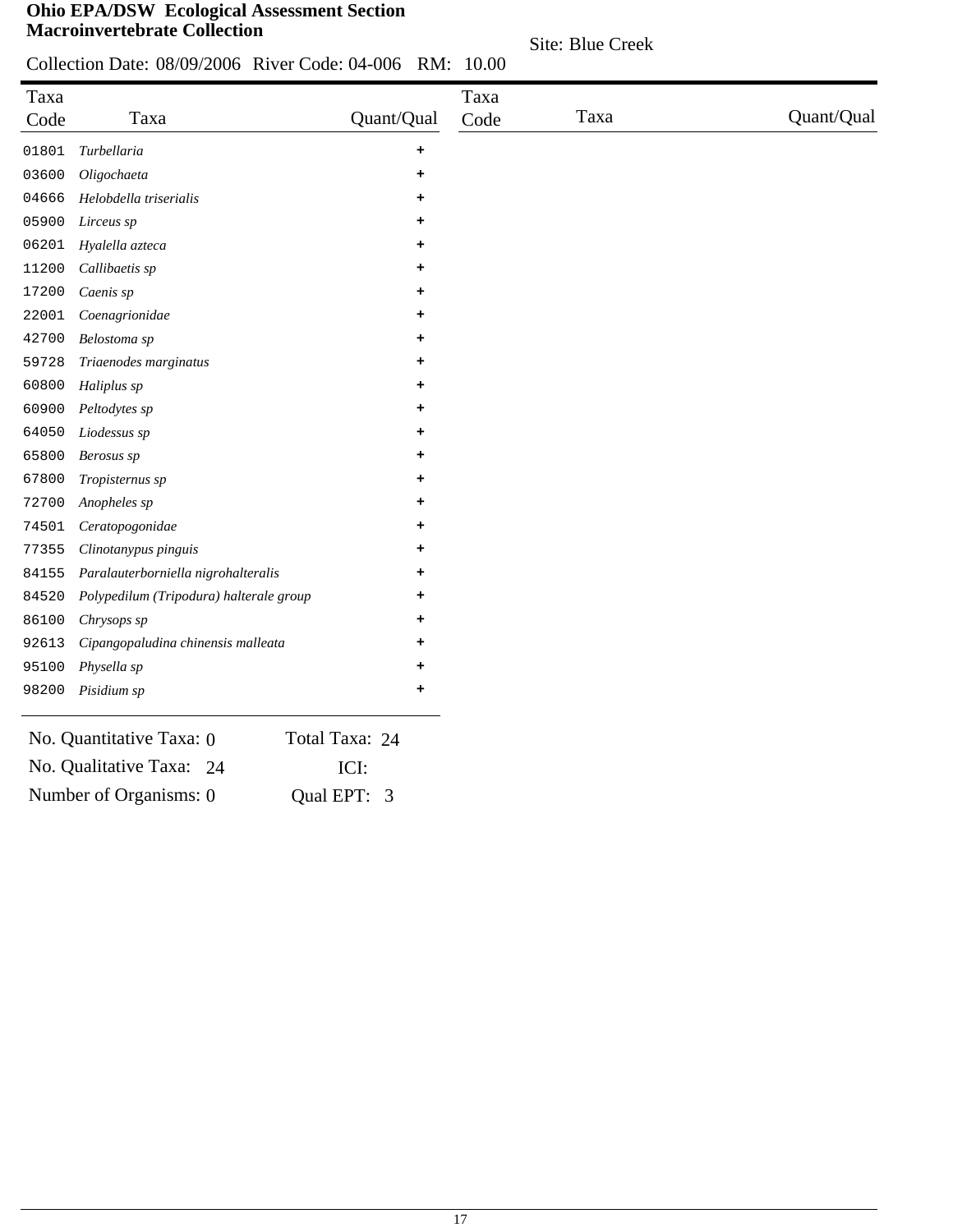|       | Collection Date: 08/10/2006 River Code: 04-006 RM: |            | 7.80 | Site: Blue Creek         |                |
|-------|----------------------------------------------------|------------|------|--------------------------|----------------|
|       |                                                    |            |      | Manore Rd.               |                |
| Taxa  | Taxa                                               | Quant/Qual | Taxa | Taxa                     | Quant/Qual     |
| Code  |                                                    |            | Code |                          |                |
| 00401 | Spongillidae                                       | ٠          |      |                          |                |
| 01801 | Turbellaria                                        | +          |      | No. Quantitative Taxa: 0 | Total Taxa: 41 |
| 04685 | Placobdella ornata                                 | +          |      | No. Qualitative Taxa: 41 | ICI:           |
| 04935 | Erpobdella punctata punctata                       | +          |      | Number of Organisms: 0   | Qual EPT: 10   |
| 05900 | Lirceus sp                                         | ٠          |      |                          |                |
| 08250 | Orconectes (Procericambarus) rusticus              | +          |      |                          |                |
| 08601 | Hydrachnidia                                       | ٠          |      |                          |                |
| 11130 | <b>Baetis</b> intercalaris                         | +          |      |                          |                |
| 11150 | Pseudocloeon propinquum                            | +          |      |                          |                |
| 11200 | Callibaetis sp                                     | +          |      |                          |                |
| 13400 | Stenacron sp                                       | +          |      |                          |                |
| 17200 | Caenis sp                                          | ٠          |      |                          |                |
| 18750 | Hexagenia limbata                                  | +          |      |                          |                |
| 21200 | Calopteryx sp                                      | +          |      |                          |                |
| 22001 | Coenagrionidae                                     | +          |      |                          |                |
| 23700 | Anax sp                                            | ٠          |      |                          |                |
| 28500 | Libellula sp                                       | ٠          |      |                          |                |
| 45100 | Palmacorixa sp                                     | ٠          |      |                          |                |
| 45400 | Trichocorixa sp                                    | ٠          |      |                          |                |
| 47600 | Sialis sp                                          | ٠          |      |                          |                |
| 49400 | Sisyra sp                                          | +          |      |                          |                |
| 52200 | Cheumatopsyche sp                                  | ٠          |      |                          |                |
| 53800 | Hydroptila sp                                      | ٠          |      |                          |                |
| 59310 | Mystacides sepulchralis                            | +          |      |                          |                |
| 59570 | Oecetis nocturna                                   | $\ddot{}$  |      |                          |                |
| 60900 | Peltodytes sp                                      |            |      |                          |                |
| 68708 | Dubiraphia vittata group                           | ٠          |      |                          |                |
| 68901 | Macronychus glabratus                              | ۰.         |      |                          |                |
| 74100 | Simulium sp                                        | +          |      |                          |                |
| 77355 | Clinotanypus pinguis                               | +          |      |                          |                |
| 77500 | Conchapelopia sp                                   | +          |      |                          |                |
| 80510 | Cricotopus (Isocladius) sylvestris group           | ٠          |      |                          |                |
| 82820 | Cryptochironomus sp                                | ٠          |      |                          |                |
| 84450 | Polypedilum (Uresipedilum) flavum                  | +          |      |                          |                |
| 84700 | Stenochironomus sp                                 | +          |      |                          |                |
| 84800 | Tribelos jucundum                                  | +          |      |                          |                |
| 85260 | Cladotanytarsus vanderwulpi group                  | +          |      |                          |                |
| 85625 | Rheotanytarsus sp                                  | +          |      |                          |                |
| 87540 | Hemerodromia sp                                    | +          |      |                          |                |
| 92613 | Cipangopaludina chinensis malleata                 | +          |      |                          |                |
| 98600 | Sphaerium sp                                       | +          |      |                          |                |
|       |                                                    |            |      |                          |                |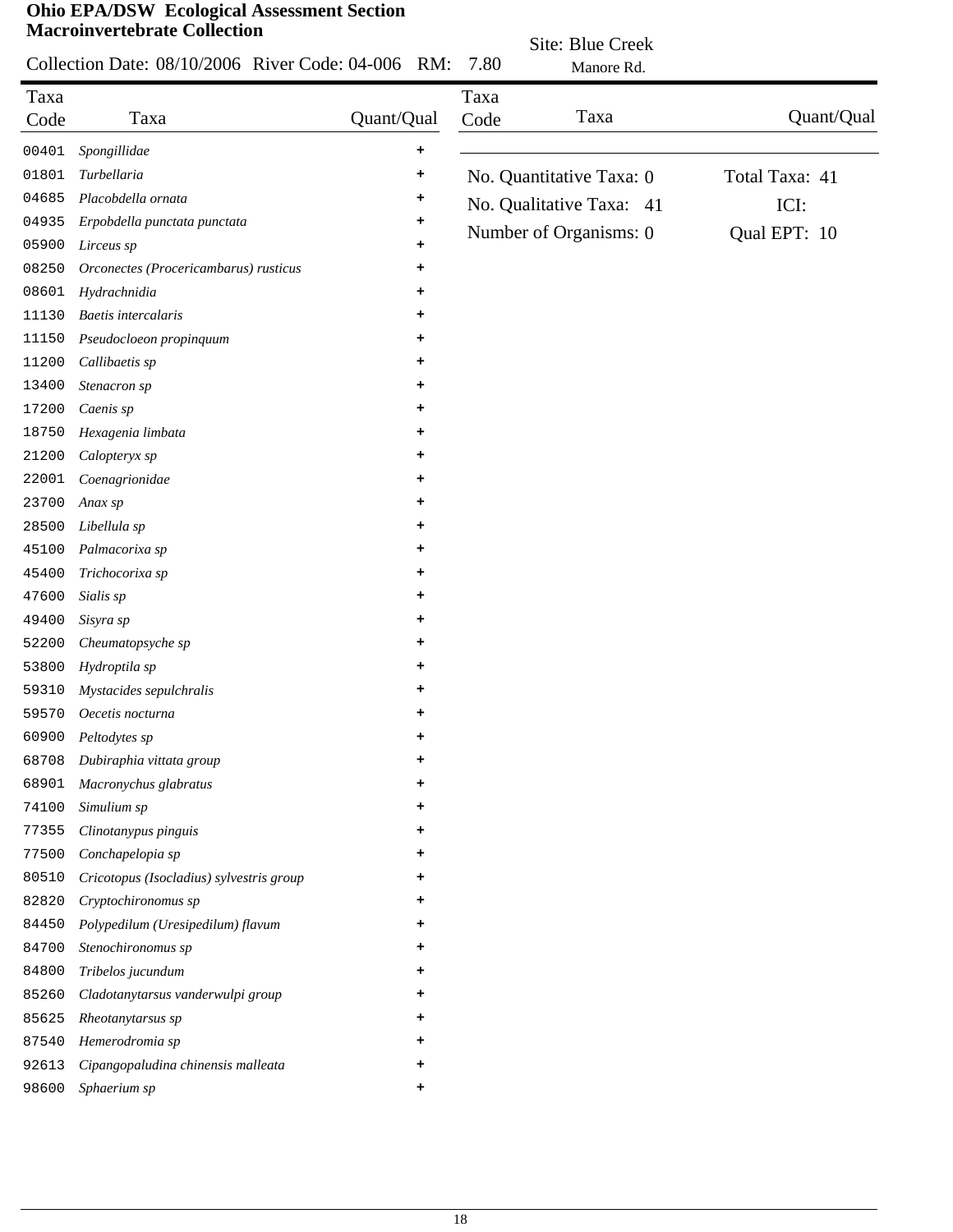#### Collection Date: 09/06/2006 River Code: 04-006 RM: 5.50

Site: Blue Creek

|              | Collection Date: 09/06/2006 River Code: 04-006 RM: |            |                      | 5.50         | St. Rt. 295                              |                |           |
|--------------|----------------------------------------------------|------------|----------------------|--------------|------------------------------------------|----------------|-----------|
| Taxa<br>Code | Taxa                                               | Quant/Qual |                      | Taxa<br>Code | Taxa                                     | Quant/Qual     |           |
| 00653        | Eunapius fragilis                                  |            | +                    | 80420        | Cricotopus (C.) bicinctus                |                |           |
| 01320        | Hydra sp                                           | 20         |                      | 80430        | Cricotopus (C.) tremulus group           | 13             |           |
| 01801        | Turbellaria                                        | 188        | $\ddot{}$            | 81632        | Parakiefferiella n.sp 2                  | 13             | $+$       |
| 03600        | Oligochaeta                                        | 32         | $\ddot{\phantom{1}}$ | 81825        | Rheocricotopus (Psilocricotopus) robacki | 13             |           |
| 04935        | Erpobdella punctata punctata                       | 1          |                      | 82121        | Thienemanniella lobapodema               | 4              |           |
| 04960        | Mooreobdella sp                                    |            | ÷                    | 82130        | Thienemanniella similis                  | 8              |           |
| 05900        | Lirceus sp                                         | 144        | $\ddot{\phantom{1}}$ | 82141        | Thienemanniella xena                     | $24 +$         |           |
| 06201        | Hyalella azteca                                    |            | ٠                    | 82820        | Cryptochironomus sp                      |                |           |
| 06700        | Crangonyx sp                                       |            | +                    | 82885        | Cryptotendipes pseudotener               |                |           |
| 08601        | Hydrachnidia                                       | 8          | $\ddot{\phantom{1}}$ | 83040        | Dicrotendipes neomodestus                |                |           |
| 11120        | Baetis flavistriga                                 | 10         |                      | 84155        | Paralauterborniella nigrohalteralis      |                |           |
| 11121        | Pseudocloeon sp                                    |            | ٠                    | 84315        | Phaenopsectra flavipes                   |                |           |
| 11130        | <b>Baetis</b> intercalaris                         | 114        | $\ddot{}$            | 84450        | Polypedilum (Uresipedilum) flavum        | 211            | $\ddot{}$ |
| 11200        | Callibaetis sp                                     |            | ٠                    | 84470        | Polypedilum (P.) illinoense              | 13             | $\ddot{}$ |
| 13000        | Leucrocuta sp                                      | 1          |                      | 84700        | Stenochironomus sp                       |                |           |
| 13400        | Stenacron sp                                       | 439        | $\ddot{}$            | 84800        | Tribelos jucundum                        | 53             |           |
| 13521        | Stenonema femoratum                                | 1          |                      | 85500        | Paratanytarsus sp                        | 26             | $+$       |
| 17200        | Caenis sp                                          |            | ٠                    | 85615        | Rheotanytarsus pellucidus                | 26             | $\ddot{}$ |
| 21200        | Calopteryx sp                                      |            | ٠                    | 85625        | Rheotanytarsus sp                        | 238            | $+$       |
| 22001        | Coenagrionidae                                     | 9          | $\ddot{\phantom{1}}$ | 85800        | Tanytarsus sp                            |                | +         |
| 23700        | Anax sp                                            |            | ٠                    | 85821        | Tanytarsus glabrescens group sp 7        | 1030           | $+$       |
| 28955        | Plathemis lydia                                    |            | ٠                    | 85840        | Tanytarsus sepp                          | 13             |           |
| 45100        | Palmacorixa sp                                     |            | ٠                    | 86200        | Tabanus sp                               |                |           |
| 45400        | Trichocorixa sp                                    |            | ٠                    | 92613        | Cipangopaludina chinensis malleata       |                |           |
| 52200        | Cheumatopsyche sp                                  | 47         | $\ddot{}$            | 95100        | Physella sp                              |                |           |
| 53800        | Hydroptila sp                                      | 72         | $\ddot{}$            | 95907        | Gyraulus (Torquis) parvus                |                |           |
| 59310        | Mystacides sepulchralis                            |            | $\ddot{}$            | 96002        | Helisoma anceps anceps                   |                |           |
| 59410        | Nectopsyche diarina                                | 3          |                      | 98600        | Sphaerium sp                             |                |           |
| 59700        | Triaenodes sp                                      |            | +                    |              |                                          |                |           |
| 60800        | Haliplus sp                                        |            | +                    |              | No. Quantitative Taxa: 32                | Total Taxa: 72 |           |
| 60900        | Peltodytes sp                                      |            | ۰                    |              | No. Qualitative Taxa: 59                 | ICI: $46$      |           |
| 63300        | Hydroporus sp                                      |            | ٠                    |              | Number of Organisms: 2947                | Qual EPT: 9    |           |
| 67700        | Paracymus sp                                       |            | ٠                    |              |                                          |                |           |
| 68707        | Dubiraphia quadrinotata                            |            | +                    |              |                                          |                |           |
| 68708        | Dubiraphia vittata group                           |            | +                    |              |                                          |                |           |
| 68901        | Macronychus glabratus                              | 20         | $+$                  |              |                                          |                |           |
| 72700        | Anopheles sp                                       |            |                      |              |                                          |                |           |
| 74100        | Simulium sp                                        |            |                      |              |                                          |                |           |
| 77355        | Clinotanypus pinguis                               |            |                      |              |                                          |                |           |
| 77500        | Conchapelopia sp                                   | 53         | $\ddot{}$            |              |                                          |                |           |
| 77750        | Hayesomyia senata or Thienemannimyia<br>norena     |            |                      |              |                                          |                |           |
| 78500        | Paramerina fragilis                                |            | ٠                    |              |                                          |                |           |
| 78655        | Procladius (Holotanypus) sp                        |            | ٠                    |              |                                          |                |           |
| 80370        | Corynoneura lobata                                 | 100        |                      |              |                                          |                |           |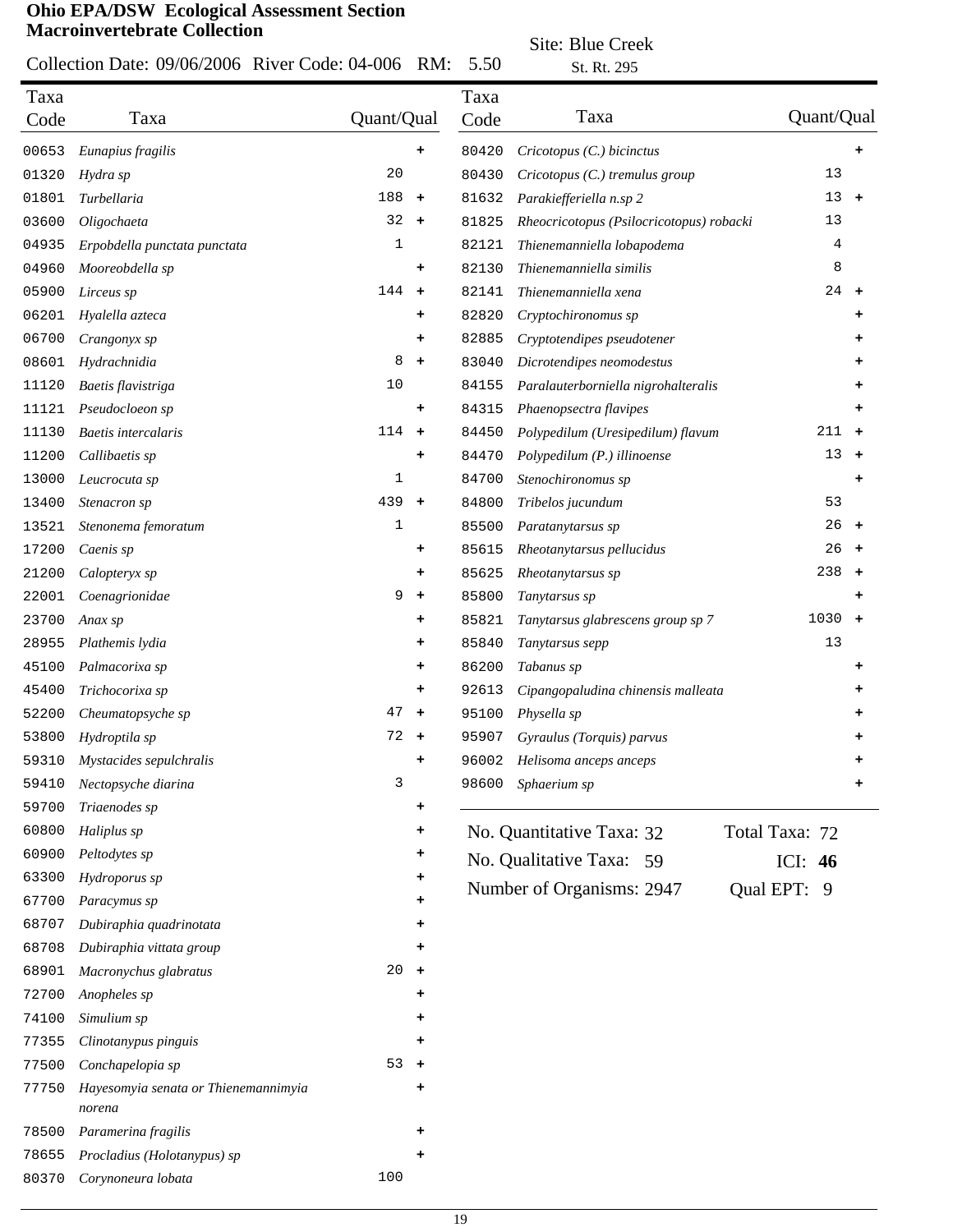#### Collection Date: 09/06/2006 River Code: 04-006  $C_{\text{edo}}$ : 0.4.006  $\overline{DM}$ : 0.70

Site: Blue Creek

|              | Collection Date: 09/06/2006 River Code: 04-006 RM:      |                 |                      | 0.70         | Finzel Rd.                        |                             |
|--------------|---------------------------------------------------------|-----------------|----------------------|--------------|-----------------------------------|-----------------------------|
| Taxa<br>Code | Taxa                                                    | Quant/Qual      |                      | Taxa<br>Code | Taxa                              | Quant/Qual                  |
| 01320        | Hydra sp                                                | 2               |                      | 84700        | Stenochironomus sp                | ٠                           |
| 01801        | Turbellaria                                             | $106 +$         |                      | 85400        | Micropsectra sp                   | 9                           |
| 03600        | Oligochaeta                                             | 4               |                      | 85500        | Paratanytarsus sp                 | 123<br>$+$                  |
| 04964        | Mooreobdella microstoma                                 |                 | ٠                    | 85615        | Rheotanytarsus pellucidus         | 85<br>$\ddot{}$             |
| 05900        | Lirceus sp                                              | 28              | $\ddot{}$            | 85625        | Rheotanytarsus sp                 | 85                          |
| 06700        | Crangonyx sp                                            | $\overline{a}$  | $\ddot{\phantom{1}}$ | 85800        | Tanytarsus sp                     | +                           |
| 08250        | Orconectes (Procericambarus) rusticus                   |                 | ٠                    | 85821        | Tanytarsus glabrescens group sp 7 | 208<br>$\ddot{\phantom{1}}$ |
| 11120        | Baetis flavistriga                                      | 7               | $\pm$                | 85840        | Tanytarsus sepp                   | 9                           |
| 11125        | Pseudocloeon frondale                                   | 2               |                      | 96900        | Ferrissia sp                      | 2                           |
| 11130        | <b>Baetis</b> intercalaris                              | $20 +$          |                      | 98600        | Sphaerium sp                      | +                           |
| 11150        | Pseudocloeon propinquum                                 |                 | ٠                    |              |                                   |                             |
| 13400        | Stenacron sp                                            | 87              | $\ddot{}$            |              | No. Quantitative Taxa: 34         | Total Taxa: 54              |
| 13521        | Stenonema femoratum                                     |                 | ٠                    |              | No. Qualitative Taxa: 40          | ICI: $30$                   |
| 21200        | Calopteryx sp                                           | 5               | $\ddot{\phantom{1}}$ |              |                                   |                             |
| 22001        | Coenagrionidae                                          |                 | ٠                    |              | Number of Organisms: 1598         | Qual EPT: 6                 |
| 22300        | Argia sp                                                | 17 <sub>2</sub> | $\ddot{\phantom{1}}$ |              |                                   |                             |
| 23909        | Boyeria vinosa                                          |                 | +                    |              |                                   |                             |
| 27500        | Somatochlora sp                                         |                 | +                    |              |                                   |                             |
| 45300        | Sigara sp                                               |                 | +                    |              |                                   |                             |
| 47600        | Sialis sp                                               |                 | +                    |              |                                   |                             |
| 52200        | Cheumatopsyche sp                                       | 70              | $\ddot{\phantom{1}}$ |              |                                   |                             |
| 60900        | Peltodytes sp                                           |                 | ٠                    |              |                                   |                             |
| 68201        | Scirtidae                                               | 8               |                      |              |                                   |                             |
| 68708        | Dubiraphia vittata group                                |                 | ٠                    |              |                                   |                             |
| 68901        | Macronychus glabratus                                   | $13 +$          |                      |              |                                   |                             |
| 69400        | Stenelmis sp                                            |                 | $2 +$                |              |                                   |                             |
| 74100        | Simulium sp                                             |                 |                      |              |                                   |                             |
| 77120        | Ablabesmyia mallochi                                    | 9               | $\ddot{}$            |              |                                   |                             |
| 77500        | Conchapelopia sp                                        | 28              | $\ddot{}$            |              |                                   |                             |
| 78140        | Labrundinia pilosella                                   | 8               | $\ddot{}$            |              |                                   |                             |
| 78450        | Nilotanypus fimbriatus                                  | 8               |                      |              |                                   |                             |
| 78600        | Pentaneura inconspicua                                  | 9               |                      |              |                                   |                             |
| 78655        | Procladius (Holotanypus) sp                             |                 | ٠                    |              |                                   |                             |
| 80360        | Corynoneura "celeripes" (sensu Simpson &<br>Bode, 1980) | 16              |                      |              |                                   |                             |
| 80363        | Corynoneura sp 12                                       | 8               |                      |              |                                   |                             |
| 80370        | Corynoneura lobata                                      | 260             |                      |              |                                   |                             |
| 81825        | Rheocricotopus (Psilocricotopus) robacki                | 66 +            |                      |              |                                   |                             |
| 82121        | Thienemanniella lobapodema                              | 8               |                      |              |                                   |                             |
| 83410        | Harnischia curtilamellata                               |                 | ٠                    |              |                                   |                             |
| 84155        | Paralauterborniella nigrohalteralis                     |                 | +                    |              |                                   |                             |
| 84450        | Polypedilum (Uresipedilum) flavum                       | 142             | $\ddot{}$            |              |                                   |                             |
| 84460        | Polypedilum (P.) fallax group                           |                 | ٠                    |              |                                   |                             |
| 84470        | Polypedilum (P.) illinoense                             | 142             | $\pm$                |              |                                   |                             |
| 84540        | Polypedilum (Tripodura) scalaenum group                 |                 | $\ddot{}$            |              |                                   |                             |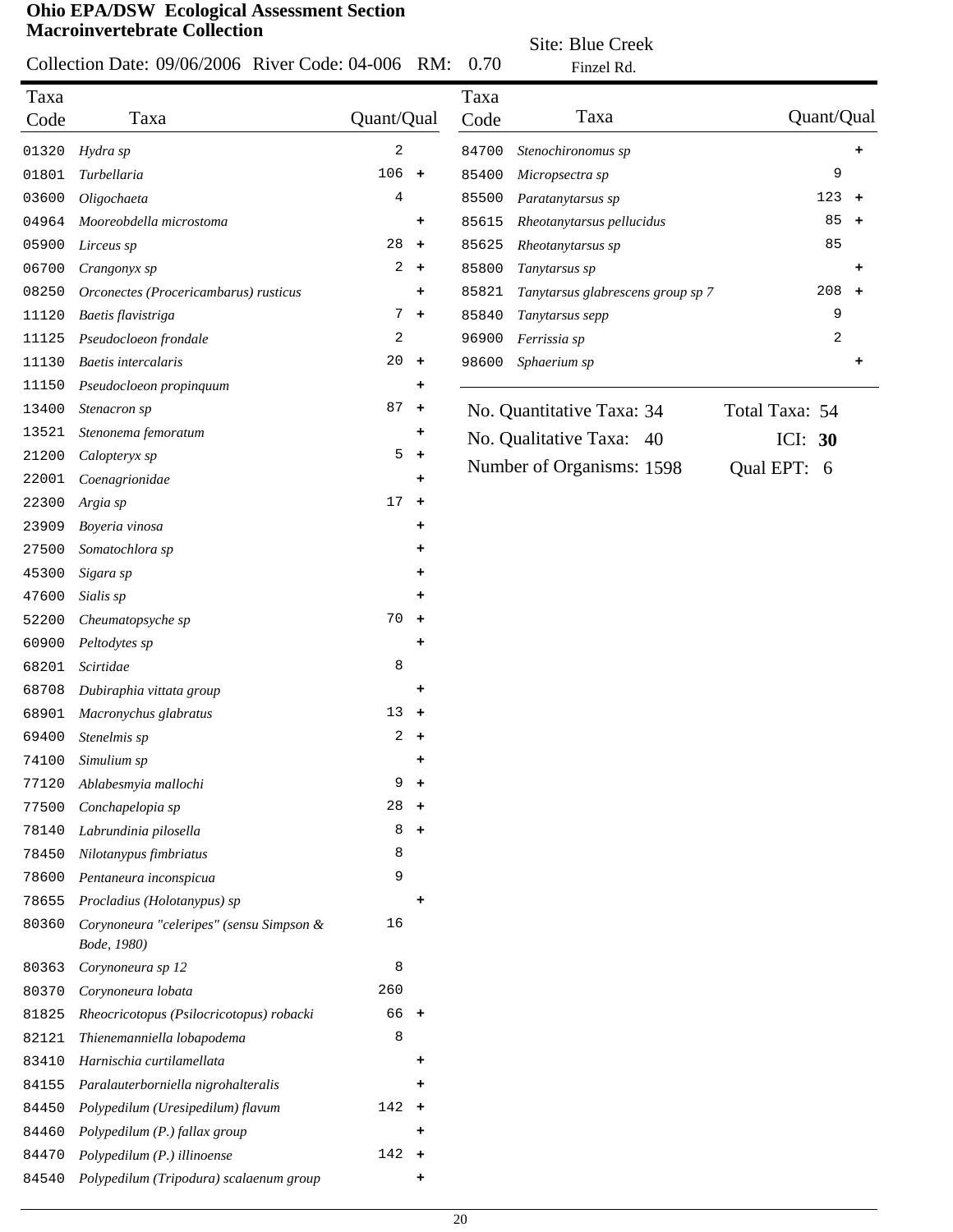|       | Collection Date: 08/10/2006 River Code: 04-008 RM: |                | 1.60 | Site: Harris Ditch<br>St. Rt. 295 |            |
|-------|----------------------------------------------------|----------------|------|-----------------------------------|------------|
| Taxa  |                                                    |                | Taxa |                                   |            |
| Code  | Taxa                                               | Quant/Qual     | Code | Taxa                              | Quant/Qual |
| 01801 | Turbellaria                                        | +              |      |                                   |            |
| 04664 | Helobdella stagnalis                               | +              |      |                                   |            |
| 04685 | Placobdella ornata                                 | ٠              |      |                                   |            |
| 04935 | Erpobdella punctata punctata                       | ٠              |      |                                   |            |
| 05900 | Lirceus sp                                         | +              |      |                                   |            |
| 06201 | Hyalella azteca                                    | ٠              |      |                                   |            |
| 11150 | Pseudocloeon propinquum                            | ٠              |      |                                   |            |
| 13400 | Stenacron sp                                       | ٠              |      |                                   |            |
| 13521 | Stenonema femoratum                                | +              |      |                                   |            |
| 17200 | Caenis sp                                          | +              |      |                                   |            |
| 22001 | Coenagrionidae                                     | ٠              |      |                                   |            |
| 42700 | Belostoma sp                                       | +              |      |                                   |            |
| 45300 | Sigara sp                                          | +              |      |                                   |            |
| 52200 | Cheumatopsyche sp                                  | +              |      |                                   |            |
| 53800 | Hydroptila sp                                      | +              |      |                                   |            |
| 55300 | Ptilostomis sp                                     | +              |      |                                   |            |
| 59400 | Nectopsyche sp                                     | ٠              |      |                                   |            |
| 59570 | Oecetis nocturna                                   |                |      |                                   |            |
| 60900 | Peltodytes sp                                      | ٠              |      |                                   |            |
| 63300 | Hydroporus sp                                      | ٠              |      |                                   |            |
| 63900 | Laccophilus sp                                     | ٠              |      |                                   |            |
| 67800 | Tropisternus sp                                    |                |      |                                   |            |
| 68130 | Helichus sp                                        | ٠              |      |                                   |            |
| 68707 | Dubiraphia quadrinotata                            | +              |      |                                   |            |
| 68708 | Dubiraphia vittata group                           | ٠              |      |                                   |            |
| 69400 | Stenelmis sp                                       | ٠              |      |                                   |            |
| 77355 | Clinotanypus pinguis                               | ÷              |      |                                   |            |
| 77500 | Conchapelopia sp                                   |                |      |                                   |            |
| 80420 | Cricotopus (C.) bicinctus                          | ٠              |      |                                   |            |
| 82820 | Cryptochironomus sp                                | ٠              |      |                                   |            |
| 83840 | Microtendipes pedellus group                       | ٠              |      |                                   |            |
| 84210 | Paratendipes albimanus or P. duplicatus            |                |      |                                   |            |
| 84470 | Polypedilum (P.) illinoense                        |                |      |                                   |            |
| 84700 | Stenochironomus sp                                 | ٠              |      |                                   |            |
| 92613 | Cipangopaludina chinensis malleata                 | ٠              |      |                                   |            |
| 94800 | Stagnicola sp                                      | ٠              |      |                                   |            |
| 95100 | Physella sp                                        | ٠              |      |                                   |            |
| 96264 | Planorbella (Pierosoma) pilsbryi                   | +              |      |                                   |            |
| 98200 | Pisidium sp                                        | ٠              |      |                                   |            |
| 98600 | Sphaerium sp                                       | +              |      |                                   |            |
|       | No. Quantitative Taxa: 0                           | Total Taxa: 40 |      |                                   |            |

No. Qualitative Taxa: 40 ICI: Number of Organisms: 0 Qual EPT: 9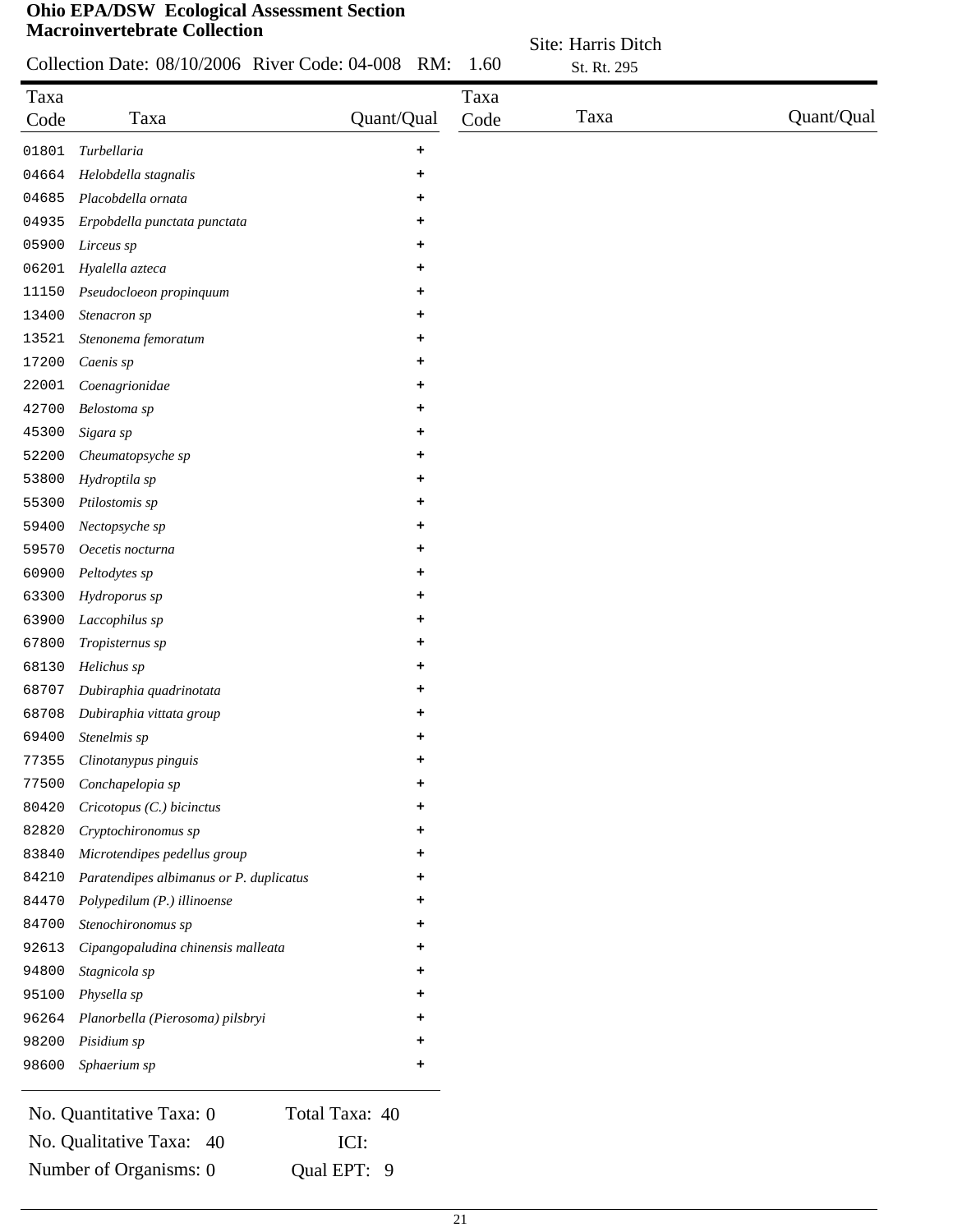Collection Date: 08/09/2006 River Code: 04-010 RM: 10.40

Site: Ai Creek Co. Rd. L, in town of Ai

| Code<br>01801<br>03600<br>04935<br>05800<br>05900<br>11120<br>11150<br>11200<br>13400<br>17200<br>21200<br>22001<br>23700<br>45300<br>52200 | Taxa<br>Turbellaria<br>Oligochaeta<br>Erpobdella punctata punctata<br>Caecidotea sp<br>Lirceus sp<br>Baetis flavistriga<br>Pseudocloeon propinquum<br>Callibaetis sp<br>Stenacron sp<br>Caenis sp<br>Calopteryx sp<br>Coenagrionidae<br>Anax sp | Quant/Qual<br>٠<br>٠<br>٠<br>٠<br>+<br>٠<br>+<br>٠<br>+<br>٠<br>+<br>٠ | Code | Taxa | Quant/Qual |
|---------------------------------------------------------------------------------------------------------------------------------------------|-------------------------------------------------------------------------------------------------------------------------------------------------------------------------------------------------------------------------------------------------|------------------------------------------------------------------------|------|------|------------|
|                                                                                                                                             |                                                                                                                                                                                                                                                 |                                                                        |      |      |            |
|                                                                                                                                             |                                                                                                                                                                                                                                                 |                                                                        |      |      |            |
|                                                                                                                                             |                                                                                                                                                                                                                                                 |                                                                        |      |      |            |
|                                                                                                                                             |                                                                                                                                                                                                                                                 |                                                                        |      |      |            |
|                                                                                                                                             |                                                                                                                                                                                                                                                 |                                                                        |      |      |            |
|                                                                                                                                             |                                                                                                                                                                                                                                                 |                                                                        |      |      |            |
|                                                                                                                                             |                                                                                                                                                                                                                                                 |                                                                        |      |      |            |
|                                                                                                                                             |                                                                                                                                                                                                                                                 |                                                                        |      |      |            |
|                                                                                                                                             |                                                                                                                                                                                                                                                 |                                                                        |      |      |            |
|                                                                                                                                             |                                                                                                                                                                                                                                                 |                                                                        |      |      |            |
|                                                                                                                                             |                                                                                                                                                                                                                                                 |                                                                        |      |      |            |
|                                                                                                                                             |                                                                                                                                                                                                                                                 |                                                                        |      |      |            |
|                                                                                                                                             |                                                                                                                                                                                                                                                 | ٠                                                                      |      |      |            |
|                                                                                                                                             |                                                                                                                                                                                                                                                 |                                                                        |      |      |            |
|                                                                                                                                             | Sigara sp<br>Cheumatopsyche sp                                                                                                                                                                                                                  | ٠<br>+                                                                 |      |      |            |
| 53501                                                                                                                                       |                                                                                                                                                                                                                                                 |                                                                        |      |      |            |
|                                                                                                                                             | Hydroptilidae                                                                                                                                                                                                                                   | ٠                                                                      |      |      |            |
| 60900                                                                                                                                       | Peltodytes sp                                                                                                                                                                                                                                   | ٠                                                                      |      |      |            |
| 63300                                                                                                                                       | Hydroporus sp                                                                                                                                                                                                                                   | ٠                                                                      |      |      |            |
| 63900                                                                                                                                       | Laccophilus sp                                                                                                                                                                                                                                  | ٠                                                                      |      |      |            |
| 64050                                                                                                                                       | Liodessus sp                                                                                                                                                                                                                                    | ٠                                                                      |      |      |            |
| 65800                                                                                                                                       | Berosus sp                                                                                                                                                                                                                                      | ٠                                                                      |      |      |            |
| 68708                                                                                                                                       | Dubiraphia vittata group                                                                                                                                                                                                                        | ٠                                                                      |      |      |            |
| 69400                                                                                                                                       | Stenelmis sp                                                                                                                                                                                                                                    | ٠                                                                      |      |      |            |
| 74100                                                                                                                                       | Simulium sp                                                                                                                                                                                                                                     | ٠                                                                      |      |      |            |
| 74501                                                                                                                                       | Ceratopogonidae                                                                                                                                                                                                                                 | +                                                                      |      |      |            |
| 77120                                                                                                                                       | Ablabesmyia mallochi                                                                                                                                                                                                                            | ٠                                                                      |      |      |            |
| 77500                                                                                                                                       | Conchapelopia sp                                                                                                                                                                                                                                | ٠                                                                      |      |      |            |
| 78500                                                                                                                                       | Paramerina fragilis                                                                                                                                                                                                                             | ٠                                                                      |      |      |            |
| 80420                                                                                                                                       | Cricotopus (C.) bicinctus                                                                                                                                                                                                                       | +                                                                      |      |      |            |
| 82820                                                                                                                                       | Cryptochironomus sp                                                                                                                                                                                                                             | ٠                                                                      |      |      |            |
| 83840                                                                                                                                       | Microtendipes pedellus group                                                                                                                                                                                                                    |                                                                        |      |      |            |
| 84210                                                                                                                                       | Paratendipes albimanus or P. duplicatus                                                                                                                                                                                                         |                                                                        |      |      |            |
| 84450                                                                                                                                       | Polypedilum (Uresipedilum) flavum                                                                                                                                                                                                               | ٠                                                                      |      |      |            |
| 84470                                                                                                                                       | Polypedilum (P.) illinoense                                                                                                                                                                                                                     | ٠                                                                      |      |      |            |
| 85500                                                                                                                                       | Paratanytarsus sp                                                                                                                                                                                                                               |                                                                        |      |      |            |
| 85625                                                                                                                                       | Rheotanytarsus sp                                                                                                                                                                                                                               |                                                                        |      |      |            |
| 85800                                                                                                                                       | Tanytarsus sp                                                                                                                                                                                                                                   | ٠                                                                      |      |      |            |

| No. Quantitative Taxa: 0 | Total Taxa: 37 |
|--------------------------|----------------|
| No. Qualitative Taxa: 37 | ICI:           |
| Number of Organisms: 0   | Qual EPT: 7    |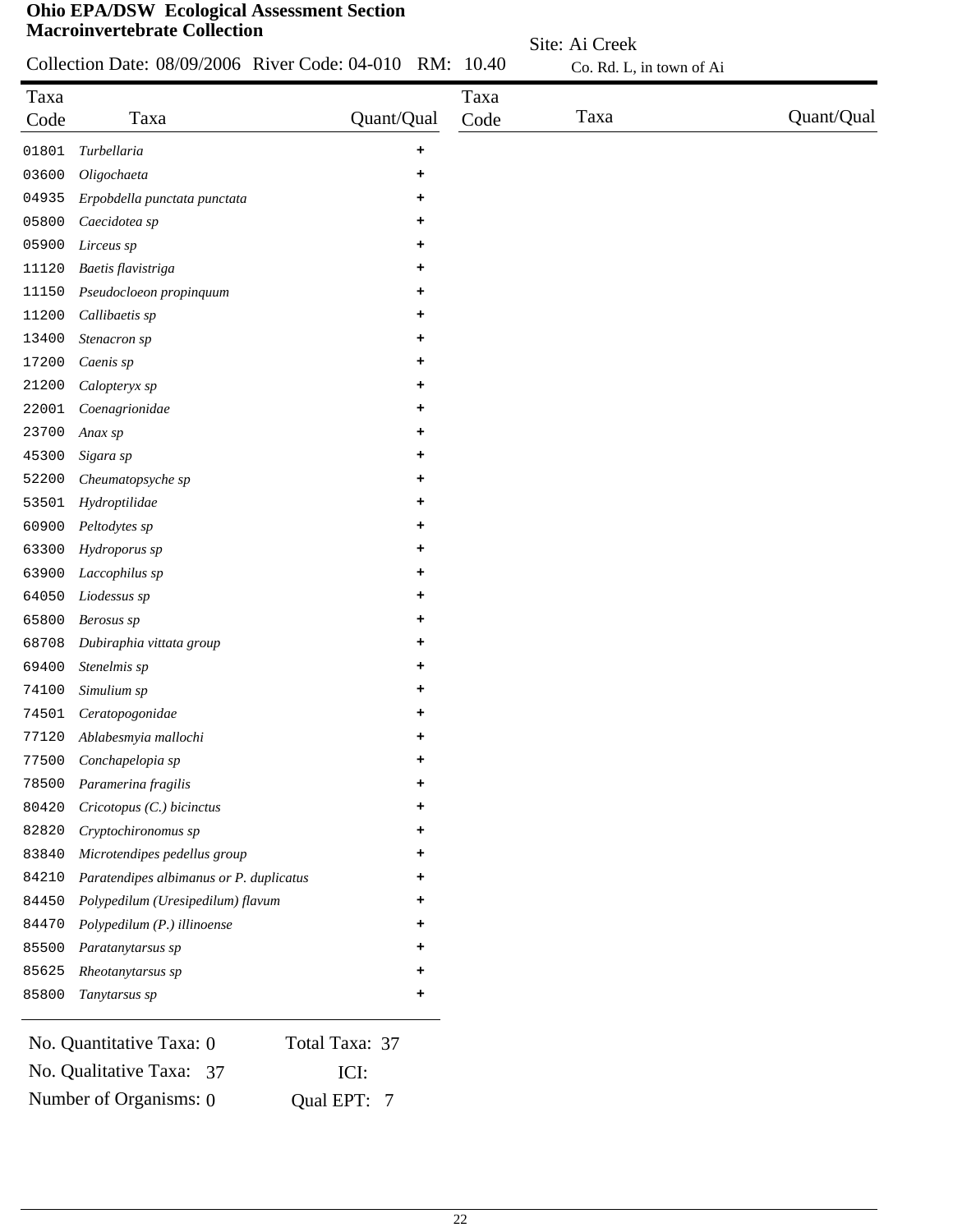|              | Collection Date: 08/09/2006 River Code: 04-010 RM:   |                        | 8.30         | Co. Rd. L, dst. town of Ai |            |
|--------------|------------------------------------------------------|------------------------|--------------|----------------------------|------------|
| Taxa<br>Code | Taxa                                                 | Quant/Qual             | Taxa<br>Code | Taxa                       | Quant/Qual |
| 01801        | Turbellaria                                          | +                      |              |                            |            |
| 03600        | Oligochaeta                                          | ٠                      |              |                            |            |
| 04685        | Placobdella ornata                                   | +                      |              |                            |            |
| 05900        | Lirceus sp                                           | ٠                      |              |                            |            |
| 06700        | Crangonyx sp                                         | +                      |              |                            |            |
| 08250        | Orconectes (Procericambarus) rusticus                | +                      |              |                            |            |
| 11120        | Baetis flavistriga                                   | ٠                      |              |                            |            |
| 13400        | Stenacron sp                                         | ٠                      |              |                            |            |
| 13521        | Stenonema femoratum                                  | ٠                      |              |                            |            |
| 22001        | Coenagrionidae                                       | +                      |              |                            |            |
| 22300        | Argia sp                                             | ٠                      |              |                            |            |
| 23700        | Anax sp                                              | +                      |              |                            |            |
| 27500        | Somatochlora sp                                      | +                      |              |                            |            |
| 45300        | Sigara sp                                            | +                      |              |                            |            |
| 52200        | Cheumatopsyche sp                                    | ٠                      |              |                            |            |
| 60900        | Peltodytes sp                                        | +                      |              |                            |            |
| 63300        | Hydroporus sp                                        | +                      |              |                            |            |
| 68707        | Dubiraphia quadrinotata                              | +                      |              |                            |            |
| 68708        | Dubiraphia vittata group                             | +                      |              |                            |            |
| 69400        | Stenelmis sp                                         | +                      |              |                            |            |
| 72700        | Anopheles sp                                         | +                      |              |                            |            |
| 74100        | Simulium sp                                          | +                      |              |                            |            |
| 74501        | Ceratopogonidae                                      | +                      |              |                            |            |
| 77120        | Ablabesmyia mallochi                                 | ٠                      |              |                            |            |
| 77500        | Conchapelopia sp                                     | ٠                      |              |                            |            |
| 82820        | Cryptochironomus sp                                  | +                      |              |                            |            |
| 83840        | Microtendipes pedellus group                         | ٠                      |              |                            |            |
| 84450        | Polypedilum (Uresipedilum) flavum                    | +                      |              |                            |            |
| 84700        | Stenochironomus sp                                   | ٠                      |              |                            |            |
| 84750        | Stictochironomus sp                                  | ٠                      |              |                            |            |
| 95100        | Physella sp                                          | ٠                      |              |                            |            |
| 96900        | Ferrissia sp                                         | ٠                      |              |                            |            |
| 98600        | Sphaerium sp                                         | ٠                      |              |                            |            |
|              | No. Quantitative Taxa: 0<br>No. Qualitative Taxa: 33 | Total Taxa: 33<br>ICI: |              |                            |            |

Site: Ai Creek

Number of Organisms: 0 Qual EPT: 4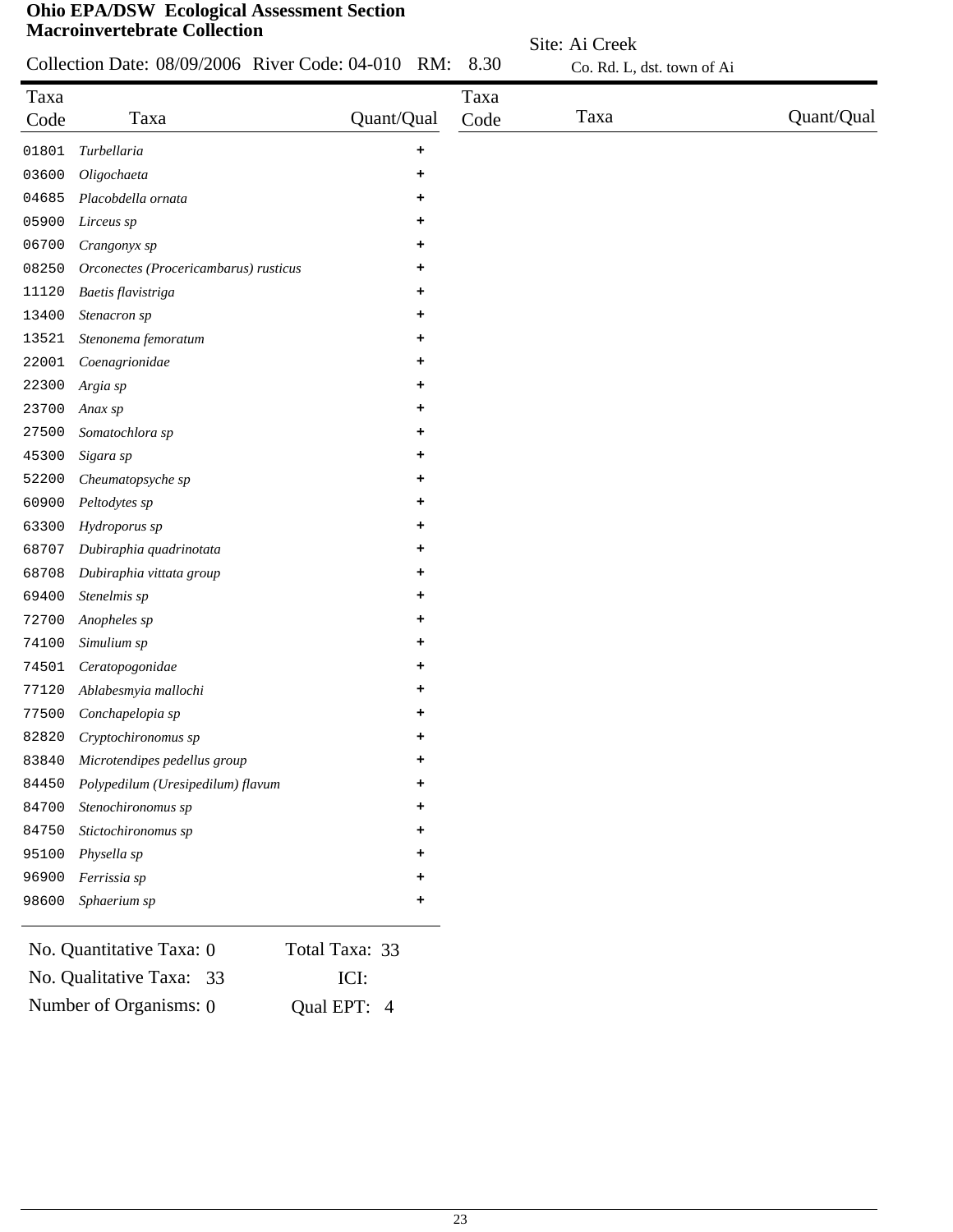| Taxa<br>Taxa<br>Taxa<br>Quant/Qual<br>Taxa<br>Code<br>Code<br>01801<br>Turbellaria<br>$\ddot{}$<br>03600<br>Oligochaeta<br>٠<br>Placobdella ornata<br>04685<br>٠<br>Erpobdella punctata punctata<br>04935<br>+<br>Orconectes (Procericambarus) rusticus<br>08250<br>+<br>11120<br>Baetis flavistriga<br>٠<br>Baetis intercalaris<br>11130<br>٠ | Quant/Qual |
|------------------------------------------------------------------------------------------------------------------------------------------------------------------------------------------------------------------------------------------------------------------------------------------------------------------------------------------------|------------|
|                                                                                                                                                                                                                                                                                                                                                |            |
|                                                                                                                                                                                                                                                                                                                                                |            |
|                                                                                                                                                                                                                                                                                                                                                |            |
|                                                                                                                                                                                                                                                                                                                                                |            |
|                                                                                                                                                                                                                                                                                                                                                |            |
|                                                                                                                                                                                                                                                                                                                                                |            |
|                                                                                                                                                                                                                                                                                                                                                |            |
|                                                                                                                                                                                                                                                                                                                                                |            |
| 13400<br>Stenacron sp<br>٠                                                                                                                                                                                                                                                                                                                     |            |
| 21200<br>Calopteryx sp<br>٠                                                                                                                                                                                                                                                                                                                    |            |
| 22001<br>Coenagrionidae<br>٠                                                                                                                                                                                                                                                                                                                   |            |
| 23700<br>Anax sp<br>٠                                                                                                                                                                                                                                                                                                                          |            |
| Boyeria vinosa<br>23909<br>+                                                                                                                                                                                                                                                                                                                   |            |
| Sigara sp<br>45300<br>+                                                                                                                                                                                                                                                                                                                        |            |
| 45400<br>Trichocorixa sp<br>٠                                                                                                                                                                                                                                                                                                                  |            |
| 52200<br>Cheumatopsyche sp<br>٠                                                                                                                                                                                                                                                                                                                |            |
| 60900<br>Peltodytes sp<br>٠                                                                                                                                                                                                                                                                                                                    |            |
| Simulium sp<br>74100<br>٠                                                                                                                                                                                                                                                                                                                      |            |
| Conchapelopia sp<br>77500                                                                                                                                                                                                                                                                                                                      |            |
| Natarsia species A (sensu Roback, 1978)<br>78401<br>٠                                                                                                                                                                                                                                                                                          |            |
| 78655<br>Procladius (Holotanypus) sp<br>٠                                                                                                                                                                                                                                                                                                      |            |
| Cricotopus (C.) bicinctus<br>80420<br>٠                                                                                                                                                                                                                                                                                                        |            |
| 81825<br>Rheocricotopus (Psilocricotopus) robacki                                                                                                                                                                                                                                                                                              |            |
| Chironomus (C.) decorus group<br>82730<br>٠                                                                                                                                                                                                                                                                                                    |            |
| Cryptochironomus sp<br>82820<br>+                                                                                                                                                                                                                                                                                                              |            |
| Glyptotendipes (G.) sp<br>83300<br>٠                                                                                                                                                                                                                                                                                                           |            |
| 84450<br>Polypedilum (Uresipedilum) flavum                                                                                                                                                                                                                                                                                                     |            |
| 84470<br>Polypedilum (P.) illinoense                                                                                                                                                                                                                                                                                                           |            |
| 84700<br>Stenochironomus sp                                                                                                                                                                                                                                                                                                                    |            |
| Paratanytarsus sp<br>85500                                                                                                                                                                                                                                                                                                                     |            |
| 85625<br>Rheotanytarsus sp                                                                                                                                                                                                                                                                                                                     |            |
| Tanytarsus glabrescens group sp 7<br>85821                                                                                                                                                                                                                                                                                                     |            |
| Pyganodon grandis<br>99100                                                                                                                                                                                                                                                                                                                     |            |

| No. Quantitative Taxa: 0 | Total Taxa: 32 |
|--------------------------|----------------|
| No. Qualitative Taxa: 32 | ICI:           |
| Number of Organisms: 0   | Qual EPT: 4    |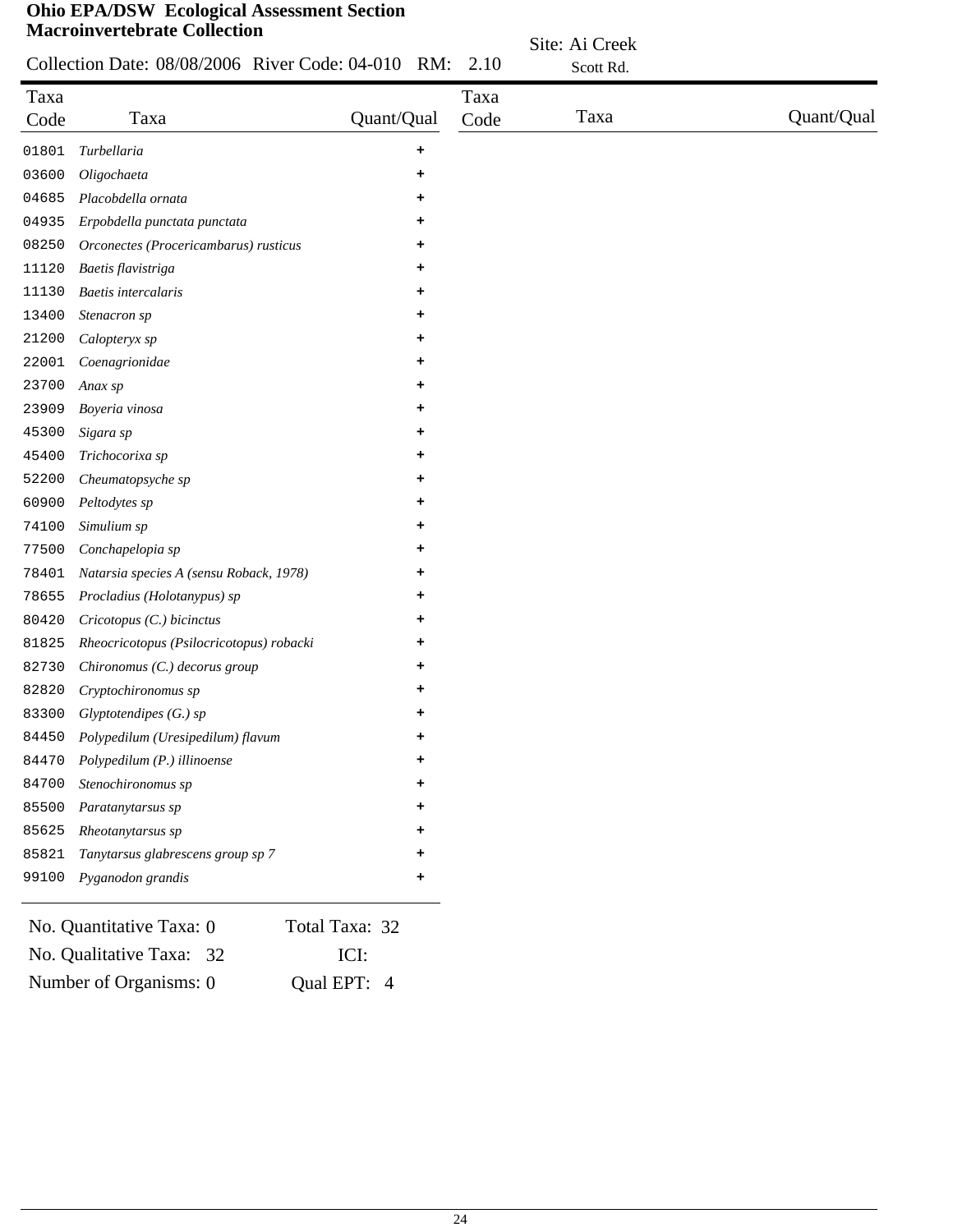#### Collection Date: 09/05/2006 River Code: 04-010  $C_{\text{ed}} \approx 0.1010 \text{ P} \cdot \text{R} \cdot 1.60$

Site: Ai Creek

|       | Collection Date: 09/05/2006 River Code: 04-010                |                 | KM:       | 1.60  | St. Rt. 2                         |                |            |           |
|-------|---------------------------------------------------------------|-----------------|-----------|-------|-----------------------------------|----------------|------------|-----------|
| Taxa  |                                                               |                 |           | Taxa  | Taxa                              |                | Quant/Qual |           |
| Code  | Taxa                                                          | Quant/Qual      |           | Code  |                                   |                |            |           |
| 01320 | Hydra sp                                                      | 192             |           | 85821 | Tanytarsus glabrescens group sp 7 |                | $740 +$    |           |
| 01801 | Turbellaria                                                   | 466             | $+$       | 85840 | Tanytarsus sepp                   |                | 37         | $\ddot{}$ |
| 03000 | Ectoprocta                                                    |                 | ٠         | 96120 | Menetus (Micromenetus) dilatatus  |                |            | ٠         |
| 03600 | Oligochaeta                                                   | 329             |           | 98600 | Sphaerium sp                      |                | 2          | $\ddot{}$ |
| 05900 | Lirceus sp                                                    |                 | ٠         | 99100 | Pyganodon grandis                 |                |            | +         |
| 11130 | <b>Baetis</b> intercalaris                                    | $\mathbf{1}$    | $\ddot{}$ |       |                                   |                |            |           |
| 11200 | Callibaetis sp                                                |                 | +         |       | No. Quantitative Taxa: 28         | Total Taxa: 48 |            |           |
| 13521 | Stenonema femoratum                                           |                 | ٠         |       | No. Qualitative Taxa: 35          | ICI: 28        |            |           |
| 21200 | Calopteryx sp                                                 |                 | +         |       |                                   |                |            |           |
| 22001 | Coenagrionidae                                                |                 | ٠         |       | Number of Organisms: 5632         | Qual EPT: 4    |            |           |
| 22300 | Argia sp                                                      | $5\phantom{.0}$ | $\pm$     |       |                                   |                |            |           |
| 45400 | Trichocorixa sp                                               |                 |           |       |                                   |                |            |           |
| 52200 | Cheumatopsyche sp                                             | 297             | $\pm$     |       |                                   |                |            |           |
| 60900 | Peltodytes sp                                                 |                 | ٠         |       |                                   |                |            |           |
| 63300 | Hydroporus sp                                                 |                 | ٠         |       |                                   |                |            |           |
| 68708 | Dubiraphia vittata group                                      |                 |           |       |                                   |                |            |           |
| 69400 | Stenelmis sp                                                  | 32              |           |       |                                   |                |            |           |
| 72700 | Anopheles sp                                                  |                 | +         |       |                                   |                |            |           |
| 74100 | Simulium sp                                                   |                 | ٠         |       |                                   |                |            |           |
| 74501 | Ceratopogonidae                                               |                 | ٠         |       |                                   |                |            |           |
| 77500 | Conchapelopia sp                                              | 37              | $+$       |       |                                   |                |            |           |
| 77750 | Hayesomyia senata or Thienemannimyia<br>norena                | 259             |           |       |                                   |                |            |           |
| 78655 | Procladius (Holotanypus) sp                                   |                 | +         |       |                                   |                |            |           |
| 80370 | Corynoneura lobata                                            | 16              |           |       |                                   |                |            |           |
| 81231 | Nanocladius $(N.)$ crassicornus or $N. (N.)$<br>"rectinervis" | 37              |           |       |                                   |                |            |           |
| 81240 | Nanocladius (N.) distinctus                                   | 74              |           |       |                                   |                |            |           |
| 82141 | Thienemanniella xena                                          |                 | ٠         |       |                                   |                |            |           |
| 82820 | Cryptochironomus sp                                           | 37              |           |       |                                   |                |            |           |
| 83040 | Dicrotendipes neomodestus                                     | 296             |           |       |                                   |                |            |           |
| 83051 | Dicrotendipes simpsoni                                        | 111             |           |       |                                   |                |            |           |
| 83300 | $Glyptotendipes(G.)$ sp                                       | $518 +$         |           |       |                                   |                |            |           |
| 84020 | Parachironomus carinatus                                      | 37              |           |       |                                   |                |            |           |
| 84116 | Paracladopelma nereis                                         |                 | ٠         |       |                                   |                |            |           |
| 84210 | Paratendipes albimanus or P. duplicatus                       | 37              | $+$       |       |                                   |                |            |           |
| 84315 | Phaenopsectra flavipes                                        |                 | ٠         |       |                                   |                |            |           |
| 84450 | Polypedilum (Uresipedilum) flavum                             | $370 +$         |           |       |                                   |                |            |           |
| 84470 | Polypedilum (P.) illinoense                                   | $111 +$         |           |       |                                   |                |            |           |
| 84540 | Polypedilum (Tripodura) scalaenum group                       | $148 +$         |           |       |                                   |                |            |           |
| 84800 | Tribelos jucundum                                             | 148             |           |       |                                   |                |            |           |
| 85500 | Paratanytarsus sp                                             | $1184 +$        |           |       |                                   |                |            |           |
| 85615 | Rheotanytarsus pellucidus                                     |                 | ٠         |       |                                   |                |            |           |
| 85625 | Rheotanytarsus sp                                             | 37              |           |       |                                   |                |            |           |
| 85800 | Tanytarsus sp                                                 | $74 +$          |           |       |                                   |                |            |           |
|       |                                                               |                 |           |       |                                   |                |            |           |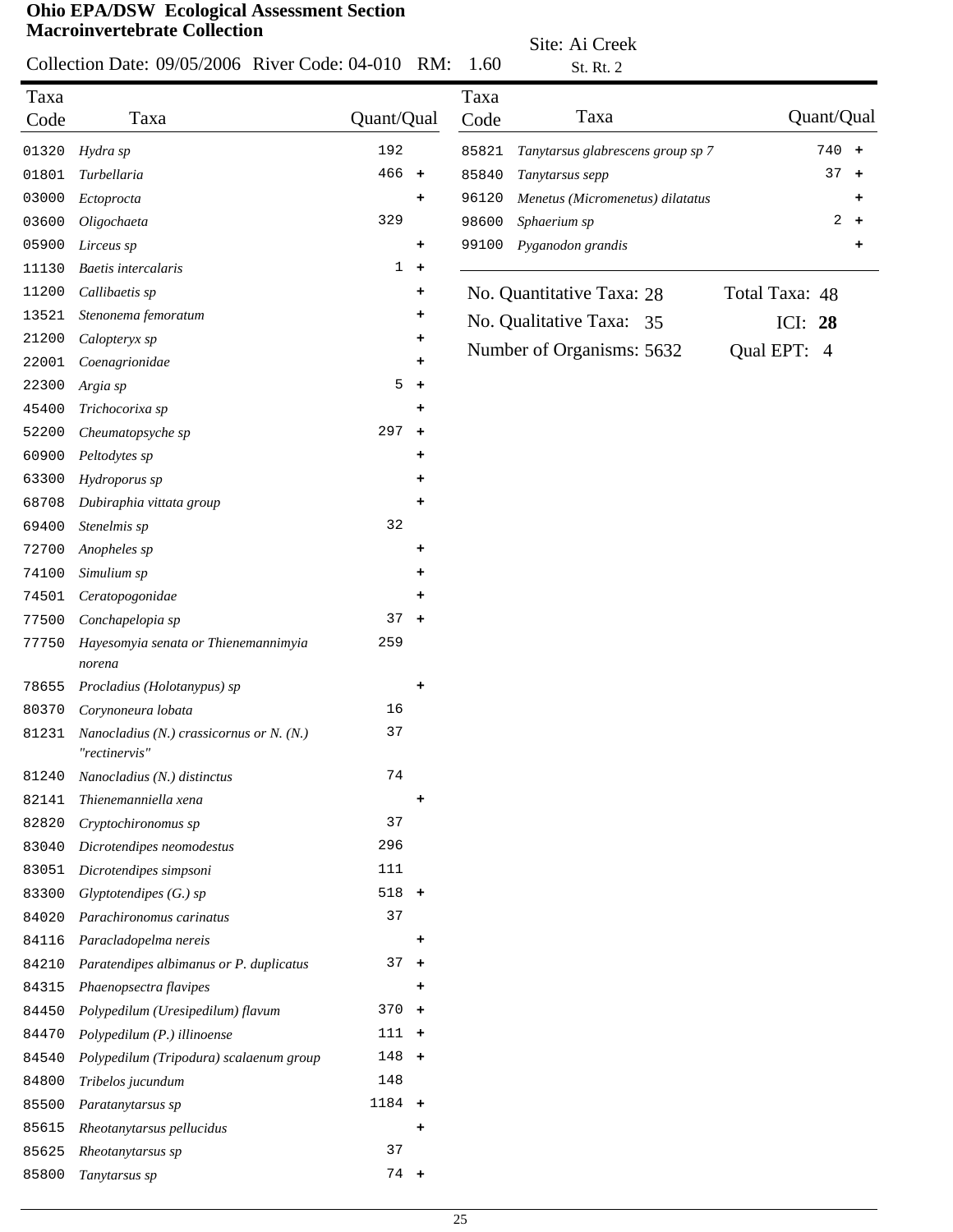|              | $\sigma$ of $A/D\sigma$ $\sigma$ -decording Assessment bection<br><b>Macroinvertebrate Collection</b> |            |              |                                      |            |
|--------------|-------------------------------------------------------------------------------------------------------|------------|--------------|--------------------------------------|------------|
|              | Collection Date: 08/08/2006 River Code: 04-081                                                        | RM:        | 0.60         | Site: Blystone Ditch<br>Monclova Rd. |            |
| Taxa<br>Code | Taxa                                                                                                  | Quant/Qual | Taxa<br>Code | Taxa                                 | Quant/Qual |
| 01801        | Turbellaria                                                                                           | ÷          |              |                                      |            |
| 03600        | Oligochaeta                                                                                           |            |              |                                      |            |
| 05900        | Lirceus sp                                                                                            |            |              |                                      |            |
| 06700        | Crangonyx sp                                                                                          |            |              |                                      |            |
| 08250        | Orconectes (Procericambarus) rusticus                                                                 | ÷          |              |                                      |            |
| 13400        | Stenacron sp                                                                                          | ٠          |              |                                      |            |
| 17200        | Caenis sp                                                                                             |            |              |                                      |            |
| 21200        | Calopteryx sp                                                                                         | ٠          |              |                                      |            |
| 22001        | Coenagrionidae                                                                                        | ٠          |              |                                      |            |
| 23700        | Anax sp                                                                                               | ٠          |              |                                      |            |
| 27500        | Somatochlora sp                                                                                       |            |              |                                      |            |
| 52200        | Cheumatopsyche sp                                                                                     |            |              |                                      |            |
| 52530        | Hydropsyche depravata group                                                                           |            |              |                                      |            |
| 59310        | Mystacides sepulchralis                                                                               | ٠          |              |                                      |            |
| 60900        | Peltodytes sp                                                                                         | +          |              |                                      |            |
| 63300        | Hydroporus sp                                                                                         |            |              |                                      |            |
| 68707        | Dubiraphia quadrinotata                                                                               |            |              |                                      |            |
| 77500        | Conchapelopia sp                                                                                      | +          |              |                                      |            |
| 77750        | Hayesomyia senata or Thienemannimyia<br>norena                                                        | $\ddot{}$  |              |                                      |            |
| 78401        | Natarsia species A (sensu Roback, 1978)                                                               | $\ddot{}$  |              |                                      |            |
| 82141        | Thienemanniella xena                                                                                  | +          |              |                                      |            |
| 82820        | Cryptochironomus sp                                                                                   |            |              |                                      |            |
| 83051        | Dicrotendipes simpsoni                                                                                |            |              |                                      |            |
| 83840        | Microtendipes pedellus group                                                                          |            |              |                                      |            |
| 84450        | Polypedilum (Uresipedilum) flavum                                                                     |            |              |                                      |            |
| 84470        | Polypedilum (P.) illinoense                                                                           | ٠          |              |                                      |            |
| 84700        | Stenochironomus sp                                                                                    |            |              |                                      |            |
| 84750        | Stictochironomus sp                                                                                   | ÷          |              |                                      |            |

| 85625 Rheotanytarsus sp                                                  |                |  |
|--------------------------------------------------------------------------|----------------|--|
| 98200 Pisidium sp                                                        |                |  |
| No. Quantitative Taxa: 0                                                 | Total Taxa: 31 |  |
| $\mathbf{M}$ . $\mathbf{Q}$ , $\mathbf{L}$ , $\mathbf{L}$ , $\mathbf{Q}$ | ▾⌒▾            |  |

*Paratanytarsus sp* **+**

| No. Qualitative Taxa: 31 | ICI:        |  |
|--------------------------|-------------|--|
| Number of Organisms: 0   | Qual EPT: 5 |  |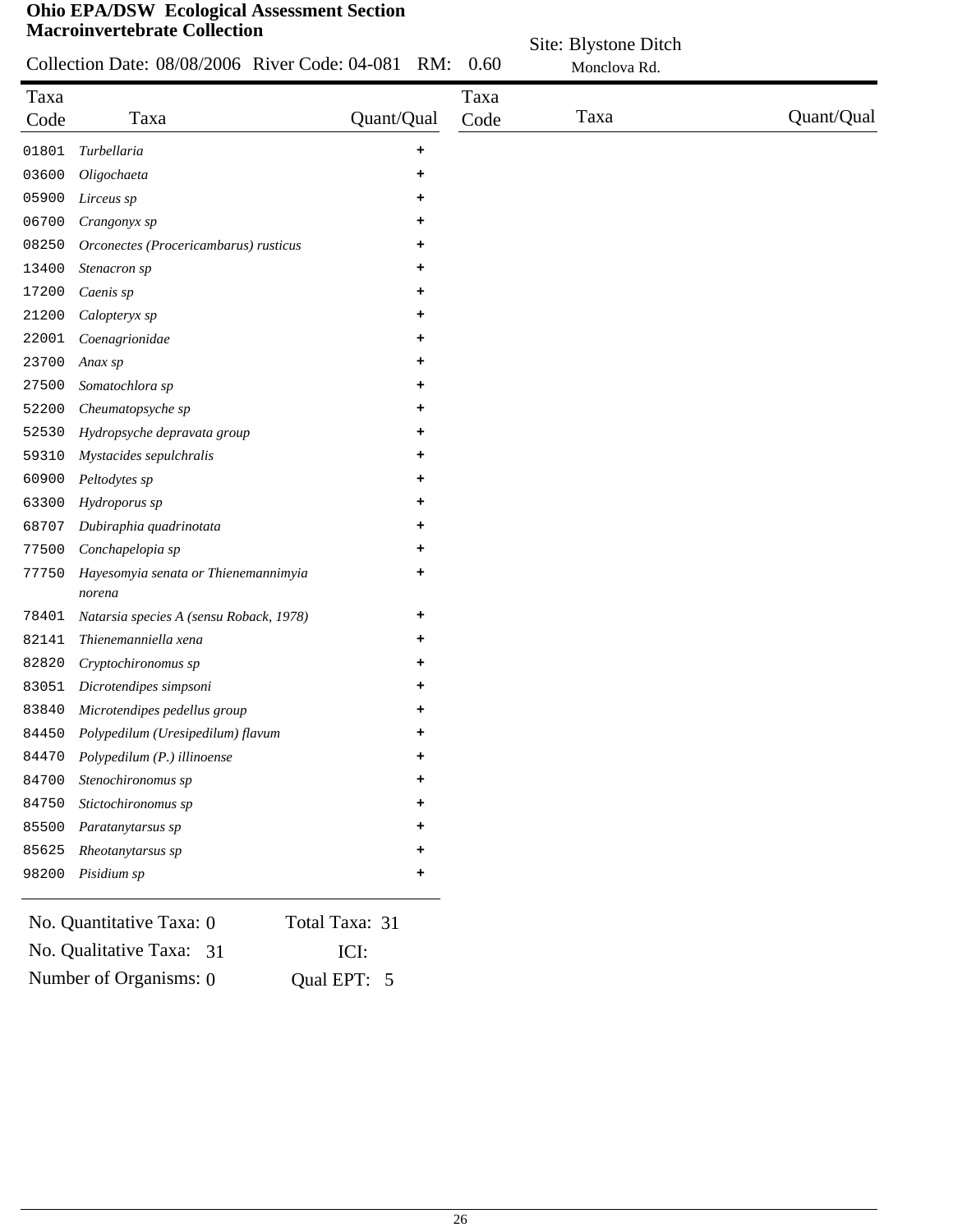|              | <b>Macroinvertebrate Collection</b>                |            |              | <b>Site: Fewless Creek</b> |            |
|--------------|----------------------------------------------------|------------|--------------|----------------------------|------------|
|              | Collection Date: 08/09/2006 River Code: 04-097 RM: |            | 1.80         | Fulto Co. Rd. 4            |            |
| Taxa<br>Code | Taxa                                               | Quant/Qual | Taxa<br>Code | Taxa                       | Quant/Qual |
| 03360        | Plumatella sp                                      | ٠          |              |                            |            |
| 04685        | Placobdella ornata                                 | ٠          |              |                            |            |
| 04935        | Erpobdella punctata punctata                       | ٠          |              |                            |            |
| 05900        | Lirceus sp                                         | ٠          |              |                            |            |
| 08220        | Orconectes (Gremicambarus) immunis                 | ٠          |              |                            |            |
| 22001        | Coenagrionidae                                     | ٠          |              |                            |            |
| 23700        | Anax sp                                            |            |              |                            |            |
| 44501        | Corixidae                                          |            |              |                            |            |
| 52200        | Cheumatopsyche sp                                  | ٠          |              |                            |            |
| 63300        | Hydroporus sp                                      | ٠          |              |                            |            |
| 69400        | Stenelmis sp                                       |            |              |                            |            |
| 74100        | Simulium sp                                        | ٠          |              |                            |            |
| 77120        | Ablabesmyia mallochi                               | ٠          |              |                            |            |
| 77500        | Conchapelopia sp                                   |            |              |                            |            |
| 78140        | Labrundinia pilosella                              |            |              |                            |            |
| 84210        | Paratendipes albimanus or P. duplicatus            | ٠          |              |                            |            |
| 84450        | Polypedilum (Uresipedilum) flavum                  | ٠          |              |                            |            |
| 84470        | Polypedilum (P.) illinoense                        |            |              |                            |            |
| 84700        | Stenochironomus sp                                 | ٠          |              |                            |            |
| 85500        | Paratanytarsus sp                                  | ٠          |              |                            |            |
| 85821        | Tanytarsus glabrescens group sp 7                  |            |              |                            |            |
| 85840        | Tanytarsus sepp                                    |            |              |                            |            |
| 98600        | Sphaerium sp                                       | ٠          |              |                            |            |
|              | $\sim$<br>$\mathbf{r}$<br>$\cdot$ 1 m              |            |              |                            |            |

| No. Quantitative Taxa: 0 | Total Taxa: 23 |
|--------------------------|----------------|
| No. Qualitative Taxa: 23 | ICI:           |
| Number of Organisms: 0   | Qual EPT: 1    |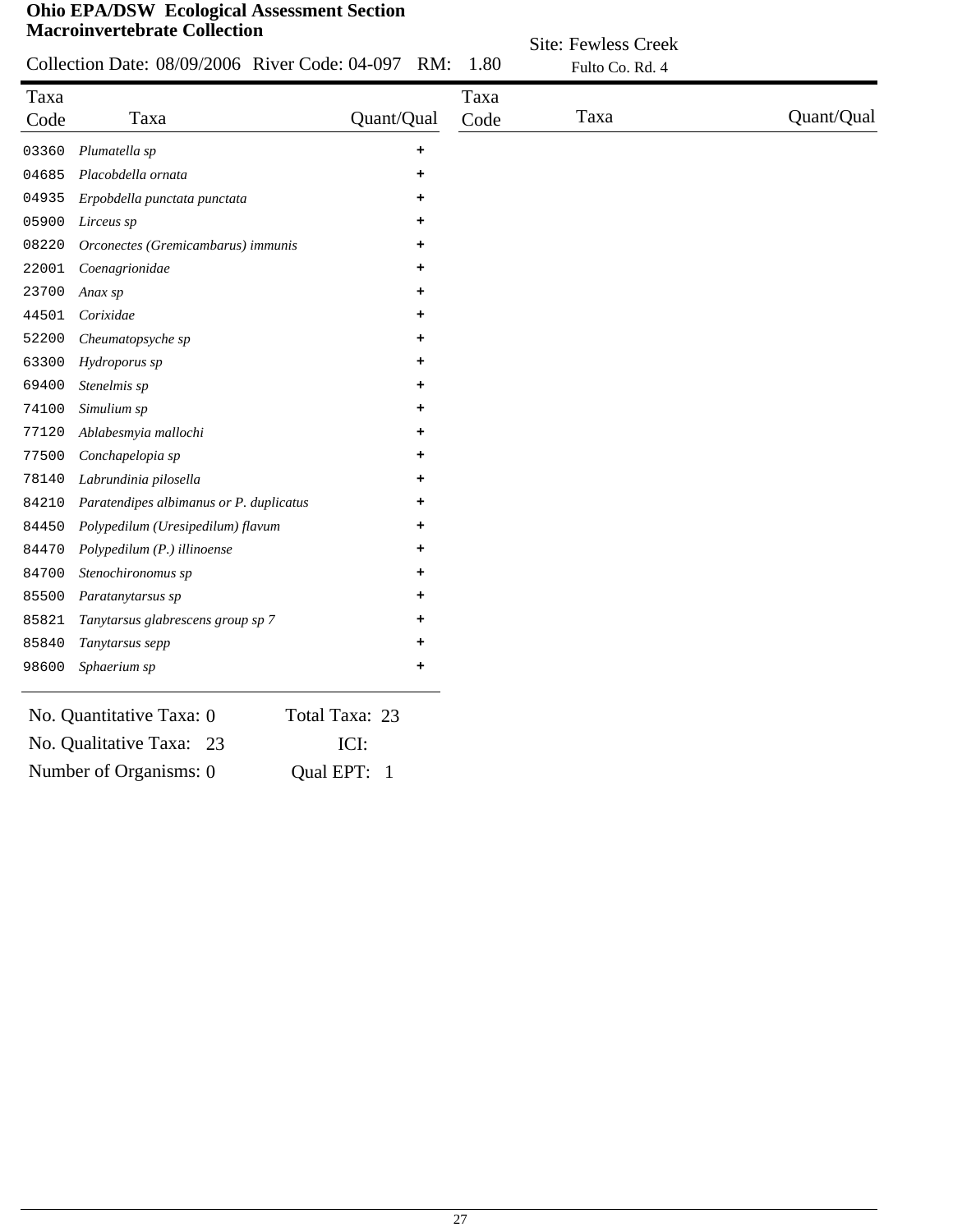Site: Heilman Ditch

|  | Collection Date: 08/08/2006 River Code: 04-098 RM: 3.00 |  |
|--|---------------------------------------------------------|--|

| Taxa  |                                          |               |            | Taxa |      |            |
|-------|------------------------------------------|---------------|------------|------|------|------------|
| Code  | Taxa                                     |               | Quant/Qual | Code | Taxa | Quant/Qual |
| 03600 | Oligochaeta                              |               | $\ddot{}$  |      |      |            |
| 04685 | Placobdella ornata                       |               | ٠          |      |      |            |
| 72900 | Culex sp                                 |               | $\ddot{}$  |      |      |            |
| 80430 | $Cricotopus$ (C.) tremulus group         |               | ٠          |      |      |            |
| 80510 | Cricotopus (Isocladius) sylvestris group |               | ٠          |      |      |            |
| 82770 | Chironomus $(C.)$ riparius group         |               | ٠          |      |      |            |
| 84470 | Polypedilum (P.) illinoense              |               | ٠          |      |      |            |
| 95100 | Physella sp                              |               | ٠          |      |      |            |
|       | No. Quantitative Taxa: 0                 | Total Taxa: 8 |            |      |      |            |
|       | No. Qualitative Taxa: 8                  | ICI:          |            |      |      |            |
|       | Number of Organisms: 0                   | Qual EPT: 0   |            |      |      |            |
|       |                                          |               |            |      |      |            |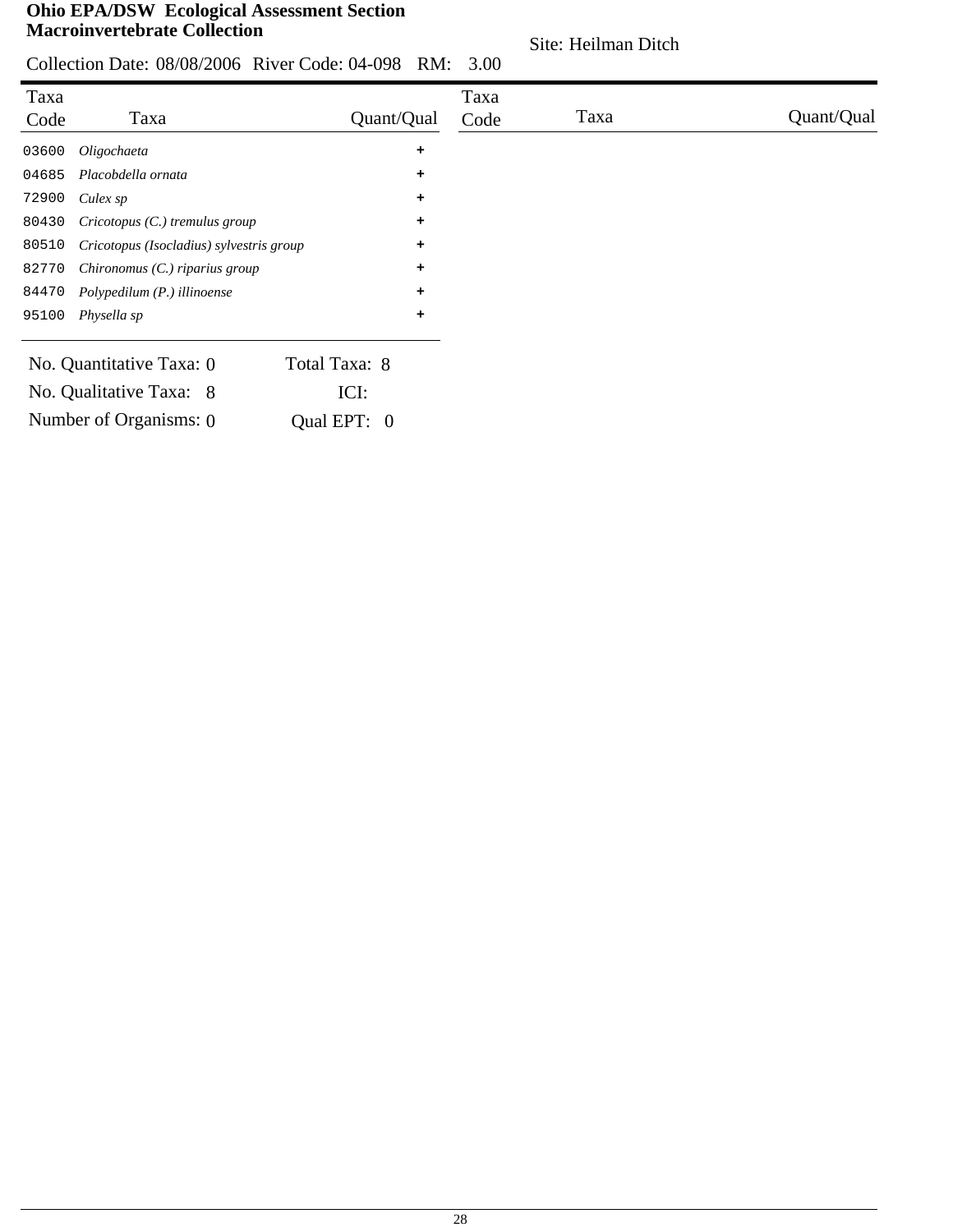|                             | <b>Drainage</b>                    |                      |                       | Number of         |                         |                 | Percent:         |                  |                  |                              |            |                      |            |
|-----------------------------|------------------------------------|----------------------|-----------------------|-------------------|-------------------------|-----------------|------------------|------------------|------------------|------------------------------|------------|----------------------|------------|
| <b>River</b><br><b>Mile</b> | Area<br>(sq mi)                    | <b>Total</b><br>Taxa | <b>Mayfly</b><br>Taxa | Caddisfly<br>Taxa | <b>Dipteran</b><br>Taxa | <b>Mayflies</b> | Caddis-<br>flies | Tany-<br>tarsini | Other<br>Dipt/NI | <b>Tolerant</b><br>Organisms | <b>EPT</b> | Qual. Eco-<br>region | <b>ICI</b> |
|                             | <b>Swan Creek (04-003)</b>         |                      |                       |                   |                         |                 |                  |                  |                  |                              |            |                      |            |
| Year: 2006                  |                                    |                      |                       |                   |                         |                 |                  |                  |                  |                              |            |                      |            |
| 32.90                       | 25.7                               | 41(6)                | 3(2)                  | 1(2)              | 24(6)                   | 4.6(2)          | 2.3(2)           | 47.2(6)          | 45.1(4)          | 8.4(4)                       | 4(2)       | 1                    | 36         |
| 31.00                       | 28.2                               | 29(4)                | 1(0)                  | 1(2)              | 16(4)                   | 0.4(2)          | 1.6(2)           | 67.6(6)          | 27.9(6)          | 6.7(6)                       | 3(0)       | 1                    | 32         |
| 24.60                       | 89.0                               | 35(4)                | 1(0)                  | 1(2)              | 21(6)                   | 6.4(2)          | 1.7(2)           | 20.9(4)          | 67.5(0)          | 26.3(0)                      | 5(2)       | 1                    | 22         |
| 21.70                       | 140.0                              | 25(4)                | 2(0)                  | 1(2)              | 14(4)                   | 30.0(4)         | 46.2(6)          | 5.7(2)           | 16.1(6)          | 0.3(6)                       | 7(2)       | 1                    | 36         |
| 18.50                       | 146.0                              | 36(4)                | 7(4)                  | 2(2)              | 17(4)                   | 42.1(6)         | 12.0(4)          | 9.3(2)           | 31.0(4)          | 2.8(6)                       | 9(2)       | 1                    | 38         |
| 15.30                       | 160.0                              | 25(4)                | 2(0)                  | 3(4)              | 12(4)                   | 30.4(4)         | 28.3(6)          | 9.5(2)           | 29.4(4)          | 1.8(6)                       | 12(4)      | 1                    | 38         |
| 10.90                       | 192.0                              | 24(2)                | 4(2)                  | 1(2)              | 12(4)                   | 35.4(6)         | 12.0(4)          | 23.9(4)          | 27.6(4)          | 1.2(6)                       | 6(2)       | 1                    | 36         |
| 4.40                        | 200.0                              | 30(4)                | 1(0)                  | 1(2)              | 12(4)                   | 0.0(2)          | 0.1(2)           | 2.7(2)           | 96.8(0)          | 45.3(0)                      | 3(0)       | 1                    | 16         |
| 4.10                        | 200.0                              | 33(4)                | 2(0)                  | 2(2)              | 19(6)                   | 0.6(2)          | 13.6(4)          | 13.9(2)          | 70.7(0)          | 16.0(0)                      | 6(2)       | 1                    | 22         |
| Year: 2006<br>0.50          | <b>Wolf Creek (04-004)</b><br>26.1 |                      |                       |                   |                         |                 |                  |                  |                  |                              |            | $\mathbf{1}$         | 34         |
|                             |                                    | 35(4)                | 3(2)                  | 2(4)              | 15(4)                   | 11.2(2)         | 15.6(6)          | 14.7(4)          | 56.7(2)          | 8.0(4)                       | 5(2)       |                      |            |
| Year: 2006                  | <b>Blue Creek (04-006)</b>         |                      |                       |                   |                         |                 |                  |                  |                  |                              |            |                      |            |
| 5.50                        | 27.0                               | 32(4)                | 5(4)                  | 3(6)              | 16(4)                   | 19.2(4)         | 4.1(4)           | 45.2(6)          | 30.5(4)          | 1.5(6)                       | 9(4)       | 1                    | 46         |
| 0.70                        | 44.5                               | 34(4)                | 4(2)                  | 1(2)              | 18(4)                   | 7.3(2)          | 4.4(2)           | 32.5(6)          | 53.1(2)          | 9.3(4)                       | 6(2)       | 1                    | 30         |
| Ai Creek (04-010)           |                                    |                      |                       |                   |                         |                 |                  |                  |                  |                              |            |                      |            |
| <b>Year: 2006</b>           |                                    |                      |                       |                   |                         |                 |                  |                  |                  |                              |            |                      |            |
| 1.60                        | 49.3                               | 28(4)                | 1(0)                  | 1(2)              | 20(6)                   | 0.0(2)          | 5.3(2)           | 36.8(6)          | 57.3(2)          | 11.1(4)                      | 4(0)       | 1                    | 28         |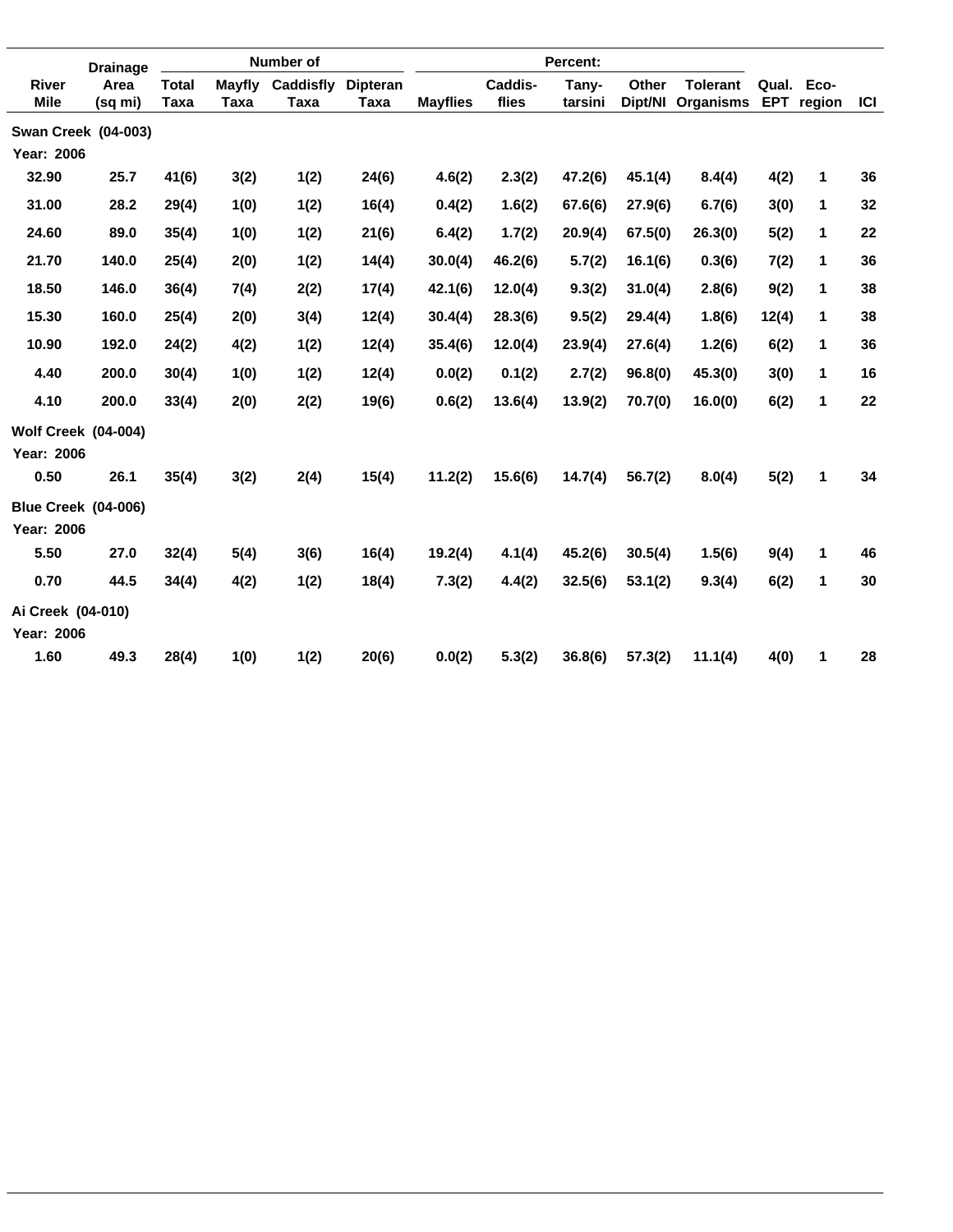# **Appendix E**

**Swan Creek Water Chemistry Data 2006**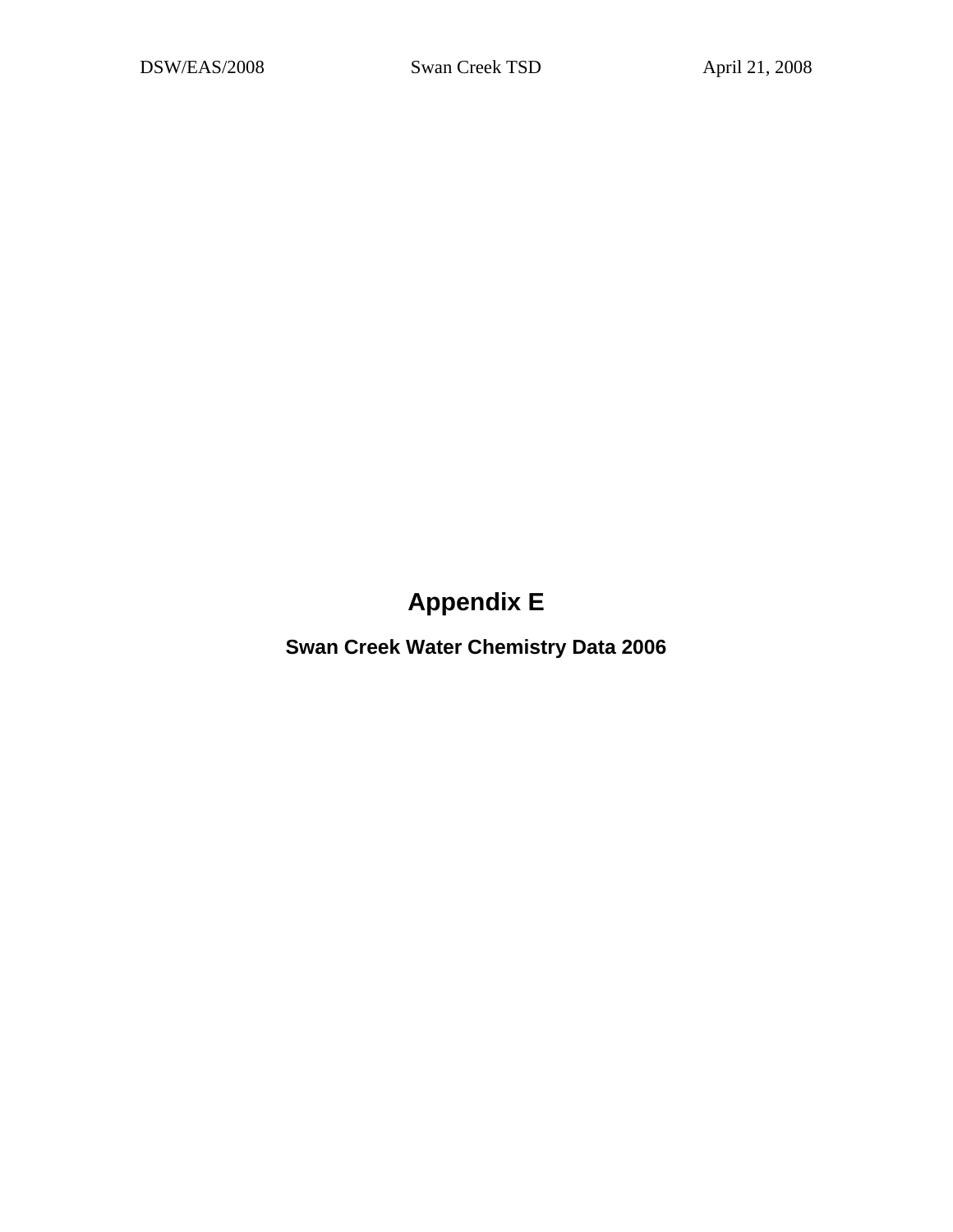#### **Swan Ck Survey Data from 2006**

Note: P column is result value.

Q column is lab qualifiers (see worksheet for qualifier definitions).

"K" in the remark field = less than (<) indicating the result was < the method detection limit which is reported as the result.

"L" in the remark field = greater than (>) indicating the result was > the method detection limit which is reported as the result.

|             |                  | E.coli  | <b>Fecal Coliform</b>                                    | D.O.  | D.O.  |      | Saturation pH - Field Temperature | Conductivity,<br>field | Specific<br>Conductivity Arsenic |          |    | Cadmium     |      | Calcium Chromium |
|-------------|------------------|---------|----------------------------------------------------------|-------|-------|------|-----------------------------------|------------------------|----------------------------------|----------|----|-------------|------|------------------|
| <b>DATE</b> | <b>TIME</b>      | P31648  | P31616                                                   | P299  | P301  | P400 | P <sub>10</sub>                   | P94                    | P402                             | P1002    |    | Q1002 P1027 | P916 | P1034            |
|             |                  | #/100ml | #/100ml                                                  | mg/L  | ℅     | S.U. | C                                 | umhos/cm               | umhos/cm                         | ug/L     |    | ug/L        | mg/L | ug/L             |
|             | HUC 04100009 070 |         |                                                          |       |       |      |                                   |                        |                                  |          |    |             |      |                  |
|             | Ai Creek         |         |                                                          |       |       |      |                                   |                        |                                  |          |    |             |      |                  |
|             |                  |         | Ai Creek at CR L (in town of Ai) (P11K14) - RM 10.44     |       |       |      |                                   |                        |                                  |          |    |             |      |                  |
| 6/12/2006   | 1051             | 10000L  |                                                          | 7.91  | 79.4  | 7.86 | 15.43                             | 677.6                  | 553.7                            | 2.0 K UJ |    | 0.20K       | 84   | 30 K             |
| 6/19/2006   | 0805             | 10000L  |                                                          |       |       |      |                                   |                        |                                  |          |    |             |      |                  |
| 6/26/2006   | 1048             | 2000    |                                                          | 11.53 | 124.0 | 7.95 | 18.77                             | 669.6                  | 589.9                            | 2.0 K    |    | 0.20K       | 96   | 30 K             |
| 7/5/2006    | 0850             | 1800    |                                                          |       |       |      |                                   |                        |                                  |          |    |             |      |                  |
| 7/10/2006   | 0946             | 5000    |                                                          | 6.28  | 69.8  | 7.96 | 20.39                             | 720.2                  | 656.8                            | 2.0 K    |    | 0.20K       | 102  | 30 K             |
| 7/24/2006   | 1000             | 6400    |                                                          | 5.21  | 56.3  | 7.90 | 19.04                             | 662.0                  | 586.6                            | 2.0 K    |    | 0.20K       | 93   | 30 K             |
| 8/7/2006    | 1047             | 24000   |                                                          | 5.91  | 68.5  | 7.92 | 22.60                             | 704.7                  | 672.4                            | 2.0 K    |    | 0.20K       | 102  | 30 K             |
| 8/21/2006   | 0958             | 7800    |                                                          | 7.88  | 84.3  | 8.02 | 18.59                             | 603.5                  | 529.6                            | 4.4      |    | 0.20K       | 70   | 30 K             |
|             |                  |         | Ai Creek at CR L (east of town of Ai) (P11K15) - RM 8.29 |       |       |      |                                   |                        |                                  |          |    |             |      |                  |
| 6/12/2006   | 1036             | 1200    |                                                          | 9.06  | 92.1  | 8.03 | 16.12                             | 597.6                  | 496.2                            | 2.0 K UJ |    | 0.20K       | 78   | 30 K             |
| 6/19/2006   | 0809             | 3000    |                                                          |       |       |      |                                   |                        |                                  |          |    |             |      |                  |
| 6/26/2006   | 1040             | 4000    |                                                          | 10.95 | 117.9 | 7.97 | 18.87                             | 629.4                  | 555.7                            | 2.0 K    |    | 0.20K       | 91   | 30 K             |
| 7/5/2006    | 0853             | 2200    |                                                          |       |       |      |                                   |                        |                                  |          |    |             |      |                  |
| 7/10/2006   | 0936             | 1400    |                                                          | 7.03  | 78.9  | 8.09 | 20.94                             | 648.2                  | 597.9                            | 2.1      |    | 0.20K       | 92   | 30 K             |
| 7/24/2006   | 0950             | 1200    |                                                          | 5.45  | 60.1  | 8.04 | 19.98                             | 621.4                  | 561.8                            | 2.0K     |    | 0.20K       | 89   | 30 K             |
| 8/7/2006    | 1039             | 2100    |                                                          | 6.37  | 74.3  | 8.05 | 22.88                             | 662.9                  | 636.1                            | 2.6      |    | 0.20K       | 90   | 30 K             |
| 8/21/2006   | 0948             | 1200    |                                                          | 7.98  | 85.9  | 7.98 | 18.83                             | 694.4                  | 612.6                            | 3.3      |    | 0.20K       | 79   | 30 K             |
|             |                  |         | Ai Creek at Swanton WWTP (P11K16) - RM 3.50              |       |       |      |                                   |                        |                                  |          |    |             |      |                  |
| 6/12/2006   | 1007             | 2400    |                                                          | 8.84  | 91.0  | 7.52 | 16.56                             | 1069.5                 | 897.1                            | 2.0      | UJ | 0.20K       | 89   | 30 K             |
| 6/26/2006   | 0941             | 54      |                                                          | 10.03 | 112.0 | 7.79 | 20.62                             | 870.6                  | 797.8                            | 3.2      |    | 0.20K       | 80   | 30 K             |
| 7/10/2006   | 0918             | 6       |                                                          | 7.21  | 80.0  | 7.79 | 20.24                             | 1016.6                 | 924.2                            | 2.0 K    |    | 0.20K       | 84   | 30 K             |
| 7/24/2006   | 0931             | 1400    |                                                          | 5.35  | 59.7  | 7.82 | 20.60                             | 1027.6                 | 941.3                            | 2.0 K    |    | 0.20K       | 93   | 30 K             |
| 8/7/2006    | 1013             | 480     |                                                          | 6.39  | 75.6  | 7.83 | 23.64                             | 938.6                  | 914.3                            | 2.0 K    |    | 0.20K       | 85   | 30 K             |
| 8/21/2006   | 0929             | 46      |                                                          | 9.07  | 100.8 | 7.75 | 20.38                             | 958.3                  | 873.6                            | 2.4      |    | 0.20K       | 77   | 30 K             |
|             |                  |         |                                                          |       |       |      |                                   |                        |                                  |          |    |             |      |                  |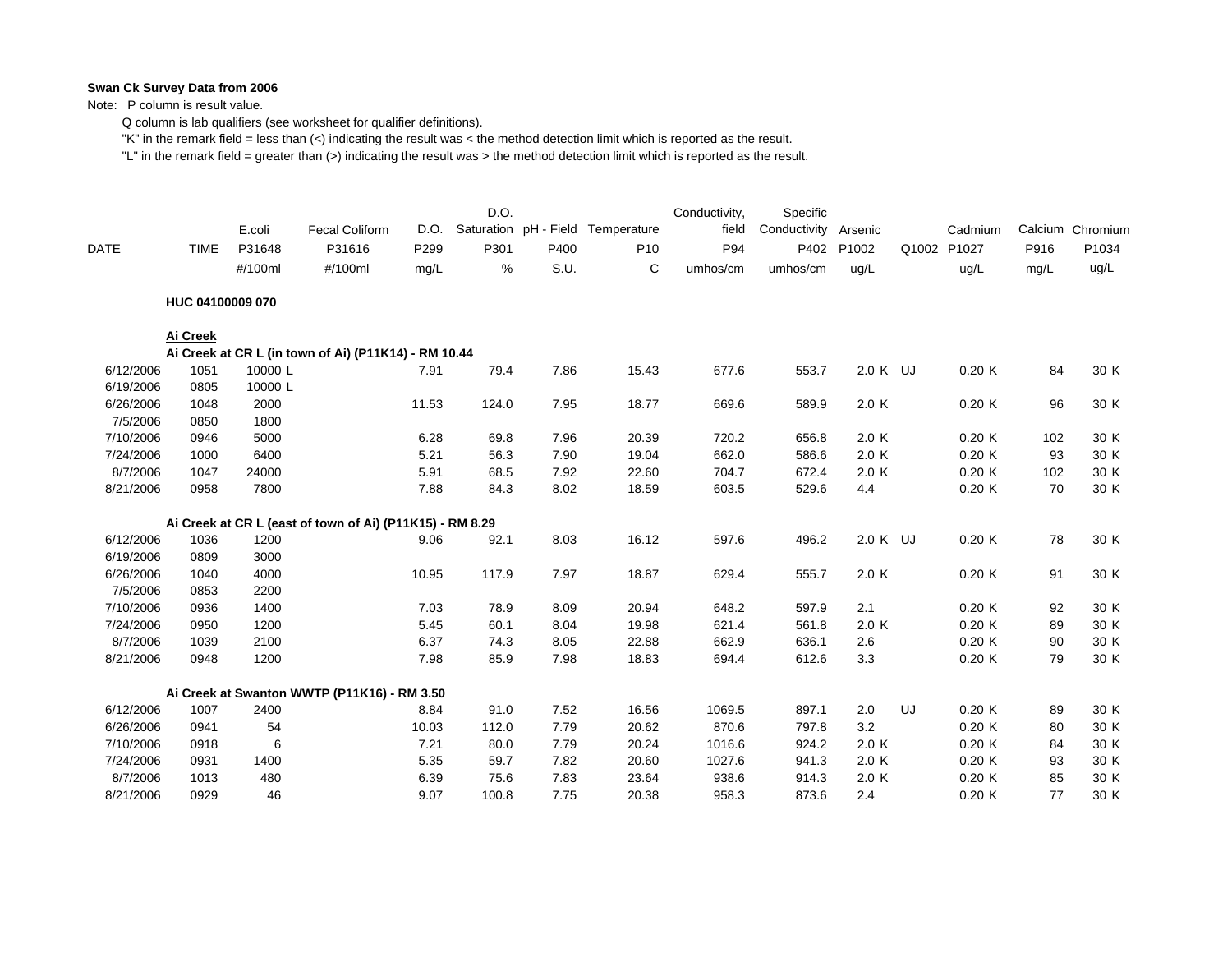#### **Swan Ck Survey Data from 2006**

Note: P column is result value.

Q column is lab qualifiers (see worksheet for qualifier definitions).

"K" in the remark field = less than (<) indicating the result was < the method detection limit which is reported as the result.

"L" in the remark field = greater than (>) indicating the result was > the method detection limit which is reported as the result.

|             |                      | E.coli  | <b>Fecal Coliform</b>                               | D.O.  | D.O.  |      | Saturation pH - Field Temperature | Conductivity,<br>field | Specific<br>Conductivity | Arsenic  |             | Cadmium |      | Calcium Chromium |
|-------------|----------------------|---------|-----------------------------------------------------|-------|-------|------|-----------------------------------|------------------------|--------------------------|----------|-------------|---------|------|------------------|
| <b>DATE</b> | <b>TIME</b>          | P31648  | P31616                                              | P299  | P301  | P400 | P <sub>10</sub>                   | P94                    | P402                     | P1002    | Q1002 P1027 |         | P916 | P1034            |
|             |                      | #/100ml | #/100ml                                             | mg/L  | %     | S.U. | C                                 | umhos/cm               | umhos/cm                 | ug/L     |             | ug/L    | mg/L | ug/L             |
|             |                      |         | Ai Creek at Scott Rd (P11K17) - RM 2.10             |       |       |      |                                   |                        |                          |          |             |         |      |                  |
| 6/12/2006   | 0941                 | 900     |                                                     | 7.91  | 80.6  | 7.79 | 16.18                             | 872.7                  | 725.6                    | 2.2      | J           | 0.20K   | 94   | 30 K             |
| 6/19/2006   | 0848                 | 8600    |                                                     |       |       |      |                                   |                        |                          |          |             |         |      |                  |
| 6/26/2006   | 0924                 | 2200    |                                                     | 10.23 | 111.5 | 8.01 | 19.44                             | 687.9                  | 614.8                    | 2.0      |             | 0.20K   | 90   | 30 K             |
| 7/5/2006    | 0929                 | 6300    |                                                     |       |       |      |                                   |                        |                          |          |             |         |      |                  |
| 7/10/2006   | 0858                 | 3500    |                                                     | 6.54  | 73.5  | 7.96 | 20.96                             | 789.7                  | 728.7                    | 2.0 K    |             | 0.20K   | 92   | 30 K             |
| 7/10/2006   | 0858                 | 3000    |                                                     | 6.54  | 73.5  | 7.96 | 20.96                             | 789.7                  | 728.7                    | 2.0 K    |             | 0.20K   | 94   | 30 K             |
| 7/24/2006   | 0908                 | 1200    |                                                     | 5.25  | 58.9  | 7.91 | 20.85                             | 744.4                  | 685.4                    | $2.3\,$  |             | 0.20K   | 87   | 30 K             |
| 7/24/2006   | 0908                 | 1000    |                                                     | 5.25  | 58.9  | 7.91 | 20.85                             | 744.4                  | 685.4                    | 2.3      |             | 0.20K   | 88   | 30 K             |
| 8/7/2006    | 0954                 | 1500    |                                                     | 6.18  | 72.5  | 7.87 | 23.19                             | 876.5                  | 846.1                    | 2.4      |             | 0.20K   | 94   | 30 K             |
| 8/7/2006    | 0954                 | 1800    |                                                     | 6.18  | 72.5  | 7.87 | 23.19                             | 876.5                  | 846.1                    | 2.1      |             | 0.20K   | 93   | 30 K             |
| 8/21/2006   | 0905                 | 670     |                                                     | 6.58  | 70.4  | 7.73 | 18.52                             | 935.8                  | 820.0                    | 2.7      |             | 0.20K   | 81   | 30 K             |
| 8/21/2006   | 0905                 | 610     |                                                     | 6.58  | 70.4  | 7.73 | 18.52                             | 935.8                  | 820.0                    | 2.8      |             | 0.20K   | 83   | 30 K             |
|             |                      |         | Ai Creek at SR 2 (P11W15) - RM 1.66                 |       |       |      |                                   |                        |                          |          |             |         |      |                  |
| 6/12/2006   | 0924                 | 830     |                                                     | 7.98  | 79.7  | 7.83 | 15.26                             | 903.0                  | 735.0                    | 3.7      | J           | 0.20K   | 94   | 30 K             |
| 6/12/2006   | 0924                 | 790     |                                                     | 7.98  | 79.7  | 7.83 | 15.26                             | 903.0                  | 735.0                    | 2.0 K UJ |             | 0.20K   | 96   | 30 K             |
| 6/19/2006   | 0844                 | 7400    |                                                     |       |       |      |                                   |                        |                          |          |             |         |      |                  |
| 6/26/2006   | 0907                 | 1400    |                                                     | 9.11  | 100.3 | 7.80 | 19.98                             | 656.4                  | 593.5                    | 3.1      |             | 0.20K   | 84   | 30 K             |
| 7/5/2006    | 0933                 | 5000    |                                                     |       |       |      |                                   |                        |                          |          |             |         |      |                  |
| 7/10/2006   | 0848                 | 1200    |                                                     | 6.53  | 73.4  | 7.98 | 20.94                             | 844.7                  | 779.3                    | 2.6      |             | 0.20K   | 101  | 30 K             |
| 7/24/2006   | 0855                 | 540     |                                                     | 5.17  | 57.7  | 7.94 | 20.58                             | 756.1                  | 692.3                    | 2.0      |             | 0.20K   | 92   | 30 K             |
| 8/7/2006    | 0931                 | 1400    |                                                     | 5.69  | 65.8  | 7.88 | 22.45                             | 882.9                  | 840.0                    | 3.0      |             | 0.20K   | 93   | 30 K             |
| 8/21/2006   | 0853                 | 530     |                                                     | 7.00  | 74.5  | 7.77 | 18.22                             | 970.8                  | 845.1                    | 4.4      |             | 0.20K   | 83   | 30 K             |
|             | <b>Fewless Creek</b> |         |                                                     |       |       |      |                                   |                        |                          |          |             |         |      |                  |
|             |                      |         | Fewless Ck at Fulton CR 4 (UTAH) (P11K08) - RM 1.80 |       |       |      |                                   |                        |                          |          |             |         |      |                  |
| 6/12/2006   | 1146                 | 1200    |                                                     | 9.89  | 106.1 | 8.00 | 18.69                             | 780.9                  | 686.9                    | 2.0 K UJ |             | 0.20K   | 91   | 30 K             |
| 6/19/2006   | 0827                 | 10000L  |                                                     |       |       |      |                                   |                        |                          |          |             |         |      |                  |
| 6/26/2006   | 1122                 | 5500    |                                                     | 11.44 | 124.1 | 7.97 | 19.19                             | 837.0                  | 744.1                    | 2.2      |             | 0.20K   | 108  | 30 K             |
| 7/5/2006    | 0825                 | 12000   |                                                     |       |       |      |                                   |                        |                          |          |             |         |      |                  |
| 7/10/2006   | 1017                 | 24000   |                                                     | 6.04  | 67.5  | 7.82 | 20.72                             | 900.8                  | 827.2                    | 4.7      |             | 0.20K   | 107  | 30 K             |
| 7/24/2006   | 1032                 | 2400    |                                                     | 6.09  | 67.6  | 7.99 | 20.30                             | 858.0                  | 780.9                    | 2.5      |             | 0.20K   | 113  | 30 K             |
| 8/7/2006    | 1119                 | 2200    |                                                     | 7.27  | 86.4  | 8.05 | 23.90                             | 851.6                  | 833.6                    | 2.0      |             | 0.20K   | 110  | 30 K             |
| 8/21/2006   | 1032                 | 1200    |                                                     | 9.15  | 97.9  | 7.93 | 18.55                             | 720.9                  | 632.1                    | 6.3      |             | 0.20K   | 86   | 30 K             |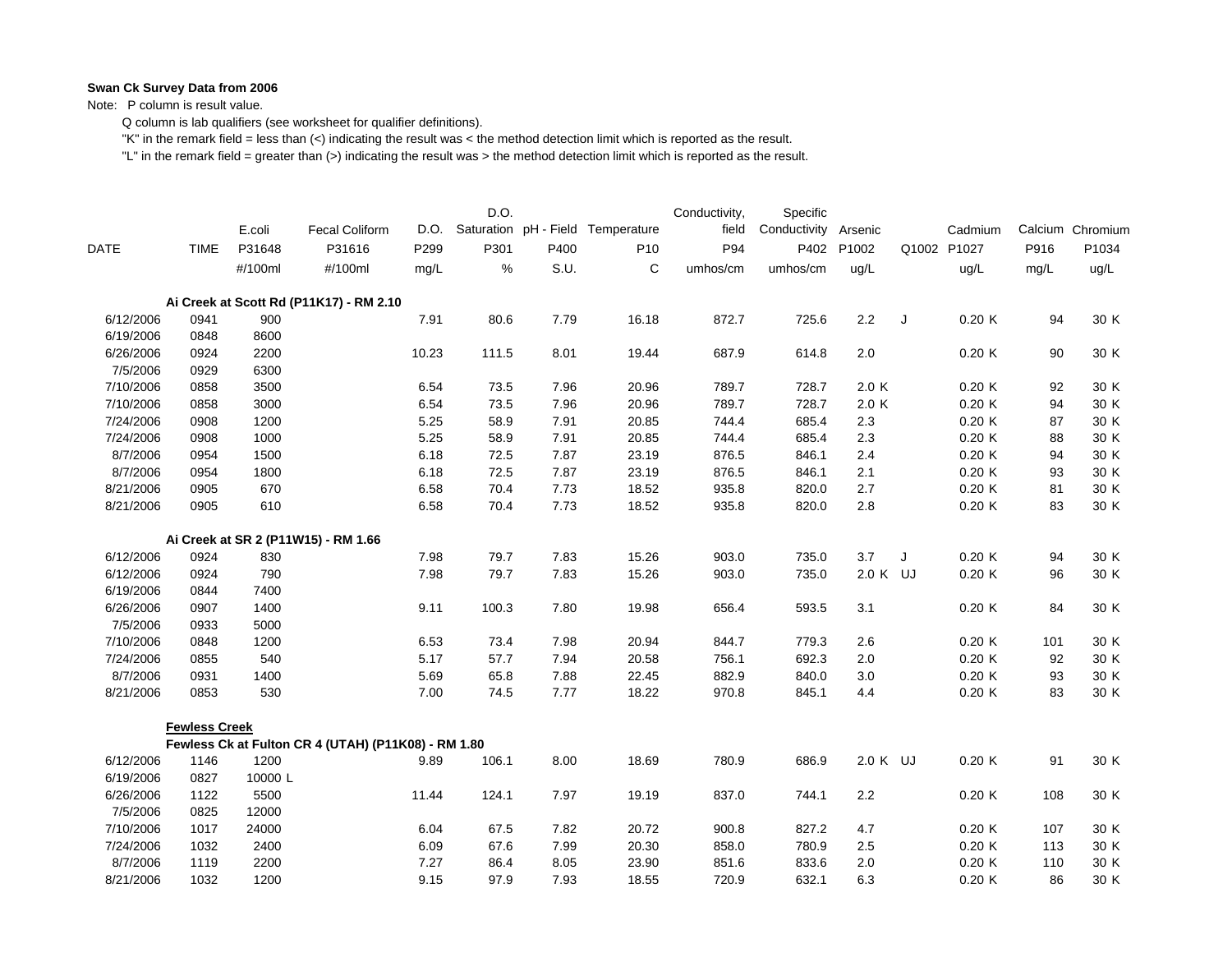#### **Swan Ck Survey Data from 2006**

Note: P column is result value.

Q column is lab qualifiers (see worksheet for qualifier definitions).

"K" in the remark field = less than (<) indicating the result was < the method detection limit which is reported as the result.

"L" in the remark field = greater than (>) indicating the result was > the method detection limit which is reported as the result.

|             |                   | E.coli  | <b>Fecal Coliform</b>                           | D.O.  | D.O.  |      | Saturation pH - Field Temperature | Conductivity,<br>field | Specific<br>Conductivity | Arsenic  | Cadmium     |      | Calcium Chromium |
|-------------|-------------------|---------|-------------------------------------------------|-------|-------|------|-----------------------------------|------------------------|--------------------------|----------|-------------|------|------------------|
| <b>DATE</b> | <b>TIME</b>       | P31648  | P31616                                          | P299  | P301  | P400 | P <sub>10</sub>                   | P94                    | P402                     | P1002    | Q1002 P1027 | P916 | P1034            |
|             |                   | #/100ml | #/100ml                                         | mg/L  | %     | S.U. | C                                 | umhos/cm               | umhos/cm                 | ug/L     | ug/L        | mg/L | ug/L             |
|             | <b>Swan Creek</b> |         |                                                 |       |       |      |                                   |                        |                          |          |             |      |                  |
|             |                   |         | Swan Creek at Fulton CR 6-1 (P11K01) - RM 40.68 |       |       |      |                                   |                        |                          |          |             |      |                  |
| 6/12/2006   | 1110              | 1900    |                                                 | 12.78 | 131.7 | 8.38 | 16.71                             | 628.5                  | 529.0                    | 2.0 K UJ | 0.20K       | 87   | 30 K             |
| 6/19/2006   | 0757              | 7000    |                                                 |       |       |      |                                   |                        |                          |          |             |      |                  |
| 6/19/2006   | 0757              | 7600    |                                                 |       |       |      |                                   |                        |                          |          |             |      |                  |
| 6/26/2006   | 1101              | 1600    |                                                 | 12.34 | 133.2 | 8.04 | 19.00                             | 678.0                  | 600.3                    | 2.0 K    | 0.20K       | 96   | 30 K             |
| 6/26/2006   | 1101              | 730     |                                                 | 12.34 | 133.2 | 8.04 | 19.00                             | 678.0                  | 600.3                    | 2.0 K    | 0.20K       | 92   | 30 K             |
| 7/5/2006    | 0842              | 1400    |                                                 |       |       |      |                                   |                        |                          |          |             |      |                  |
| 7/10/2006   | 1000              | 4400    |                                                 | 7.89  | 88.1  | 8.19 | 20.66                             | 646.6                  | 593.1                    | 2.0 K    | 0.20K       | 88   | 30 K             |
| 7/24/2006   | 1015              | 1000    |                                                 | 6.06  | 65.9  | 8.09 | 19.33                             | 645.9                  | 576.0                    | 2.2      | 0.20K       | 88   | 30 K             |
| 8/7/2006    | 1101              | 1800    |                                                 | 7.53  | 88.9  | 8.18 | 23.63                             | 637.2                  | 620.5                    | 2.0 K    | 0.20K       | 80   | 30 K             |
| 8/21/2006   | 1016              | 4600    |                                                 | 9.86  | 103.5 | 8.08 | 17.57                             | 679.2                  | 582.8                    | 3.2      | 0.20K       | 69   | 30 K             |
|             |                   |         | Swan Creek at Fulton CR 3 (P11K02) - RM 34.41   |       |       |      |                                   |                        |                          |          |             |      |                  |
| 6/12/2006   | 1131              | 700     |                                                 | 9.07  | 93.4  | 8.01 | 16.68                             | 665.0                  | 559.4                    | 2.0 K UJ | 0.20K       | 80   | 30 K             |
| 6/19/2006   | 0821              | 1000    |                                                 |       |       |      |                                   |                        |                          |          |             |      |                  |
| 6/26/2006   | 1134              | 1200    |                                                 | 11.05 | 119.4 | 8.02 | 19.01                             | 696.8                  | 617.1                    | 2.0K     | 0.20K       | 94   | 30 K             |
| 7/5/2006    | 0831              | 3400    |                                                 |       |       |      |                                   |                        |                          |          |             |      |                  |
| 7/10/2006   | 1028              | 2600    |                                                 | 6.64  | 75.5  | 8.00 | 21.63                             | 685.7                  | 641.6                    | 2.0 K    | 0.20K       | 87   | 30 K             |
| 7/24/2006   | 1044              | 1600    |                                                 | 5.15  | 56.7  | 8.06 | 20.02                             | 701.0                  | 634.3                    | 2.1      | 0.20K       | 90   | 30 K             |
| 8/7/2006    | 1134              | 1400    |                                                 | 6.26  | 73.6  | 8.01 | 23.31                             | 733.9                  | 710.3                    | 2.0 K    | 0.20K       | 90   | 30 K             |
| 8/21/2006   | 1049              | 180     |                                                 | 8.64  | 94.3  | 8.01 | 19.52                             | 800.8                  | 717.0                    | 3.6      | 0.20K       | 84   | 30 K             |
|             |                   |         | Swan Creek at TR 2 (P11K03) - RM 32.82          |       |       |      |                                   |                        |                          |          |             |      |                  |
| 6/13/2006   | 1238              | 490     |                                                 | 9.20  | 94.7  | 8.01 | 16.64                             | 646.7                  | 543.5                    | 2.1      | 0.20K       | 82   | 30 K             |
| 6/19/2006   | 0902              | 890     |                                                 |       |       |      |                                   |                        |                          |          |             |      |                  |
| 6/27/2006   | 1134              | 1800    |                                                 | 8.71  | 96.0  | 7.93 | 19.98                             | 682.3                  | 616.9                    | 2.3      | 0.20K       | 92   | 30 K             |
| 7/5/2006    | 0909              | 4600    |                                                 |       |       |      |                                   |                        |                          |          |             |      |                  |
| 7/11/2006   | 1101              | 630     |                                                 | 10.29 | 116.4 | 7.93 | 21.32                             | 700.0                  | 650.9                    | 3.3      | 0.20K       | 87   | 30 K             |
| 7/25/2006   | 1129              | 450     |                                                 | 8.32  | 94.6  | 8.01 | 21.60                             | 703.6                  | 658.0                    | 3.0      | 0.20K       | 91   | 30 K             |
| 8/8/2006    | 1147              | 670     |                                                 | 7.94  | 89.6  | 7.96 | 21.20                             | 704.5                  | 653.4                    | 2.4      | 0.20K       | 88   | 30 K             |
| 8/22/2006   | 1103              | 610     |                                                 | 7.57  | 81.1  | 8.09 | 18.62                             | 694.5                  | 609.9                    | 4.7      | 0.20K       | 88   | 30 K             |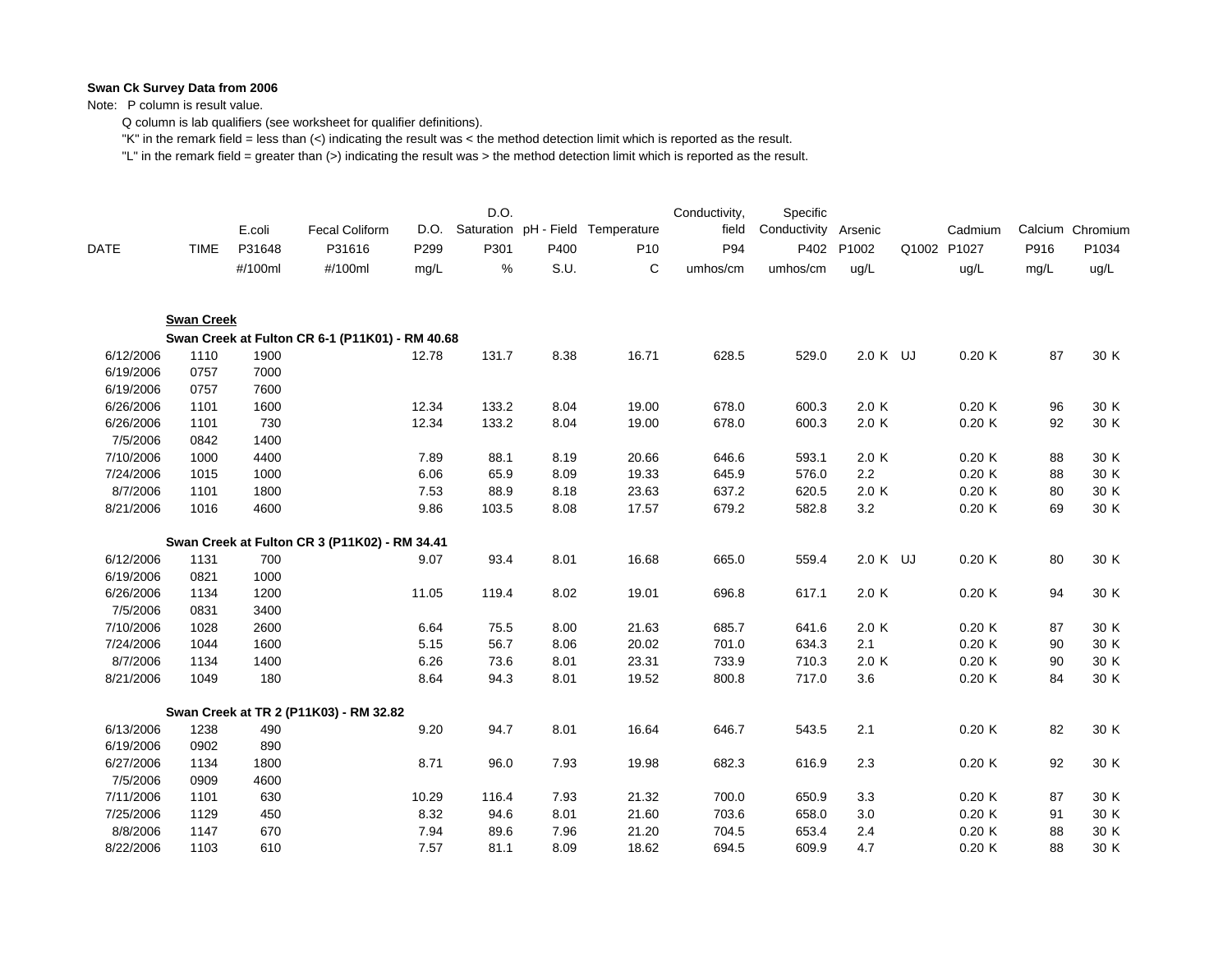Note: P column is result value.

Q column is lab qualifiers (see worksheet for qualifier definitions).

"K" in the remark field = less than (<) indicating the result was < the method detection limit which is reported as the result.

|             |             | E.coli  | Fecal Coliform                                                | D.O. | D.O.  |      | Saturation pH - Field Temperature | Conductivity,<br>field | Specific<br>Conductivity | Arsenic | Cadmium        |      | Calcium Chromium |
|-------------|-------------|---------|---------------------------------------------------------------|------|-------|------|-----------------------------------|------------------------|--------------------------|---------|----------------|------|------------------|
| <b>DATE</b> | <b>TIME</b> | P31648  | P31616                                                        | P299 | P301  | P400 | P <sub>10</sub>                   | P94                    | P402                     | P1002   | P1027<br>Q1002 | P916 | P1034            |
|             |             | #/100ml | #/100ml                                                       | mg/L | %     | S.U. | C                                 | umhos/cm               | umhos/cm                 | ug/L    | ug/L           | mg/L | ug/L             |
|             |             |         | Swan Creek at SR 64 (drive into facility) (P11K04) - RM 30.90 |      |       |      |                                   |                        |                          |         |                |      |                  |
| 6/13/2006   | 1208        | 350     |                                                               | 7.72 | 79.1  | 7.84 | 16.41                             | 672.5                  | 562.2                    | 2.3     | 0.20K          | 83   | 30 K             |
| 6/19/2006   | 0857        | 470     |                                                               |      |       |      |                                   |                        |                          |         |                |      |                  |
| 6/27/2006   | 1110        | 1000    |                                                               | 8.16 | 90.3  | 7.95 | 20.22                             | 673.0                  | 611.6                    | 2.1     | 0.20K          | 91   | 30 K             |
| 7/5/2006    | 0919        | 4000    |                                                               |      |       |      |                                   |                        |                          |         |                |      |                  |
| 7/11/2006   | 1039        | 730     |                                                               | 9.11 | 103.6 | 7.87 | 21.63                             | 681.9                  | 638.0                    | 2.5     | 0.20K          | 83   | 30 K             |
| 7/25/2006   | 1106        | 810     |                                                               | 7.82 | 88.8  | 8.01 | 21.53                             | 689.3                  | 643.6                    | 2.6     | 0.20K          | 91   | 30 K             |
| 8/8/2006    | 1128        | 680     |                                                               | 6.74 | 76.9  | 7.90 | 21.74                             | 701.6                  | 657.9                    | 2.0 K   | 0.20K          | 88   | 30 K             |
| 8/22/2006   | 1044        | 150     |                                                               | 6.75 | 73.8  | 7.97 | 19.65                             | 635.9                  | 570.9                    | 3.6     | 0.20K          | 77   | 30 K             |
|             |             |         | Swan Creek at SR 295 (P11P11) - RM 25.99                      |      |       |      |                                   |                        |                          |         |                |      |                  |
| 6/13/2006   | 1145        | 310     |                                                               | 8.38 | 87.3  | 7.95 | 17.25                             | 733.5                  | 624.9                    | 2.0 K   | 0.20K          | 84   | 30 K             |
| 6/19/2006   | 0941        | 1200    |                                                               |      |       |      |                                   |                        |                          |         |                |      |                  |
|             |             |         | Swan Creek at Spencer Rd (P11K21) - RM 24.70                  |      |       |      |                                   |                        |                          |         |                |      |                  |
| 6/13/2006   | 1132        | 380     |                                                               | 8.00 | 83.3  | 7.90 | 17.21                             | 727.3                  | 619.1                    | 2.2     | 0.20K          | 83   | 30 K             |
| 6/19/2006   | 0946        | 710     |                                                               |      |       |      |                                   |                        |                          |         |                |      |                  |
| 6/27/2006   | 1050        | 790     |                                                               | 8.27 | 92.5  | 7.92 | 20.74                             | 677.2                  | 622.2                    | 2.6     | 0.20K          | 90   | 30 K             |
| 7/5/2006    | 0944        | 6100    |                                                               |      |       |      |                                   |                        |                          |         |                |      |                  |
| 7/11/2006   | 1007        | 120     |                                                               | 9.32 | 107.4 | 7.87 | 22.27                             | 751.4                  | 712.2                    | 4.1     | 0.20K          | 90   | 30 K             |
| 7/25/2006   | 1044        | 160     |                                                               | 7.65 | 88.1  | 7.97 | 22.28                             | 717.4                  | 680.2                    | 3.0     | 0.20K          | 89   | 30 K             |
| 7/25/2006   | 1044        | 150     |                                                               | 7.65 | 88.1  | 7.97 | 22.28                             | 717.4                  | 680.2                    | 2.0     | 0.20K          | 90   | 30 K             |
| 8/8/2006    | 1106        | 250     |                                                               | 6.77 | 78.6  | 7.94 | 22.68                             | 758.7                  | 725.1                    | 2.3     | 0.20K          | 89   | 30 K             |
| 8/22/2006   | 1023        | 700     |                                                               | 6.20 | 68.5  | 7.99 | 20.19                             | 677.2                  | 615.0                    | 3.1     | 0.20K          | 72   | 30 K             |
| 1/22/2007   | 1113        |         |                                                               |      |       |      |                                   |                        |                          | 2.0K    | 0.20K          | 83   | 30 K             |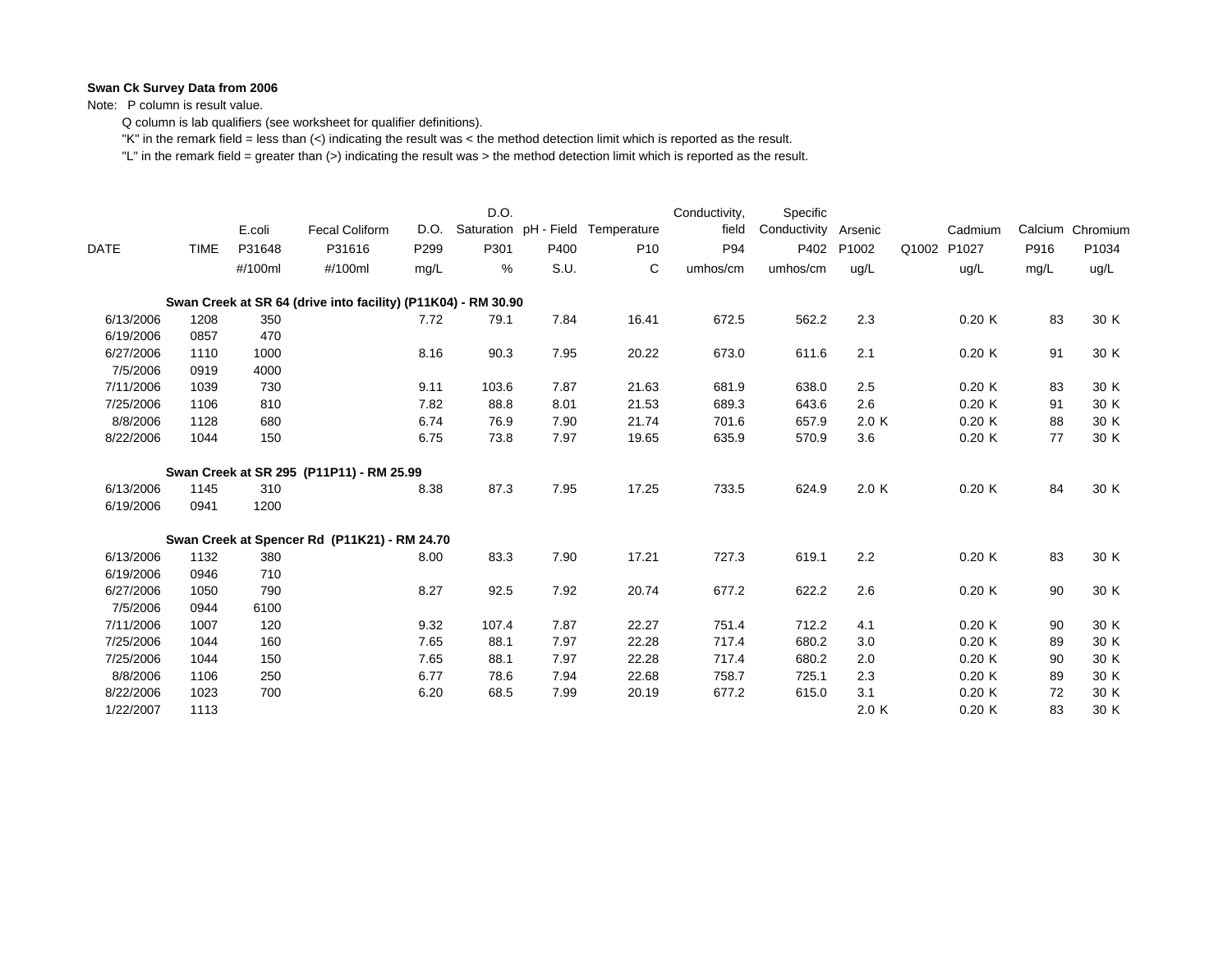Note: P column is result value.

Q column is lab qualifiers (see worksheet for qualifier definitions).

"K" in the remark field = less than (<) indicating the result was < the method detection limit which is reported as the result.

| <b>DATE</b> | <b>TIME</b>       | E.coli<br>P31648<br>#/100ml | <b>Fecal Coliform</b><br>P31616<br>#/100ml                        | D.O.<br>P299<br>mg/L | D.O.<br>P301<br>% | P400<br>S.U. | Saturation pH - Field Temperature<br>P <sub>10</sub><br>C | Conductivity,<br>field<br>P94<br>umhos/cm | Specific<br>Conductivity<br>P402<br>umhos/cm | Arsenic<br>P1002<br>ug/L | Q1002 | Cadmium<br>P1027<br>ug/L | Calcium<br>P916<br>mg/L | Chromium<br>P1034<br>ug/L |
|-------------|-------------------|-----------------------------|-------------------------------------------------------------------|----------------------|-------------------|--------------|-----------------------------------------------------------|-------------------------------------------|----------------------------------------------|--------------------------|-------|--------------------------|-------------------------|---------------------------|
|             | HUC 04100009 080  |                             |                                                                   |                      |                   |              |                                                           |                                           |                                              |                          |       |                          |                         |                           |
|             | <b>Blue Creek</b> |                             |                                                                   |                      |                   |              |                                                           |                                           |                                              |                          |       |                          |                         |                           |
|             |                   |                             | Blue Creek at Fulton CR 3 (P11K11) - RM 11.57                     |                      |                   |              |                                                           |                                           |                                              |                          |       |                          |                         |                           |
| 6/14/2006   | 0910              | 760                         |                                                                   | 5.69                 | 59.8              | 7.61         | 17.70                                                     | 583.6                                     | 502.3                                        | $5.0\,$                  |       | 0.20K                    | 85                      | 30 K                      |
| 6/19/2006   | 0915              | 420                         |                                                                   |                      |                   |              |                                                           |                                           |                                              |                          |       |                          |                         |                           |
| 6/28/2006   | 0859              | 480                         |                                                                   | 5.23                 | 56.5              | 7.72         | 19.01                                                     | 596.4                                     | 528.2                                        | 3.5                      |       | 0.20K                    | 89                      | 30 K                      |
| 7/5/2006    | 0814              | 590                         |                                                                   |                      |                   |              |                                                           |                                           |                                              |                          |       |                          |                         |                           |
| 7/12/2006   | 0919              | 1100                        |                                                                   | 4.59                 | 51.3              | 7.60         | 20.74                                                     | 550.1                                     | 505.3                                        | 5.1                      |       | 0.20K                    | 77                      | 30 K                      |
| 7/26/2006   | 0912              | 330                         |                                                                   | 5.40                 | 60.1              | 7.77         | 20.50                                                     | 610.7                                     | 558.2                                        | 5.4                      |       | 0.20K                    | 84                      | 30 K                      |
| 8/9/2006    | 0914              | 1000                        |                                                                   | 9.37                 | 100.8             | 7.93         | 18.81                                                     | 616.4                                     | 543.5                                        | 7.7                      |       | 0.20K                    | 84                      | 30 K                      |
| 8/23/2006   | 0936              | 490                         |                                                                   | 7.12                 | 76.6              | 8.04         | 18.81                                                     | 626.9                                     | 552.7                                        | 10.8                     |       | 0.20K                    | 85                      | 30 K                      |
|             |                   |                             | Blue Creek at Manore Rd, 0.3 mi NE of Neopolis (P11P39) - RM 7.81 |                      |                   |              |                                                           |                                           |                                              |                          |       |                          |                         |                           |
| 6/14/2006   | 0919              | 1300                        |                                                                   | 8.32                 | 89.4              | 7.86         | 18.72                                                     | 562.6                                     | 495.1                                        | 4.0                      |       | 0.20K                    | 76                      | 30 K                      |
| 6/19/2006   | 0921              | 6400                        |                                                                   |                      |                   |              |                                                           |                                           |                                              |                          |       |                          |                         |                           |
| 6/19/2006   | 0921              | 6600                        |                                                                   |                      |                   |              |                                                           |                                           |                                              |                          |       |                          |                         |                           |
| 6/28/2006   | 0915              | 550                         |                                                                   | 6.99                 | 76.9              | 7.83         | 19.93                                                     | 590.7                                     | 533.4                                        | 2.9                      |       | 0.20K                    | 82                      | 30 K                      |
| 6/28/2006   | 0915              | 530                         |                                                                   | 6.99                 | 76.9              | 7.83         | 19.93                                                     | 590.7                                     | 533.4                                        | 2.8                      |       | 0.20K                    | 83                      | 30 K                      |
| 7/5/2006    | 0804              | 1400                        |                                                                   |                      |                   |              |                                                           |                                           |                                              |                          |       |                          |                         |                           |
| 7/12/2006   | 0858              | 1600                        |                                                                   | 6.07                 | 69.0              | 7.75         | 21.67                                                     | 555.3                                     | 519.9                                        | 4.3                      |       | 0.20K                    | 70                      | 30 K                      |
| 7/12/2006   | 0858              | 2000                        |                                                                   | 6.07                 | 69.0              | 7.75         | 21.67                                                     | 555.3                                     | 519.9                                        | 4.6                      |       | 0.20K                    | 72                      | 30 K                      |
| 7/26/2006   | 0859              | 650                         |                                                                   | 5.94                 | 67.8              | 7.91         | 21.84                                                     | 600.1                                     | 563.9                                        | 4.8                      |       | 0.20K                    | 78                      | 30 K                      |
| 8/9/2006    | 0901              | 860                         |                                                                   | 10.31                | 114.7             | 8.07         | 20.50                                                     | 613.9                                     | 561.1                                        | 5.9                      |       | 0.20K                    | 82                      | 30 K                      |
| 8/23/2006   | 0921              | 2800                        |                                                                   | 6.93                 | 75.5              | 8.11         | 19.41                                                     | 623.8                                     | 557.2                                        | 8.1                      |       | 0.20K                    | 86                      | 30 K                      |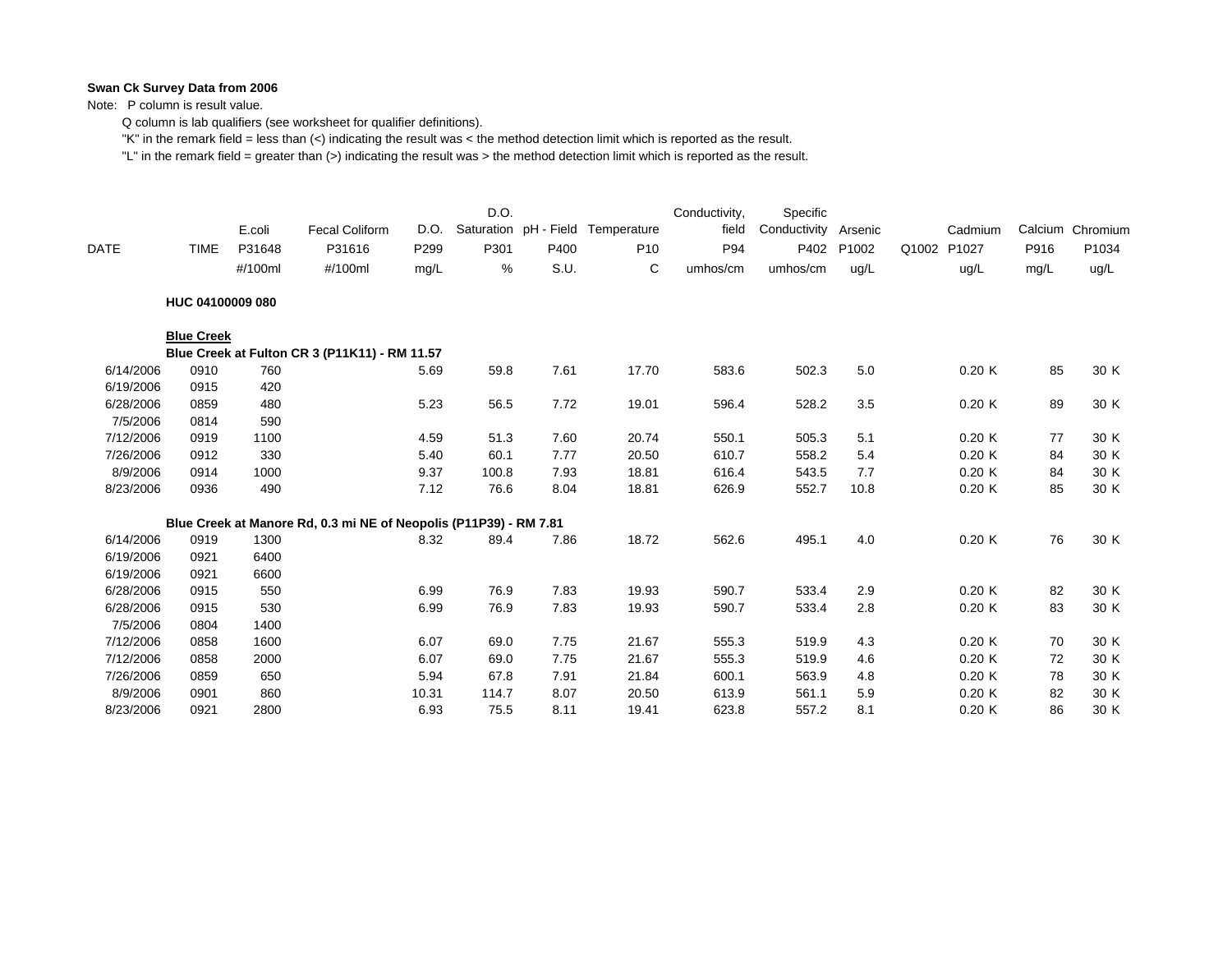Note: P column is result value.

Q column is lab qualifiers (see worksheet for qualifier definitions).

"K" in the remark field = less than (<) indicating the result was < the method detection limit which is reported as the result.

|           |                       | E.coli  | <b>Fecal Coliform</b>                            | D.O.  | D.O.  |      | Saturation pH - Field Temperature | Conductivity,<br>field | Specific<br>Conductivity | Arsenic    | Cadmium     |      | Calcium Chromium |
|-----------|-----------------------|---------|--------------------------------------------------|-------|-------|------|-----------------------------------|------------------------|--------------------------|------------|-------------|------|------------------|
| DATE      | <b>TIME</b>           | P31648  | P31616                                           | P299  | P301  | P400 | P <sub>10</sub>                   | P94                    |                          | P402 P1002 | Q1002 P1027 | P916 | P1034            |
|           |                       | #/100ml | #/100ml                                          | mg/L  | $\%$  | S.U. | C                                 | umhos/cm               | umhos/cm                 | ug/L       | ug/L        | mg/L | ug/L             |
|           |                       |         | Blue Creek at SR 295 (P11K12) - RM 5.57          |       |       |      |                                   |                        |                          |            |             |      |                  |
| 6/14/2006 | 0943                  | 1200    |                                                  | 8.70  | 92.9  | 7.94 | 18.47                             | 606.4                  | 530.7                    | 3.3        | 0.20K       | 81   | 30 K             |
| 6/19/2006 | 0934                  | 1300    |                                                  |       |       |      |                                   |                        |                          |            |             |      |                  |
| 6/28/2006 | 0944                  | 800     |                                                  | 7.37  | 81.7  | 7.88 | 20.32                             | 614.6                  | 559.7                    | 3.0        | 0.20K       | 84   | 30 K             |
| 7/5/2006  | 0757                  | 1800    |                                                  |       |       |      |                                   |                        |                          |            |             |      |                  |
| 7/12/2006 | 0847                  | 5000    |                                                  | 6.71  | 76.5  | 7.81 | 21.77                             | 578.6                  | 542.9                    | 4.6        | 0.20K       | 70   | 30 K             |
| 7/26/2006 | 0845                  | 840     |                                                  | 6.57  | 75.0  | 8.02 | 21.83                             | 620.8                  | 583.2                    | 3.8        | 0.20K       | 80   | 30 K             |
| 7/26/2006 | 0845                  | 1200    |                                                  | 6.57  | 75.0  | 8.02 | 21.83                             | 620.8                  | 583.2                    | 3.8        | 0.20K       | 80   | 30 K             |
| 8/9/2006  | 0847                  | 1400    |                                                  | 10.40 | 114.8 | 8.08 | 20.11                             | 633.5                  | 574.3                    | 6.4        | 0.20K       | 81   | 30 K             |
| 8/9/2006  | 0847                  | 1300    |                                                  | 10.40 | 114.8 | 8.08 | 20.11                             | 633.5                  | 574.3                    | 5.1        | 0.20K       | 83   | 30 K             |
| 8/23/2006 | 0907                  | 830     |                                                  | 6.91  | 75.8  | 8.12 | 19.78                             | 635.1                  | 571.8                    | 5.9        | 0.20K       | 83   | 30 K             |
| 8/23/2006 | 0907                  | 740     |                                                  | 6.91  | 75.8  | 8.12 | 19.78                             | 635.1                  | 571.8                    | 6.4        | 0.20K       | 86   | 30 K             |
|           |                       |         | Blue Creek at Finzel Rd (P11P13) - RM 0.73       |       |       |      |                                   |                        |                          |            |             |      |                  |
| 6/14/2006 | 0958                  | 420     |                                                  | 9.08  | 97.0  | 8.08 | 18.42                             | 693.6                  | 606.4                    | $2.0\,$    | 0.20K       | 86   | 30 K             |
| 6/14/2006 | 0958                  | 370     |                                                  | 9.08  | 97.0  | 8.08 | 18.42                             | 693.6                  | 606.4                    | 2.3        | 0.20K       | 87   | 30 K             |
| 6/19/2006 | 0954                  | 10000 L |                                                  |       |       |      |                                   |                        |                          |            |             |      |                  |
| 6/28/2006 | 1003                  | 650     |                                                  | 7.63  | 84.3  | 7.92 | 20.10                             | 711.6                  | 645.1                    | 2.7        | 0.20K       | 100  | 30 K             |
| 7/5/2006  | 0952                  | 2900    |                                                  |       |       |      |                                   |                        |                          |            |             |      |                  |
| 7/5/2006  | 0952                  | 2200    |                                                  |       |       |      |                                   |                        |                          |            |             |      |                  |
| 7/12/2006 | 0946                  | 4400    |                                                  | 6.96  | 79.6  | 7.92 | 21.90                             | 639.7                  | 601.8                    | 3.2        | 0.20K       | 76   | 30 K             |
| 7/26/2006 | 0940                  | 500     |                                                  | 6.02  | 69.3  | 7.98 | 22.31                             | 716.1                  | 679.3                    | 2.3        | 0.20K       | 87   | 30 K             |
| 8/9/2006  | 0945                  | 460     |                                                  | 9.28  | 103.7 | 8.04 | 20.74                             | 713.0                  | 655.0                    | 4.8        | 0.20K       | 90   | 30 K             |
| 8/23/2006 | 1004                  | 720     |                                                  | 6.30  | 70.1  | 8.05 | 20.49                             | 742.1                  | 678.1                    | 4.6        | 0.20K       | 94   | 30 K             |
|           | <b>Blystone Ditch</b> |         |                                                  |       |       |      |                                   |                        |                          |            |             |      |                  |
|           |                       |         | Blystone Ditch at Monclova Rd (P11A03) - RM 0.54 |       |       |      |                                   |                        |                          |            |             |      |                  |
| 6/14/2006 | 1019                  | 2600    |                                                  | 9.34  | 95.7  | 7.87 | 16.41                             | 921.9                  | 770.7                    | 2.0 K      | 0.20K       | 109  | 30 K             |
| 6/19/2006 | 1011                  | 10000L  |                                                  |       |       |      |                                   |                        |                          |            |             |      |                  |
| 6/28/2006 | 1032                  | 1200    |                                                  | 7.89  | 86.6  | 7.98 | 19.81                             | 845.3                  | 761.5                    | 2.0 K      | 0.20K       | 118  | 30 K             |
| 7/5/2006  | 1013                  | 1500    |                                                  |       |       |      |                                   |                        |                          |            |             |      |                  |
| 7/12/2006 | 1004                  | 3000    |                                                  | 7.56  | 85.0  | 7.85 | 21.01                             | 703.0                  | 649.4                    | 2.5        | 0.20K       | 81   | 30 K             |
| 7/26/2006 | 0956                  | 10000L  |                                                  | 6.15  | 68.5  | 7.81 | 20.54                             | 917.7                  | 839.6                    | 2.3        | 0.20K       | 114  | 30 K             |
| 8/9/2006  | 1010                  | 990     |                                                  | 9.76  | 105.8 | 7.88 | 19.12                             | 947.5                  | 841.1                    | 3.7        | 0.20K       | 113  | 30 K             |
| 8/23/2006 | 1020                  | 440     |                                                  | 5.74  | 62.1  | 7.73 | 19.03                             | 1006.1                 | 891.3                    | 2.7        | 0.20K       | 126  | 30 K             |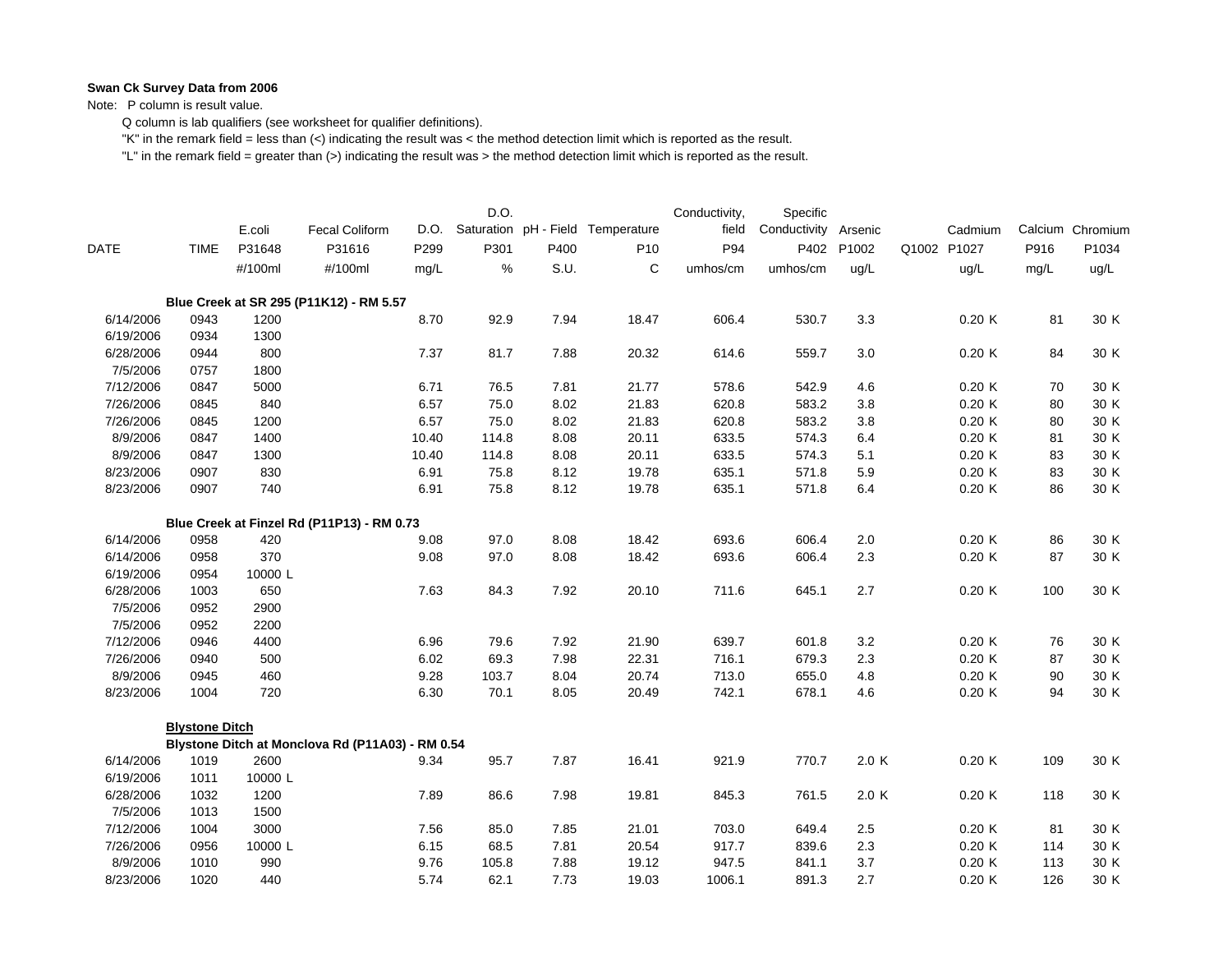Note: P column is result value.

Q column is lab qualifiers (see worksheet for qualifier definitions).

"K" in the remark field = less than (<) indicating the result was < the method detection limit which is reported as the result.

|                        |                      | E.coli      | Fecal Coliform                                       | D.O.  | D.O.  |      | Saturation pH - Field Temperature | Conductivity,<br>field | Specific<br>Conductivity | Arsenic | Cadmium     |      | Calcium Chromium |
|------------------------|----------------------|-------------|------------------------------------------------------|-------|-------|------|-----------------------------------|------------------------|--------------------------|---------|-------------|------|------------------|
| <b>DATE</b>            | <b>TIME</b>          | P31648      | P31616                                               | P299  | P301  | P400 | P <sub>10</sub>                   | P94                    | P402                     | P1002   | Q1002 P1027 | P916 | P1034            |
|                        |                      | #/100ml     | #/100ml                                              | mg/L  | %     | S.U. | C                                 | umhos/cm               | umhos/cm                 | ug/L    | uq/L        | mg/L | ug/L             |
|                        | <b>Cairl Ditch</b>   |             |                                                      |       |       |      |                                   |                        |                          |         |             |      |                  |
|                        |                      |             | Cairl Ditch at Pilliad Rd (P11K10) - RM 1.32         |       |       |      |                                   |                        |                          |         |             |      |                  |
| 6/15/2006              | 0857                 | 1400        |                                                      | 7.59  | 77.3  | 7.87 | 16.18                             | 812.4                  | 675.6                    | 2.0 K   | 0.20K       | 96   | 30 K             |
| 6/20/2006              | 1010                 | 730         |                                                      |       |       |      |                                   |                        |                          |         |             |      |                  |
| 6/29/2006<br>7/6/2006  | 0849<br>0901         | 700<br>1300 |                                                      | 7.95  | 84.1  | 7.87 | 17.97                             | 796.3                  | 689.4                    | 2.0K    | 0.20K       | 95   | 30 K             |
| 7/13/2006              | 0931                 | 640         |                                                      | 9.98  | 112.7 | 7.73 | 21.28                             | 474.3                  | 440.6                    | 2.0 K   | 0.20K       | 54   | 30 K             |
| 7/27/2006              | 0854                 | 780         |                                                      | 9.31  | 106.4 | 8.04 | 21.84                             | 800.0                  | 751.7                    | 2.9     | 0.20K       | 90   | 30 K             |
| 8/10/2006              | 0912                 | 1200        |                                                      | 7.31  | 82.2  | 8.09 | 21.04                             | 779.1                  | 720.2                    | 2.6     | 0.20K       | 90   | 30 K             |
| 8/24/2006              | 0916                 | 1600        | 1600                                                 | 7.40  | 80.7  | 8.05 | 19.48                             | 741.0                  | 662.8                    | 3.1     | 0.20K       | 85   | 30 K             |
|                        |                      |             |                                                      |       |       |      |                                   |                        |                          |         |             |      |                  |
|                        | <b>Harris Ditch</b>  |             |                                                      |       |       |      |                                   |                        |                          |         |             |      |                  |
|                        | 0934                 |             | Harris Ditch at SR 295 (P11K13) - RM 1.55            | 8.40  | 88.7  | 7.76 | 17.87                             | 763.2                  |                          | 2.0K    | 0.20K       | 102  | 30 K             |
| 6/14/2006<br>6/19/2006 | 0930                 | 550<br>690  |                                                      |       |       |      |                                   |                        | 659.3                    |         |             |      |                  |
| 6/28/2006              | 0934                 | 530         |                                                      | 7.14  | 77.7  | 7.67 | 19.34                             | 732.7                  | 653.6                    | 2.0K    | 0.20K       | 103  | 30 K             |
| 7/5/2006               | 0752                 | 1600        |                                                      |       |       |      |                                   |                        |                          |         |             |      |                  |
| 7/12/2006              | 0835                 | 1400        |                                                      | 6.23  | 70.9  | 7.84 | 21.66                             | 747.6                  | 700.0                    | 2.3     | 0.20K       | 95   | 30 K             |
| 7/26/2006              | 0833                 | 1200        |                                                      | 6.35  | 71.4  | 7.91 | 21.01                             | 798.0                  | 737.1                    | 3.4     | 0.20K       | 104  | 30 K             |
| 8/9/2006               | 0835                 | 1800        |                                                      | 10.23 | 110.6 | 8.08 | 19.03                             | 841.6                  | 745.6                    | 7.6     | 0.20K       | 106  | 30 K             |
| 8/23/2006              | 0854                 | 2900        |                                                      | 7.04  | 75.5  | 8.15 | 18.61                             | 944.4                  | 829.2                    | 6.4     | 0.20K       | 110  | 30 K             |
|                        | <b>Heilman Ditch</b> |             |                                                      |       |       |      |                                   |                        |                          |         |             |      |                  |
|                        |                      |             | Heilman Ditch at Conant Rd, SR 20 (P11K20) - RM 1.76 |       |       |      |                                   |                        |                          |         |             |      |                  |
| 6/15/2006              | 0948                 | 170         |                                                      | 7.87  | 81.0  | 7.88 | 16.43                             | 2298.0                 | 1921.7                   | 2.0 K   | 0.20K       | 301  | 30 K             |
| 6/20/2006              | 1043                 | 10000L      |                                                      |       |       |      |                                   |                        |                          |         |             |      |                  |
| 6/29/2006              | 0819                 | 650         |                                                      | 7.95  | 84.4  | 7.65 | 17.89                             | 2264.2                 | 1956.7                   | 2.0K    | 0.20K       | 319  | 30 K             |
| 7/6/2006               | 0833                 | 2200        |                                                      |       |       |      |                                   |                        |                          |         |             |      |                  |
| 7/13/2006              | 0858                 | 12000       |                                                      | 11.49 | 124.9 | 7.66 | 19.16                             | 1801.7                 | 1600.7                   | 2.4     | 0.20K       | 238  | 30 K             |
| 7/27/2006              | 0809                 | 8200        |                                                      | 9.87  | 109.0 | 7.86 | 19.86                             | 2322.4                 | 2094.3                   | 2.0 K   | 0.20K       | 286  | 30 K             |
| 8/10/2006              | 0842                 | 3600        |                                                      | 7.36  | 79.0  | 7.76 | 18.44                             | 2212.5                 | 1935.1                   | 2.0K    | 0.40K       | 301  | 30 K             |
| 8/24/2006              | 0842                 | 8300        | 8300                                                 | 7.26  | 80.0  | 7.90 | 19.86                             | 1496.3                 | 1349.3                   | 2.5     | 0.20K       | 109  | 30 K             |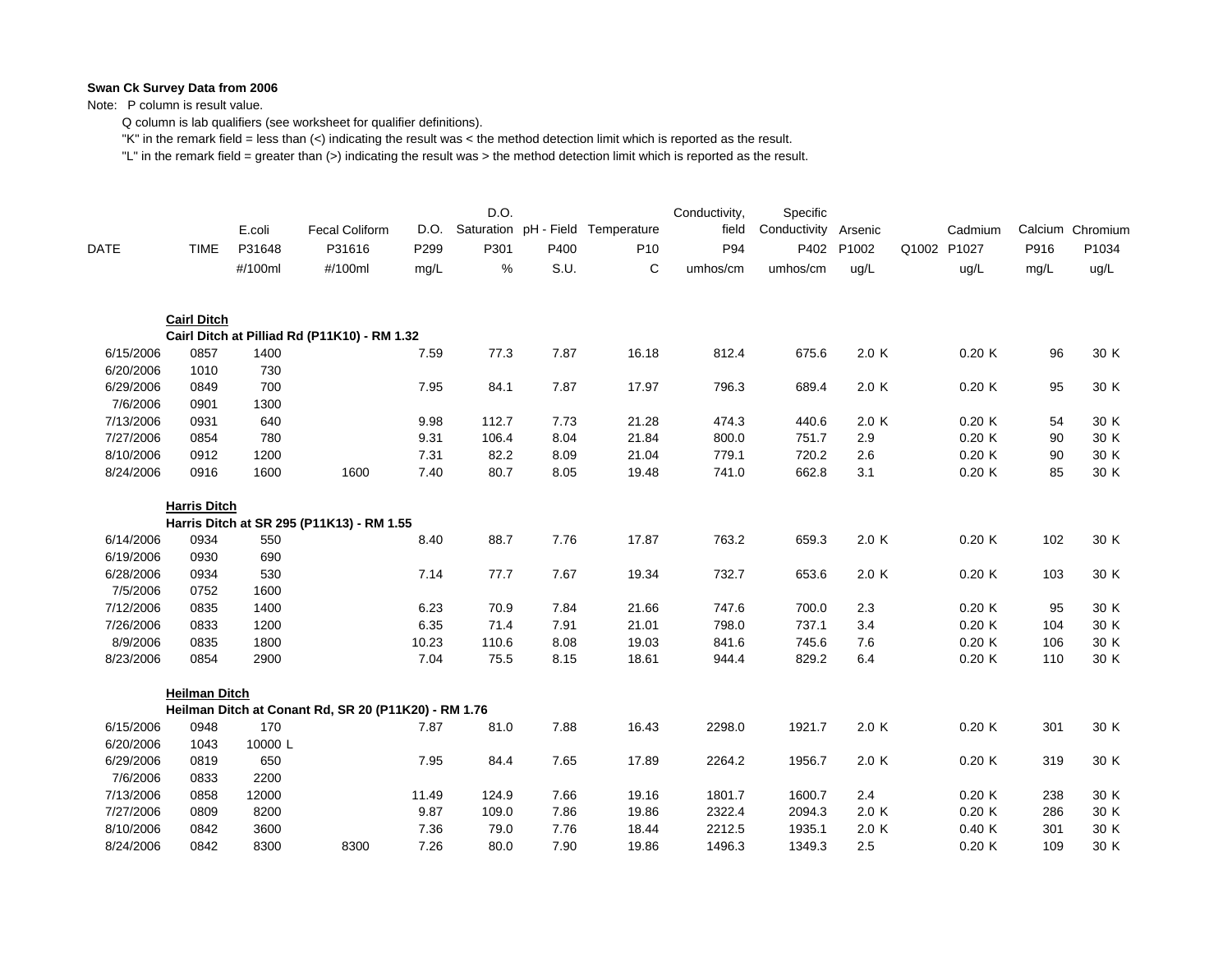Note: P column is result value.

Q column is lab qualifiers (see worksheet for qualifier definitions).

"K" in the remark field = less than (<) indicating the result was < the method detection limit which is reported as the result.

|             |                   | E.coli  | <b>Fecal Coliform</b>                                  | D.O.  | D.O.  |      | Saturation pH - Field Temperature | Conductivity,<br>field | Specific<br>Conductivity | Arsenic | Cadmium     |      | Calcium Chromium |
|-------------|-------------------|---------|--------------------------------------------------------|-------|-------|------|-----------------------------------|------------------------|--------------------------|---------|-------------|------|------------------|
| <b>DATE</b> | <b>TIME</b>       | P31648  | P31616                                                 | P299  | P301  | P400 | P <sub>10</sub>                   | P94                    | P402                     | P1002   | Q1002 P1027 | P916 | P1034            |
|             |                   | #/100ml | #/100ml                                                | mg/L  | %     | S.U. | C                                 | umhos/cm               | umhos/cm                 | ug/L    | uq/L        | mg/L | ug/L             |
|             | <b>Wolf Creek</b> |         |                                                        |       |       |      |                                   |                        |                          |         |             |      |                  |
|             |                   |         | Wolf Creek at Albon Rd (P11K09) - RM 4.06              |       |       |      |                                   |                        |                          |         |             |      |                  |
| 6/15/2006   | 0842              | 2600    |                                                        | 8.94  | 90.1  | 8.04 | 15.62                             | 1045.3                 | 858.0                    | 2.2     | 0.20K       | 91   | 30 K             |
| 6/20/2006   | 1017              | 650     |                                                        |       |       |      |                                   |                        |                          |         |             |      |                  |
| 6/20/2006   | 1017              | 700     |                                                        |       |       |      |                                   |                        |                          |         |             |      |                  |
| 6/29/2006   | 0838              | 1400    |                                                        | 8.69  | 90.9  | 7.91 | 17.41                             | 979.8                  | 837.7                    | 2.6     | 0.20K       | 95   | 30 K             |
| 7/6/2006    | 0858              | 1200    |                                                        |       |       |      |                                   |                        |                          |         |             |      |                  |
| 7/13/2006   | 0919              | 26      |                                                        | 10.27 | 114.5 | 7.83 | 20.62                             | 499.1                  | 457.3                    | 3.3     | 0.20K       | 49   | 30 K             |
| 7/27/2006   | 0829              | 1200    |                                                        | 10.26 | 116.1 | 8.11 | 21.29                             | 977.4                  | 908.2                    | 3.0     | 0.20K       | 79   | 30 K             |
| 8/10/2006   | 0901              | 770     |                                                        | 8.12  | 90.3  | 8.22 | 20.42                             | 1004.3                 | 916.5                    | 2.1     | 0.20K       | 86   | 30 K             |
| 8/24/2006   | 0904              | 5500    | 5500                                                   | 7.87  | 85.2  | 8.10 | 19.03                             | 1091.9                 | 967.4                    | 4.1     | 0.20K       | 84   | 30 K             |
|             |                   |         | Wolf Creek at Perrysburg-Holland Rd (P11S66) - RM 1.96 |       |       |      |                                   |                        |                          |         |             |      |                  |
| 6/15/2006   | 0909              | 2300    |                                                        | 8.58  | 88.1  | 7.99 | 16.51                             | 926.8                  | 776.5                    | 2.2     | 0.20K       | 93   | 30 K             |
| 6/20/2006   | 1004              | 1200    |                                                        |       |       |      |                                   |                        |                          |         |             |      |                  |
| 6/29/2006   | 0900              | 880     |                                                        | 8.26  | 89.7  | 7.96 | 19.27                             | 737.6                  | 656.9                    | 3.0     | 0.20K       | 81   | 30 K             |
| 7/6/2006    | 0909              | 1000    |                                                        |       |       |      |                                   |                        |                          |         |             |      |                  |
| 7/13/2006   | 0943              | 450     |                                                        | 10.54 | 119.5 | 7.79 | 21.48                             | 417.3                  | 389.2                    | 2.6     | 0.20K       | 46   | 30 K             |
| 7/27/2006   | 0841              | 800     |                                                        | 9.97  | 114.7 | 8.09 | 22.18                             | 805.6                  | 762.2                    | 3.1     | 0.20K       | 79   | 30 K             |
| 8/10/2006   | 0922              | 790     |                                                        | 7.64  | 87.2  | 8.17 | 21.79                             | 811.8                  | 762.0                    | 3.1     | 0.20K       | 80   | 30 K             |
| 8/24/2006   | 0928              | 5000    | 5000                                                   | 7.75  | 86.0  | 8.08 | 20.31                             | 710.8                  | 647.1                    | 2.7     | 0.20K       | 67   | 30 K             |
|             |                   |         | Wolf Creek at Holland-Sylvania Rd (P11P18) - RM 0.48   |       |       |      |                                   |                        |                          |         |             |      |                  |
| 6/15/2006   | 0924              | 1500    |                                                        | 8.43  | 87.2  | 8.02 | 16.82                             | 965.6                  | 814.8                    | 2.0K    | 0.20K       | 99   | 30 K             |
| 6/15/2006   | 0924              | 1700    |                                                        | 8.43  | 87.2  | 8.02 | 16.82                             | 965.6                  | 814.8                    | 2.0K    | 0.20K       | 94   | 30 K             |
| 6/20/2006   | 0955              | 1000    |                                                        |       |       |      |                                   |                        |                          |         |             |      |                  |
| 6/29/2006   | 0913              | 610     |                                                        | 8.15  | 88.5  | 7.98 | 19.25                             | 766.2                  | 682.1                    | 2.3     | 0.20K       | 83   | 30 K             |
| 7/6/2006    | 0920              | 1000    |                                                        |       |       |      |                                   |                        |                          |         |             |      |                  |
| 7/13/2006   | 0956              | 2 K     |                                                        | 10.43 | 118.4 | 7.73 | 21.54                             | 436.3                  | 407.5                    | 2.8     | 0.20K       | 48   | 30 K             |
| 7/27/2006   | 0907              | 910     |                                                        | 9.71  | 111.9 | 8.09 | 22.26                             | 833.4                  | 789.7                    | 3.4     | 0.20K       | 79   | 30 K             |
| 8/10/2006   | 0940              | 2400    |                                                        | 7.31  | 83.2  | 7.97 | 21.57                             | 1220.4                 | 1140.4                   | 3.4     | 0.20K       | 108  | 30 K             |
| 8/10/2006   | 0940              | 1400    |                                                        | 7.31  | 83.2  | 7.97 | 21.57                             | 1220.4                 | 1140.4                   | 3.8     | 0.20K       | 109  | 30 K             |
| 8/24/2006   | 0948              | 10000 L | 10000 L                                                | 7.70  | 85.0  | 8.02 | 20.04                             | 1028.1                 | 930.7                    | 3.1     | 0.20K       | 85   | 30 K             |
| 8/24/2006   | 0948              | 10000L  | 10000L                                                 | 7.70  | 85.0  | 8.02 | 20.04                             | 1028.1                 | 930.7                    | 3.2     | 0.20K       | 86   | 30 K             |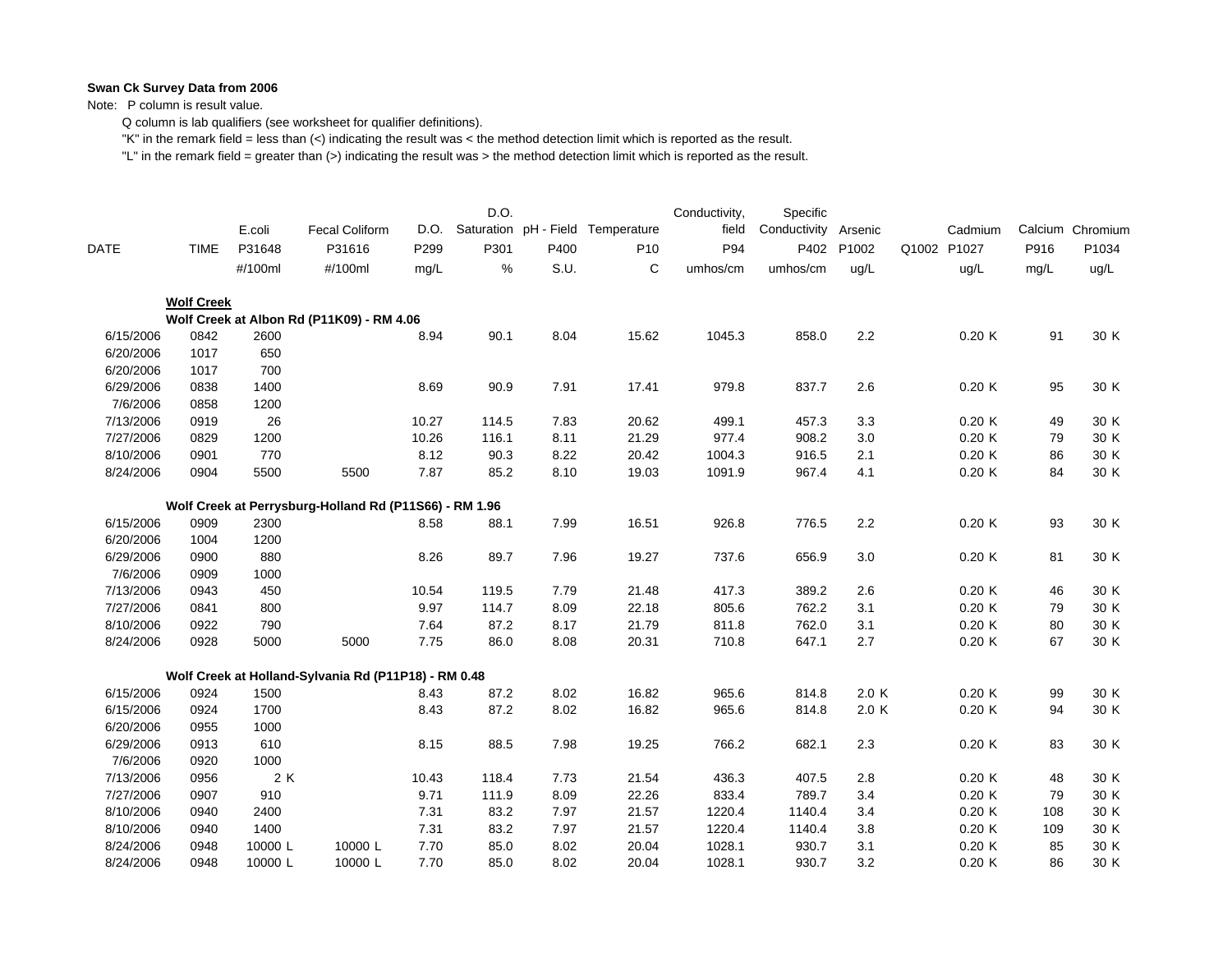Note: P column is result value.

Q column is lab qualifiers (see worksheet for qualifier definitions).

"K" in the remark field = less than (<) indicating the result was < the method detection limit which is reported as the result.

|             |                   | E.coli  | <b>Fecal Coliform</b>                                                       | D.O.  | D.O.  |      | Saturation pH - Field Temperature | Conductivity,<br>field | Specific<br>Conductivity | Arsenic | Cadmium     |      | Calcium Chromium |
|-------------|-------------------|---------|-----------------------------------------------------------------------------|-------|-------|------|-----------------------------------|------------------------|--------------------------|---------|-------------|------|------------------|
| <b>DATE</b> | <b>TIME</b>       | P31648  | P31616                                                                      | P299  | P301  | P400 | P <sub>10</sub>                   | P94                    | P402                     | P1002   | Q1002 P1027 | P916 | P1034            |
|             |                   | #/100ml | #/100ml                                                                     | mg/L  | $\%$  | S.U. | С                                 | umhos/cm               | umhos/cm                 | ug/L    | ug/L        | mg/L | ug/L             |
|             | <b>Swan Creek</b> |         |                                                                             |       |       |      |                                   |                        |                          |         |             |      |                  |
|             |                   |         | Swan Creek at Stitt Rd (P11S11) - RM 21.64                                  |       |       |      |                                   |                        |                          |         |             |      |                  |
| 6/13/2006   | 1116              | 410     |                                                                             | 8.49  | 88.7  | 8.00 | 17.41                             | 732.6                  | 626.4                    | 2.0 K   | 0.20K       | 86   | 30 K             |
| 6/19/2006   | 0959              | 10000L  |                                                                             |       |       |      |                                   |                        |                          |         |             |      |                  |
| 6/27/2006   | 1035              | 13000   |                                                                             | 8.69  | 96.9  | 7.96 | 20.64                             | 685.8                  | 628.7                    | 2.4     | 0.20K       | 89   | 30 K             |
| 7/5/2006    | 1001              | 4700    |                                                                             |       |       |      |                                   |                        |                          |         |             |      |                  |
| 7/11/2006   | 0950              | 530     |                                                                             | 10.19 | 116.9 | 7.93 | 22.03                             | 748.5                  | 706.1                    | 2.5     | 0.20K       | 90   | 30 K             |
| 7/25/2006   | 1027              | 230     |                                                                             | 8.49  | 98.2  | 8.05 | 22.47                             | 724.0                  | 689.0                    | 3.3     | 0.20K       | 91   | 30 K             |
| 8/8/2006    | 1033              | 340     |                                                                             | 7.17  | 83.1  | 7.96 | 22.56                             | 749.1                  | 714.2                    | 2.3     | 0.20K       | 92   | 30 K             |
| 8/22/2006   | 1010              | 1000    |                                                                             | 6.79  | 74.9  | 8.01 | 20.07                             | 781.2                  | 707.6                    | 3.5     | 0.20K       | 82   | 30 K             |
|             |                   |         | Swan Creek at Monclova Rd nr jct w/ Albon W of Monclova (P11K05) - RM 18.46 |       |       |      |                                   |                        |                          |         |             |      |                  |
| 6/13/2006   | 1059              | 210     |                                                                             | 8.79  |       | 8.03 | 17.08                             | 747.4                  | 634.3                    | 2.0 K   | 0.20K       | 90   | 30 K             |
| 6/19/2006   | 1006              | 310     |                                                                             |       |       |      |                                   |                        |                          |         |             |      |                  |
| 6/27/2006   | 1019              | 530     |                                                                             | 8.68  | 97.5  | 7.92 | 20.93                             | 678.4                  | 625.6                    | 2.1     | 0.20K       | 92   | 30 K             |
| 6/27/2006   | 1019              | 2800    |                                                                             | 8.68  | 97.5  | 7.92 | 20.93                             | 678.4                  | 625.6                    | 2.5     | 0.20K       | 89   | 30 K             |
| 7/5/2006    | 1007              | 5800    |                                                                             |       |       |      |                                   |                        |                          |         |             |      |                  |
| 7/11/2006   | 0933              | 300     |                                                                             | 10.57 | 121.0 | 7.94 | 21.96                             | 764.8                  | 720.3                    | 2.8     | 0.20K       | 95   | 30 K             |
| 7/11/2006   | 0933              | 340     |                                                                             | 10.57 | 121.0 | 7.94 | 21.96                             | 764.8                  | 720.3                    | 2.0 K   | 0.20K       | 96   | 30 K             |
| 7/25/2006   | 1000              | 100     |                                                                             | 8.61  | 98.4  | 8.01 | 21.85                             | 737.9                  | 693.5                    | 2.7     | 0.20K       | 92   | 30 K             |
| 8/8/2006    | 1048              | 200     |                                                                             | 7.46  | 86.4  | 7.97 | 22.51                             | 755.8                  | 719.7                    | 2.4     | 0.20K       | 89   | 30 K             |
| 8/22/2006   | 0955              | 350     |                                                                             | 7.21  | 79.0  | 8.04 | 19.67                             | 750.7                  | 674.3                    | 2.5     | 0.20K       | 80   | 30 K             |
|             |                   |         | Swan Creek at Salisbury Rd (P11P09) - RM 15.24                              |       |       |      |                                   |                        |                          |         |             |      |                  |
| 6/13/2006   | 1040              | 210     |                                                                             | 8.96  | 92.5  | 8.04 | 16.82                             | 767.0                  | 647.2                    | 2.3     | 0.20K       | 89   | 30 K             |
| 6/20/2006   | 1022              | 350     |                                                                             |       |       |      |                                   |                        |                          |         |             |      |                  |
| 6/27/2006   | 0956              | 610     |                                                                             | 8.95  | 99.9  | 7.99 | 20.66                             | 680.9                  | 624.4                    | 2.1     | 0.20K       | 92   | 30 K             |
| 7/6/2006    | 0848              | 1700    |                                                                             |       |       |      |                                   |                        |                          |         |             |      |                  |
| 7/11/2006   | 0916              | 400     |                                                                             | 11.16 | 126.6 | 8.03 | 21.48                             | 753.4                  | 702.8                    | 2.7     | 0.20K       | 95   | 30 K             |
| 7/25/2006   | 0947              | 210     |                                                                             | 8.83  | 100.8 | 8.02 | 21.78                             | 756.6                  | 710.1                    | 2.9     | 0.20K       | 95   | 30 K             |
| 8/8/2006    | 1020              | 320     |                                                                             | 7.93  | 91.2  | 8.02 | 22.20                             | 777.9                  | 736.3                    | 2.4     | 0.20K       | 92   | 30 K             |
| 8/22/2006   | 0941              | 590     |                                                                             | 7.20  | 79.2  | 8.10 | 19.88                             | 828.8                  | 747.7                    | 3.0     | 0.20K       | 93   | 30 K             |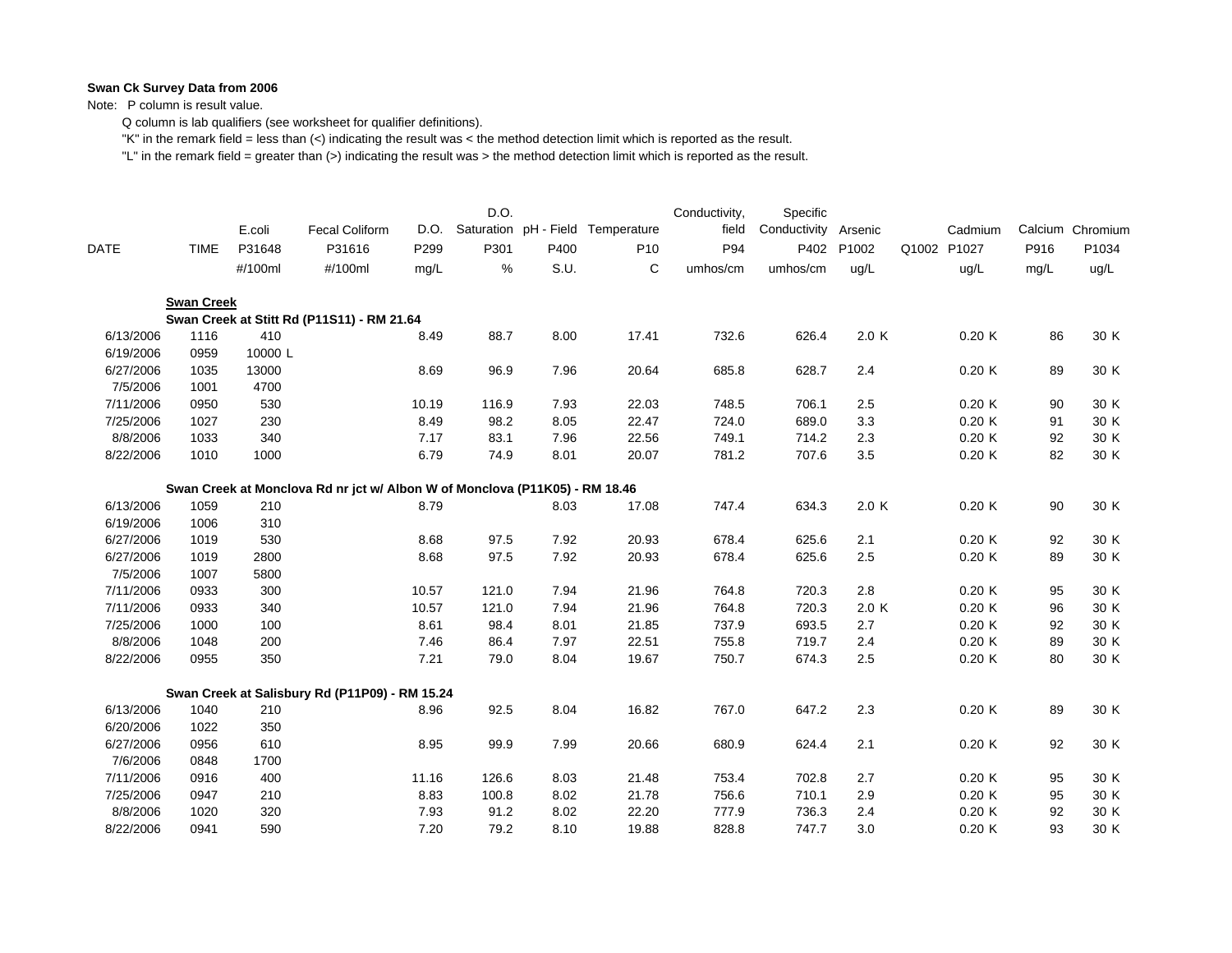Note: P column is result value.

Q column is lab qualifiers (see worksheet for qualifier definitions).

"K" in the remark field = less than (<) indicating the result was < the method detection limit which is reported as the result.

|           |             |         |                                                      |       | D.O.  |      |                                   | Conductivity, | Specific     |         |             |      |                  |
|-----------|-------------|---------|------------------------------------------------------|-------|-------|------|-----------------------------------|---------------|--------------|---------|-------------|------|------------------|
|           |             | E.coli  | <b>Fecal Coliform</b>                                | D.O.  |       |      | Saturation pH - Field Temperature | field         | Conductivity | Arsenic | Cadmium     |      | Calcium Chromium |
| DATE      | <b>TIME</b> | P31648  | P31616                                               | P299  | P301  | P400 | P <sub>10</sub>                   | P94           | P402         | P1002   | Q1002 P1027 | P916 | P1034            |
|           |             | #/100ml | #/100ml                                              | mg/L  | %     | S.U. | С                                 | umhos/cm      | umhos/cm     | ug/L    | uq/L        | mg/L | ug/L             |
|           |             |         | Swan Creek at Reynolds Rd, SR 20 (P11P08) - RM 10.84 |       |       |      |                                   |               |              |         |             |      |                  |
| 6/13/2006 | 1015        | 440     |                                                      | 8.80  | 91.6  | 8.00 | 17.20                             | 861.6         | 733.3        | 2.9     | 0.20K       | 95   | 30 K             |
| 6/20/2006 | 0948        | 920     |                                                      |       |       |      |                                   |               |              |         |             |      |                  |
| 6/27/2006 | 0933        | 420     |                                                      | 9.37  | 103.8 | 7.97 | 20.31                             | 701.1         | 638.3        | 2.7     | 0.20K       | 86   | 30 K             |
| 7/6/2006  | 0934        | 1600    |                                                      |       |       |      |                                   |               |              |         |             |      |                  |
| 7/11/2006 | 0000        | 330     |                                                      | 10.83 | 124.3 | 7.98 | 22.07                             | 831.8         | 785.3        | 2.7     | 0.20K       | 94   | 30 K             |
| 7/25/2006 | 0925        | 460     |                                                      | 8.83  | 101.9 | 8.04 | 22.40                             | 800.9         | 761.0        | 3.1     | 0.20K       | 95   | 30 K             |
| 8/8/2006  | 0950        | 430     |                                                      | 7.91  | 92.0  | 8.00 | 22.73                             | 821.5         | 785.8        | 2.1     | 0.20K       | 90   | 30 K             |
| 8/22/2006 | 0914        | 650     |                                                      | 7.31  | 80.3  | 8.06 | 19.80                             | 875.6         | 788.7        | 2.0     | 0.20K       | 90   | 30 K             |
| 1/22/2007 | 1024        |         |                                                      |       |       |      |                                   |               |              | 2.0 K   | 0.20K       | 89   | 30 K             |
|           |             |         | Swan Creek at Arlington Rd (P11K06) - RM 6.00        |       |       |      |                                   |               |              |         |             |      |                  |
| 6/13/2006 | 0951        | 200     |                                                      | 8.86  | 91.6  | 8.02 | 16.82                             | 943.0         | 795.0        | 2.0 K   | 0.20K       | 99   | 30 K             |
| 6/20/2006 | 0921        | 560     |                                                      |       |       |      |                                   |               |              |         |             |      |                  |
|           |             |         | Swan Creek at South Ave (P11P05) - RM 4.31           |       |       |      |                                   |               |              |         |             |      |                  |
| 6/13/2006 | 0937        | 340     |                                                      | 8.35  | 87.1  | 7.99 | 17.29                             | 945.1         | 805.8        | 2.1     | 0.20K       | 102  | 30 K             |
| 6/20/2006 | 0910        | 900     |                                                      |       |       |      |                                   |               |              |         |             |      |                  |
| 6/27/2006 | 0858        | 520     |                                                      | 8.31  | 92.5  | 8.01 | 20.47                             | 752.5         | 687.5        | 2.5     | 0.20K       | 91   | 30 K             |
| 7/6/2006  | 1006        | 1400    |                                                      |       |       |      |                                   |               |              |         |             |      |                  |
| 7/11/2006 | 0835        | 230     |                                                      | 10.51 | 120.2 | 7.96 | 21.89                             | 894.8         | 841.7        | 2.2     | 0.20K       | 99   | 30 K             |
| 7/25/2006 | 0905        | 190     |                                                      | 8.78  | 100.6 | 8.01 | 21.94                             | 853.3         | 803.5        | 2.4     | 0.20K       | 96   | 30 K             |
| 8/8/2006  | 0922        | 410     |                                                      | 6.99  | 81.4  | 7.91 | 22.80                             | 903.7         | 865.8        | 2.0     | 0.20K       | 99   | 30 K             |
| 8/22/2006 | 0854        | 310     |                                                      | 6.49  | 72.2  | 7.99 | 20.44                             | 955.1         | 871.8        | 2.5     | 0.20K       | 96   | 30 K             |
|           |             |         | Swan Creek at City Park Ave (P11P03) - RM 1.58       |       |       |      |                                   |               |              |         |             |      |                  |
| 6/13/2006 | 0923        | 490     |                                                      | 8.44  | 88.9  | 8.01 | 17.76                             | 941.3         | 811.1        | 2.0 K   | 0.20K       | 101  | 30 K             |
| 6/20/2006 | 0902        | 310     |                                                      |       |       |      |                                   |               |              |         |             |      |                  |
| 6/27/2006 | 0840        | 910     |                                                      | 8.33  | 92.2  | 8.01 | 20.25                             | 744.0         | 676.4        | 2.0 K   | 0.20K       | 92   | 30 K             |
| 7/6/2006  | 1013        | 2000    |                                                      |       |       |      |                                   |               |              |         |             |      |                  |
| 7/11/2006 | 0822        | 2400    |                                                      | 10.53 | 121.6 | 7.99 | 22.37                             | 923.0         | 876.6        | 2.6     | 0.20K       | 104  | 30 K             |
| 7/25/2006 | 0852        | 230     |                                                      | 8.74  | 100.8 | 8.02 | 22.33                             | 846.3         | 803.2        | 2.7     | 0.20K       | 99   | 30 K             |
| 8/8/2006  | 0904        | 380     |                                                      | 7.69  | 90.2  | 7.93 | 23.18                             | 933.5         | 901.1        | 2.0 K   | 0.20K       | 104  | 30 K             |
| 8/22/2006 | 0840        | 460     |                                                      | 6.81  | 77.1  | 8.09 | 21.29                             | 903.1         | 839.2        | 2.0 K   | 0.20K       | 92   | 30 K             |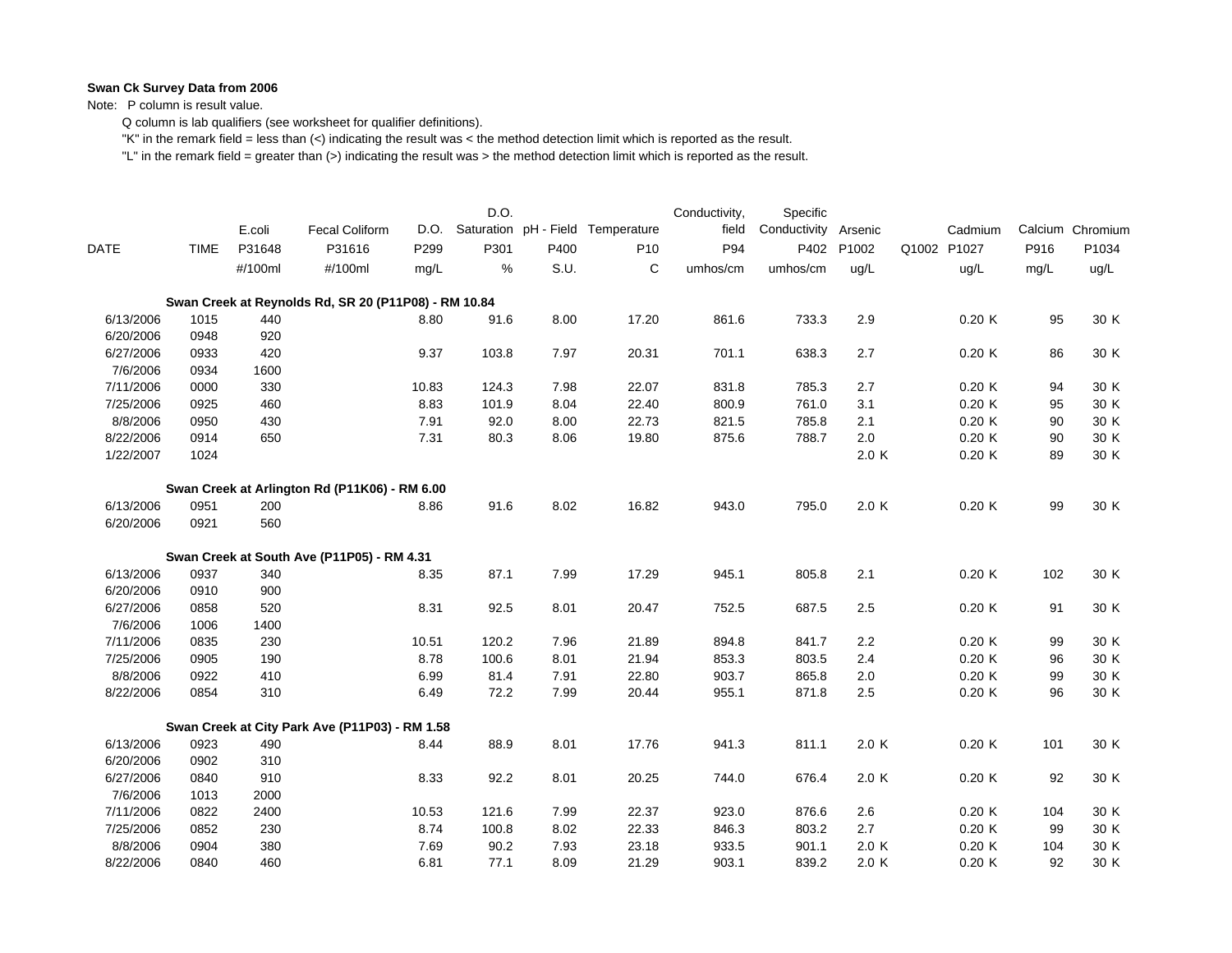Note: P column is result value.

Q column is lab qualifiers (see worksheet for qualifier definitions).

"K" in the remark field = less than (<) indicating the result was < the method detection limit which is reported as the result.

|           |                       |         |                                              |       | D.O.  |                       |                 | Conductivity, | Specific     |         |                |              |                  |
|-----------|-----------------------|---------|----------------------------------------------|-------|-------|-----------------------|-----------------|---------------|--------------|---------|----------------|--------------|------------------|
|           |                       | E.coli  | <b>Fecal Coliform</b>                        | D.O.  |       | Saturation pH - Field | Temperature     | field         | Conductivity | Arsenic |                | Cadmium      | Calcium Chromium |
| DATE      | <b>TIME</b>           | P31648  | P31616                                       | P299  | P301  | P400                  | P <sub>10</sub> | P94           | P402         | P1002   | Q1002<br>P1027 | P916         | P1034            |
|           |                       | #/100ml | #/100ml                                      | mg/L  | %     | S.U.                  | С               | umhos/cm      | umhos/cm     | ug/L    | ug/L           | mg/L         | ug/L             |
|           |                       |         | Swan Creek at OC Bridge (P11K07) - RM 0.19   |       |       |                       |                 |               |              |         |                |              |                  |
| 6/13/2006 | 0905                  | 29      |                                              | 9.34  | 106.5 | 8.33                  | 21.80           | 541.0         | 508.0        | 2.4     |                | 0.20K<br>66  | 30 K             |
| 6/13/2006 | 0905                  | 27      |                                              | 9.34  | 106.5 | 8.33                  | 21.80           | 541.0         | 508.0        | 2.6     |                | 0.20K<br>66  | 30 K             |
| 6/20/2006 | 0852                  | 110     |                                              |       |       |                       |                 |               |              |         |                |              |                  |
| 6/20/2006 | 0852                  | 120     |                                              |       |       |                       |                 |               |              |         |                |              |                  |
| 6/27/2006 | 0819                  | 670     |                                              | 8.07  | 89.4  | 7.97                  | 20.30           | 744.1         | 677.3        | 2.2     |                | 0.20K<br>89  | 30 K             |
| 7/6/2006  | 1021                  | 1500    |                                              |       |       |                       |                 |               |              |         |                |              |                  |
| 7/6/2006  | 1021                  | 1500    |                                              |       |       |                       |                 |               |              |         |                |              |                  |
| 7/11/2006 | 0800                  | 270     |                                              | 10.30 | 124.2 | 8.20                  | 24.71           | 520.0         | 517.1        | 2.7     |                | 0.20K<br>54  | 30 K             |
| 7/25/2006 | 0834                  | 110     |                                              | 8.95  | 109.5 | 8.26                  | 25.57           | 434.2         | 438.9        | 3.3     |                | 0.20K<br>53  | 30 K             |
| 8/8/2006  | 0843                  | 210     |                                              | 8.32  | 102.8 | 8.27                  | 26.09           | 521.0         | 531.8        | 3.4     |                | 0.20K<br>59  | 30 K             |
| 8/8/2006  | 0843                  | 230     |                                              | 8.32  | 102.8 | 8.27                  | 26.09           | 521.0         | 531.8        | 3.4     |                | 0.20K<br>57  | 30 K             |
| 8/22/2006 | 0827                  | 98      |                                              | 5.14  | 61.6  | 8.10                  | 24.38           | 467.3         | 461.7        | 5.1     |                | 0.20K<br>46  | 30 K             |
| 8/22/2006 | 0827                  | 120     |                                              | 5.14  | 61.6  | 8.10                  | 24.38           | 467.3         | 461.7        | 4.1     |                | 0.20K<br>46  | 30 K             |
|           | HUC 04100009 090      |         |                                              |       |       |                       |                 |               |              |         |                |              |                  |
|           | <b>Delaware Creek</b> |         |                                              |       |       |                       |                 |               |              |         |                |              |                  |
|           |                       |         | Delaware Creek at Rohr Dr (P11A07) - RM 0.38 |       |       |                       |                 |               |              |         |                |              |                  |
| 6/15/2006 | 1015                  | 610     |                                              | 8.56  | 86.5  | 7.94                  | 15.53           | 2142.0        | 1755.0       | 2.4     |                | 154<br>0.20K | 30 K             |
| 6/20/2006 | 0930                  | 2200    |                                              |       |       |                       |                 |               |              |         |                |              |                  |
| 6/29/2006 | 0941                  | 1400    |                                              | 8.60  |       | 8.02                  | 17.47           | 2038.0        | 1745.0       | 2.0 K   |                | 0.20K<br>155 | 30 K             |
| 7/6/2006  | 0953                  | 2600    |                                              |       |       |                       |                 |               |              |         |                |              |                  |
| 7/13/2006 | 1023                  | 7400    |                                              | 11.69 | 131.3 | 8.06                  | 20.94           | 925.0         | 853.2        | 2.3     |                | 0.20K<br>79  | 30 K             |
| 7/27/2006 | 0933                  | 290     |                                              | 10.40 | 117.7 | 8.03                  | 21.18           | 2039.7        | 1890.9       | 2.4     |                | 0.20K<br>131 | 30 K             |
| 8/10/2006 | 1025                  | 440     |                                              | 7.49  | 84.0  | 8.01                  | 20.65           | 2201.2        | 2018.2       | 2.3     |                | 0.20K<br>144 | 30 K             |
| 8/24/2006 | 1019                  | 10000L  | 10000 L                                      | 7.95  | 87.7  | 8.08                  | 20.01           | 713.9         | 645.8        | 3.3     |                | 0.20K<br>50  | 30 K             |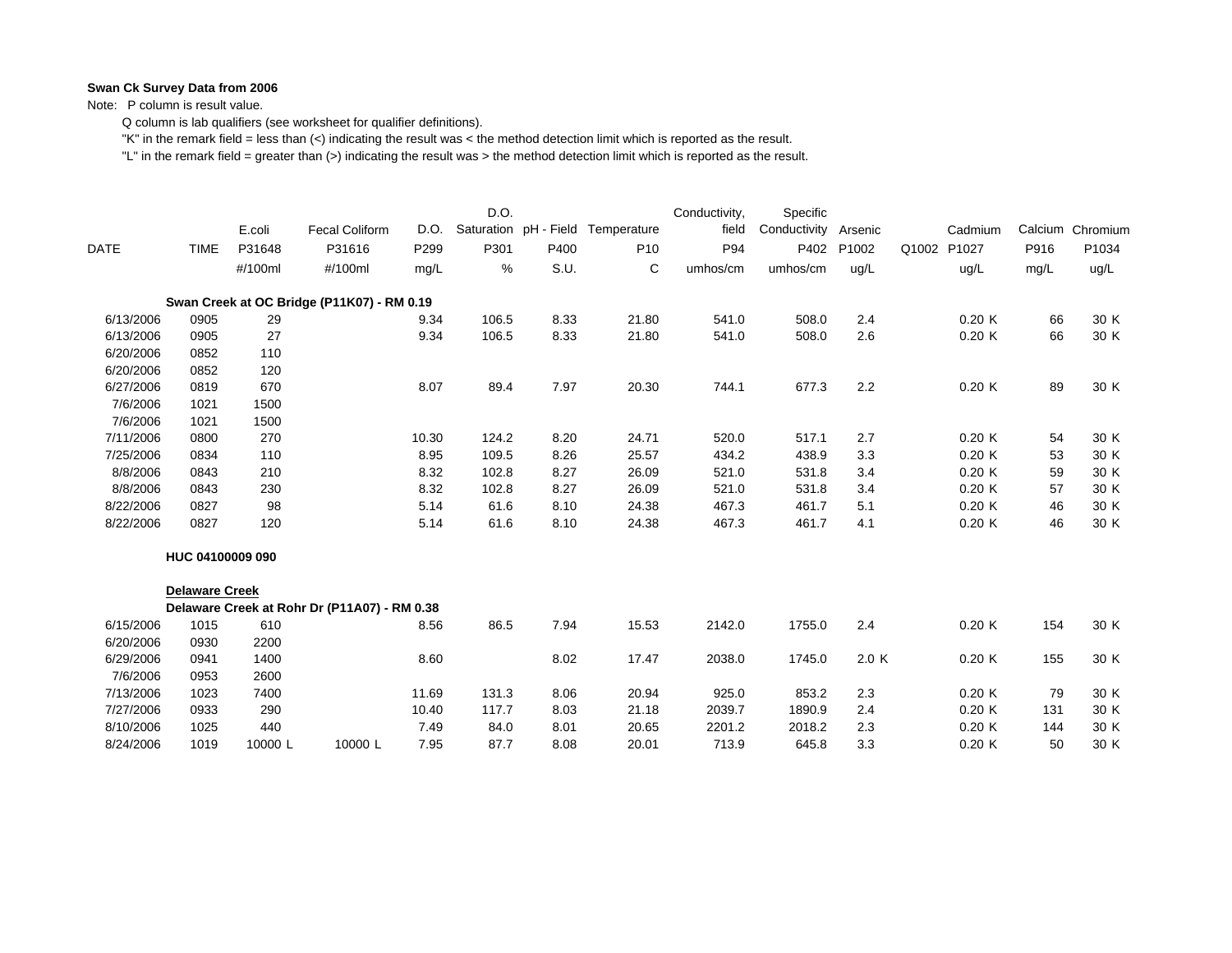Note: P column is result value.

Q column is lab qualifiers (see worksheet for qualifier definitions).

"K" in the remark field = less than (<) indicating the result was < the method detection limit which is reported as the result.

|             |                     |         |                                                                      |       | D.O.  |      |                                   | Conductivity, | Specific             |       |       |         |      |                  |
|-------------|---------------------|---------|----------------------------------------------------------------------|-------|-------|------|-----------------------------------|---------------|----------------------|-------|-------|---------|------|------------------|
|             |                     | E.coli  | <b>Fecal Coliform</b>                                                | D.O.  |       |      | Saturation pH - Field Temperature | field         | Conductivity Arsenic |       |       | Cadmium |      | Calcium Chromium |
| <b>DATE</b> | <b>TIME</b>         | P31648  | P31616                                                               | P299  | P301  | P400 | P <sub>10</sub>                   | P94           | P402                 | P1002 | Q1002 | P1027   | P916 | P1034            |
|             |                     | #/100ml | #/100ml                                                              | mg/L  | %     | S.U. | C                                 | umhos/cm      | umhos/cm             | ug/L  |       | ug/L    | mg/L | ug/L             |
|             | <b>Grassy Creek</b> |         |                                                                      |       |       |      |                                   |               |                      |       |       |         |      |                  |
|             |                     |         | Grassy Creek at Ford Rd (P11A05) - RM 4.85                           |       |       |      |                                   |               |                      |       |       |         |      |                  |
| 6/14/2006   | 1103                | 3900    |                                                                      | 8.72  | 93.7  | 7.96 | 18.69                             | 993.7         | 874.0                | 2.0   |       | 0.20K   | 104  | 30 K             |
| 6/20/2006   | 1110                | 1400    |                                                                      |       |       |      |                                   |               |                      |       |       |         |      |                  |
| 6/28/2006   | 1128                | 290     |                                                                      | 7.23  | 79.1  | 7.92 | 19.58                             | 1020.2        | 914.6                | 2.0 K |       | 0.20K   | 114  | 30 K             |
| 7/6/2006    | 0804                | 3000    |                                                                      |       |       |      |                                   |               |                      |       |       |         |      |                  |
| 7/12/2006   | 1050                | 10000 L |                                                                      | 6.89  | 79.3  | 7.91 | 22.24                             | 569.7         | 539.6                | 2.1   |       | 0.20K   | 72   | 30 K             |
| 7/26/2006   | 1041                | 550     |                                                                      | 5.61  | 66.3  | 7.95 | 23.55                             | 892.1         | 867.5                | 2.6   |       | 0.20K   | 89   | 30 K             |
| 8/9/2006    | 1054                | 720     |                                                                      | 8.57  | 101.3 | 8.07 | 23.58                             | 873.3         | 849.6                | 3.4   |       | 0.20K   | 83   | 30 K             |
|             |                     |         | Grassy Creek at Glenwood Rd (P11K18) - RM 0.98                       |       |       |      |                                   |               |                      |       |       |         |      |                  |
| 6/14/2006   | 1123                | 2200    |                                                                      | 8.27  | 87.7  | 7.92 | 18.02                             | 1254.7        | 1087.4               | $5.0$ |       | 0.20K   | 115  | 30 K             |
| 6/20/2006   | 1125                | 1000    |                                                                      |       |       |      |                                   |               |                      |       |       |         |      |                  |
| 6/28/2006   | 1148                | 1400    |                                                                      | 7.09  | 79.2  | 7.99 | 20.66                             | 970.9         | 890.4                | 5.1   |       | 0.20K   | 101  | 30 K             |
| 7/6/2006    | 0752                | 2300    |                                                                      |       |       |      |                                   |               |                      |       |       |         |      |                  |
| 7/12/2006   | 1107                | 10000L  |                                                                      | 7.64  | 85.3  | 7.85 | 20.63                             | 784.2         | 718.7                | 3.7   |       | 0.20K   | 45   | 30 K             |
| 7/26/2006   | 1057                | 700     |                                                                      | 4.88  | 55.5  | 7.77 | 21.56                             | 1300.8        | 1215.3               | 4.7   |       | 0.20K   | 109  | 30 K             |
| 8/9/2006    | 1108                | 880     |                                                                      | 8.33  | 94.1  | 7.91 | 21.20                             | 1145.9        | 1062.8               | 5.5   |       | 0.20K   | 96   | 30 K             |
| 8/23/2006   | 1058                | 900     |                                                                      | 6.04  | 67.4  | 8.01 | 20.61                             | 923.0         | 845.7                | 4.3   |       | 0.20K   | 67   | 30 K             |
|             |                     |         | Grassy Creek Diversion (10.85) at Grand Rapids Rd (P11K19) - RM 0.28 |       |       |      |                                   |               |                      |       |       |         |      |                  |
| 6/14/2006   | 1041                | 680     |                                                                      | 10.08 | 110.0 | 8.16 | 19.48                             | 826.2         | 739.0                | 2.0K  |       | 0.20K   | 83   | 30 K             |
| 6/20/2006   | 1055                | 750     |                                                                      |       |       |      |                                   |               |                      |       |       |         |      |                  |
| 6/28/2006   | 1104                | 790     |                                                                      | 8.14  | 91.7  | 8.08 | 21.10                             | 700.6         | 648.4                | 3.2   |       | 0.20K   | 96   | 30 K             |
| 7/6/2006    | 0819                | 760     |                                                                      |       |       |      |                                   |               |                      |       |       |         |      |                  |
| 7/12/2006   | 1027                | 1200    |                                                                      | 7.61  | 87.4  | 8.00 | 22.12                             | 515.7         | 487.3                | 2.0K  |       | 0.20K   | 54   | 30 K             |
| 7/26/2006   | 1018                | 500     |                                                                      | 6.30  | 73.7  | 8.04 | 23.06                             | 808.8         | 778.8                | 2.2   |       | 0.20K   | 78   | 30 K             |
| 8/9/2006    | 1031                | 450     |                                                                      | 10.04 | 114.0 | 8.16 | 21.50                             | 787.7         | 735.0                | 3.5   |       | 0.20K   | 85   | 30 K             |
| 8/23/2006   | 1037                | 360     |                                                                      | 6.84  | 76.3  | 8.14 | 20.61                             | 978.3         | 896.3                | 2.0K  |       | 0.20K   | 102  | 30 K             |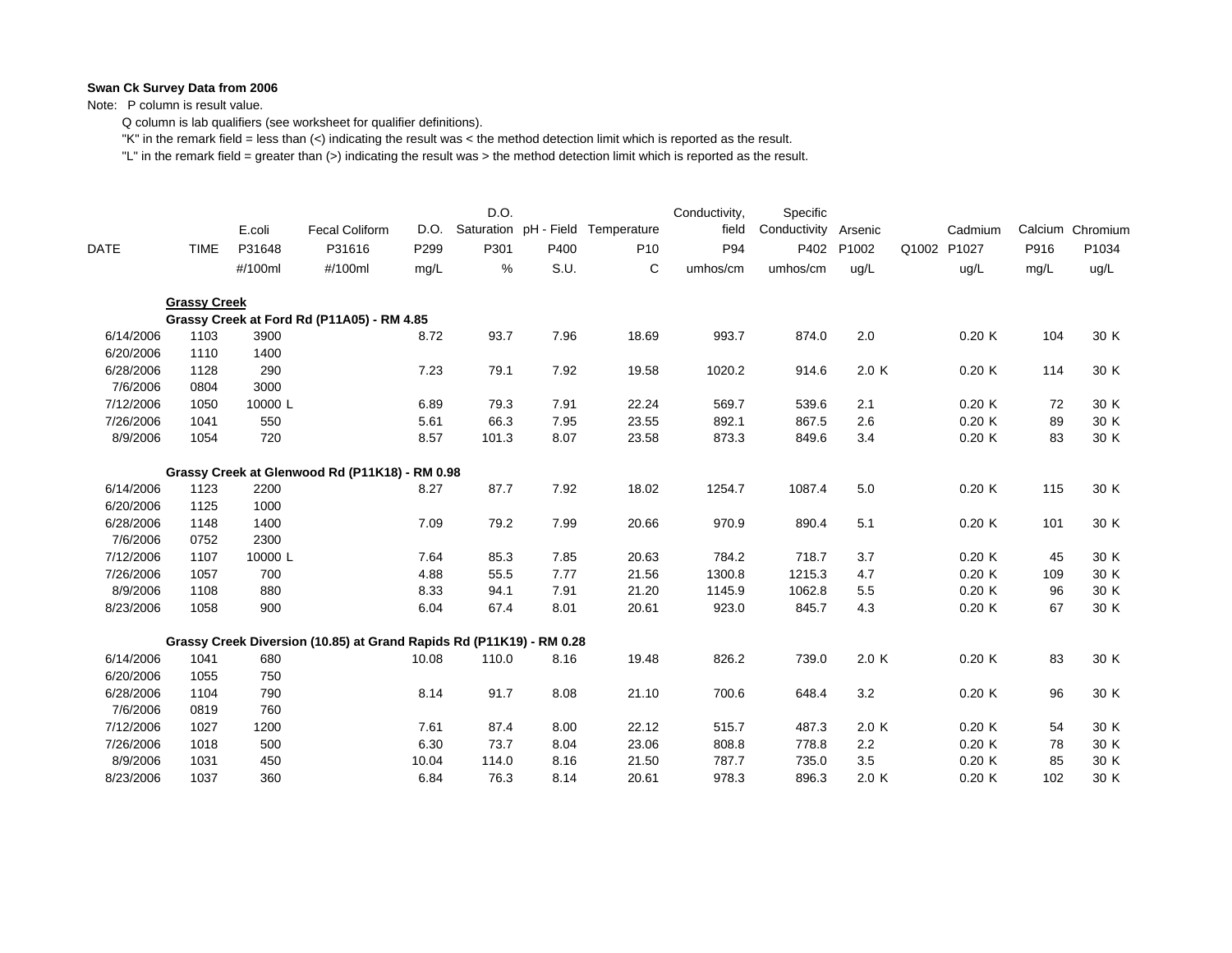Note: P column is result value.

Q column is lab qualifiers (see worksheet for qualifier definitions).

"K" in the remark field = less than (<) indicating the result was < the method detection limit which is reported as the result.

|             |                    | E.coli  | <b>Fecal Coliform</b>                         | D.O.  | D.O.         |      | Saturation pH - Field Temperature | Conductivity,<br>field | Specific<br>Conductivity | Arsenic | Cadmium     |           | Calcium Chromium |
|-------------|--------------------|---------|-----------------------------------------------|-------|--------------|------|-----------------------------------|------------------------|--------------------------|---------|-------------|-----------|------------------|
| <b>DATE</b> | <b>TIME</b>        | P31648  | P31616                                        | P299  | P301         | P400 | P <sub>10</sub>                   | P94                    | P402                     | P1002   | Q1002 P1027 | P916      | P1034            |
|             |                    | #/100ml | #/100ml                                       | mg/L  | $\%$         | S.U. | C                                 | umhos/cm               | umhos/cm                 | ug/L    | ug/L        | mg/L      | ug/L             |
|             | HUC 04100010 010   |         |                                               |       |              |      |                                   |                        |                          |         |             |           |                  |
|             | <b>Otter Creek</b> |         |                                               |       |              |      |                                   |                        |                          |         |             |           |                  |
|             |                    |         | Otter Creek at Oakdale Ave (S03P12) - RM 5.92 |       |              |      |                                   |                        |                          |         |             |           |                  |
| 6/15/2006   | 1125               | 1200    |                                               | 6.93  | 73.6         | 7.95 | 18.26                             | 1026.0                 | 894.0                    | 41.0    | 0.20K       | 99        | 30 K             |
| 6/20/2006   | 1200               | 1400    |                                               |       |              |      |                                   |                        |                          |         |             |           |                  |
| 6/29/2006   | 1120               | 430     |                                               | 7.07  | 77.6         | 7.83 | 19.75                             | 833.0                  | 750.0                    | 19.1    | 0.20K       | 93        | 30 K             |
| 7/6/2006    | 1054               | 640     |                                               |       |              |      |                                   |                        |                          |         |             |           |                  |
| 7/13/2006   | 1141               | 2200    |                                               | 10.61 | 119.2        | 7.80 | 20.96                             | 664.5                  | 613.2                    | 10.3    | 0.20K       | 74        | 30 K             |
| 7/27/2006   | 1053               | 1600    |                                               | 8.28  | 94.9         | 8.00 | 21.98                             | 1083.9                 | 1021.3                   | 53.5    | 0.20K       | 101       | 30 K             |
| 8/10/2006   | 1157               | 650     |                                               | 7.17  | 81.5<br>77.9 | 8.11 | 21.52                             | 1177.3                 | 1099.2                   | 55.5    | 0.20K       | 101<br>79 | 30 K             |
| 8/24/2006   | 1117               | 10000L  | 10000L                                        | 7.08  |              | 7.92 | 19.88                             | 734.2                  | 662.3                    | 50.0    | 0.20K       |           | 30 K             |
|             |                    |         | Otter Creek at Consaul St (S03P08) - RM 2.95  |       |              |      |                                   |                        |                          |         |             |           |                  |
| 6/15/2006   | 1105               | 1000    |                                               | 5.52  | 58.3         | 7.81 | 17.64                             | 1366.0                 | 1175.0                   | 20.7    | 0.20K       | 122       | 30 K             |
| 6/20/2006   | 1146               | 450     |                                               |       |              |      |                                   |                        |                          |         |             |           |                  |
| 6/29/2006   | 1057               | 2500    |                                               | 5.82  | 63.2         | 7.76 | 19.22                             | 981.0                  | 872.0                    | 14.5    | 0.20K       | 102       | 30 K             |
| 7/6/2006    | 1044               | 2800    |                                               |       |              |      |                                   |                        |                          |         |             |           |                  |
| 7/13/2006   | 1122               | 6200    |                                               | 9.29  | 105.8        | 7.73 | 21.71                             | 653.2                  | 612.1                    | 7.8     | 0.20K       | 68        | 30 K             |
| 7/27/2006   | 1036               | 1400    |                                               | 5.04  | 58.7         | 7.75 | 22.74                             | 1167.7                 | 1117.2                   | 19.3    | 0.20K       | 104       | 30 K             |
| 8/10/2006   | 1134               | 890     |                                               | 4.32  | 49.3         | 7.77 | 21.73                             | 1241.7                 | 1164.2                   | 18.9    | 0.20K       | 108       | 30 K             |
| 8/24/2006   | 1058               | 10000L  | 10000L                                        | 7.13  | 78.3         | 8.02 | 19.85                             | 446.7                  | 402.8                    | 8.8     | 0.20K       | 36        | 30 K             |
|             |                    |         | Otter Creek at Millard Ave (S03P05) - RM 2.13 |       |              |      |                                   |                        |                          |         |             |           |                  |
| 6/15/2006   | 1050               | 76      |                                               | 8.42  | 94.9         | 9.49 | 21.20                             | 381.0                  | 353.0                    | 4.1     | 0.20K       | 42        | 30 K             |
| 6/20/2006   | 1142               | 340     |                                               |       |              |      |                                   |                        |                          |         |             |           |                  |
| 6/29/2006   | 1026               | 550     |                                               | 7.81  | 88.5         | 8.63 | 21.47                             | 565.0                  | 527.0                    | 5.6     | 0.20K       | 55        | 30 K             |
| 6/29/2006   | 1026               | 600     |                                               | 7.81  | 88.5         | 8.63 | 21.47                             | 565.0                  | 527.0                    | 4.9     | 0.20K       | 54        | 30 K             |
| 7/6/2006    | 1038               | 1600    |                                               |       |              |      |                                   |                        |                          |         |             |           |                  |
| 7/13/2006   | 1109               | 2700    |                                               | 9.95  | 116.1        | 8.16 | 22.99                             | 489.4                  | 470.7                    | 4.9     | 0.20K       | 47        | 30 K             |
| 7/13/2006   | 1109               | 3200    |                                               | 9.95  | 116.1        | 8.16 | 22.99                             | 489.4                  | 470.7                    | 5.0     | 0.20K       | 47        | 30 K             |
| 7/27/2006   | 1024               | 150     |                                               | 9.09  | 109.4        | 9.35 | 24.64                             | 322.9                  | 320.6                    | 3.1     | 0.20K       | 27        | 30 K             |
| 7/27/2006   | 1024               | 160     |                                               | 9.09  | 109.4        | 9.35 | 24.64                             | 322.9                  | 320.6                    | 3.0     | 0.20K       | 28        | 30 K             |
| 8/10/2006   | 1118               | 27      |                                               | 6.98  | 86.1         | 9.59 | 25.99                             | 270.0                  | 275.1                    | 3.1     | 0.20K       | 23        | 30 K             |
| 8/24/2006   | 1048               | 5600    | 5600                                          | 6.79  | 79.4         | 9.42 | 23.07                             | 221.9                  | 213.7                    | 2.8     | 0.20K       | 23        | 30 K             |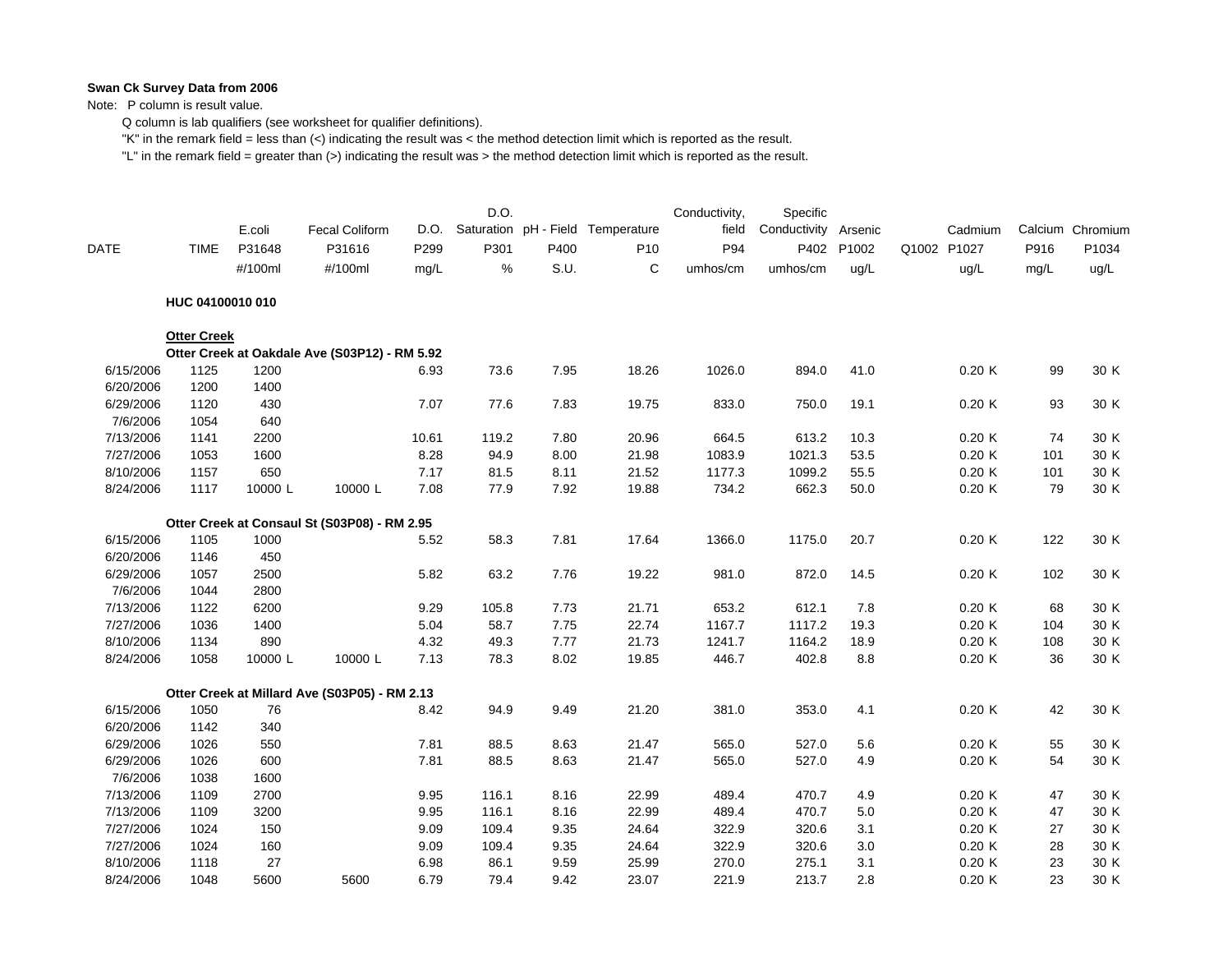Note: P column is result value.

Q column is lab qualifiers (see worksheet for qualifier definitions).

"K" in the remark field = less than (<) indicating the result was < the method detection limit which is reported as the result.

|           |      | E.coli  | Fecal Coliform                            | D.O.             | D.O. |      | Saturation pH - Field Temperature | Conductivity,<br>field | Specific<br>Conductivity Arsenic |       |             | Cadmium |      | Calcium Chromium |
|-----------|------|---------|-------------------------------------------|------------------|------|------|-----------------------------------|------------------------|----------------------------------|-------|-------------|---------|------|------------------|
| DATE      | TIME | P31648  | P31616                                    | P <sub>299</sub> | P301 | P400 | P <sub>10</sub>                   | P94                    | P402                             | P1002 | Q1002 P1027 |         | P916 | P1034            |
|           |      | #/100ml | #/100ml                                   | mg/L             | %    | S.U. | C.                                | umhos/cm               | umhos/cm                         | ug/L  |             | ug/L    | mg/L | ug/L             |
|           |      |         | Otter Creek adj CSX Rd (S03S25) - RM 0.40 |                  |      |      |                                   |                        |                                  |       |             |         |      |                  |
| 7/27/2006 | 1010 | 4100    |                                           | 8.02             | 96.6 | 9.07 | 24.71                             | 385.2                  | 383.1                            | 4.6   |             | 0.20K   | 32   | 30 K             |
| 8/10/2006 | 1102 | 11      |                                           | 6.63             | 81.4 | 9.34 | 25.77                             | 282.0                  | 286.2                            | 3.9   |             | 0.20K   | 27   | 30 K             |
|           |      |         | Storm Sewer to Otter Ck at Oakdale Ave    |                  |      |      |                                   |                        |                                  |       |             |         |      |                  |
| 6/15/2006 | 1135 | 2200    |                                           | 1.52             | 14.1 | 7.32 | 15.99                             | 2058.0                 | 1708.0                           | 25.1  |             | 0.20K   | 151  | 30 K             |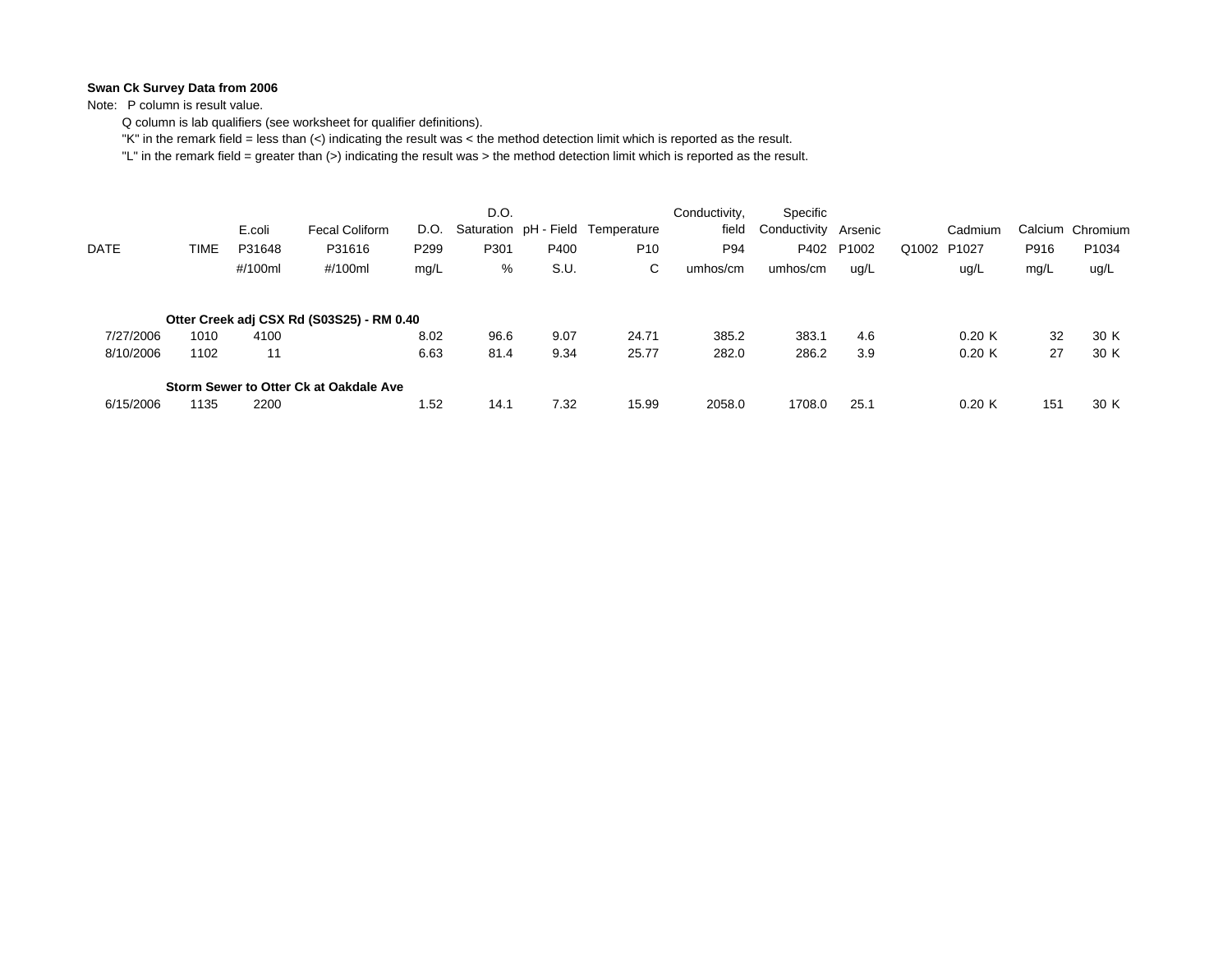Note: P coluiNote: P column is result value.

 Q colum Q column is lab qualifiers (see worksheet for qualifier definitions).

 "K" in th"K" in the remark field = less than (<) indicating the result was < the method detection limit which is reported as the result.

|             | Copper                                                   | Iron  | Lead  | Magnesium Manganese |       | Mercury | Nickel | Potassium      | Selenium | Sodium | Zinc  | Hardness,<br>Total |
|-------------|----------------------------------------------------------|-------|-------|---------------------|-------|---------|--------|----------------|----------|--------|-------|--------------------|
| <b>DATE</b> | P1042                                                    | P1045 | P1051 | P927                | P1055 | P71900  | P1067  | P937           | P1147    | P929   | P1092 | P900               |
|             | ug/L                                                     | ug/L  | ug/L  | mg/L                | ug/L  | ug/L    | ug/L   | mg/L           | uq/L     | mg/L   | ug/L  | mg/L               |
|             | HUC 04100009 070                                         |       |       |                     |       |         |        |                |          |        |       |                    |
|             | Ai Creek                                                 |       |       |                     |       |         |        |                |          |        |       |                    |
|             | Ai Creek at CR L (in town of Ai) (P11K14) - RM 10.44     |       |       |                     |       |         |        |                |          |        |       |                    |
| 6/12/2006   | 10 K                                                     | 421   | 2.0K  | 19                  | 16    | 0.20K   | 40 K   | 4              | 2.0K     | 29     | 10 K  | 288                |
| 6/19/2006   |                                                          |       |       |                     |       |         |        |                |          |        |       |                    |
| 6/26/2006   | 10 K                                                     | 214   | 2.0K  | 18                  | 10    | 0.20K   | 40 K   | 4              | 2.0K     | 9      | 10 K  | 314                |
| 7/5/2006    |                                                          |       |       |                     |       |         |        |                |          |        |       |                    |
| 7/10/2006   | 10 K                                                     | 457   | 2.0K  | 20                  | 16    | 0.20K   | 40 K   | 5              | 2.0K     | 21     | 12    | 337                |
| 7/24/2006   | 10 K                                                     | 369   | 2.0 K | 18                  | 19    | 0.20K   | 40 K   | 6              | 2.0K     | 16     | 10 K  | 306                |
| 8/7/2006    | 10 K                                                     | 580   | 2.0K  | 20                  | 33    | 0.20K   | 40 K   | 5              | 2.0K     | 17     | 10 K  | 337                |
| 8/21/2006   | 106                                                      | 1160  | 2.0K  | 17                  | 59    | 0.20K   | 40 K   | $\overline{7}$ | 2.0K     | 29     | 10 K  | 245                |
|             | Ai Creek at CR L (east of town of Ai) (P11K15) - RM 8.29 |       |       |                     |       |         |        |                |          |        |       |                    |
| 6/12/2006   | 10 K                                                     | 523   | 2.0K  | 18                  | 18    | 0.20K   | 40 K   | 4              | 2.0K     | 15     | 10 K  | 269                |
| 6/19/2006   |                                                          |       |       |                     |       |         |        |                |          |        |       |                    |
| 6/26/2006   | 10 K                                                     | 399   | 2.0K  | 17                  | 16    | 0.20K   | 40 K   | 4              | 2.0K     | 9      | 10 K  | 297                |
| 7/5/2006    |                                                          |       |       |                     |       |         |        |                |          |        |       |                    |
| 7/10/2006   | 10 K                                                     | 341   | 2.0 K | 18                  | 15    | 0.20K   | 40 K   | 4              | 2.0K     | 14     | 10 K  | 304                |
| 7/24/2006   | 10 K                                                     | 468   | 2.0K  | 17                  | 19    | 0.20K   | 40 K   | 5              | 2.0K     | 13     | 10 K  | 292                |
| 8/7/2006    | 10 K                                                     | 544   | 2.0K  | 18                  | 26    | 0.20K   | 40 K   | 5              | 2.0K     | 16     | 10 K  | 299                |
| 8/21/2006   | 10 K                                                     | 669   | 2.0 K | 18                  | 61    | 0.20K   | 40 K   | $\overline{7}$ | 2.0 K    | 40     | 10 K  | 271                |
|             | Ai Creek at Swanton WWTP (P11K16) - RM 3.50              |       |       |                     |       |         |        |                |          |        |       |                    |
| 6/12/2006   | 20                                                       | 216   | 2.0K  | 17                  | 47    | 0.20K   | 40 K   | 11             | 2.0K     | 100    | 20    | 292                |
| 6/26/2006   | 10 K                                                     | 224   | 2.0K  | 16                  | 21    | 0.20K   | 40 K   | 6              | 2.0K     | 66     | 10 K  | 266                |
| 7/10/2006   | 12                                                       | 126   | 2.0K  | 16                  | 65    | 0.20K   | 40 K   | 11             | 2.0K     | 90     | 20    | 276                |
| 7/24/2006   | 10 K                                                     | 129   | 2.0K  | 18                  | 33    | 0.20K   | 40 K   | 8              | 2.0K     | 85     | 10 K  | 306                |
| 8/7/2006    | 10 K                                                     | 111   | 2.0K  | 17                  | 36    | 0.20K   | 40 K   | 6              | 2.0K     | 69     | 10 K  | 282                |
| 8/21/2006   | 10 K                                                     | 126   | 2.0K  | 14                  | 47    | 0.20K   | 40 K   | 11             | 2.0K     | 82     | 16    | 250                |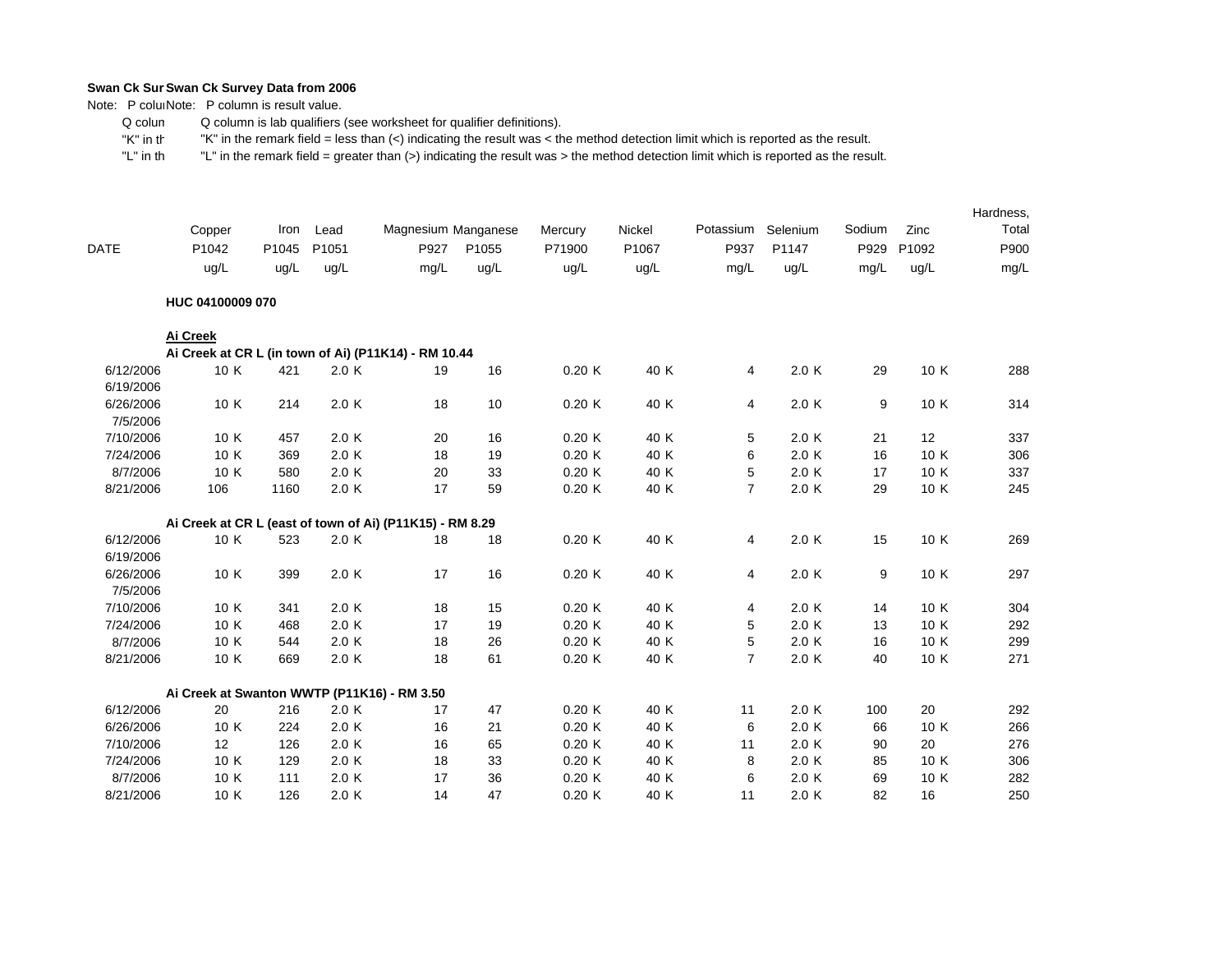Note: P coluiNote: P column is result value.

 Q colum Q column is lab qualifiers (see worksheet for qualifier definitions).

 "K" in th"K" in the remark field = less than (<) indicating the result was < the method detection limit which is reported as the result.

|             |                                                     |       |       |                     |       |         |        |                |          |        |       | Hardness, |
|-------------|-----------------------------------------------------|-------|-------|---------------------|-------|---------|--------|----------------|----------|--------|-------|-----------|
|             | Copper                                              | Iron  | Lead  | Magnesium Manganese |       | Mercury | Nickel | Potassium      | Selenium | Sodium | Zinc  | Total     |
| <b>DATE</b> | P1042                                               | P1045 | P1051 | P927                | P1055 | P71900  | P1067  | P937           | P1147    | P929   | P1092 | P900      |
|             | ug/L                                                | ug/L  | ug/L  | mg/L                | ug/L  | ug/L    | ug/L   | mg/L           | ug/L     | mg/L   | ug/L  | mg/L      |
|             | Ai Creek at Scott Rd (P11K17) - RM 2.10             |       |       |                     |       |         |        |                |          |        |       |           |
| 6/12/2006   | 10 K                                                | 428   | 2.0 K | 20                  | 50    | 0.20K   | 40 K   | 6              | 2.0 K    | 57     | 10 K  | 317       |
| 6/19/2006   |                                                     |       |       |                     |       |         |        |                |          |        |       |           |
| 6/26/2006   | 10 K                                                | 818   | 2.0K  | 17                  | 41    | 0.20K   | 40 K   | 4              | 2.0 K    | 22     | 10 K  | 295       |
| 7/5/2006    |                                                     |       |       |                     |       |         |        |                |          |        |       |           |
| 7/10/2006   | 10 K                                                | 283   | 2.0K  | 18                  | 34    | 0.20K   | 40 K   | 6              | 2.0 K    | 39     | 10 K  | 304       |
| 7/10/2006   | 10 K                                                | 246   | 2.0K  | 18                  | 35    | 0.20K   | 40 K   | 6              | 2.0 K    | 39     | 10 K  | 309       |
| 7/24/2006   | 10 K                                                | 286   | 2.0K  | 17                  | 33    | 0.20K   | 40 K   | 6              | 2.0 K    | 29     | 10 K  | 287       |
| 7/24/2006   | 10 K                                                | 286   | 2.0K  | 17                  | 34    | 0.20K   | 40 K   | 6              | 2.0 K    | 29     | 10 K  | 290       |
| 8/7/2006    | 10 K                                                | 204   | 2.0K  | 19                  | 56    | 0.20K   | 40 K   | 6              | 2.0 K    | 50     | 10 K  | 313       |
| 8/7/2006    | 10 K                                                | 222   | 2.0K  | 19                  | 56    | 0.20K   | 40 K   | 6              | 2.0K     | 50     | 10    | 310       |
| 8/21/2006   | 10 K                                                | 210   | 2.0K  | 17                  | 98    | 0.20K   | 40 K   | 9              | 2.0 K    | 70     | 13    | 272       |
| 8/21/2006   | 10 K                                                | 194   | 2.0K  | 18                  | 100   | 0.20K   | 40 K   | 9              | 2.0 K    | 72     | 12    | 281       |
|             | Ai Creek at SR 2 (P11W15) - RM 1.66                 |       |       |                     |       |         |        |                |          |        |       |           |
| 6/12/2006   | 10 K                                                | 682   | 2.0K  | 21                  | 63    | 0.20K   | 40 K   | $\overline{7}$ | 2.0 K    | 59     | 10 K  | 321       |
| 6/12/2006   | 10 K                                                | 679   | 2.0 K | 21                  | 64    | 0.20K   | 40 K   | $\overline{7}$ | 2.0 K    | 60     | 10 K  | 326       |
| 6/19/2006   |                                                     |       |       |                     |       |         |        |                |          |        |       |           |
| 6/26/2006   | 10 K                                                | 1150  | 2.0K  | 15                  | 57    | 0.20K   | 40 K   | 8              | 2.0K     | 21     | 10 K  | 272       |
| 7/5/2006    |                                                     |       |       |                     |       |         |        |                |          |        |       |           |
| 7/10/2006   | 10 K                                                | 509   | 2.0 K | 20                  | 54    | 0.20K   | 40 K   | 8              | 2.0 K    | 41     | 10 K  | 334       |
| 7/24/2006   | 10 K                                                | 553   | 2.0 K | 17                  | 60    | 0.20K   | 40 K   | 9              | 2.0 K    | 33     | 10 K  | 300       |
| 8/7/2006    | 10 K                                                | 476   | 2.0 K | 19                  | 84    | 0.20K   | 40 K   | $\overline{7}$ | 2.0 K    | 52     | 10 K  | 310       |
| 8/21/2006   | 10 K                                                | 373   | 2.0 K | 18                  | 116   | 0.20K   | 40 K   | 9              | 2.0 K    | 78     | 15    | 281       |
|             | <b>Fewless Creek</b>                                |       |       |                     |       |         |        |                |          |        |       |           |
|             | Fewless Ck at Fulton CR 4 (UTAH) (P11K08) - RM 1.80 |       |       |                     |       |         |        |                |          |        |       |           |
| 6/12/2006   | 10 K                                                | 742   | 2.0K  | 25                  | 50    | 0.20K   | 40 K   | 8              | 2.0 K    | 27     | 10 K  | 330       |
| 6/19/2006   |                                                     |       |       |                     |       |         |        |                |          |        |       |           |
| 6/26/2006   | 10 K                                                | 536   | 2.0 K | 24                  | 39    | 0.20K   | 40 K   | $\overline{7}$ | 2.0 K    | 18     | 11    | 368       |
| 7/5/2006    |                                                     |       |       |                     |       |         |        |                |          |        |       |           |
| 7/10/2006   | 10 K                                                | 1080  | 2.0 K | 27                  | 71    | 0.20K   | 40 K   | 13             | 2.0 K    | 31     | 14    | 378       |
| 7/24/2006   | 10 K                                                | 1280  | 2.2   | 27                  | 76    | 0.20K   | 40 K   | 10             | 2.0 K    | 30     | 10    | 393       |
| 8/7/2006    | 10 K                                                | 838   | 2.0K  | 25                  | 83    | 0.20K   | 40 K   | 9              | 2.0 K    | 25     | 10 K  | 378       |
| 8/21/2006   | 10 K                                                | 1740  | 2.9   | 22                  | 169   | 0.20K   | 40 K   | 14             | 2.0 K    | 22     | 10    | 305       |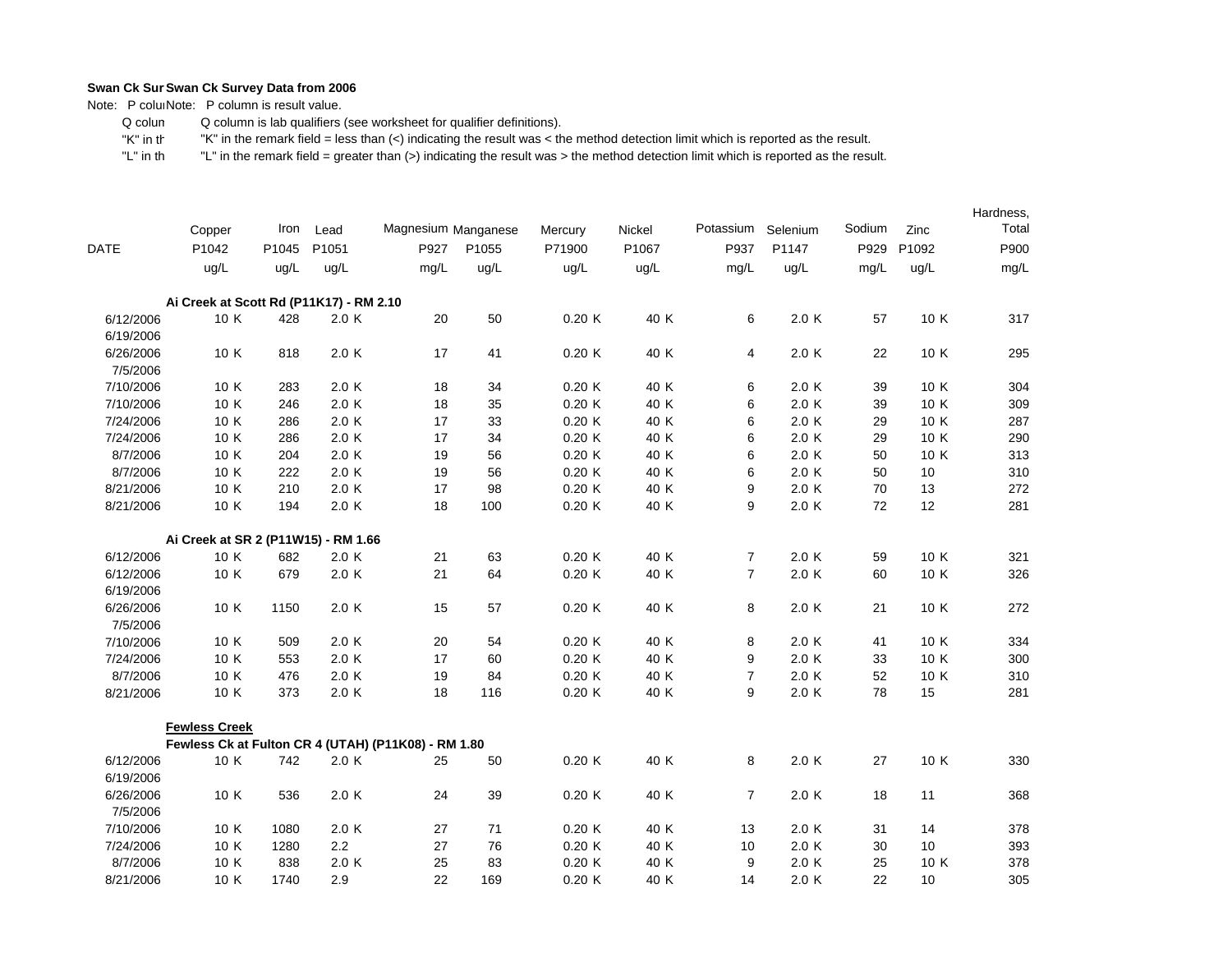Note: P coluiNote: P column is result value.

 Q colum Q column is lab qualifiers (see worksheet for qualifier definitions).

 "K" in th"K" in the remark field = less than (<) indicating the result was < the method detection limit which is reported as the result.

|                                     |                                                 |       |       |                     |       |         |        |                |          |        |       | Hardness, |
|-------------------------------------|-------------------------------------------------|-------|-------|---------------------|-------|---------|--------|----------------|----------|--------|-------|-----------|
|                                     | Copper                                          | Iron  | Lead  | Magnesium Manganese |       | Mercury | Nickel | Potassium      | Selenium | Sodium | Zinc  | Total     |
| <b>DATE</b>                         | P1042                                           | P1045 | P1051 | P927                | P1055 | P71900  | P1067  | P937           | P1147    | P929   | P1092 | P900      |
|                                     | ug/L                                            | ug/L  | ug/L  | mg/L                | ug/L  | ug/L    | ug/L   | mg/L           | ug/L     | mg/L   | ug/L  | mg/L      |
|                                     | <b>Swan Creek</b>                               |       |       |                     |       |         |        |                |          |        |       |           |
|                                     | Swan Creek at Fulton CR 6-1 (P11K01) - RM 40.68 |       |       |                     |       |         |        |                |          |        |       |           |
| 6/12/2006<br>6/19/2006<br>6/19/2006 | 10 K                                            | 160   | 2.0 K | 20                  | 10 K  | 0.20K   | 40 K   | 6              | 2.0 K    | 12     | 10 K  | 300       |
| 6/26/2006                           | 10 K                                            | 232   | 2.0 K | 20                  | 20    | 0.20K   | 40 K   | $\bf 8$        | 2.0 K    | 9      | 10 K  | 322       |
| 6/26/2006<br>7/5/2006               | 10 K                                            | 233   | 2.0 K | 19                  | 19    | 0.20K   | 40 K   | $\overline{7}$ | 2.0 K    | 9      | 10 K  | 308       |
| 7/10/2006                           | 10 K                                            | 609   | 2.0 K | 20                  | 31    | 0.20K   | 40 K   | 8              | 2.0 K    | 13     | 10 K  | 302       |
| 7/24/2006                           | 10 K                                            | 698   | 2.0 K | 19                  | 40    | 0.20K   | 40 K   | 10             | 2.0 K    | 15     | 10 K  | 298       |
| 8/7/2006                            | 10 K                                            | 326   | 2.0 K | 19                  | 22    | 0.20K   | 40 K   | 10             | 2.0 K    | 15     | 10 K  | 278       |
| 8/21/2006                           | 10 K                                            | 650   | 2.0K  | 21                  | 164   | 0.20K   | 40 K   | 12             | 2.0 K    | 31     | 10 K  | 259       |
|                                     | Swan Creek at Fulton CR 3 (P11K02) - RM 34.41   |       |       |                     |       |         |        |                |          |        |       |           |
| 6/12/2006<br>6/19/2006              | 10 K                                            | 162   | 2.0K  | 20                  | 14    | 0.20K   | 40 K   | 5              | 2.0 K    | 22     | 10 K  | 282       |
| 6/26/2006<br>7/5/2006               | 10 K                                            | 302   | 2.0 K | 19                  | 19    | 0.20K   | 40 K   | 6              | 2.0 K    | 13     | 10 K  | 313       |
| 7/10/2006                           | 10 K                                            | 232   | 2.0 K | 20                  | 18    | 0.20K   | 40 K   | 6              | 2.0 K    | 19     | 10 K  | 300       |
| 7/24/2006                           | 10 K                                            | 365   | 2.0 K | 19                  | 31    | 0.20K   | 40 K   | 8              | 2.0 K    | 20     | 10 K  | 303       |
| 8/7/2006                            | 10 K                                            | 412   | 2.0 K | 20                  | 43    | 0.20K   | 40 K   | $\overline{7}$ | 2.0 K    | 26     | 10 K  | 307       |
| 8/21/2006                           | 10 K                                            | 330   | 2.0 K | 20                  | 80    | 0.20K   | 40 K   | $\overline{7}$ | 2.0 K    | 44     | 10 K  | 292       |
|                                     | Swan Creek at TR 2 (P11K03) - RM 32.82          |       |       |                     |       |         |        |                |          |        |       |           |
| 6/13/2006                           | 10 K                                            | 261   | 2.0 K | 20                  | 33    | 0.20K   | 40 K   | 6              | 2.0 K    | 23     | 10 K  | 287       |
| 6/19/2006<br>6/27/2006<br>7/5/2006  | 10 K                                            | 365   | 2.0 K | 19                  | 37    | 0.20K   | 40 K   | $\overline{7}$ | 2.0 K    | 15     | 10 K  | 308       |
| 7/11/2006                           | 10 K                                            | 289   | 2.0 K | 20                  | 37    | 0.20K   | 40 K   | $\overline{7}$ | 2.0 K    | 22     | 10 K  | 300       |
| 7/25/2006                           | 10 K                                            | 318   | 2.0 K | 19                  | 36    | 0.20K   | 40 K   | 9              | 2.0 K    | 22     | 10 K  | 305       |
| 8/8/2006                            | 10 K                                            | 266   | 2.0 K | 19                  | 36    | 0.20K   | 40 K   | 8              | 2.0 K    | 24     | 10 K  | 298       |
| 8/22/2006                           | 10 K                                            | 276   | 2.0 K | 19                  | 44    | 0.20K   | 40 K   | 9              | 2.0 K    | 27     | 10 K  | 298       |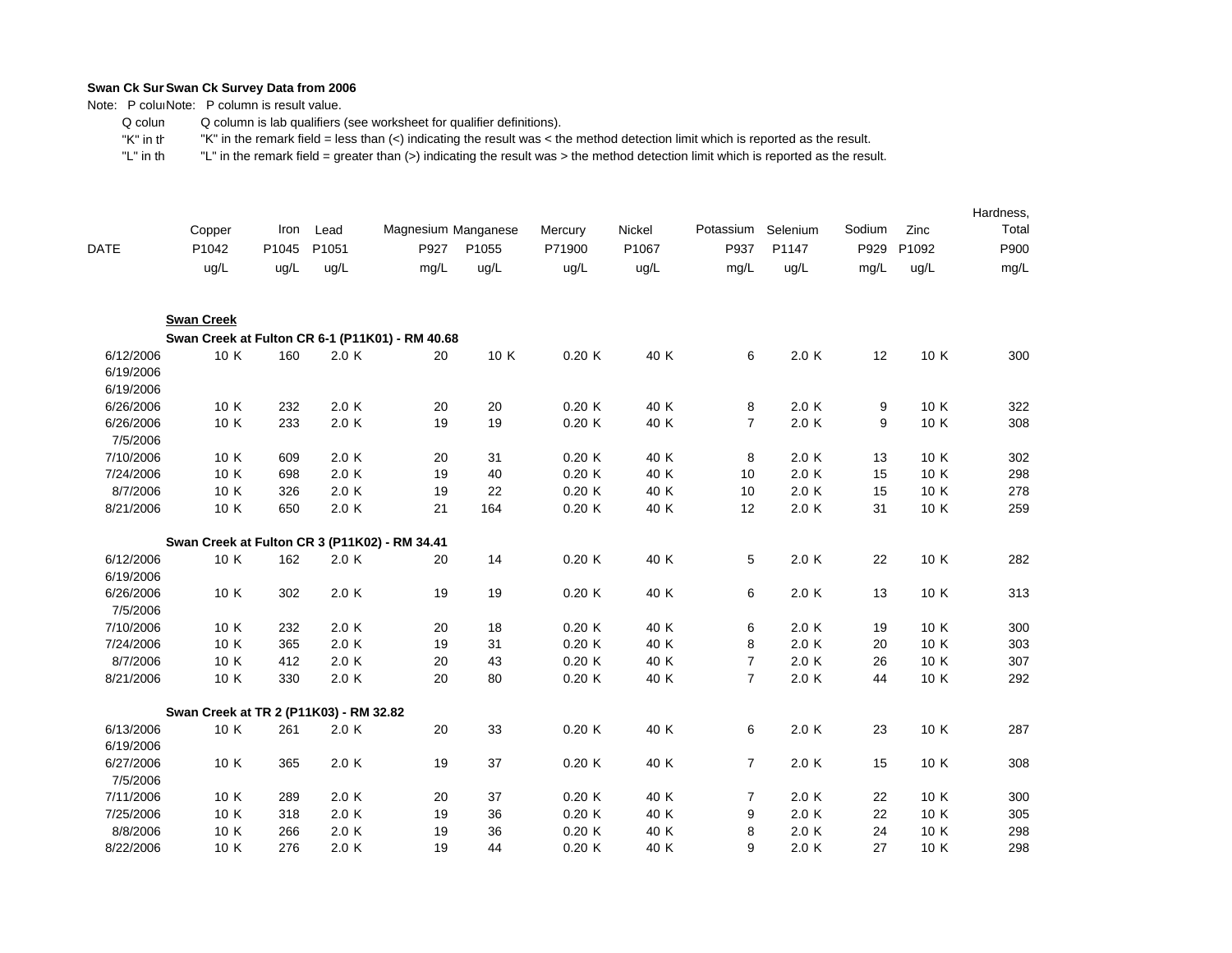Note: P coluiNote: P column is result value.

 Q colum Q column is lab qualifiers (see worksheet for qualifier definitions).

 "K" in th"K" in the remark field = less than (<) indicating the result was < the method detection limit which is reported as the result.

|                        | Copper                                                        | Iron  | Lead  | Magnesium Manganese |       | Mercury | Nickel | Potassium      | Selenium | Sodium | Zinc  | Hardness,<br>Total |
|------------------------|---------------------------------------------------------------|-------|-------|---------------------|-------|---------|--------|----------------|----------|--------|-------|--------------------|
| <b>DATE</b>            | P1042                                                         | P1045 | P1051 | P927                | P1055 | P71900  | P1067  | P937           | P1147    | P929   | P1092 | P900               |
|                        | ug/L                                                          | ug/L  | ug/L  | mg/L                | uq/L  | ug/L    | ug/L   | mg/L           | ug/L     | mg/L   | ug/L  | mg/L               |
|                        | Swan Creek at SR 64 (drive into facility) (P11K04) - RM 30.90 |       |       |                     |       |         |        |                |          |        |       |                    |
| 6/13/2006<br>6/19/2006 | 10 K                                                          | 491   | 2.0 K | 19                  | 59    | 0.20K   | 40 K   | 6              | 2.0 K    | 24     | 10 K  | 285                |
| 6/27/2006<br>7/5/2006  | 10 K                                                          | 458   | 2.0K  | 19                  | 41    | 0.20K   | 40 K   | $\overline{7}$ | 2.0 K    | 15     | 10 K  | 305                |
| 7/11/2006              | 10 K                                                          | 461   | 2.0K  | 18                  | 51    | 0.20K   | 40 K   | $\overline{7}$ | 2.0 K    | 21     | 10 K  | 281                |
| 7/25/2006              | 10 K                                                          | 411   | 2.0K  | 19                  | 40    | 0.20K   | 40 K   | 8              | 2.0K     | 22     | 10    | 305                |
| 8/8/2006               | 10 K                                                          | 432   | 2.0 K | 19                  | 55    | 0.20K   | 40 K   | 8              | 2.0K     | 24     | 10 K  | 298                |
| 8/22/2006              | 10 K                                                          | 526   | 2.0K  | 17                  | 80    | 0.20K   | 40 K   | 8              | 2.0K     | 26     | 10 K  | 262                |
|                        | Swan Creek at SR 295 (P11P11) - RM 25.99                      |       |       |                     |       |         |        |                |          |        |       |                    |
| 6/13/2006<br>6/19/2006 | 10 K                                                          | 901   | 2.0K  | 19                  | 60    | 0.20K   | 40 K   | 5              | 2.0 K    | 41     | 10 K  | 288                |
|                        | Swan Creek at Spencer Rd (P11K21) - RM 24.70                  |       |       |                     |       |         |        |                |          |        |       |                    |
| 6/13/2006<br>6/19/2006 | 10 K                                                          | 882   | 2.0K  | 18                  | 62    | 0.20K   | 40 K   | 5              | 2.0 K    | 39     | 10 K  | 281                |
| 6/27/2006<br>7/5/2006  | 10 K                                                          | 1300  | 2.0 K | 17                  | 68    | 0.20K   | 40 K   | $\overline{7}$ | 2.0 K    | 22     | 10 K  | 295                |
| 7/11/2006              | 10 K                                                          | 779   | 2.0K  | 18                  | 62    | 0.20K   | 40 K   | 6              | 2.0 K    | 33     | 10    | 299                |
| 7/25/2006              | 10 K                                                          | 571   | 2.0K  | 17                  | 54    | 0.20K   | 40 K   | $\overline{7}$ | 2.0 K    | 31     | 10 K  | 292                |
| 7/25/2006              | 10 K                                                          | 571   | 2.0K  | 17                  | 55    | 0.20K   | 40 K   | $\overline{7}$ | 2.0K     | 32     | 10 K  | 295                |
| 8/8/2006               | 10 K                                                          | 569   | 2.0K  | 18                  | 66    | 0.20K   | 40 K   | 6              | 2.0K     | 40     | 10 K  | 296                |
| 8/22/2006              | 10 K                                                          | 620   | 2.0K  | 15                  | 79    | 0.20K   | 40 K   | 6              | 2.0K     | 42     | 10    | 242                |
| 1/22/2007              | 10 K                                                          | 491   | 2.0K  | 18                  | 60    | 0.20K   | 40 K   | 4              | 2.0 K    | 31     | 10 K  | 281                |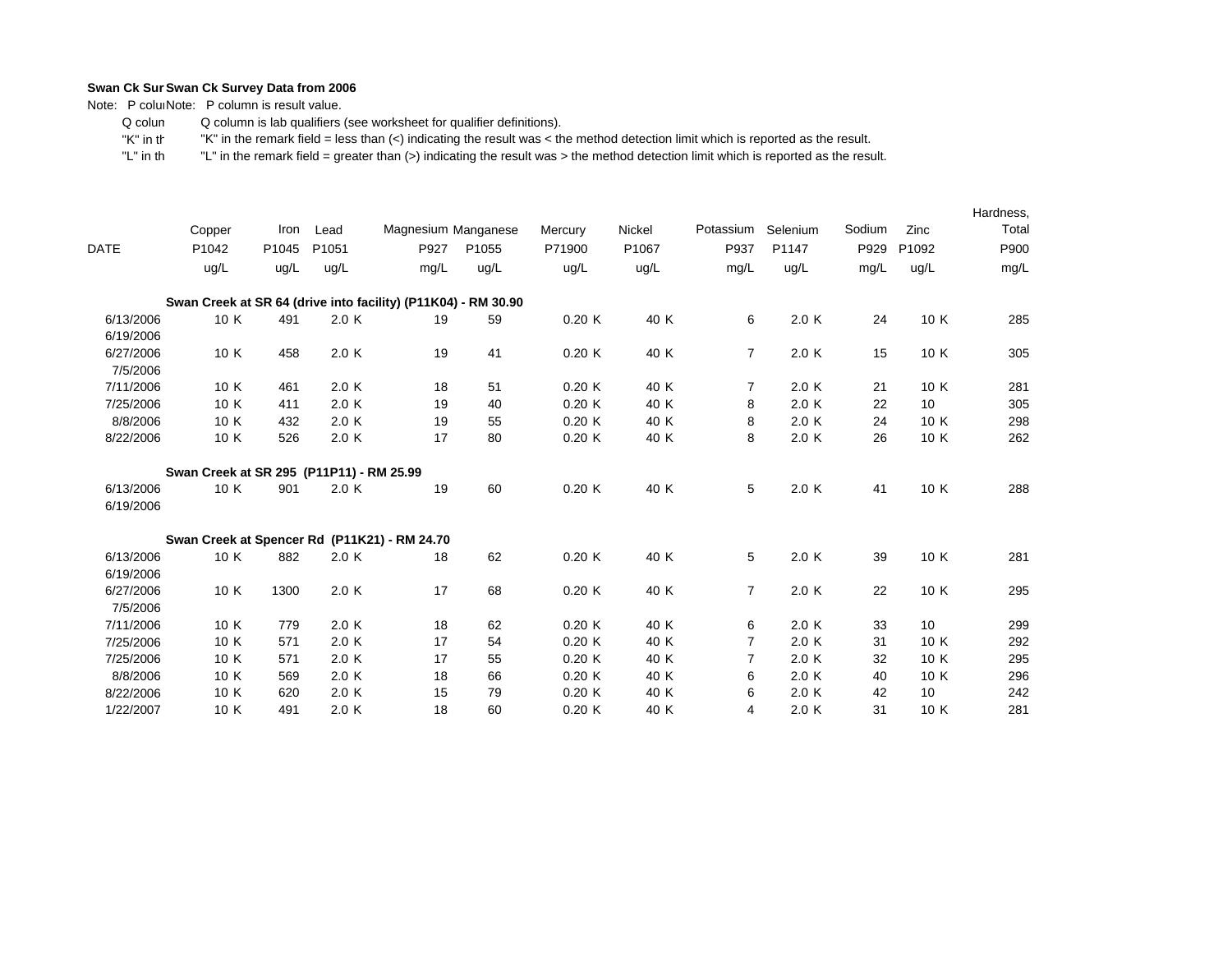Note: P coluiNote: P column is result value.

 Q colum Q column is lab qualifiers (see worksheet for qualifier definitions).

 "K" in th"K" in the remark field = less than (<) indicating the result was < the method detection limit which is reported as the result.

|             |                                                                   |       |       |                     |       |         |        |                |          |        |       | Hardness, |
|-------------|-------------------------------------------------------------------|-------|-------|---------------------|-------|---------|--------|----------------|----------|--------|-------|-----------|
|             | Copper                                                            | Iron  | Lead  | Magnesium Manganese |       | Mercury | Nickel | Potassium      | Selenium | Sodium | Zinc  | Total     |
| <b>DATE</b> | P1042                                                             | P1045 | P1051 | P927                | P1055 | P71900  | P1067  | P937           | P1147    | P929   | P1092 | P900      |
|             | ug/L                                                              | ug/L  | ug/L  | mg/L                | ug/L  | ug/L    | ug/L   | mg/L           | ug/L     | mg/L   | ug/L  | mg/L      |
|             | HUC 04100009 080                                                  |       |       |                     |       |         |        |                |          |        |       |           |
|             | <b>Blue Creek</b>                                                 |       |       |                     |       |         |        |                |          |        |       |           |
|             | Blue Creek at Fulton CR 3 (P11K11) - RM 11.57                     |       |       |                     |       |         |        |                |          |        |       |           |
| 6/14/2006   | 10 K                                                              | 179   | 2.0 K | 18                  | 60    | 0.20K   | 40 K   | 5              | 2.0 K    | 16     | 10 K  | 286       |
| 6/19/2006   |                                                                   |       |       |                     |       |         |        |                |          |        |       |           |
| 6/28/2006   | 10 K                                                              | 93    | 2.0 K | 17                  | 14    | 0.20K   | 40 K   | $\overline{7}$ | 2.0 K    | 14     | 10 K  | 292       |
| 7/5/2006    |                                                                   |       |       |                     |       |         |        |                |          |        |       |           |
| 7/12/2006   | 10 K                                                              | 116   | 2.0 K | 15                  | 88    | 0.20K   | 40 K   | 9              | 2.0K     | 12     | 10 K  | 254       |
| 7/26/2006   | 10 K                                                              | 103   | 2.0 K | 17                  | 49    | 0.20K   | 40 K   | $\overline{7}$ | 2.0K     | 17     | 10 K  | 280       |
| 8/9/2006    | 10 K                                                              | 542   | 2.0 K | 16                  | 268   | 0.20K   | 40 K   | $\overline{7}$ | 2.0 K    | 17     | 10 K  | 276       |
| 8/23/2006   | 10 K                                                              | 318   | 2.0 K | 16                  | 506   | 0.20K   | 40 K   | $\overline{7}$ | 2.0 K    | 18     | 10 K  | 278       |
|             | Blue Creek at Manore Rd, 0.3 mi NE of Neopolis (P11P39) - RM 7.81 |       |       |                     |       |         |        |                |          |        |       |           |
| 6/14/2006   | 10 K                                                              | 317   | 2.0 K | 18                  | 42    | 0.20K   | 40 K   | 5              | 2.0K     | 19     | 10 K  | 264       |
| 6/19/2006   |                                                                   |       |       |                     |       |         |        |                |          |        |       |           |
| 6/19/2006   |                                                                   |       |       |                     |       |         |        |                |          |        |       |           |
| 6/28/2006   | 10 K                                                              | 183   | 2.0 K | 17                  | 58    | 0.20K   | 40 K   | 6              | 2.0 K    | 17     | 10 K  | 275       |
| 6/28/2006   | 10 K                                                              | 189   | 2.0 K | 17                  | 58    | 0.20K   | 40 K   | 6              | 2.0 K    | 17     | 10 K  | 277       |
| 7/5/2006    |                                                                   |       |       |                     |       |         |        |                |          |        |       |           |
| 7/12/2006   | 10 K                                                              | 394   | 2.0 K | 15                  | 120   | 0.20K   | 40 K   | 6              | 2.0K     | 20     | 10 K  | 236       |
| 7/12/2006   | 10 K                                                              | 397   | 2.0K  | 15                  | 121   | 0.20K   | 40 K   | 6              | 2.0K     | 20     | 10 K  | 242       |
| 7/26/2006   | 10 K                                                              | 350   | 2.0 K | 16                  | 100   | 0.20K   | 40 K   | 6              | 2.0 K    | 19     | 10 K  | 261       |
| 8/9/2006    | 10 K                                                              | 320   | 2.0K  | 17                  | 102   | 0.20K   | 40 K   | 6              | 2.0K     | 20     | 10 K  | 275       |
| 8/23/2006   | 10 K                                                              | 414   | 2.0K  | 18                  | 244   | 0.20K   | 40 K   | $\overline{7}$ | 2.0K     | 18     | 10 K  | 289       |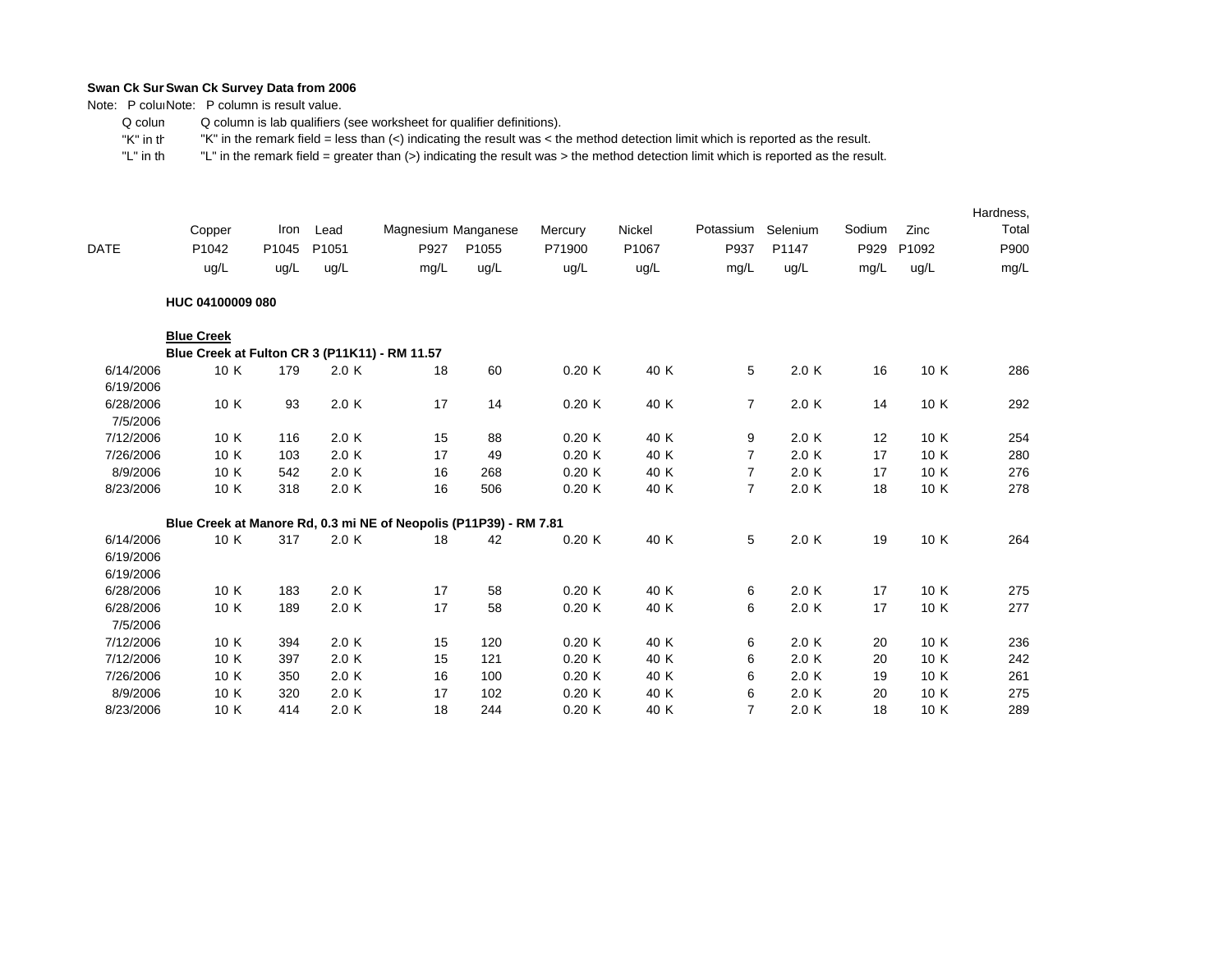Note: P coluiNote: P column is result value.

 Q colum Q column is lab qualifiers (see worksheet for qualifier definitions).

 "K" in th"K" in the remark field = less than (<) indicating the result was < the method detection limit which is reported as the result.

|             |                                                  |       |       |                     |       |         |        |                |          |        |       | Hardness, |
|-------------|--------------------------------------------------|-------|-------|---------------------|-------|---------|--------|----------------|----------|--------|-------|-----------|
|             | Copper                                           | Iron  | Lead  | Magnesium Manganese |       | Mercury | Nickel | Potassium      | Selenium | Sodium | Zinc  | Total     |
| <b>DATE</b> | P1042                                            | P1045 | P1051 | P927                | P1055 | P71900  | P1067  | P937           | P1147    | P929   | P1092 | P900      |
|             | ug/L                                             | ug/L  | ug/L  | mg/L                | ug/L  | ug/L    | ug/L   | mg/L           | ug/L     | mg/L   | ug/L  | mg/L      |
|             | Blue Creek at SR 295 (P11K12) - RM 5.57          |       |       |                     |       |         |        |                |          |        |       |           |
| 6/14/2006   | 10 K                                             | 196   | 2.0K  | 18                  | 16    | 0.20K   | 40 K   | 5              | 2.0 K    | 24     | 10 K  | 276       |
| 6/19/2006   |                                                  |       |       |                     |       |         |        |                |          |        |       |           |
| 6/28/2006   | 10 K                                             | 215   | 2.0K  | 17                  | 51    | 0.20K   | 40 K   | 6              | 2.0 K    | 21     | 10 K  | 280       |
| 7/5/2006    |                                                  |       |       |                     |       |         |        |                |          |        |       |           |
| 7/12/2006   | 10 K                                             | 546   | 2.0K  | 15                  | 151   | 0.20K   | 40 K   | 6              | 2.0 K    | 25     | 10 K  | 236       |
| 7/26/2006   | 10 K                                             | 406   | 2.0K  | 17                  | 93    | 0.20K   | 40 K   | 6              | 2.0 K    | 24     | 10 K  | 270       |
| 7/26/2006   | 10 K                                             | 406   | 2.0K  | 17                  | 95    | 0.20K   | 40 K   | 6              | 2.0 K    | 24     | 10 K  | 270       |
| 8/9/2006    | 10 K                                             | 406   | 2.0K  | 17                  | 113   | 0.20K   | 40 K   | 6              | 2.0K     | 24     | 10 K  | 272       |
| 8/9/2006    | 10 K                                             | 407   | 2.0K  | 17                  | 115   | 0.20K   | 40 K   | 6              | 2.0 K    | 25     | 10 K  | 277       |
| 8/23/2006   | 10 K                                             | 490   | 2.0K  | 17                  | 213   | 0.20K   | 40 K   | $\overline{7}$ | 2.0 K    | 22     | 10 K  | 277       |
| 8/23/2006   | 10 K                                             | 526   | 2.0 K | 18                  | 220   | 0.20K   | 40 K   | $\overline{7}$ | 2.0 K    | 23     | 10 K  | 289       |
|             | Blue Creek at Finzel Rd (P11P13) - RM 0.73       |       |       |                     |       |         |        |                |          |        |       |           |
| 6/14/2006   | 10 K                                             | 286   | 2.0K  | 22                  | 33    | 0.20K   | 40 K   | 4              | 2.0 K    | 32     | 10 K  | 305       |
| 6/14/2006   | 10 K                                             | 267   | 2.0K  | 22                  | 33    | 0.20K   | 40 K   | 4              | 2.0K     | 31     | 10 K  | 308       |
| 6/19/2006   |                                                  |       |       |                     |       |         |        |                |          |        |       |           |
| 6/28/2006   | 10 K                                             | 251   | 2.0K  | 21                  | 45    | 0.20K   | 40 K   | 5              | 2.0 K    | 26     | 10 K  | 336       |
| 7/5/2006    |                                                  |       |       |                     |       |         |        |                |          |        |       |           |
| 7/5/2006    |                                                  |       |       |                     |       |         |        |                |          |        |       |           |
| 7/12/2006   | 10 K                                             | 442   | 2.0 K | 18                  | 52    | 0.20K   | 40 K   | 5              | 2.0 K    | 29     | 10 K  | 264       |
| 7/26/2006   | 10 K                                             | 279   | 2.0K  | 20                  | 49    | 0.20K   | 40 K   | 5              | 2.0 K    | 31     | 10 K  | 300       |
| 8/9/2006    | 10 K                                             | 345   | 2.0 K | 20                  | 86    | 0.20K   | 40 K   | 6              | 2.0 K    | 32     | 10 K  | 307       |
| 8/23/2006   | 10 K                                             | 320   | 2.0 K | 21                  | 132   | 0.20K   | 40 K   | 6              | 2.0 K    | 33     | 10 K  | 321       |
|             | <b>Blystone Ditch</b>                            |       |       |                     |       |         |        |                |          |        |       |           |
|             | Blystone Ditch at Monclova Rd (P11A03) - RM 0.54 |       |       |                     |       |         |        |                |          |        |       |           |
| 6/14/2006   | 10 K                                             | 446   | 2.0K  | 33                  | 52    | 0.20K   | 40 K   | $\overline{2}$ | 2.0 K    | 45     | 10 K  | 408       |
| 6/19/2006   |                                                  |       |       |                     |       |         |        |                |          |        |       |           |
| 6/28/2006   | 10 K                                             | 358   | 2.0 K | 30                  | 23    | 0.20K   | 40 K   | $\overline{2}$ | 2.0 K    | 30     | 10 K  | 418       |
| 7/5/2006    |                                                  |       |       |                     |       |         |        |                |          |        |       |           |
| 7/12/2006   | 10 K                                             | 1210  | 2.0 K | 21                  | 43    | 0.20K   | 40 K   | 3              | 2.0 K    | 33     | 13    | 289       |
| 7/26/2006   | 10 K                                             | 416   | 2.0K  | 30                  | 50    | 0.20K   | 40 K   | 3              | 2.0 K    | 40     | 10 K  | 408       |
| 8/9/2006    | 10 K                                             | 322   | 2.0 K | 30                  | 59    | 0.20K   | 40 K   | 3              | 2.0 K    | 38     | 11    | 406       |
| 8/23/2006   | 10 K                                             | 413   | 2.0K  | 33                  | 108   | 0.20K   | 40 K   | 3              | 2.0K     | 43     | 12    | 450       |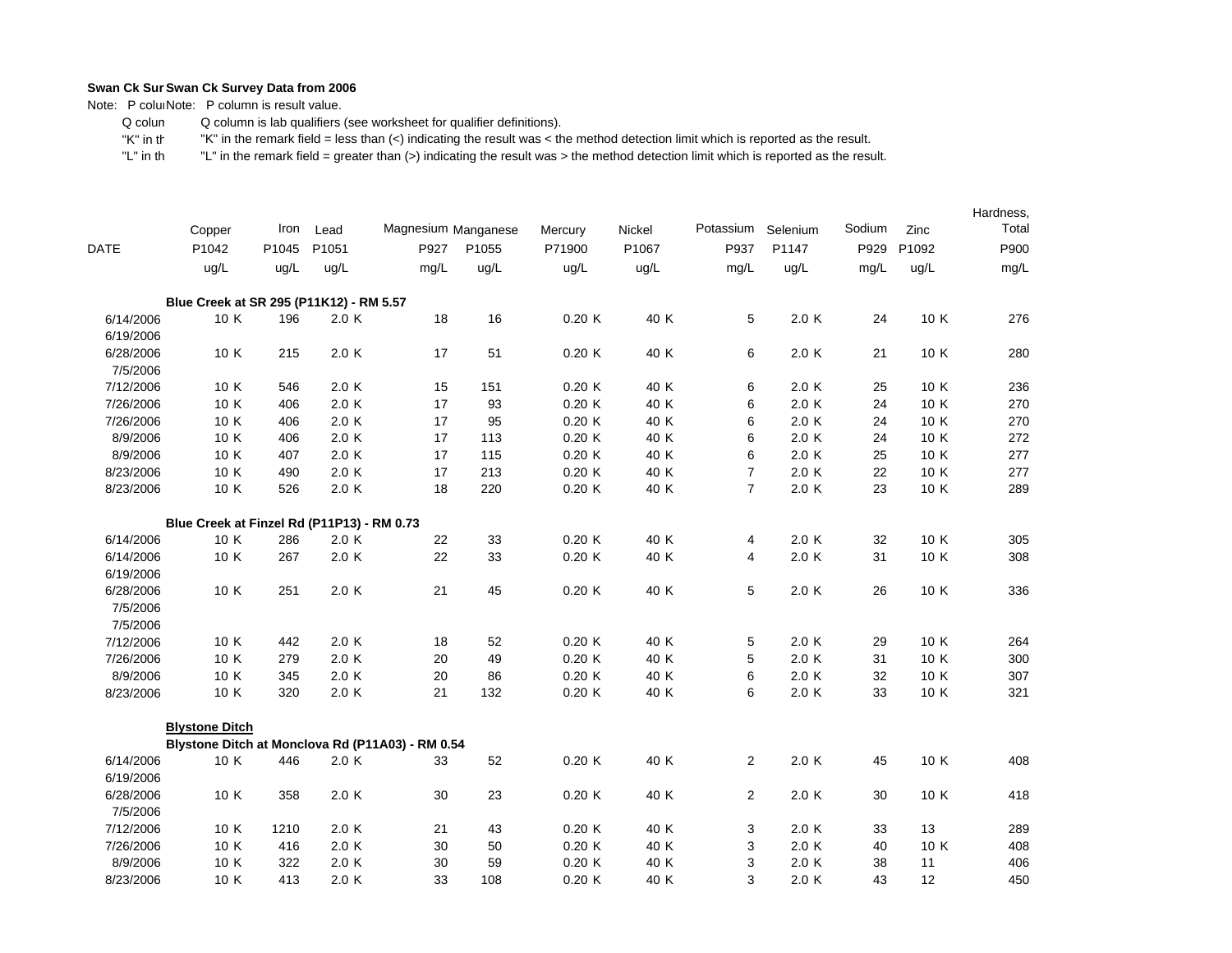Note: P coluiNote: P column is result value.

 Q colum Q column is lab qualifiers (see worksheet for qualifier definitions).

 "K" in th"K" in the remark field = less than (<) indicating the result was < the method detection limit which is reported as the result.

|                        | Copper                                       | Iron  | Lead  | Magnesium Manganese                                  |       | Mercury | Nickel | Potassium               | Selenium | Sodium | Zinc  | Hardness,<br>Total |
|------------------------|----------------------------------------------|-------|-------|------------------------------------------------------|-------|---------|--------|-------------------------|----------|--------|-------|--------------------|
| <b>DATE</b>            | P1042                                        | P1045 | P1051 | P927                                                 | P1055 | P71900  | P1067  | P937                    | P1147    | P929   | P1092 | P900               |
|                        | ug/L                                         | ug/L  | ug/L  | mg/L                                                 | ug/L  | uq/L    | ug/L   | mg/L                    | ug/L     | mq/L   | ug/L  | mg/L               |
|                        | <b>Cairl Ditch</b>                           |       |       |                                                      |       |         |        |                         |          |        |       |                    |
|                        | Cairl Ditch at Pilliad Rd (P11K10) - RM 1.32 |       |       |                                                      |       |         |        |                         |          |        |       |                    |
| 6/15/2006<br>6/20/2006 | 10 K                                         | 300   | 2.0K  | 24                                                   | 41    | 0.20K   | 40 K   | 3                       | 2.0 K    | 50     | 10 K  | 338                |
| 6/29/2006<br>7/6/2006  | 10 K                                         | 578   | 2.0K  | 23                                                   | 57    | 0.20K   | 40 K   | 4                       | 2.0 K    | 40     | 10 K  | 332                |
| 7/13/2006              | 10 K                                         | 1490  | 2.0K  | 13                                                   | 94    | 0.20K   | 40 K   | 4                       | 2.0 K    | 22     | 10 K  | 188                |
| 7/27/2006              | 10 K                                         | 663   | 2.0K  | 22                                                   | 68    | 0.20K   | 40 K   | 4                       | 2.0 K    | 41     | 10 K  | 315                |
| 8/10/2006              | 10 K                                         | 915   | 2.0K  | 22                                                   | 86    | 0.20K   | 40 K   | $\overline{\mathbf{4}}$ | 2.0 K    | 43     | 10 K  | 315                |
| 8/24/2006              | 10 K                                         | 913   | 2.0K  | 20                                                   | 107   | 0.20K   | 40 K   | 5                       | 2.0K     | 38     | 10 K  | 295                |
|                        | <b>Harris Ditch</b>                          |       |       |                                                      |       |         |        |                         |          |        |       |                    |
|                        | Harris Ditch at SR 295 (P11K13) - RM 1.55    |       |       |                                                      |       |         |        |                         |          |        |       |                    |
| 6/14/2006              | 10 K                                         | 179   | 2.0K  | 25                                                   | 53    | 0.20K   | 40 K   | 3                       | 2.0K     | 28     | 10 K  | 358                |
| 6/19/2006              |                                              |       |       |                                                      |       |         |        |                         |          |        |       |                    |
| 6/28/2006<br>7/5/2006  | 10 K                                         | 189   | 2.0K  | 22                                                   | 49    | 0.20K   | 40 K   | 4                       | 2.0 K    | 22     | 21    | 348                |
| 7/12/2006              | 10 K                                         | 254   | 2.0K  | 22                                                   | 145   | 0.20K   | 40 K   | 5                       | 2.0 K    | 28     | 10 K  | 328                |
| 7/26/2006              | 10 K                                         | 945   | 2.0K  | 24                                                   | 283   | 0.20K   | 40 K   | 5                       | 2.0 K    | 33     | 10 K  | 358                |
| 8/9/2006               | 10 K                                         | 4730  | 3.4   | 25                                                   | 1180  | 0.20K   | 40 K   | $\overline{7}$          | 2.0 K    | 38     | 30    | 368                |
| 8/23/2006              | 10 K                                         | 4820  | 3.2   | 26                                                   | 1280  | 0.20K   | 40 K   | 8                       | 2.0 K    | 45     | 24    | 382                |
|                        | <b>Heilman Ditch</b>                         |       |       |                                                      |       |         |        |                         |          |        |       |                    |
|                        |                                              |       |       | Heilman Ditch at Conant Rd, SR 20 (P11K20) - RM 1.76 |       |         |        |                         |          |        |       |                    |
| 6/15/2006<br>6/20/2006 | 10 K                                         | 111   | 2.0K  | 121                                                  | 33    | 0.20K   | 40 K   | 15                      | 2.0 K    | 75     | 10 K  | 1250               |
| 6/29/2006<br>7/6/2006  | 10 K                                         | 174   | 2.0 K | 130                                                  | 47    | 0.20K   | 40 K   | 12                      | 2.0 K    | 64     | 10 K  | 1330               |
| 7/13/2006              | 10 K                                         | 321   | 2.0 K | 82                                                   | 60    | 0.20K   | 40 K   | 13                      | 2.0 K    | 60     | 12    | 932                |
| 7/27/2006              | 10 K                                         | 180   | 2.0 K | 115                                                  | 46    | 0.20K   | 40 K   | 14                      | 2.0 K    | 61     | 10 K  | 1190               |
| 8/10/2006              | 10 K                                         | 253   | 2.0K  | 114                                                  | 49    | 0.20K   | 40 K   | 11                      | 4.0 K    | 68     | 10 K  | 1220               |
| 8/24/2006              | 10                                           | 444   | 2.0K  | 35                                                   | 142   | 0.20K   | 40 K   | 21                      | 2.0K     | 91     | 45    | 416                |
|                        |                                              |       |       |                                                      |       |         |        |                         |          |        |       |                    |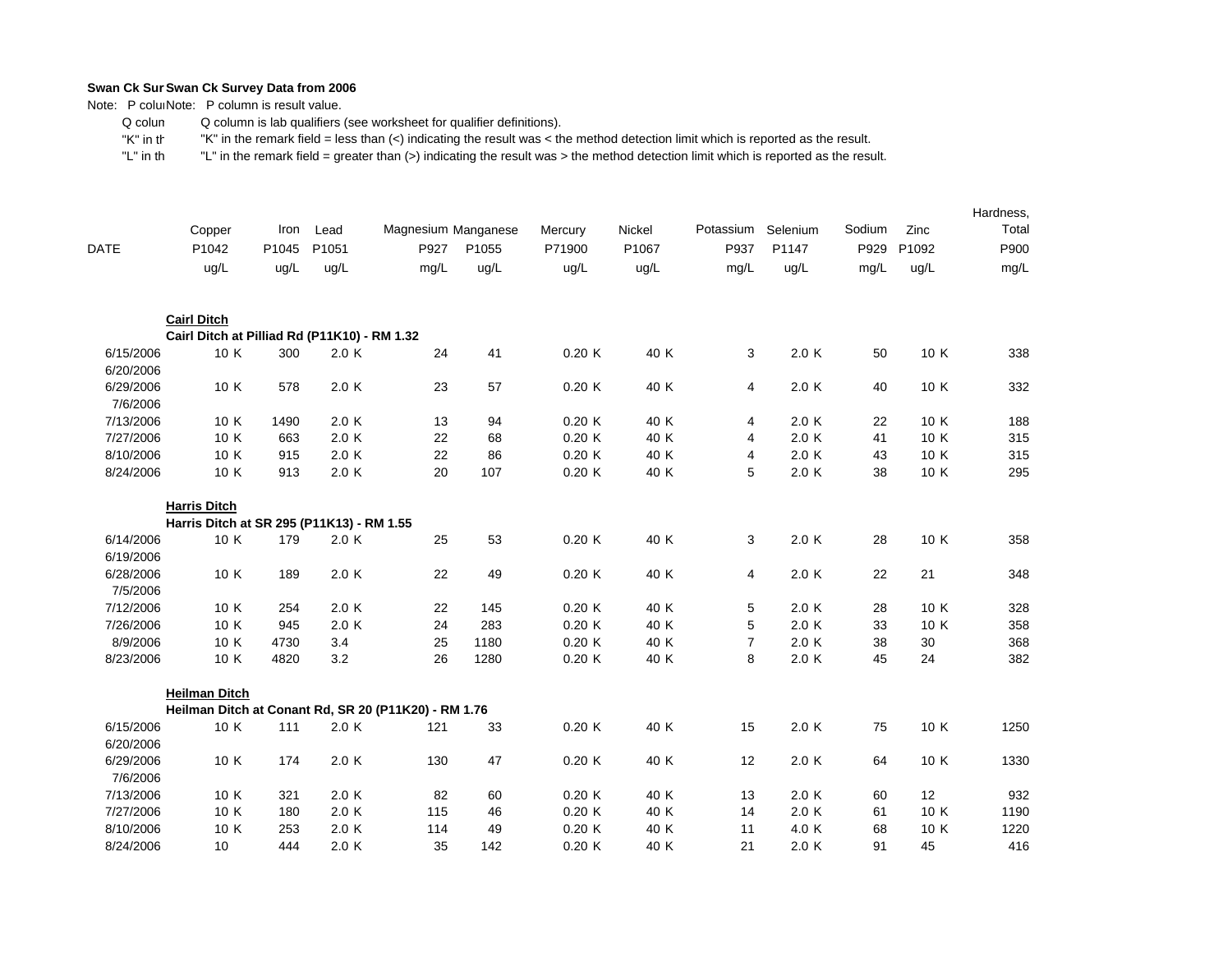Note: P coluiNote: P column is result value.

 Q colum Q column is lab qualifiers (see worksheet for qualifier definitions).

 "K" in th"K" in the remark field = less than (<) indicating the result was < the method detection limit which is reported as the result.

|             |                                           |       |       |                                                        |       |         |        |                |          |        |       | Hardness, |
|-------------|-------------------------------------------|-------|-------|--------------------------------------------------------|-------|---------|--------|----------------|----------|--------|-------|-----------|
|             | Copper                                    | Iron  | Lead  | Magnesium Manganese                                    |       | Mercury | Nickel | Potassium      | Selenium | Sodium | Zinc  | Total     |
| <b>DATE</b> | P1042                                     | P1045 | P1051 | P927                                                   | P1055 | P71900  | P1067  | P937           | P1147    | P929   | P1092 | P900      |
|             | ug/L                                      | ug/L  | ug/L  | mg/L                                                   | ug/L  | uq/L    | ug/L   | mg/L           | ug/L     | mg/L   | ug/L  | mg/L      |
|             | <b>Wolf Creek</b>                         |       |       |                                                        |       |         |        |                |          |        |       |           |
|             | Wolf Creek at Albon Rd (P11K09) - RM 4.06 |       |       |                                                        |       |         |        |                |          |        |       |           |
| 6/15/2006   | 10 K                                      | 408   | 2.0K  | 19                                                     | 115   | 0.20K   | 40 K   | 4              | 2.0 K    | 108    | 10 K  | 305       |
| 6/20/2006   |                                           |       |       |                                                        |       |         |        |                |          |        |       |           |
| 6/20/2006   |                                           |       |       |                                                        |       |         |        |                |          |        |       |           |
| 6/29/2006   | 10 K                                      | 400   | 2.0 K | 21                                                     | 138   | 0.20K   | 40 K   | 5              | 2.0 K    | 81     | 10 K  | 324       |
| 7/6/2006    |                                           |       |       |                                                        |       |         |        |                |          |        |       |           |
| 7/13/2006   | 10 K                                      | 979   | 2.0 K | 10                                                     | 105   | 0.20K   | 40 K   | 4              | 2.0 K    | 35     | 10 K  | 164       |
| 7/27/2006   | 10 K                                      | 468   | 2.0K  | 16                                                     | 70    | 0.20K   | 40 K   | 4              | 2.0 K    | 90     | 10 K  | 263       |
| 8/10/2006   | 10 K                                      | 572   | 2.0K  | 17                                                     | 83    | 0.20K   | 40 K   | 4              | 2.0 K    | 102    | 10 K  | 285       |
| 8/24/2006   | 10 K                                      | 580   | 2.0 K | 17                                                     | 96    | 0.20K   | 40 K   | $\overline{4}$ | 2.0 K    | 102    | 17    | 280       |
|             |                                           |       |       | Wolf Creek at Perrysburg-Holland Rd (P11S66) - RM 1.96 |       |         |        |                |          |        |       |           |
| 6/15/2006   | 10 K                                      | 588   | 2.0 K | 19                                                     | 112   | 0.20K   | 40 K   | 4              | 2.0 K    | 84     | 10 K  | 310       |
| 6/20/2006   |                                           |       |       |                                                        |       |         |        |                |          |        |       |           |
| 6/29/2006   | 10 K                                      | 869   | 2.0 K | 15                                                     | 101   | 0.20K   | 40 K   | 5              | 2.0 K    | 54     | 10    | 264       |
| 7/6/2006    |                                           |       |       |                                                        |       |         |        |                |          |        |       |           |
| 7/13/2006   | 10 K                                      | 1970  | 2.4   | 9                                                      | 116   | 0.20K   | 40 K   | 5              | 2.0 K    | 25     | 15    | 152       |
| 7/27/2006   | 10 K                                      | 567   | 2.0K  | 16                                                     | 77    | 0.20K   | 40 K   | 4              | 2.0 K    | 66     | 10 K  | 263       |
| 8/10/2006   | 10 K                                      | 513   | 2.0 K | 16                                                     | 80    | 0.20K   | 40 K   | 4              | 2.0 K    | 67     | 10 K  | 266       |
| 8/24/2006   | 10 K                                      | 530   | 2.2   | 13                                                     | 86    | 0.20K   | 40 K   | 3              | 2.0 K    | 57     | 33    | 221       |
|             |                                           |       |       | Wolf Creek at Holland-Sylvania Rd (P11P18) - RM 0.48   |       |         |        |                |          |        |       |           |
| 6/15/2006   | 10 K                                      | 638   | 2.0K  | 22                                                     | 94    | 0.20K   | 40 K   | 4              | 2.0 K    | 84     | 10 K  | 338       |
| 6/15/2006   | 10 K                                      | 597   | 2.0 K | 21                                                     | 90    | 0.20K   | 40 K   | 3              | 2.0 K    | 81     | 10 K  | 321       |
| 6/20/2006   |                                           |       |       |                                                        |       |         |        |                |          |        |       |           |
| 6/29/2006   | 10 K                                      | 846   | 2.0K  | 17                                                     | 90    | 0.20K   | 40 K   | 5              | 2.0 K    | 53     | 11    | 277       |
| 7/6/2006    |                                           |       |       |                                                        |       |         |        |                |          |        |       |           |
| 7/13/2006   | 10 K                                      | 1970  | 2.4   | 10                                                     | 114   | 0.20K   | 40 K   | 4              | 2.0 K    | 24     | 11    | 161       |
| 7/27/2006   | 10 K                                      | 574   | 2.0K  | 17                                                     | 71    | 0.20K   | 40 K   | 4              | 2.0 K    | 60     | 12    | 267       |
| 8/10/2006   | 10 K                                      | 2190  | 3.6   | 26                                                     | 506   | 0.20K   | 40 K   | 4              | 2.0 K    | 87     | 46    | 377       |
| 8/10/2006   | 10 K                                      | 2310  | 3.7   | 26                                                     | 513   | 0.20K   | 40 K   | 4              | 2.0 K    | 88     | 51    | 379       |
| 8/24/2006   | 10 K                                      | 1200  | 2.1   | 19                                                     | 116   | 0.20K   | 40 K   | 4              | 2.0 K    | 85     | 41    | 290       |
| 8/24/2006   | 10 K                                      | 1180  | 2.2   | 19                                                     | 118   | 0.20K   | 40 K   | 4              | 2.0 K    | 86     | 43    | 293       |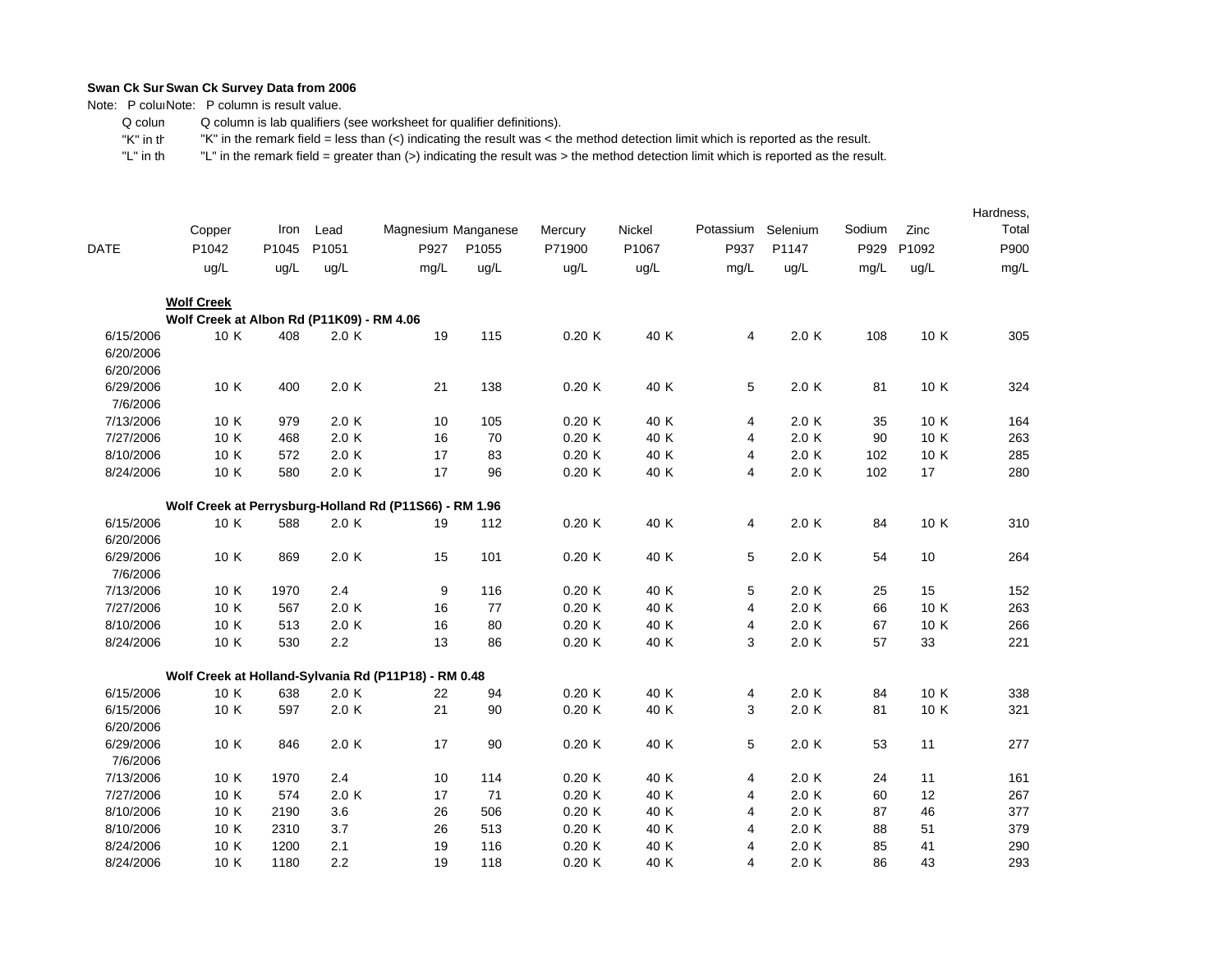Note: P coluiNote: P column is result value.

 Q colum Q column is lab qualifiers (see worksheet for qualifier definitions).

 "K" in th"K" in the remark field = less than (<) indicating the result was < the method detection limit which is reported as the result.

|                        | Copper                                                                      | Iron  | Lead  | Magnesium Manganese |       | Mercury | Nickel | Potassium      | Selenium | Sodium | Zinc  | Hardness,<br>Total |
|------------------------|-----------------------------------------------------------------------------|-------|-------|---------------------|-------|---------|--------|----------------|----------|--------|-------|--------------------|
| <b>DATE</b>            | P1042                                                                       | P1045 | P1051 | P927                | P1055 | P71900  | P1067  | P937           | P1147    | P929   | P1092 | P900               |
|                        |                                                                             |       |       |                     |       |         |        |                |          |        |       |                    |
|                        | ug/L                                                                        | ug/L  | ug/L  | mg/L                | ug/L  | ug/L    | ug/L   | mg/L           | ug/L     | mg/L   | ug/L  | mg/L               |
|                        | <b>Swan Creek</b>                                                           |       |       |                     |       |         |        |                |          |        |       |                    |
|                        | Swan Creek at Stitt Rd (P11S11) - RM 21.64                                  |       |       |                     |       |         |        |                |          |        |       |                    |
| 6/13/2006<br>6/19/2006 | 10 K                                                                        | 792   | 2.0K  | 20                  | 74    | 0.20K   | 40 K   | 5              | 2.0 K    | 37     | 10 K  | 297                |
| 6/27/2006<br>7/5/2006  | 10 K                                                                        | 981   | 2.0 K | 18                  | 64    | 0.20K   | 40 K   | 6              | 2.0 K    | 23     | 10 K  | 296                |
| 7/11/2006              | 10 K                                                                        | 557   | 2.0 K | 19                  | 62    | 0.20K   | 40 K   | 6              | 2.0 K    | 33     | 10 K  | 303                |
| 7/25/2006              | 10 K                                                                        | 566   | 2.0 K | 18                  | 64    | 0.20K   | 40 K   | $\overline{7}$ | 2.0 K    | 31     | 10 K  | 301                |
| 8/8/2006               | 10 K                                                                        | 497   | 2.0 K | 19                  | 76    | 0.20K   | 40 K   | 6              | 2.0 K    | 39     | 10 K  | 308                |
| 8/22/2006              | 10 K                                                                        | 564   | 2.0 K | 18                  | 97    | 0.20K   | 40 K   | 6              | 2.0 K    | 50     | 11    | 279                |
|                        | Swan Creek at Monclova Rd nr jct w/ Albon W of Monclova (P11K05) - RM 18.46 |       |       |                     |       |         |        |                |          |        |       |                    |
| 6/13/2006              | 10 K                                                                        | 514   | 2.0 K | 21                  | 50    | 0.20K   | 40 K   | 4              | 2.0 K    | 37     | 10 K  | 311                |
| 6/19/2006              |                                                                             |       |       |                     |       |         |        |                |          |        |       |                    |
| 6/27/2006              | 10 K                                                                        | 898   | 2.0 K | 18                  | 55    | 0.20K   | 40 K   | 6              | 2.0 K    | 23     | 10 K  | 304                |
| 6/27/2006<br>7/5/2006  | 10 K                                                                        | 775   | 2.0 K | 18                  | 52    | 0.20K   | 40 K   | 6              | 2.0 K    | 23     | 10 K  | 296                |
| 7/11/2006              | 10 K                                                                        | 435   | 2.0 K | 20                  | 44    | 0.20K   | 40 K   | 6              | 2.0 K    | 34     | 10    | 320                |
| 7/11/2006              | 10 K                                                                        | 426   | 2.0 K | 20                  | 44    | 0.20K   | 40 K   | 6              | 2.0 K    | 34     | 10 K  | 322                |
| 7/25/2006              | 10 K                                                                        | 335   | 2.0 K | 19                  | 43    | 0.20K   | 40 K   | 6              | 2.0 K    | 31     | 10 K  | 308                |
| 8/8/2006               | 10 K                                                                        | 294   | 2.0 K | 19                  | 43    | 0.20K   | 40 K   | 6              | 2.0 K    | 36     | 10 K  | 300                |
| 8/22/2006              | 10 K                                                                        | 207   | 2.0 K | 18                  | 48    | 0.20K   | 40 K   | 6              | 2.0 K    | 45     | 10 K  | 274                |
|                        | Swan Creek at Salisbury Rd (P11P09) - RM 15.24                              |       |       |                     |       |         |        |                |          |        |       |                    |
| 6/13/2006              | 10 K                                                                        | 438   | 2.0 K | 21                  | 45    | 0.20K   | 40 K   | 4              | 2.0 K    | 38     | 10 K  | 309                |
| 6/20/2006              |                                                                             |       |       |                     |       |         |        |                |          |        |       |                    |
| 6/27/2006<br>7/6/2006  | 10 K                                                                        | 1020  | 2.0 K | 19                  | 65    | 0.20K   | 40 K   | 6              | 2.0 K    | 24     | 10 K  | 308                |
| 7/11/2006              | 10 K                                                                        | 469   | 2.0 K | 21                  | 46    | 0.20K   | 40 K   | 5              | 2.0 K    | 35     | 10 K  | 324                |
| 7/25/2006              | 10 K                                                                        | 422   | 2.0 K | 20                  | 46    | 0.20K   | 40 K   | 6              | 2.0 K    | 33     | 10 K  | 320                |
| 8/8/2006               | 10 K                                                                        | 377   | 2.0K  | 20                  | 46    | 0.20K   | 40 K   | 6              | 2.0 K    | 38     | 10 K  | 312                |
| 8/22/2006              | 10 K                                                                        | 258   | 2.0K  | 21                  | 50    | 0.20K   | 40 K   | 6              | 2.0 K    | 55     | 10 K  | 319                |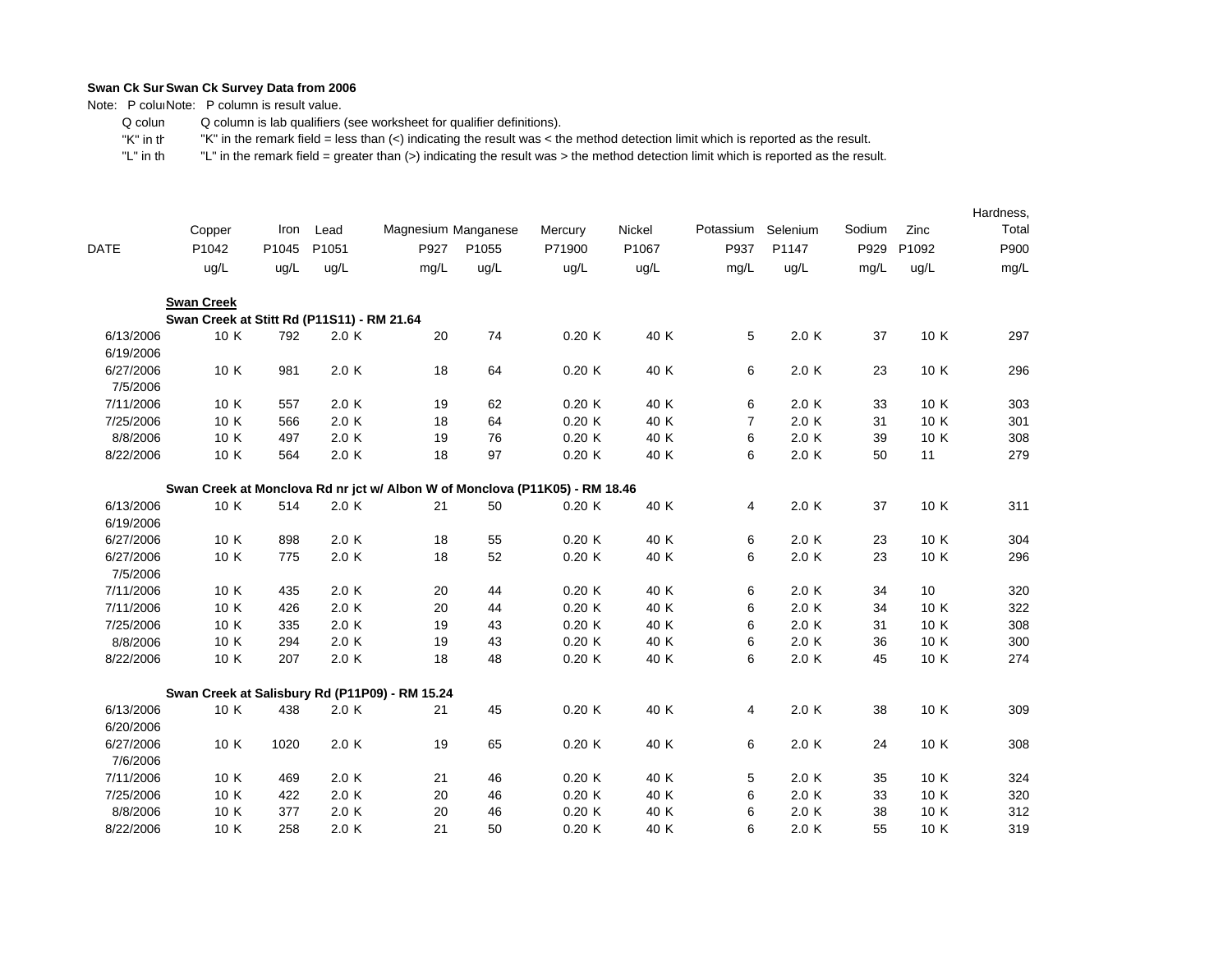Note: P coluiNote: P column is result value.

 Q colum Q column is lab qualifiers (see worksheet for qualifier definitions).

 "K" in th"K" in the remark field = less than (<) indicating the result was < the method detection limit which is reported as the result.

|             |                                                      |       |       |                     |       |         |        |           |          |        |       | Hardness, |
|-------------|------------------------------------------------------|-------|-------|---------------------|-------|---------|--------|-----------|----------|--------|-------|-----------|
|             | Copper                                               | Iron  | Lead  | Magnesium Manganese |       | Mercury | Nickel | Potassium | Selenium | Sodium | Zinc  | Total     |
| <b>DATE</b> | P1042                                                | P1045 | P1051 | P927                | P1055 | P71900  | P1067  | P937      | P1147    | P929   | P1092 | P900      |
|             | ug/L                                                 | ug/L  | ug/L  | mg/L                | ug/L  | ug/L    | ug/L   | mg/L      | ug/L     | mg/L   | ug/L  | mg/L      |
|             | Swan Creek at Reynolds Rd, SR 20 (P11P08) - RM 10.84 |       |       |                     |       |         |        |           |          |        |       |           |
| 6/13/2006   | 10 K                                                 | 760   | 2.0K  | 22                  | 96    | 0.20K   | 40 K   | 4         | 2.0 K    | 54     | 10 K  | 328       |
| 6/20/2006   |                                                      |       |       |                     |       |         |        |           |          |        |       |           |
| 6/27/2006   | 10 K                                                 | 1180  | 2.0 K | 18                  | 87    | 0.20K   | 40 K   | 6         | 2.0 K    | 32     | 10 K  | 289       |
| 7/6/2006    |                                                      |       |       |                     |       |         |        |           |          |        |       |           |
| 7/11/2006   | 10 K                                                 | 510   | 2.0K  | 20                  | 75    | 0.20K   | 40 K   | 5         | 2.0 K    | 48     | 10 K  | 317       |
| 7/25/2006   | 10 K                                                 | 575   | 2.0K  | 20                  | 74    | 0.20K   | 40 K   | 6         | 2.0 K    | 44     | 10 K  | 320       |
| 8/8/2006    | 10 K                                                 | 557   | 2.0K  | 19                  | 73    | 0.20K   | 40 K   | 5         | 2.0 K    | 49     | 10 K  | 303       |
| 8/22/2006   | 10 K                                                 | 457   | 2.0K  | 20                  | 79    | 0.20K   | 40 K   | 5         | 2.0 K    | 61     | 11    | 307       |
| 1/22/2007   | 10 K                                                 | 875   | 2.0K  | 20                  | 96    | 0.20K   | 40 K   | 4         | 2.0 K    | 50     | 10 K  | 304       |
|             | Swan Creek at Arlington Rd (P11K06) - RM 6.00        |       |       |                     |       |         |        |           |          |        |       |           |
| 6/13/2006   | 10 K                                                 | 488   | 2.0K  | 24                  | 70    | 0.20K   | 40 K   | 4         | 2.0 K    | 61     | 10 K  | 346       |
| 6/20/2006   |                                                      |       |       |                     |       |         |        |           |          |        |       |           |
|             | Swan Creek at South Ave (P11P05) - RM 4.31           |       |       |                     |       |         |        |           |          |        |       |           |
| 6/13/2006   | 10 K                                                 | 494   | 2.0K  | 24                  | 67    | 0.20K   | 40 K   | 4         | 2.0 K    | 60     | 10 K  | 354       |
| 6/20/2006   |                                                      |       |       |                     |       |         |        |           |          |        |       |           |
| 6/27/2006   | 10 K                                                 | 958   | 2.0K  | 19                  | 76    | 0.20K   | 40 K   | 5         | 2.0K     | 35     | 10 K  | 305       |
| 7/6/2006    |                                                      |       |       |                     |       |         |        |           |          |        |       |           |
| 7/11/2006   | 10 K                                                 | 483   | 2.0K  | 22                  | 64    | 0.20K   | 40 K   | 5         | 2.0K     | 55     | 10 K  | 338       |
| 7/25/2006   | 10 K                                                 | 348   | 2.0K  | 21                  | 50    | 0.20K   | 40 K   | 6         | 2.0 K    | 48     | 10 K  | 326       |
| 8/8/2006    | 10 K                                                 | 359   | 2.0K  | 22                  | 54    | 0.20K   | 40 K   | 6         | 2.0 K    | 55     | 10 K  | 338       |
| 8/22/2006   | 10 K                                                 | 357   | 2.0 K | 24                  | 66    | 0.20K   | 40 K   | 5         | 2.0 K    | 61     | 10 K  | 338       |
|             | Swan Creek at City Park Ave (P11P03) - RM 1.58       |       |       |                     |       |         |        |           |          |        |       |           |
| 6/13/2006   | 10 K                                                 | 377   | 2.0 K | 24                  | 60    | 0.20K   | 40 K   | 4         | 2.0 K    | 61     | 10 K  | 351       |
| 6/20/2006   |                                                      |       |       |                     |       |         |        |           |          |        |       |           |
| 6/27/2006   | 10 K                                                 | 925   | 2.0K  | 19                  | 70    | 0.20K   | 40 K   | 5         | 2.0 K    | 35     | 10 K  | 308       |
| 7/6/2006    |                                                      |       |       |                     |       |         |        |           |          |        |       |           |
| 7/11/2006   | 10 K                                                 | 287   | 2.0 K | 24                  | 47    | 0.20K   | 40 K   | 5         | 2.0 K    | 55     | 10 K  | 358       |
| 7/25/2006   | 10 K                                                 | 271   | 2.0K  | 21                  | 44    | 0.20K   | 40 K   | 6         | 2.0 K    | 48     | 10 K  | 334       |
| 8/8/2006    | 10 K                                                 | 237   | 2.0K  | 25                  | 42    | 0.20K   | 40 K   | 6         | 2.0 K    | 55     | 10 K  | 363       |
| 8/22/2006   | 10 K                                                 | 241   | 2.0K  | 23                  | 42    | 0.20K   | 40 K   | 5         | 2.0 K    | 63     | 10 K  | 324       |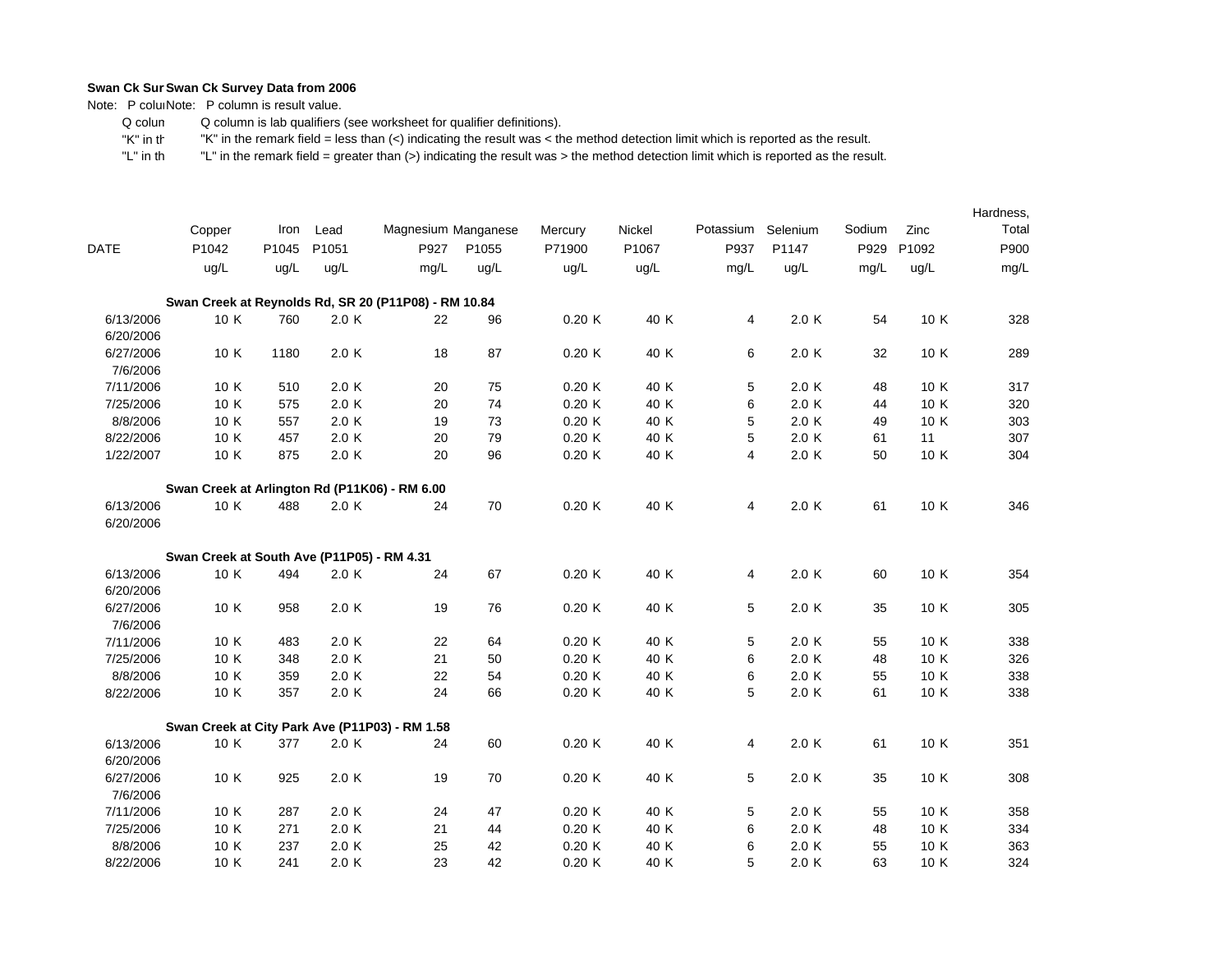Note: P colum Note: P column is result value.

 Q colum Q column is lab qualifiers (see worksheet for qualifier definitions).

 "K" in th"K" in the remark field = less than (<) indicating the result was < the method detection limit which is reported as the result.

|             |                                              |       |       |                     |       |         |        |                |          |        |       | Hardness, |
|-------------|----------------------------------------------|-------|-------|---------------------|-------|---------|--------|----------------|----------|--------|-------|-----------|
|             | Copper                                       | Iron  | Lead  | Magnesium Manganese |       | Mercury | Nickel | Potassium      | Selenium | Sodium | Zinc  | Total     |
| <b>DATE</b> | P1042                                        | P1045 | P1051 | P927                | P1055 | P71900  | P1067  | P937           | P1147    | P929   | P1092 | P900      |
|             | ug/L                                         | ug/L  | ug/L  | mg/L                | ug/L  | ug/L    | ug/L   | mg/L           | ug/L     | mg/L   | ug/L  | mg/L      |
|             | Swan Creek at OC Bridge (P11K07) - RM 0.19   |       |       |                     |       |         |        |                |          |        |       |           |
| 6/13/2006   | 10 K                                         | 1310  | 2.0 K | 18                  | 51    | 0.20K   | 40 K   | 5              | 2.0 K    | 19     | 10 K  | 239       |
| 6/13/2006   | 10 K                                         | 1340  | 2.0 K | 19                  | 53    | 0.20K   | 40 K   | 5              | 2.0K     | 18     | 10 K  | 243       |
| 6/20/2006   |                                              |       |       |                     |       |         |        |                |          |        |       |           |
| 6/20/2006   |                                              |       |       |                     |       |         |        |                |          |        |       |           |
| 6/27/2006   | 10 K                                         | 607   | 2.0K  | 19                  | 51    | 0.20K   | 40 K   | 5              | 2.0 K    | 34     | 10 K  | 300       |
| 7/6/2006    |                                              |       |       |                     |       |         |        |                |          |        |       |           |
| 7/6/2006    |                                              |       |       |                     |       |         |        |                |          |        |       |           |
| 7/11/2006   | 10 K                                         | 789   | 2.0 K | 18                  | 40    | 0.20K   | 40 K   | 5              | 2.0 K    | 24     | 10    | 209       |
| 7/25/2006   | 10 K                                         | 1600  | 2.0   | 14                  | 73    | 0.20K   | 40 K   | $\overline{7}$ | 2.0K     | 15     | 14    | 190       |
| 8/8/2006    | 10 K                                         | 507   | 2.0 K | 15                  | 39    | 0.20K   | 40 K   | 5              | 2.0K     | 25     | 11    | 209       |
| 8/8/2006    | 10 K                                         | 387   | 2.0 K | 15                  | 38    | 0.20K   | 40 K   | 5              | 2.0K     | 24     | 10 K  | 204       |
| 8/22/2006   | 10 K                                         | 1540  | 2.0 K | 16                  | 44    | 0.20K   | 40 K   | 6              | 2.0K     | 22     | 10    | 181       |
| 8/22/2006   | 10 K                                         | 1380  | 2.0 K | 16                  | 43    | 0.20K   | 40 K   | 6              | 2.0K     | 22     | 10    | 181       |
|             | HUC 04100009 090                             |       |       |                     |       |         |        |                |          |        |       |           |
|             | <b>Delaware Creek</b>                        |       |       |                     |       |         |        |                |          |        |       |           |
|             | Delaware Creek at Rohr Dr (P11A07) - RM 0.38 |       |       |                     |       |         |        |                |          |        |       |           |
| 6/15/2006   | 10 K                                         | 437   | 2.0 K | 43                  | 66    | 0.20K   | 40 K   | 4              | 2.0K     | 252    | 10 K  | 562       |
| 6/20/2006   |                                              |       |       |                     |       |         |        |                |          |        |       |           |
| 6/29/2006   | 10 K                                         | 456   | 2.0 K | 42                  | 65    | 0.20K   | 40 K   | 4              | 2.0 K    | 246    | 10 K  | 560       |
| 7/6/2006    |                                              |       |       |                     |       |         |        |                |          |        |       |           |
| 7/13/2006   | 10 K                                         | 415   | 2.0 K | 22                  | 35    | 0.20K   | 40 K   | 4              | 2.0 K    | 79     | 10 K  | 288       |
| 7/27/2006   | 10 K                                         | 297   | 2.0 K | 37                  | 58    | 0.20K   | 40 K   | 5              | 2.0K     | 218    | 10 K  | 479       |
| 8/10/2006   | 10 K                                         | 546   | 2.0 K | 39                  | 120   | 0.20K   | 40 K   | 5              | 2.0K     | 257    | 10 K  | 520       |
| 8/24/2006   | 30                                           | 2310  | 7.7   | 14                  | 109   | 0.20K   | 40 K   | 4              | 2.0K     | 66     | 52    | 182       |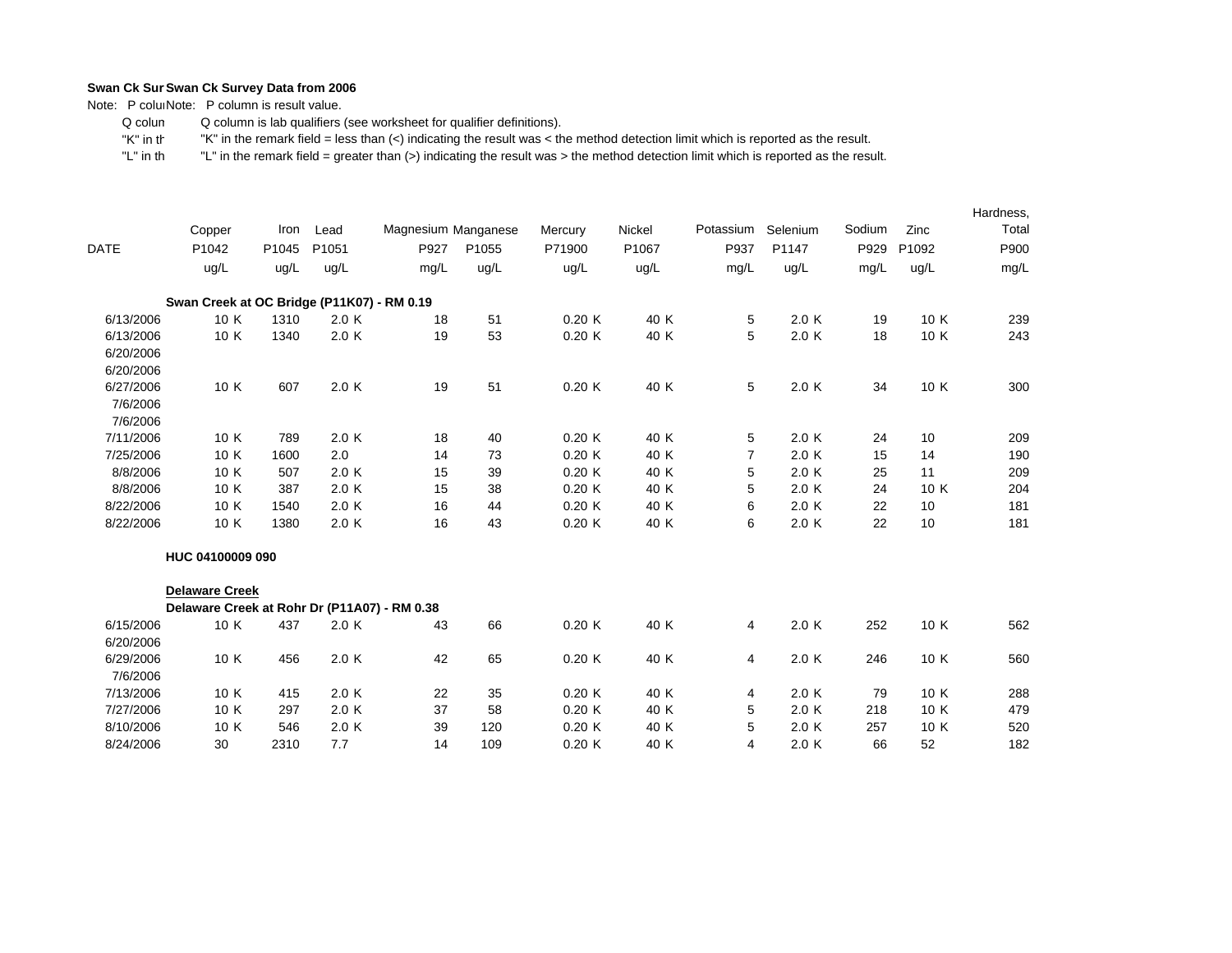Note: P coluiNote: P column is result value.

 Q colum Q column is lab qualifiers (see worksheet for qualifier definitions).

 "K" in th"K" in the remark field = less than (<) indicating the result was < the method detection limit which is reported as the result.

|                        |                                                                      | Iron  |       |                     |       |         |        | Potassium      | Selenium | Sodium | Zinc  | Hardness,<br>Total |
|------------------------|----------------------------------------------------------------------|-------|-------|---------------------|-------|---------|--------|----------------|----------|--------|-------|--------------------|
|                        | Copper                                                               |       | Lead  | Magnesium Manganese |       | Mercury | Nickel |                |          |        |       |                    |
| <b>DATE</b>            | P1042                                                                | P1045 | P1051 | P927                | P1055 | P71900  | P1067  | P937           | P1147    | P929   | P1092 | P900               |
|                        | ug/L                                                                 | ug/L  | ug/L  | mg/L                | ug/L  | ug/L    | ug/L   | mg/L           | ug/L     | mg/L   | ug/L  | mg/L               |
|                        | <b>Grassy Creek</b>                                                  |       |       |                     |       |         |        |                |          |        |       |                    |
|                        | Grassy Creek at Ford Rd (P11A05) - RM 4.85                           |       |       |                     |       |         |        |                |          |        |       |                    |
| 6/14/2006<br>6/20/2006 | 10 K                                                                 | 217   | 2.0 K | 41                  | 29    | 0.20K   | 40 K   | 4              | 2.0 K    | 53     | 10 K  | 428                |
| 6/28/2006              | 15                                                                   | 424   | 2.0 K | 39                  | 58    | 0.20K   | 40 K   | $\overline{4}$ | 2.0K     | 55     | 10 K  | 445                |
| 7/6/2006               |                                                                      |       |       |                     |       |         |        |                |          |        |       |                    |
| 7/12/2006              | 10 K                                                                 | 387   | 2.0 K | 25                  | 44    | 0.20K   | 40 K   | 4              | 2.0 K    | 51     | 10    | 283                |
| 7/26/2006              | 10 K                                                                 | 435   | 2.0K  | 37                  | 96    | 0.20K   | 40 K   | 5              | 2.0 K    | 45     | 10 K  | 374                |
| 8/9/2006               | 10 K                                                                 | 232   | 2.0 K | 36                  | 83    | 0.20K   | 40 K   | 5              | 2.0 K    | 43     | 10 K  | 355                |
|                        | Grassy Creek at Glenwood Rd (P11K18) - RM 0.98                       |       |       |                     |       |         |        |                |          |        |       |                    |
| 6/14/2006              | 10 K                                                                 | 650   | 2.0 K | 34                  | 84    | 0.20K   | 40 K   | 4              | 2.0 K    | 107    | 10 K  | 427                |
| 6/20/2006              |                                                                      |       |       |                     |       |         |        |                |          |        |       |                    |
| 6/28/2006              | 10 K                                                                 | 607   | 2.0K  | 26                  | 57    | 0.20K   | 40 K   | 4              | 2.0 K    | 68     | 10 K  | 359                |
| 7/6/2006               |                                                                      |       |       |                     |       |         |        |                |          |        |       |                    |
| 7/12/2006              | 10 K                                                                 | 1230  | 2.0K  | 13                  | 53    | 0.20K   | 40 K   | 3              | 2.0K     | 47     | 15    | 166                |
| 7/26/2006              | 10 K                                                                 | 402   | 2.0K  | 30                  | 130   | 0.20K   | 40 K   | 5              | 2.0 K    | 106    | 10 K  | 396                |
| 8/9/2006               | 10 K                                                                 | 466   | 2.0K  | 26                  | 110   | 0.20K   | 40 K   | 5              | 2.0 K    | 91     | 10 K  | 347                |
| 8/23/2006              | 10 K                                                                 | 405   | 2.0K  | 18                  | 138   | 0.20K   | 40 K   | 4              | 2.0 K    | 60     | 10 K  | 241                |
|                        | Grassy Creek Diversion (10.85) at Grand Rapids Rd (P11K19) - RM 0.28 |       |       |                     |       |         |        |                |          |        |       |                    |
| 6/14/2006              | 10 K                                                                 | 798   | 2.0K  | 32                  | 26    | 0.20K   | 40 K   | $\overline{2}$ | 2.0 K    | 49     | 10 K  | 339                |
| 6/20/2006              |                                                                      |       |       |                     |       |         |        |                |          |        |       |                    |
| 6/28/2006              | 10 K                                                                 | 605   | 2.0 K | 24                  | 18    | 0.20K   | 40 K   | 3              | 2.0 K    | 22     | 11    | 338                |
| 7/6/2006               |                                                                      |       |       |                     |       |         |        |                |          |        |       |                    |
| 7/12/2006              | 10 K                                                                 | 639   | 2.0K  | 16                  | 20    | 0.20K   | 40 K   | 3              | 2.0 K    | 25     | 10    | 201                |
| 7/26/2006              | 10 K                                                                 | 332   | 2.0K  | 27                  | 26    | 0.20K   | 40 K   | 4              | 2.0 K    | 46     | 10 K  | 306                |
| 8/9/2006               | 10 K                                                                 | 290   | 2.0K  | 27                  | 27    | 0.20K   | 40 K   | 4              | 2.0K     | 46     | 10 K  | 323                |
| 8/23/2006              | 10 K                                                                 | 475   | 2.0K  | 31                  | 45    | 0.20K   | 40 K   | 5              | 2.0 K    | 57     | 10 K  | 382                |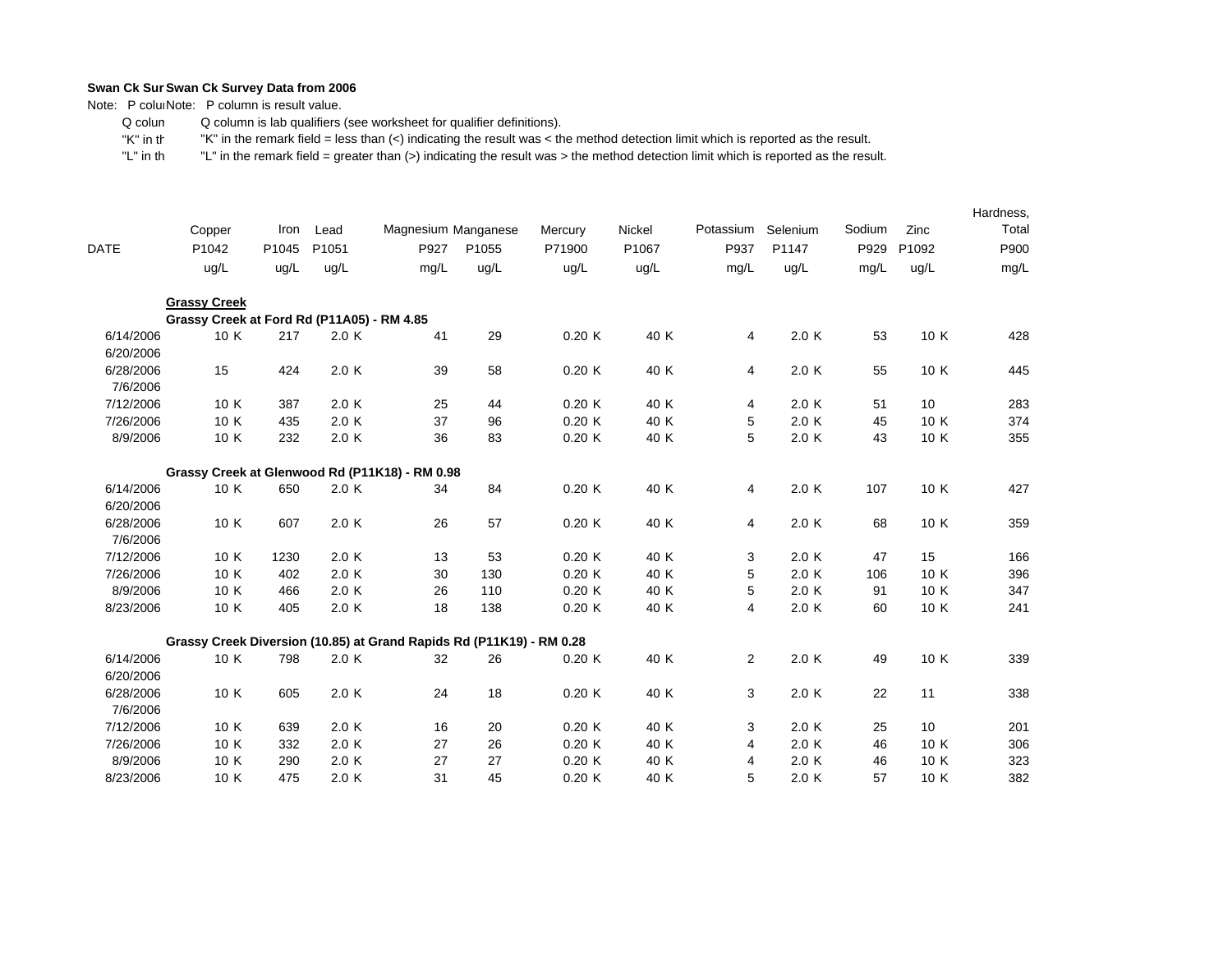Note: P coluiNote: P column is result value.

 Q colum Q column is lab qualifiers (see worksheet for qualifier definitions).

 "K" in th"K" in the remark field = less than (<) indicating the result was < the method detection limit which is reported as the result.

|                        |                                               |       |       |                     |       |         |        |                |           |        |       | Hardness, |
|------------------------|-----------------------------------------------|-------|-------|---------------------|-------|---------|--------|----------------|-----------|--------|-------|-----------|
|                        | Copper                                        | Iron  | Lead  | Magnesium Manganese |       | Mercury | Nickel | Potassium      | Selenium  | Sodium | Zinc  | Total     |
| <b>DATE</b>            | P1042                                         | P1045 | P1051 | P927                | P1055 | P71900  | P1067  | P937           | P1147     | P929   | P1092 | P900      |
|                        | ug/L                                          | ug/L  | ug/L  | mg/L                | ug/L  | uq/L    | ug/L   | mg/L           | uq/L      | mg/L   | ug/L  | mg/L      |
|                        | HUC 04100010 010                              |       |       |                     |       |         |        |                |           |        |       |           |
|                        | <b>Otter Creek</b>                            |       |       |                     |       |         |        |                |           |        |       |           |
|                        | Otter Creek at Oakdale Ave (S03P12) - RM 5.92 |       |       |                     |       |         |        |                |           |        |       |           |
| 6/15/2006<br>6/20/2006 | 10 K                                          | 402   | 2.0 K | 27                  | 87    | 0.20K   | 40 K   | 3              | 2.0 K     | 85     | 10 K  | 358       |
| 6/29/2006              | 10 K                                          | 1100  | 2.0 K | 23                  | 124   | 0.20K   | 40 K   | 5              | 2.0K      | 54     | 15    | 327       |
| 7/6/2006               |                                               |       |       |                     |       |         |        |                |           |        |       |           |
| 7/13/2006              | 10 K                                          | 894   | 2.0 K | 19                  | 67    | 0.20K   | 40 K   | 4              | 2.0 K     | 36     | 11    | 263       |
| 7/27/2006              | 10 K                                          | 333   | 2.0 K | 28                  | 137   | 0.20K   | 40 K   | 4              | 2.0K      | 87     | 10 K  | 368       |
| 8/10/2006              | 10 K                                          | 280   | 2.0 K | 24                  | 117   | 0.20K   | 40 K   | 3              | 2.0K      | 114    | 10 K  | 351       |
| 8/24/2006              | 10 K                                          | 1810  | 5.3   | 17                  | 155   | 0.20K   | 40 K   | $\overline{4}$ | $2.0\,$ K | 59     | 50    | 267       |
|                        | Otter Creek at Consaul St (S03P08) - RM 2.95  |       |       |                     |       |         |        |                |           |        |       |           |
| 6/15/2006              | 10 K                                          | 414   | 2.2   | 35                  | 104   | 0.20K   | 40 K   | 4              | 2.0K      | 132    | 10 K  | 449       |
| 6/20/2006              |                                               |       |       |                     |       |         |        |                |           |        |       |           |
| 6/29/2006              | 10 K                                          | 798   | 2.8   | 27                  | 139   | 0.20K   | 40 K   | 5              | 2.0K      | 73     | 18    | 366       |
| 7/6/2006               |                                               |       |       |                     |       |         |        |                |           |        |       |           |
| 7/13/2006              | 10 K                                          | 1630  | 4.0   | 17                  | 82    | 0.20K   | 40 K   | 4              | 2.0 K     | 44     | 22    | 240       |
| 7/27/2006              | 10 K                                          | 497   | 3.4   | 30                  | 178   | 0.20K   | 40 K   | 5              | 2.0K      | 94     | 13    | 383       |
| 8/10/2006              | 10 K                                          | 515   | 3.0   | 29                  | 187   | 0.20K   | 40 K   | 5              | 2.0K      | 118    | 15    | 389       |
| 8/24/2006              | 10 K                                          | 956   | 6.4   | 10                  | 125   | 0.20K   | 40 K   | 3              | 2.0K      | 35     | 31    | 131       |
|                        | Otter Creek at Millard Ave (S03P05) - RM 2.13 |       |       |                     |       |         |        |                |           |        |       |           |
| 6/15/2006              | 10 K                                          | 639   | 4.2   | 9                   | 38    | 0.20K   | 40 K   | $\overline{2}$ | 2.0K      | 25     | 10    | 142       |
| 6/20/2006              |                                               |       |       |                     |       |         |        |                |           |        |       |           |
| 6/29/2006              | 10 K                                          | 633   | 2.7   | 15                  | 66    | 0.20K   | 40 K   | 3              | 2.0K      | 40     | 16    | 199       |
| 6/29/2006              | 10 K                                          | 610   | 2.4   | 15                  | 62    | 0.20K   | 40 K   | 3              | 2.0 K     | 39     | 15    | 197       |
| 7/6/2006               |                                               |       |       |                     |       |         |        |                |           |        |       |           |
| 7/13/2006              | 10 K                                          | 1180  | 3.9   | 13                  | 63    | 0.20K   | 40 K   | 3              | 2.0K      | 31     | 16    | 171       |
| 7/13/2006              | 10 K                                          | 1140  | 3.9   | 13                  | 63    | 0.20K   | 40 K   | 3              | 2.0K      | 30     | 16    | 171       |
| 7/27/2006              | 10 K                                          | 182   | 2.0 K | 8                   | 26    | 0.20K   | 40 K   | 3              | 2.0K      | 19     | 10 K  | 100       |
| 7/27/2006              | 10 K                                          | 194   | 2.0 K | 8                   | 27    | 0.20K   | 40 K   | 3              | 2.0K      | 19     | 10 K  | 103       |
| 8/10/2006              | 10 K                                          | 244   | 2.0 K | 8                   | 23    | 0.20K   | 40 K   | $\mathbf{2}$   | 2.0K      | 16     | 10 K  | 90        |
| 8/24/2006              | 10 K                                          | 800   | 5.4   | $\overline{7}$      | 42    | 0.20K   | 40 K   | $\overline{2}$ | 2.0K      | 11     | 21    | 86        |
|                        |                                               |       |       |                     |       |         |        |                |           |        |       |           |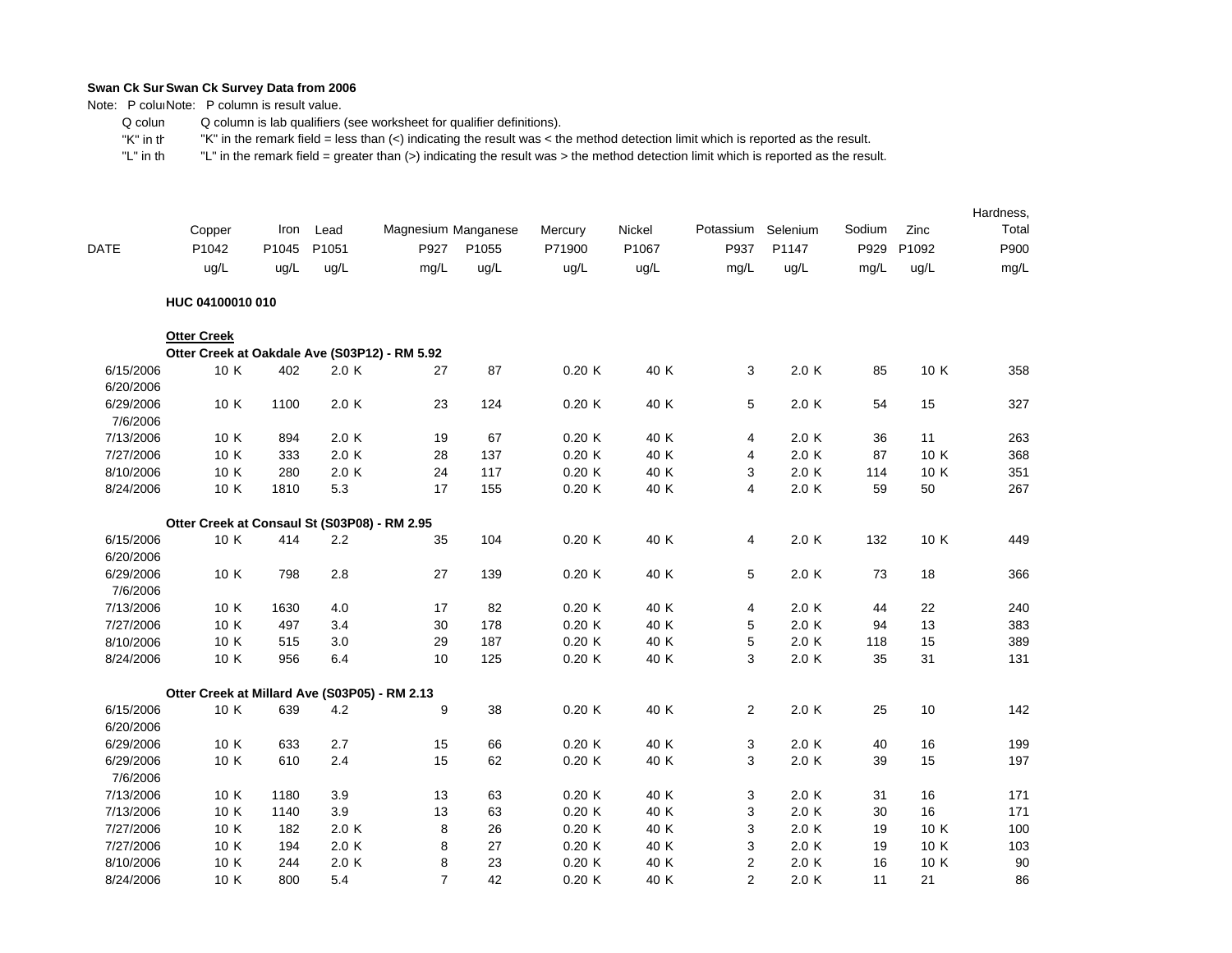Note: P coluiNote: P column is result value.

 Q colum Q column is lab qualifiers (see worksheet for qualifier definitions).

 "K" in th"K" in the remark field = less than (<) indicating the result was < the method detection limit which is reported as the result.

|           | Copper                                    | Iron              | Lead              | Magnesium Manganese |                   | Mercury | Nickel            | Potassium | Selenium | Sodium | Zinc              | Hardness,<br>Total |
|-----------|-------------------------------------------|-------------------|-------------------|---------------------|-------------------|---------|-------------------|-----------|----------|--------|-------------------|--------------------|
| DATE      | P <sub>1042</sub>                         | P <sub>1045</sub> | P <sub>1051</sub> | P927                | P <sub>1055</sub> | P71900  | P <sub>1067</sub> | P937      | P1147    | P929   | P <sub>1092</sub> | P900               |
|           | ug/L                                      | ug/L              | ug/L              | mg/L                | ug/L              | ug/L    | ug/L              | mg/L      | ug/L     | mg/L   | ug/L              | mg/L               |
|           | Otter Creek adj CSX Rd (S03S25) - RM 0.40 |                   |                   |                     |                   |         |                   |           |          |        |                   |                    |
| 7/27/2006 | 10 K                                      | 152               | 2.0 K             | 10                  | 39                | 0.20K   | 40 K              | 3         | 2.0K     | 23     | 10 K              | 121                |
| 8/10/2006 | 10 K                                      | 383               | 2.3               | 8                   | 35                | 0.20K   | 40 K              | 3         | 2.0K     | 16     | 10 K              | 100                |
|           | Storm Sewer to Otter Ck at Oakdale Ave    |                   |                   |                     |                   |         |                   |           |          |        |                   |                    |
| 6/15/2006 | 10 K                                      | 910               | 2.0 K             | 40                  | 109               | 0.20K   | 40 K              | 4         | 2.0K     | 134    | 25                | 542                |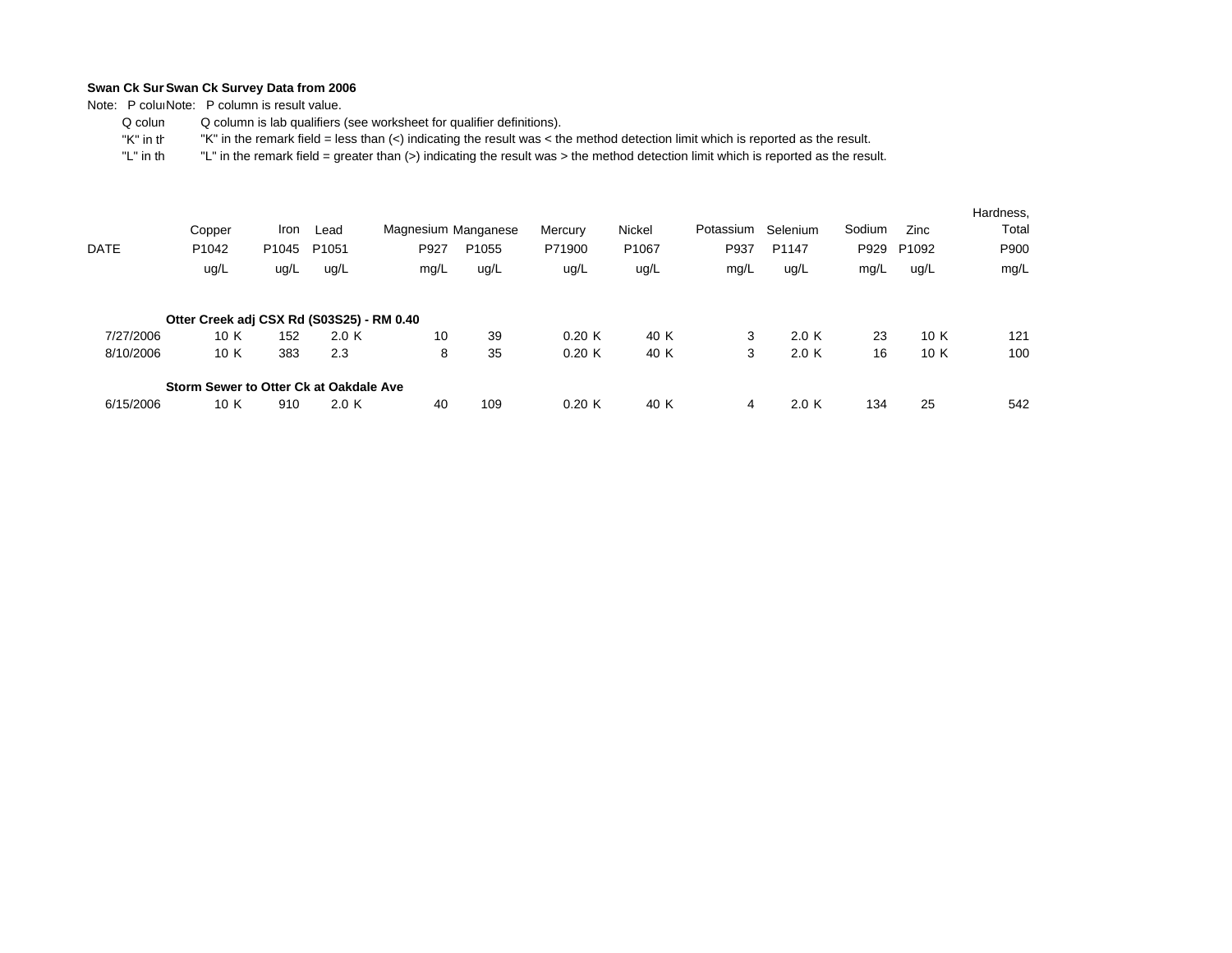Note: P coluiNote: P column is result value.

 Q colum Q column is lab qualifiers (see worksheet for qualifier definitions).

 "K" in th"K" in the remark field = less than (<) indicating the result was < the method detection limit which is reported as the result.

| P95 Q95<br>P556<br><b>DATE</b><br>Q665<br>mg/L<br>mg/L<br>mg/L<br>umhos/cm<br>mg/L<br>mg/L<br>mg/L<br>mg/L<br>mg/L<br>mg/L<br>mg/L<br>mg/L<br>HUC 04100009 070<br>Ai Creek<br>Ai Creek at CR L (in town of Ai) (P11K14) - RM 10.44<br>6/12/2006<br>200<br>2.0 K<br>673<br>9.85<br>0.071<br>0.133<br>1.48<br>0.216<br>19<br>48.5<br>6/19/2006<br>2.0 K<br>10<br>26.9<br>6/26/2006<br>626<br>15.2<br>0.056<br>0.086<br>0.73<br>0.034<br>197<br>7/5/2006<br>7/10/2006<br>2.0 K<br>40.1<br>707<br>0.066<br>0.95<br>233<br>14<br>8.37<br>0.169<br>0.119<br>2.0 K<br>30.7<br>623 B<br>6.93<br>0.050<br>0.077<br>0.79<br>0.091<br>7/24/2006<br>225<br>28<br>8/7/2006<br>254<br>2.0 K<br>10<br>33.6<br>675<br>2.50<br>0.035<br>0.060<br>0.80<br>0.118<br>8/21/2006<br>205<br>2.1<br>19<br>48.0<br>587<br>2.65<br>0.089<br>0.236<br>0.53<br>0.232<br>Ai Creek at CR L (east of town of Ai) (P11K15) - RM 8.29<br>2.0 K<br>588<br>0.050K<br>1.11<br>6/12/2006<br>169<br>13<br>35.2<br>9.92<br>0.034<br>0.093<br>6/19/2006<br>6/26/2006<br>183<br>2.0 K<br>10<br>25.8<br>587<br>16.0<br>0.063<br>0.050K<br>0.82<br>0.044<br>7/5/2006<br>7/10/2006<br>208<br>2.0 K<br>32.2<br>635<br>9.03<br>0.026<br>14<br>0.050K<br>0.61<br>0.052<br>0.033<br>7/24/2006<br>212<br>2.0 K<br>27.0<br>588 B<br>7.62<br>0.337<br>0.76<br>0.088<br>16<br>0.050K<br>8/7/2006<br>235<br>2.0 K<br>10<br>34.4<br>636<br>2.68<br>0.020K<br>0.29<br>0.074<br>8/21/2006<br>230<br>2.0 K<br>22<br>679<br>0.95<br>0.020K<br>0.086<br>0.57<br>0.160<br>58.3<br>Ai Creek at Swanton WWTP (P11K16) - RM 3.50<br>145<br>1.02<br>0.111<br>6/12/2006<br>10<br>38<br>143<br>1040<br>13.3<br>2.76<br>2.82<br>6/26/2006<br>9.6<br>27<br>104<br>810<br>8.10<br>0.020K<br>0.050K<br>1.76<br>1.14<br>179<br>37<br>7/10/2006<br>6.9<br>128<br>995<br>9.87<br>1.56<br>1.72<br>3.78<br>2.60<br>166<br>6.2<br>22<br>959 B<br>0.055<br>0.088<br>2.39<br>7/24/2006<br>212<br>124<br>8.16<br>1.48<br>8/7/2006<br>7.0<br>15<br>106<br>915<br>6.68<br>0.020K<br>0.050K<br>1.82<br>1.16<br>198 |           | Alkalinity<br>P410 | BOD <sub>5</sub><br>P310 | <b>TOC</b><br>P680 | COD<br>P340 | Chloride<br>P940 | Conductivity @<br>25C | Nitrate+<br>nitrite<br>P630 | Nitrite<br>P615 | Ammonia<br>P610 | <b>TKN</b><br>P625 | Oil &<br>Grease | Total<br>Phosphorus<br>P665 |  |
|----------------------------------------------------------------------------------------------------------------------------------------------------------------------------------------------------------------------------------------------------------------------------------------------------------------------------------------------------------------------------------------------------------------------------------------------------------------------------------------------------------------------------------------------------------------------------------------------------------------------------------------------------------------------------------------------------------------------------------------------------------------------------------------------------------------------------------------------------------------------------------------------------------------------------------------------------------------------------------------------------------------------------------------------------------------------------------------------------------------------------------------------------------------------------------------------------------------------------------------------------------------------------------------------------------------------------------------------------------------------------------------------------------------------------------------------------------------------------------------------------------------------------------------------------------------------------------------------------------------------------------------------------------------------------------------------------------------------------------------------------------------------------------------------------------------------------------------------------------------------------------------------------------------------------------------------------------------------------------------------------------------------------------|-----------|--------------------|--------------------------|--------------------|-------------|------------------|-----------------------|-----------------------------|-----------------|-----------------|--------------------|-----------------|-----------------------------|--|
|                                                                                                                                                                                                                                                                                                                                                                                                                                                                                                                                                                                                                                                                                                                                                                                                                                                                                                                                                                                                                                                                                                                                                                                                                                                                                                                                                                                                                                                                                                                                                                                                                                                                                                                                                                                                                                                                                                                                                                                                                                  |           |                    |                          |                    |             |                  |                       |                             |                 |                 |                    |                 |                             |  |
|                                                                                                                                                                                                                                                                                                                                                                                                                                                                                                                                                                                                                                                                                                                                                                                                                                                                                                                                                                                                                                                                                                                                                                                                                                                                                                                                                                                                                                                                                                                                                                                                                                                                                                                                                                                                                                                                                                                                                                                                                                  |           |                    |                          |                    |             |                  |                       |                             |                 |                 |                    |                 |                             |  |
|                                                                                                                                                                                                                                                                                                                                                                                                                                                                                                                                                                                                                                                                                                                                                                                                                                                                                                                                                                                                                                                                                                                                                                                                                                                                                                                                                                                                                                                                                                                                                                                                                                                                                                                                                                                                                                                                                                                                                                                                                                  |           |                    |                          |                    |             |                  |                       |                             |                 |                 |                    |                 |                             |  |
|                                                                                                                                                                                                                                                                                                                                                                                                                                                                                                                                                                                                                                                                                                                                                                                                                                                                                                                                                                                                                                                                                                                                                                                                                                                                                                                                                                                                                                                                                                                                                                                                                                                                                                                                                                                                                                                                                                                                                                                                                                  |           |                    |                          |                    |             |                  |                       |                             |                 |                 |                    |                 |                             |  |
|                                                                                                                                                                                                                                                                                                                                                                                                                                                                                                                                                                                                                                                                                                                                                                                                                                                                                                                                                                                                                                                                                                                                                                                                                                                                                                                                                                                                                                                                                                                                                                                                                                                                                                                                                                                                                                                                                                                                                                                                                                  |           |                    |                          |                    |             |                  |                       |                             |                 |                 |                    |                 |                             |  |
|                                                                                                                                                                                                                                                                                                                                                                                                                                                                                                                                                                                                                                                                                                                                                                                                                                                                                                                                                                                                                                                                                                                                                                                                                                                                                                                                                                                                                                                                                                                                                                                                                                                                                                                                                                                                                                                                                                                                                                                                                                  |           |                    |                          |                    |             |                  |                       |                             |                 |                 |                    |                 |                             |  |
|                                                                                                                                                                                                                                                                                                                                                                                                                                                                                                                                                                                                                                                                                                                                                                                                                                                                                                                                                                                                                                                                                                                                                                                                                                                                                                                                                                                                                                                                                                                                                                                                                                                                                                                                                                                                                                                                                                                                                                                                                                  |           |                    |                          |                    |             |                  |                       |                             |                 |                 |                    |                 |                             |  |
|                                                                                                                                                                                                                                                                                                                                                                                                                                                                                                                                                                                                                                                                                                                                                                                                                                                                                                                                                                                                                                                                                                                                                                                                                                                                                                                                                                                                                                                                                                                                                                                                                                                                                                                                                                                                                                                                                                                                                                                                                                  |           |                    |                          |                    |             |                  |                       |                             |                 |                 |                    |                 |                             |  |
|                                                                                                                                                                                                                                                                                                                                                                                                                                                                                                                                                                                                                                                                                                                                                                                                                                                                                                                                                                                                                                                                                                                                                                                                                                                                                                                                                                                                                                                                                                                                                                                                                                                                                                                                                                                                                                                                                                                                                                                                                                  |           |                    |                          |                    |             |                  |                       |                             |                 |                 |                    |                 |                             |  |
|                                                                                                                                                                                                                                                                                                                                                                                                                                                                                                                                                                                                                                                                                                                                                                                                                                                                                                                                                                                                                                                                                                                                                                                                                                                                                                                                                                                                                                                                                                                                                                                                                                                                                                                                                                                                                                                                                                                                                                                                                                  |           |                    |                          |                    |             |                  |                       |                             |                 |                 |                    |                 |                             |  |
|                                                                                                                                                                                                                                                                                                                                                                                                                                                                                                                                                                                                                                                                                                                                                                                                                                                                                                                                                                                                                                                                                                                                                                                                                                                                                                                                                                                                                                                                                                                                                                                                                                                                                                                                                                                                                                                                                                                                                                                                                                  |           |                    |                          |                    |             |                  |                       |                             |                 |                 |                    |                 |                             |  |
|                                                                                                                                                                                                                                                                                                                                                                                                                                                                                                                                                                                                                                                                                                                                                                                                                                                                                                                                                                                                                                                                                                                                                                                                                                                                                                                                                                                                                                                                                                                                                                                                                                                                                                                                                                                                                                                                                                                                                                                                                                  |           |                    |                          |                    |             |                  |                       |                             |                 |                 |                    |                 |                             |  |
|                                                                                                                                                                                                                                                                                                                                                                                                                                                                                                                                                                                                                                                                                                                                                                                                                                                                                                                                                                                                                                                                                                                                                                                                                                                                                                                                                                                                                                                                                                                                                                                                                                                                                                                                                                                                                                                                                                                                                                                                                                  |           |                    |                          |                    |             |                  |                       |                             |                 |                 |                    |                 |                             |  |
|                                                                                                                                                                                                                                                                                                                                                                                                                                                                                                                                                                                                                                                                                                                                                                                                                                                                                                                                                                                                                                                                                                                                                                                                                                                                                                                                                                                                                                                                                                                                                                                                                                                                                                                                                                                                                                                                                                                                                                                                                                  |           |                    |                          |                    |             |                  |                       |                             |                 |                 |                    |                 |                             |  |
|                                                                                                                                                                                                                                                                                                                                                                                                                                                                                                                                                                                                                                                                                                                                                                                                                                                                                                                                                                                                                                                                                                                                                                                                                                                                                                                                                                                                                                                                                                                                                                                                                                                                                                                                                                                                                                                                                                                                                                                                                                  |           |                    |                          |                    |             |                  |                       |                             |                 |                 |                    |                 |                             |  |
|                                                                                                                                                                                                                                                                                                                                                                                                                                                                                                                                                                                                                                                                                                                                                                                                                                                                                                                                                                                                                                                                                                                                                                                                                                                                                                                                                                                                                                                                                                                                                                                                                                                                                                                                                                                                                                                                                                                                                                                                                                  |           |                    |                          |                    |             |                  |                       |                             |                 |                 |                    |                 |                             |  |
|                                                                                                                                                                                                                                                                                                                                                                                                                                                                                                                                                                                                                                                                                                                                                                                                                                                                                                                                                                                                                                                                                                                                                                                                                                                                                                                                                                                                                                                                                                                                                                                                                                                                                                                                                                                                                                                                                                                                                                                                                                  |           |                    |                          |                    |             |                  |                       |                             |                 |                 |                    |                 |                             |  |
|                                                                                                                                                                                                                                                                                                                                                                                                                                                                                                                                                                                                                                                                                                                                                                                                                                                                                                                                                                                                                                                                                                                                                                                                                                                                                                                                                                                                                                                                                                                                                                                                                                                                                                                                                                                                                                                                                                                                                                                                                                  |           |                    |                          |                    |             |                  |                       |                             |                 |                 |                    |                 |                             |  |
|                                                                                                                                                                                                                                                                                                                                                                                                                                                                                                                                                                                                                                                                                                                                                                                                                                                                                                                                                                                                                                                                                                                                                                                                                                                                                                                                                                                                                                                                                                                                                                                                                                                                                                                                                                                                                                                                                                                                                                                                                                  |           |                    |                          |                    |             |                  |                       |                             |                 |                 |                    |                 |                             |  |
|                                                                                                                                                                                                                                                                                                                                                                                                                                                                                                                                                                                                                                                                                                                                                                                                                                                                                                                                                                                                                                                                                                                                                                                                                                                                                                                                                                                                                                                                                                                                                                                                                                                                                                                                                                                                                                                                                                                                                                                                                                  |           |                    |                          |                    |             |                  |                       |                             |                 |                 |                    |                 |                             |  |
|                                                                                                                                                                                                                                                                                                                                                                                                                                                                                                                                                                                                                                                                                                                                                                                                                                                                                                                                                                                                                                                                                                                                                                                                                                                                                                                                                                                                                                                                                                                                                                                                                                                                                                                                                                                                                                                                                                                                                                                                                                  |           |                    |                          |                    |             |                  |                       |                             |                 |                 |                    |                 |                             |  |
|                                                                                                                                                                                                                                                                                                                                                                                                                                                                                                                                                                                                                                                                                                                                                                                                                                                                                                                                                                                                                                                                                                                                                                                                                                                                                                                                                                                                                                                                                                                                                                                                                                                                                                                                                                                                                                                                                                                                                                                                                                  |           |                    |                          |                    |             |                  |                       |                             |                 |                 |                    |                 |                             |  |
|                                                                                                                                                                                                                                                                                                                                                                                                                                                                                                                                                                                                                                                                                                                                                                                                                                                                                                                                                                                                                                                                                                                                                                                                                                                                                                                                                                                                                                                                                                                                                                                                                                                                                                                                                                                                                                                                                                                                                                                                                                  |           |                    |                          |                    |             |                  |                       |                             |                 |                 |                    |                 |                             |  |
|                                                                                                                                                                                                                                                                                                                                                                                                                                                                                                                                                                                                                                                                                                                                                                                                                                                                                                                                                                                                                                                                                                                                                                                                                                                                                                                                                                                                                                                                                                                                                                                                                                                                                                                                                                                                                                                                                                                                                                                                                                  |           |                    |                          |                    |             |                  |                       |                             |                 |                 |                    |                 |                             |  |
|                                                                                                                                                                                                                                                                                                                                                                                                                                                                                                                                                                                                                                                                                                                                                                                                                                                                                                                                                                                                                                                                                                                                                                                                                                                                                                                                                                                                                                                                                                                                                                                                                                                                                                                                                                                                                                                                                                                                                                                                                                  |           |                    |                          |                    |             |                  |                       |                             |                 |                 |                    |                 |                             |  |
|                                                                                                                                                                                                                                                                                                                                                                                                                                                                                                                                                                                                                                                                                                                                                                                                                                                                                                                                                                                                                                                                                                                                                                                                                                                                                                                                                                                                                                                                                                                                                                                                                                                                                                                                                                                                                                                                                                                                                                                                                                  |           |                    |                          |                    |             |                  |                       |                             |                 |                 |                    |                 |                             |  |
|                                                                                                                                                                                                                                                                                                                                                                                                                                                                                                                                                                                                                                                                                                                                                                                                                                                                                                                                                                                                                                                                                                                                                                                                                                                                                                                                                                                                                                                                                                                                                                                                                                                                                                                                                                                                                                                                                                                                                                                                                                  |           |                    |                          |                    |             |                  |                       |                             |                 |                 |                    |                 |                             |  |
|                                                                                                                                                                                                                                                                                                                                                                                                                                                                                                                                                                                                                                                                                                                                                                                                                                                                                                                                                                                                                                                                                                                                                                                                                                                                                                                                                                                                                                                                                                                                                                                                                                                                                                                                                                                                                                                                                                                                                                                                                                  |           |                    |                          |                    |             |                  |                       |                             |                 |                 |                    |                 |                             |  |
|                                                                                                                                                                                                                                                                                                                                                                                                                                                                                                                                                                                                                                                                                                                                                                                                                                                                                                                                                                                                                                                                                                                                                                                                                                                                                                                                                                                                                                                                                                                                                                                                                                                                                                                                                                                                                                                                                                                                                                                                                                  | 8/21/2006 | 158                | 9.8                      |                    | 47          | 114              | 932                   | 8.56                        | 1.34            | 2.20            | 4.77               |                 | 2.44                        |  |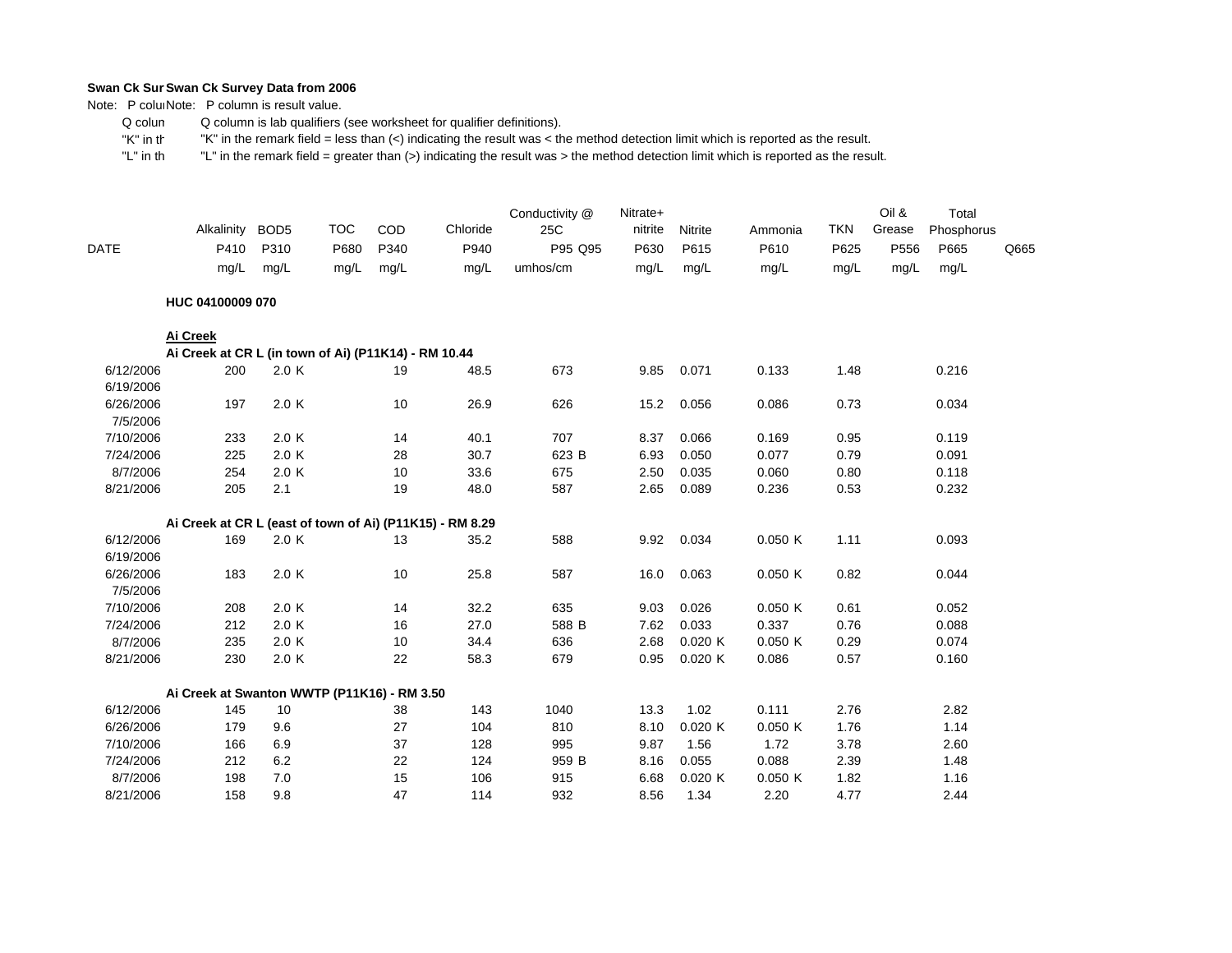Note: P coluiNote: P column is result value.

 Q colum Q column is lab qualifiers (see worksheet for qualifier definitions).

 "K" in th"K" in the remark field = less than (<) indicating the result was < the method detection limit which is reported as the result.

|                        | Alkalinity                                          | BOD <sub>5</sub> | <b>TOC</b> | COD  | Chloride | Conductivity @<br>25C | Nitrate+<br>nitrite | Nitrite | Ammonia | <b>TKN</b> | Oil &<br>Grease | Total<br>Phosphorus |      |
|------------------------|-----------------------------------------------------|------------------|------------|------|----------|-----------------------|---------------------|---------|---------|------------|-----------------|---------------------|------|
| <b>DATE</b>            | P410                                                | P310             | P680       | P340 | P940     | P95 Q95               | P630                | P615    | P610    | P625       | P556            | P665                | Q665 |
|                        | mg/L                                                | mg/L             | mg/L       | mg/L | mg/L     | umhos/cm              | mg/L                | mg/L    | mg/L    | mg/L       | mg/L            | mg/L                |      |
|                        | Ai Creek at Scott Rd (P11K17) - RM 2.10             |                  |            |      |          |                       |                     |         |         |            |                 |                     |      |
| 6/12/2006<br>6/19/2006 | 186                                                 | 3.4              |            | 27   | 94.1     | 847                   | 9.18                | 0.505   | 0.549   | 2.39       |                 | 0.829               |      |
| 6/26/2006<br>7/5/2006  | 186                                                 | 3.6              |            | 15   | 45.1     | 643                   | 13.7                | 0.108   | 0.152   | 0.99       |                 | 0.208               |      |
| 7/10/2006              | 203                                                 | 3.6              |            | 17   | 68.8     | 771                   | 8.65                | 0.537   | 0.600   | 1.70       |                 | 0.546               |      |
| 7/10/2006              | 209                                                 | 3.6              |            | 17   | 68.7     | 773                   | 8.55                | 0.539   | 0.608   | 1.71       |                 | 0.468               |      |
| 7/24/2006              | 229                                                 | 3.5              |            | 10   | 53.5     | 700 B                 | 7.19                | 0.217   | 0.263   | 1.47       |                 | 0.332               |      |
| 7/24/2006              | 224                                                 | 2.7              |            | 10   | 53.4     | 701 B                 | 7.16                | 0.215   | 0.266   | 1.35       |                 | 0.310               |      |
| 8/7/2006               | 238                                                 | 5.1              |            | 15   | 81.8     | 834                   | 3.76                | 0.343   | 0.625   | 1.64       |                 | 0.652               |      |
| 8/7/2006               | 234                                                 | 5.3              |            | 15   | 81.8     | 842                   | 4.22                | 0.344   | 0.551   | 1.66       |                 | 0.671               |      |
| 8/21/2006              | 188                                                 | 5.1              |            | 25   | 106      | 910                   | 4.44                | 0.769   | 1.78    | 3.54       |                 | 1.21                |      |
| 8/21/2006              | 190                                                 | 5.1              |            | 27   | 106      | 913                   | 4.44                | 0.782   | 1.83    | 3.31       |                 | 1.18                |      |
|                        | Ai Creek at SR 2 (P11W15) - RM 1.66                 |                  |            |      |          |                       |                     |         |         |            |                 |                     |      |
| 6/12/2006              | 188                                                 | 3.6              |            | 22   | 101      | 871                   | 8.46                | 0.316   | 0.348   | 2.33       |                 | 0.551               |      |
| 6/12/2006              | 184                                                 | 3.5              |            | 24   | 101      | 877                   | 9.01                | 0.325   | 0.333   | 2.24       |                 | 0.553               |      |
| 6/19/2006              |                                                     |                  |            |      |          |                       |                     |         |         |            |                 |                     |      |
| 6/26/2006<br>7/5/2006  | 172                                                 | 2.5              |            | 21   | 45.9     | 613                   | 11.1                | 0.146   | 0.197   | 1.15       |                 | 0.237               |      |
| 7/10/2006              | 210                                                 | 2.8              |            | 20   | 76.3     | 831                   | 8.12                | 0.284   | 0.324   | 1.55       |                 | 0.361               |      |
| 7/24/2006              | 221                                                 | 3.0              |            | 19   | 60.7     | 730 B                 | 5.76                | 0.178   | 0.226   | 1.38       |                 | 0.268               |      |
| 8/7/2006               | 232                                                 | 4.1              |            | 18   | 86.8     | 850                   | 3.17                | 0.234   | 0.528   | 1.84       |                 | 0.413               |      |
| 8/21/2006              | 186                                                 | 5.3              |            | 25   | 116      | 942                   | 4.57                | 0.688   | 0.831   | 2.71       |                 | 0.968               |      |
|                        | <b>Fewless Creek</b>                                |                  |            |      |          |                       |                     |         |         |            |                 |                     |      |
|                        | Fewless Ck at Fulton CR 4 (UTAH) (P11K08) - RM 1.80 |                  |            |      |          |                       |                     |         |         |            |                 |                     |      |
| 6/12/2006<br>6/19/2006 | 170                                                 | 2.0 K            |            | 19   | 64.4     | 759                   | 12.3                | 0.140   | 0.234   | 3.68       |                 | 0.097               |      |
| 6/26/2006<br>7/5/2006  | 203                                                 | 2.0 K            |            | 10 K | 52.5     | 782                   | 21.2                | 0.063   | 0.123   | 0.36       |                 | 0.080               |      |
| 7/10/2006              | 229                                                 | 3.1              |            | 17   | 71.4     | 879                   | 8.61                | 0.305   | 0.453   | 1.51       |                 | 0.187               |      |
| 7/24/2006              | 247                                                 | 2.0 K            |            | 22   | 64.6     | 808 B                 | 8.97                | 0.091   | 0.155   | 1.28       |                 | 0.087               |      |
| 8/7/2006               | 247                                                 | 2.0K             |            | 10 K | 59.9     | 818                   | 6.66                | 0.077   | 0.110   | 0.87       |                 | 0.087               |      |
| 8/21/2006              | 216                                                 | 2.7              |            | 30   | 50.8     | 706                   | 3.15                | 0.202   | 0.539   | 0.99       |                 | 0.164               |      |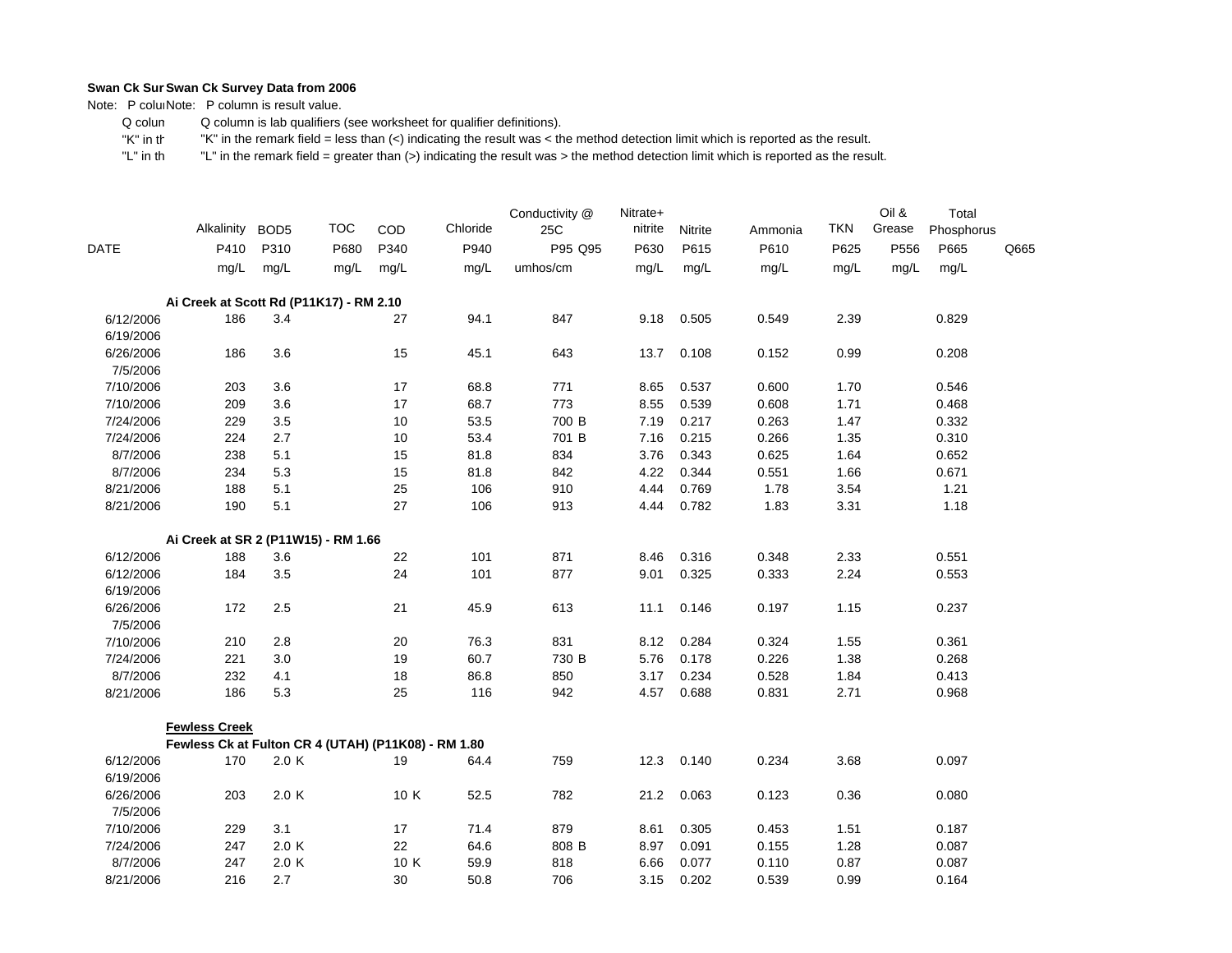Note: P coluiNote: P column is result value.

 Q colum Q column is lab qualifiers (see worksheet for qualifier definitions).

 "K" in th"K" in the remark field = less than (<) indicating the result was < the method detection limit which is reported as the result.

| DATE                                | Alkalinity<br>P410                              | BOD <sub>5</sub><br>P310 | <b>TOC</b><br>P680 | COD<br>P340 | Chloride<br>P940 | Conductivity @<br>25C<br>P95 Q95 | Nitrate+<br>nitrite<br>P630 | Nitrite<br>P615 | Ammonia<br>P610 | <b>TKN</b><br>P625 | Oil &<br>Grease<br>P556 | Total<br>Phosphorus<br>P665 | Q665 |
|-------------------------------------|-------------------------------------------------|--------------------------|--------------------|-------------|------------------|----------------------------------|-----------------------------|-----------------|-----------------|--------------------|-------------------------|-----------------------------|------|
|                                     | mg/L                                            | mg/L                     | mg/L               | mg/L        | mg/L             | umhos/cm                         | mg/L                        | mg/L            | mg/L            | mg/L               | mg/L                    | mg/L                        |      |
|                                     | <b>Swan Creek</b>                               |                          |                    |             |                  |                                  |                             |                 |                 |                    |                         |                             |      |
|                                     | Swan Creek at Fulton CR 6-1 (P11K01) - RM 40.68 |                          |                    |             |                  |                                  |                             |                 |                 |                    |                         |                             |      |
| 6/12/2006<br>6/19/2006<br>6/19/2006 |                                                 |                          |                    | 24          |                  |                                  | 13.2                        |                 | 0.050K          | 2.23               |                         | 0.023                       |      |
| 6/26/2006                           | 184                                             | 2.0 K                    |                    | 12          | 30.8             | 635                              | 19.6                        | 0.080           | 0.073           | 0.65               |                         | 0.023                       |      |
| 6/26/2006<br>7/5/2006               | 182                                             | 2.0 K                    |                    | 12          | 30.8             | 633                              | 19.8                        | 0.080           | 0.076           | 0.75               |                         | 0.026                       |      |
| 7/10/2006                           | 198                                             | 2.0 K                    |                    | 20          | 34.9             | 639                              | 10.5                        | 0.075           | 0.050K          | 0.79               |                         | 0.024                       |      |
| 7/24/2006                           | 213                                             | 2.0 K                    |                    | 10          | 34.5             | 609 B                            | 10.0                        | 0.062           | 0.050K          | 0.99               |                         | 0.064                       |      |
| 8/7/2006                            | 204                                             | 2.0 K                    |                    | 10          | 36.0             | 612                              | 6.00                        | 0.043           | 0.050K          | 1.50               |                         | 0.035                       |      |
| 8/21/2006                           | 214                                             | 2.0 K                    |                    | 25          | 62.6             | 662                              | 0.53                        | 0.052           | 0.061           | 0.66               |                         | 0.075                       |      |
|                                     | Swan Creek at Fulton CR 3 (P11K02) - RM 34.41   |                          |                    |             |                  |                                  |                             |                 |                 |                    |                         |                             |      |
| 6/12/2006<br>6/19/2006              | 155                                             | 2.0 K                    |                    | 16          | 53.2             | 647                              | 12.4                        | 0.054           | 0.050K          | 1.18               |                         | 0.020                       |      |
| 6/26/2006<br>7/5/2006               | 181                                             | 2.0 K                    |                    | 13          | 37.7             | 650                              | 24.5                        | 0.061           | 0.063           | 0.57               |                         | 0.039                       |      |
| 7/10/2006                           | 186                                             | 2.0 K                    |                    | 11          | 47.1             | 671                              | 12.2                        | 0.043           | 0.050K          | 0.58               |                         | 0.023                       |      |
| 7/24/2006                           | 227                                             | 2.0 K                    |                    | 10          | 43.0             | 682 B                            | 9.26                        | 0.034           | 0.050K          | 0.75               |                         | 0.055                       |      |
| 8/7/2006                            | 220                                             | 2.0 K                    |                    | 10 K        | 53.9             | 707                              | 6.58                        | 0.033           | 0.050K          | 0.46               |                         | 0.051                       |      |
| 8/21/2006                           | 232                                             | 2.0 K                    |                    | 16          | 82.2             | 780                              | 1.06                        | 0.020K          | 0.056           | 1.37               |                         | 0.068                       |      |
|                                     | Swan Creek at TR 2 (P11K03) - RM 32.82          |                          |                    |             |                  |                                  |                             |                 |                 |                    |                         |                             |      |
| 6/13/2006<br>6/19/2006              | 179                                             | 2.0 K                    |                    | 13          | 49.5             | 658                              | 9.82                        | 0.070           | 0.051           | 1.08               |                         | 0.057                       |      |
| 6/27/2006<br>7/5/2006               | 184                                             | 2.0 K                    |                    | 12          | 38.4             | 624                              | 13.9                        | 0.064           | 0.073           | 0.89               |                         | 0.049                       |      |
| 7/11/2006                           | 222                                             | 2.0 K                    |                    | 14          | 48.2             | 686                              | 8.83                        | 0.035           | 0.053           | 1.09               |                         | 0.072                       |      |
| 7/25/2006                           | 222                                             | 2.0 K                    |                    | 27          | 46.8             | 657                              | 8.52                        | 0.036           | 0.050K          | 0.62               |                         | 0.062                       |      |
| 8/8/2006                            | 216                                             | 2.0 K                    |                    | 18          | 48.2             | 688                              | 6.08                        | 0.033           | 0.054           | 1.47               |                         | 0.112                       |      |
| 8/22/2006                           | 218                                             | 2.0 K                    |                    | 33          | 50.6             | 757                              | 4.43                        | 0.020K          | 0.050K          | 0.97               |                         | 0.089                       |      |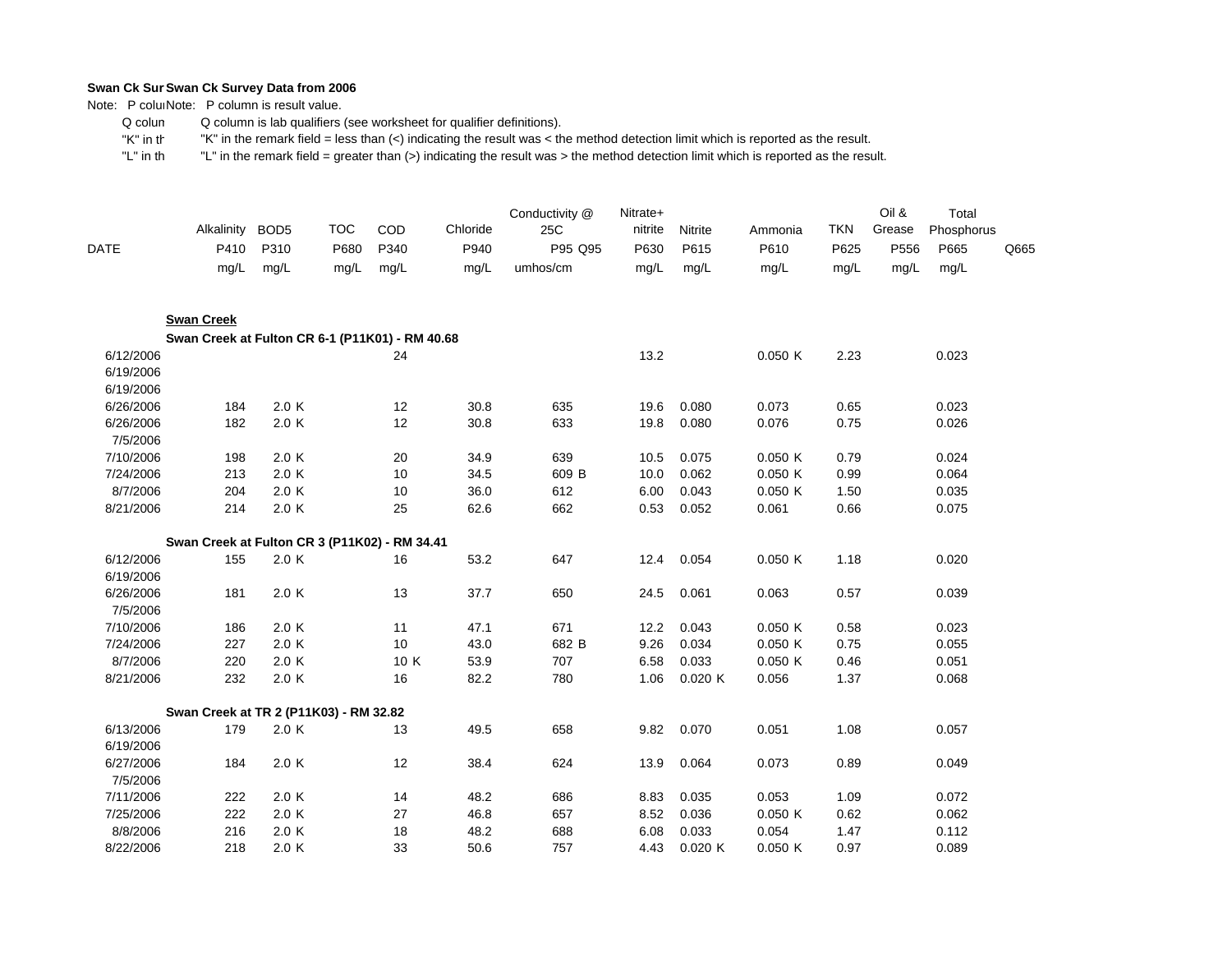Note: P coluiNote: P column is result value.

 Q colum Q column is lab qualifiers (see worksheet for qualifier definitions).

 "K" in th"K" in the remark field = less than (<) indicating the result was < the method detection limit which is reported as the result.

|                        | Alkalinity                                                    | BOD <sub>5</sub> | <b>TOC</b> | COD  | Chloride | Conductivity @<br>25C | Nitrate+<br>nitrite | Nitrite | Ammonia | <b>TKN</b> | Oil &<br>Grease | Total<br>Phosphorus |      |
|------------------------|---------------------------------------------------------------|------------------|------------|------|----------|-----------------------|---------------------|---------|---------|------------|-----------------|---------------------|------|
| <b>DATE</b>            | P410                                                          | P310             | P680       | P340 | P940     | P95 Q95               | P630                | P615    | P610    | P625       | P556            | P665                | Q665 |
|                        | mg/L                                                          | mq/L             | mg/L       | mg/L | mg/L     | umhos/cm              | mg/L                | mg/L    | mg/L    | mg/L       | mg/L            | mg/L                |      |
|                        | Swan Creek at SR 64 (drive into facility) (P11K04) - RM 30.90 |                  |            |      |          |                       |                     |         |         |            |                 |                     |      |
| 6/13/2006<br>6/19/2006 | 181                                                           | 2.0 K            | 5.5        | 10   | 50.9     | 661                   | 9.25                | 0.058   | 0.055   | 1.17       |                 | 0.072               |      |
| 6/27/2006<br>7/5/2006  | 185                                                           | 2.0 K            |            | 15   | 38.4     | 617                   | 14.0                | 0.059   | 0.076   | 1.04       |                 | 0.067               |      |
| 7/11/2006              | 220                                                           | 2.0 K            |            | 25   | 46.0     | 667                   | 8.60                | 0.027   | 0.050K  | 0.99       |                 | 0.062               |      |
| 7/25/2006              | 214                                                           | 2.0 K            |            | 19   | 45.8     | 647                   | 8.25                | 0.029   | 0.050K  | 0.72       |                 | 0.063               |      |
| 8/8/2006               | 216                                                           | 2.0K             |            | 15   | 47.7     | 683                   | 6.27                | 0.028   | 0.059   | 1.31       |                 | 0.082               |      |
| 8/22/2006              | 194                                                           | 2.0K             |            | 16   | 49.2     | 617                   | 1.71                | 0.020K  | 0.054   | 0.70       |                 | 0.092               |      |
|                        | Swan Creek at SR 295 (P11P11) - RM 25.99                      |                  |            |      |          |                       |                     |         |         |            |                 |                     |      |
| 6/13/2006<br>6/19/2006 | 178                                                           | 2.0K             |            | 16   | 73.5     | 725                   | 5.82                | 0.051   | 0.050K  | 1.70       |                 | 0.201               |      |
|                        | Swan Creek at Spencer Rd (P11K21) - RM 24.70                  |                  |            |      |          |                       |                     |         |         |            |                 |                     |      |
| 6/13/2006<br>6/19/2006 | 182                                                           | 2.0 K            |            | 16   | 70.7     | 713                   | 5.37                | 0.029   | 0.062   | 1.26       |                 | 0.190               |      |
| 6/27/2006<br>7/5/2006  | 185                                                           | 4.1              |            | 15   | 47.0     | 622                   | 10.5                | 0.089   | 0.081   | 1.00       |                 | 0.162               |      |
| 7/11/2006              | 228                                                           | 2.0 K            |            | 17   | 63.4     | 734                   | 6.02                | 0.028   | 0.053   | 0.90       |                 | 0.176               |      |
| 7/25/2006              | 218                                                           | 2.0 K            |            | 24   | 58.5     | 665                   | 4.75                | 0.050   | 0.050K  | 0.73       |                 | 0.169               |      |
| 7/25/2006              | 215                                                           | 2.0 K            |            | 27   | 59.1     | 670                   | 4.64                | 0.049   | 0.050K  | 0.77       |                 | 0.155               |      |
| 8/8/2006               | 213                                                           | 2.0 K            |            | 15   | 67.8     | 738                   | 3.06                | 0.056   | 0.073   | 1.40       |                 | 0.153               |      |
| 8/22/2006              | 179                                                           | 2.0K             |            | 22   | 68.6     | 654                   | 1.21                | 0.020K  | 0.050K  | 0.63       |                 | 0.211               |      |
| 1/22/2007              | 180                                                           | 2.0K             |            | 15   | 55.4     | 630                   | 7.01                | 0.034   | 0.172   | 0.85       |                 | 0.086               |      |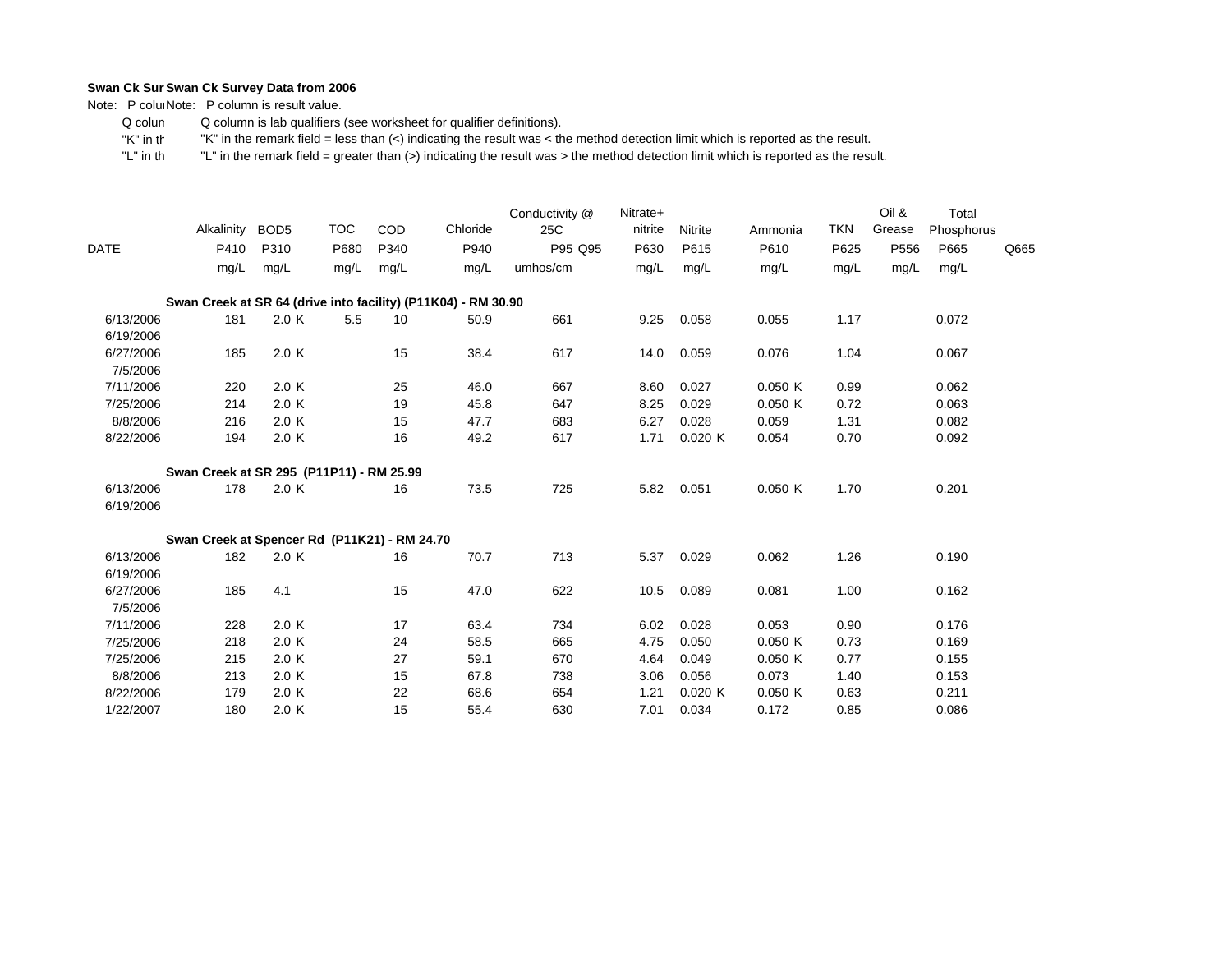Note: P coluiNote: P column is result value.

 Q colum Q column is lab qualifiers (see worksheet for qualifier definitions).

 "K" in th"K" in the remark field = less than (<) indicating the result was < the method detection limit which is reported as the result.

|                                    | Alkalinity                                                        | BOD <sub>5</sub> | <b>TOC</b> | COD  | Chloride | Conductivity @<br>25C | Nitrate+<br>nitrite | Nitrite | Ammonia | <b>TKN</b> | Oil &<br>Grease | Total<br>Phosphorus |      |
|------------------------------------|-------------------------------------------------------------------|------------------|------------|------|----------|-----------------------|---------------------|---------|---------|------------|-----------------|---------------------|------|
| DATE                               | P410                                                              | P310             | P680       | P340 | P940     | P95 Q95               | P630                | P615    | P610    | P625       | P556            | P665                | Q665 |
|                                    | mg/L                                                              | mg/L             | mg/L       | mg/L | mg/L     | umhos/cm              | mg/L                | mg/L    | mg/L    | mg/L       | mg/L            | mg/L                |      |
|                                    | HUC 04100009 080                                                  |                  |            |      |          |                       |                     |         |         |            |                 |                     |      |
|                                    | <b>Blue Creek</b>                                                 |                  |            |      |          |                       |                     |         |         |            |                 |                     |      |
|                                    | Blue Creek at Fulton CR 3 (P11K11) - RM 11.57                     |                  |            |      |          |                       |                     |         |         |            |                 |                     |      |
| 6/14/2006                          | 194                                                               | 2.0 K            |            | 16   | 36.9     | 578                   | 1.78                | 0.072   | 0.066   | 0.68       |                 | 0.059               |      |
| 6/19/2006<br>6/28/2006<br>7/5/2006 | 186                                                               | 2.0 K            |            | 16   | 37.9     | 550                   | 4.95                | 0.061   | 0.052   | 0.85       |                 | 0.026               |      |
| 7/12/2006                          | 197                                                               | 2.0 K            |            | 20   | 35.4     | 539                   | 3.34                | 0.054   | 0.050K  | 0.69       |                 | 0.043               |      |
| 7/26/2006                          | 210                                                               | 2.0 K            |            | 21   | 38.7     | 563 B                 | 2.42                | 0.033   | 0.050K  | 0.76       |                 | 0.050K              | UJ   |
| 8/9/2006                           | 216                                                               | 2.0 K            |            | 15   | 37.1     | 599                   | 1.82                | 0.022   | 0.086   | 0.62       |                 | 0.046               |      |
| 8/23/2006                          | 226                                                               | 2.0 K            |            | 10 K | 38.8     | 601                   | 0.68                | 0.028   | 0.123   | 0.62       |                 | 0.104               |      |
|                                    | Blue Creek at Manore Rd, 0.3 mi NE of Neopolis (P11P39) - RM 7.81 |                  |            |      |          |                       |                     |         |         |            |                 |                     |      |
| 6/14/2006                          | 187                                                               | 2.0 K            |            | 16   | 38.6     | 557                   | 2.92                | 0.056   | 0.085   | 0.81       |                 | 0.044               |      |
| 6/19/2006                          |                                                                   |                  |            |      |          |                       |                     |         |         |            |                 |                     |      |
| 6/19/2006                          |                                                                   |                  |            |      |          |                       |                     |         |         |            |                 |                     |      |
| 6/28/2006                          | 191                                                               | 2.0 K            |            | 19   | 40.1     | 546                   | 4.77                | 0.052   | 0.083   | 0.84       |                 | 0.021               |      |
| 6/28/2006                          | 188                                                               | 2.0 K            |            | 13   | 40.2     | 546                   | 4.82                | 0.052   | 0.082   | 0.81       |                 | 0.029               |      |
| 7/5/2006                           |                                                                   |                  |            |      |          |                       |                     |         |         |            |                 |                     |      |
| 7/12/2006                          | 202                                                               | 2.0 K            |            | 20   | 39.3     | 549                   | 1.83                | 0.052   | 0.075   | 1.07       |                 | 0.084               |      |
| 7/12/2006                          | 204                                                               | 2.0 K            |            | 24   | 40.2     | 545                   | 1.86                | 0.052   | 0.072   | 0.81       |                 | 0.084               |      |
| 7/26/2006                          | 203                                                               | 2.0 K            |            | 30   | 39.4     | 558 B                 | 2.08                | 0.036   | 0.081   | 0.87       |                 | 0.182               |      |
| 8/9/2006                           | 213                                                               | 2.0 K            |            | 30   | 38.6     | 596                   | 1.61                | 0.033   | 0.091   | 0.60       |                 | 0.054               |      |
| 8/23/2006                          | 227                                                               | 2.0K             |            | 10 K | 39.9     | 598                   | 0.48                | 0.023   | 0.099   | 0.67       |                 | 0.078               |      |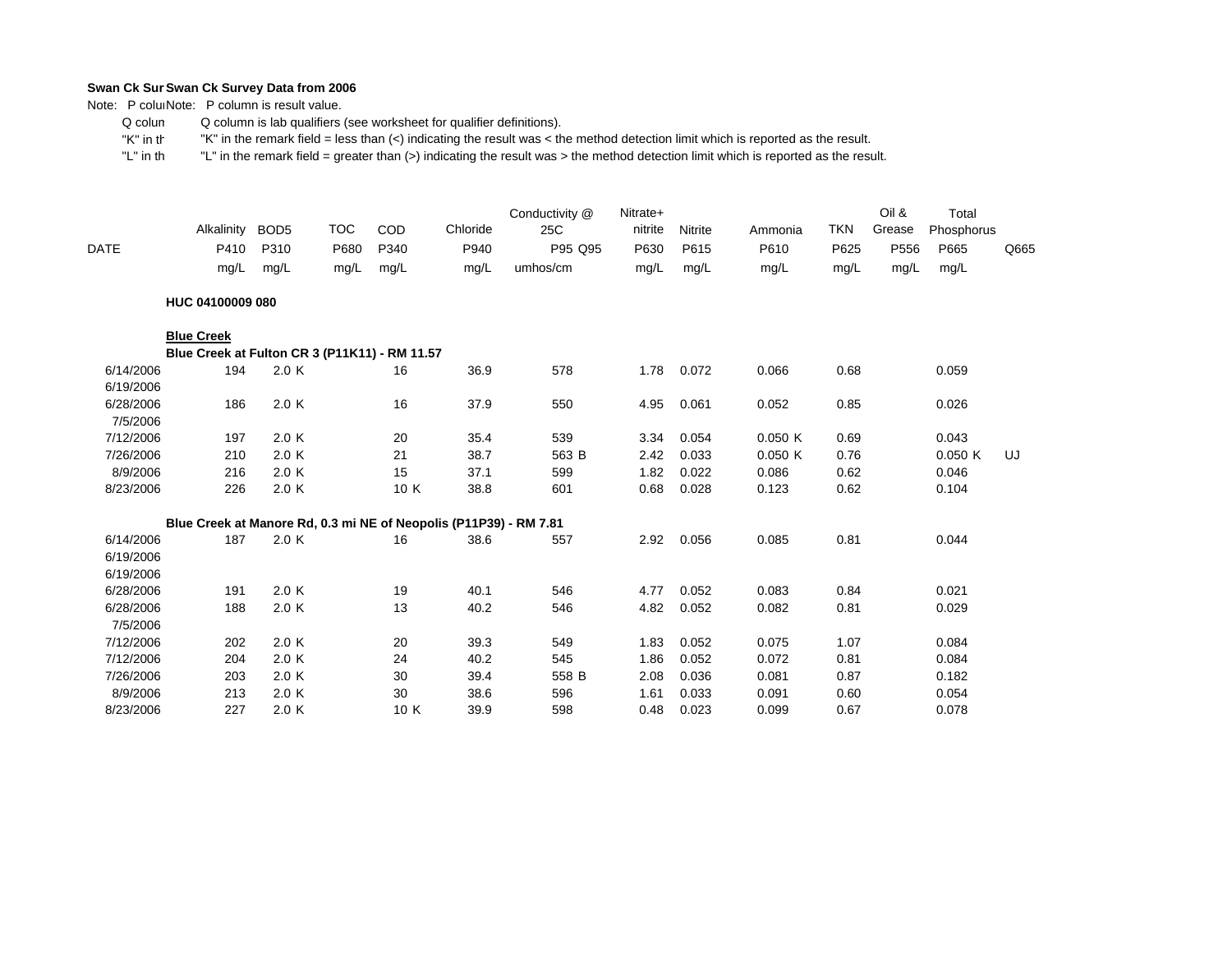Note: P coluiNote: P column is result value.

 Q colum Q column is lab qualifiers (see worksheet for qualifier definitions).

 "K" in th"K" in the remark field = less than (<) indicating the result was < the method detection limit which is reported as the result.

|                                   | Alkalinity BOD5                                  |       | <b>TOC</b> | COD  | Chloride | Conductivity @<br>25C | Nitrate+<br>nitrite | Nitrite | Ammonia | <b>TKN</b> | Oil &<br>Grease | Total<br>Phosphorus |      |
|-----------------------------------|--------------------------------------------------|-------|------------|------|----------|-----------------------|---------------------|---------|---------|------------|-----------------|---------------------|------|
| <b>DATE</b>                       | P410                                             | P310  | P680       | P340 | P940     | P95 Q95               | P630                | P615    | P610    | P625       | P556            | P665                | Q665 |
|                                   | mg/L                                             | mg/L  | mg/L       | mg/L | mg/L     | umhos/cm              | mg/L                | mg/L    | mg/L    | mg/L       | mg/L            | mg/L                |      |
|                                   | Blue Creek at SR 295 (P11K12) - RM 5.57          |       |            |      |          |                       |                     |         |         |            |                 |                     |      |
| 6/14/2006<br>6/19/2006            | 199                                              | 2.0K  |            | 13   | 47.0     | 602                   | 2.12                | 0.068   | 0.050K  | 0.64       |                 | 0.035               |      |
| 6/28/2006<br>7/5/2006             | 192                                              | 2.0 K |            | 16   | 47.2     | 565                   | 5.06                | 0.071   | 0.082   | 0.91       |                 | 0.202               |      |
| 7/12/2006                         | 197                                              | 2.0 K |            | 24   | 49.9     | 570                   | 2.26                | 0.053   | 0.070   | 0.89       |                 | 0.112               |      |
| 7/26/2006                         | 210                                              | 2.0K  |            | 33   | 47.0     | 574 B                 | 2.08                | 0.033   | 0.050K  | 0.79       |                 | 0.050K              | UJ   |
| 7/26/2006                         | 210                                              | 2.0K  |            | 33   | 46.9     | 577 B                 | 2.03                | 0.033   | 0.050K  | 0.81       |                 | 0.050K              | UJ   |
| 8/9/2006                          | 215                                              | 2.0 K |            | 21   | 45.1     | 613                   | 1.41                | 0.020 K | 0.055   | 0.61       |                 | 0.066               |      |
| 8/9/2006                          | 218                                              | 2.0 K |            | 15   | 45.0     | 619                   | 1.44                | 0.020 K | 0.053   | 0.57       |                 | 0.061               |      |
| 8/23/2006                         | 221                                              | 2.0 K |            | 18   | 46.4     | 614                   | 0.57                | 0.020 K | 0.071   | 0.94       |                 | 0.094               |      |
| 8/23/2006                         | 220                                              | 2.0 K |            | 12   | 46.6     | 616                   | 0.57                | 0.020 K | 0.094   | 1.09       |                 | 0.070               |      |
|                                   | Blue Creek at Finzel Rd (P11P13) - RM 0.73       |       |            |      |          |                       |                     |         |         |            |                 |                     |      |
| 6/14/2006                         | 198                                              | 2.0 K |            | 10   | 61.3     | 687                   | 5.67                | 0.036   | 0.050 K | 0.70       |                 | 0.023               |      |
| 6/14/2006                         | 201                                              | 2.0 K |            | 13   | 61.0     | 684                   | 5.59                | 0.036   | 0.050K  | 0.78       |                 | 0.024               |      |
| 6/19/2006                         |                                                  |       |            |      |          |                       |                     |         |         |            |                 |                     |      |
| 6/28/2006<br>7/5/2006<br>7/5/2006 | 216                                              | 2.0K  |            | 13   | 55.5     | 688                   | 7.76                | 0.048   | 0.067   | 1.03       |                 | 0.028               |      |
| 7/12/2006                         | 210                                              | 2.0 K |            | 17   | 57.2     | 631                   | 2.74                | 0.020 K | 0.061   | 0.96       |                 | 0.082               |      |
| 7/26/2006                         | 234                                              | 2.0K  |            | 27   | 60.6     | 655 B                 | 2.21                | 0.020K  | 0.050K  | 0.80       |                 | 0.039               |      |
| 8/9/2006                          | 230                                              | 2.0K  |            | 18   | 55.9     | 690                   | 1.31                | 0.020 K | 0.052   | 0.58       |                 | 0.056               |      |
| 8/23/2006                         | 230                                              | 2.0 K |            | 12   | 64.6     | 709                   | 0.46                | 0.020K  | 0.062   | 0.80       |                 | 0.087               |      |
|                                   | <b>Blystone Ditch</b>                            |       |            |      |          |                       |                     |         |         |            |                 |                     |      |
|                                   | Blystone Ditch at Monclova Rd (P11A03) - RM 0.54 |       |            |      |          |                       |                     |         |         |            |                 |                     |      |
| 6/14/2006<br>6/19/2006            | 254                                              | 2.0K  |            | 19   | 88.2     | 911                   | 1.15                | 0.020K  | 0.059   | 0.70       |                 | 0.044               |      |
| 6/28/2006<br>7/5/2006             | 254                                              | 2.0 K |            | 11   | 65.9     | 822                   | 6.12                | 0.044   | 0.065   | 1.31       |                 | 0.050               |      |
| 7/12/2006                         | 215                                              | 2.6   |            | 17   | 65.0     | 692                   | 1.50                | 0.020K  | 0.050K  | 0.89       |                 | 0.516               |      |
| 7/26/2006                         | 286                                              | 2.0 K |            | 21   | 78.4     | 857 B                 | 0.51                | 0.020 K | 0.050 K | 0.57       |                 | 0.626               | J    |
| 8/9/2006                          | 297                                              | 2.0K  |            | 10   | 72.9     | 910                   | 0.58                | 0.020 K | 0.050K  | 0.77       |                 | 0.078               |      |
| 8/23/2006                         | 281                                              | 2.0 K |            | 10 K | 84.8     | 965                   | 0.67                | 0.020 K | 0.053   | 0.70       |                 | 0.087               |      |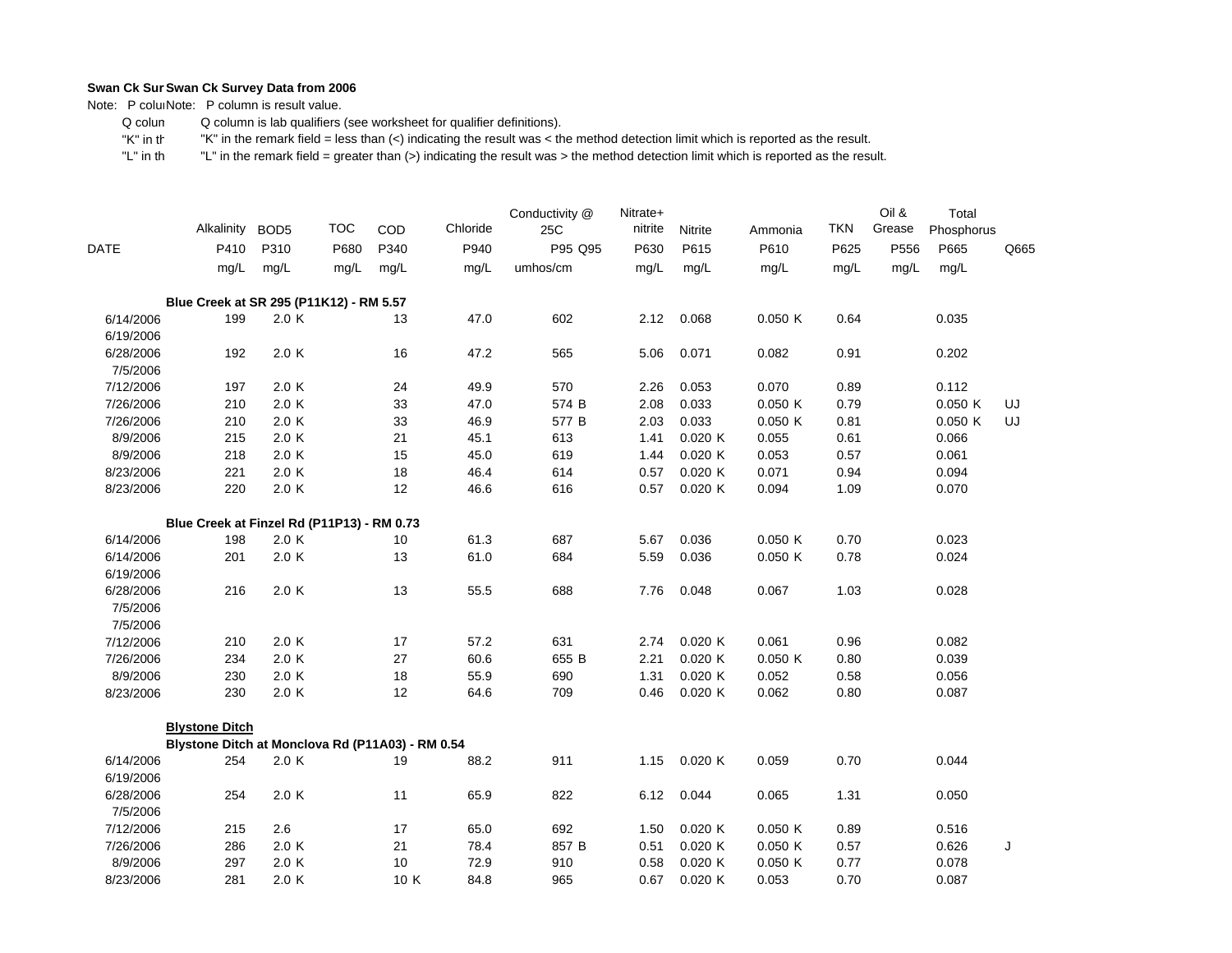Note: P coluiNote: P column is result value.

 Q colum Q column is lab qualifiers (see worksheet for qualifier definitions).

 "K" in th"K" in the remark field = less than (<) indicating the result was < the method detection limit which is reported as the result.

| DATE                   | Alkalinity<br>P410                                   | BOD <sub>5</sub><br>P310 | <b>TOC</b><br>P680 | COD<br>P340 | Chloride<br>P940 | Conductivity @<br>25C<br>P95 Q95 | Nitrate+<br>nitrite<br>P630 | Nitrite<br>P615 | Ammonia<br>P610 | <b>TKN</b><br>P625 | Oil &<br>Grease<br>P556 | Total<br>Phosphorus<br>P665 | Q665 |
|------------------------|------------------------------------------------------|--------------------------|--------------------|-------------|------------------|----------------------------------|-----------------------------|-----------------|-----------------|--------------------|-------------------------|-----------------------------|------|
|                        | mg/L                                                 | mg/L                     | mg/L               | mg/L        | mg/L             | umhos/cm                         | mg/L                        | mg/L            | mg/L            | mg/L               | mg/L                    | mg/L                        |      |
|                        | <b>Cairl Ditch</b>                                   |                          |                    |             |                  |                                  |                             |                 |                 |                    |                         |                             |      |
|                        | Cairl Ditch at Pilliad Rd (P11K10) - RM 1.32         |                          |                    |             |                  |                                  |                             |                 |                 |                    |                         |                             |      |
| 6/15/2006<br>6/20/2006 | 242                                                  | 2.0 K                    |                    | 19          | 82.4             | 800                              | 3.70                        | 0.026           | 0.050K          | 1.04               |                         | 0.038                       |      |
| 6/29/2006<br>7/6/2006  | 230                                                  | 2.0 K                    |                    | 13          | 75.8             | 775                              | 5.64                        | 0.048           | 0.073           | 1.04               |                         | 0.056                       |      |
| 7/13/2006              | 147                                                  | 2.3                      |                    | 17          | 36.8             | 459                              | 3.38                        | 0.057           | 0.147           | 1.12               |                         | 0.139                       |      |
| 7/27/2006              | 244                                                  | 2.0 K                    |                    | 19          | 71.9             | 757                              | 3.08                        | 0.034           | 0.085           | 0.92               |                         | 0.069                       |      |
| 8/10/2006              | 232                                                  | 2.0 K                    |                    | 13          | 71.5             | 755                              | 2.87                        | 0.029           | 0.075           | 1.19               |                         | 0.049                       |      |
| 8/24/2006              | 270                                                  | 2.0 K                    |                    | 12          | 66.2             | 699                              | 2.21                        | 0.037           | 0.089           | 0.77               |                         | 0.068                       |      |
|                        | <b>Harris Ditch</b>                                  |                          |                    |             |                  |                                  |                             |                 |                 |                    |                         |                             |      |
|                        | Harris Ditch at SR 295 (P11K13) - RM 1.55            |                          |                    |             |                  |                                  |                             |                 |                 |                    |                         |                             |      |
| 6/14/2006<br>6/19/2006 | 242                                                  | 2.0 K                    |                    | 10          | 60.4             | 755                              | 6.92                        | 0.114           | 0.050K          | 1.22               |                         | 0.033                       |      |
| 6/28/2006              | 231                                                  | 2.0K                     |                    | 13          | 54.4             | 675                              | 8.14                        | 0.082           | 0.058           | 0.76               |                         | 0.019                       |      |
| 7/5/2006               |                                                      |                          |                    |             |                  |                                  |                             |                 |                 |                    |                         |                             |      |
| 7/12/2006              | 265                                                  | 2.0 K                    |                    | 20          | 62.2             | 725                              | 3.42                        | 0.094           | 0.083           | 1.44               |                         | 0.058                       | J    |
| 7/26/2006              | 278                                                  | 2.0 K                    |                    | 27          | 67.8             | 736 B                            | 1.95                        | 0.056           | 0.091           | 0.96               |                         | 0.044                       |      |
| 8/9/2006               | 286                                                  | 4.2                      |                    | 24          | 72.8             | 809                              | 0.59                        | 0.043           | 0.280           | 1.25               |                         | 0.178                       |      |
| 8/23/2006              | 309                                                  | 4.3                      |                    | 24          | 95.6             | 940                              | 0.26                        | 0.020K          | 0.371           | 1.37               |                         | 0.248                       | J    |
|                        | <b>Heilman Ditch</b>                                 |                          |                    |             |                  |                                  |                             |                 |                 |                    |                         |                             |      |
|                        | Heilman Ditch at Conant Rd, SR 20 (P11K20) - RM 1.76 |                          |                    |             |                  |                                  |                             |                 |                 |                    |                         |                             |      |
| 6/15/2006<br>6/20/2006 | 227                                                  | 4.8                      |                    | 11          | 144              | 2220                             | 3.89                        | 0.184           | 5.21            | 9.51               |                         | 0.308                       |      |
| 6/29/2006              | 207                                                  | 2.0 K                    |                    | 11          | 127              | 2180                             | 6.80                        | 0.139           | 3.65            | 5.31               |                         | 0.600                       |      |
| 7/6/2006               |                                                      |                          |                    |             |                  |                                  |                             |                 |                 |                    |                         |                             |      |
| 7/13/2006              | 210                                                  | 4.3                      |                    | 17          | 118              | 1740                             | 6.05                        | 0.199           | 4.71            | 6.80               |                         | 2.11                        |      |
| 7/27/2006              | 220                                                  | 5.3                      |                    | 16          | 130              | 2180                             | 10.3                        | 0.274           | 6.30            | 8.66               |                         | 1.57                        |      |
| 8/10/2006              | 238                                                  | 5.8                      |                    | 10 K        | 125              | 2100                             | 3.31                        | 0.194           | 3.75            | 4.89               |                         | 0.810                       |      |
| 8/24/2006              | 256                                                  | 32                       |                    | 70          | 258              | 1450                             | 16.4                        | 0.747           | 19.1            | 20.5               |                         | 0.780                       | J    |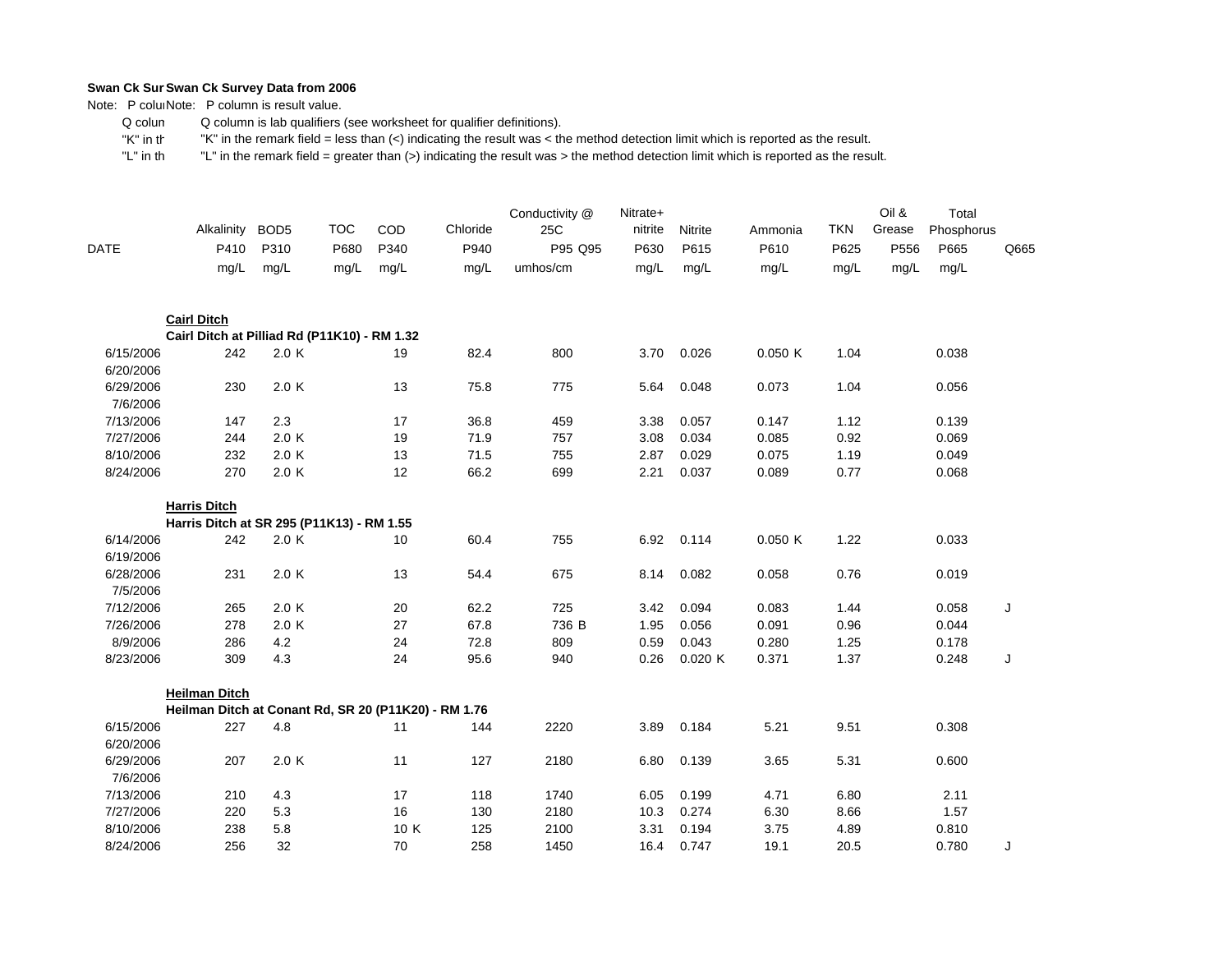Note: P coluiNote: P column is result value.

 Q colum Q column is lab qualifiers (see worksheet for qualifier definitions).

 "K" in th"K" in the remark field = less than (<) indicating the result was < the method detection limit which is reported as the result.

| <b>DATE</b> | Alkalinity<br>P410                                   | BOD <sub>5</sub><br>P310 | <b>TOC</b><br>P680 | COD<br>P340 | Chloride<br>P940                                       | Conductivity @<br>25C<br>P95 Q95 | Nitrate+<br>nitrite<br>P630 | Nitrite<br>P615 | Ammonia<br>P610 | <b>TKN</b><br>P625 | Oil &<br>Grease<br>P556 | Total<br>Phosphorus<br>P665 | Q665 |
|-------------|------------------------------------------------------|--------------------------|--------------------|-------------|--------------------------------------------------------|----------------------------------|-----------------------------|-----------------|-----------------|--------------------|-------------------------|-----------------------------|------|
|             | mg/L                                                 | mg/L                     | mg/L               | mg/L        | mg/L                                                   | umhos/cm                         | mg/L                        | mg/L            | mg/L            | mg/L               | mg/L                    | mg/L                        |      |
|             | <b>Wolf Creek</b>                                    |                          |                    |             |                                                        |                                  |                             |                 |                 |                    |                         |                             |      |
|             | Wolf Creek at Albon Rd (P11K09) - RM 4.06            |                          |                    |             |                                                        |                                  |                             |                 |                 |                    |                         |                             |      |
| 6/15/2006   | 220                                                  | 2.0 K                    |                    | 16          | 159                                                    | 1040                             | 1.24                        | 0.024           | 0.079           | 1.21               |                         | 0.062                       |      |
| 6/20/2006   |                                                      |                          |                    |             |                                                        |                                  |                             |                 |                 |                    |                         |                             |      |
| 6/20/2006   |                                                      |                          |                    |             |                                                        |                                  |                             |                 |                 |                    |                         |                             |      |
| 6/29/2006   | 246                                                  | 2.0 K                    |                    | 16          | 131                                                    | 973                              | 1.87                        | 0.087           | 0.223           | 1.25               |                         | 0.289                       |      |
| 7/6/2006    |                                                      |                          |                    |             |                                                        |                                  |                             |                 |                 |                    |                         |                             |      |
| 7/13/2006   | 131                                                  | 2.0 K                    |                    | 24          | 56.4                                                   | 473                              | 1.03                        | 0.020K          | 0.058           | 0.99               |                         | 0.093                       | J    |
| 7/27/2006   | 201                                                  | 2.0K                     |                    | 22          | 141                                                    | 919                              | 1.78                        | 0.020K          | 0.051           | 1.09               |                         | 0.051                       |      |
| 8/10/2006   | 197                                                  | 2.0 K                    |                    | 15          | 144                                                    | 973                              | 2.72                        | 0.020K          | 0.053           | 0.81               |                         | 0.051                       |      |
| 8/24/2006   | 249                                                  | 2.7                      |                    | 26          | 157                                                    | 1010                             | 1.54                        | 0.031           | 0.099           | 1.15               |                         | 0.081                       |      |
|             |                                                      |                          |                    |             | Wolf Creek at Perrysburg-Holland Rd (P11S66) - RM 1.96 |                                  |                             |                 |                 |                    |                         |                             |      |
| 6/15/2006   | 221                                                  | 2.0K                     |                    | 19          | 128                                                    | 906                              | 0.92                        | 0.020K          | 0.050K          | 1.37               |                         | 0.044                       |      |
| 6/20/2006   |                                                      |                          |                    |             |                                                        |                                  |                             |                 |                 |                    |                         |                             |      |
| 6/29/2006   | 185                                                  | 2.0 K                    |                    | 19          | 90.5                                                   | 727                              | 1.49                        | 0.061           | 0.118           | 1.41               |                         | 0.084                       |      |
| 7/6/2006    |                                                      |                          |                    |             |                                                        |                                  |                             |                 |                 |                    |                         |                             |      |
| 7/13/2006   | 133                                                  | 2.4                      |                    | 24          | 41.6                                                   | 408                              | 1.02                        | 0.020K          | 0.050K          | 0.79               |                         | 0.123                       |      |
| 7/27/2006   | 199                                                  | 2.0 K                    |                    | 22          | 100                                                    | 762                              | 1.11                        | 0.020K          | 0.055           | 0.99               |                         | 0.050                       |      |
| 8/10/2006   | 196                                                  | 2.0K                     |                    | 15          | 103                                                    | 774                              | 0.89                        | 0.020K          | 0.050K          | 0.80               |                         | 0.044                       |      |
| 8/24/2006   | 191                                                  | 3.1                      |                    | 24          | 91.6                                                   | 673                              | 1.00                        | 0.020K          | 0.135           | 0.98               |                         | 0.042                       |      |
|             | Wolf Creek at Holland-Sylvania Rd (P11P18) - RM 0.48 |                          |                    |             |                                                        |                                  |                             |                 |                 |                    |                         |                             |      |
| 6/15/2006   | 229                                                  | 2.0K                     |                    | 19          | 132                                                    | 945                              | 1.70                        | 0.020           | 0.056           | 1.37               |                         | 0.063                       |      |
| 6/15/2006   | 228                                                  | 2.0 K                    |                    | 16          | 133                                                    | 942                              | 1.64                        | 0.020           | 0.053           | 1.54               |                         | 0.052                       |      |
| 6/20/2006   |                                                      |                          |                    |             |                                                        |                                  |                             |                 |                 |                    |                         |                             |      |
| 6/29/2006   | 194                                                  | 2.0K                     |                    | 25          | 93.7                                                   | 761                              | 2.12                        | 0.051           | 0.114           | 1.14               |                         | 0.067                       |      |
| 7/6/2006    |                                                      |                          |                    |             |                                                        |                                  |                             |                 |                 |                    |                         |                             |      |
| 7/13/2006   | 141                                                  | 2.4                      |                    | 20          | 40.9                                                   | 432                              | 1.80                        | 0.030           | 0.050K          | 0.79               |                         | 0.267                       |      |
| 7/27/2006   | 204                                                  | 2.0K                     |                    | 19          | 102                                                    | 795                              | 1.50                        | 0.020K          | 0.050K          | 1.08               |                         | 0.059                       |      |
| 8/10/2006   | 217                                                  | 2.0 K                    |                    | 15          | 134                                                    | 933                              | 0.99                        | 0.020K          | 0.183           | 1.07               |                         | 0.104                       |      |
| 8/10/2006   | 217                                                  | 2.0 K                    |                    | 15          | 133                                                    | 926                              | 0.89                        | 0.020K          | 0.176           | 1.04               |                         | 0.090                       |      |
| 8/24/2006   | 208                                                  | 9.2                      |                    | 35          | 150                                                    | 927                              | 1.52                        | 0.031           | 0.138           | 1.20               |                         | 0.065                       |      |
| 8/24/2006   | 203                                                  | 8.8                      |                    | 35          | 147                                                    | 918                              | 1.03                        | 0.030           | 0.131           | 1.33               |                         | 0.071                       |      |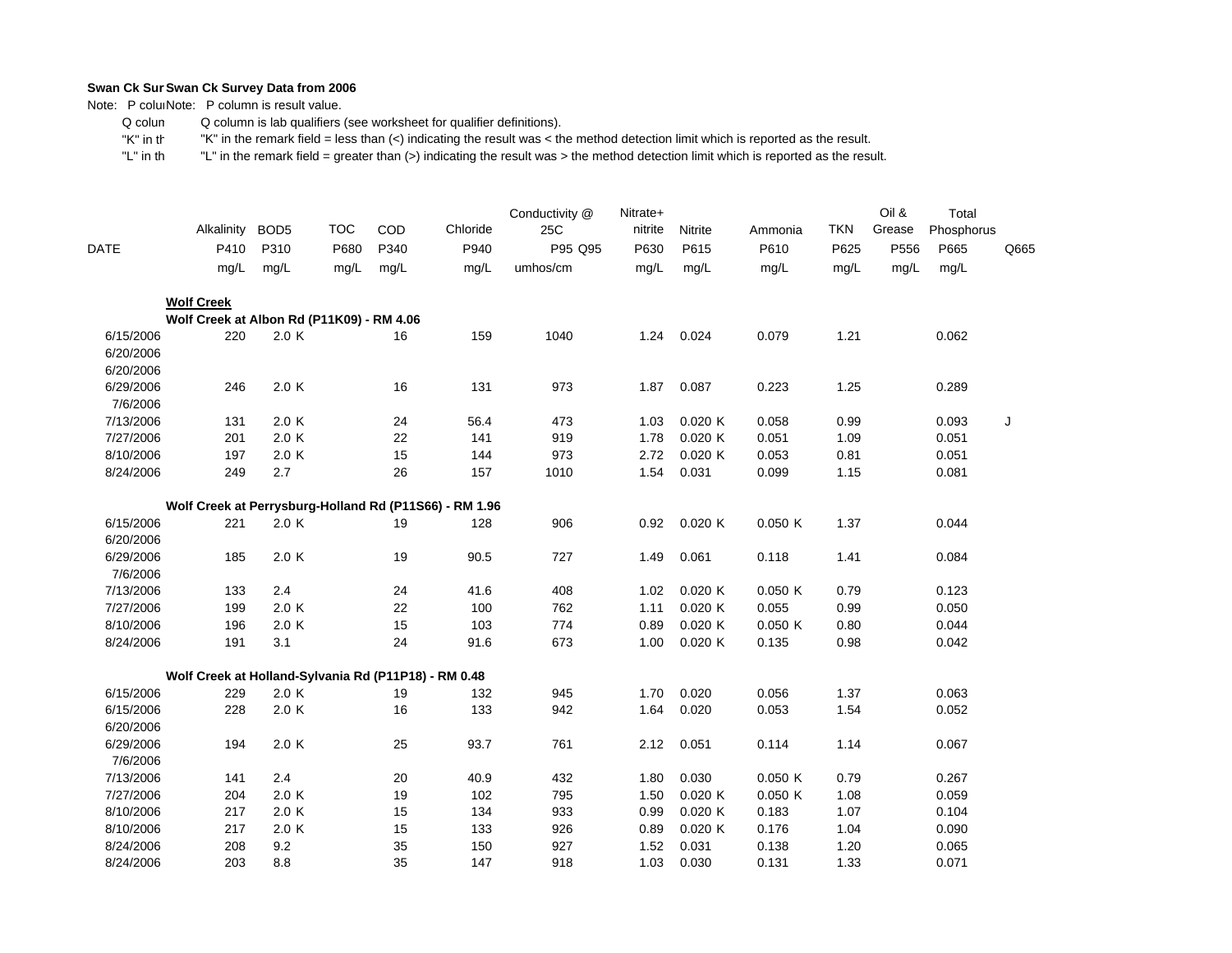Note: P coluiNote: P column is result value.

 Q colum Q column is lab qualifiers (see worksheet for qualifier definitions).

 "K" in th"K" in the remark field = less than (<) indicating the result was < the method detection limit which is reported as the result.

|                        | Alkalinity                                     | BOD <sub>5</sub> | <b>TOC</b>   | COD          | Chloride     | Conductivity @<br>25C                                                       | Nitrate+<br>nitrite | Nitrite      | Ammonia      | <b>TKN</b>   | Oil &<br>Grease | Total<br>Phosphorus |      |
|------------------------|------------------------------------------------|------------------|--------------|--------------|--------------|-----------------------------------------------------------------------------|---------------------|--------------|--------------|--------------|-----------------|---------------------|------|
| <b>DATE</b>            | P410<br>mg/L                                   | P310<br>mg/L     | P680<br>mg/L | P340<br>mg/L | P940<br>mg/L | P95 Q95<br>umhos/cm                                                         | P630<br>mg/L        | P615<br>mg/L | P610<br>mg/L | P625<br>mg/L | P556<br>mg/L    | P665<br>mg/L        | Q665 |
|                        |                                                |                  |              |              |              |                                                                             |                     |              |              |              |                 |                     |      |
|                        | <b>Swan Creek</b>                              |                  |              |              |              |                                                                             |                     |              |              |              |                 |                     |      |
|                        | Swan Creek at Stitt Rd (P11S11) - RM 21.64     |                  |              |              |              |                                                                             |                     |              |              |              |                 |                     |      |
| 6/13/2006<br>6/19/2006 | 196                                            | 2.0 K            |              | 19           | 69.1         | 719                                                                         | 5.40                | 0.034        | 0.050K       | 1.09         |                 | 0.135               |      |
| 6/27/2006<br>7/5/2006  | 193                                            | 2.0 K            |              | 15           | 49.0         | 632                                                                         | 9.65                | 0.068        | 0.073        | 0.90         |                 | 0.146               |      |
| 7/11/2006              | 236                                            | 2.0 K            |              | 17           | 64.3         | 732                                                                         | 5.15                | 0.020K       | 0.050K       | 0.82         |                 | 0.190               |      |
| 7/25/2006              | 225                                            | 2.0 K            |              | 19           | 59.2         | 670                                                                         | 4.19                | 0.023        | 0.050K       | 0.65         |                 | 0.114               |      |
| 8/8/2006               | 226                                            | 2.0 K            |              | 24           | 66.2         | 725                                                                         | 2.36                | 0.020K       | 0.050K       | 1.43         |                 | 0.132               |      |
| 8/22/2006              | 199                                            | 2.0 K            |              | 33           | 83.3         | 751                                                                         | 1.46                | 0.020K       | 0.050K       | 0.74         |                 | 0.235               |      |
|                        |                                                |                  |              |              |              | Swan Creek at Monclova Rd nr jct w/ Albon W of Monclova (P11K05) - RM 18.46 |                     |              |              |              |                 |                     |      |
| 6/13/2006              | 204                                            | 2.0 K            |              | 19           | 69.4         | 732                                                                         | 5.30                | 0.022        | 0.050K       | 1.16         |                 | 0.112               |      |
| 6/19/2006              |                                                |                  |              |              |              |                                                                             |                     |              |              |              |                 |                     |      |
| 6/27/2006              | 186                                            | 2.0 K            |              | 15           | 48.8         | 623                                                                         | 9.82                | 0.079        | 0.079        | 1.15         |                 | 0.109               |      |
| 6/27/2006              | 185                                            | 2.0 K            |              | 12           | 48.2         | 616                                                                         | 9.89                | 0.081        | 0.074        | 0.98         |                 | 0.116               |      |
| 7/5/2006               |                                                |                  |              |              |              |                                                                             |                     |              |              |              |                 |                     |      |
| 7/11/2006              | 244                                            | 2.0 K            |              | 20           | 63.9         | 750                                                                         | 5.94                | 0.020K       | 0.050K       | 0.56         |                 | 0.101               |      |
| 7/11/2006              | 244                                            | 2.0 K            |              | 17           | 63.8         | 746                                                                         | 5.90                | 0.020K       | 0.050K       | 0.77         |                 | 0.093               |      |
| 7/25/2006              | 231                                            | 2.0 K            |              | 21           | 60.1         | 683                                                                         | 4.21                | 0.020 K      | 0.050K       | 0.63         |                 | 0.095               |      |
| 8/8/2006               | 219                                            | 2.0 K            |              | 18           | 65.4         | 734                                                                         | 2.55                | 0.020K       | 0.058        | 1.42         |                 | 0.112               |      |
| 8/22/2006              | 201                                            | 2.0 K            |              | 19           | 75.7         | 720                                                                         | 0.94                | 0.020K       | 0.050K       | 0.85         |                 | 0.178               |      |
|                        | Swan Creek at Salisbury Rd (P11P09) - RM 15.24 |                  |              |              |              |                                                                             |                     |              |              |              |                 |                     |      |
| 6/13/2006              | 207                                            | 2.0 K            |              | 16           | 73.8         | 755                                                                         | 5.00                | 0.021        | 0.056        | 1.17         |                 | 0.104               |      |
| 6/20/2006              |                                                |                  |              |              |              |                                                                             |                     |              |              |              |                 |                     |      |
| 6/27/2006              | 194                                            | 2.0 K            |              | 18           | 49.0         | 626                                                                         | 9.88                | 0.088        | 0.083        | 1.22         |                 | 0.129               |      |
| 7/6/2006               |                                                |                  |              |              |              |                                                                             |                     |              |              |              |                 |                     |      |
| 7/11/2006              | 246                                            | 2.0 K            |              | 17           | 66.8         | 760                                                                         | 5.30                | 0.020K       | 0.050K       | 0.88         |                 | 0.085               |      |
| 7/25/2006              | 239                                            | 2.0 K            |              | 16           | 63.1         | 723                                                                         | 4.11                | 0.020K       | 0.050K       | 0.65         |                 | 0.099               |      |
| 8/8/2006               | 232                                            | 2.0 K            |              | 21           | 68.4         | 756                                                                         | 2.29                | 0.020K       | 0.050K       | 1.24         |                 | 0.112               |      |
| 8/22/2006              | 216                                            | 2.0 K            |              | 16           | 85.7         | 794                                                                         | 0.97                | 0.020K       | 0.050K       | 0.29         |                 | 0.133               |      |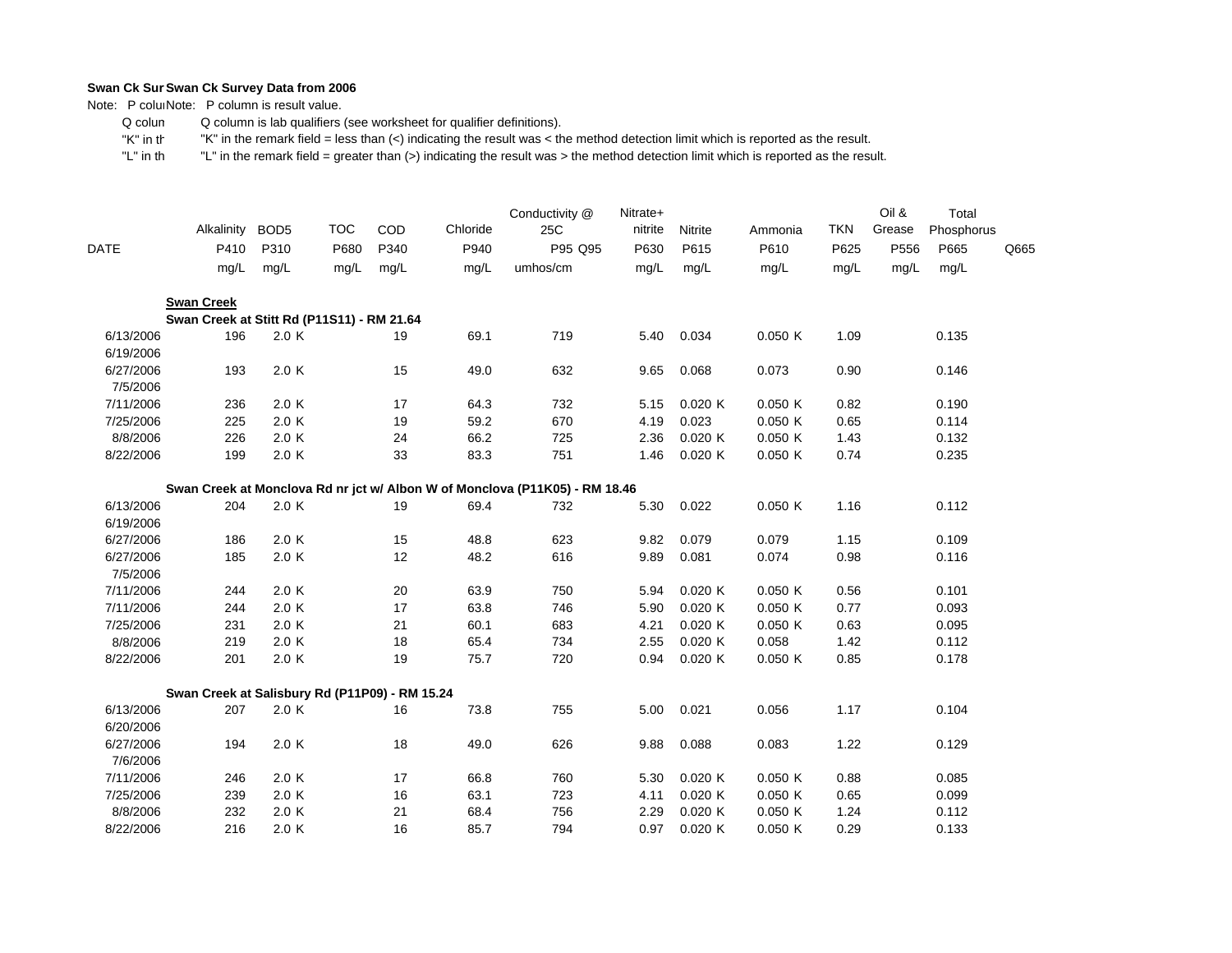Note: P coluiNote: P column is result value.

 Q colum Q column is lab qualifiers (see worksheet for qualifier definitions).

 "K" in th"K" in the remark field = less than (<) indicating the result was < the method detection limit which is reported as the result.

|             | Alkalinity BOD5                                      |       | <b>TOC</b> | COD  | Chloride | Conductivity @<br>25C | Nitrate+<br>nitrite | Nitrite | Ammonia | <b>TKN</b> | Oil &<br>Grease | Total<br>Phosphorus |      |
|-------------|------------------------------------------------------|-------|------------|------|----------|-----------------------|---------------------|---------|---------|------------|-----------------|---------------------|------|
| <b>DATE</b> | P410                                                 | P310  | P680       | P340 | P940     | P95 Q95               | P630                | P615    | P610    | P625       | P556            | P665                | Q665 |
|             | mg/L                                                 | mg/L  | mg/L       | mg/L | mg/L     | umhos/cm              | mg/L                | mg/L    | mg/L    | mg/L       | mg/L            | mg/L                |      |
|             | Swan Creek at Reynolds Rd, SR 20 (P11P08) - RM 10.84 |       |            |      |          |                       |                     |         |         |            |                 |                     |      |
| 6/13/2006   | 215                                                  | 2.0K  |            | 16   | 97.8     | 843                   | 4.30                | 0.023   | 0.054   | 1.24       |                 | 0.150               |      |
| 6/20/2006   |                                                      |       |            |      |          |                       |                     |         |         |            |                 |                     |      |
| 6/27/2006   | 189                                                  | 2.0K  |            | 15   | 61.6     | 647                   | 7.94                | 0.087   | 0.104   | 1.23       |                 | 0.158               |      |
| 7/6/2006    |                                                      |       |            |      |          |                       |                     |         |         |            |                 |                     |      |
| 7/11/2006   | 243                                                  | 2.0K  |            | 17   | 85.8     | 816                   | 9.56                | 0.020K  | 0.053   | 1.49       |                 | 0.075               |      |
| 7/25/2006   | 226                                                  | 2.0 K |            | 19   | 80.2     | 751                   | 3.32                | 0.020K  | 0.050K  | 0.85       |                 | 0.087               |      |
| 8/8/2006    | 222                                                  | 2.0 K |            | 21   | 85.5     | 798                   | 1.92                | 0.020K  | 0.055   | 1.43       |                 | 0.100               |      |
| 8/22/2006   | 214                                                  | 2.0 K |            | 25   | 101      | 844                   | 0.92                | 0.020K  | 0.050K  | 0.35       |                 | 0.087               |      |
| 1/22/2007   | 192                                                  | 2.0K  |            | 16   | 82.8     | 718                   | 5.20                | 0.022   | 0.184   | 3.12       |                 | 0.097               |      |
|             | Swan Creek at Arlington Rd (P11K06) - RM 6.00        |       |            |      |          |                       |                     |         |         |            |                 |                     |      |
| 6/13/2006   | 224                                                  | 2.0 K |            | 13   | 112      | 921                   | 4.00                | 0.050   | 0.073   | 1.51       |                 | 0.108               |      |
| 6/20/2006   |                                                      |       |            |      |          |                       |                     |         |         |            |                 |                     |      |
|             | Swan Creek at South Ave (P11P05) - RM 4.31           |       |            |      |          |                       |                     |         |         |            |                 |                     |      |
| 6/13/2006   | 225                                                  | 2.0K  |            | 30   | 112      | 929                   | 3.98                | 0.038   | 0.059   | 1.50       |                 | 0.119               |      |
| 6/20/2006   |                                                      |       |            |      |          |                       |                     |         |         |            |                 |                     |      |
| 6/27/2006   | 195                                                  | 2.0K  |            | 15   | 67.6     | 691                   | 8.09                | 0.062   | 0.088   | 1.01       |                 | 0.118               |      |
| 7/6/2006    |                                                      |       |            |      |          |                       |                     |         |         |            |                 |                     |      |
| 7/11/2006   | 244                                                  | 2.0K  |            | 17   | 95.8     | 878                   | 5.53                | 0.043   | 0.085   | 0.84       |                 | 0.500               |      |
| 7/25/2006   | 240                                                  | 2.0 K |            | 19   | 87.4     | 815                   | 3.29                | 0.020K  | 0.050K  | 0.77       |                 | 0.090               |      |
| 8/8/2006    | 223                                                  | 2.0 K |            | 13   | 95.7     | 874                   | 2.70                | 0.080   | 0.193   | 2.38       |                 | 0.193               |      |
| 8/22/2006   | 209                                                  | 2.0 K |            | 19   | 105      | 921                   | 1.16                | 0.025   | 0.068   | 0.69       |                 | 0.146               |      |
|             | Swan Creek at City Park Ave (P11P03) - RM 1.58       |       |            |      |          |                       |                     |         |         |            |                 |                     |      |
| 6/13/2006   | 223                                                  | 2.0K  |            | 16   | 110      | 929                   | 4.09                | 0.032   | 0.050K  | 1.48       |                 | 0.111               |      |
| 6/20/2006   |                                                      |       |            |      |          |                       |                     |         |         |            |                 |                     |      |
| 6/27/2006   | 198                                                  | 2.0K  |            | 21   | 67.0     | 685                   | 8.94                | 0.060   | 0.078   | 1.32       |                 | 0.111               |      |
| 7/6/2006    |                                                      |       |            |      |          |                       |                     |         |         |            |                 |                     |      |
| 7/11/2006   | 247                                                  | 2.0K  |            | 14   | 96.4     | 899                   | 5.78                | 0.024   | 0.050   | 1.25       |                 | 0.088               |      |
| 7/25/2006   | 231                                                  | 2.0K  |            | 24   | 84.4     | 805                   | 3.36                | 0.020   | 0.050K  | 1.52       |                 | 0.091               |      |
| 8/8/2006    | 226                                                  | 2.0K  |            | 13   | 94.3     | 905                   | 2.33                | 0.037   | 0.072   | 2.19       |                 | 0.128               |      |
| 8/22/2006   | 184                                                  | 2.0K  |            | 22   | 102      | 879                   | 1.43                | 0.034   | 0.079   | 0.68       |                 | 0.222               |      |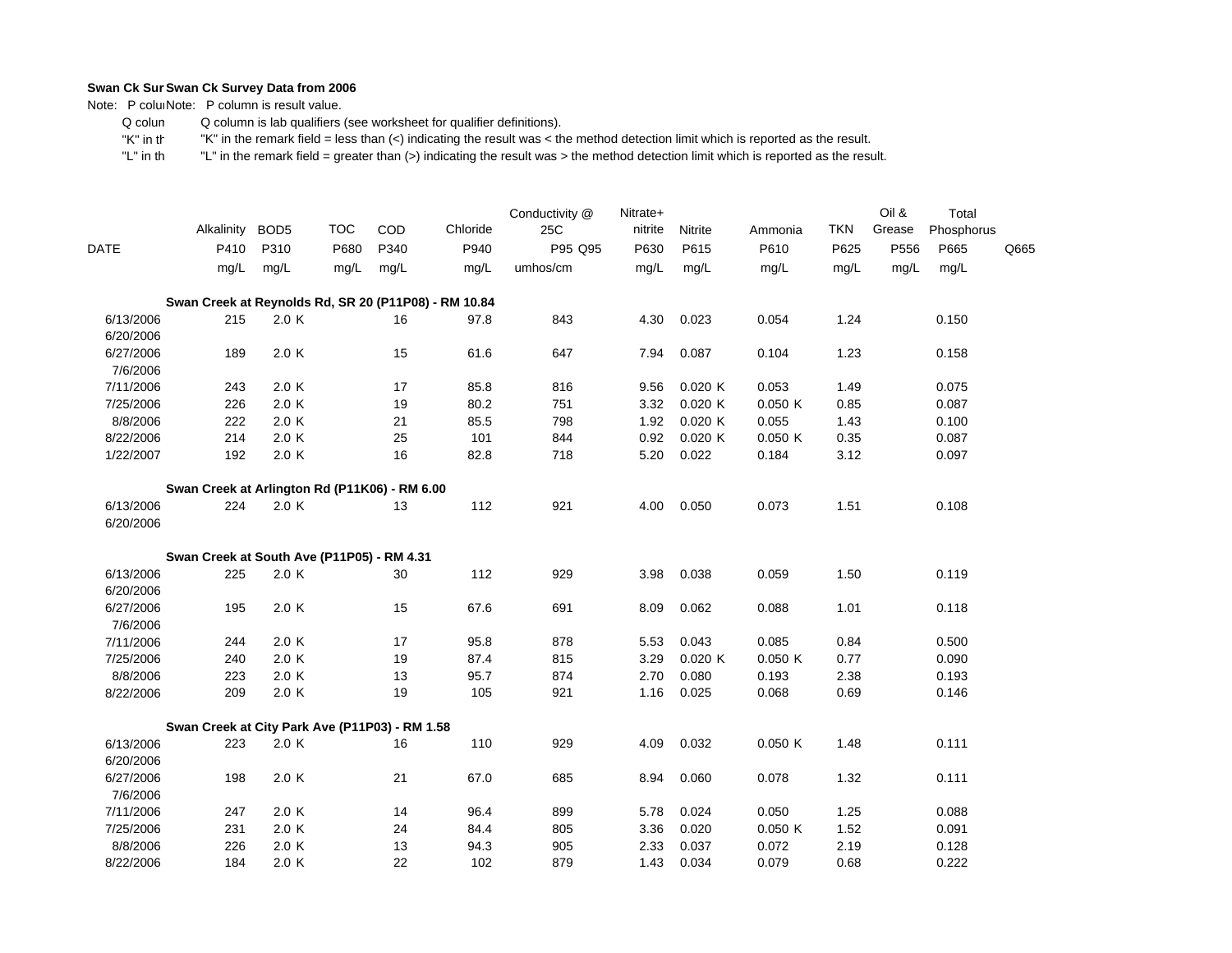Note: P coluiNote: P column is result value.

 Q colum Q column is lab qualifiers (see worksheet for qualifier definitions).

 "K" in th"K" in the remark field = less than (<) indicating the result was < the method detection limit which is reported as the result.

|             | Alkalinity                                   | BOD <sub>5</sub> | <b>TOC</b> | COD  | Chloride | Conductivity @<br>25C | Nitrate+<br>nitrite | Nitrite | Ammonia | <b>TKN</b> | Oil &<br>Grease | Total<br>Phosphorus |      |
|-------------|----------------------------------------------|------------------|------------|------|----------|-----------------------|---------------------|---------|---------|------------|-----------------|---------------------|------|
| <b>DATE</b> | P410                                         | P310             | P680       | P340 | P940     | P95 Q95               | P630                | P615    | P610    | P625       | P556            | P665                | Q665 |
|             | mg/L                                         | mg/L             | mg/L       | mg/L | mg/L     | umhos/cm              | mg/L                | mg/L    | mg/L    | mg/L       | mg/L            | mg/L                |      |
|             | Swan Creek at OC Bridge (P11K07) - RM 0.19   |                  |            |      |          |                       |                     |         |         |            |                 |                     |      |
| 6/13/2006   | 147                                          | 4.5              |            | 22   | 48.1     | 517                   | 7.24                | 0.060   | 0.050K  | 1.53       |                 | 0.148               |      |
| 6/13/2006   | 153                                          | 4.0              |            | 27   | 33.0     | 519                   | 7.25                | 0.058   | 0.050K  | 1.38       |                 | 0.137               |      |
| 6/20/2006   |                                              |                  |            |      |          |                       |                     |         |         |            |                 |                     |      |
| 6/20/2006   |                                              |                  |            |      |          |                       |                     |         |         |            |                 |                     |      |
| 6/27/2006   | 189                                          | 2.0K             |            | 33   | 65.6     | 683                   | 8.46                | 0.071   | 0.106   | 0.99       |                 | 0.094               |      |
| 7/6/2006    |                                              |                  |            |      |          |                       |                     |         |         |            |                 |                     |      |
| 7/6/2006    |                                              |                  |            |      |          |                       |                     |         |         |            |                 |                     |      |
| 7/11/2006   | 148                                          | 4.8              |            | 17   | 42.0     | 508                   | 3.64                | 0.056   | 0.186   | 0.62       |                 | 0.077               |      |
| 7/25/2006   | 133                                          | 3.5              |            | 16   | 26.6     | 415                   | 3.09                | 0.033   | 0.050K  | 0.50       |                 | 0.129               |      |
| 8/8/2006    | 145                                          | 2.5              |            | 10   | 43.3     | 516                   | 1.51                | 0.028   | 0.084   | 0.72       |                 | 0.077               |      |
| 8/8/2006    | 148                                          | 2.5              |            | 10   | 43.8     | 522                   | 1.55                | 0.028   | 0.082   | 0.57       |                 | 0.094               |      |
| 8/22/2006   | 127                                          | 16               |            | 22   | 39.8     | 454                   | 0.55                | 0.042   | 0.398   | 0.88       |                 | 0.257               |      |
| 8/22/2006   | 126                                          | 17               |            | 25   | 40.0     | 451                   | 0.57                | 0.040   | 0.402   | 0.80       |                 | 0.240               |      |
|             | HUC 04100009 090                             |                  |            |      |          |                       |                     |         |         |            |                 |                     |      |
|             | <b>Delaware Creek</b>                        |                  |            |      |          |                       |                     |         |         |            |                 |                     |      |
|             | Delaware Creek at Rohr Dr (P11A07) - RM 0.38 |                  |            |      |          |                       |                     |         |         |            |                 |                     |      |
| 6/15/2006   | 318                                          | 2.0 K            |            | 11   | 468      | 2070                  | 2.28                | 0.083   | 0.106   | 1.35       |                 | 0.089               |      |
| 6/20/2006   |                                              |                  |            |      |          |                       |                     |         |         |            |                 |                     |      |
| 6/29/2006   | 290                                          | 2.0 K            |            | 11   | 457      | 1990                  | 2.71                | 0.028   | 0.089   | 1.02       |                 | 0.086               | J    |
| 7/6/2006    |                                              |                  |            |      |          |                       |                     |         |         |            |                 |                     |      |
| 7/13/2006   | 234                                          | 2.0 K            |            | 14   | 125      | 901                   | 1.21                | 0.041   | 0.092   | 0.92       |                 | 0.166               |      |
| 7/27/2006   | 298                                          | 2.0 K            |            | 27   | 431      | 1920                  | 1.68                | 0.020K  | 0.050K  | 2.46       |                 | 0.088               |      |
| 8/10/2006   | 270                                          | 2.0 K            |            | 13   | 503      | 2070                  | 1.23                | 0.020K  | 0.060   | 0.96       |                 | 0.131               |      |
| 8/24/2006   | 128                                          | 9.2              |            | 32   | 116      | 675                   | 1.20                | 0.032   | 0.314   | 1.22       |                 | 0.122               |      |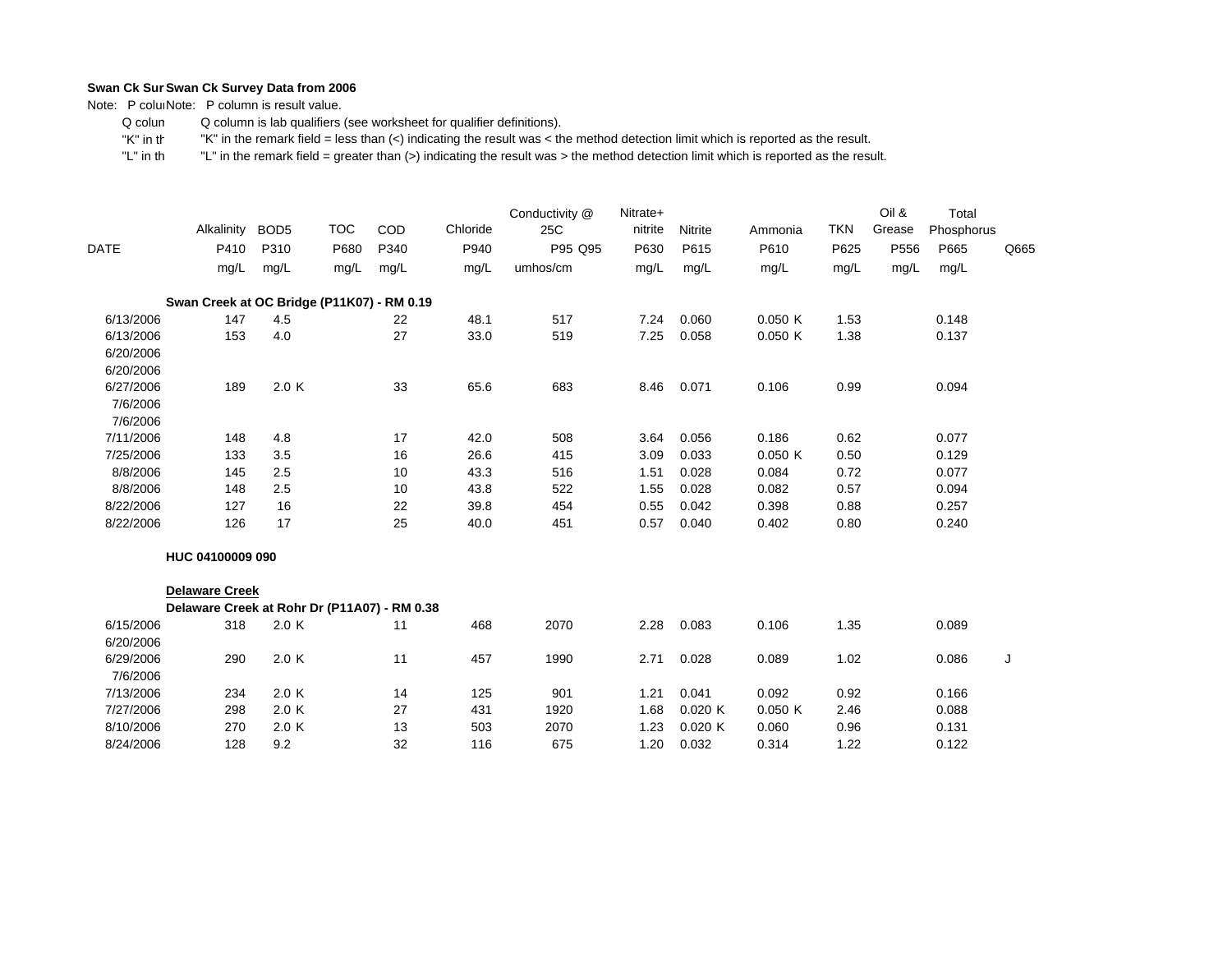Note: P coluiNote: P column is result value.

 Q colum Q column is lab qualifiers (see worksheet for qualifier definitions).

 "K" in th"K" in the remark field = less than (<) indicating the result was < the method detection limit which is reported as the result.

|                        | Alkalinity                                     | BOD <sub>5</sub> | <b>TOC</b> | COD  | Chloride | Conductivity @<br>25C                                                | Nitrate+<br>nitrite | Nitrite | Ammonia | <b>TKN</b> | Oil &<br>Grease | Total<br>Phosphorus |      |
|------------------------|------------------------------------------------|------------------|------------|------|----------|----------------------------------------------------------------------|---------------------|---------|---------|------------|-----------------|---------------------|------|
| DATE                   | P410                                           | P310             | P680       | P340 | P940     | P95 Q95                                                              | P630                | P615    | P610    | P625       | P556            | P665                | Q665 |
|                        | mg/L                                           | mg/L             | mg/L       | mg/L | mg/L     | umhos/cm                                                             | mg/L                | mg/L    | mg/L    | mg/L       | mg/L            | mg/L                |      |
|                        | <b>Grassy Creek</b>                            |                  |            |      |          |                                                                      |                     |         |         |            |                 |                     |      |
|                        | Grassy Creek at Ford Rd (P11A05) - RM 4.85     |                  |            |      |          |                                                                      |                     |         |         |            |                 |                     |      |
| 6/14/2006<br>6/20/2006 | 177                                            | 2.0 K            |            | 10 K | 68.8     | 979                                                                  | 0.76                | 0.020K  | 0.050K  | 0.84       |                 | 0.037               |      |
| 6/28/2006<br>7/6/2006  | 231                                            | 2.0 K            |            | 13   | 81.3     | 993                                                                  | 2.18                | 0.020K  | 0.055   | 0.94       |                 | 0.023               |      |
| 7/12/2006              | 192                                            | 2.0 K            |            | 17   | 71.1     | 770                                                                  | 0.88                | 0.020K  | 0.050K  | 0.48       |                 | 0.260               |      |
| 7/26/2006              | 166                                            | 2.0 K            |            | 21   | 55.8     | 839 B                                                                | 0.51                | 0.020K  | 0.050K  | 0.65       |                 | 0.059               |      |
| 8/9/2006               | 153                                            | 2.7              |            | 15   | 54.0     | 845                                                                  | 0.64                | 0.022   | 0.112   | 0.85       |                 | 0.074               |      |
|                        | Grassy Creek at Glenwood Rd (P11K18) - RM 0.98 |                  |            |      |          |                                                                      |                     |         |         |            |                 |                     |      |
| 6/14/2006<br>6/20/2006 | 228                                            | 2.0 K            |            | 13   | 191      | 1240                                                                 | 0.72                | 0.020K  | 0.103   | 1.05       |                 | 0.075               |      |
| 6/28/2006<br>7/6/2006  | 217                                            | 2.0 K            |            | 19   | 123      | 952                                                                  | 1.80                | 0.020K  | 0.110   | 1.18       |                 | 0.038               |      |
| 7/12/2006              | 120                                            | 3.6              |            | 27   | 85.7     | 565                                                                  | 0.55                | 0.020K  | 0.050K  | 0.61       |                 | 0.105               |      |
| 7/26/2006              | 246                                            | 2.0K             |            | 24   | 183      | 1170 B                                                               | 0.53                | 0.022   | 0.164   | 0.81       |                 | 0.088               | J    |
| 8/9/2006               | 215                                            | 2.0 K            |            | 18   | 146      | 1070                                                                 | 0.62                | 0.020K  | 0.172   | 0.93       |                 | 0.307               |      |
| 8/23/2006              | 152                                            | 2.0 K            |            | 21   | 117      | 812                                                                  | 0.40                | 0.024   | 0.194   | 0.92       |                 | 0.112               |      |
|                        |                                                |                  |            |      |          | Grassy Creek Diversion (10.85) at Grand Rapids Rd (P11K19) - RM 0.28 |                     |         |         |            |                 |                     |      |
| 6/14/2006<br>6/20/2006 | 133                                            | 2.0 K            |            | 10   | 89.5     | 819                                                                  | 2.45                | 0.020K  | 0.050K  | 0.85       |                 | 0.046               |      |
| 6/28/2006<br>7/6/2006  | 210                                            | 2.0K             |            |      | 45.4     | 677                                                                  |                     | 0.020K  |         |            |                 |                     |      |
| 7/12/2006              | 131                                            | 2.0K             |            | 17   | 45.0     | 516                                                                  | 1.02                | 0.022   | 0.050   | 0.93       |                 | 0.113               |      |
| 7/26/2006              | 163                                            | 2.0 K            |            | 24   | 84.6     | 755 B                                                                | 0.40                | 0.020K  | 0.050K  | 0.70       |                 | 0.059               |      |
| 8/9/2006               | 178                                            | 2.0 K            |            | 13   | 82.8     | 827                                                                  | 0.31                | 0.020K  | 0.050K  | 0.68       |                 | 0.071               |      |
| 8/23/2006              | 150                                            | 2.0K             |            | 21   | 90.4     | 939                                                                  | 0.49                | 0.020K  | 0.053   | 0.79       |                 | 0.339               |      |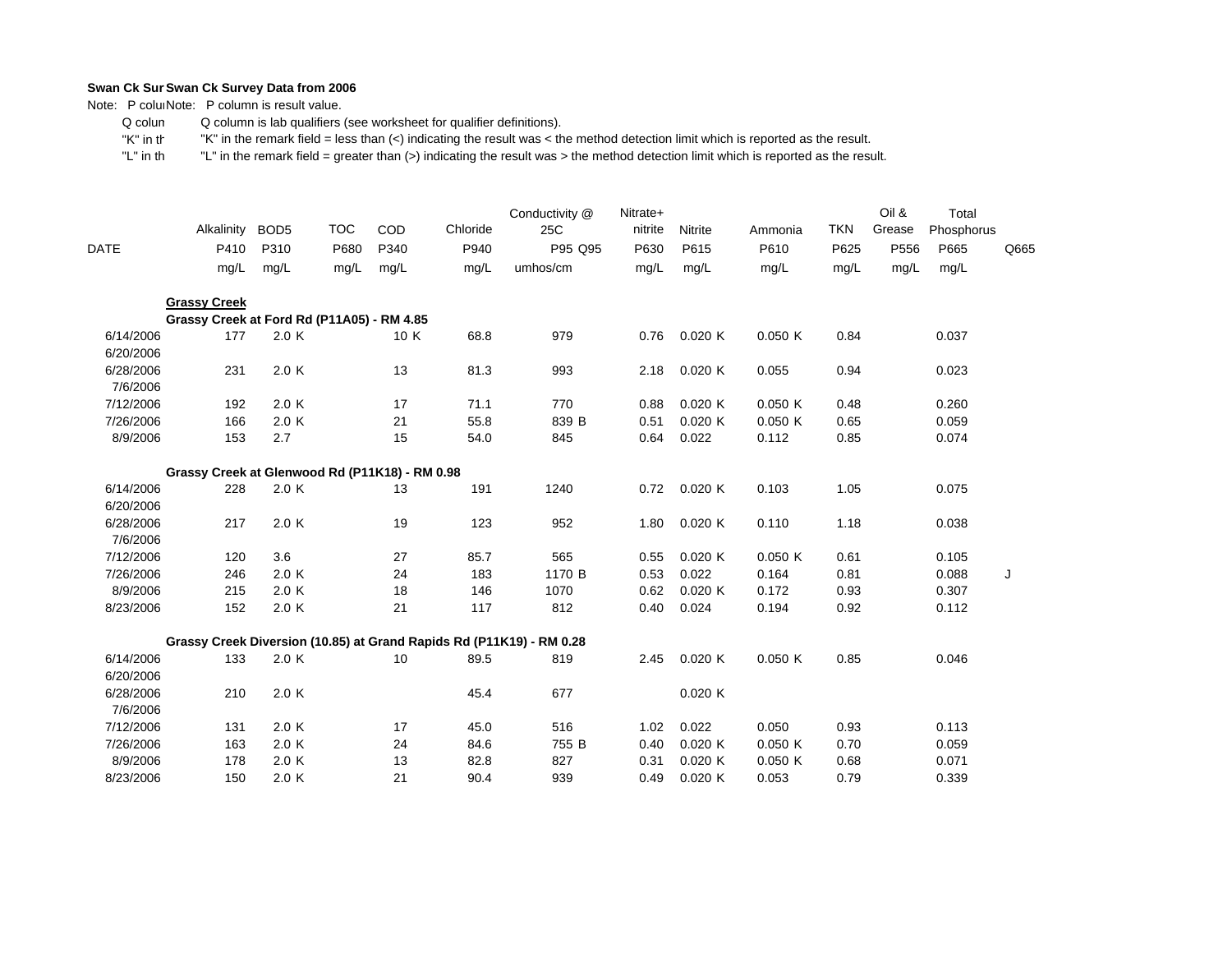Note: P coluiNote: P column is result value.

 Q colum Q column is lab qualifiers (see worksheet for qualifier definitions).

 "K" in th"K" in the remark field = less than (<) indicating the result was < the method detection limit which is reported as the result.

| DATE      | Alkalinity<br>P410                            | BOD <sub>5</sub><br>P310 | <b>TOC</b><br>P680 | COD<br>P340 | Chloride<br>P940 | Conductivity @<br>25C<br>P95 Q95 | Nitrate+<br>nitrite<br>P630 | Nitrite<br>P615 | Ammonia<br>P610 | <b>TKN</b><br>P625 | Oil &<br>Grease<br>P556 | Total<br>Phosphorus<br>P665 | Q665 |
|-----------|-----------------------------------------------|--------------------------|--------------------|-------------|------------------|----------------------------------|-----------------------------|-----------------|-----------------|--------------------|-------------------------|-----------------------------|------|
|           | mg/L                                          | mg/L                     | mg/L               | mg/L        | mg/L             | umhos/cm                         | mg/L                        | mg/L            | mg/L            | mq/L               | mg/L                    | mg/L                        |      |
|           | HUC 04100010 010                              |                          |                    |             |                  |                                  |                             |                 |                 |                    |                         |                             |      |
|           | <b>Otter Creek</b>                            |                          |                    |             |                  |                                  |                             |                 |                 |                    |                         |                             |      |
|           | Otter Creek at Oakdale Ave (S03P12) - RM 5.92 |                          |                    |             |                  |                                  |                             |                 |                 |                    |                         |                             |      |
| 6/15/2006 | 257                                           | 2.1                      |                    | 16          | 106              | 996                              | 1.29                        | 0.086           | 0.108           | 1.40               |                         | 0.147                       |      |
| 6/20/2006 |                                               |                          |                    |             |                  |                                  |                             |                 |                 |                    |                         |                             |      |
| 6/29/2006 | 183                                           | 2.0 K                    |                    | 16          | 83.1             | 822                              | 0.81                        | 0.040           | 0.190           | 0.97               |                         | 0.114                       |      |
| 7/6/2006  |                                               |                          |                    |             |                  |                                  |                             |                 |                 |                    |                         |                             |      |
| 7/13/2006 | 198                                           | 2.0 K                    |                    | 17          | 58.2             | 643                              | 2.30                        | 0.030           | 0.052           | 1.91               |                         | 0.134                       |      |
| 7/27/2006 | 241                                           | 2.0 K                    |                    | 25          | 113              | 1050                             | 1.08                        | 0.039           | 0.171           | 1.45               |                         | 0.219                       |      |
| 8/10/2006 | 200                                           | 2.0 K                    |                    | 15          | 150              | 1140                             | 0.49                        | 0.030           | 0.095           | 1.05               |                         | 0.193                       |      |
| 8/24/2006 | 190                                           | 4.6                      |                    | 24          | 63.2             | 739                              | 0.77                        | 0.045           | 0.154           | 0.61               |                         | 0.284                       |      |
|           | Otter Creek at Consaul St (S03P08) - RM 2.95  |                          |                    |             |                  |                                  |                             |                 |                 |                    |                         |                             |      |
| 6/15/2006 | 279                                           | 2.0K                     |                    | 16          | 191              | 1330                             | 0.96                        | 0.062           | 0.113           | 1.36               |                         | 0.157                       |      |
| 6/20/2006 |                                               |                          |                    |             |                  |                                  |                             |                 |                 |                    |                         |                             |      |
| 6/29/2006 | 212                                           | 2.1                      |                    | 19          | 109              | 959                              | 1.05                        | 0.050           | 0.157           | 1.24               |                         | 0.137                       |      |
| 7/6/2006  |                                               |                          |                    |             |                  |                                  |                             |                 |                 |                    |                         |                             |      |
| 7/13/2006 | 169                                           | 2.4                      |                    | 17          | 68.6             | 637                              | 2.08                        | 0.036           | 0.061           | 1.42               |                         | 0.115                       | J    |
| 7/27/2006 | 222                                           | 2.0 K                    |                    | 22          | 134              | 1110                             | 0.50                        | 0.043           | 0.163           | 1.61               |                         | 0.146                       |      |
| 8/10/2006 | 220                                           | 2.1                      |                    | 15          | 163              | 1180                             | 0.21                        | 0.020 K         | 0.110           | 1.33               |                         | 0.225                       |      |
| 8/24/2006 | 94.4                                          | 4.6                      |                    | 18          | 63.3             | 436                              | 0.50                        | 0.020 K         | 0.190           | 0.73               |                         | 0.164                       |      |
|           | Otter Creek at Millard Ave (S03P05) - RM 2.13 |                          |                    |             |                  |                                  |                             |                 |                 |                    |                         |                             |      |
| 6/15/2006 | 67.7                                          | 2.7                      |                    | 10 K        | 44.1             | 373                              | 2.16                        | 0.148           | 0.061           | 0.47               |                         | 0.132                       |      |
| 6/20/2006 |                                               |                          |                    |             |                  |                                  |                             |                 |                 |                    |                         |                             |      |
| 6/29/2006 | 106                                           | 2.0 K                    |                    | 11          | 67.1             | 559                              | 0.78                        | 0.079           | 0.093           | 0.79               |                         | 0.101                       |      |
| 6/29/2006 | 106                                           | 2.0 K                    |                    | 11          | 67.2             | 558                              | 1.12                        | 0.079           | 0.096           | 0.79               |                         | 0.096                       |      |
| 7/6/2006  |                                               |                          |                    |             |                  |                                  |                             |                 |                 |                    |                         |                             |      |
| 7/13/2006 | 119                                           | 2.0 K                    |                    | 11          | 50.8             | 477                              | 1.59                        | 0.065           | 0.067           | 0.81               |                         | 0.111                       |      |
| 7/13/2006 | 119                                           | 2.0K                     |                    | 10 K        | 51.0             | 479                              | 1.80                        | 0.064           | 0.055           | 0.80               |                         | 0.114                       |      |
| 7/27/2006 | 51.6                                          | 2.0 K                    |                    | 11          | 34.4             | 307                              | 1.25                        | 0.077           | 0.066           | 0.49               |                         | 0.154                       |      |
| 7/27/2006 | 51.1                                          | 2.0 K                    |                    | 13          | 34.4             | 307                              | 1.16                        | 0.077           | 0.065           | 0.54               |                         | 0.157                       |      |
| 8/10/2006 | 49.0                                          | 2.0 K                    |                    | 10 K        | 27.8             | 254                              | 0.35                        | 0.039           | 0.061           | 0.99               |                         | 0.159                       |      |
| 8/24/2006 | 49.0                                          | 2.0 K                    |                    | 10 K        | 21.4             | 209                              | 0.57                        | 0.033           | 0.166           | 0.45               |                         | 0.168                       |      |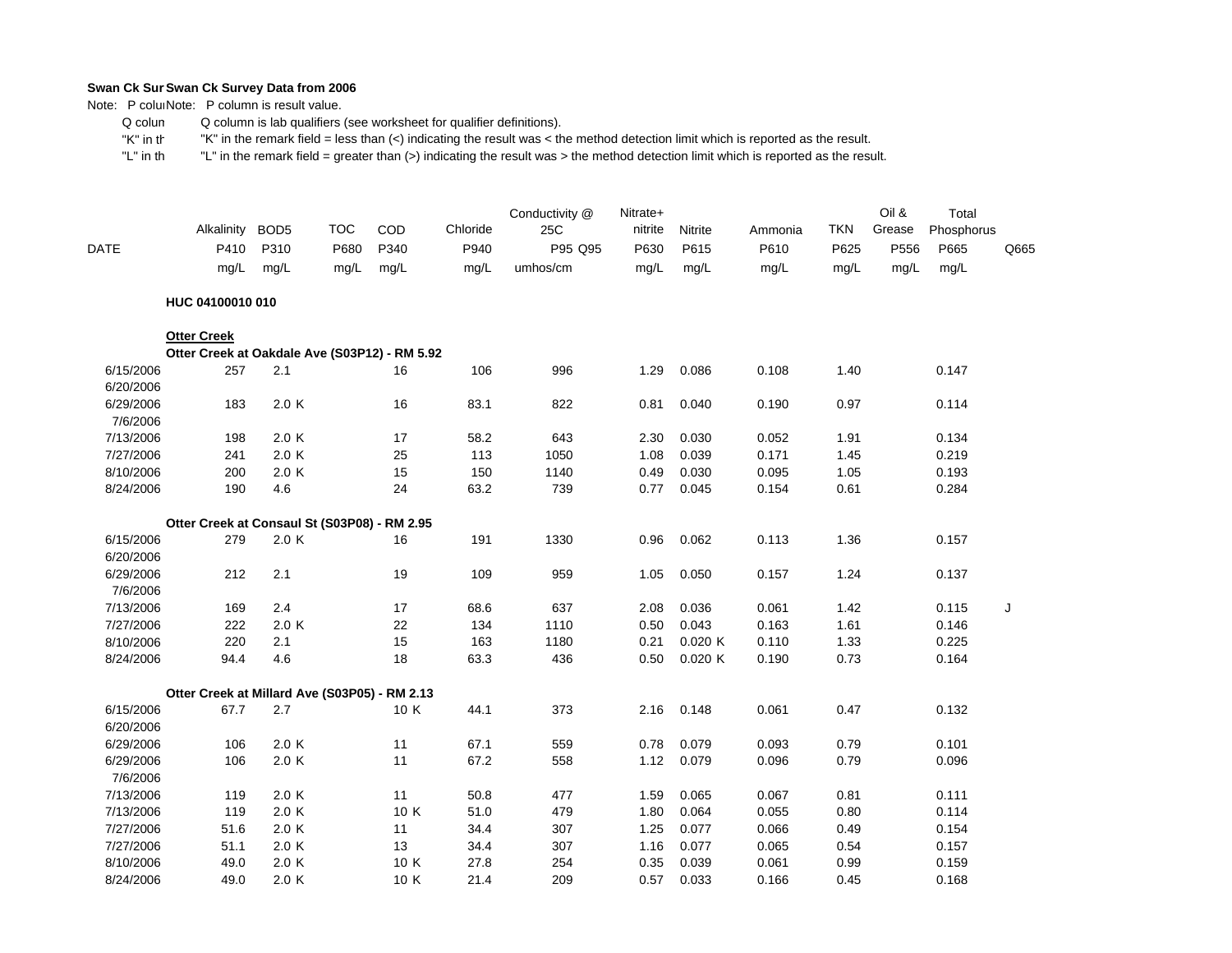Note: P coluiNote: P column is result value.

 Q colum Q column is lab qualifiers (see worksheet for qualifier definitions).

 "K" in th"K" in the remark field = less than (<) indicating the result was < the method detection limit which is reported as the result.

| DATE      | Alkalinity<br>P410<br>mg/L                | BOD <sub>5</sub><br>P310<br>mg/L | тос<br>P680<br>mg/L | <b>COD</b><br>P340<br>mg/L | Chloride<br>P940<br>mg/L | Conductivity @<br>25C<br>P95 Q95<br>umhos/cm | Nitrate+<br>nitrite<br>P630<br>mg/L | <b>Nitrite</b><br>P615<br>mg/L | Ammonia<br>P610<br>mg/L | TKN<br>P625<br>mg/L | Oil &<br>Grease<br>P556<br>mg/L | Total<br>Phosphorus<br>P665<br>mg/L | Q665 |
|-----------|-------------------------------------------|----------------------------------|---------------------|----------------------------|--------------------------|----------------------------------------------|-------------------------------------|--------------------------------|-------------------------|---------------------|---------------------------------|-------------------------------------|------|
|           | Otter Creek adj CSX Rd (S03S25) - RM 0.40 |                                  |                     |                            |                          |                                              |                                     |                                |                         |                     |                                 |                                     |      |
| 7/27/2006 | 64.2                                      | 2.0 K                            |                     | 11                         | 41.7                     | 362                                          | 0.91                                | 0.071                          | 0.072                   | 0.83                |                                 | 0.160                               |      |
| 8/10/2006 | 52.5                                      | 2.0 K                            |                     | 10 K                       | 27.6                     | 267                                          | 0.29                                | 0.026                          | 0.056                   | 0.49                |                                 | 0.171                               |      |
|           | Storm Sewer to Otter Ck at Oakdale Ave    |                                  |                     |                            |                          |                                              |                                     |                                |                         |                     |                                 |                                     |      |
| 6/15/2006 | 234                                       | 16                               |                     | 51                         | 190                      | 1510                                         | 0.63                                | 0.524                          | 0.260                   | 1.74                | 7.6                             | 0.233                               |      |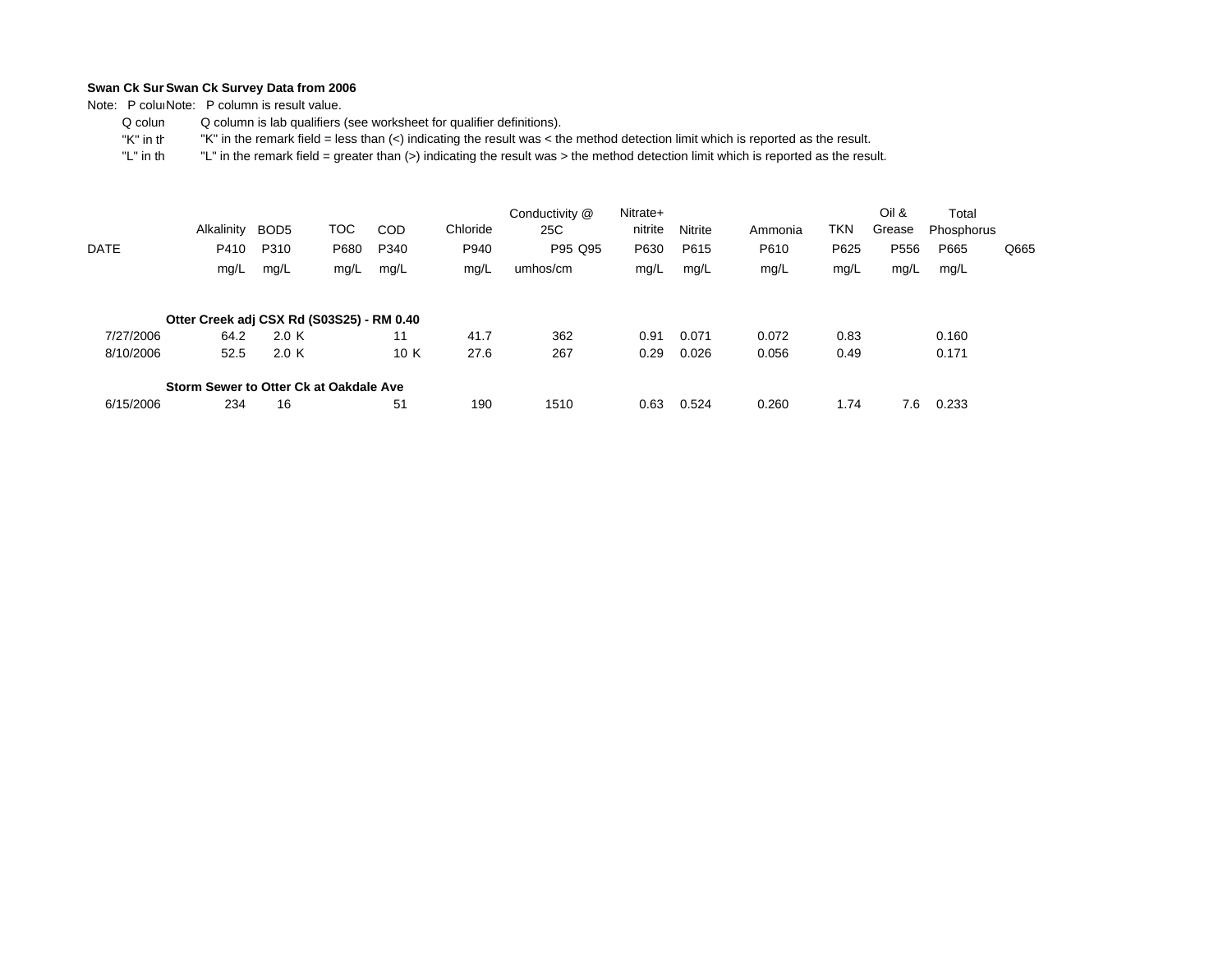Note: P coluiNote: P column is result value.

 Q colum Q column is lab qualifiers (see worksheet for qualifier definitions).

 "K" in th"K" in the remark field = less than (<) indicating the result was < the method detection limit which is reported as the result.

 "L" in th "L" in the remark field = greater than (>) indicating the result was > the method detection limit which is reported as the result.

|             | Total<br><b>Dissolved</b><br>Solids | Total<br>Suspended<br>Solids | Sulfate | Acidity | Aluminum          |                   | Barium Strontium  | Total<br>Phosphorus,<br>dissolved |
|-------------|-------------------------------------|------------------------------|---------|---------|-------------------|-------------------|-------------------|-----------------------------------|
| <b>DATE</b> | P70300 Q70300                       | P <sub>530</sub>             | P945    | P70508  | P <sub>1105</sub> | P <sub>1007</sub> | P <sub>1082</sub> | P666                              |
|             | mg/L                                | mg/L                         | mg/L    | mg/L    | uq/L              | ug/L              | ug/L              | mg/L                              |

#### **HUC 04100009 070**

|  | Ai Creek |  |
|--|----------|--|
|  |          |  |

8/21/2006

|           | Ai Creek at CR L (in town of Ai) (P11K14) - RM 10.44     |     |      |       |       |    |     |
|-----------|----------------------------------------------------------|-----|------|-------|-------|----|-----|
| 6/12/2006 | 410                                                      | 6   | 47.6 | 5.0 K | 308   | 58 | 679 |
| 6/19/2006 |                                                          |     |      |       |       |    |     |
| 6/26/2006 | 410                                                      | 5 K | 54.2 | 5.0 K | 200 K | 53 | 367 |
| 7/5/2006  |                                                          |     |      |       |       |    |     |
| 7/10/2006 | 430                                                      | 14  | 50.4 | 5.0 K | 285   | 58 | 513 |
| 7/24/2006 | 404                                                      | 6   | 50.6 | 5.0 K | 200 K | 55 | 422 |
| 8/7/2006  | 424                                                      | 13  | 46.1 | 5.0 K | 358   | 58 | 446 |
| 8/21/2006 | 356                                                      | 32  | 33.6 | 5.0 K | 699   | 50 | 619 |
|           |                                                          |     |      |       |       |    |     |
|           | Ai Creek at CR L (east of town of Ai) (P11K15) - RM 8.29 |     |      |       |       |    |     |
| 6/12/2006 | 366                                                      | 10  | 45.9 | 5.0 K | 385   | 47 | 425 |
| 6/19/2006 |                                                          |     |      |       |       |    |     |
| 6/26/2006 | 384                                                      | 8   | 50.8 | 5.0 K | 237   | 49 | 371 |
| 7/5/2006  |                                                          |     |      |       |       |    |     |
| 7/10/2006 | 386                                                      | 8   | 46.6 | 5.0 K | 231   | 48 | 395 |
| 7/24/2006 | 378                                                      | 8   | 47.1 | 5.0 K | 227   | 50 | 376 |
| 8/7/2006  | 400                                                      | 12  | 45.6 | 5.0 K | 353   | 52 | 420 |
| 8/21/2006 | 410                                                      | 12  | 31.3 | 5.0 K | 416   | 52 | 580 |
|           |                                                          |     |      |       |       |    |     |
|           | Ai Creek at Swanton WWTP (P11K16) - RM 3.50              |     |      |       |       |    |     |
| 6/12/2006 | 642                                                      | 8   | 104  | 5.0 K | 200 K | 53 | 985 |
| 6/26/2006 | 512                                                      | 16  | 79.7 | 5.0 K | 200 K | 43 | 723 |
| 7/10/2006 | 618                                                      | 5 K | 98.7 | 5.0 K | 200 K | 42 | 834 |
| 7/24/2006 | 608                                                      | 5 K | 86.0 | 5.0 K | 200 K | 49 | 801 |
| 8/7/2006  | 558                                                      | 8   | 88.8 | 5.0 K | 200 K | 50 | 752 |
| 8/21/2006 | 584                                                      | 5 K | 101  | 5.0 K | 200 K | 44 | 974 |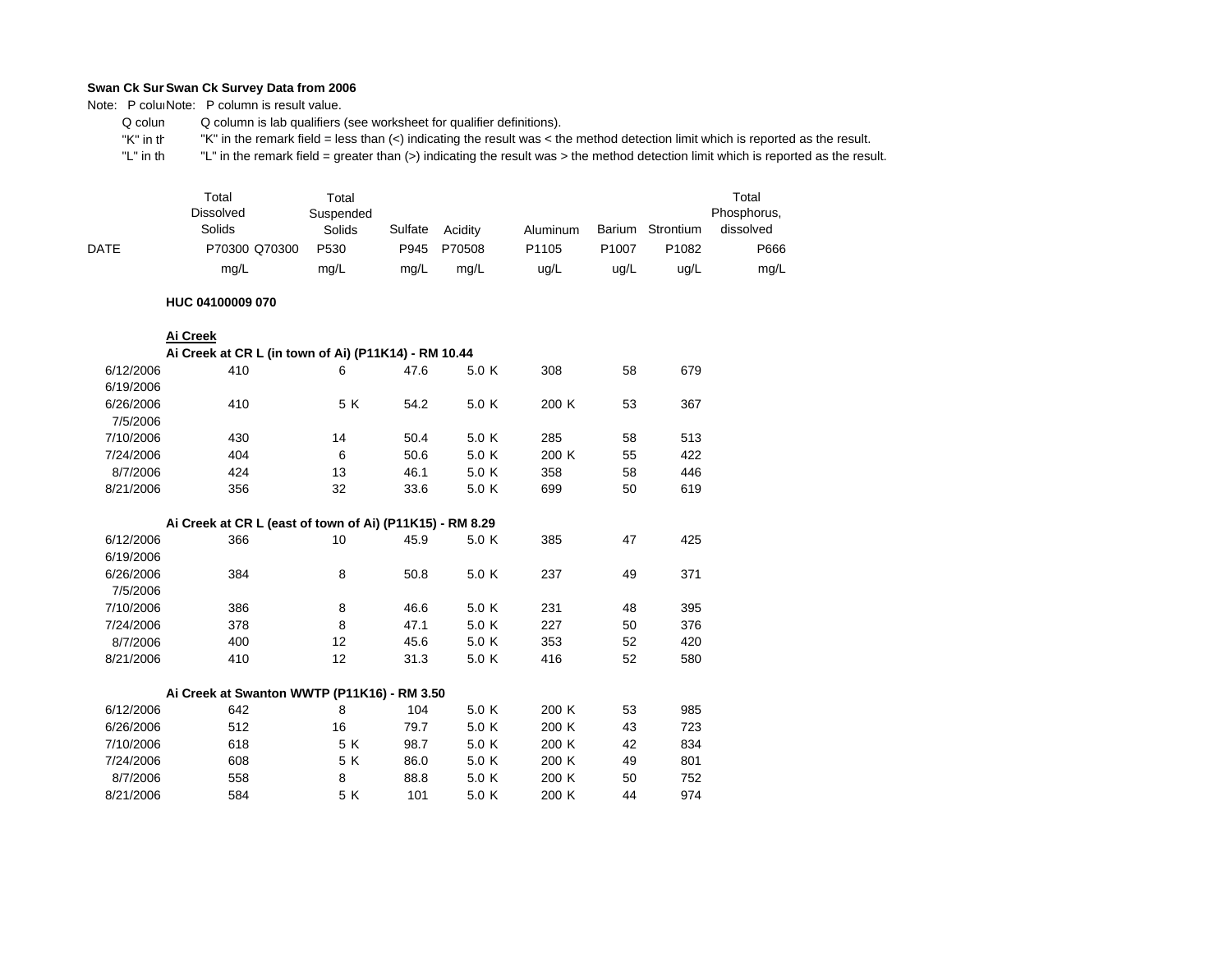Note: P coluiNote: P column is result value.

 Q colum Q column is lab qualifiers (see worksheet for qualifier definitions).

 "K" in th"K" in the remark field = less than (<) indicating the result was < the method detection limit which is reported as the result.

|             | Total<br>Dissolved<br>Solids                        | Total<br>Suspended<br>Solids | Sulfate | Acidity | Aluminum |       | Barium Strontium | Total<br>Phosphorus,<br>dissolved |
|-------------|-----------------------------------------------------|------------------------------|---------|---------|----------|-------|------------------|-----------------------------------|
| <b>DATE</b> | P70300 Q70300                                       | P530                         | P945    | P70508  | P1105    | P1007 | P1082            | P666                              |
|             | mg/L                                                | mg/L                         | mg/L    | mg/L    | ug/L     | ug/L  | ug/L             | mg/L                              |
|             |                                                     |                              |         |         |          |       |                  |                                   |
|             | Ai Creek at Scott Rd (P11K17) - RM 2.10             |                              |         |         |          |       |                  |                                   |
| 6/12/2006   | 520                                                 | 9                            | 78.0    | 5.0 K   | 254      | 53    | 735              |                                   |
| 6/19/2006   |                                                     |                              |         |         |          |       |                  |                                   |
| 6/26/2006   | 412                                                 | 28                           | 56.0    | 5.0 K   | 491      | 52    | 445              |                                   |
| 7/5/2006    |                                                     |                              |         |         |          |       |                  |                                   |
| 7/10/2006   | 464                                                 | $\overline{7}$               | 65.3    | 5.0 K   | 200 K    | 48    | 560              |                                   |
| 7/10/2006   | 472                                                 | 7                            | 65.1    | 5.0 K   | 200 K    | 50    | 556              |                                   |
| 7/24/2006   | 448                                                 | 8                            | 58.2    | 5.0 K   | 200 K    | 48    | 479              |                                   |
| 7/24/2006   | 450                                                 | 8                            | 60.3    | 5.0 K   | 200 K    | 49    | 483              |                                   |
| 8/7/2006    | 514                                                 | 6                            | 70.3    | 5.0 K   | 200 K    | 55    | 686              |                                   |
| 8/7/2006    | 516                                                 | 5                            | 69.5    | 5.0 K   | 200 K    | 54    | 682              |                                   |
| 8/21/2006   | 560                                                 | 5 K                          | 100     | 5.0 K   | 200 K    | 46    | 1020             |                                   |
| 8/21/2006   | 564                                                 | 5K                           | 94.2    | 5.0 K   | 200 K    | 48    | 1040             |                                   |
|             |                                                     |                              |         |         |          |       |                  |                                   |
|             | Ai Creek at SR 2 (P11W15) - RM 1.66                 |                              |         |         |          |       |                  |                                   |
| 6/12/2006   | 532                                                 | 20                           | 79.7    | 5.0 K   | 384      | 67    | 838              |                                   |
| 6/12/2006   | 536                                                 | 17                           | 79.1    | 5.0 K   | 370      | 67    | 853              |                                   |
| 6/19/2006   |                                                     |                              |         |         |          |       |                  |                                   |
| 6/26/2006   | 406                                                 | 41                           | 55.2    | 5.0 K   | 781      | 64    | 508              |                                   |
| 7/5/2006    |                                                     |                              |         |         |          |       |                  |                                   |
| 7/10/2006   | 502                                                 | 11                           | 74.6    | 5.0 K   | 269      | 72    | 695              |                                   |
| 7/24/2006   | 458                                                 | 10                           | 60.6    | 5.0 K   | 217      | 64    | 609              |                                   |
| 8/7/2006    | 510                                                 | 11                           | 69.8    | 5.0 K   | 206      | 71    | 730              |                                   |
| 8/21/2006   | 578                                                 | 5                            | 91.9    | 5.0 K   | 528      | 60    | 1180             |                                   |
|             | <b>Fewless Creek</b>                                |                              |         |         |          |       |                  |                                   |
|             | Fewless Ck at Fulton CR 4 (UTAH) (P11K08) - RM 1.80 |                              |         |         |          |       |                  |                                   |
| 6/12/2006   | 462                                                 | 23                           | 81.3    | 5.0 K   | 390      | 66    | 740              |                                   |
| 6/19/2006   |                                                     |                              |         |         |          |       |                  |                                   |
| 6/26/2006   | 504                                                 | 18                           | 75.2    | 5.0 K   | 239      | 68    | 648              |                                   |
| 7/5/2006    |                                                     |                              |         |         |          |       |                  |                                   |
| 7/10/2006   | 566                                                 | 20                           | 91.2    | 5.0 K   | 309      | 88    | 840              |                                   |
| 7/24/2006   | 536                                                 | 36                           | 79.5    | 5.0 K   | 547      | 80    | 824              |                                   |
| 8/7/2006    | 526                                                 | 27                           | 77.8    | 5.0 K   | 372      | 74    | 780              |                                   |
| 8/21/2006   | 460                                                 | 44                           | 69.9    | 5.0 K   | 838      | 79    | 776              |                                   |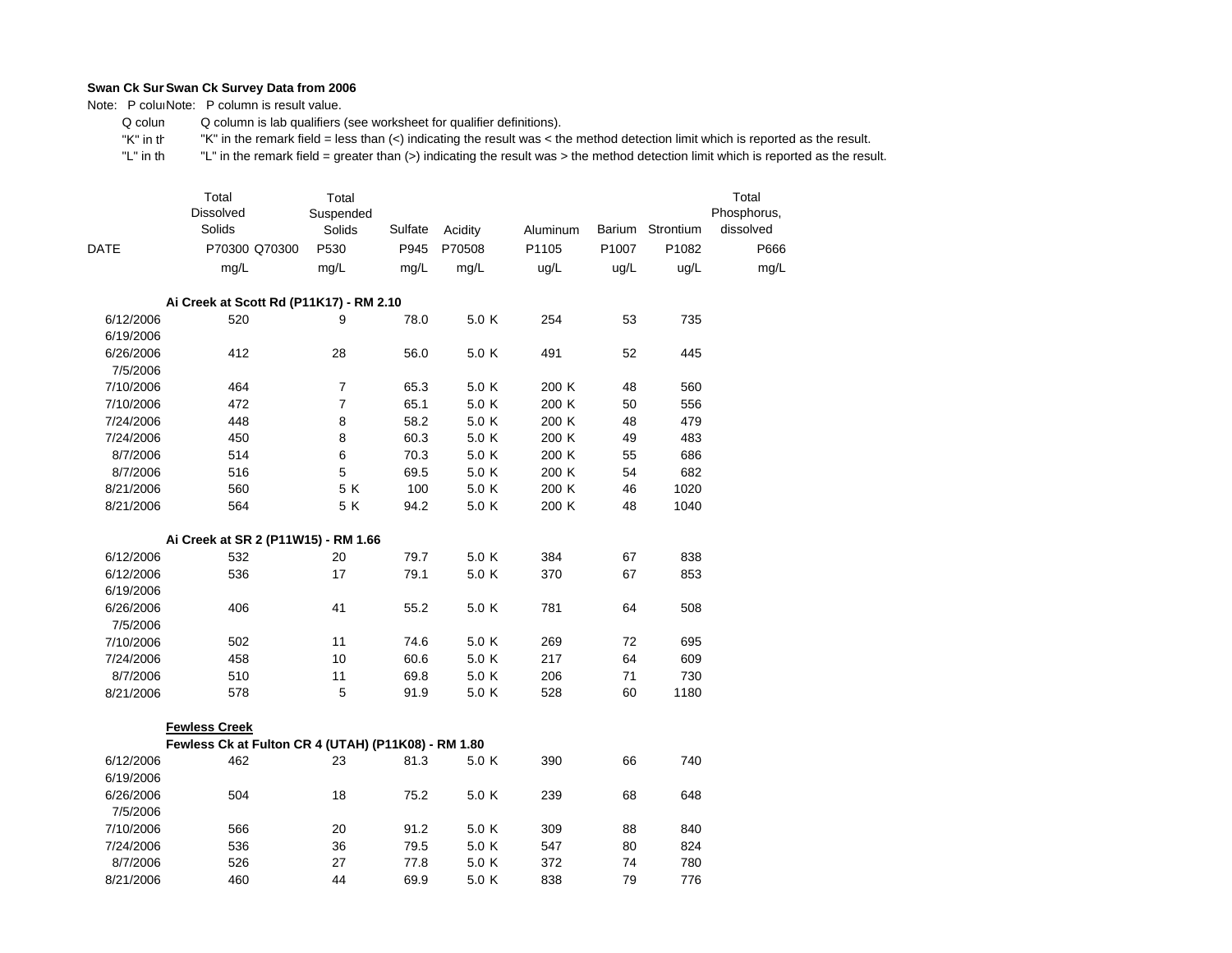Note: P coluiNote: P column is result value.

 Q colum Q column is lab qualifiers (see worksheet for qualifier definitions).

 "K" in th"K" in the remark field = less than (<) indicating the result was < the method detection limit which is reported as the result.

 "L" in th "L" in the remark field = greater than (>) indicating the result was > the method detection limit which is reported as the result.

|             | Total<br><b>Dissolved</b><br>Solids | Total<br>Suspended<br>Solids | Sulfate | Acidity | Aluminum | Barium | Strontium | Total<br>Phosphorus,<br>dissolved |
|-------------|-------------------------------------|------------------------------|---------|---------|----------|--------|-----------|-----------------------------------|
| <b>DATE</b> | P70300 Q70300                       | P <sub>530</sub>             | P945    | P70508  | P1105    | P1007  | P1082     | P666                              |
|             | mg/L                                | mg/L                         | mg/L    | mg/L    | ug/L     | uq/L   | ug/L      | mg/L                              |

#### **Swan Creek**

|           | Swan Creek at Fulton CR 6-1 (P11K01) - RM 40.68 |                |      |       |       |    |     |
|-----------|-------------------------------------------------|----------------|------|-------|-------|----|-----|
| 6/12/2006 |                                                 |                |      |       | 200 K | 63 | 418 |
| 6/19/2006 |                                                 |                |      |       |       |    |     |
| 6/19/2006 |                                                 |                |      |       |       |    |     |
| 6/26/2006 | 416                                             | 5 K            | 47.8 | 5.0 K | 200 K | 70 | 395 |
| 6/26/2006 | 416                                             | 5 K            | 47.6 | 5.0 K | 200 K | 68 | 381 |
| 7/5/2006  |                                                 |                |      |       |       |    |     |
| 7/10/2006 | 376                                             | 15             | 45.1 | 5.0 K | 392   | 68 | 408 |
| 7/24/2006 | 392                                             | 13             | 40.8 | 5.0 K | 339   | 73 | 509 |
| 8/7/2006  | 400                                             | $\overline{7}$ | 38.7 | 5.0 K | 219   | 69 | 422 |
| 8/21/2006 | 402                                             | 13             | 33.3 | 5.0 K | 432   | 64 | 550 |
|           |                                                 |                |      |       |       |    |     |
|           | Swan Creek at Fulton CR 3 (P11K02) - RM 34.41   |                |      |       |       |    |     |
| 6/12/2006 | 386                                             | 5 K            | 50.8 | 5.0 K | 200 K | 52 | 436 |
| 6/19/2006 |                                                 |                |      |       |       |    |     |
| 6/26/2006 | 414                                             | 6              | 51.1 | 5.0 K | 200 K | 61 | 403 |
| 7/5/2006  |                                                 |                |      |       |       |    |     |
| 7/10/2006 | 402                                             | 6              | 49.5 | 5.0 K | 200 K | 59 | 431 |
| 7/24/2006 | 422                                             | 6              | 45.3 | 5.0 K | 200 K | 63 | 433 |
| 8/7/2006  | 438                                             | 7              | 50.1 | 5.0 K | 232   | 63 | 490 |
| 8/21/2006 | 470                                             | 5 K            | 46.4 | 5.0 K | 200 K | 61 | 615 |
|           |                                                 |                |      |       |       |    |     |

|           | Swan Creek at TR 2 (P11K03) - RM 32.82 |     |      |       |       |    |     |
|-----------|----------------------------------------|-----|------|-------|-------|----|-----|
| 6/13/2006 | 410                                    | 5 K | 52.8 | 5.0 K | 200 K | 65 | 449 |
| 6/19/2006 |                                        |     |      |       |       |    |     |
| 6/27/2006 | 418                                    | 7   | 54.2 | 5.0 K | 200 K | 70 | 408 |
| 7/5/2006  |                                        |     |      |       |       |    |     |
| 7/11/2006 | 434                                    | 6   | 49.9 | 5.0 K | 200 K | 71 | 452 |
| 7/25/2006 | 440                                    | 5   | 51.2 | 5.0 K | 200 K | 75 | 455 |
| 8/8/2006  | 450                                    | 5 K | 47.5 | 5.0 K | 200K  | 72 | 453 |
| 8/22/2006 | 458 PT                                 | 5   | 47.5 | 5.0 K | 200 K | 76 | 503 |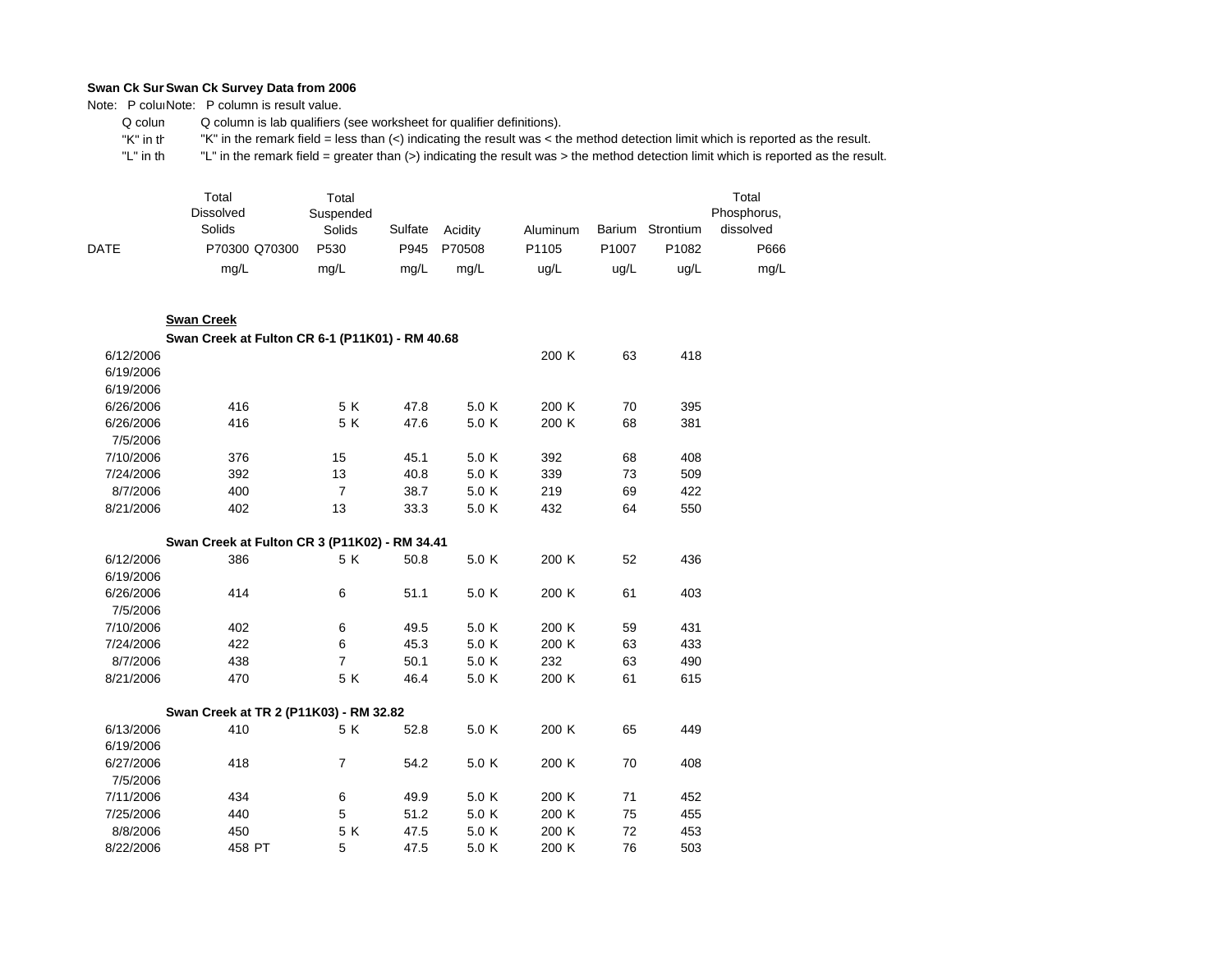Note: P coluiNote: P column is result value.

 Q colum Q column is lab qualifiers (see worksheet for qualifier definitions).

 "K" in th"K" in the remark field = less than (<) indicating the result was < the method detection limit which is reported as the result.

| DATE      | Total<br><b>Dissolved</b><br>Solids<br>P70300 Q70300          | Total<br>Suspended<br>Solids<br>P530 | Sulfate<br>P945 | Acidity<br>P70508 | Aluminum<br>P1105 | P1007 | Barium Strontium<br>P1082 | Total<br>Phosphorus,<br>dissolved<br>P666 |
|-----------|---------------------------------------------------------------|--------------------------------------|-----------------|-------------------|-------------------|-------|---------------------------|-------------------------------------------|
|           | mg/L                                                          | mg/L                                 | mq/L            | mq/L              | uq/L              | ug/L  | ug/L                      | mg/L                                      |
|           |                                                               |                                      |                 |                   |                   |       |                           |                                           |
|           | Swan Creek at SR 64 (drive into facility) (P11K04) - RM 30.90 |                                      |                 |                   |                   |       |                           |                                           |
| 6/13/2006 | 410                                                           | 8                                    | 51.1            | 5.0K              | 221               | 65    | 461                       |                                           |
| 6/19/2006 |                                                               |                                      |                 |                   |                   |       |                           |                                           |
| 6/27/2006 | 422                                                           | 10                                   | 52.8            | 5.0 K             | 237               | 69    | 405                       |                                           |
| 7/5/2006  |                                                               |                                      |                 |                   |                   |       |                           |                                           |
| 7/11/2006 | 416                                                           | 10                                   | 46.9            | 5.0 K             | 206               | 66    | 431                       | 0.044                                     |
| 7/25/2006 | 426                                                           | 7                                    | 49.3            | 5.0 K             | 200 K             | 73    | 461                       |                                           |
| 8/8/2006  | 438                                                           | 8                                    | 47.7            | 5.0 K             | 200 K             | 71    | 465                       |                                           |
| 8/22/2006 | 434                                                           | 6                                    | 43.1            | 5.0 K             | 200 K             | 65    | 480                       |                                           |
|           | Swan Creek at SR 295 (P11P11) - RM 25.99                      |                                      |                 |                   |                   |       |                           |                                           |
| 6/13/2006 | 456                                                           | 22                                   | 58.6            | 5.0 K             | 490               | 64    | 580                       | 0.150                                     |
| 6/19/2006 |                                                               |                                      |                 |                   |                   |       |                           |                                           |
|           | Swan Creek at Spencer Rd (P11K21) - RM 24.70                  |                                      |                 |                   |                   |       |                           |                                           |
| 6/13/2006 | 446                                                           | 12                                   | 56.2            | 5.0 K             | 474               | 62    | 567                       |                                           |
| 6/19/2006 |                                                               |                                      |                 |                   |                   |       |                           |                                           |
| 6/27/2006 | 422                                                           | 34                                   | 57.1            | 5.0 K             | 767               | 67    | 496                       | 0.120                                     |
| 7/5/2006  |                                                               |                                      |                 |                   |                   |       |                           |                                           |
| 7/11/2006 | 464                                                           | 21                                   | 56.3            | 5.0 K             | 377               | 66    | 560                       | 0.122                                     |
| 7/25/2006 | 434                                                           | 14                                   | 54.6            | 5.0 K             | 254               | 65    | 540                       | 0.124                                     |
| 7/25/2006 | 442                                                           | 14                                   | 55.1            | 5.0 K             | 258               | 66    | 550                       | 0.122                                     |
| 8/8/2006  | 478                                                           | 14                                   | 53.0            | 5.0 K             | 276               | 67    | 580                       | 0.114                                     |
| 8/22/2006 | 428                                                           | 12                                   | 50.5            | 5.0 K             | 281               | 58    | 574                       | 0.187                                     |
| 1/22/2007 | 384                                                           | 7                                    | 54.8            | 5.0 K             | 243               | 49    | 404                       |                                           |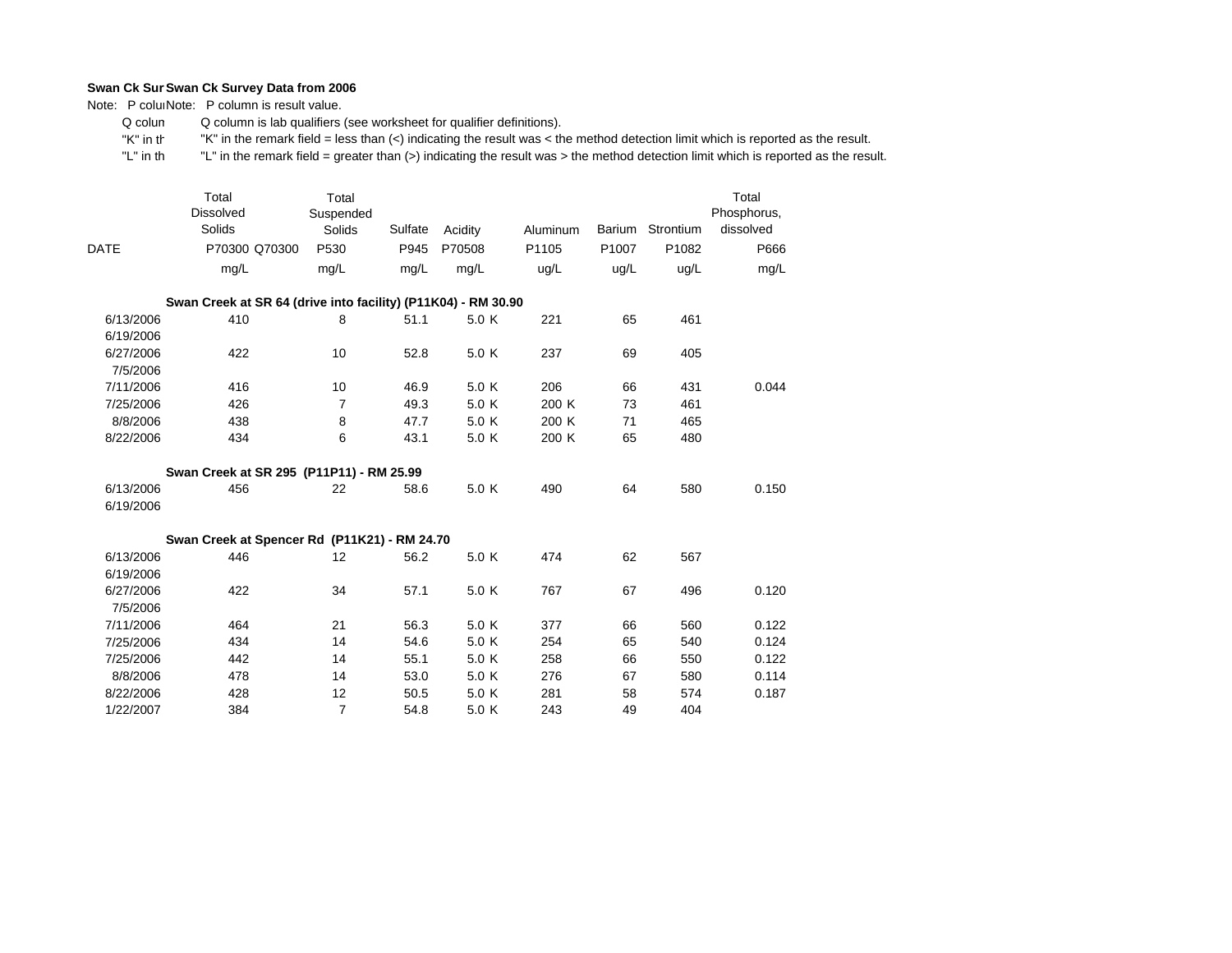Note: P coluiNote: P column is result value.

 Q colum Q column is lab qualifiers (see worksheet for qualifier definitions).

 "K" in th"K" in the remark field = less than (<) indicating the result was < the method detection limit which is reported as the result.

 "L" in th "L" in the remark field = greater than (>) indicating the result was > the method detection limit which is reported as the result.

|      | Total<br><b>Dissolved</b><br>Solids | Total<br>Suspended<br>Solids | Sulfate | Acidity | Aluminum          |                   | Barium Strontium  | Total<br>Phosphorus,<br>dissolved |
|------|-------------------------------------|------------------------------|---------|---------|-------------------|-------------------|-------------------|-----------------------------------|
| DATE | P70300 Q70300                       | P530                         | P945    | P70508  | P <sub>1105</sub> | P <sub>1007</sub> | P <sub>1082</sub> | P666                              |
|      | mg/L                                | mg/L                         | mg/L    | mg/L    | ug/L              | ug/L              | ug/L              | mg/L                              |

## **HUC 04100009 080**

#### **Blue Creek**

|           | Blue Creek at Fulton CR 3 (P11K11) - RM 11.57 |     |      |       |       |     |     |
|-----------|-----------------------------------------------|-----|------|-------|-------|-----|-----|
| 6/14/2006 | 362                                           | 5 K | 41.6 | 5.0 K | 200 K | 96  | 288 |
| 6/19/2006 |                                               |     |      |       |       |     |     |
| 6/28/2006 | 340                                           | 5 K | 42.6 | 5.0 K | 200 K | 96  | 278 |
| 7/5/2006  |                                               |     |      |       |       |     |     |
| 7/12/2006 | 328                                           | 5 K | 34.8 | 5.0 K | 200 K | 90  | 255 |
| 7/26/2006 | 380                                           | 5 K | 40.7 | 5.0 K | 200 K | 85  | 287 |
| 8/9/2006  | 370                                           | 13  | 39.2 | 5.0 K | 200 K | 93  | 284 |
| 8/23/2006 | 396                                           | 5   | 31.9 | 5.0 K | 200 K | 100 | 302 |

## **Blue Creek at Manore Rd, 0.3 mi NE of Neopolis (P11P39) - RM 7.81**

| 6/14/2006 | 342 | 5 K | 36.4 | 5.0 K | 200 K | 75 | 344 |
|-----------|-----|-----|------|-------|-------|----|-----|
| 6/19/2006 |     |     |      |       |       |    |     |
| 6/19/2006 |     |     |      |       |       |    |     |
| 6/28/2006 | 336 | 5 K | 39.3 | 5.0 K | 200 K | 84 | 321 |
| 6/28/2006 | 338 | 5 K | 37.9 | 5.0 K | 200 K | 85 | 320 |
| 7/5/2006  |     |     |      |       |       |    |     |
| 7/12/2006 | 324 | 5 K | 31.6 | 5.0 K | 200 K | 76 | 425 |
| 7/12/2006 | 324 | 5   | 32.1 | 5.0 K | 200 K | 78 | 433 |
| 7/26/2006 | 356 | 5 K | 37.1 | 5.0 K | 200 K | 77 | 337 |
| 8/9/2006  | 370 | 5 K | 35.4 | 5.0 K | 200 K | 78 | 354 |
| 8/23/2006 | 398 | 6   | 29.6 | 5.0 K | 200 K | 85 | 395 |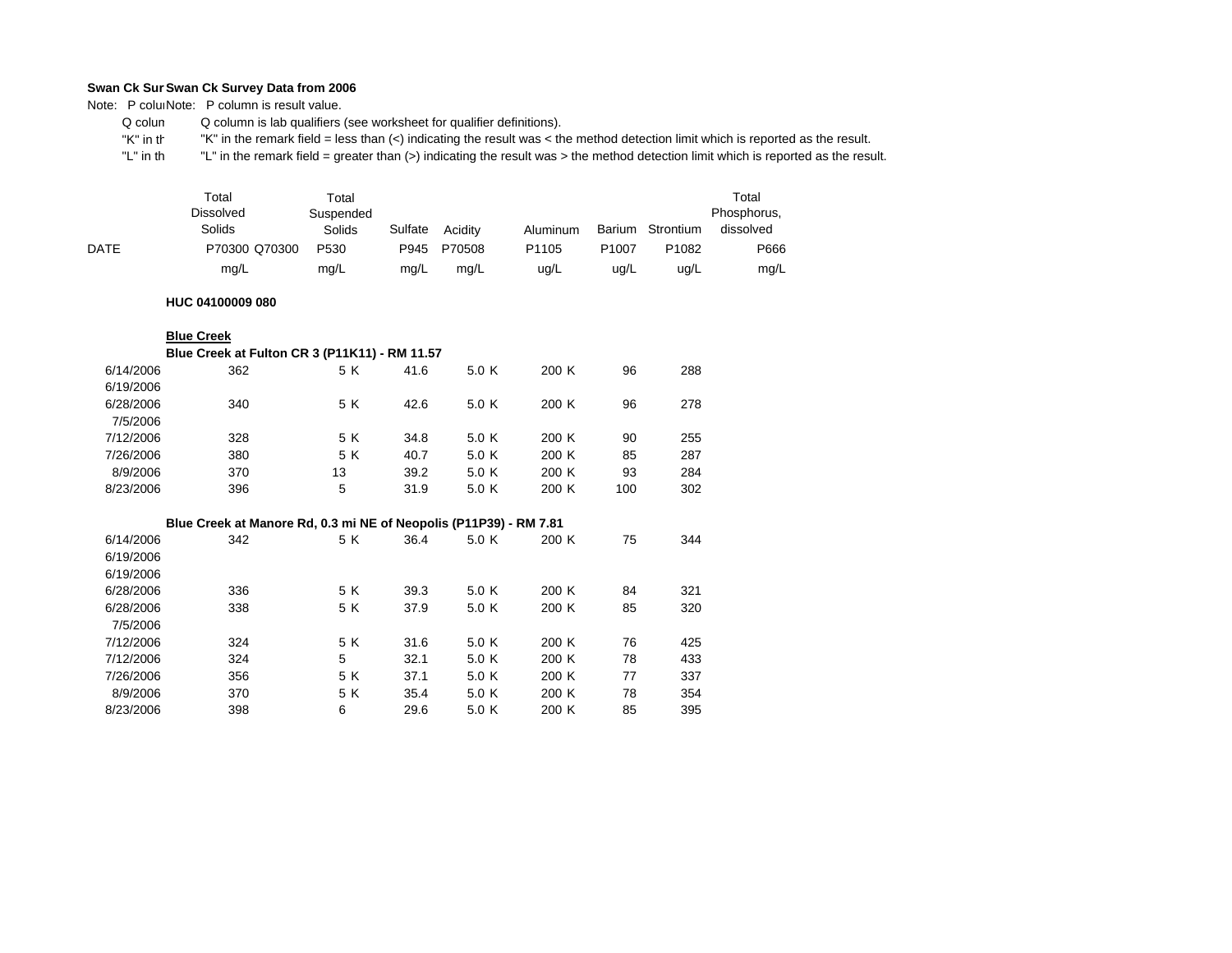Note: P coluiNote: P column is result value.

 Q colum Q column is lab qualifiers (see worksheet for qualifier definitions).

 "K" in th"K" in the remark field = less than (<) indicating the result was < the method detection limit which is reported as the result.

|           | Total<br>Dissolved<br>Solids                     | Total<br>Suspended<br>Solids | Sulfate | Acidity | Aluminum |       | Barium Strontium | Total<br>Phosphorus,<br>dissolved |
|-----------|--------------------------------------------------|------------------------------|---------|---------|----------|-------|------------------|-----------------------------------|
| DATE      | P70300 Q70300                                    | P530                         | P945    | P70508  | P1105    | P1007 | P1082            | P666                              |
|           | mg/L                                             | mg/L                         | mg/L    | mg/L    | ug/L     | ug/L  | ug/L             | mg/L                              |
|           | Blue Creek at SR 295 (P11K12) - RM 5.57          |                              |         |         |          |       |                  |                                   |
| 6/14/2006 | 380                                              | 5 K                          | 37.1    | 5.0 K   | 200 K    | 76    | 467              |                                   |
| 6/19/2006 |                                                  |                              |         |         |          |       |                  |                                   |
| 6/28/2006 | 354                                              | 5 K                          | 38.2    | 5.0 K   | 200 K    | 80    | 363              |                                   |
| 7/5/2006  |                                                  |                              |         |         |          |       |                  |                                   |
| 7/12/2006 | 362                                              | 11                           | 32.0    | 5.0 K   | 200 K    | 75    | 454              |                                   |
| 7/26/2006 | 370                                              | $\overline{7}$               | 37.0    | 5.0 K   | 200 K    | 77    | 408              |                                   |
| 7/26/2006 | 374                                              | $\overline{7}$               | 37.8    | 5.0 K   | 200 K    | 78    | 408              |                                   |
| 8/9/2006  | 394                                              | 6                            | 35.6    | 5.0 K   | 200 K    | 76    | 413              |                                   |
| 8/9/2006  | 390                                              | $\overline{7}$               | 34.7    | 5.0 K   | 200 K    | 78    | 422              |                                   |
| 8/23/2006 | 394                                              | 8                            | 32.3    | 5.0 K   | 200 K    | 86    | 511              |                                   |
| 8/23/2006 | 402                                              | 9                            | 32.1    | 5.0 K   | 200 K    | 90    | 530              |                                   |
|           | Blue Creek at Finzel Rd (P11P13) - RM 0.73       |                              |         |         |          |       |                  |                                   |
| 6/14/2006 | 420                                              | 5                            | 41.7    | 5.0 K   | 200 K    | 64    | 579              |                                   |
| 6/14/2006 | 390                                              | 6                            | 43.4    | 5.0 K   | 200 K    | 63    | 569              |                                   |
| 6/19/2006 |                                                  |                              |         |         |          |       |                  |                                   |
| 6/28/2006 | 402                                              | $\overline{7}$               | 44.3    | 5.0 K   | 200 K    | 78    | 522              |                                   |
| 7/5/2006  |                                                  |                              |         |         |          |       |                  |                                   |
| 7/5/2006  |                                                  |                              |         |         |          |       |                  |                                   |
| 7/12/2006 | 386                                              | 11                           | 39.7    | 5.0 K   | 200 K    | 62    | 624              |                                   |
| 7/26/2006 | 428                                              | 5 K                          | 42.5    | 5.0 K   | 200 K    | 69    | 595              |                                   |
| 8/9/2006  | 424                                              | 6                            | 42.6    | 5.0 K   | 200 K    | 71    | 632              |                                   |
| 8/23/2006 | 454                                              | 5 K                          | 43.6    | 5.0 K   | 200 K    | 74    | 802              |                                   |
|           | <b>Blystone Ditch</b>                            |                              |         |         |          |       |                  |                                   |
|           | Blystone Ditch at Monclova Rd (P11A03) - RM 0.54 |                              |         |         |          |       |                  |                                   |
| 6/14/2006 | 564                                              | 6                            | 86.5    | 5.0 K   | 266      | 52    | 1330             |                                   |
| 6/19/2006 |                                                  |                              |         |         |          |       |                  |                                   |
| 6/28/2006 | 498                                              | 6                            | 72.5    | 5.0 K   | 240      | 54    | 968              |                                   |
| 7/5/2006  |                                                  |                              |         |         |          |       |                  |                                   |
| 7/12/2006 | 424                                              | 26                           | 55.2    | 5.0 K   | 693      | 47    | 869              |                                   |
| 7/26/2006 | 558                                              | 7                            | 78.7    | 5.0 K   | 225      | 54    | 1270             |                                   |
| 8/9/2006  | 570                                              | 7                            | 82.8    | 5.0 K   | 200 K    | 51    | 1400             |                                   |
| 8/23/2006 | 620                                              | 9                            | 121     | 5.0 K   | 200 K    | 64    | 2020             |                                   |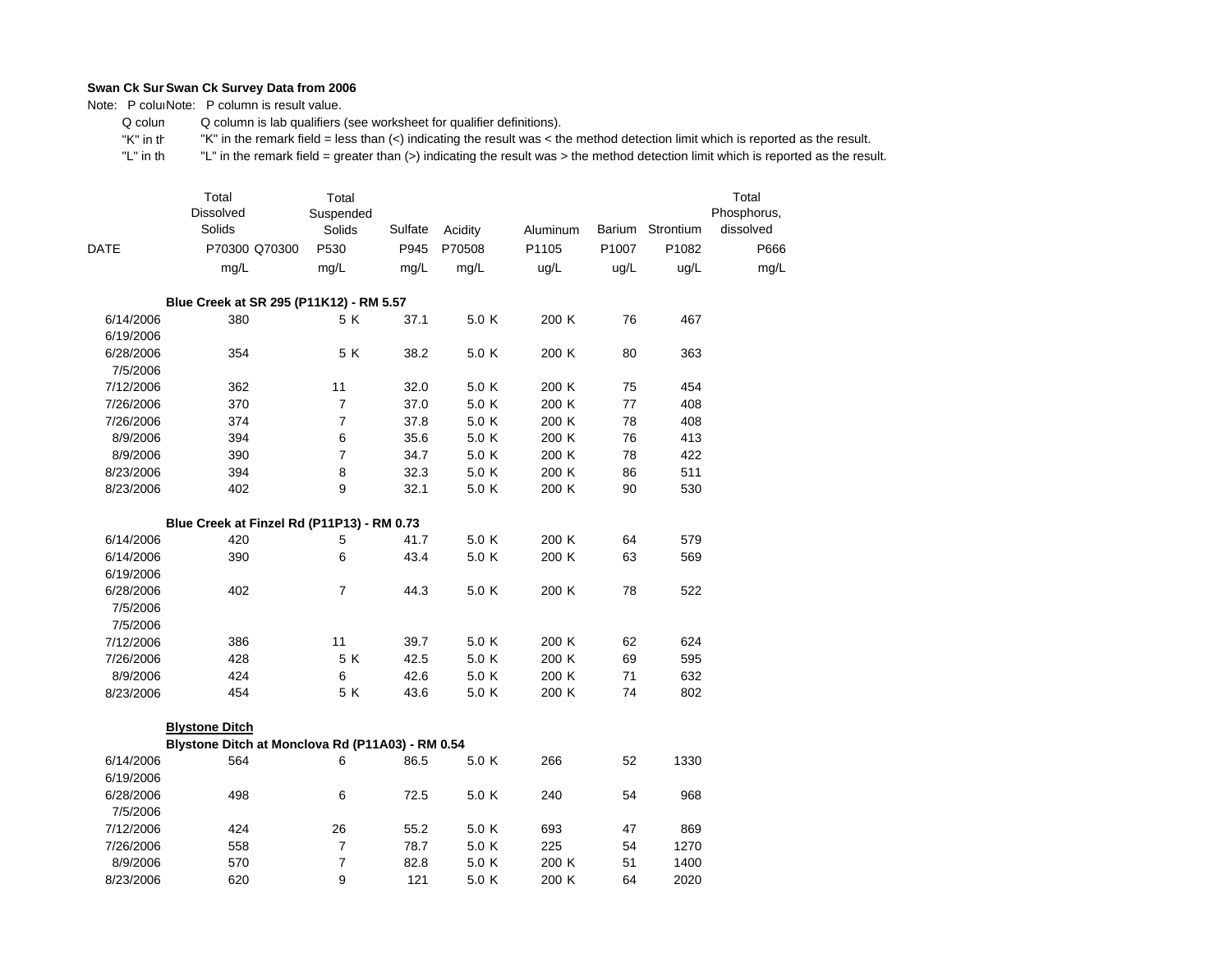Note: P coluiNote: P column is result value.

 Q colum Q column is lab qualifiers (see worksheet for qualifier definitions).

 "K" in th"K" in the remark field = less than (<) indicating the result was < the method detection limit which is reported as the result.

|      | Total<br><b>Dissolved</b><br>Solids | Total<br>Suspended<br>Solids | Sulfate | Acidity | Aluminum          | Barium            | Strontium | Total<br>Phosphorus,<br>dissolved |
|------|-------------------------------------|------------------------------|---------|---------|-------------------|-------------------|-----------|-----------------------------------|
| DATE | P70300 Q70300                       | P <sub>530</sub>             | P945    | P70508  | P <sub>1105</sub> | P <sub>1007</sub> | P1082     | P666                              |
|      | mg/L                                | mg/L                         | mg/L    | mg/L    | ug/L              | ug/L              | ug/L      | mg/L                              |

|           | <b>Cairl Ditch</b>                           |     |      |       |       |    |     |
|-----------|----------------------------------------------|-----|------|-------|-------|----|-----|
|           | Cairl Ditch at Pilliad Rd (P11K10) - RM 1.32 |     |      |       |       |    |     |
| 6/15/2006 | 476                                          | 5   | 54.9 | 5.0 K | 200K  | 83 | 752 |
| 6/20/2006 |                                              |     |      |       |       |    |     |
| 6/29/2006 | 456                                          | 16  | 53.5 | 5.0 K | 266   | 84 | 709 |
| 7/6/2006  |                                              |     |      |       |       |    |     |
| 7/13/2006 | 290                                          | 44  | 29.7 | 5.0 K | 764   | 58 | 427 |
| 7/27/2006 | 516                                          | 15  | 57.4 | 5.0 K | 285   | 86 | 761 |
| 8/10/2006 | 464                                          | 20  | 51.5 | 5.0 K | 443   | 89 | 823 |
| 8/24/2006 | 442                                          | 20  | 43.6 | 5.0 K | 490   | 95 | 756 |
|           |                                              |     |      |       |       |    |     |
|           | <b>Harris Ditch</b>                          |     |      |       |       |    |     |
|           | Harris Ditch at SR 295 (P11K13) - RM 1.55    |     |      |       |       |    |     |
| 6/14/2006 | 450                                          | 5 K | 38.0 | 5.0 K | 200 K | 72 | 490 |
| 6/19/2006 |                                              |     |      |       |       |    |     |
| 6/28/2006 | 410                                          | 5 K | 37.7 | 5.0 K | 200 K | 75 | 440 |
| 7/5/2006  |                                              |     |      |       |       |    |     |

| 7/12/2006 | 450 |     | 34.3 | 5.0 K | 200 K |     | 493 |
|-----------|-----|-----|------|-------|-------|-----|-----|
| 7/26/2006 | 470 | 26  | 34.5 | 5.0 K | 565   | 91  | 547 |
| 8/9/2006  | 512 | 143 | 28.7 | 5.0 K | 2910  | 133 | 626 |
| 8/23/2006 | 604 | 145 | 27.2 | 5.0 K | 3030  | 154 | 654 |

|           | Heilman Ditch                                        |     |      |       |       |    |       |
|-----------|------------------------------------------------------|-----|------|-------|-------|----|-------|
|           | Heilman Ditch at Conant Rd, SR 20 (P11K20) - RM 1.76 |     |      |       |       |    |       |
| 6/15/2006 | 1820                                                 | 5 K | 951  | 5.0 K | 200K  | 20 | 18700 |
| 6/20/2006 |                                                      |     |      |       |       |    |       |
| 6/29/2006 | 1840                                                 | 9   | 950  | 5.0 K | 200K  | 21 | 19900 |
| 7/6/2006  |                                                      |     |      |       |       |    |       |
| 7/13/2006 | 1360                                                 |     | 627  | 5.0 K | 200 K | 32 | 14800 |
| 7/27/2006 | 1890 PT                                              | 6   | 962  | 5.0 K | 200 K | 18 | 17900 |
| 8/10/2006 | 1760                                                 | 9   | 890  | 5.0 K | 200K  | 21 | 18200 |
| 8/24/2006 | 914                                                  | 9   | 97.4 | 5.0 K | 200K  | 40 | 1670  |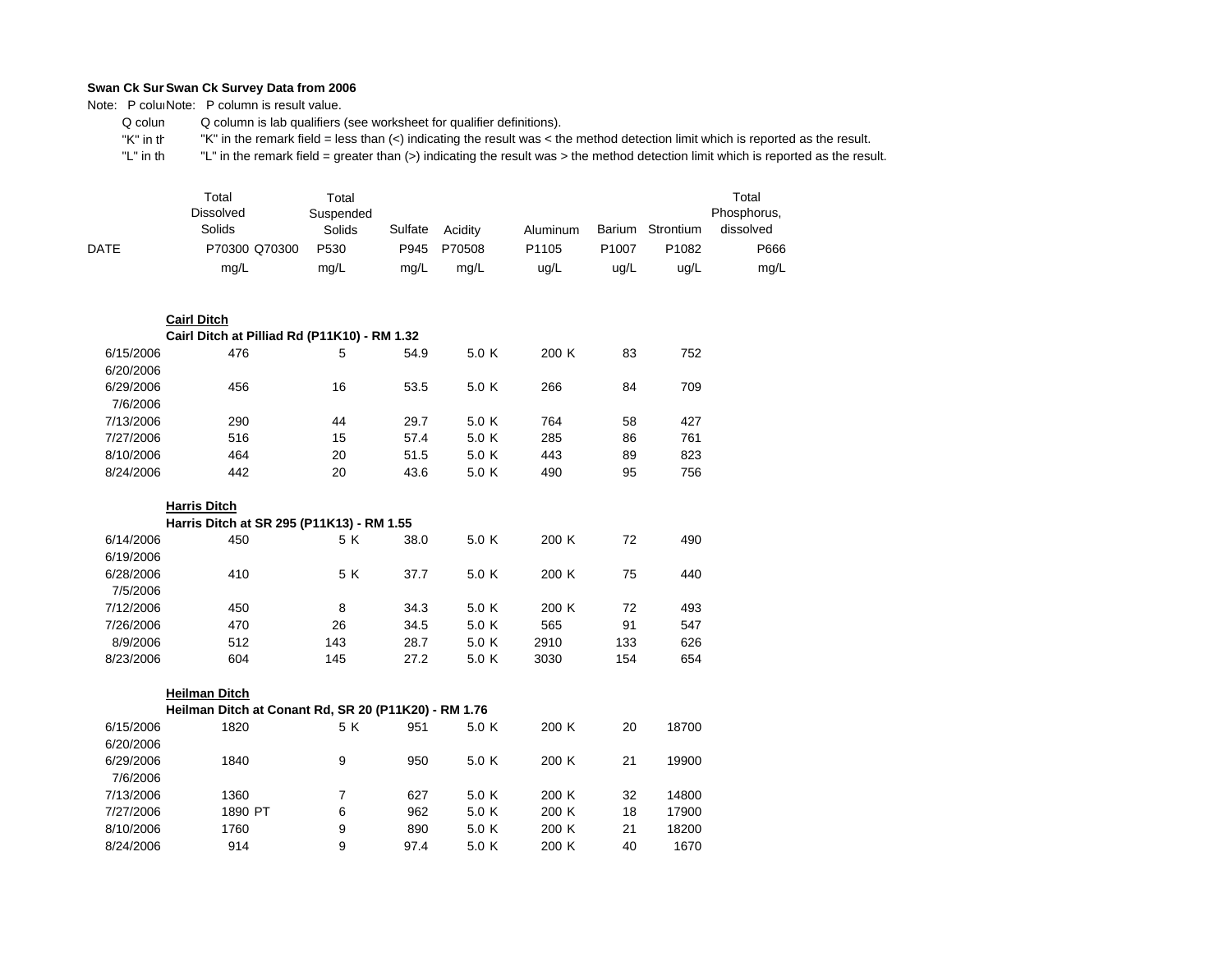Note: P coluiNote: P column is result value.

7/13/2006 7/27/2006 8/10/2006 8/10/2006 8/24/2006 8/24/2006

 Q colum Q column is lab qualifiers (see worksheet for qualifier definitions).

 "K" in th"K" in the remark field = less than (<) indicating the result was < the method detection limit which is reported as the result.

 "L" in th "L" in the remark field = greater than (>) indicating the result was > the method detection limit which is reported as the result.

| <b>DATE</b> | Total<br><b>Dissolved</b><br>Solids<br>P70300 Q70300<br>mg/L | Total<br>Suspended<br>Solids<br>P530<br>mg/L | Sulfate<br>P945<br>mg/L | Acidity<br>P70508<br>mg/L | <b>Aluminum</b><br>P1105<br>ug/L | P1007<br>ug/L | Barium Strontium<br>P1082<br>ug/L | Total<br>Phosphorus,<br>dissolved<br>P666<br>mg/L |
|-------------|--------------------------------------------------------------|----------------------------------------------|-------------------------|---------------------------|----------------------------------|---------------|-----------------------------------|---------------------------------------------------|
|             | <b>Wolf Creek</b>                                            |                                              |                         |                           |                                  |               |                                   |                                                   |
|             | Wolf Creek at Albon Rd (P11K09) - RM 4.06                    |                                              |                         |                           |                                  |               |                                   |                                                   |
| 6/15/2006   | 604                                                          | 5K                                           | 61.6                    | 5.0 K                     | 200 K                            | 114           | 1010                              |                                                   |
| 6/20/2006   |                                                              |                                              |                         |                           |                                  |               |                                   |                                                   |
| 6/20/2006   |                                                              |                                              |                         |                           |                                  |               |                                   |                                                   |
| 6/29/2006   | 558                                                          | 5                                            | 52.0                    | 5.0 K                     | 200 K                            | 103           | 2010                              |                                                   |
| 7/6/2006    |                                                              |                                              |                         |                           |                                  |               |                                   |                                                   |
| 7/13/2006   | 314                                                          | 10                                           | 30.6                    | 5.0 K                     | 292                              | 71            | 509                               |                                                   |
| 7/27/2006   | 606                                                          | 5 K                                          | 59.2                    | 5.0 K                     | 200 K                            | 108           | 828                               |                                                   |
| 8/10/2006   | 582                                                          | 5 K                                          | 59.5                    | 5.0 K                     | 200 K                            | 114           | 858                               |                                                   |
| 8/24/2006   | 628                                                          | 10                                           | 63.7                    | 5.0 K                     | 222                              | 113           | 1010                              |                                                   |
|             | Wolf Creek at Perrysburg-Holland Rd (P11S66) - RM 1.96       |                                              |                         |                           |                                  |               |                                   |                                                   |
| 6/15/2006   | 532                                                          | 6                                            | 54.7                    | 5.0 K                     | 200 K                            | 102           | 799                               |                                                   |
| 6/20/2006   |                                                              |                                              |                         |                           |                                  |               |                                   |                                                   |
| 6/29/2006   | 418                                                          | 13                                           | 43.4                    | 5.0 K                     | 266                              | 94            | 704                               |                                                   |
| 7/6/2006    |                                                              |                                              |                         |                           |                                  |               |                                   |                                                   |
| 7/13/2006   | 262                                                          | 32                                           | 23.8                    | 5.0 K                     | 1050                             | 65            | 457                               |                                                   |
| 7/27/2006   | 516                                                          | 6                                            | 49.7                    | 5.0 K                     | 200 K                            | 89            | 760                               |                                                   |
| 8/10/2006   | 462                                                          | 5                                            | 48.3                    | 5.0 K                     | 200 K                            | 93            | 751                               |                                                   |
| 8/24/2006   | 418                                                          | 11                                           | 42.6                    | 5.0 K                     | 213                              | 78            | 655                               |                                                   |
|             |                                                              |                                              |                         |                           |                                  |               |                                   |                                                   |
|             | Wolf Creek at Holland-Sylvania Rd (P11P18) - RM 0.48<br>556  | 13                                           | 59.3                    | 5.0 K                     | 244                              |               | 818                               |                                                   |
| 6/15/2006   |                                                              |                                              |                         |                           |                                  | 97            |                                   |                                                   |
| 6/15/2006   | 558                                                          | 10                                           | 59.9                    | 5.0 K                     | 216                              | 92            | 789                               |                                                   |
| 6/20/2006   |                                                              |                                              |                         |                           |                                  |               |                                   |                                                   |
| 6/29/2006   | 446                                                          | 23                                           | 48.1                    | 5.0 K                     | 308                              | 88            | 707                               |                                                   |
| 7/6/2006    |                                                              |                                              |                         |                           |                                  |               |                                   |                                                   |
| 7/13/2006   | 280                                                          | 45                                           | 26.0                    | 5.0 K                     | 1010                             | 62            | 444                               |                                                   |

486 12 52.2 5.0 K 200 K 82 724

562 55 54.4 5.0 K 1110 102 829

562 53 54.6 5.0 K 1160 103 836

580 40 59.8 5.0 K 605 88 831

586 36 58.7 5.0 K 610 91 837

724

829

836

831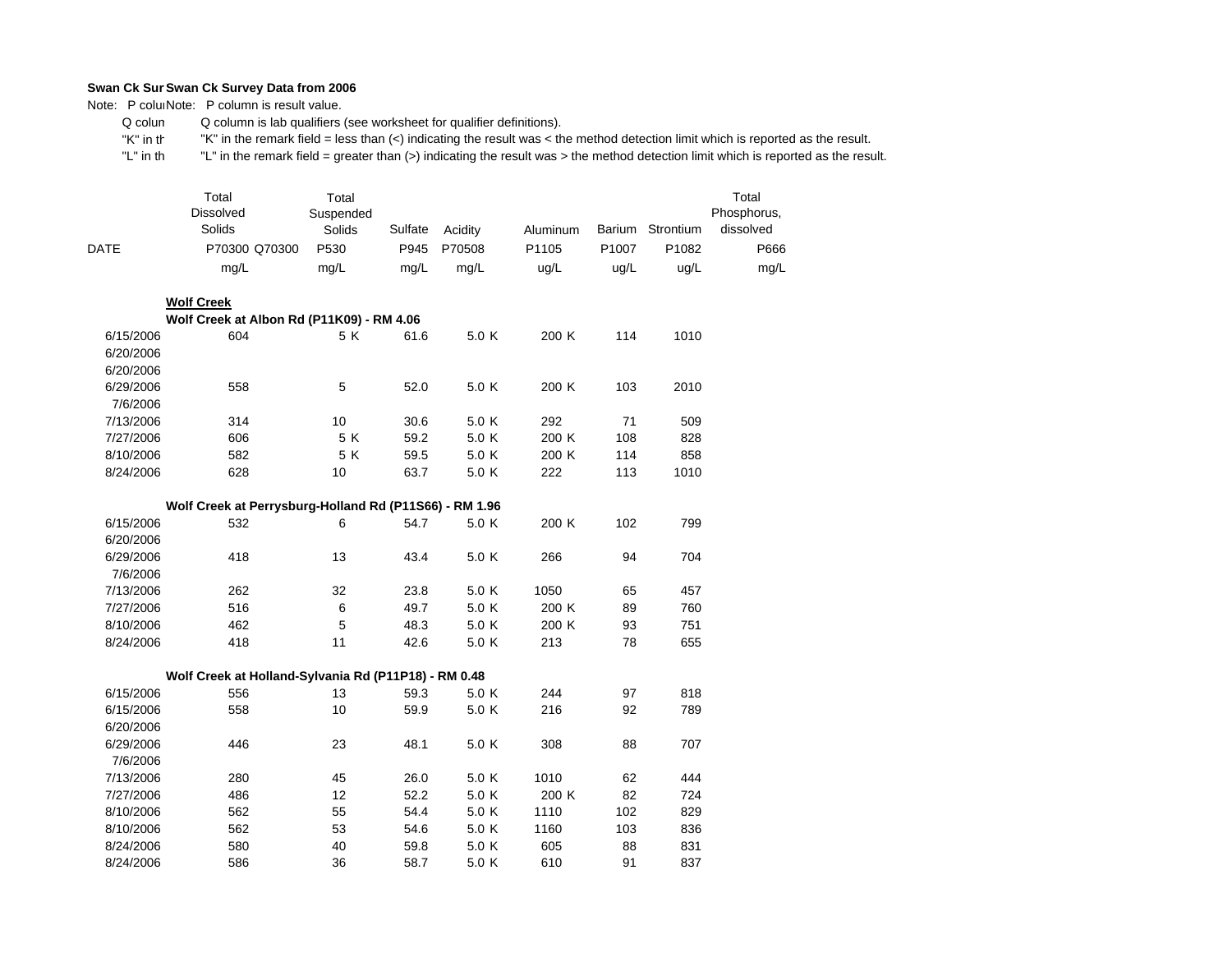Note: P coluiNote: P column is result value.

 Q colum Q column is lab qualifiers (see worksheet for qualifier definitions).

 "K" in th"K" in the remark field = less than (<) indicating the result was < the method detection limit which is reported as the result.

 "L" in th "L" in the remark field = greater than (>) indicating the result was > the method detection limit which is reported as the result.

|             | Total<br><b>Dissolved</b><br>Solids | Total<br>Suspended<br>Solids | Sulfate | Acidity | <b>Aluminum</b> | Barium            | Strontium         | Total<br>Phosphorus,<br>dissolved |
|-------------|-------------------------------------|------------------------------|---------|---------|-----------------|-------------------|-------------------|-----------------------------------|
| <b>DATE</b> | P70300 Q70300                       | P <sub>530</sub>             | P945    | P70508  | P1105           | P <sub>1007</sub> | P <sub>1082</sub> | P666                              |
|             | mq/L                                | mq/L                         | ma/L    | mq/L    | uq/L            | ug/L              | ug/L              | mg/L                              |

|           | <b>Swan Creek</b>                          |    |      |       |     |    |     |
|-----------|--------------------------------------------|----|------|-------|-----|----|-----|
|           | Swan Creek at Stitt Rd (P11S11) - RM 21.64 |    |      |       |     |    |     |
| 6/13/2006 | 448                                        | 19 | 47.6 | 5.0K  | 440 | 63 | 564 |
| 6/19/2006 |                                            |    |      |       |     |    |     |
| 6/27/2006 | 424                                        | 23 | 51.5 | 5.0 K | 579 | 67 | 486 |
| 7/5/2006  |                                            |    |      |       |     |    |     |
| 7/11/2006 | 452                                        | 12 | 52.2 | 5.0 K | 210 | 67 | 571 |
| 7/25/2006 | 434                                        | 13 | 53.0 | 5.0 K | 243 | 67 | 563 |
| 8/8/2006  | 480                                        | 12 | 48.0 | 5.0 K | 219 | 69 | 603 |
| 8/22/2006 | 494                                        | 11 | 59.2 | 5.0 K | 259 | 63 | 690 |

## **Swan Creek at Monclova Rd nr jct w/ Albon W of Monclova (P11K05) - RM 18.46**

| 6/13/2006 | 444 | 10  | 54.0 | 5.0 K | 293   | 62 | 595 |
|-----------|-----|-----|------|-------|-------|----|-----|
| 6/19/2006 |     |     |      |       |       |    |     |
| 6/27/2006 | 416 | 19  | 52.1 | 5.0 K | 538   | 67 | 502 |
| 6/27/2006 | 424 | 21  | 52.3 | 5.0 K | 458   | 63 | 488 |
| 7/5/2006  |     |     |      |       |       |    |     |
| 7/11/2006 | 472 | 12  | 54.6 | 5.0 K | 200K  | 69 | 620 |
| 7/11/2006 | 470 | 10  | 54.6 | 5.0 K | 200 K | 69 | 621 |
| 7/25/2006 | 434 | 7   | 56.0 | 5.0 K | 200 K | 64 | 595 |
| 8/8/2006  | 474 | 5 K | 51.0 | 5.0 K | 200 K | 63 | 593 |
| 8/22/2006 | 470 | 5 K | 56.8 | 5.0 K | 200 K | 56 | 688 |

|           |     | Swan Creek at Salisbury Rd (P11P09) - RM 15.24 |      |       |       |    |     |
|-----------|-----|------------------------------------------------|------|-------|-------|----|-----|
| 6/13/2006 | 466 | 9                                              | 57.7 | 5.0 K | 258   | 60 | 609 |
| 6/20/2006 |     |                                                |      |       |       |    |     |
| 6/27/2006 | 418 | 24                                             | 51.4 | 5.0 K | 628   | 66 | 509 |
| 7/6/2006  |     |                                                |      |       |       |    |     |
| 7/11/2006 | 472 | 13                                             | 48.9 | 5.0 K | 200 K | 66 | 628 |
| 7/25/2006 | 456 | 8                                              | 57.3 | 5.0 K | 200K  | 66 | 631 |
| 8/8/2006  | 468 | 9                                              | 52.9 | 5.0 K | 200K  | 66 | 634 |
| 8/22/2006 | 522 | 6                                              | 63.2 | 5.0 K | 200K  | 65 | 783 |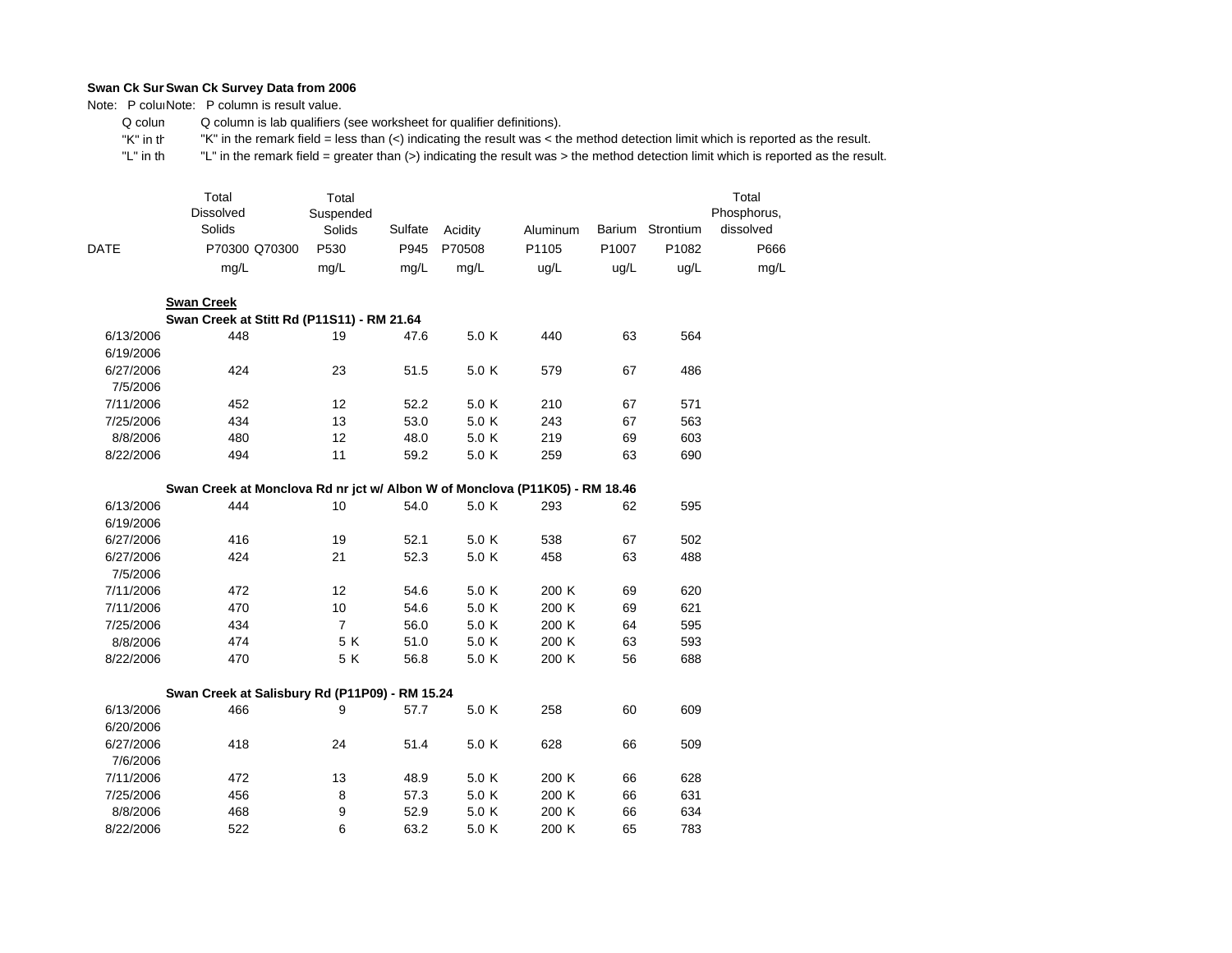Note: P coluiNote: P column is result value.

 Q colum Q column is lab qualifiers (see worksheet for qualifier definitions).

 "K" in th"K" in the remark field = less than (<) indicating the result was < the method detection limit which is reported as the result.

|                        | Total<br><b>Dissolved</b><br>Solids                  | Total<br>Suspended<br>Solids | Sulfate | Acidity | Aluminum |       | Barium Strontium | Total<br>Phosphorus,<br>dissolved |
|------------------------|------------------------------------------------------|------------------------------|---------|---------|----------|-------|------------------|-----------------------------------|
| <b>DATE</b>            | P70300 Q70300                                        | P530                         | P945    | P70508  | P1105    | P1007 | P1082            | P666                              |
|                        | mg/L                                                 | mg/L                         | mg/L    | mg/L    | ug/L     | ug/L  | ug/L             | mg/L                              |
|                        |                                                      |                              |         |         |          |       |                  |                                   |
|                        | Swan Creek at Reynolds Rd, SR 20 (P11P08) - RM 10.84 |                              |         |         |          |       |                  |                                   |
| 6/13/2006              | 522                                                  | 18                           | 57.4    | 5.0 K   | 384      | 72    | 678              |                                   |
| 6/20/2006              |                                                      |                              |         |         |          |       |                  |                                   |
| 6/27/2006              | 426                                                  | 33                           | 50.4    | 5.0 K   | 665      | 69    | 547              | 0.082                             |
| 7/6/2006               |                                                      |                              |         |         |          |       |                  |                                   |
| 7/11/2006              | 498                                                  | 15                           | 54.7    | 5.0 K   | 200 K    | 75    | 682              | 0.060                             |
| 7/25/2006              | 476                                                  | 12                           | 57.1    | 5.0 K   | 258      | 74    | 660              | 0.057                             |
| 8/8/2006               | 508                                                  | 14                           | 51.7    | 5.0 K   | 257      | 73    | 677              | 0.075                             |
| 8/22/2006              | 536                                                  | 9                            | 55.9    | 5.0 K   | 200 K    | 74    | 775              | 0.072                             |
| 1/22/2007              | 456                                                  | 16                           | 52.6    | 5.0 K   | 420      | 58    | 510              |                                   |
|                        |                                                      |                              |         |         |          |       |                  |                                   |
|                        | Swan Creek at Arlington Rd (P11K06) - RM 6.00        |                              |         |         |          |       |                  |                                   |
| 6/13/2006<br>6/20/2006 | 576                                                  | 10                           | 72.3    | 5.0 K   | 251      | 69    | 968              | 0.089                             |
|                        | Swan Creek at South Ave (P11P05) - RM 4.31           |                              |         |         |          |       |                  |                                   |
| 6/13/2006              | 576                                                  | 10                           | 72.5    | 5.0 K   | 256      | 70    | 990              |                                   |
| 6/20/2006              |                                                      |                              |         |         |          |       |                  |                                   |
| 6/27/2006              | 444                                                  | 26                           | 58.4    | 5.0 K   | 528      | 67    | 656              |                                   |
| 7/6/2006               |                                                      |                              |         |         |          |       |                  |                                   |
| 7/11/2006              | 554                                                  | 11                           | 67.9    | 5.0 K   | 200 K    | 74    | 927              |                                   |
| 7/25/2006              | 498                                                  | $\overline{7}$               | 59.6    | 5.0 K   | 200 K    | 68    | 806              |                                   |
| 8/8/2006               | 554                                                  | 6                            | 76.1    | 5.0 K   | 200 K    | 73    | 1110             |                                   |
| 8/22/2006              | 590                                                  | 8                            | 97.7    | 5.0 K   | 200 K    | 69    | 1650             |                                   |
|                        | Swan Creek at City Park Ave (P11P03) - RM 1.58       |                              |         |         |          |       |                  |                                   |
| 6/13/2006              | 572                                                  | 5                            | 73.2    | 5.0 K   | 208      | 67    | 1010             |                                   |
| 6/20/2006              |                                                      |                              |         |         |          |       |                  |                                   |
| 6/27/2006              | 452                                                  | 27                           | 58.0    | 5.0 K   | 515      | 66    | 672              |                                   |
| 7/6/2006               |                                                      |                              |         |         |          |       |                  |                                   |
| 7/11/2006              | 582                                                  | 6                            | 79.8    | 5.0 K   | 200 K    | 73    | 1170             |                                   |
| 7/25/2006              | 492                                                  | 6                            | 63.8    | 5.0 K   | 200 K    | 70    | 893              |                                   |
| 8/8/2006               | 574                                                  | 5                            | 95.4    | 5.0 K   | 200 K    | 74    | 1520             |                                   |
| 8/22/2006              | 554                                                  | 5                            | 128     | 5.0 K   | 200 K    | 66    | 1590             |                                   |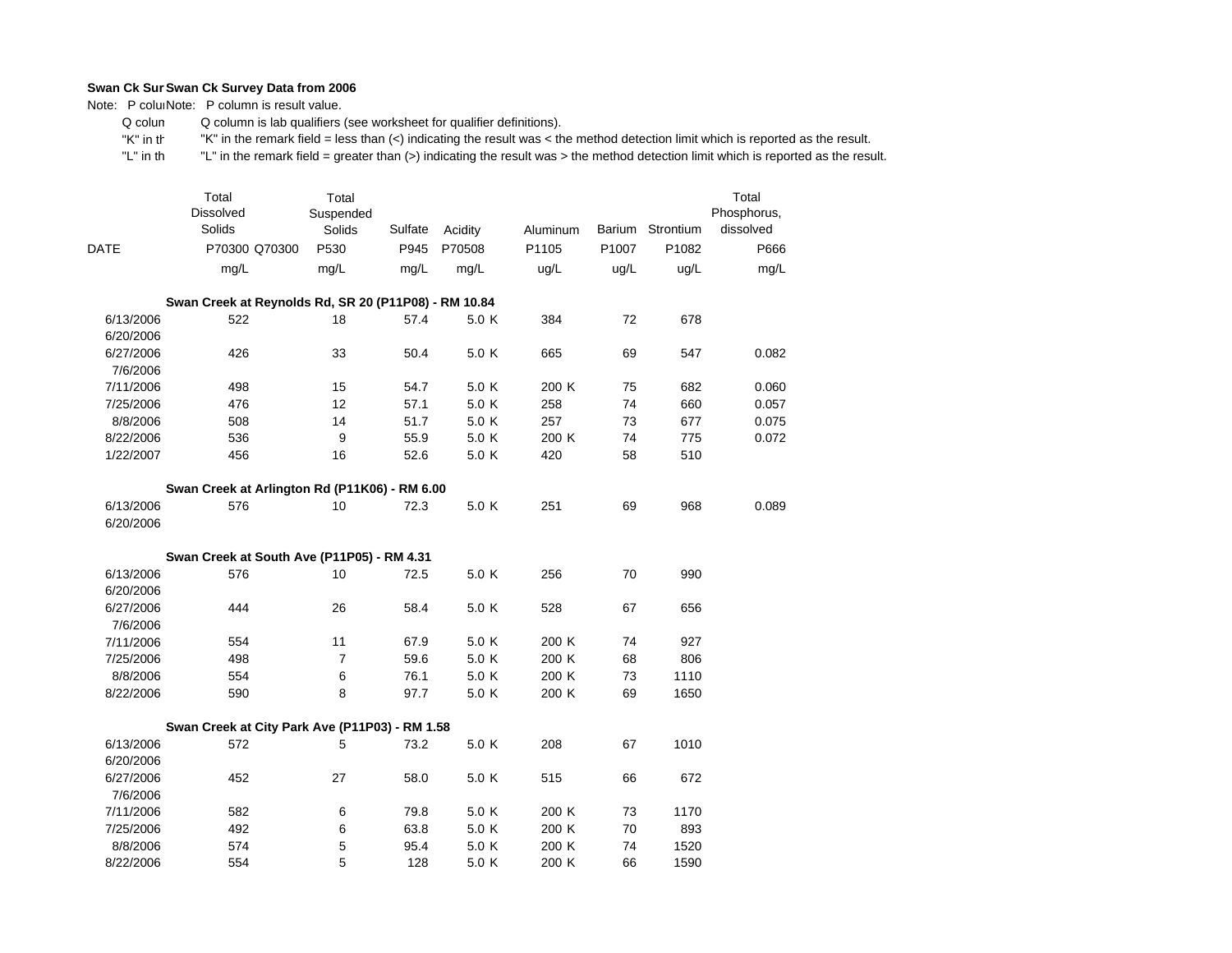Note: P coluiNote: P column is result value.

 Q colum Q column is lab qualifiers (see worksheet for qualifier definitions).

 "K" in th"K" in the remark field = less than (<) indicating the result was < the method detection limit which is reported as the result.

 "L" in th "L" in the remark field = greater than (>) indicating the result was > the method detection limit which is reported as the result.

|             | Total<br><b>Dissolved</b><br>Solids        | Total<br>Suspended<br>Solids | Sulfate | Acidity | Aluminum          | Barium            | Strontium | Total<br>Phosphorus,<br>dissolved |
|-------------|--------------------------------------------|------------------------------|---------|---------|-------------------|-------------------|-----------|-----------------------------------|
| <b>DATE</b> | P70300 Q70300                              | P <sub>530</sub>             | P945    | P70508  | P <sub>1105</sub> | P <sub>1007</sub> | P1082     | P666                              |
|             | mg/L                                       | mg/L                         | mg/L    | mg/L    | ug/L              | ug/L              | ug/L      | mg/L                              |
|             | Swan Creek at OC Bridge (P11K07) - RM 0.19 |                              |         |         |                   |                   |           |                                   |
| 6/13/2006   | 352 PT                                     | 28                           | 47.6    | 5.0 K   | 974               | 51                | 775       |                                   |
| 6/13/2006   | 346 PT                                     | 29                           | 47.6    | 5.0 K   | 1010              | 52                | 790       |                                   |
| 6/20/2006   |                                            |                              |         |         |                   |                   |           |                                   |
| 6/20/2006   |                                            |                              |         |         |                   |                   |           |                                   |
| 6/27/2006   | 456                                        | 11                           | 59.7    | 5.0 K   | 343               | 63                | 728       |                                   |
| 7/6/2006    |                                            |                              |         |         |                   |                   |           |                                   |
| 7/6/2006    |                                            |                              |         |         |                   |                   |           |                                   |
| 7/11/2006   | 338                                        | 23                           | 48.6    | 5.0 K   | 464               | 44                | 743       |                                   |
| 7/25/2006   | 260                                        | 34                           | 35.5    | 5.0 K   | 1080              | 48                | 603       |                                   |
| 8/8/2006    | 326                                        | 14                           | 45.0    | 5.0 K   | 361               | 47                | 729       |                                   |
| 8/8/2006    | 318                                        | 14                           | 44.4    | 5.0 K   | 253               | 46                | 707       |                                   |
| 8/22/2006   | 292                                        | 47                           | 42.8    | 5.0 K   | 1080              | 48                | 596       |                                   |
| 8/22/2006   | 290                                        | 44                           | 43.8    | 5.0 K   | 962               | 48                | 588       |                                   |

## **HUC 04100009 090**

#### 6/15/20066/20/2006 6/29/20067/6/20067/13/2006 7/27/20068/10/2006 8/24/2006**Delaware Creek Delaware Creek at Rohr Dr (P11A07) - RM 0.38** 1230 5 K 102 5.0 K 200 K 89 18401840 1170 8 106 5.0 K 200 K 96 22202220 534 8 59.8 5.0 K 200 K 53 18201820 1150 5 K 98.0 5.0 K 200 K 84 17501230 13 93.3 5.0 K 200 K 96 20202020 442 60 40.5 5.0 K 1240 53 1300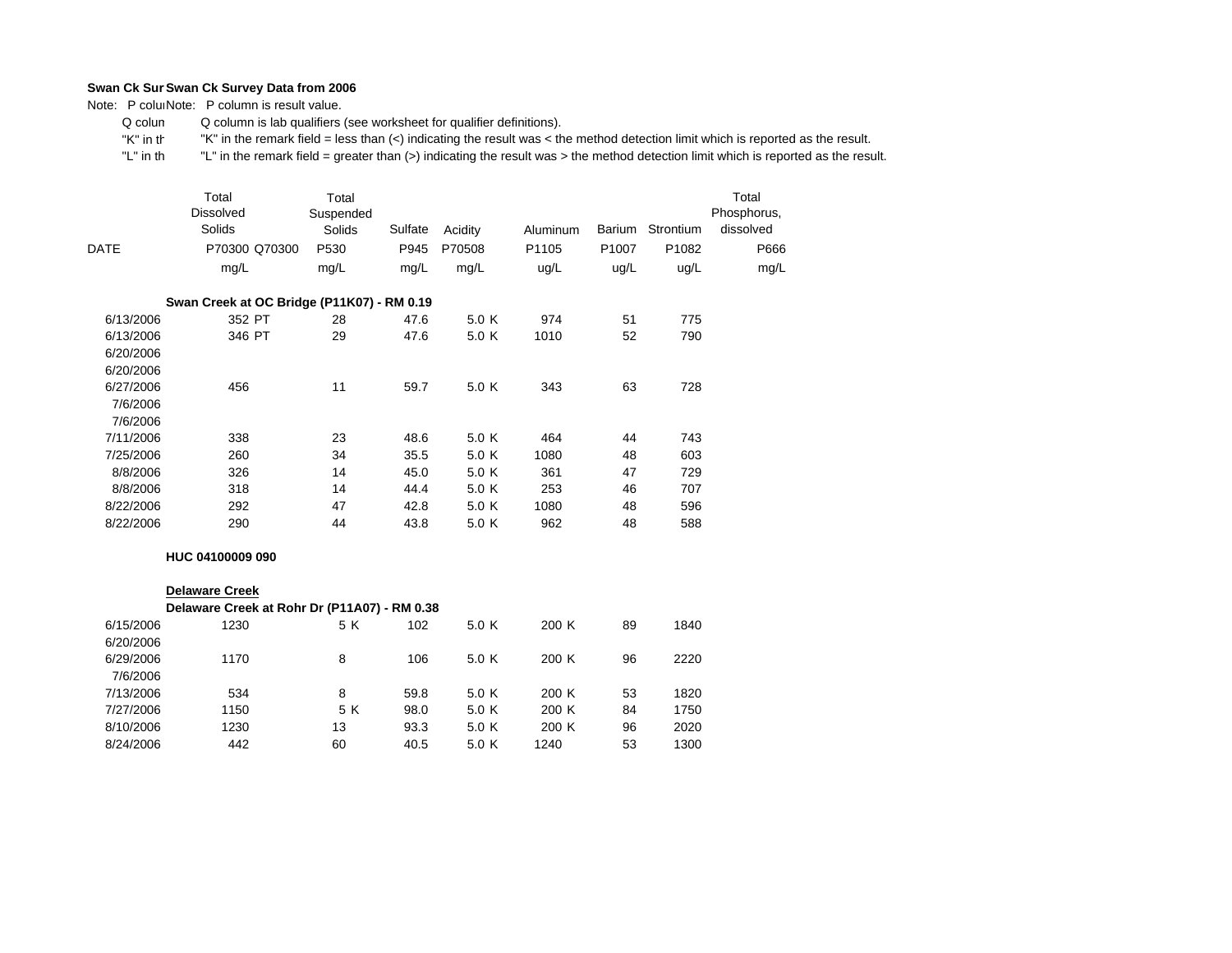Note: P coluiNote: P column is result value.

 Q colum Q column is lab qualifiers (see worksheet for qualifier definitions).

 "K" in th"K" in the remark field = less than (<) indicating the result was < the method detection limit which is reported as the result.

 "L" in th "L" in the remark field = greater than (>) indicating the result was > the method detection limit which is reported as the result.

|             | Total<br><b>Dissolved</b><br>Solids | Total<br>Suspended<br>Solids | Sulfate | Acidity | Aluminum | <b>Barium</b>     | Strontium | Total<br>Phosphorus,<br>dissolved |
|-------------|-------------------------------------|------------------------------|---------|---------|----------|-------------------|-----------|-----------------------------------|
| <b>DATE</b> | P70300 Q70300                       | P <sub>530</sub>             | P945    | P70508  | P1105    | P <sub>1007</sub> | P1082     | P666                              |
|             | mg/L                                | mg/L                         | mg/L    | mg/L    | ug/L     | ug/L              | ug/L      | mg/L                              |

|           | <b>Grassy Creek</b>                        |    |     |       |       |    |      |
|-----------|--------------------------------------------|----|-----|-------|-------|----|------|
|           | Grassy Creek at Ford Rd (P11A05) - RM 4.85 |    |     |       |       |    |      |
| 6/14/2006 | 656                                        | 10 | 227 | 5.0K  | 200K  | 53 | 5310 |
| 6/20/2006 |                                            |    |     |       |       |    |      |
| 6/28/2006 | 628                                        |    | 181 | 5.0 K | 234   | 59 | 4250 |
| 7/6/2006  |                                            |    |     |       |       |    |      |
| 7/12/2006 | 468                                        | 5  | 115 | 5.0 K | 200K  | 43 | 2800 |
| 7/26/2006 | 576                                        | 18 | 219 | 5.0 K | 208   | 51 | 4870 |
| 8/9/2006  | 566                                        | 10 | 200 | 5.0 K | 200 K | 49 | 4650 |

|                       | Grassy Creek at Glenwood Rd (P11K18) - RM 0.98 |  |            |
|-----------------------|------------------------------------------------|--|------------|
| $\tilde{\phantom{a}}$ | ラヘヘ                                            |  | $\sqrt{2}$ |

| 6/14/2006 | 736 | 15 | 106  | 5.0 K | 322   | 70 | 2790 |
|-----------|-----|----|------|-------|-------|----|------|
| 6/20/2006 |     |    |      |       |       |    |      |
| 6/28/2006 | 568 | 8  | 92.2 | 5.0 K | 314   | 61 | 2240 |
| 7/6/2006  |     |    |      |       |       |    |      |
| 7/12/2006 | 320 | 31 | 39.6 | 5.0 K | 632   | 39 | 1440 |
| 7/26/2006 | 750 |    | 105  | 5.0 K | 200 K | 69 | 2760 |
| 8/9/2006  | 644 | 8  | 92.5 | 5.0 K | 222   | 64 | 2670 |
| 8/23/2006 | 496 | 6  | 62.5 | 5.0 K | 200 K | 44 | 1800 |

## **Grassy Creek Diversion (10.85) at Grand Rapids Rd (P11K19) - RM 0.28**

| 6/14/2006 | 516 | 20 | 129  | 5.0 K | 517 | 44 | 2270 |
|-----------|-----|----|------|-------|-----|----|------|
| 6/20/2006 |     |    |      |       |     |    |      |
| 6/28/2006 | 422 | 12 | 80.0 | 5.0 K | 400 | 45 | 1540 |
| 7/6/2006  |     |    |      |       |     |    |      |
| 7/12/2006 | 338 | 14 | 70.0 | 5.0 K | 337 | 35 | 1670 |
| 7/26/2006 | 490 |    | 116  | 5.0 K | 234 | 48 | 2440 |
| 8/9/2006  | 522 | 6  | 121  | 5.0 K | 211 | 49 | 2740 |
| 8/23/2006 | 654 | 13 | 190  | 5.0 K | 278 | 62 | 4080 |
|           |     |    |      |       |     |    |      |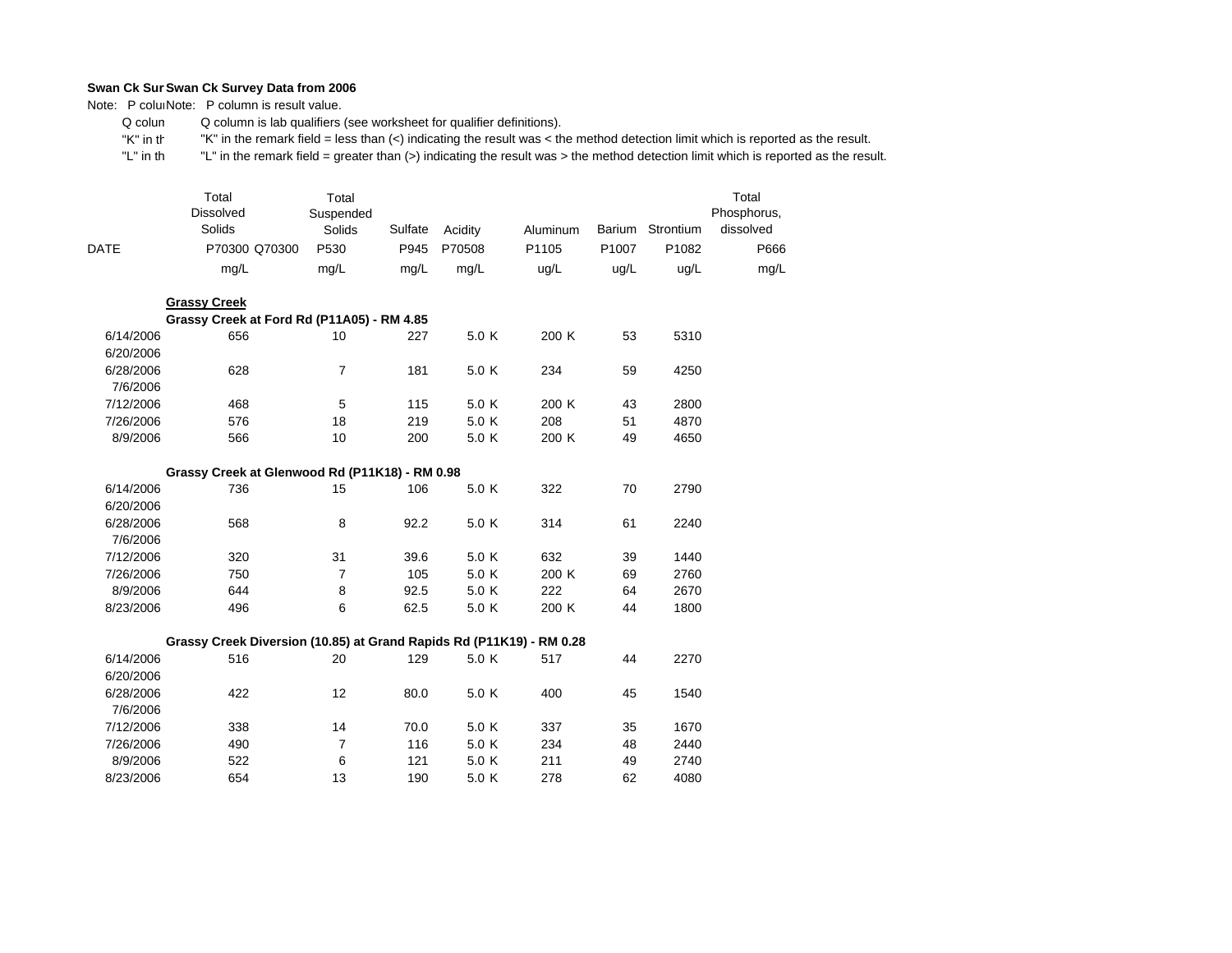Note: P coluiNote: P column is result value.

 Q colum Q column is lab qualifiers (see worksheet for qualifier definitions).

 "K" in th"K" in the remark field = less than (<) indicating the result was < the method detection limit which is reported as the result.

 "L" in th "L" in the remark field = greater than (>) indicating the result was > the method detection limit which is reported as the result.

|      | Total<br><b>Dissolved</b><br>Solids | Total<br>Suspended<br>Solids | Sulfate | Acidity | Aluminum          | Barium            | Strontium         | Total<br>Phosphorus,<br>dissolved |
|------|-------------------------------------|------------------------------|---------|---------|-------------------|-------------------|-------------------|-----------------------------------|
| DATE | P70300 Q70300                       | P <sub>530</sub>             | P945    | P70508  | P <sub>1105</sub> | P <sub>1007</sub> | P <sub>1082</sub> | P666                              |
|      | mg/L                                | mg/L                         | mg/L    | mg/L    | ug/L              | ug/L              | ug/L              | mg/L                              |

#### **HUC 04100010 010**

|           | <b>Otter Creek</b><br>Otter Creek at Oakdale Ave (S03P12) - RM 5.92 |     |      |       |       |    |      |
|-----------|---------------------------------------------------------------------|-----|------|-------|-------|----|------|
| 6/15/2006 | 630                                                                 | 5   | 126  | 5.0 K | 200 K | 57 | 2160 |
| 6/20/2006 |                                                                     |     |      |       |       |    |      |
| 6/29/2006 | 534                                                                 | 14  | 115  | 5.0 K | 584   | 59 | 1780 |
| 7/6/2006  |                                                                     |     |      |       |       |    |      |
| 7/13/2006 | 408                                                                 | 12  | 65.8 | 5.0 K | 508   | 55 | 1520 |
| 7/27/2006 | 766                                                                 | 5 K | 161  | 5.0 K | 200 K | 58 | 2420 |
| 8/10/2006 | 720                                                                 | 5 K | 160  | 5.0 K | 200 K | 58 | 2380 |
| 8/24/2006 | 500                                                                 | 60  | 118  | 5.0 K | 703   | 81 | 2470 |
|           |                                                                     |     |      |       |       |    |      |
|           | Otter Creek at Consaul St (S03P08) - RM 2.95                        |     |      |       |       |    |      |
| 6/15/2006 | 832                                                                 | 6   | 142  | 5.0 K | 200 K | 83 | 2940 |
| 6/20/2006 |                                                                     |     |      |       |       |    |      |
| 6/29/2006 | 600                                                                 | 12  | 122  | 5.0 K | 332   | 76 | 2320 |
| 7/6/2006  |                                                                     |     |      |       |       |    |      |
| 7/13/2006 | 400                                                                 | 25  | 63.8 | 5.0 K | 991   | 62 | 1940 |
| 7/27/2006 | 790                                                                 | 10  | 168  | 5.0 K | 213   | 82 | 3090 |
| 8/10/2006 | 736                                                                 | 8   | 146  | 5.0 K | 200 K | 87 | 3460 |
| 8/24/2006 | 270                                                                 | 39  | 39.1 | 5.0 K | 555   | 38 | 1180 |
|           |                                                                     |     |      |       |       |    |      |
|           | Otter Creek at Millard Ave (S03P05) - RM 2.13                       |     |      |       |       |    |      |
| 6/15/2006 | 240                                                                 | 33  | 47.4 | 5.0 K | 424   | 24 | 527  |
| 6/20/2006 |                                                                     |     |      |       |       |    |      |
| 6/29/2006 | 328                                                                 | 23  | 71.1 | 5.0 K | 369   | 46 | 1590 |
| 6/29/2006 | 326                                                                 | 23  | 70.8 | 5.0 K | 350   | 45 | 1580 |

| 6/20/2006 |     |    |      |       |       |    |      |
|-----------|-----|----|------|-------|-------|----|------|
| 6/29/2006 | 328 | 23 | 71.1 | 5.0 K | 369   | 46 | 1590 |
| 6/29/2006 | 326 | 23 | 70.8 | 5.0 K | 350   | 45 | 1580 |
| 7/6/2006  |     |    |      |       |       |    |      |
| 7/13/2006 | 294 | 34 | 52.3 | 5.0 K | 723   | 44 | 1340 |
| 7/13/2006 | 286 | 37 | 50.5 | 5.0 K | 688   | 44 | 1310 |
| 7/27/2006 | 184 | 13 | 47.2 | 5.0 K | 200 K | 21 | 443  |
| 7/27/2006 | 186 | 13 | 47.3 | 5.0 K | 200 K | 21 | 447  |
| 8/10/2006 | 152 | 14 | 34.7 | 5.0 K | 200 K | 19 | 361  |
| 8/24/2006 | 130 | 37 | 29.9 | 5.0 K | 566   | 21 | 256  |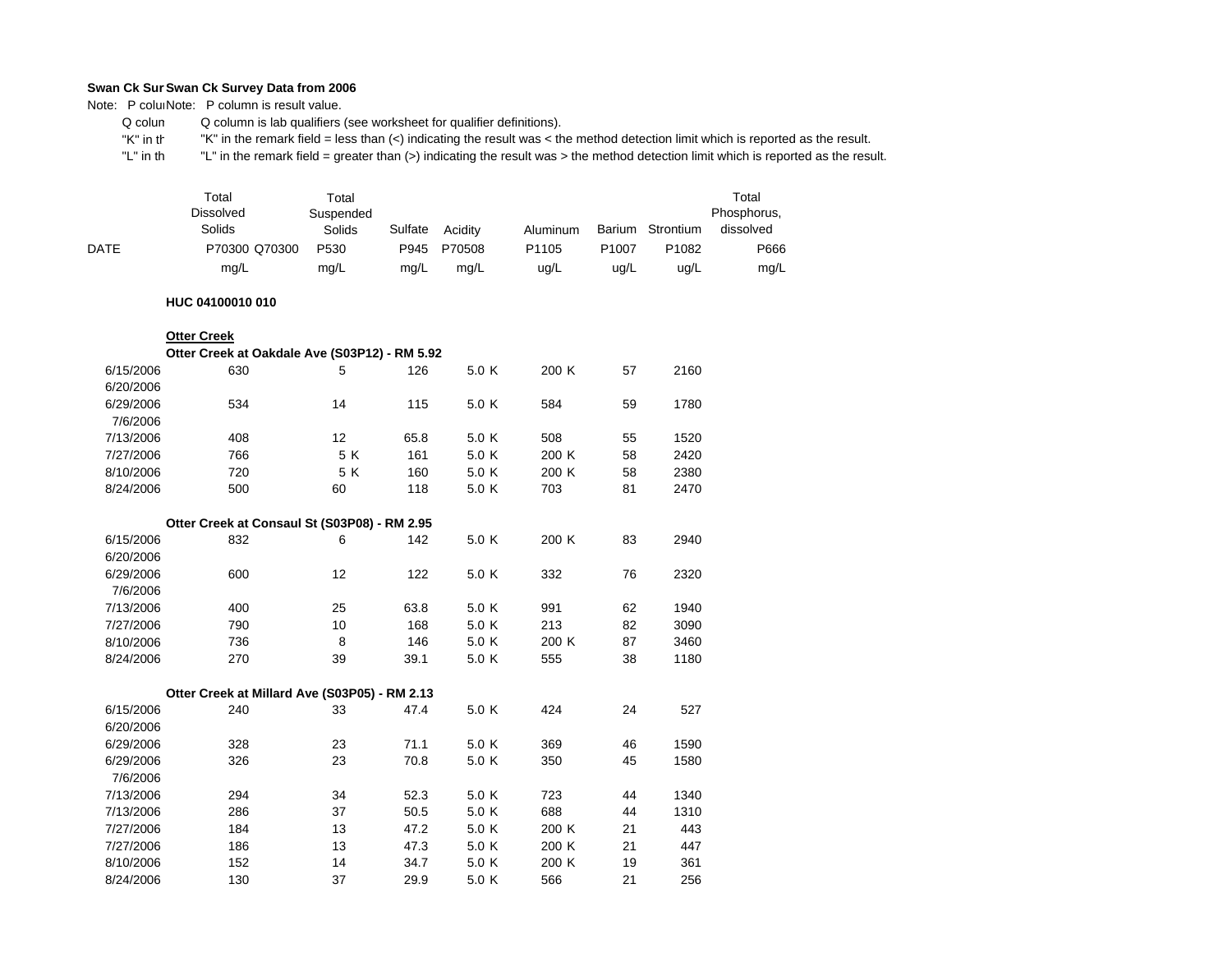Note: P coluiNote: P column is result value.

 Q colum Q column is lab qualifiers (see worksheet for qualifier definitions).

 "K" in th"K" in the remark field = less than (<) indicating the result was < the method detection limit which is reported as the result.

|             | Total<br><b>Dissolved</b><br>Solids       | Total<br>Suspended<br>Solids | Sulfate | Acidity | Aluminum          | Barium            | Strontium         | Total<br>Phosphorus,<br>dissolved |
|-------------|-------------------------------------------|------------------------------|---------|---------|-------------------|-------------------|-------------------|-----------------------------------|
| <b>DATE</b> | P70300 Q70300                             | P <sub>530</sub>             | P945    | P70508  | P <sub>1105</sub> | P <sub>1007</sub> | P <sub>1082</sub> | P666                              |
|             | mg/L                                      | mg/L                         | mg/L    | mg/L    | ug/L              | ug/L              | ug/L              | mg/L                              |
|             | Otter Creek adj CSX Rd (S03S25) - RM 0.40 |                              |         |         |                   |                   |                   |                                   |
| 7/27/2006   | 234                                       | 8                            | 53.9    | 5.0 K   | 200K              | 25                | 667               |                                   |
| 8/10/2006   | 170                                       | 19                           | 34.4    | 5.0 K   | 301               | 20                | 417               |                                   |
|             | Storm Sewer to Otter Ck at Oakdale Ave    |                              |         |         |                   |                   |                   |                                   |

| 6/15/2006 | 990 | 292 | 200 K | 85 | 5320 |
|-----------|-----|-----|-------|----|------|
|           |     |     |       |    |      |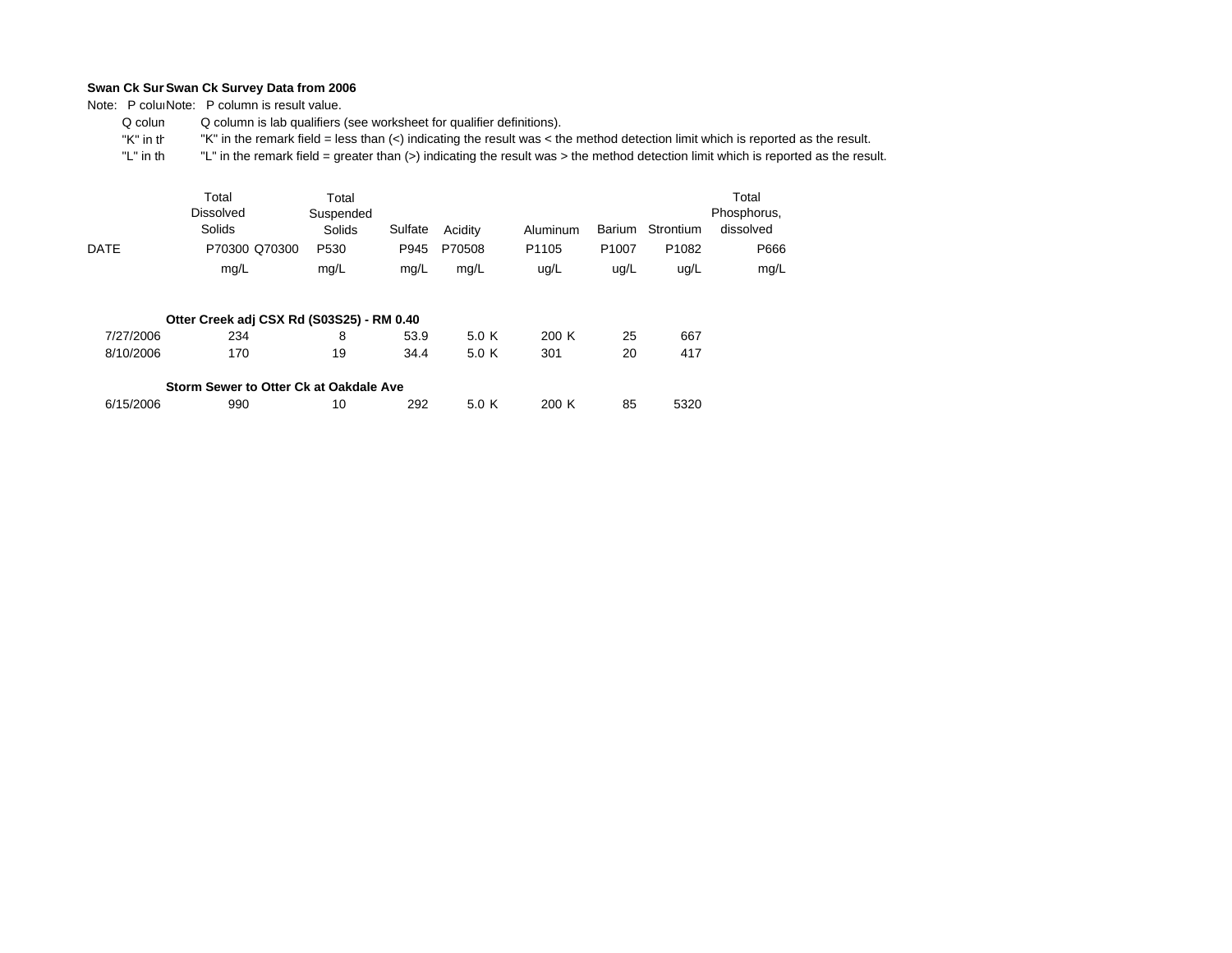Note: P coluiNote: P column is result value.

- Q columQ column is lab qualifiers (see worksheet for qualifier definitions).
- "K" in th"K" in the remark field = less than (<) indicating the result was < the method detection limit which is reported as the result.
- "L" in th"L" in the remark field = greater than (>) indicating the result was > the method detection limit which is reported as the result.

DATEFIELD COMMENTS

## QC COMMENTS

## **HUC 04100009 070**

**Ai Creek**

**Ai Creek at CR L (in town of Ai) (P11K14) - RM 10.44**

## 6/12/2006

6/19/20066/26/20067/5/20067/10/20067/24/20068/7/2006

8/21/2006

**Ai Creek at CR L (east of town of Ai) (P11K15) - RM 8.29**

| 6/12/2006 |  |
|-----------|--|
| 6/19/2006 |  |
| 6/26/2006 |  |
| 7/5/2006  |  |
| 7/10/2006 |  |
| 7/24/2006 |  |
| 8/7/2006  |  |
| $\cdots$  |  |

8/21/2006

**Ai Creek at Swanton WWTP (P11K16) - RM 3.50**

6/12/20066/26/20067/10/20067/24/20068/7/20068/21/2006

Arsenic estimated due to poor correlation betweeen field duplicates.

Arsenic estimated due to poor correlation betweeen field duplicates.

Arsenic estimated due to poor correlation betweeen field duplicates.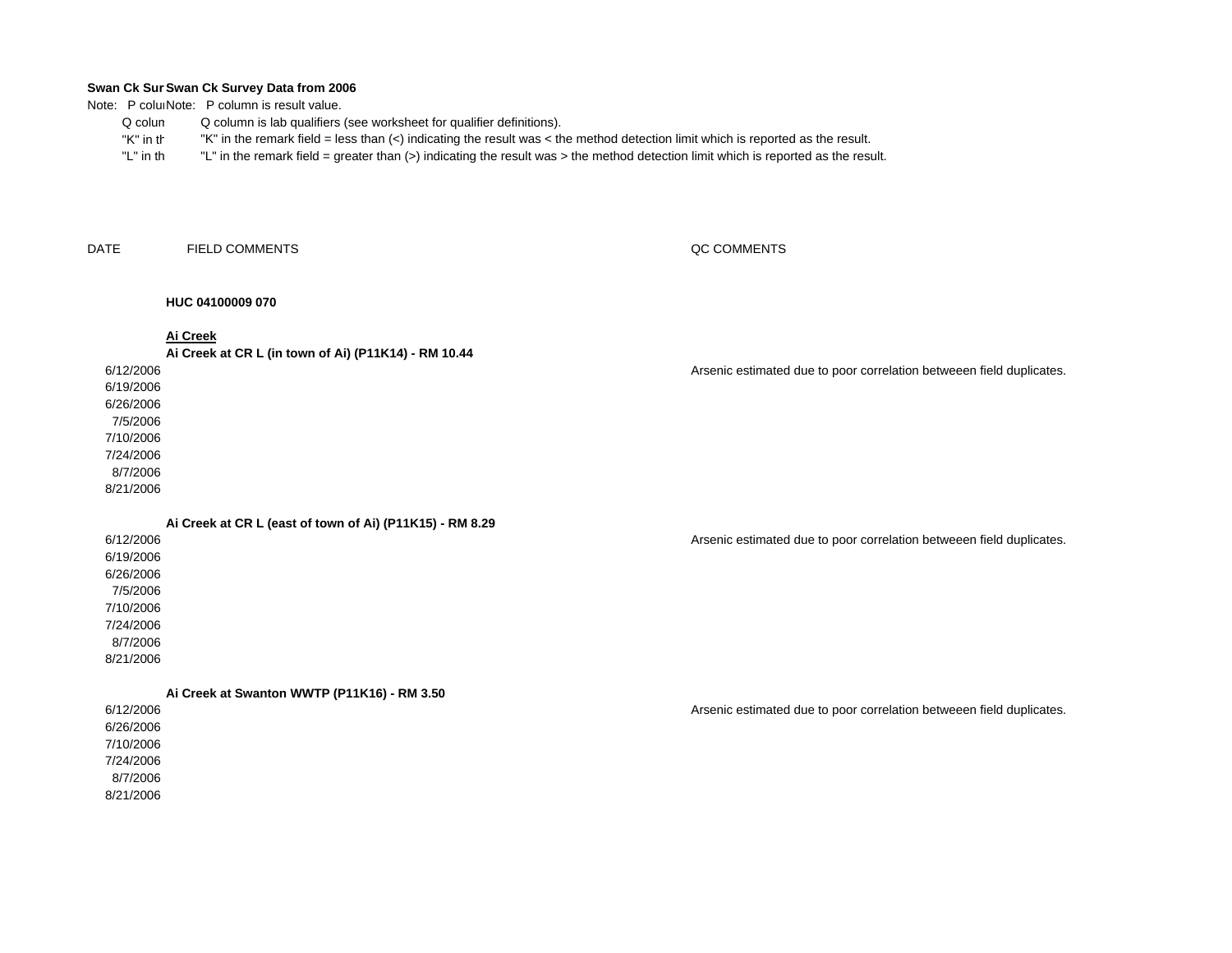Note: P coluiNote: P column is result value.

- Q colum Q column is lab qualifiers (see worksheet for qualifier definitions).
	- "K" in th"K" in the remark field = less than (<) indicating the result was < the method detection limit which is reported as the result.
- "L" in th "L" in the remark field = greater than (>) indicating the result was > the method detection limit which is reported as the result.

DATEFIELD COMMENTS

## QC COMMENTS

| Ai Creek at Scott Rd (P11K17) - RM 2.10 |                                                                      |
|-----------------------------------------|----------------------------------------------------------------------|
| 6/12/2006                               | Arsenic estimated due to poor correlation betweeen field duplicates. |
| 6/19/2006                               |                                                                      |
| 6/26/2006                               |                                                                      |
| 7/5/2006                                |                                                                      |
| 7/10/2006                               |                                                                      |
| 7/10/2006                               |                                                                      |
| 7/24/2006                               |                                                                      |
| 7/24/2006                               |                                                                      |
| 8/7/2006                                |                                                                      |
| 8/7/2006                                |                                                                      |
| 8/21/2006                               |                                                                      |
| 8/21/2006                               |                                                                      |
|                                         |                                                                      |
| Ai Creek at SR 2 (P11W15) - RM 1.66     |                                                                      |
| 6/12/2006                               | Arsenic estimated due to poor correlation betweeen field duplicates. |

| 6/12/2006 | Arsenic estimated due to poor correlation betweeen field duplicates. |
|-----------|----------------------------------------------------------------------|
| 6/12/2006 | Arsenic estimated due to poor correlation betweeen field duplicates. |
| 6/19/2006 |                                                                      |
| 6/26/2006 |                                                                      |
| 7/5/2006  |                                                                      |
| 7/10/2006 |                                                                      |
| 7/24/2006 |                                                                      |
| 8/7/2006  |                                                                      |
| 8/21/2006 |                                                                      |
|           |                                                                      |

**Fewless Creek**

|           | Fewless Ck at Fulton CR 4 (UTAH) (P11K08) - RM 1.80 |                                                                      |
|-----------|-----------------------------------------------------|----------------------------------------------------------------------|
| 6/12/2006 |                                                     | Arsenic estimated due to poor correlation betweeen field duplicates. |
| 6/19/2006 |                                                     |                                                                      |
| 6/26/2006 |                                                     |                                                                      |
| 7/5/2006  |                                                     |                                                                      |
| 7/10/2006 |                                                     |                                                                      |
| 7/24/2006 |                                                     |                                                                      |
| 8/7/2006  |                                                     |                                                                      |
| 8/21/2006 |                                                     |                                                                      |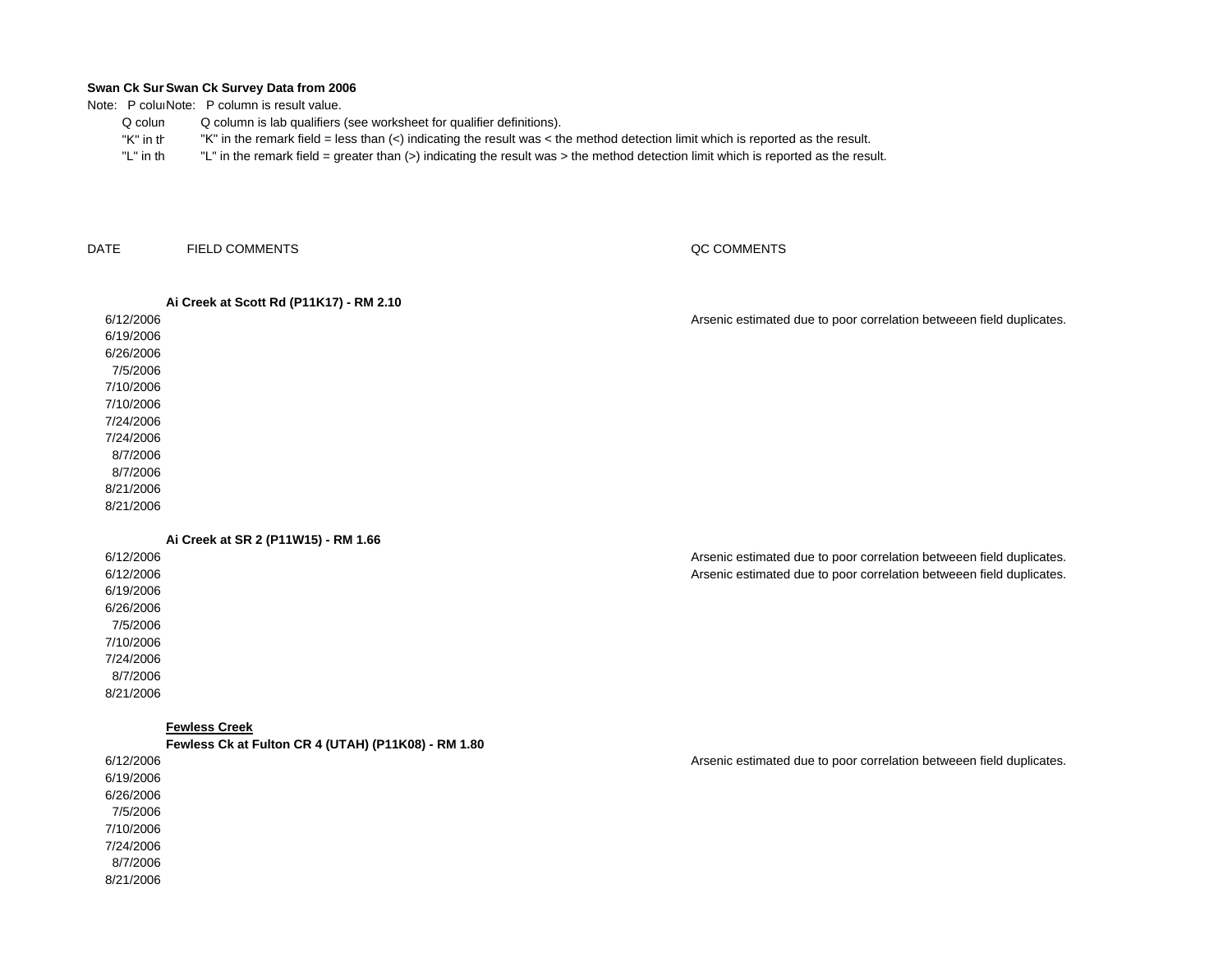Note: P coluiNote: P column is result value.

- Q columQ column is lab qualifiers (see worksheet for qualifier definitions).
- "K" in th"K" in the remark field = less than (<) indicating the result was < the method detection limit which is reported as the result.
- "L" in th"L" in the remark field = greater than (>) indicating the result was > the method detection limit which is reported as the result.

DATEFIELD COMMENTS

## QC COMMENTS

## **Swan Creek**

6/27/20067/5/20067/11/20067/25/20068/8/20068/22/2006

6/12/20066/19/20066/19/20066/26/20066/26/20067/5/20067/10/20067/24/20068/7/20068/21/2006**Swan Creek at Fulton CR 6-1 (P11K01) - RM 40.68** Arsenic estimated due to poor correlation betweeen field duplicates. **Swan Creek at Fulton CR 3 (P11K02) - RM 34.41**

6/12/20066/19/20066/26/20067/5/20067/10/20067/24/20068/7/20068/21/20066/13/20066/19/2006Arsenic estimated due to poor correlation betweeen field duplicates. **Swan Creek at TR 2 (P11K03) - RM 32.82**

Total dissolved solids past holding time due to reanalysis.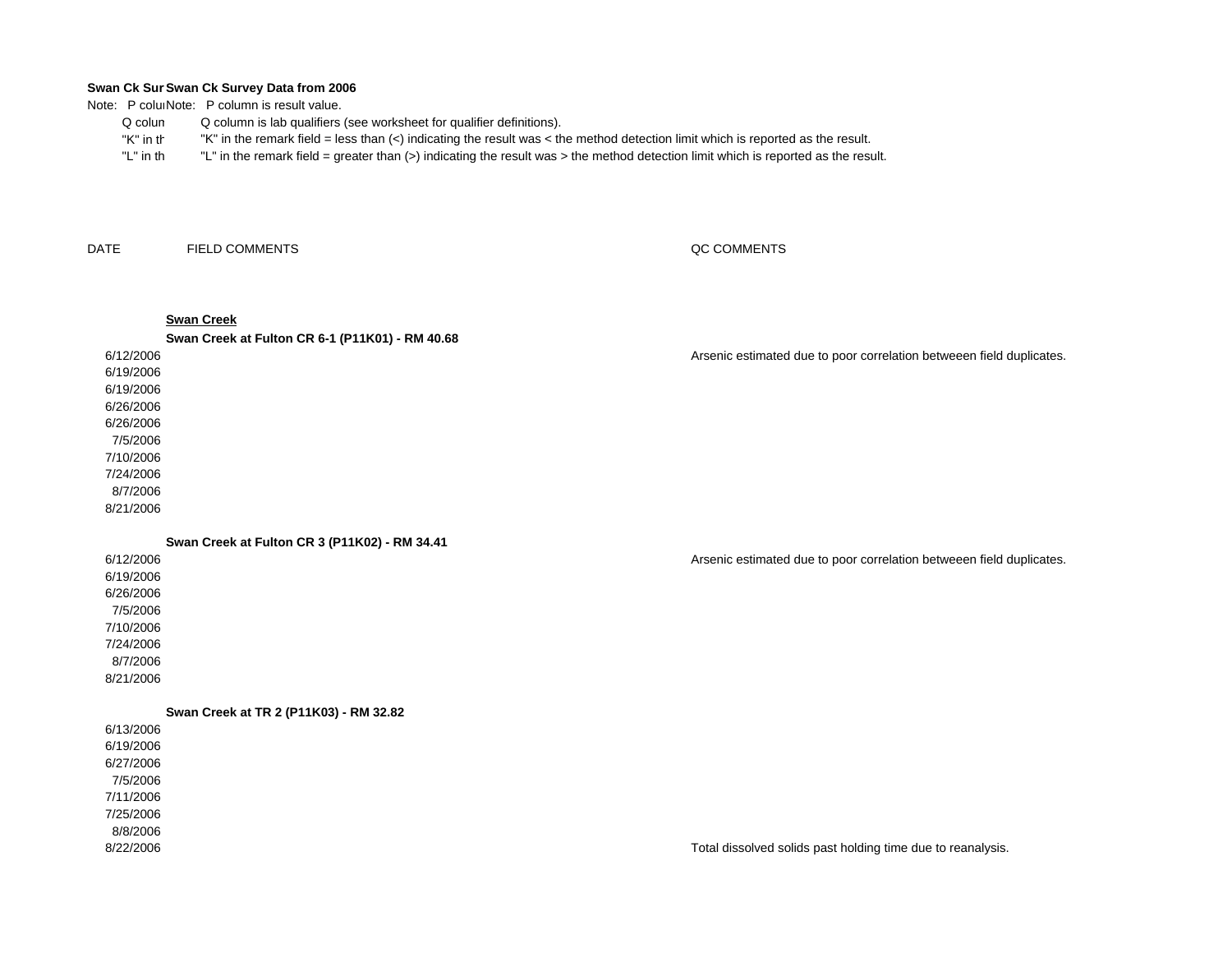Note: P coluiNote: P column is result value.

- Q columQ column is lab qualifiers (see worksheet for qualifier definitions).
- "K" in th"K" in the remark field = less than (<) indicating the result was < the method detection limit which is reported as the result.
- "L" in th"L" in the remark field = greater than (>) indicating the result was > the method detection limit which is reported as the result.

DATEFIELD COMMENTS QC COMMENTS

## **Swan Creek at SR 64 (drive into facility) (P11K04) - RM 30.90**

6/13/20066/19/2006 6/27/2006 7/5/2006 7/11/20067/25/20068/8/20068/22/2006

**Swan Creek at SR 295 (P11P11) - RM 25.99**

6/13/2006

6/19/2006

**Swan Creek at Spencer Rd (P11K21) - RM 24.70**

6/13/20066/19/20066/27/20067/5/2006 7/11/20067/25/20067/25/20068/8/20068/22/2006 1/22/2007

BOD5 estimated due to poor correlation between dilutions.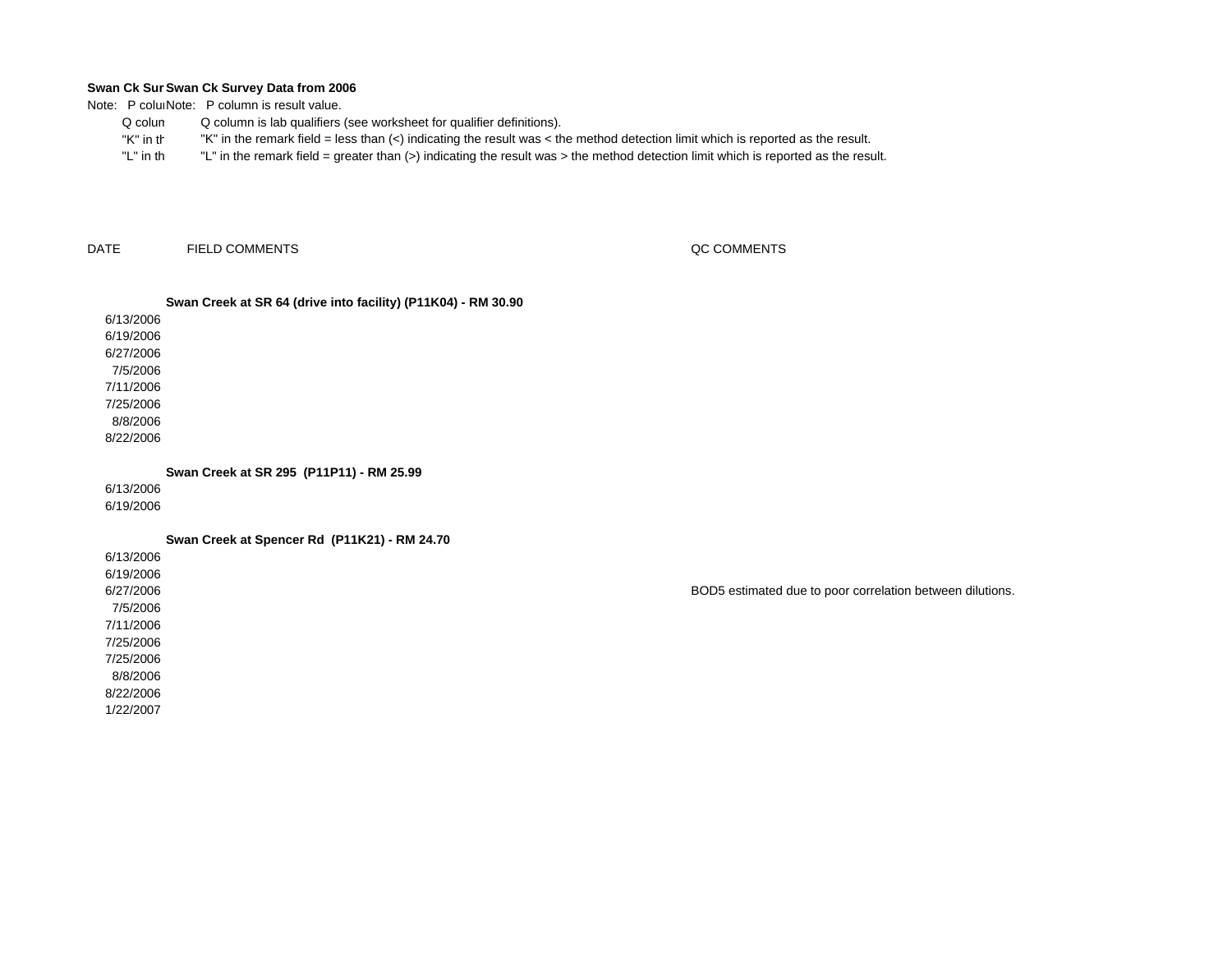Note: P coluiNote: P column is result value.

- Q columQ column is lab qualifiers (see worksheet for qualifier definitions).
- "K" in th"K" in the remark field = less than (<) indicating the result was < the method detection limit which is reported as the result.
- "L" in th"L" in the remark field = greater than (>) indicating the result was > the method detection limit which is reported as the result.

DATEFIELD COMMENTS QC COMMENTS

## **HUC 04100009 080**

**Blue Creek**

**Blue Creek at Fulton CR 3 (P11K11) - RM 11.57**

6/14/2006

6/19/20066/28/20067/5/20067/12/20067/26/2006 8/9/2006

8/23/2006

TP estimated due to matrix interference.

**Blue Creek at Manore Rd, 0.3 mi NE of Neopolis (P11P39) - RM 7.81**

6/14/20066/19/20066/19/20066/28/20066/28/2006 7/5/20067/12/20067/12/20067/26/20068/9/2006 8/23/2006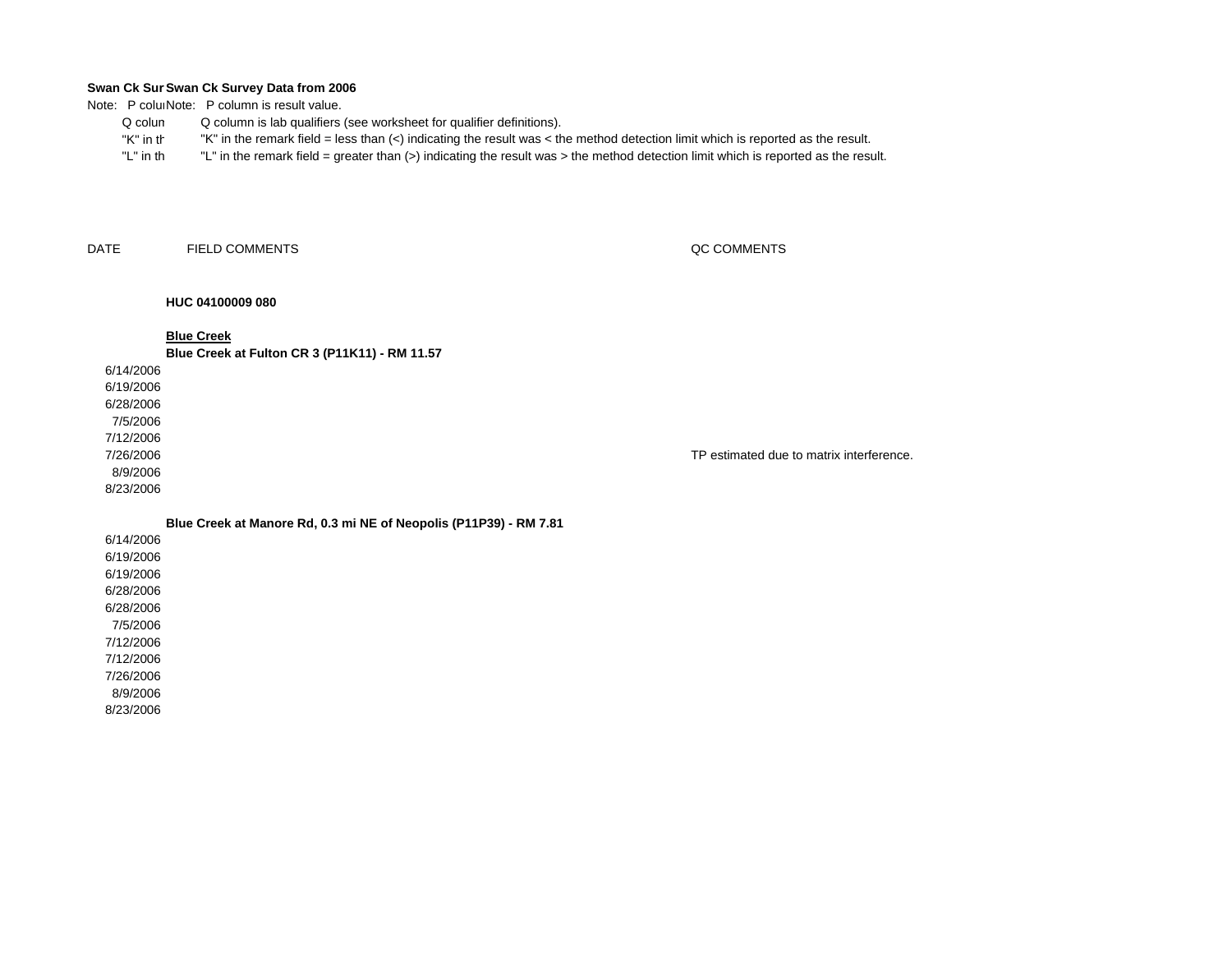Note: P coluiNote: P column is result value.

- Q columQ column is lab qualifiers (see worksheet for qualifier definitions).
- "K" in th"K" in the remark field = less than (<) indicating the result was < the method detection limit which is reported as the result.
- "L" in th"L" in the remark field = greater than (>) indicating the result was > the method detection limit which is reported as the result.

DATEFIELD COMMENTS QC COMMENTS

|           | Blue Creek at SR 295 (P11K12) - RM 5.57    |                                          |
|-----------|--------------------------------------------|------------------------------------------|
| 6/14/2006 |                                            |                                          |
| 6/19/2006 |                                            |                                          |
| 6/28/2006 |                                            |                                          |
| 7/5/2006  |                                            |                                          |
| 7/12/2006 |                                            |                                          |
| 7/26/2006 |                                            | TP estimated due to matrix interference. |
| 7/26/2006 |                                            | TP estimated due to matrix interference. |
| 8/9/2006  |                                            |                                          |
| 8/9/2006  |                                            |                                          |
| 8/23/2006 |                                            |                                          |
| 8/23/2006 |                                            |                                          |
|           |                                            |                                          |
|           | Blue Creek at Finzel Rd (P11P13) - RM 0.73 |                                          |

6/14/20066/14/20066/19/20066/28/20067/5/2006 7/5/20067/12/20067/26/20068/9/20068/23/2006

**Blystone Ditch**

6/14/20066/19/20066/28/2006 7/5/20067/12/20067/26/2006 8/9/20068/23/2006**Blystone Ditch at Monclova Rd (P11A03) - RM 0.54**

TP estimated due to matrix interference.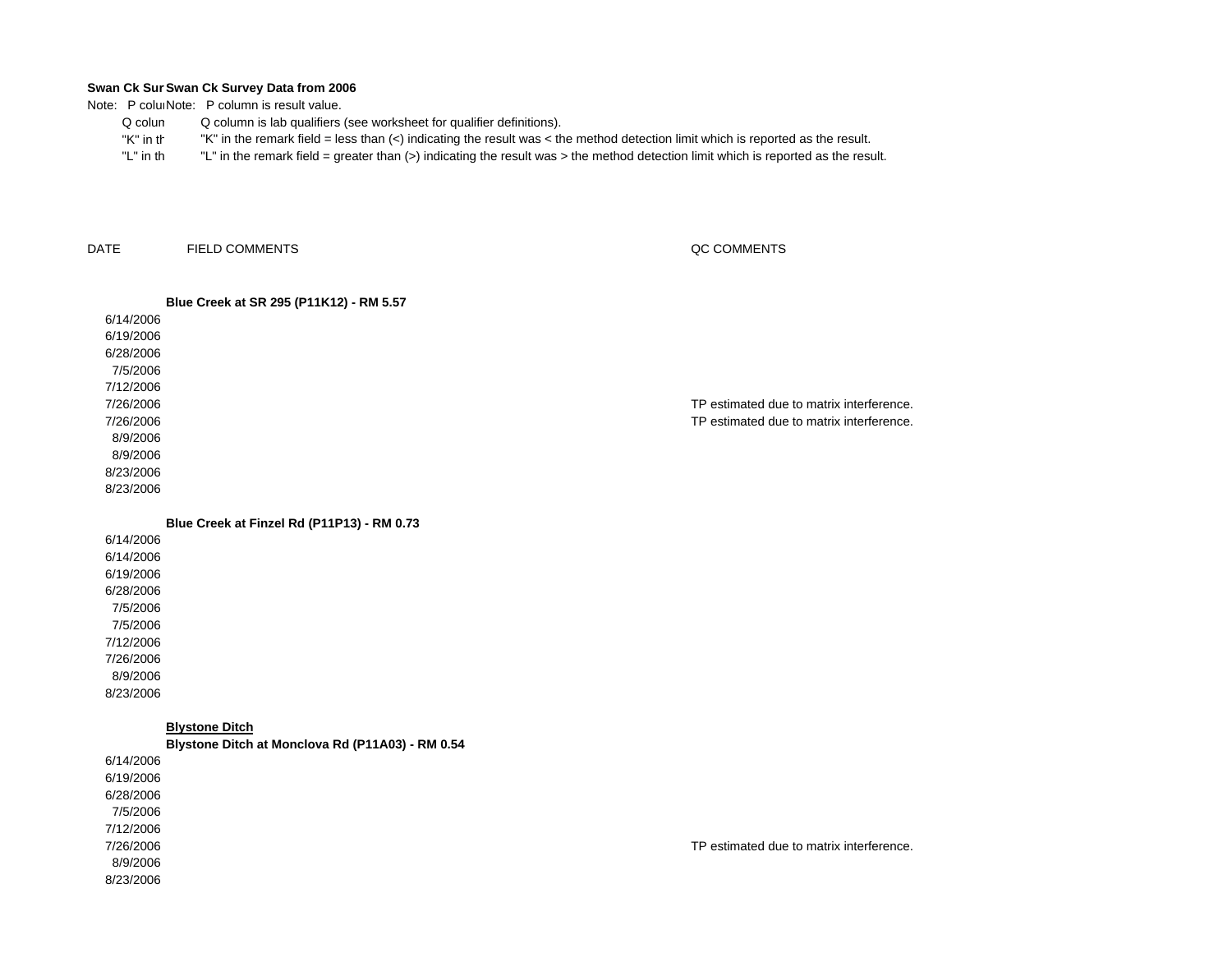Note: P coluiNote: P column is result value.

- Q columQ column is lab qualifiers (see worksheet for qualifier definitions).
- "K" in th"K" in the remark field = less than (<) indicating the result was < the method detection limit which is reported as the result.
- "L" in th"L" in the remark field = greater than (>) indicating the result was > the method detection limit which is reported as the result.

DATEFIELD COMMENTS QC COMMENTS

## **Cairl Ditch**

6/15/20066/20/2006**Cairl Ditch at Pilliad Rd (P11K10) - RM 1.32**

6/29/20067/6/20067/13/20067/27/20068/10/20068/24/2006

## **Harris Ditch**

**Harris Ditch at SR 295 (P11K13) - RM 1.55**

6/14/20066/19/20066/28/20067/5/20067/12/20067/26/20068/9/20068/23/2006

## **Heilman Ditch**

6/15/20066/20/20066/29/20067/6/20067/13/20067/27/20068/10/20068/24/2006**Heilman Ditch at Conant Rd, SR 20 (P11K20) - RM 1.76** Water looks chalky

TP estimated due to poor correlation between dilutions.

BOD5 estimated due to poor agreement between dilutions. Total phosphorus estimated due to matrix interference.

Total dissolved solids past holding time due to reanalysis.

Total phosphorus estimated due to matrix interference.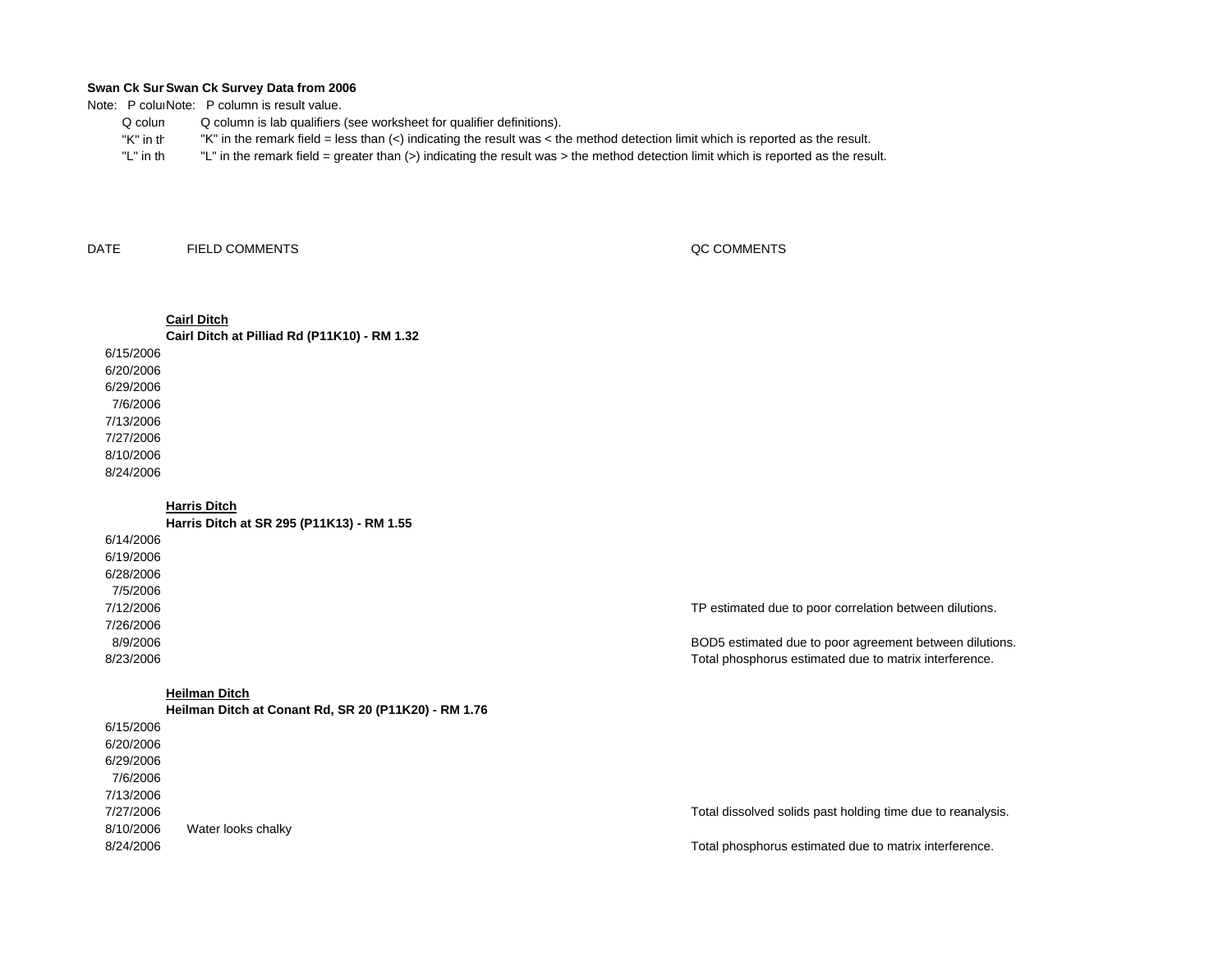Note: P colum Note: P column is result value.

- Q colum Q column is lab qualifiers (see worksheet for qualifier definitions).
	- "K" in th"K" in the remark field = less than (<) indicating the result was < the method detection limit which is reported as the result.
- "L" in th "L" in the remark field = greater than (>) indicating the result was > the method detection limit which is reported as the result.

DATEFIELD COMMENTS QC COMMENTS

|                        | <b>Wolf Creek</b><br>Wolf Creek at Albon Rd (P11K09) - RM 4.06 |                                                         |
|------------------------|----------------------------------------------------------------|---------------------------------------------------------|
|                        |                                                                |                                                         |
| 6/15/2006<br>6/20/2006 |                                                                |                                                         |
| 6/20/2006              |                                                                |                                                         |
| 6/29/2006              |                                                                |                                                         |
| 7/6/2006               |                                                                |                                                         |
| 7/13/2006              | Heavy rain night before                                        | TP estimated due to poor correlation between dilutions. |
| 7/27/2006              |                                                                |                                                         |
| 8/10/2006              |                                                                |                                                         |
| 8/24/2006              |                                                                |                                                         |
|                        |                                                                |                                                         |
|                        | Wolf Creek at Perrysburg-Holland Rd (P11S66) - RM 1.96         |                                                         |
| 6/15/2006              |                                                                |                                                         |
| 6/20/2006              |                                                                |                                                         |
| 6/29/2006              |                                                                |                                                         |
| 7/6/2006               |                                                                |                                                         |
| 7/13/2006              |                                                                |                                                         |
| 7/27/2006              |                                                                |                                                         |
| 8/10/2006              |                                                                |                                                         |
| 8/24/2006              |                                                                |                                                         |
|                        | Wolf Creek at Holland-Sylvania Rd (P11P18) - RM 0.48           |                                                         |
| 6/15/2006              |                                                                |                                                         |
| 6/15/2006              |                                                                |                                                         |
| 6/20/2006              |                                                                |                                                         |
| 6/29/2006              |                                                                |                                                         |
| 7/6/2006               |                                                                |                                                         |
| 7/13/2006              |                                                                |                                                         |
| 7/27/2006              |                                                                |                                                         |
| 8/10/2006              |                                                                |                                                         |
| 8/10/2006              | Discharge to feeder trib on left bank                          |                                                         |
|                        |                                                                |                                                         |

8/24/2006 8/24/2006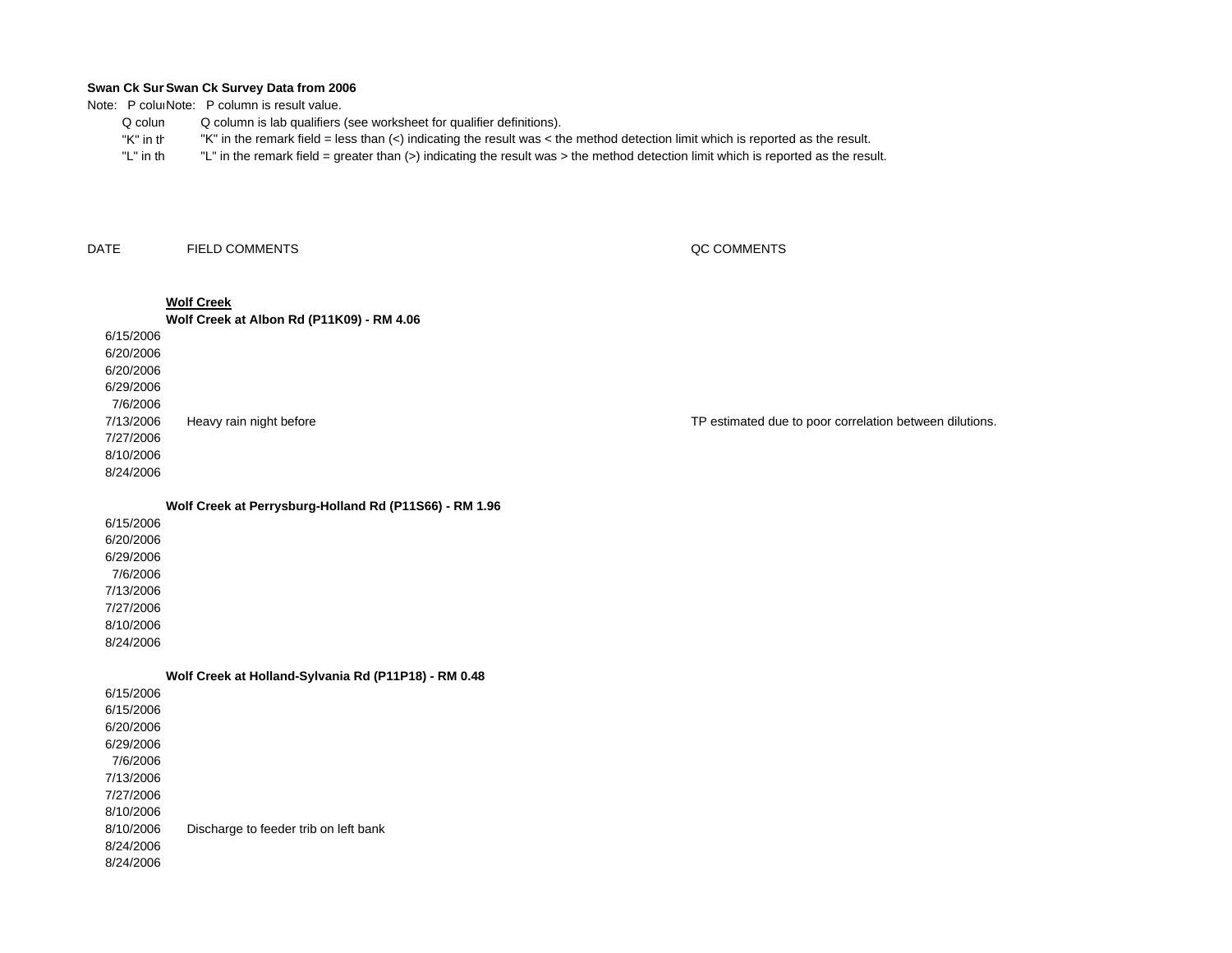Note: P coluiNote: P column is result value.

- Q columQ column is lab qualifiers (see worksheet for qualifier definitions).
- "K" in th"K" in the remark field = less than (<) indicating the result was < the method detection limit which is reported as the result.
- "L" in th"L" in the remark field = greater than (>) indicating the result was > the method detection limit which is reported as the result.

DATEFIELD COMMENTS QC COMMENTS

## 6/13/20066/19/2006 6/27/2006 7/5/20067/11/20067/25/20068/8/2006**Swan Creek Swan Creek at Stitt Rd (P11S11) - RM 21.64**

**Swan Creek at Monclova Rd nr jct w/ Albon W of Monclova (P11K05) - RM 18.46**

6/13/2006 6/19/20066/27/20066/27/20067/5/20067/11/20067/11/20067/25/20068/8/20068/22/2006

8/22/2006

**Swan Creek at Salisbury Rd (P11P09) - RM 15.24**

6/13/20066/20/20066/27/20067/6/20067/11/20067/25/2006 8/8/20068/22/2006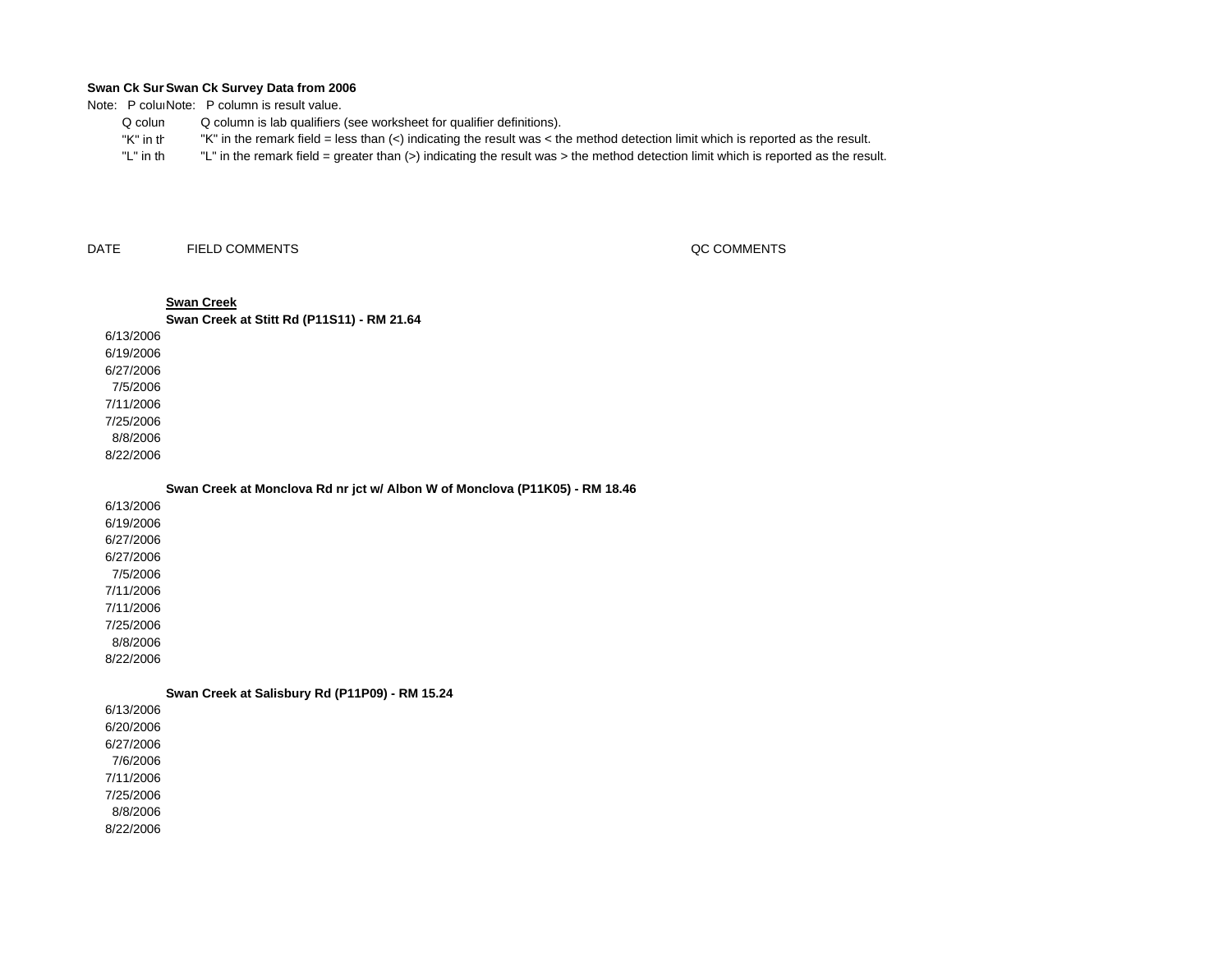Note: P coluiNote: P column is result value.

- Q columQ column is lab qualifiers (see worksheet for qualifier definitions).
- "K" in th"K" in the remark field = less than (<) indicating the result was < the method detection limit which is reported as the result.
- "L" in th"L" in the remark field = greater than (>) indicating the result was > the method detection limit which is reported as the result.

DATEFIELD COMMENTS QC COMMENTS

## **Swan Creek at Reynolds Rd, SR 20 (P11P08) - RM 10.84**

6/13/20066/20/20066/27/2006 7/6/20067/11/20067/25/20068/8/20068/22/20061/22/2007

**Swan Creek at Arlington Rd (P11K06) - RM 6.00**

6/13/2006

6/20/2006

**Swan Creek at South Ave (P11P05) - RM 4.31**

6/13/20066/20/20066/27/2006

7/6/20067/11/20067/25/2006

8/8/2006

8/22/2006

6/13/20066/20/20066/27/20067/6/2006 7/11/20067/25/20068/8/20068/22/2006**Swan Creek at City Park Ave (P11P03) - RM 1.58** petro sheen observed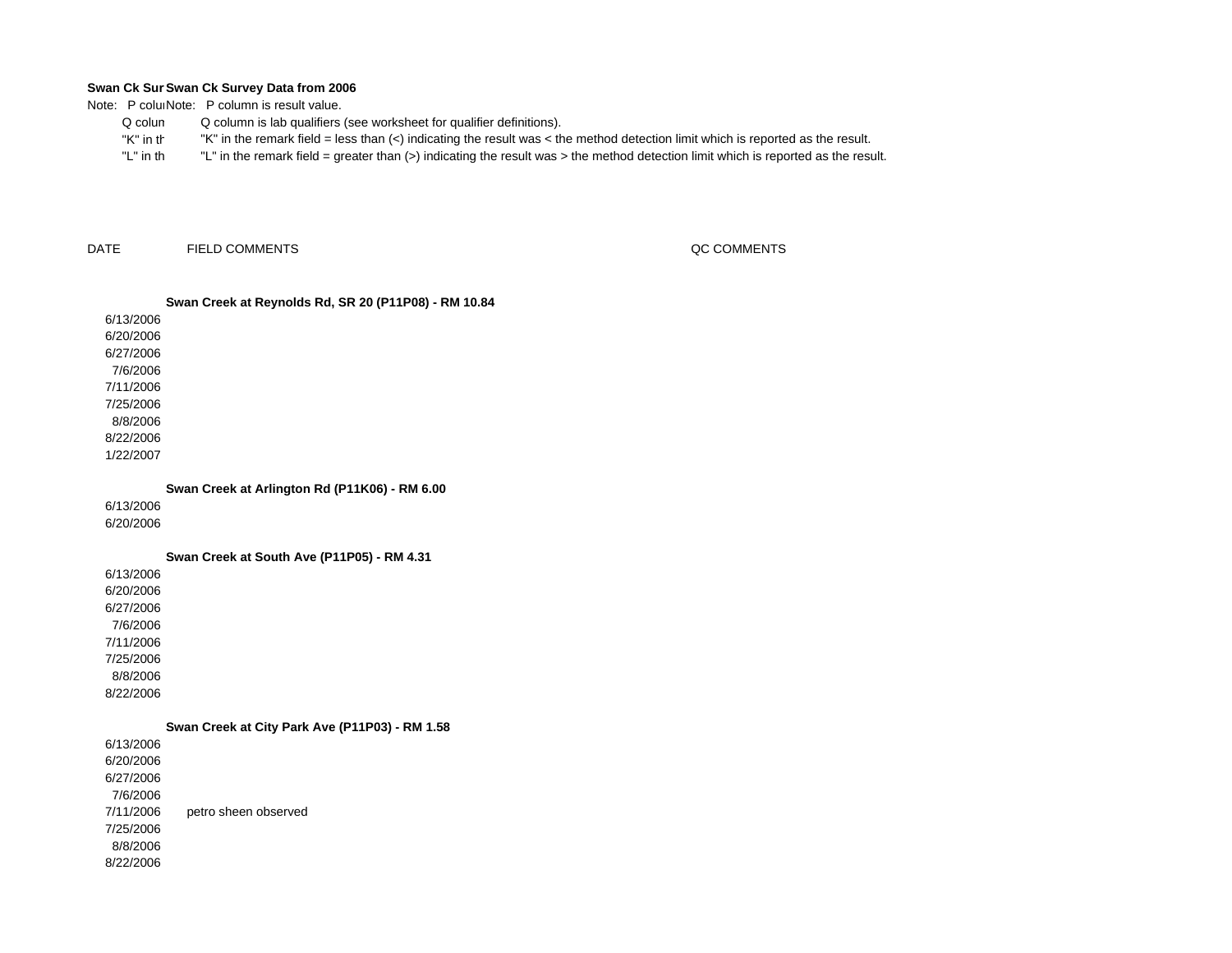Note: P coluiNote: P column is result value.

- Q columQ column is lab qualifiers (see worksheet for qualifier definitions).
- "K" in th"K" in the remark field = less than (<) indicating the result was < the method detection limit which is reported as the result.
- "L" in th"L" in the remark field = greater than (>) indicating the result was > the method detection limit which is reported as the result.

DATEFIELD COMMENTS

## QC COMMENTS

to matrix interference.

## 6/13/20066/13/2006 6/20/2006 6/20/2006 6/27/20067/6/20067/6/20067/11/20067/25/2006 8/8/20068/8/20068/22/2006 8/22/2006**Swan Creek at OC Bridge (P11K07) - RM 0.19** TDS past holding time due to reanalysis. TDS past holding time due to reanalysis. petro sheen observed

## **HUC 04100009 090**

**Delaware Creek**

**Delaware Creek at Rohr Dr (P11A07) - RM 0.38**

| - -<br>.                                    |  |
|---------------------------------------------|--|
| 6/15/2006                                   |  |
| 6/20/2006                                   |  |
| 6/29/2006<br>Total phosphorus estimated due |  |
| 7/6/2006                                    |  |
| 7/13/2006                                   |  |
| 7/27/2006                                   |  |
| 8/10/2006                                   |  |
| 8/24/2006                                   |  |
|                                             |  |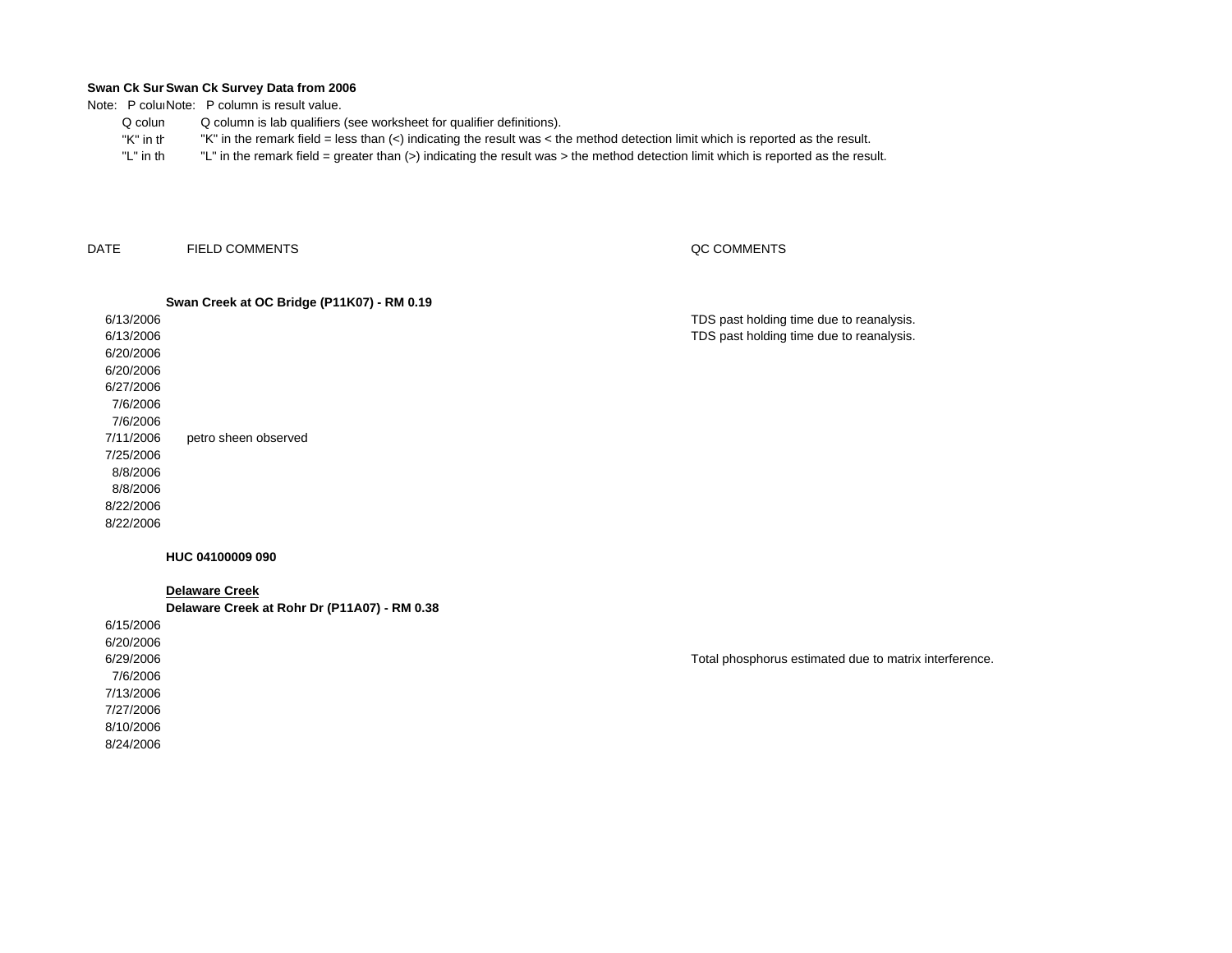Note: P coluiNote: P column is result value.

- Q columQ column is lab qualifiers (see worksheet for qualifier definitions).
- "K" in th"K" in the remark field = less than (<) indicating the result was < the method detection limit which is reported as the result.
- "L" in th"L" in the remark field = greater than (>) indicating the result was > the method detection limit which is reported as the result.

DATEFIELD COMMENTS QC COMMENTS

## 6/14/2006 6/20/2006 6/28/2006 7/6/20067/12/20067/26/20068/9/2006**Grassy Creek Grassy Creek at Ford Rd (P11A05) - RM 4.85**

**Grassy Creek at Glenwood Rd (P11K18) - RM 0.98**

6/14/20066/20/2006 6/28/20067/6/20067/12/20067/26/20068/9/20068/23/2006

TP estimated due to matrix interference.

**Grassy Creek Diversion (10.85) at Grand Rapids Rd (P11K19) - RM 0.28**

| 6/14/2006 |                                                                      |
|-----------|----------------------------------------------------------------------|
| 6/20/2006 |                                                                      |
| 6/28/2006 | COD, TKN, TP, NH3, and NO3 canceled due to lab accident - DT 7-10-06 |
| 7/6/2006  |                                                                      |
| 7/12/2006 |                                                                      |
| 7/26/2006 |                                                                      |
| 8/9/2006  |                                                                      |
| 8/23/2006 |                                                                      |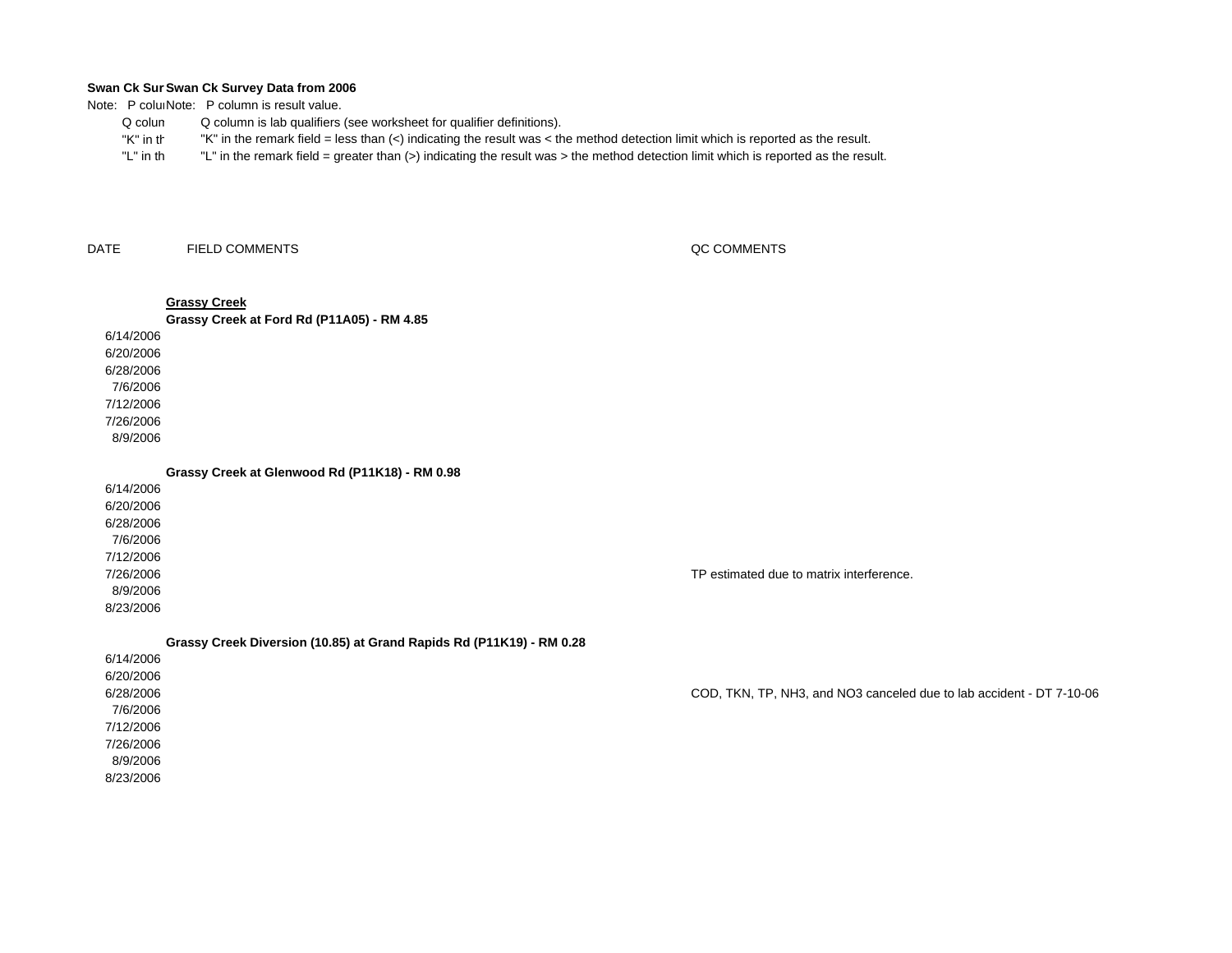Note: P coluiNote: P column is result value.

- Q columQ column is lab qualifiers (see worksheet for qualifier definitions).
- "K" in th"K" in the remark field = less than (<) indicating the result was < the method detection limit which is reported as the result.
- "L" in th"L" in the remark field = greater than (>) indicating the result was > the method detection limit which is reported as the result.

DATEFIELD COMMENTS QC COMMENTS

## **HUC 04100010 010**

## **Otter Creek**

**Otter Creek at Oakdale Ave (S03P12) - RM 5.92**

## 6/15/2006

6/20/20066/29/20067/6/20067/13/20067/27/20068/10/20068/24/2006

## **Otter Creek at Consaul St (S03P08) - RM 2.95**

6/15/20066/20/20066/29/20067/6/20067/13/20067/27/20068/10/20068/24/2006sheen on surface

## **Otter Creek at Millard Ave (S03P05) - RM 2.13**

6/15/20066/20/20066/29/20066/29/20067/6/20067/13/2006 7/13/20067/27/20067/27/20068/10/2006

8/24/2006

## TP estimated due to poor correlation between dilutions.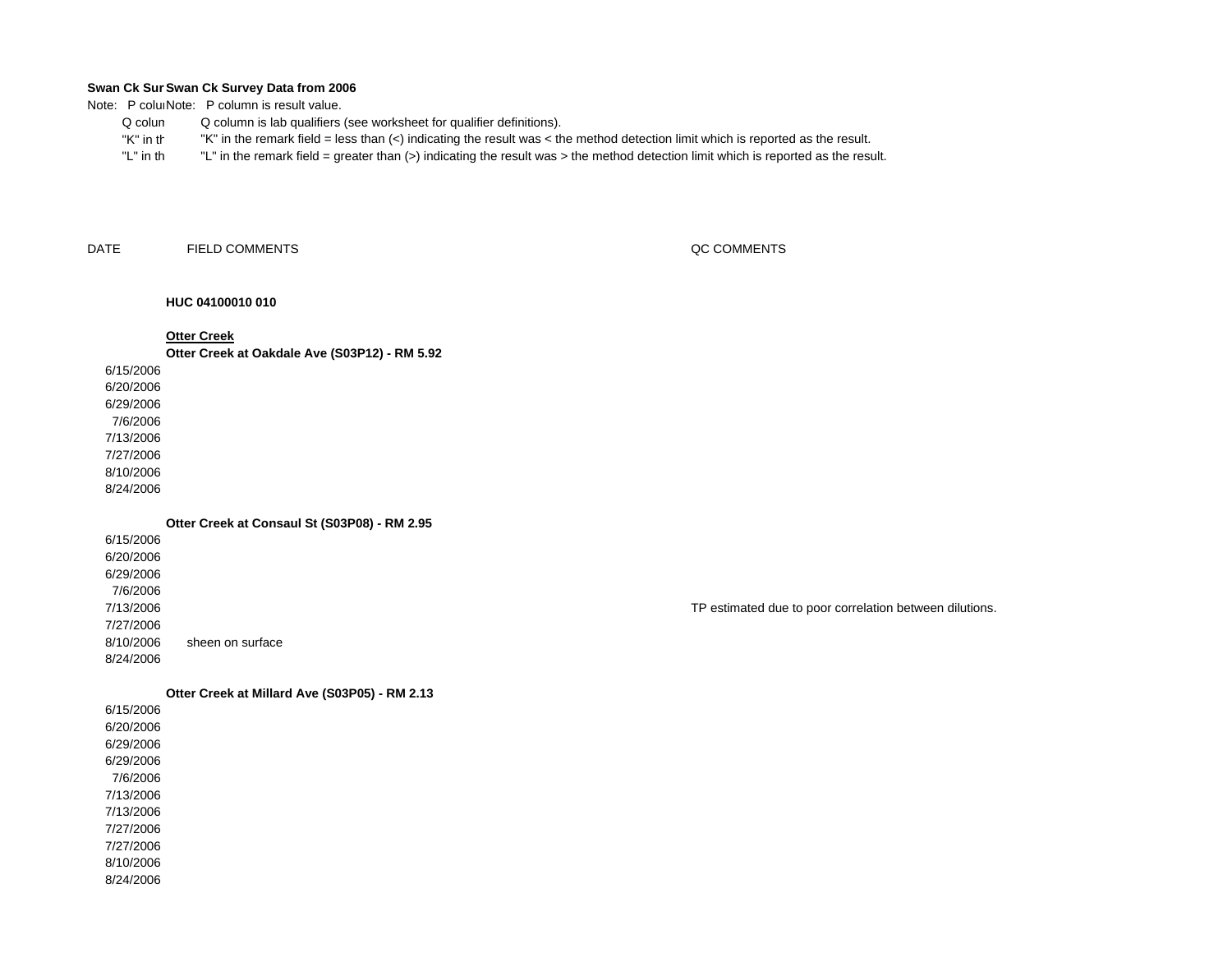Note: P coluiNote: P column is result value.

- Q colum Q column is lab qualifiers (see worksheet for qualifier definitions).
	- "K" in th"K" in the remark field = less than (<) indicating the result was < the method detection limit which is reported as the result.
- "L" in th "L" in the remark field = greater than (>) indicating the result was > the method detection limit which is reported as the result.

DATEFIELD COMMENTS QC COMMENTS

**Otter Creek adj CSX Rd (S03S25) - RM 0.40**

7/27/2006 8/10/2006

**Storm Sewer to Otter Ck at Oakdale Ave**

6/15/2006Oil sheen observed on surface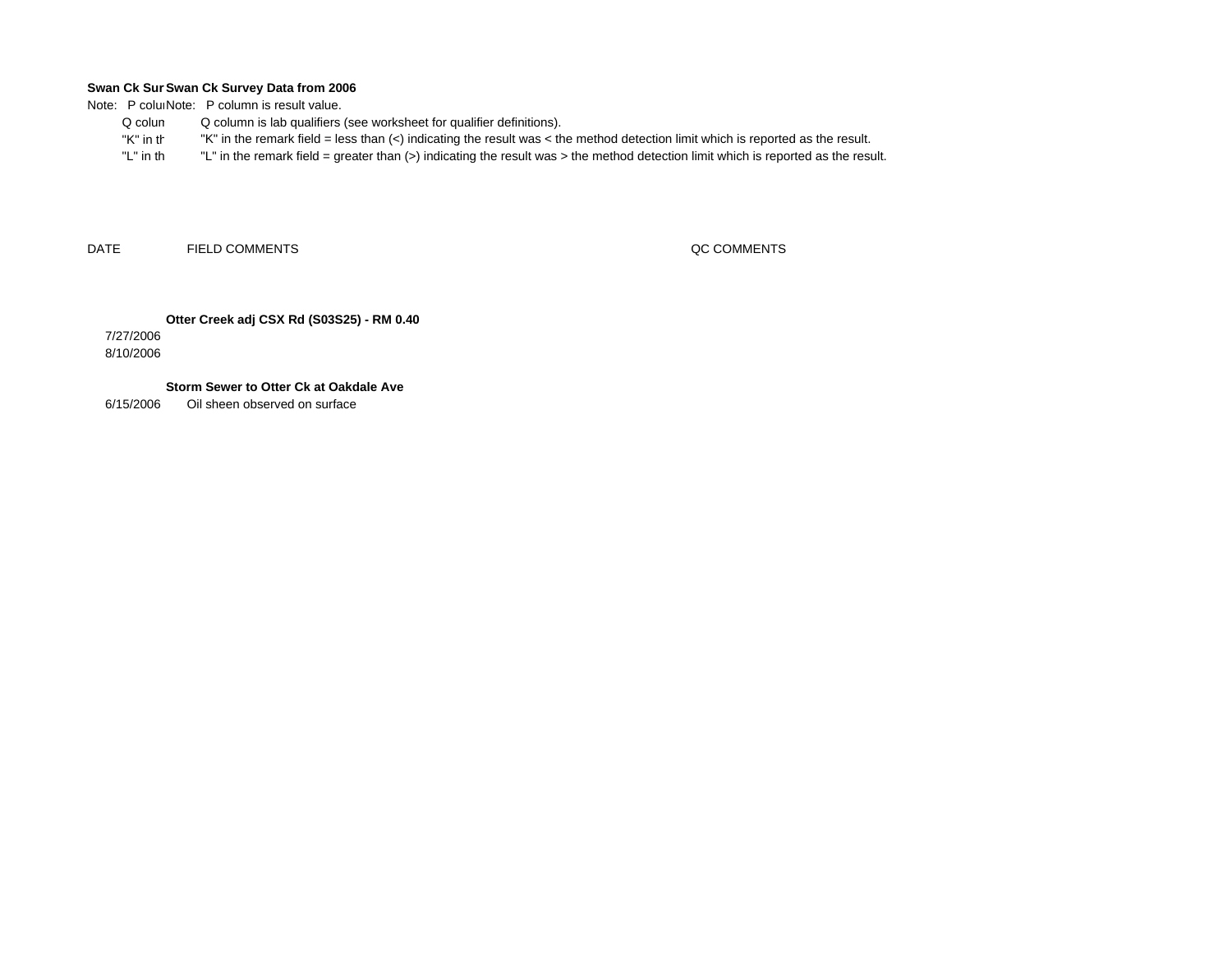# **Appendix F**

**Mechanisms for Water Quality Impairment**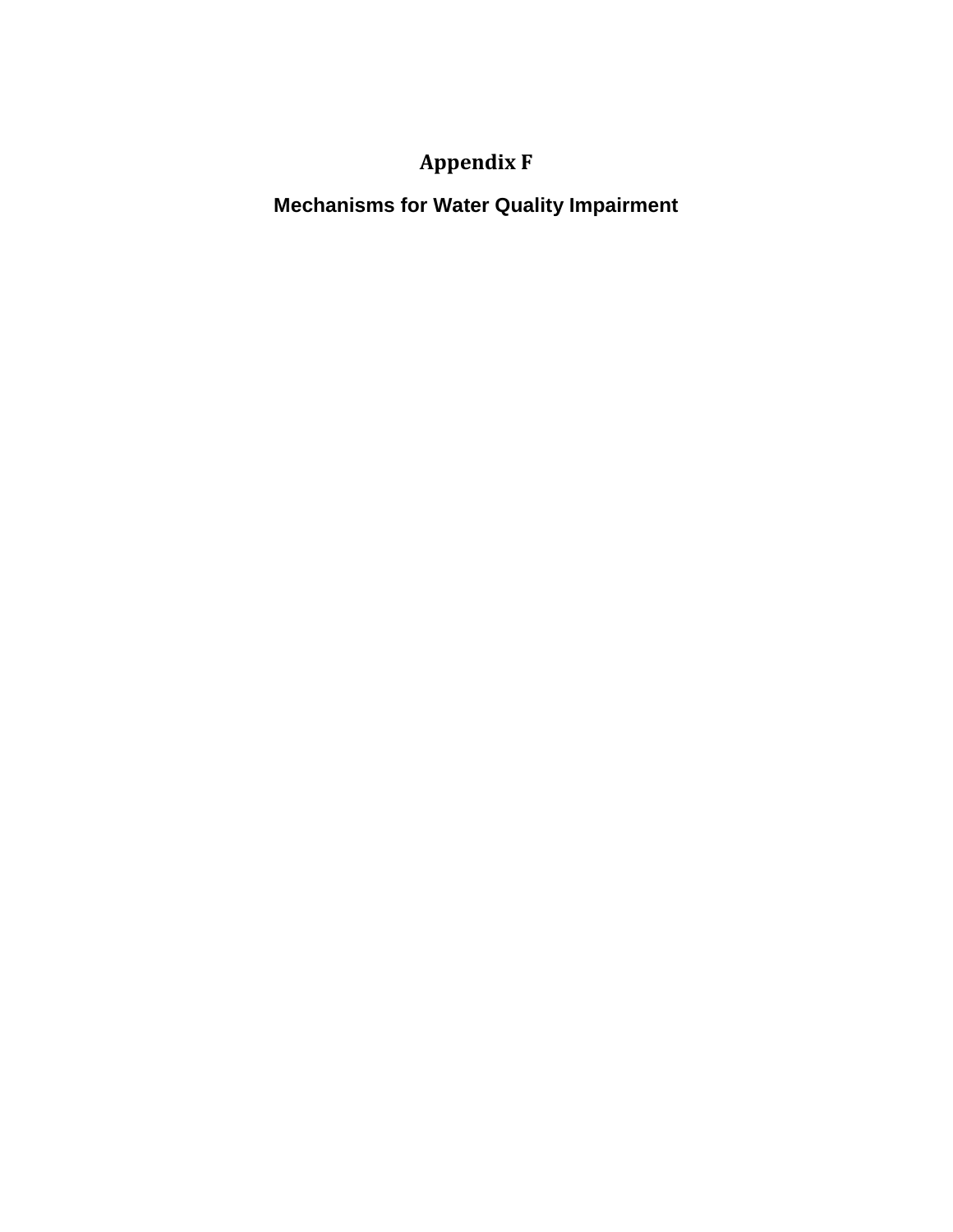## **Mechanisms for Water Quality Impairment**

The following paragraphs describe the various causes of impairment that were encountered during the Swan Creek and Lower Maumee River tributary study. While these perturbations are presented under separate headings, it is important to remember that they are often interrelated and cumulative in terms of the detrimental impact that can result.

## **Habitat and Flow Alterations**

Habitat alteration, such as channelization, negatively impacts biological communities by limiting the complexity of living spaces available to aquatic organisms. Consequently, fish and macroinvertebrate communities are not as diverse. Indirect impacts include agricultural activities such as the removal of trees and shrubs adjacent to streams (described throughout this report as riparian vegetation) and field tiling to facilitate drainage. Urbanization impacts include removal of riparian trees, influx of stormwater run off, straightening and piping of stream channels, and riparian vegetation removal. Following a rain event, most of the water is quickly removed from tiled fields or urban settings rather than filtering through the soil, vegetation, recharging groundwater, and reaching the stream at a lower volume and more sustained rate. As a result, small streams more frequently go dry or become intermittent.

Tree shade is important because it limits the energy input from the sun, moderates water temperature, and limits evaporation. Removal of the tree canopy further degrades conditions because it eliminates an important source of coarse organic matter essential for a balanced ecosystem. Riparian vegetation aids in nutrient uptake, may decrease run-off rate into streams, and helps keep soil in place. Erosion impacts channelized streams more severely due to the lack of a riparian buffer to slow runoff, trap sediment and stabilize banks. Deep trapezoidal channels lack a functioning flood plain and therefore cannot expel sediment as would occur during flood events along natural watercourses. Additionally, the confinement of flow within an artificially deep channel accelerates the movement of water downstream, exacerbating flooding of neighboring properties.

The lack of water movement under low flow conditions can exacerbate degradation from organic loading and nutrient enrichment by limiting aeration of the stream. The amount of oxygen soluble in water decreases as temperature increases. This is one reason why tree shade is so important. The two main sources of oxygen in water are diffusion from the atmosphere and plant photosynthesis. Turbulence at the water surface is critical because it increases surface area and promotes diffusion, but channelization eliminates turbulence produced by riffles, meanders, and debris snags. Plant photosynthesis produces oxygen, but at night, respiration reverses the process and consumes oxygen. Conversely, oxygen concentrations can become supersaturated during the day, due to abnormally high amounts of photosynthesis, causing gas bubble stress to both fish and invertebrate communities. Oxygen is also used by bacteria that consume dead organic matter. Nutrient enrichment promotes the growth of nuisance algae that subsequently dies and serves as food for bacteria. Under these conditions, oxygen can be depleted unless it is replenished from the air.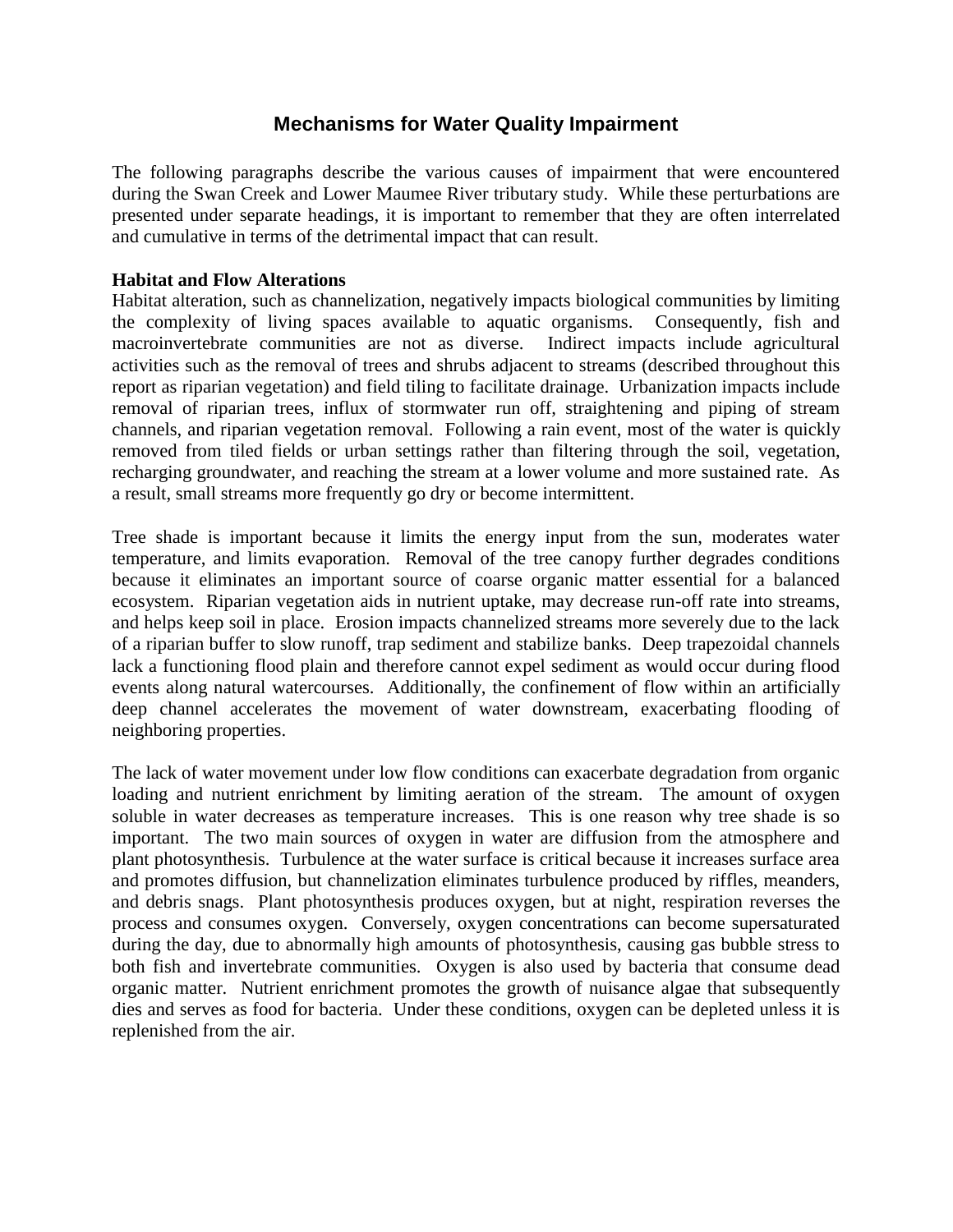## Siltation and Sedimentation

Whenever the natural flow regime is altered to facilitate drainage, increased amounts of sediment are likely to enter streams either by overland transport or increased bank erosion. The removal of vegetated and wooded riparian areas furthers the erosion process. Channelization keeps all but the highest flow events confined within the artificially high banks. As a result, areas that were formerly flood plains and facilitated the removal of sediment from the primary stream channel no longer serve this function. As water levels fall following a rain event, interstitial spaces between larger rocks fill with sand and silt and the diversity of available habitat to support fish and macroinvertebrates is reduced. Silt also can clog the gills of both fish and macroinvertebrates, reduce visibility thereby excluding obligate site feeding fish species, and smother the nests of lithophilic fishes. Lithophilic spawning fish require clean substrates with interstitial voids in which to deposit eggs. Conversely, pioneering species benefit. They are generalists and best suited for exploiting disturbed and less heterogeneous habitats. The net result is a lower diversity of aquatic species compared with a typical warmwater stream with natural habitats.

Sediment also impacts water quality, recreation, and drinking water. Nutrients absorbed to soil particles remain trapped in the watercourse. Likewise, bacteria, pathogens, and pesticides which also attach to suspended or bedload sediments become concentrated in waterways where the channel is functionally isolated from the landscape.

## **Nutrient Enrichment**

The element of greatest concern is phosphorus because it is critical for plant growth and is often the limiting nutrient. The form that can be readily used by plants and therefore can stimulate nuisance algae blooms is orthophosphate  $(PO<sub>4</sub><sup>3</sup>)$ . The amount of phosphorus tied up in the nucleic acids of food and waste is actually quite low. This organic material is eventually converted to orthophosphate by bacteria. The amount of orthophosphate contained in synthetic detergents is a great concern however. It was for this reason that the General Assembly of the State of Ohio enacted a law in 1990 to limit phosphorus content in household laundry detergents sold in the Lake Erie drainage basin to 0.5 % by weight. Inputs of phosphorus originate from both point and nonpoint sources. Most of the phosphorus discharged by point sources is soluble. Another characteristic of point sources is they have a continuous impact and are human in origin, for instance, effluents from municipal sewage treatment plants. The contribution from failed onsite wastewater treatment systems can also be significant, especially if they are concentrated in a small area. Line graphs for phosphorus (Fig. 7) and E. coli (Fig. 6) samples taken in Swan Creek Closely mimic one another for the middle and lower stretches of the stream. The phosphorus concentration in raw waste water is generally 8-10 mg/l and after secondary treatment is generally 4-6 mg/l. Further removal requires the added cost of chemical addition. The most common methods use the addition of lime or alum to form a precipitate, so most phosphorus (80%) ends up in the sludge.

A characteristic of phosphorus discharged by nonpoint sources is that the impact is intermittent and is most often associated with stormwater runoff. Most of this phosphorus is bound tightly to soil particles and enters streams from erosion, although some comes from tile drainage. Phosphorus input from urban stormwater is more of a concern if combined sewer overflows are involved. Phosphorus load from rural stormwater varies depending on land use and management practices and includes contributions from livestock feedlots and pastures and row crop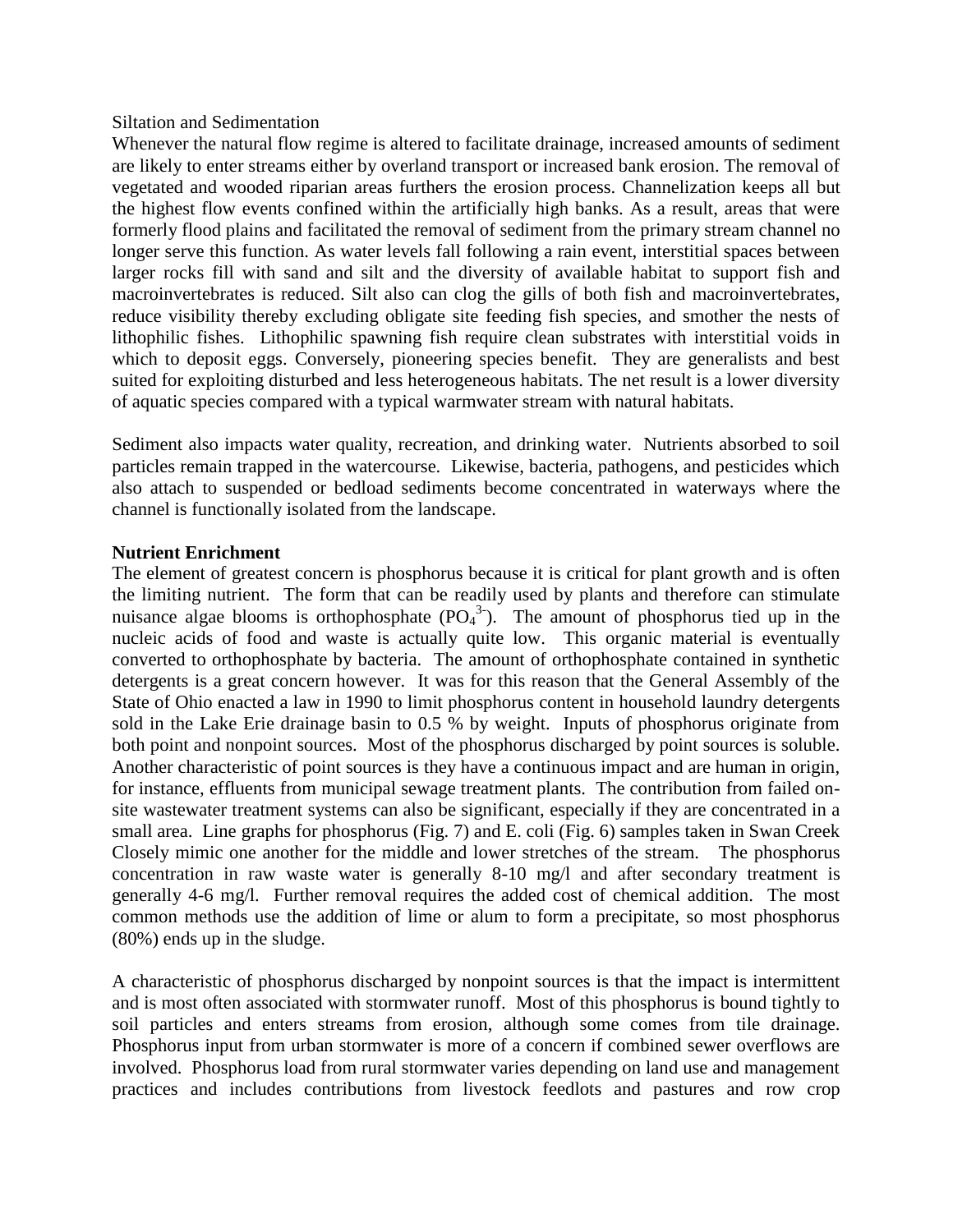agriculture. Crop fertilizer includes granular inorganic types and organic types such as manure or sewage sludge. Pasture land is especially a concern if the livestock have access to the stream. Large feedlots with manure storage lagoons create the potential for overflows and accidental spills. Land management is an issue because erosion is worse on streams without any riparian buffer zone to trap runoff. The impact is worse in streams that are channelized because they no longer have a functioning flood plain and cannot expel sediment during flooding. Oxygen levels must also be considered, because phosphorus is released from sediment at higher rates under anoxic conditions.

There is no numerical phosphorus criterion established in the Ohio Water Quality Standards, but there is a narrative criterion that states phosphorus should be limited to the extent necessary to prevent nuisance growths of algae and weeds (Administrative Code, 3745-1-04, Part E). Phosphorus loadings from large volume point source dischargers in the Lake Erie drainage basin are regulated by the National Pollutant Discharge Elimination System (NPDES). The permit limit is a concentration of 1.0 mg/l in final effluent. Research conducted by the Ohio EPA indicates that a significant correlation exists between phosphorus and the health of aquatic communities (Miltner and Rankin, 1998). It was concluded that biological community performance in headwater and wadeable streams was highest where phosphorus concentrations were lowest. It was also determined that the lowest phosphorus concentrations were associated with the highest quality habitats, supporting the notion that habitat is a critical component of stream function. The report recommends WWH criteria of 0.08 mg/l in headwater streams (<20  $mi^2$  watershed size), 0.10 mg/l in wadeable streams (>20-200 mi<sup>2</sup>) and 0.17 mg/l in small rivers  $(>200-1000 \text{ mi}^2).$ 

## **Organic Enrichment and Low Dissolved Oxygen**

The amount of oxygen soluble in water is low and it decreases as temperature increases. This is one reason why tree shade is so important. The two main sources of oxygen in water are diffusion from the atmosphere and plant photosynthesis. Turbulence at the water surface is critical because it increases surface area and promotes diffusion. Drainage practices such as channelization eliminate turbulence produced by riffles, meanders, and debris snags. Although plant photosynthesis produces oxygen by day, it is consumed by the reverse process of respiration at night. Oxygen is also consumed by bacteria that decay organic matter, so it can be easily depleted unless it is replenished from the air. Sources of organic matter include poorly treated waste water, livestock waste, sewage bypasses, and dead plants and algae. Dissolved oxygen criteria are established in the Ohio Water Quality Standards to protect aquatic life. The minimum and average limits are tiered values and linked to use designations (Administrative Code 3745-1-07, Table 7-1).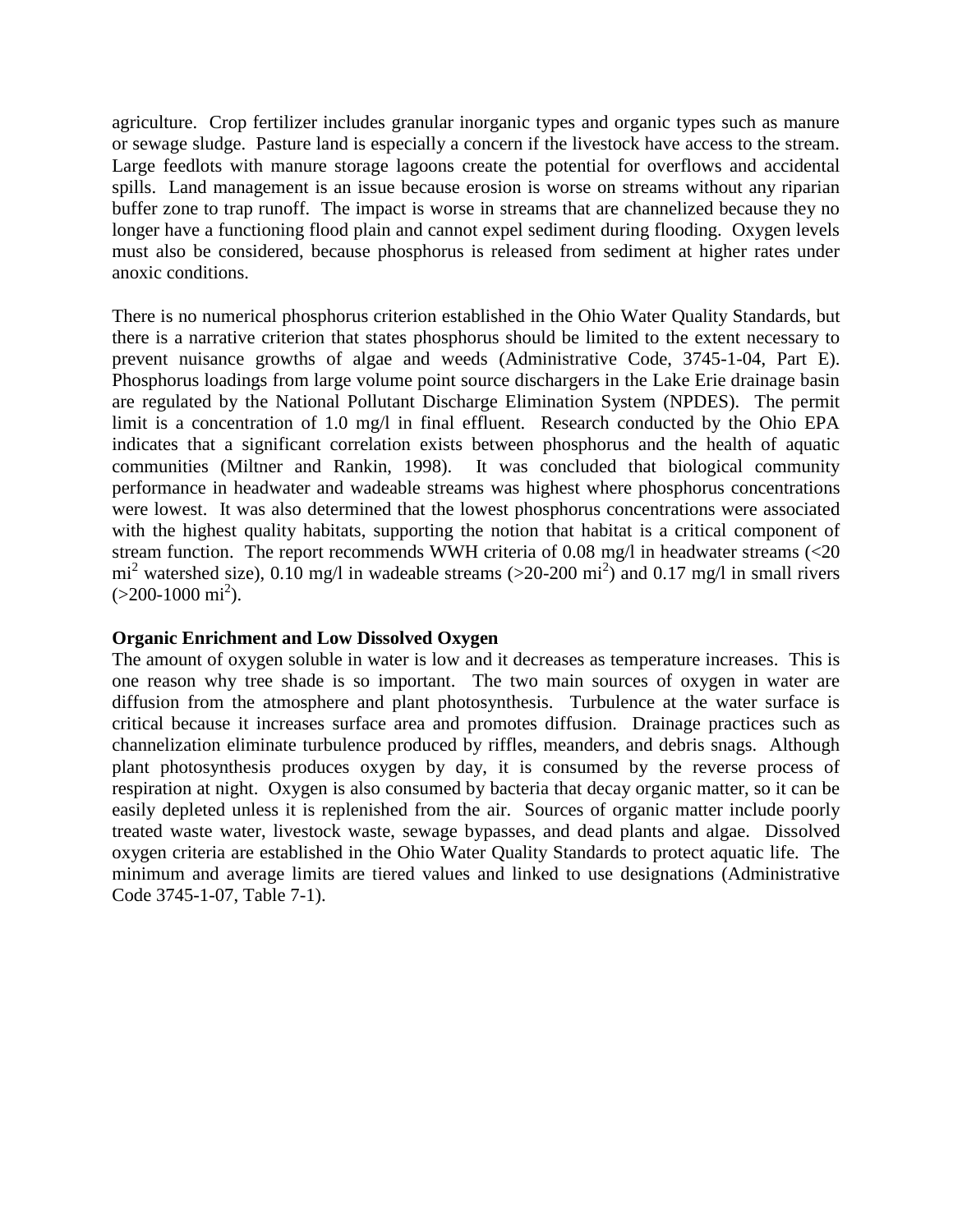## **Ammonia**

Ammonia enters streams as a component of fertilizer and manure run-off and wastewater effluent. Ammonia gas  $(NH_3)$  readily dissolves in water to form the compound ammonium hydroxide (NH4OH). In aquatic ecosystems an equilibrium is established as ammonia shifts from a gas to undissociated ammonium hydroxide to the dissociated ammonium ion  $(NH_4^{\{+1\}})$ . Under normal conditions (neutral pH 7 and 25<sup>o</sup>C) almost none of the total ammonia is present as gas, only 0.55% is present as ammonium hydroxide, and the rest is ammonium ion. Alkaline pH shifts the equation toward gaseous ammonia production, so the amount of ammonium hydroxide increases. This is important because while the ammonium ion is almost harmless to aquatic life, ammonium hydroxide is very toxic and can reduce growth and reproduction or cause mortality.

The concentration of ammonia in raw sewage is high, sometimes as much as 20-30 mg/l. Treatment to remove ammonia involves gaseous stripping to the atmosphere, biological nitrification and de-nitrification, and assimilation into plant and animal biomass. The nitrification process requires a long detention time and aerobic conditions like that provided in extended aeration wastewater treatment plants. Under these conditions, bacteria first convert ammonia to nitrite and then to nitrate. Nitrate can then be reduced by bacteria through the denitrification process and nitrogen gas and carbon dioxide are produced as by-products.

Ammonia criteria are established in the Ohio Water Quality Standards to protect aquatic life. The maximum and average limits are tiered values based on sample pH and temperature and linked to use designations (Administrative Code 3745-1-07, Tables 7-2 through 7-8).

## **Metals**

Metals can be toxic to aquatic life and hazardous to human health. Although they are naturally occurring elements many are extensively used in manufacturing and are by-products of human activity. Certain metals like copper and zinc are essential in the human diet, but excessive levels are usually detrimental. Lead and mercury are of particular concern because they often trigger fish consumption advisories. Mercury is used in the production of chlorine gas and caustic soda and in the manufacture of batteries and fluorescent light bulbs. In the environment it forms inorganic salts, but bacteria convert these to methyl-mercury and this organic form builds up in the tissues of fish. Extended exposure can damage the brain, kidneys, and developing fetus. The Ohio Department of Health (ODH) issued a statewide fish consumption advisory in 1997 advising women of child bearing age and children six and under not to eat more than one meal per week of any species of fish from waters of the state because of mercury. Lead is used in batteries, pipes, and paints and is emitted from burning fossil fuels. It affects the central nervous system and damages the kidneys and reproductive system. Copper is mined extensively and used to manufacture wire, sheet metal, and pipes. Ingesting large amounts can cause liver and kidney damage. Zinc is a by-product of mining, steel production, and coal burning and used in alloys such as brass and bronze. Ingesting large amounts can cause stomach cramps, nausea, and vomiting.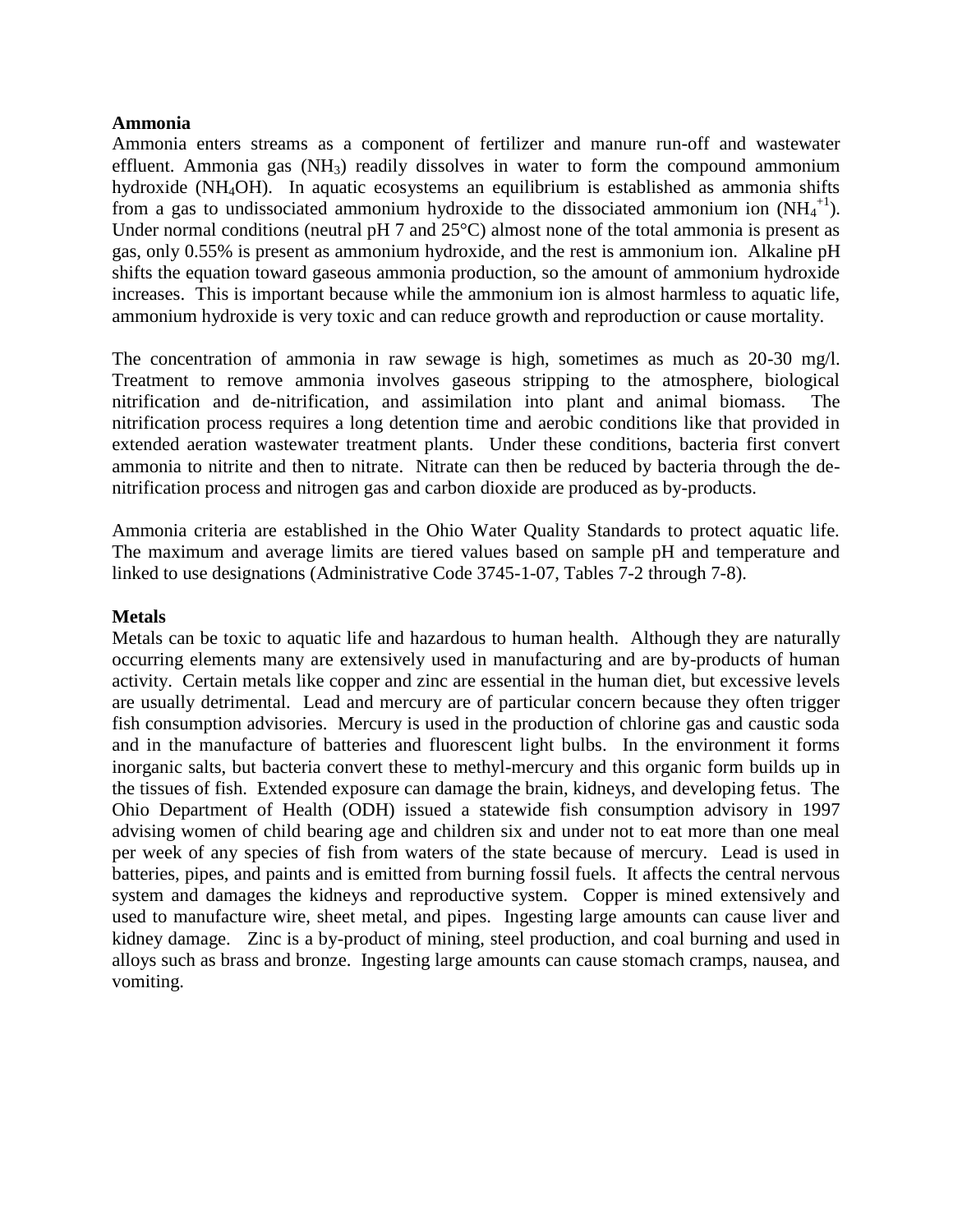Metals criteria are established in the Ohio Water Quality Standards to protect human health, wildlife, and aquatic life. Three levels of aquatic life standards are established (Administrative Code 3745-1-07, Table 7-1) and limits for some elements are based on water hardness (Administrative Code 3745-1-07, Table 7-9). Human health and wildlife standards are linked to either the Lake Erie (Administrative Code 3745-1-33, Table 33-2) or Ohio River (Administrative Code 3745-1-34, Table 34-1) drainage basins. The drainage basins also have limits for additional elements not established elsewhere that are identified as Tier I and Tier II values.

## **Bacteria**

High concentrations of either fecal coliform bacteria or *Escherichia coli* (*E. coli*) in a lake or stream may indicate contamination with human pathogens. People can be exposed to contaminated water while wading, swimming, and fishing. Fecal coliform bacteria are relatively harmless in most cases, but their presence indicates that the water has been contaminated with feces from a warm-blooded animal. Although intestinal organisms eventually die off outside the body, some will remain virulent for a period of time and may infect humans. This is especially a problem if the feces contained pathogens or disease producing bacteria and viruses. Reactions to exposure can range from an isolated illness such as skin rash, sore throat, or ear infection to a more serious wide spread epidemic. Some types of bacteria that are a concern include *Escherichia*, which cause diarrhea and urinary tract infections, *Salmonella*, which cause typhoid fever and gastroenteritis (food poisoning), and *Shigella*, which cause severe gastroenteritis or bacterial dysentery. Potential waterborne viruses that are a concern include polio, hepatitis A, and encephalitis. Disease causing parasitic microorganisms such as cryptosporidium and giardia are also a concern.

Since fecal coliform bacteria are associated with warm-blooded animals, there are both human and animal sources. Human sources, including effluent from sewage treatment plants or discharges by on-lot wastewater treatment systems, are a more continuous problem. Bacterial contamination from combined sewer overflows are associated with wet weather events. Animal sources are usually more intermittent and are also associated with rainfall, except when domestic livestock have access to the water. Large livestock farms store manure in holding lagoons and this creates the potential for an accidental spill. Liquid manure applied as fertilizer is a runoff problem if not managed properly as it may seep into field tiles or travel overland during precipitation events.

Bacteria criteria for the recreational use are established in the Ohio Water Quality Standards to protect human health. The maximum and average limits are tiered values and linked to use designation, but only apply during the May 1-October 15 recreation season (Administrative Code 3745-1-07, Table 7-13). The standards also state that streams must be free of any public health nuisance associated with raw or poorly treated sewage during dry weather conditions (Administrative Code 3745-1-04, Part F).